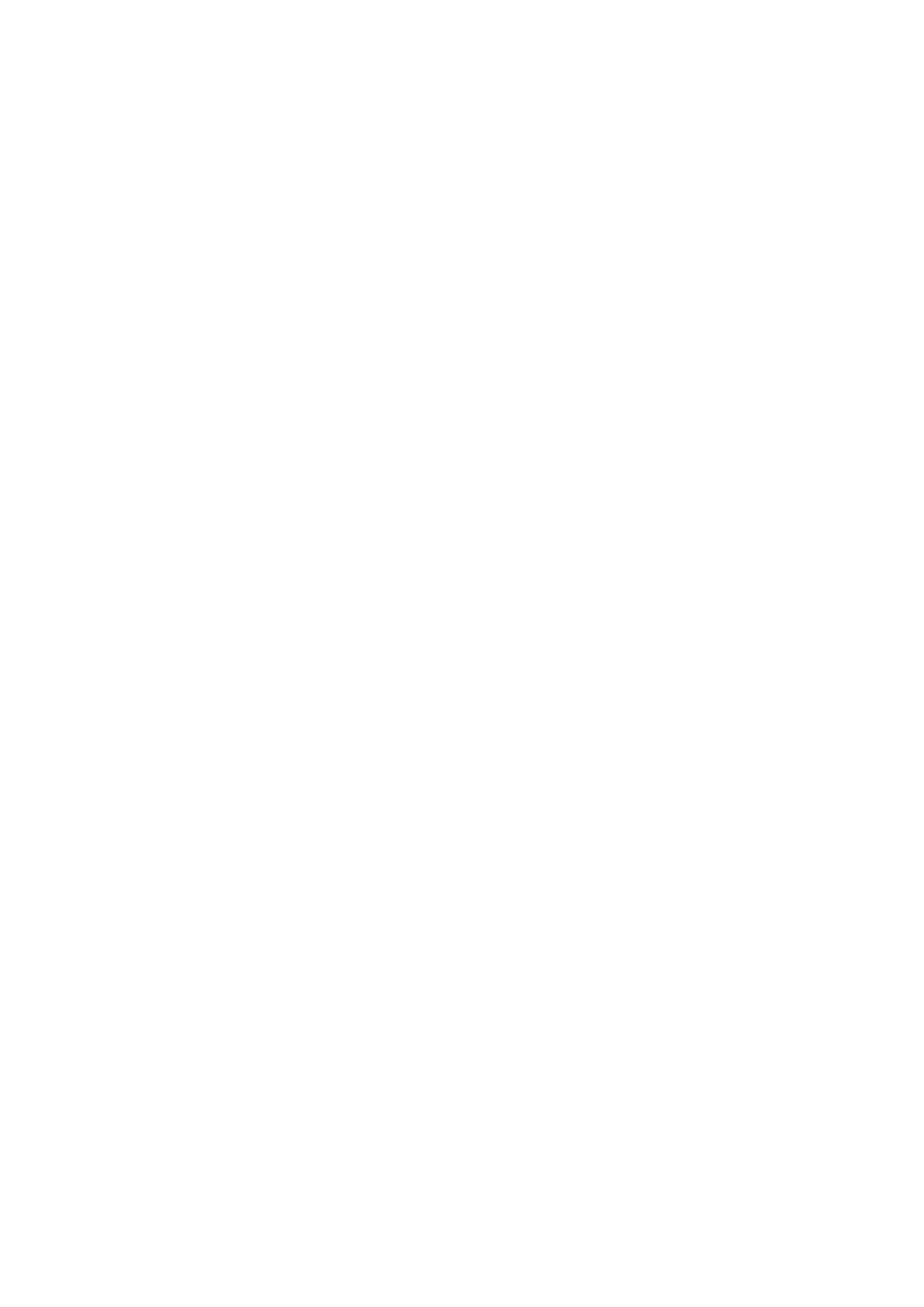

J. S. Bach, Das Wohltemperierte Klavier, Teil I, Praeludium II. BWV 847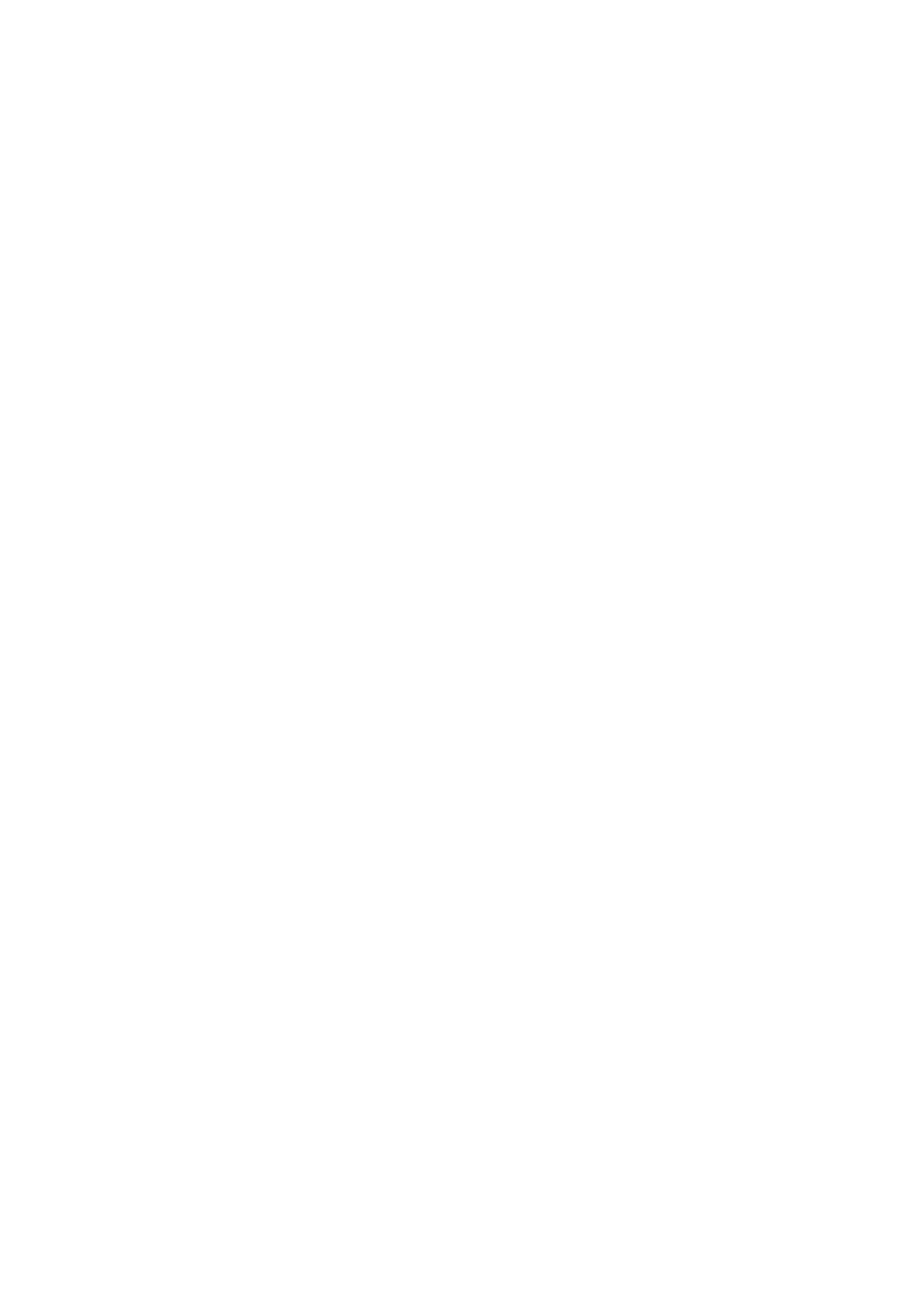## Preface

The characterisation of substructures of incidence geometries, satisfying certain conditions, is a classical problem. In this thesis, we consider particular substructures of certain finite generalised quadrangles and finite classical polar spaces. Our aim is to contribute to the knowledge of these substructures.

In Chapter 1 the field of research is situated, and basic concepts are introduced. We give an overview of projective spaces, polar spaces and generalised quadrangles. For each of these geometries, we give definitions of important substructures, including those that will be considered in this thesis. Sometimes details are left for the introductory sections of each chapter. Furthermore, some historical references are given.

Chapter 2 can be seen as a stand alone part of the thesis, but the link with Chapter 3 will be made clear. In this chapter we consider an important class of finite generalised quadrangles: the so-called translation generalised quadrangles. A classical example of a translation generalised quadrangle is the non-singular parabolic quadric  $Q(4, q)$  in the 4-dimensional projective space  $PG(4, q)$ .

Considering any point-line geometry, one can try to find a set of lines such that every point is covered exactly once. Such a set of lines is called a spread. Also partial spreads are interesting in many situations. Partial spreads are sets of lines covering all points at most once. Finding for instance upper bounds on the size of partial spreads, or revealing the geometrical structure of the uncovered points, is a classical problem for any partial spread of any point-line geometry.

In Chapter 2, we obtain theorems on partial spreads of translation generalised quadrangles, using characterisation theorems of quite different structures, namely minihypers in projective geometries. Minihypers have important applications in coding theory, and recent characterisation theorems are related to blocking sets of projective planes. Hence, results on partial spreads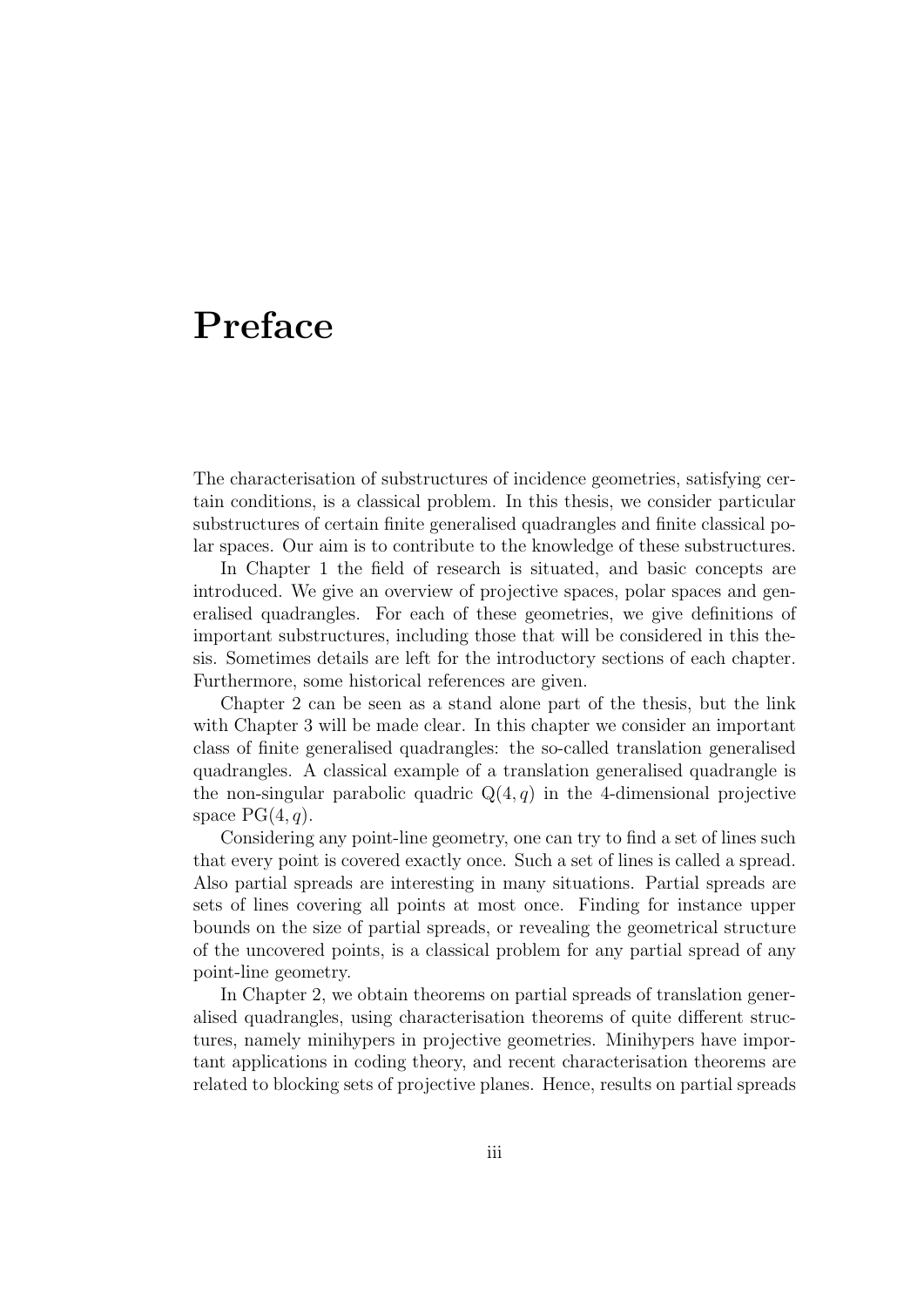of translation generalised quadrangles become related to blocking sets of projective planes. This kind of characterisation theorems is found in e.g. certain characterisation theorems of partial spreads of projective spaces and is thus not surprising.

Trying to improve the results for the parabolic quadric  $Q(4, q)$ , we make use of the description of this quadric as translation generalised quadrangle.

In Chapter 3, we consider a different problem. The non-singular parabolic quadric  $Q(6, q)$  in the six dimensional projective space  $PG(6, q)$  is an example of a finite classical polar space. A classical problem for all these spaces is the study of blocking sets, i.e. sets of points such that every generator contains at least one point of the set. The minimal examples are called ovoids. In the case of non-existence of ovoids, we can try to find and characterise the smallest minimal blocking sets. This is done in Chapter 3, for the finite classical polar space  $Q(6, q)$ ,  $q > 16$ , q even. We can obtain the characterisation using projection arguments and using technical results which are comparable to certain technical results of  $T_2(\mathcal{O})$ , the description of the non-singular parabolic quadric in four dimensions as translation generalised quadrangle when  $\mathcal O$  is a conic. This fact is a clear link between Chapter 2 and Chapter 3.

Using the same techniques and recent results, we obtain a characterisation of the smallest minimal blocking sets of the finite classical polar space  $Q(6, q)$ , q odd prime. These results are described in Chapter 4.

In Chapter 5, we lift the results of Chapter 4 to parabolic quadrics in higher dimensions. We again use projection arguments. In the last section of this chapter, we describe briefly the remaining problems.

In Chapter 6, we characterise the smallest minimal blocking sets of the Hermitian variety in even dimensional projective spaces. A lot of techniques from Chapter 4 and 5 can be used again. Furthermore, the different behaviour of the Hermitian variety becomes clear.

This thesis has been typeset with LATEX, the music has been typeset with MusiXTEX and the figures have been created with Xfig. Cover artist: J.A.G. De Beule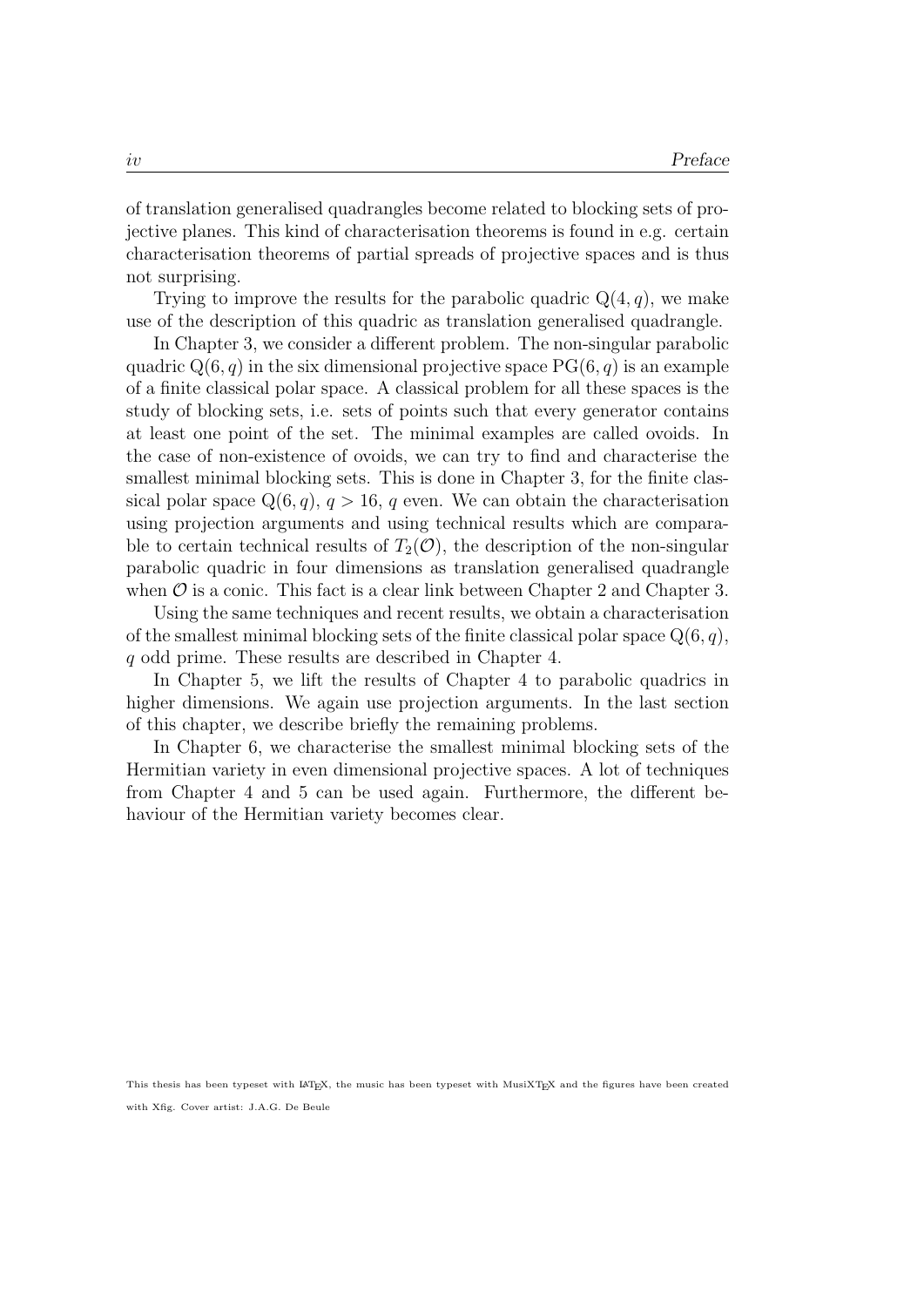## Acknowledgements

First of all, I would like to thank my supervisor Prof. Dr. Leo Storme for his excellent guidance during the years of my research as PhD student. He is a brilliant mathematician and always willing to drop his work to explain (and explain again and again when I don't understand it) ideas, theorems and other mathematical stuff. It was a pleasure to work with him and to have him as co-author of some papers. In that sense I would also like to thank Dr. Matthew Brown, who acted as a second supervisor in the period that he worked in our department, and Prof. Dr. Klaus Metsch, for the hospitality when I was visiting him in Gießen. It was a pleasure to co-operate with them and to have great mathematicians like them as co-author.

I would like to thank the people from the research group incidence geometry in our department. It is stimulating to work in the atmosphere of our group, leaded by the four geometers Prof. Dr. F. De Clerck, Prof. Dr. L. Storme, Prof Dr. J. A. Thas and Prof. Dr. H. Van Maldeghem. They are not only great teachers in geometry, but also the designers of the Ghent University GOA-project: "Incidence Geometries: Constructions, Characterizations and Applications" funding the research I did and I gratefully acknowledge the senior members of our research group for giving me a position as PhD student on the GOA-project.

It is fine to work in a dynamic research group like ours, with so many people working in geometry, and in that sense I thank Stefaan for the several pleasant and interesting mathematical chats we had. I also thank the colleagues from the department, the secretaries for their administrative help and Sara, Geert and Tom for the useful LATEX tips.

During this period I had the opportunity to participate in conferences and to meet geometers from all over the world. These contacts were inspiring, and I thank the people who gave me all these opportunities.

In a less mathematical sense I would like to thank all my friends, some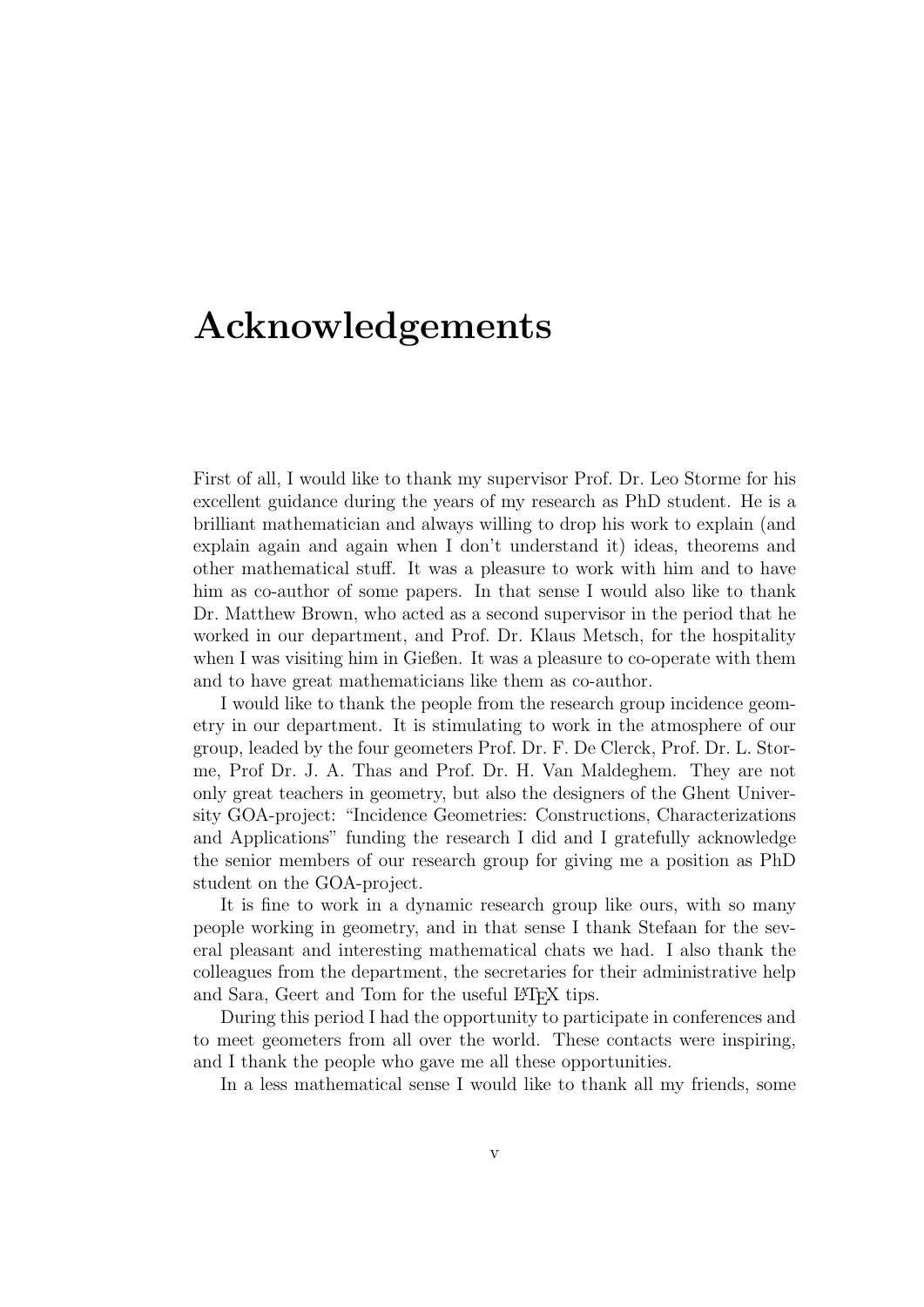of them are also colleagues. We played a lot of card games (always during coffee breaks, but sometimes on a bad moment) and we had a lot of fun during the past years. I thank Sara for the many pleasant chats about little things, for the weekly game of badminton and for mentioning the abilities of google. It seems that we, mathematicians, sometimes first think for hours about a (computer) problem before discovering with google that somebody else in the world solved the same (computer) problem. I thank Pieter for providing the "tools" for the many secret risk evenings and I thank "Guru" Geert for the "testing of network applications".

I would like to thank the fellows from the course "Welsprekendheid". We learned interesting things and we had a lot of fun. I thank our teacher Dirk for the many useful tips on giving a talk.

At last I thank my family and my parents for giving me the opportunity to study mathematics.

> Jan De Beule March 2004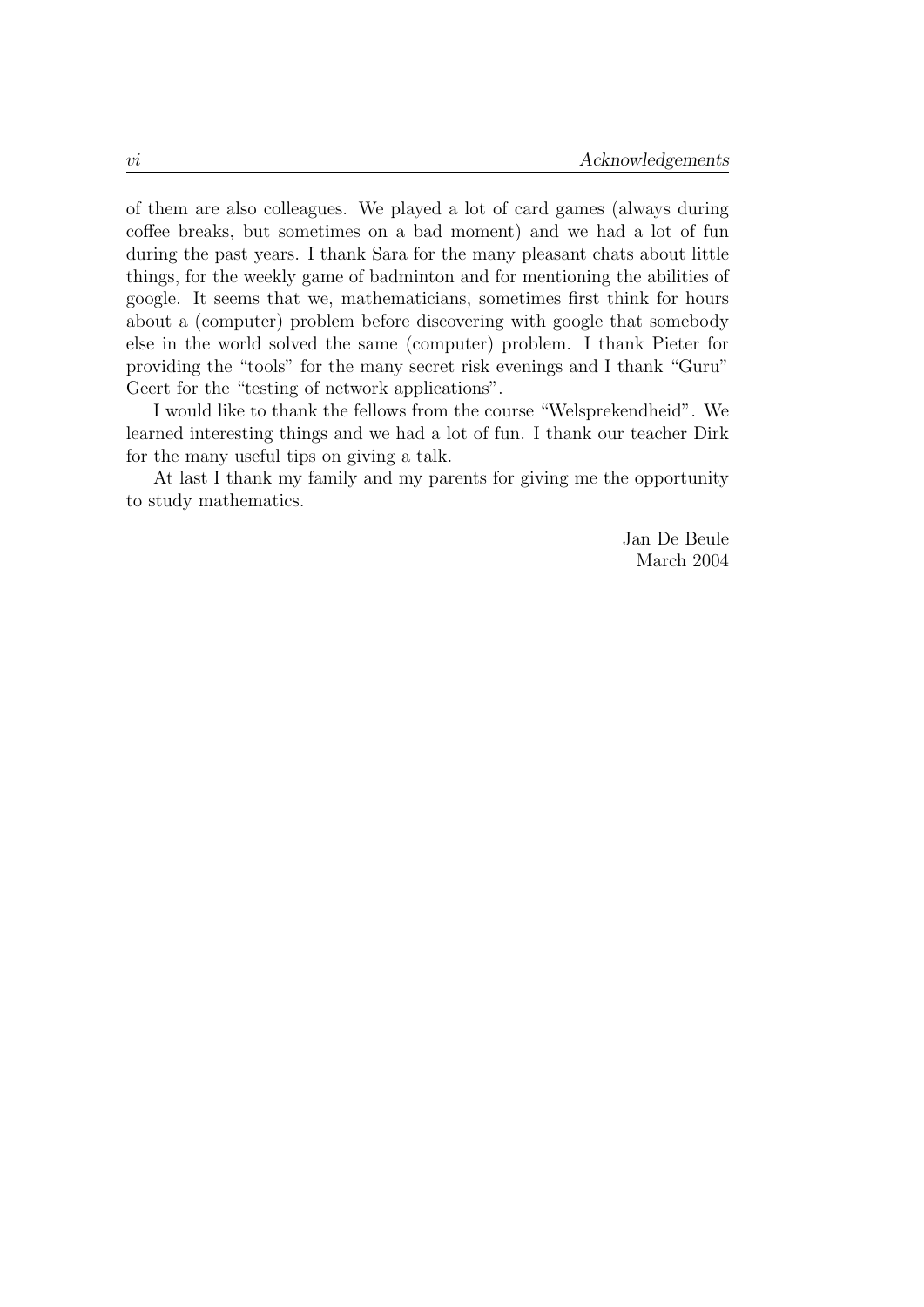# **Contents**

|                | Preface    |                                                                            | iii            |
|----------------|------------|----------------------------------------------------------------------------|----------------|
|                |            | Acknowledgements                                                           | $\mathbf{V}$   |
|                | Contents   |                                                                            | vii            |
|                |            | List of figures                                                            | ix             |
| $\mathbf{1}$   |            | Introduction                                                               | 1              |
|                | 1.1        |                                                                            | $\mathbf{1}$   |
|                | 1.2        |                                                                            | $\overline{2}$ |
|                |            | Basic definitions<br>1.2.1                                                 | $\overline{2}$ |
|                |            | 1.2.2<br>Quadrics and Hermitian varieties                                  | 10             |
|                |            | 1.2.3                                                                      | 12             |
|                |            | Blocking sets and spreads<br>1.2.4                                         | 16             |
|                | 1.3<br>1.4 |                                                                            | 22<br>24       |
|                | 1.5        | Ovoids and spreads of polar spaces and generalised quadrangles 27          |                |
| $\overline{2}$ |            | Maximal partial spreads of translation generalised quadran-                |                |
|                | gles       |                                                                            | 29             |
|                | 2.1        | Preliminaries                                                              | 29             |
|                |            | Translation generalised quadrangles<br>2.1.1                               | 30             |
|                |            | 2.1.2 Ovals of PG $(2, q)$ revisited and spreads of $T_2(\mathcal{O})$ and |                |
|                |            |                                                                            | 33             |
|                |            | 2.1.3                                                                      | 35             |
|                |            | Spreads of $PG(3, q)$<br>2.1.4                                             | 37             |
|                | 2.2        | Maximal partial spreads of $T_2(\mathcal{O})$ and $T_3(\mathcal{O})$       | 39             |
|                | 2.3        | Maximal partial spreads of $T_{n,m}(\mathcal{E})$                          | 48             |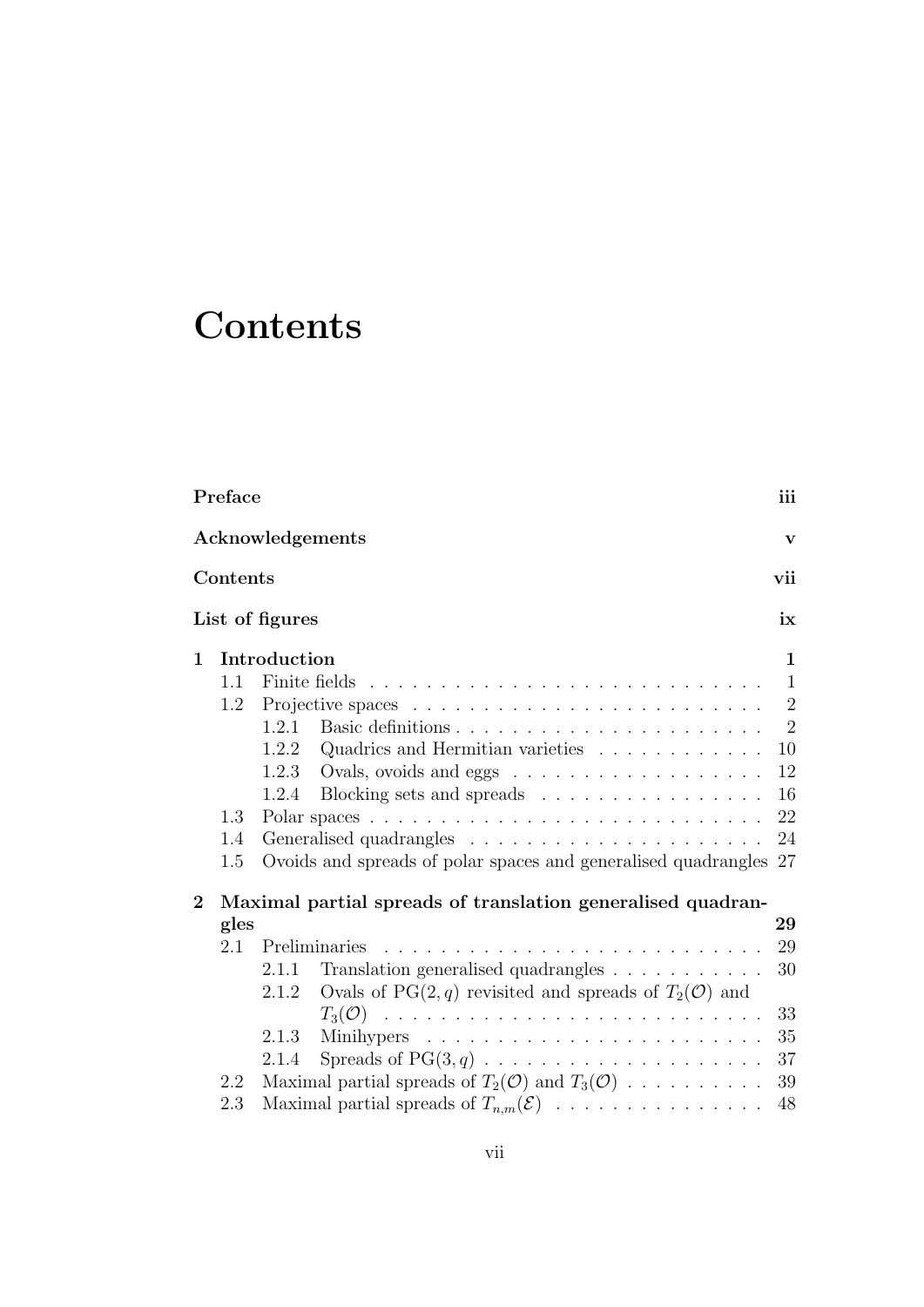| 3              | 3.1<br>3.2<br>$3.3\,$<br>3.4 | The smallest minimal blocking sets of $Q(6, q)$ , q even                                                                                      | 55<br>55<br>58<br>63<br>69 |
|----------------|------------------------------|-----------------------------------------------------------------------------------------------------------------------------------------------|----------------------------|
| $\overline{4}$ |                              | The smallest minimal blocking sets of $Q(6, q)$ , q odd prime                                                                                 | 71                         |
|                | 4.1                          | Introduction.<br>a de la caractería de la caractería de la caractería de la caractería                                                        | 71                         |
|                | 4.2<br>4.3                   | The smallest minimal blocking sets of $Q(6, q)$ , $q = 3, 5, 7 \dots$<br>The smallest minimal blocking sets of $Q(6, q)$ , $q > 3$ , q prime. | $75\,$<br>77               |
| $\bf{5}$       |                              | The smallest minimal blocking sets of $Q(2n, q)$ , q odd prime                                                                                | 85                         |
|                | 5.1                          |                                                                                                                                               | 85                         |
|                | 5.2                          |                                                                                                                                               | 87                         |
|                | 5.3                          |                                                                                                                                               | 92                         |
|                | 5.4                          | Interlude 2: geometric behaviour of ovoids of $Q(6, q) \dots$                                                                                 | 94                         |
|                | 5.5                          |                                                                                                                                               | 96                         |
|                | 5.6                          | Final remarks $\ldots \ldots \ldots \ldots \ldots \ldots \ldots \ldots \ldots \ldots \ldots$                                                  |                            |
| 6              |                              | The smallest minimal blocking sets of $H(2n, q^2)$                                                                                            | 103                        |
|                | 6.1                          | Introduction.                                                                                                                                 |                            |
|                | 6.2<br>6.3                   | The smallest minimal blocking sets of $H(4, q^2)$ 104<br>The smallest minimal blocking sets of $H(2n, q^2), n > 2 \dots$ 109                  |                            |
|                |                              | A Nederlandstalige samenvatting                                                                                                               | 115                        |
|                | A.1                          |                                                                                                                                               |                            |
|                | A.2                          |                                                                                                                                               |                            |
|                |                              | Algemene resultaten 121<br>A.2.1                                                                                                              |                            |
|                |                              | A.2.2<br>Het resultaat voor $Q(4, q)$ , q even 122<br>A.2.3                                                                                   |                            |
|                |                              | Voorbeelden van maximale partiële spreads van $T_2(\mathcal{O})$<br>A.2.4                                                                     |                            |
|                |                              |                                                                                                                                               |                            |
|                |                              | A.3 Blokkerende verzamelingen van $Q(6, q)$ , q even 124                                                                                      |                            |
|                |                              | A.4 Blokkerende verzamelingen van $Q(6, q)$ , q oneven priem 126                                                                              |                            |
|                |                              | A.4.1 De karakterisatie voor $q = 3, 5, 7, \ldots, \ldots, \ldots, 127$                                                                       |                            |
|                |                              | A.4.2                                                                                                                                         |                            |
|                | A.5                          | Blokkerende verzamelingen van $Q(2n, q)$ , q oneven priem 129                                                                                 |                            |
|                | A.6                          |                                                                                                                                               |                            |
|                |                              | <b>Bibliography</b>                                                                                                                           | 135                        |

 $\Gamma$ Index  $\Gamma$  145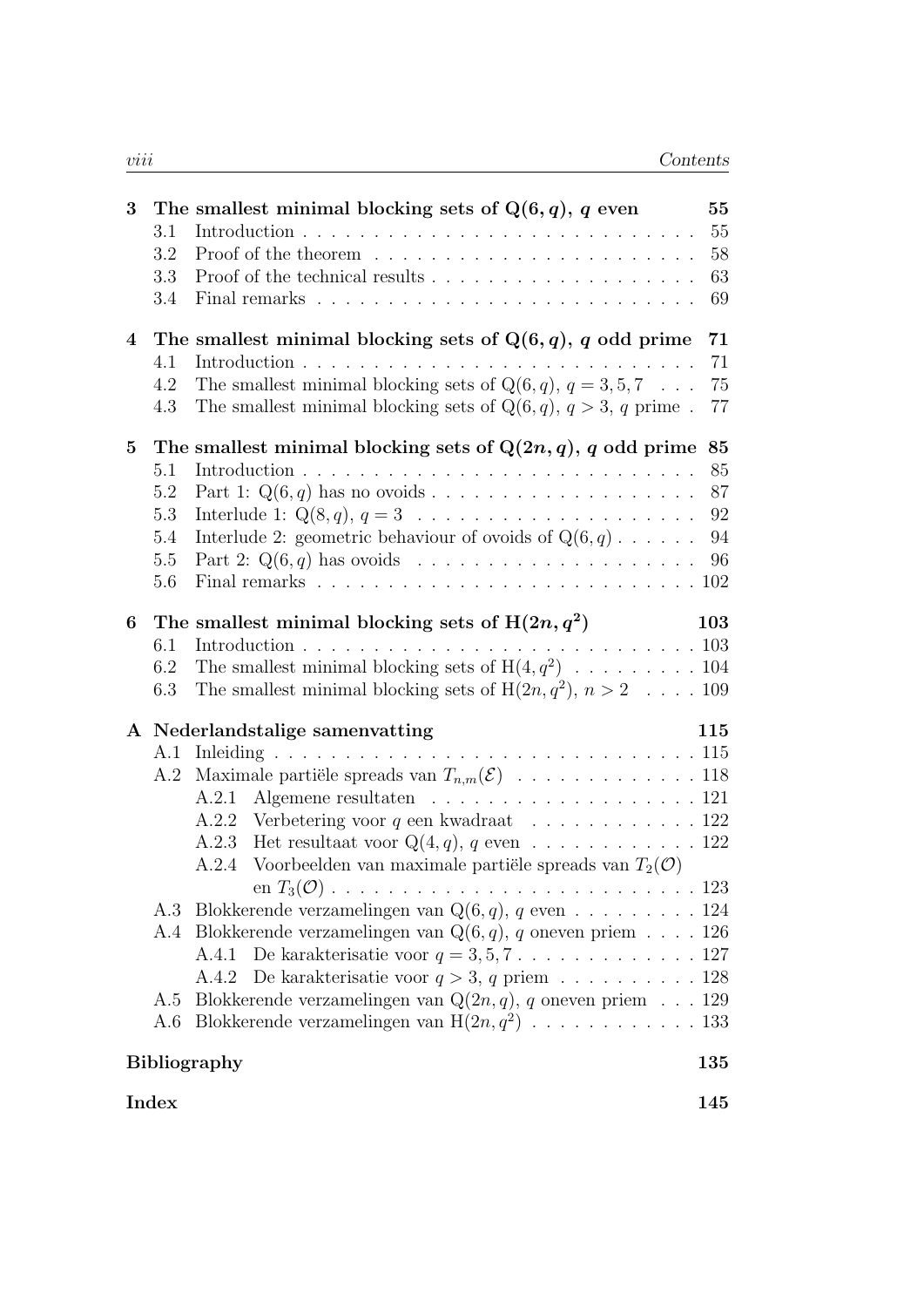# List of Figures

| 4.1 A line of $PG(3, q)$ dualises to a pencil or a grid 73 |  |
|------------------------------------------------------------|--|
| 5.2 The situation in Lemma 5.5.5 $\ldots$ 98               |  |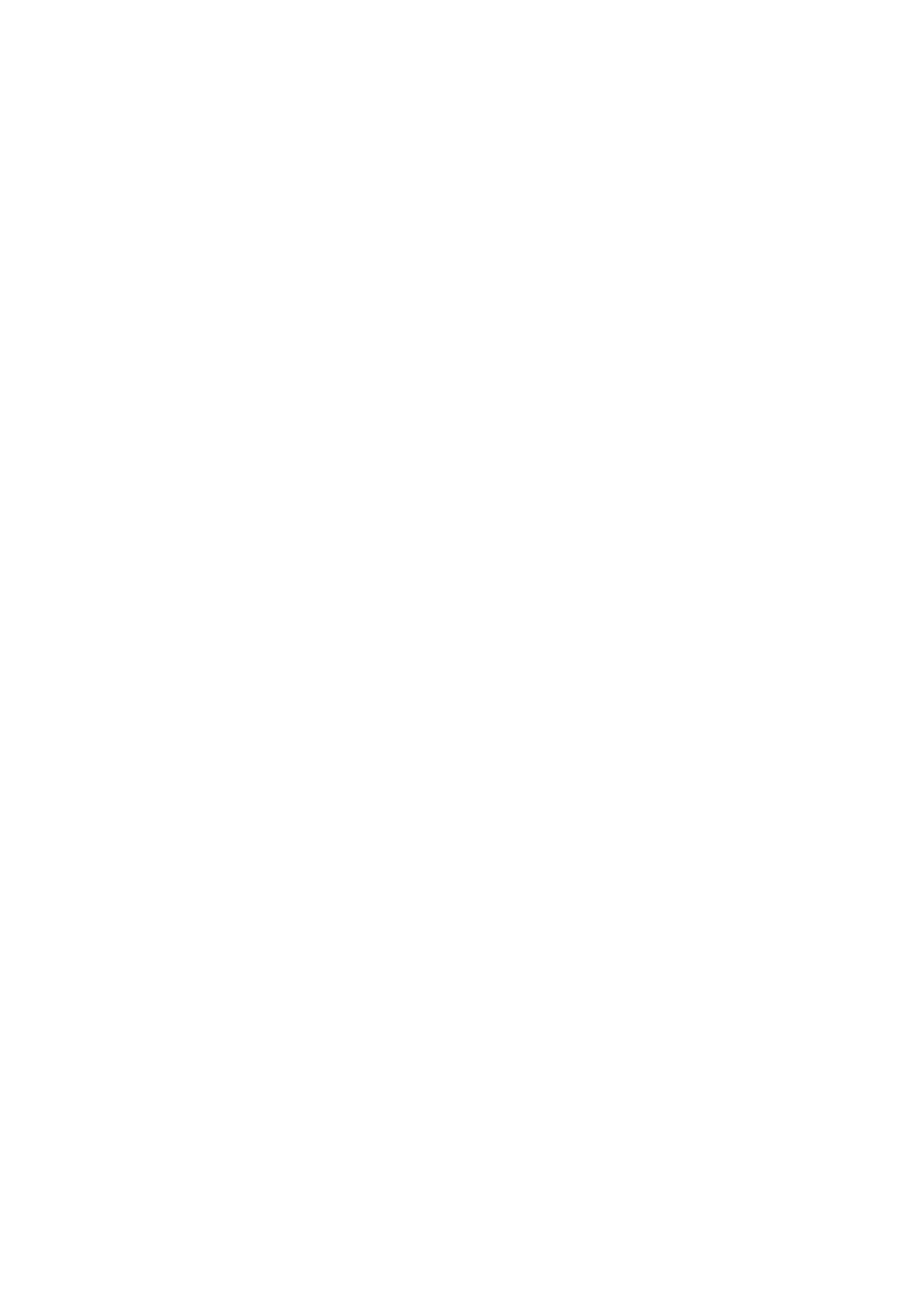# **Chapter**

# Introduction

T<sup>His</sup> chapter introduces the basic structures and objects for this thesis.<br>T After preliminaries on finite fields, we introduce projective spaces in an After preliminaries on finite fields, we introduce projective spaces in an axiomatic way. Although we mention the axiomatic description to emphasize the geometric way of thinking, we start as soon as possible with the introduction in an analytical way of the finite projective space. Then special objects inside projective spaces are described, such as blocking sets, spreads, quadrics, Hermitian varieties, ovals and ovoids, etc. The next two sections introduce polar spaces and generalised quadrangles, again in an axiomatic way. Basic properties are given and, in the last section, ovoids and spreads of generalised quadrangles and polar spaces are introduced.

It is beyond the scope to give the complete history of all these concepts, but, when possible, we try to describe how concepts were developed and we try to give the reference in which it was introduced.

### 1.1 Finite fields

Suppose that  $q = p^h$ , p a prime number and  $h \geq 1$ . The *finite field of order* q is always denoted by  $GF(q)$ , it is well known that the finite field of order q is unique up to isomorphism.

If  $GF(q_1)$  is a subfield of  $GF(q_2)$ , then  $q_1 = p^{h_1}$  and  $q_2 = p^{h_2}$ , p prime, with  $h_1|h_2$ .

We will sometimes use the *trace function*  $\text{Tr}_{q\rightarrow q_0}$  which is defined as follows. Suppose that  $GF(q_0)$  is a subfield of  $GF(q)$ , then  $q = q_0^d$ , and

$$
\mathrm{Tr}_{q \to q_0} : \mathrm{GF}(q) \to \mathrm{GF}(q_0) : x \mapsto x + x^{q_0} + x^{q_0^2} + \ldots + x^{q_0^{d-1}}.
$$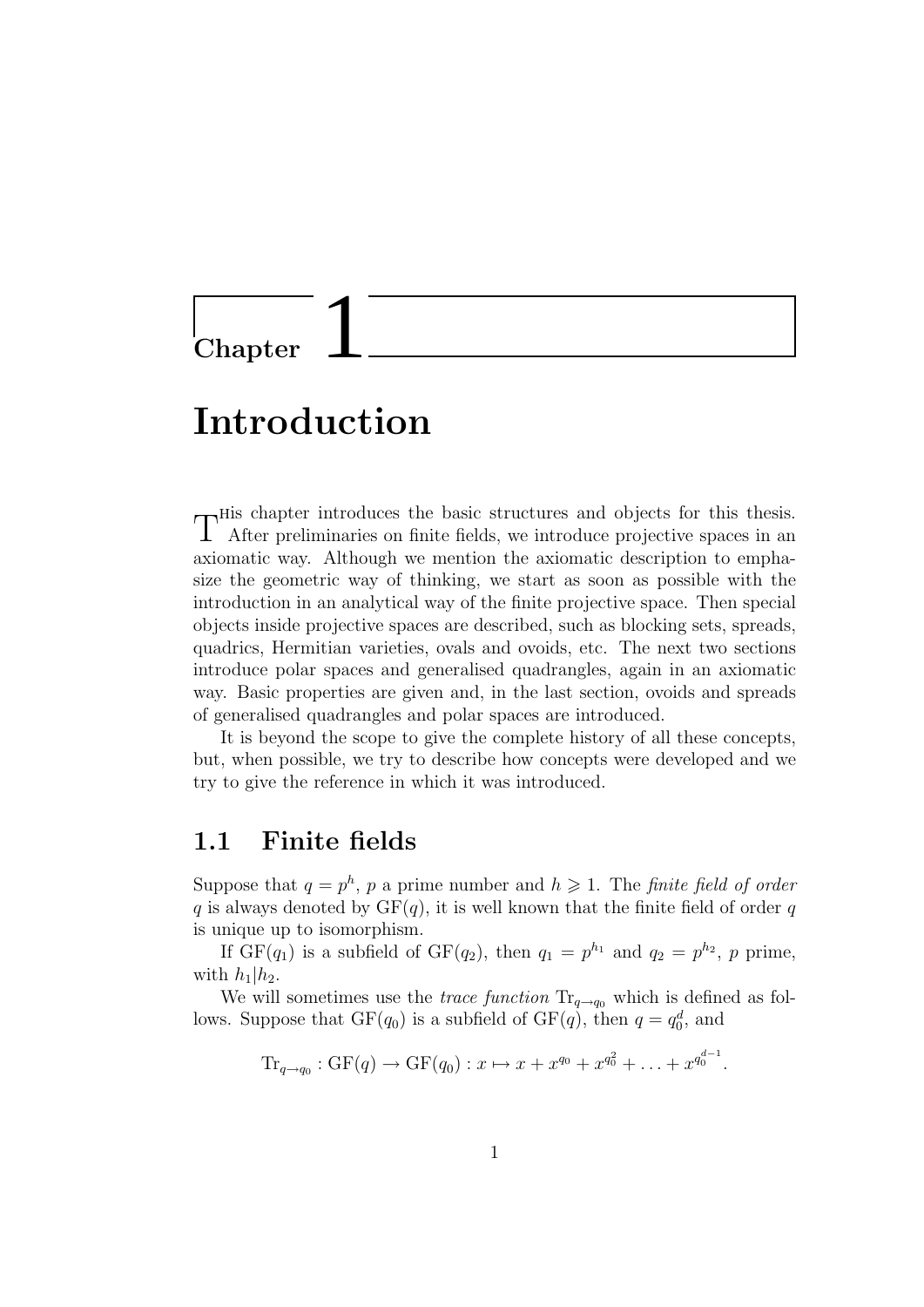## 1.2 Projective spaces

Projective spaces will be introduced using axioms, but only to illustrate that these structures do not need a complicated description. Quite fast we will introduce the models we work with and derive properties in the model itself, rather than doing a lot of work starting from axioms.

Starting from the axioms, one can derive a lot of geometric information on both projective spaces and planes. For projective spaces this is for instance done in [12]. Older works are for instance [101]. To read about the foundations of geometry in general and projective geometry in particular, we refer to [58]. For projective planes we refer to for instance [62] and also [66].

#### 1.2.1 Basic definitions

A point-line incidence structure or point-line geometry is a triple  $(\mathcal{P}, \mathcal{B}, I)$ , where  $\mathcal{P} \cap \mathcal{B} = \emptyset$  and where I is a symmetric incidence relation, I $\subset (\mathcal{P} \times$  $\mathcal{B}$ ) ∪ ( $\mathcal{B} \times \mathcal{P}$ ). The elements of  $\mathcal{P}$  are called points and the elements of  $\mathcal{B}$  are called lines.

A non-degenerate projective space is an incidence structure  $\mathcal{S} = (\mathcal{P}, \mathcal{B}, I)$ where I satisfies the following axioms.

- (i) For any two distinct points  $p$  and  $q$ , there is exactly one line that is incident with  $p$  and  $q$ <sup>1</sup>
- (ii) Let  $a, b, c$  and  $d$  be four distinct points such that the line  $ab$  intersects the line cd. Then the line ac also intersects the line bd.
- (iii) Any line is incident with at least three points.
- (iv) There are at least two lines.

A non-degenerate projective plane is a non-degenerate projective space in which axiom (ii) is replaced by the following stronger axiom.

(ii') Any two lines have at least one point in common.

The above axioms are covering projective spaces as well as projective planes. An equivalent axiom system for projective planes is the following.

(i) For any two distinct points p and q, there is exactly one line that is incident with  $p$  and  $q$ .

<sup>&</sup>lt;sup>1</sup>Since two distinct points  $p$  and  $q$  determine exactly one line, this line will often be denoted with pq.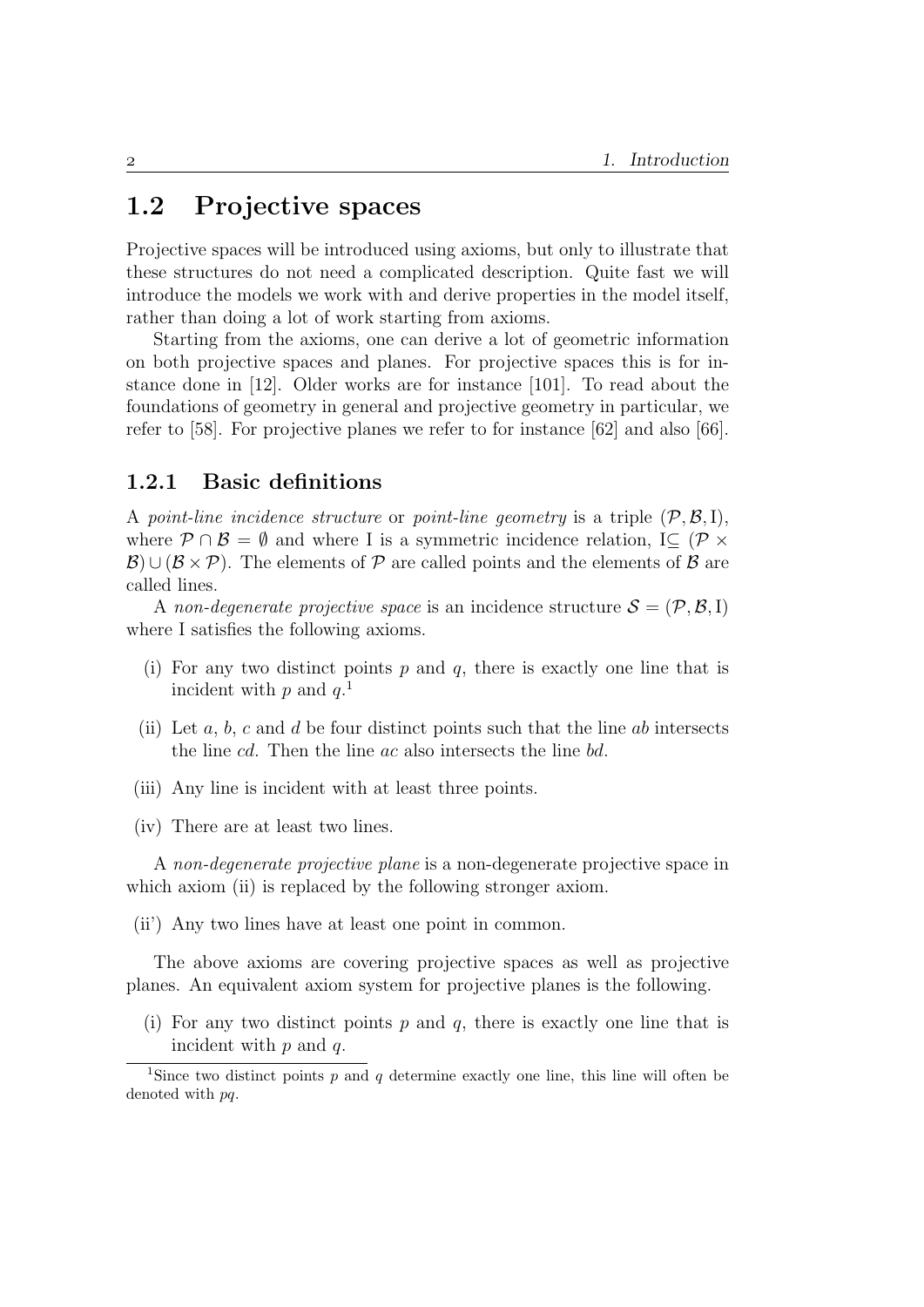- (ii) For any two distinct lines L and M, there is exactly one point that is incident with L and M.
- (iii') There exist four points of which no three are incident with the same line.

From now on we will leave the notion *non-degenerate*. We will simply talk about projective spaces and projective planes.

#### The structure of a projective space

Suppose  $\mathcal{S} = (\mathcal{P}, \mathcal{B}, I)$  is a projective space. Since two points determine exactly one line, we may identify a line with the set of points it contains. Suppose now that  $A \subset \mathcal{P}$  is a subset of the point set of S. The set A is called *linear* if every line meeting  $\vec{A}$  in at least two points is completely contained in A. Define  $\mathcal{B}'$  as the set of lines contained in the linear set  $A, |A| \geq 2$ , then it is clear that the incidence structure  $\mathcal{S}(A) = (A, \mathcal{B}', I')$  is a non-degenerate projective space or a line, with I' the incidence relation I restricted to the set A. We call  $\mathcal{S}(A)$  a linear subspace of S. Identifying lines with their point set, we can also identify linear subspaces with their corresponding point set. All elements of  $\beta$  are examples of linear subspaces; even the empty set, any singleton and the whole point set; hence every subset of the point set is contained in at least one linear set, and one defines the span of an arbitrary subset  $A \subset \mathcal{P}$  as  $\langle A \rangle = \bigcap \{S | A \subseteq S, S \text{ is a linear set} \}.$ 

A set A of points is called *linearly independent* if for any subset  $A' \subset A$ and any point  $p \in A \setminus A'$  we have  $p \notin \langle A' \rangle$ . A linearly independent set of points that spans the whole space  $S$  is called a *basis* of  $S$ .

Having the concept of a basis, one can now simply define dimension as the number of points in a basis minus one, first having proved that every basis has the same number of points. We define the rank of a projective space as its dimension. The following formula is an important application. From now on, we mean "linear subspace" when we write "subspace".

**Theorem 1.2.1.** (dimension formula) If U and V are two subspaces of the projective space S, then  $\dim(\langle U, V \rangle) = \dim(U) + \dim(V) - \dim(U \cap V)$ .

Lots of concepts can be developed now, but we will restrict to mentioning two important theorems, and discuss afterwards shortly their importance in classifying and characterising projective spaces.

Consider a projective space  $\mathcal{S} = (\mathcal{P}, \mathcal{B}, I)$  of dimension at least 2. Choose different points  $p_1, p_2, p_3$  and  $r_1, r_2, r_3$  such that  $p_i$  and  $r_i$  are collinear with a point s,  $s \neq p_i$  and  $s \neq r_i$ ; and such that no three of the points s,  $p_i$ ,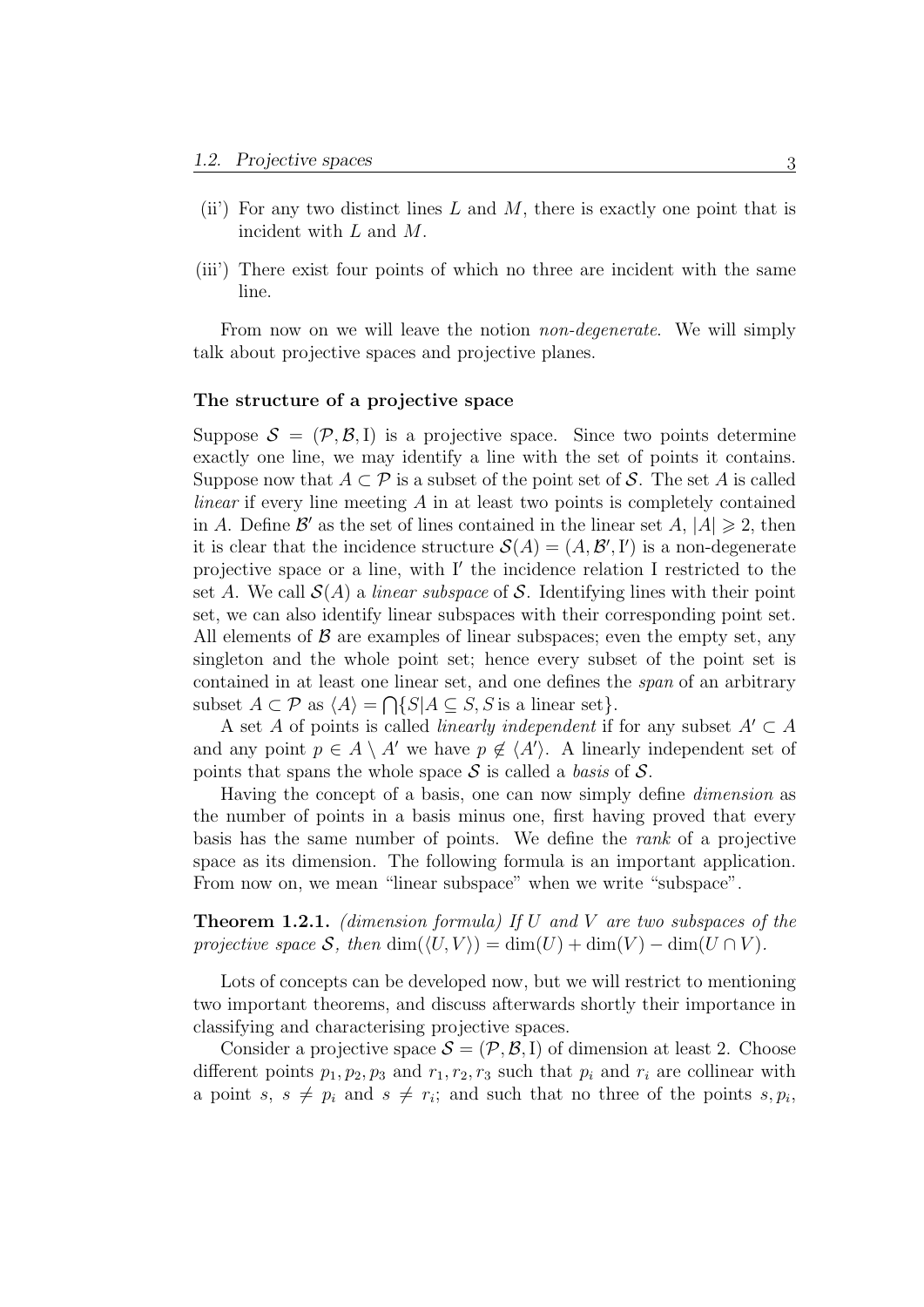

Figure 1.1: A Desargues configuration

 $i = 1, 2, 3$  and  $s, r_i$ ,  $i = 1, 2, 3$  are collinear. The theorem of Desargues (or also S is Desarguesian) holds if the points  $t_{ij} := p_i p_j \cap r_i r_j$ ,  $i, j = 1, 2, 3$ ,  $i \neq j$ , lie on a common line.

The following theorem classifies all projective spaces of dimension at least 3. For a proof, we refer for instance to [12].

#### **Theorem 1.2.2.** An n-dimensional projective space,  $n \geq 3$ , is Desarguesian.

Consider again a projective space  $S$  of dimension at least 2. Consider two different intersecting lines  $L$  and  $M$ . Choose on both lines  $L$  and  $M$  three different points  $l_i$  and respectively  $m_i$ ,  $i = 1, 2, 3$ ; all six points different from  $L \cap M$ . The theorem of Pappus holds in S (or, S is Pappian) if the points  $t_{ij} := l_i m_j \cap l_j m_i, i, j = 1, 2, 3, i \neq j$ , lie on a common line.

The link between the theorems of Desargues and Pappus is expressed in the theorem of Hessenberg. This theorem was already proved in [58].

**Theorem 1.2.3.** If the theorem of Pappus holds in a projective space  $S$ , then also the theorem of Desargues holds in this projective space.

We will now introduce models of projective spaces; afterwards, the importance of the theorems of Desargues and Pappus will become clear.

#### The projective space  $PG(n, K)$

Using vector spaces over an arbitrary field (even more general: left vector spaces over skewfields), one can construct examples of projective spaces. Let K denote a field and  $V(n+1, K)$  an  $(n+1)$ -dimensional vector space over K.

Denote by  $P(V)$  the set of all *i*-dimensional subspaces,  $0 \leq i \leq n$ , of  $V(n+1, K)$ . Define the point set  $\mathcal P$  as the set of 1-dimensional subspaces of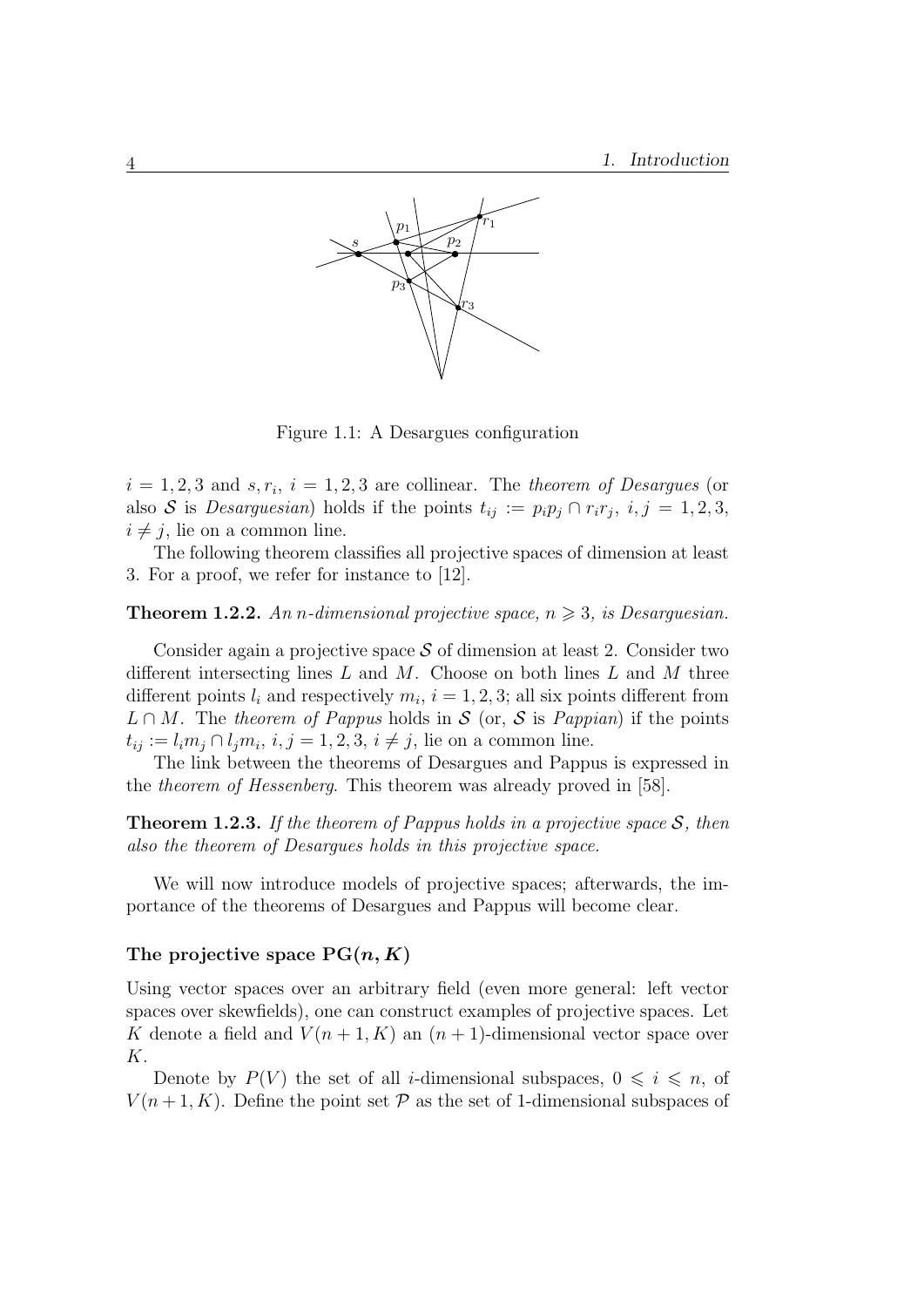

Figure 1.2: A Pappus configuration

V and the line set  $\beta$  as the set of 2-dimensional subspaces of V. If we define I as the symmetrised set theoretic containment, it is easy to check that the point-line geometry  $\mathcal{S} = (\mathcal{P}, \mathcal{B}, I)$  satisfies the axioms of a projective space. We denote this geometry by  $PG(n, K)$ .

For practical reasons, we will give an equivalent definition of  $PG(n, K)$ . We call two vectors **X**, **Y** of  $V(n+1, K) \setminus \{0\}$  equivalent if and only if  $X = tY$  for some  $t \in K \setminus \{0\}$ . The set of all equivalence classes is now the projective space  $PG(n, K)$ , the elements of  $PG(n, K)$  are the points and the equivalence class of a vector **X** will be denoted by  $P(X)$ ; **X** will also be called a *coordinate vector*. The points  $P(\mathbf{X}_1), \ldots, P(\mathbf{X}_r)$  are *linearly in*dependent if the set of corresponding vectors is linearly independent. For any  $m \in \{-1, 0, 1, 2, \ldots, n\}$ , a subspace of geometric dimension m or an m-dimensional subspace of  $PG(n, K)$  is just a set of points all of whose corresponding vectors form (together with the zero vector) an  $(m + 1)$ dimensional subspace of  $V(n+1, K)$ . A subspace of geometric dimension −1 is of course again the empty set. Points are 0-dimensional subspaces, lines have geometric dimension 1, planes geometric dimension 2 and hyperplanes geometric dimension  $n-1$ . A hyperplane is nothing else than a set of points  $P(\mathbf{X})$  whose vectors satisfy a linear equation  $\sum_{i=0}^{n} u_i x_i = 0$ , with  $(u_0, \ldots, u_n) \in V(n+1, K) \setminus \{0\}$ . From now on we will leave the notion *geometric* when talking about the dimension of a subspace of  $PG(n, K)$ .

The model  $P(V)$  admits to introduce immediately important concepts like linear subspaces via the elementary properties of the underlying vector space (or, more generally, the left vector space). The connection of this model with axiomatic projective spaces lies in the theorems of Desargues and Pappus.

**Theorem 1.2.4.** Consider a projective space  $S = (\mathcal{P}, \mathcal{B}, I)$ .

(i)  $S = PG(n, K)$  for some skewfield K if and only if S is Desarguesian.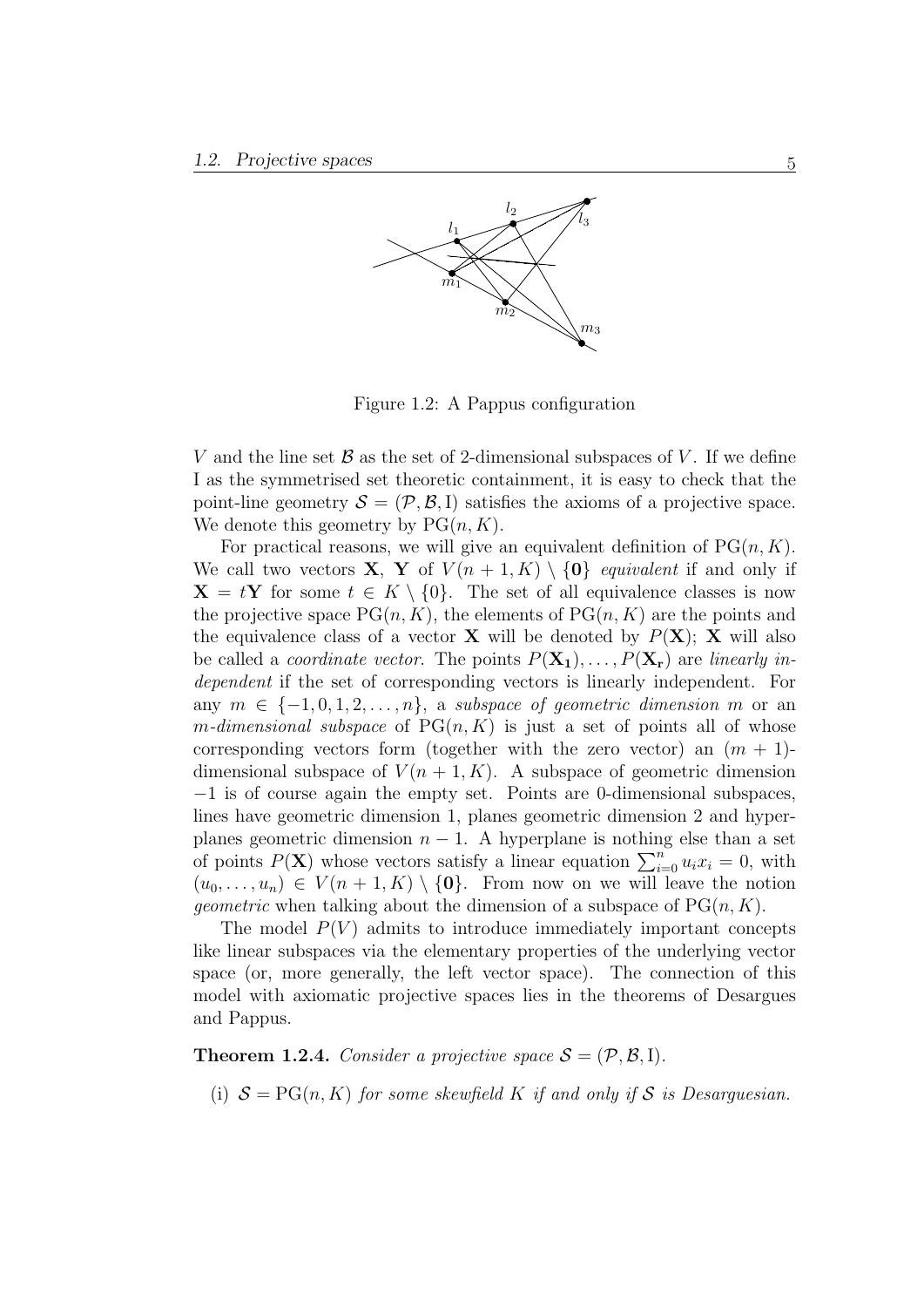(ii)  $S = PG(n, K)$  for some field K if and only if S is Pappian.

Together with Theorem 1.2.2, we obtain the following corollary.

**Corollary 1.2.5.** Any projective space  $S = (\mathcal{P}, \mathcal{B}, I)$  of dimension at least 3 is a  $PG(n, L)$  for some skewfield L.

This result is already present in [58]. A proof can also be found for instance in [12].

In the 2-dimensional case, many classes of non-Desarguesian projective planes are known. A good reference for projective planes, containing many examples, is for instance [62].

#### Affine spaces

Consider an *n*-dimensional projective space  $S = (\mathcal{P}, \mathcal{B}, I)$ . Choose a hyperplane  $H_{\infty}$  of S. Define  $\mathcal{P}'$  as the set of points in  $\mathcal{P}$  not in  $H_{\infty}$  and  $\mathcal{B}'$  as the set of lines in  $\mathcal B$  not in  $H_{\infty}$ . The incidence I' is the restriction of I to  $(\mathcal{P}' \times \mathcal{B}') \cup (\mathcal{B}' \times \mathcal{P}')$ . We call  $\mathcal{A} = (\mathcal{P}', \mathcal{B}', I')$  an affine space of dimension n.

Affine spaces can be introduced using axioms. We will not give axioms for affine spaces, but we mention that the above definition of an affine space is equivalent and shows that affine spaces are very closely related to projective spaces. Also the reverse construction is possible, i.e. one can consider an affine space and construct a projective space by adding the space at infinity of an affine space.

Rather than describing the possible axiomatic constructions, we just mention that models of affine spaces can also be constructed using vector spaces. Suppose  $V(n, K)$  is the *n*-dimensional vector space over the field K. Suppose that  $\mathbf{v_0} \in V(n, K)$  and that W is an *i*-dimensional subspace of  $V(n, K)$ ,  $0 \leq i \leq n - 1$ . We define the *coset of W through*  $\mathbf{v}_0$  as the set  $\{v_0 + w \mid w \in W\}.$ 

Denote by  $A(V)$  the set of all cosets of subspaces of  $V(n, K)$ . Define the point set  $P$  as the set of the cosets of the 0-dimensional subspaces of V (the unique 0-dimensional subspace is just the zero vector) and the line set  $\beta$  as the cosets of the 1-dimensional vector spaces of V. Incidence is the symmetrised set theoretic containment. Then  $\mathcal{A} = (\mathcal{P}, \mathcal{B}, I)$  is an ndimensional affine space, denoted by  $AG(n, K)$ . As for the projective spaces, this construction can also be done using left vectorspaces over a skewfield L.

#### Duality

Duality is an important concept in projective geometry. Considering a projective plane, it is easy to see that by interchanging the role of points and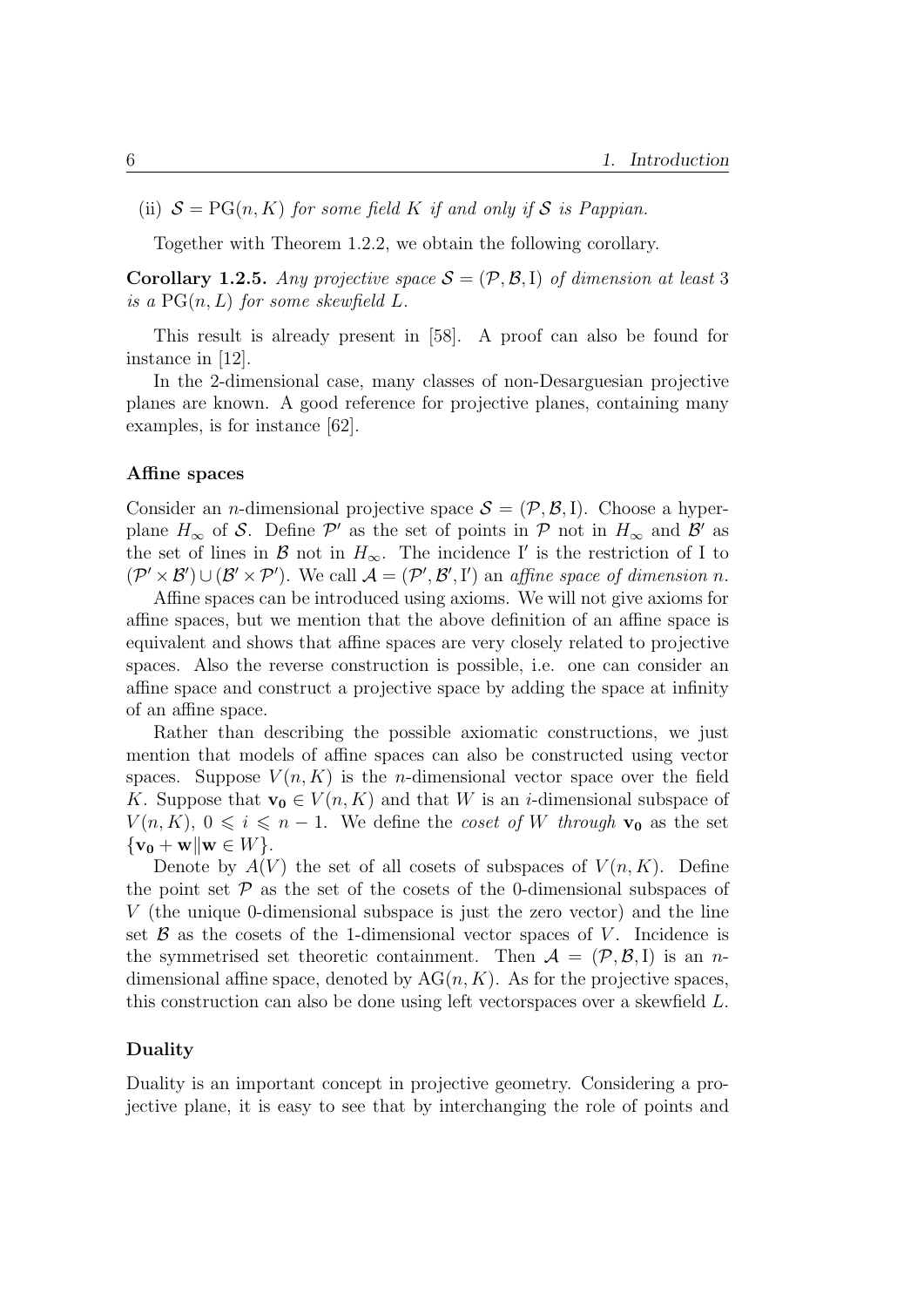lines, again a projective plane is obtained. This fact does not, however, imply that a projective plane is self-dual. Duality simply expresses that the dual of a projective plane is a (possibly different) projective plane. On the other hand, self-dual planes exist, for instance  $PG(2, K)$ , with K an arbitrary field. Using the duality of vector spaces over a field, it is easy to see that  $PG(2, K)$  is self-dual. This is also true for  $PG(2, L)$ , with L a skewfield, but a little more machinery is involved. The geometric reason for the selfduality of  $PG(n, L)$  is the Theorem of Desargues, which implies its own dual.

Since any projective space S of dimension at least 3 is a  $PG(n, L)$  for some skewfield  $L, \mathcal{S}$  is self-dual. This duality is not expressed by interchanging points and lines, but by interchanging i-dimensional spaces with  $(n-i-1)$ dimensional spaces.

We will denote the dual of a projective space  $S$  by  $S^D$ .

#### Collineations and polarities

Although collineations can be defined for arbitrary point-line geometries, we will restrict to  $PG(n, K)$ , K a field, for the definitions here.

If S and S' are two projective spaces  $PG(n, K)$  and  $PG(m, K)$ , K a field and  $n, m \geq 2$ , a *collineation* is a bijection from the set of subspaces of S onto the set of subspaces of S' preserving incidence. In other words, if  $\varphi : \mathcal{S} \to \mathcal{S}'$  is a collineation and  $\alpha$  and  $\beta$  are two subspaces of PG(n, K), then  $\alpha \subset \beta \iff \alpha^{\varphi} \subset \beta^{\varphi}$ . This is a general definition for projective spaces  $PG(n, K)$ . A classical lemma is that this definition implies  $n = m$ . Hence we are only left with the problem of defining collineations of projective lines, for, omitting the restriction  $n \geqslant 2$  implies that arbitrary bijections between the point sets of lines are collineations. A collineation from a projective space to itself is called an automorphism.

When  $n = 1$ , consider the lines  $S = PG(1, K)$  and  $S' = PG(1, K')$ embedded in planes  $PG(2, K)$  and  $PG(2, K')$ ; then a *collineation*  $\varphi : \mathcal{S} \to \mathcal{S}'$ is a map induced by a collineation of the planes. Hence if  $S$  and  $S'$  are two lines embedded in two planes  $S_0$  and  $S_0$  $y'_0$  respectively, and  $\varphi_0$  is a collineation from  $\mathcal{S}_0$  to  $\mathcal{S}_0'$  $\mathcal{S}_0$ , mapping S to S', the map  $\varphi_{|S}: S \to S'$  is a collineation of the lines.

Consider two projective spaces  $S = PG(n, K)$  and  $S' = PG(n, K')$  with underlying vectorspaces  $V(n+1, K)$  and  $V'(n+1, K')$ . It is clear that every semi-linear map  $\phi: V(n+1, K) \to V'(n+1, K')$  induces a collineation  $\varphi : \mathcal{S} \to \mathcal{S}'$ . Also the converse is true and this theorem is called the *Funda*mental theorem of projective geometry. Hence we can describe collineations by bijective semi-linear maps from  $V$  to  $V'$  and make use of the coordinate description. Defining collineations algebraically also solves the problem of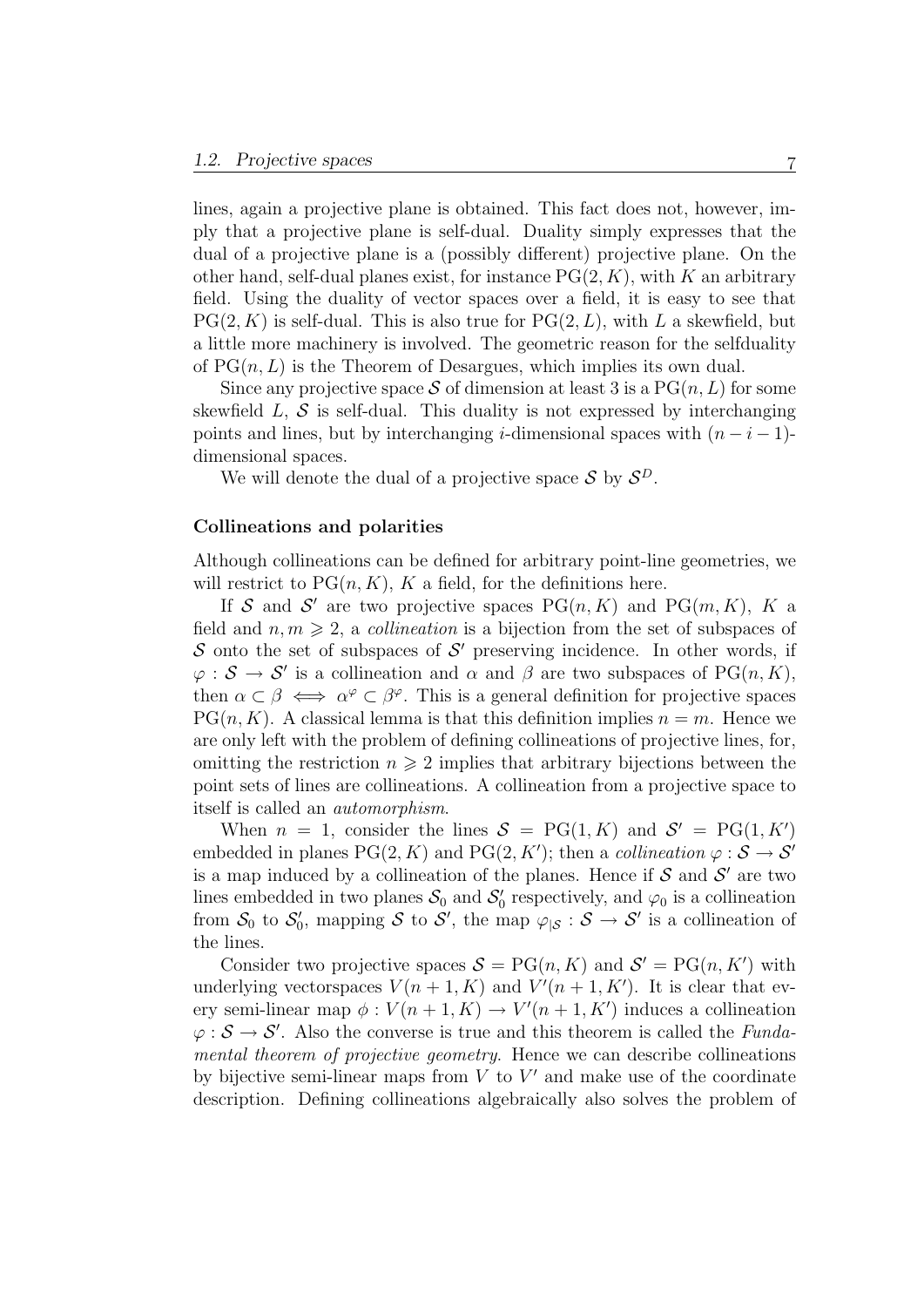defining collineations between two projective lines.

Consider a collineation  $\varphi : \mathcal{S} \to \mathcal{S}'$ , then every point  $p(\mathbf{X})$  is mapped onto a point  $p(\mathbf{X}')$ , and the relation between the two coordinate vectors of these points can be expressed by a non-singular  $(n + 1) \times (n + 1)$  matrix A and a field isomorphism  $\theta: K \to K'$ :  $t\mathbf{X}' = \mathbf{X}^{\theta}A$ , where  $\mathbf{X}^{\theta} = (x_0^{\theta}, \dots, x_n^{\theta})$ and  $t \in K \setminus \{0\}$ . When  $\theta$  is the identity,  $\varphi$  is also called a *projectivity*.

A coordinate frame of  $PG(n, K)$  is a set of  $n + 2$  points such that no  $n + 1$  of them lie in a hyperplane. A classical result is that a projectivity is determined completely by the image of a coordinate frame. Furthermore, the group of collineations fixing a given coordinate frame pointwise is isomorphic to the automorphism group of the field K.

Consider  $S = PG(n, K)$ . A correlation of S is a collineation  $\varphi : S \to S^D$ . When  $\varphi$  is a projectivity from S to  $S^D$ , then it is called a *reciprocity* of  $\mathcal{S}$ . Actually, with this definition, a correlation is a containment reversing bijection of the projective space, i.e. for any two subspaces  $\alpha \subset \beta \iff$  $\beta^{\varphi} \subset \alpha^{\varphi}$ . An involutory correlation is called a *polarity*.

Suppose that  $\varphi$  is a polarity of PG $(n, K)$ . A point p is mapped onto the hyperplane  $p^{\varphi}$ , also called the *polar* of the point p. Conversely, a hyperplane  $\pi$  is mapped onto the point  $\pi^{\varphi}$ , also called the *pole* of the hyperplane π. Suppose that r, s are two points such that  $r \in s^{\varphi}$  (and hence conversely  $s \in r^{\varphi}$ , then the points r and s are called *conjugate*, and the same definition can be applied for two hyperplanes, and, spaces of arbitrary dimension. A point p is called *self-conjugate* or *absolute* if and only if  $p \in p^{\varphi}$ .

Since a polarity is defined as a collineation, with the same arguments as for collineations, a polarity of  $PG(n, K)$  is determined by a non-singular  $(n+1) \times (n+1)$  matrix T and a field automorphism  $\theta \in Aut(K)$ . The field automorphism is necessarily involutory. From the above definitions, it can be derived that a point  $p(\mathbf{X})$  is self-conjugate if and only if  $\mathbf{X}A(\mathbf{X}^{\theta})^T = 0$ . A self-conjugate subspace is sometimes called isotropic. The dimension of a maximal isotropic subspace of a polarity will be called the *projective index* of the polarity.

The different types of polarities of  $PG(n, K)$ ,  $K = GF(q)$ , are given in Table 1.1. For the projective index of quadrics and Hermitian varieties we refer to Section 1.2.2. The projective index of a symplectic polarity is always  $n-1$  $\frac{-1}{2}$ .

#### Finite projective spaces

From now on, we will only consider finite projective spaces. A projective space  $\mathcal{S} = (\mathcal{P}, \mathcal{B}, I)$  is finite if and only if the set  $\mathcal{P}$  is finite (and hence also  $\beta$  is finite). The Theorem of Wedderburn, stating that every finite skewfield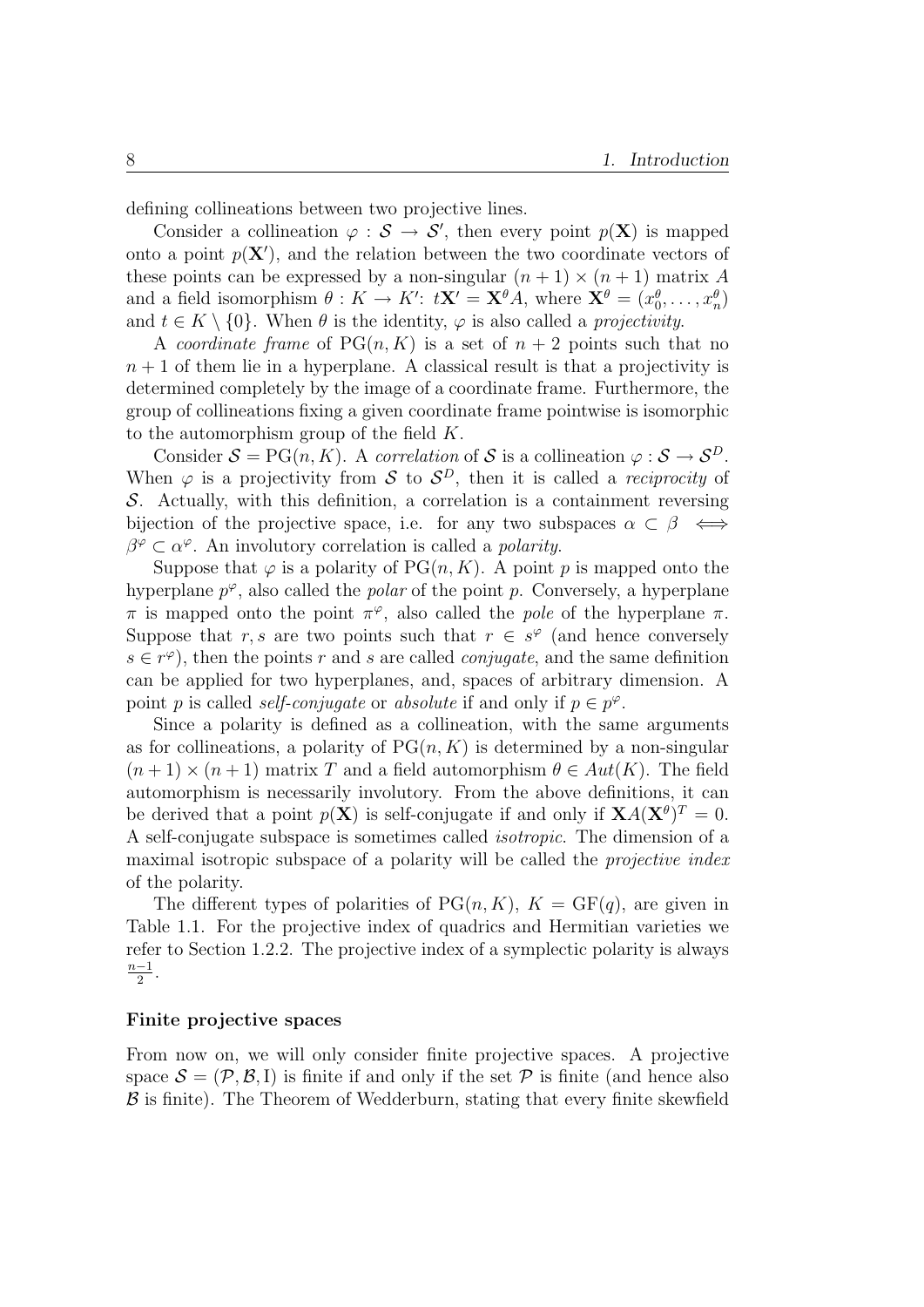| n, q         | type                | $A, \theta$                                                           | absolute points           |
|--------------|---------------------|-----------------------------------------------------------------------|---------------------------|
| $q = p^h, p$ | orthogonal polarity | $A^T=A, \theta=1$                                                     | $\overline{XAX}^T = 0$ (a |
| odd prime    |                     |                                                                       | quadric)                  |
| $q=2^h$ ,    | pseudo polarity     | $A^T = A$ , not all $\sum \sqrt{a_{ii}} x_i = 0$                      |                           |
|              |                     | $a_{ii} = 0, \, \theta = 1$                                           |                           |
| $n$ odd      | symplectic polarity | $A^T = -A, \theta = 1$ PG(n, q)                                       |                           |
|              |                     | $a_{ii}=0$                                                            |                           |
| q square     | Hermitian polarity  | $(A^T)^{\theta} = A, \theta : \mathbf{X}A(\mathbf{X}^{\theta})^T = 0$ |                           |
|              |                     | $x \mapsto x^{\sqrt{q}}$                                              | (a Hermitian va-          |
|              |                     |                                                                       | riety)                    |

Table 1.1: Polarities of  $PG(n, q)$ 

is a field, is geometricly expressed in the following theorem.

Theorem 1.2.6. A finite Desarguesian projective space is also Pappian.

With Theorem 1.2.2, we obtain

Corollary 1.2.7. A finite projective space of dimension at least 3 is always isomorphic with  $PG(n, K)$ , K a finite field  $GF(q)$ .

We will denote  $PG(n, GF(q))$  by  $PG(n, q)$  and  $AG(n, GF(q))$  by  $AG(n, q)$ .

We will define some concepts and we will describe their notations. We wish to mention that a lot of these concepts can also be defined for arbitrary fields and even in the axiomatic case. Important works on finite projective geometry are certainly the series [60], [59], [61]. An older, but still interesting survey on the subject, is [39].

#### Combinatorics

Besides geometric information, we can now also obtain combinatorial information since the number of points, lines, etc. is finite. Since many counting arguments will be used in proofs, we will use the following information.

Consider  $PG(n, q)$ . We will denote the set of *i*-dimensional subspaces by  $PG^{(i)}(n,q)$ . Using the definition of  $PG(n,q)$  it is clear that  $|PG^{(0)}(n,q)|=$  $q^{n+1}-1$  $\frac{q-1}{q-1}$ , denoted by  $\theta_n$ . By  $\phi(n;r,q)$ , we denote the cardinality of the set  $PG<sup>(r)</sup>(n, q)$  and the number of r-dimensional subspaces through a fixed sdimensional subspace of  $PG(n, q)$  is denoted by  $\chi(s, r; n, q)$ .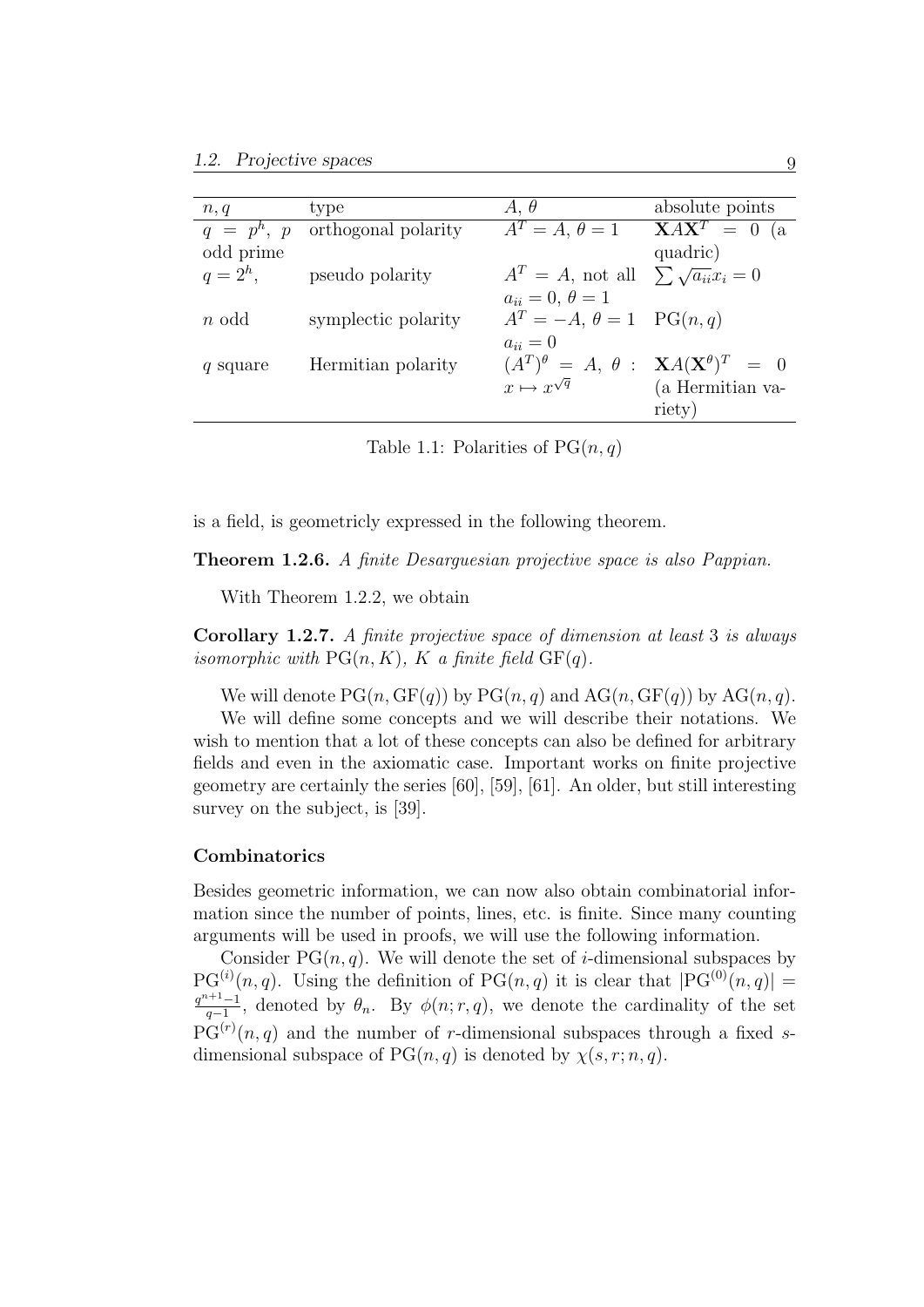Theorem 1.2.8. ([60])

(i) 
$$
\phi(r; n, q) = \frac{\prod_{i=n-r+1}^{n+1} (q^i - 1)}{\prod_{i=1}^{r+1} (q^i - 1)}
$$
.

(ii) 
$$
\chi(s, r; n, q) = \frac{\prod_{i=r-s+1}^{n-s} (q^i - 1)}{\prod_{i=1}^{n-r} (q^i - 1)}
$$
.

A finite projective space has *order* n if  $n+1$  is the number of points on a line. A finite affine space has *order*  $n$  if  $n$  is the number of points on a line.

#### 1.2.2 Quadrics and Hermitian varieties

A quadric in PG $(n, q)$ ,  $n \geq 1$ , is the set of points whose coordinates satisfy an equation of the form  $\sum_{\substack{i,j=0 \ i \leq j}}^{n}$  $a_{ij}X_iX_j = 0$  with not all  $a_{ij}$  equal to 0.

A *Hermitian variety* in  $PG(n, q^2)$ ,  $n \geq 1$ , is the set of points whose coordinates satisfy an equation of the form  $\sum_{i,j=0}^{n} a_{ij}X_iX_j^q = 0$ , not all  $a_{ij} =$ 0 and  $a_{ij}^q = a_{ji}$  for all  $i, j = 0, \ldots, n$ . A quadric or Hermitian variety is called singular if there exists a change of the coordinate system which reduces the equation to an equation with less than  $n + 1$  variables.

If  $n = 2$ , a non-singular quadric is also called a *conic*. If  $n = 2$ , a nonsingular Hermitian variety is also called a Hermitian curve.

Some definitions can be given for quadrics and Hermitian varieties in exactly the same way; we will then talk about varieties.

If a variety is singular, then it is known that the points of the variety are the points of a cone, i.e. all the points of the lines spanned by a point of an  $(n - r)$ -dimensional subspace  $\pi$  of PG $(n, q)$  and a point of a non-singular variety  $\mathcal F$  in an  $(r-1)$ -dimensional subspace  $\pi'$  skew to  $\pi$ . We will denote this cone with  $\pi \mathcal{F}$ . The singular points of the variety are the points of  $\pi$ .

Consider a variety F. The tangent space in a point  $p \in \mathcal{F}$  is the set of points of the lines through p intersecting  $\mathcal F$  only in p or completely contained in F. When p is a non-singular point of F, the tangent space is a hyperplane and is also called the *tangent hyperplane*. When  $p$  is singular, then the tangent space is actually the whole projective space  $PG(n, q)$ . We will denote the tangent space at the point  $p \in \mathcal{F}$  by  $T_p(\mathcal{F})$ .

Concerning the classification of non-singular varieties, we mention the following results. In  $PG(2n, q)$ , there is, up to collineations, only one nonsingular quadric, called the *parabolic quadric*, denoted by  $Q(2n, q)$ . There are, up to collineations, exactly two non-singular quadrics in  $PG(2n + 1, q)$ , the hyperbolic quadric, denoted by  $Q^+(2n+1, q)$ , and the elliptic quadric, denoted by  $Q^-(2n+1, q)$ . In PG $(n, q^2)$ , there is, up to collineation, exactly one non-singular Hermitian variety, denoted by  $H(n, q^2)$ .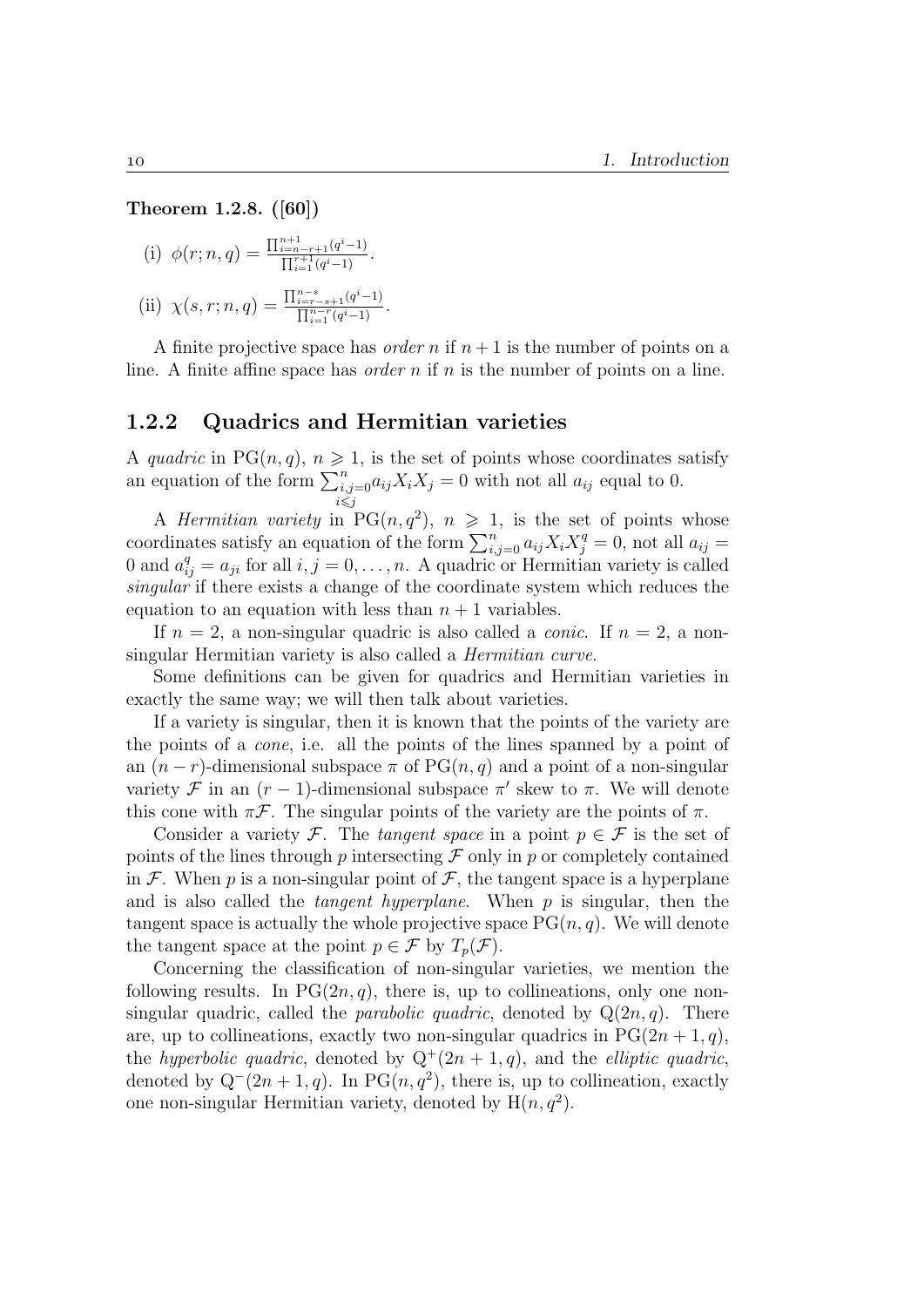| variety         | standard equation                                     | projective index |
|-----------------|-------------------------------------------------------|------------------|
| Q(2n,q)         | $x_0^2 + x_1x_2 + \ldots + x_{2n-1}x_{2n}$            | $n-1$            |
| $Q^+(2n+1,q)$   | $x_0x_1 + x_2x_3 + \ldots + x_{2n}x_{2n+1}$           | n                |
| $Q^{-}(2n+1,q)$ | $f(x_0, x_1) + x_2x_3 + \ldots + x_{2n}x_{2n+1}$      | $n-1$            |
|                 | f is an irreducible quadratic polynomial over $GF(q)$ |                  |
| $H(n,q^2)$      | $x_0^{q+1} + x_1^{q+1} + \ldots + x_n^{q+1}$          |                  |

Table 1.2: Standard forms and projective index of non-singular quadrics and Hermitian varieties

When q is even, every non-singular parabolic quadric  $Q(2n, q)$  has a nucleus, i.e. a point on which every hyperplane is tangent in some point  $p \in Q(2n, q)$ , or, equivalently, every line on the nucleus has exactly one point in common with  $Q(2n, q)$ .

Consider a non-singular variety  $\mathcal F$  in the projective space  $PG(n, q)$  and consider the tangent hyperplane in a point  $p \in \mathcal{F}$ . It is known that  $T_p(\mathcal{F}) \cap$  $\mathcal{F} = p\mathcal{F}'$ , i.e. a cone with vertex p and base a non-singular variety of the same type in a projective space  $PG(n-2, q)$  not containing the vertex p.

A variety contains subspaces of the projective space. A subspace contained in the variety  $\mathcal F$  is called *maximal* if it is not contained in an other subspace of the variety. A maximal subspace is called a *generator*. All generators have the same dimension, this is called the *projective index* and is denoted by  $g(\mathcal{F})$ . Table 1.2 bundles information about quadrics and Hermitian varieties.

It may seem that quadrics and Hermitian varieties are objects studied in a very analytical way. However, we mention an axiomatic description for quadrics. We will never use these axioms, but they illustrate in a simple way basic geometric properties of quadrics.

Let  $\mathcal{S} = (\mathcal{P}, \mathcal{B}, I)$  be a projective space. For a set A of points, we define a tangent line as a line of S intersecting  $A$  in exactly one point, or a line contained in  $A$ . A line intersecting  $A$  in exactly one point p is called tangent in the point p. For each point  $p \in \mathcal{A}$ , we define the set  $\mathcal{A}_p = \{x \in \mathcal{P} \setminus \mathcal{A}_p\}$  $\{p\}|\langle x, p\rangle$  is a tangent line of  $\mathcal{A}\}\cup\{p\}$ , and  $\mathcal{A}_p$  is called the tangent space of  $\mathcal A$  at the point p.

A quadratic set in S is a set A of points  $A \subset \mathcal{P}$  such that:

- (i) Any line  $L \in \mathcal{B}$  containing at least 3 points of  $\mathcal{A}$  is contained in  $\mathcal{A}$ .
- (ii) For any point  $p \in \mathcal{A}$ , the tangent space  $\mathcal{A}_p$  is the set of points of a hyperplane or the set  $P$  of all points.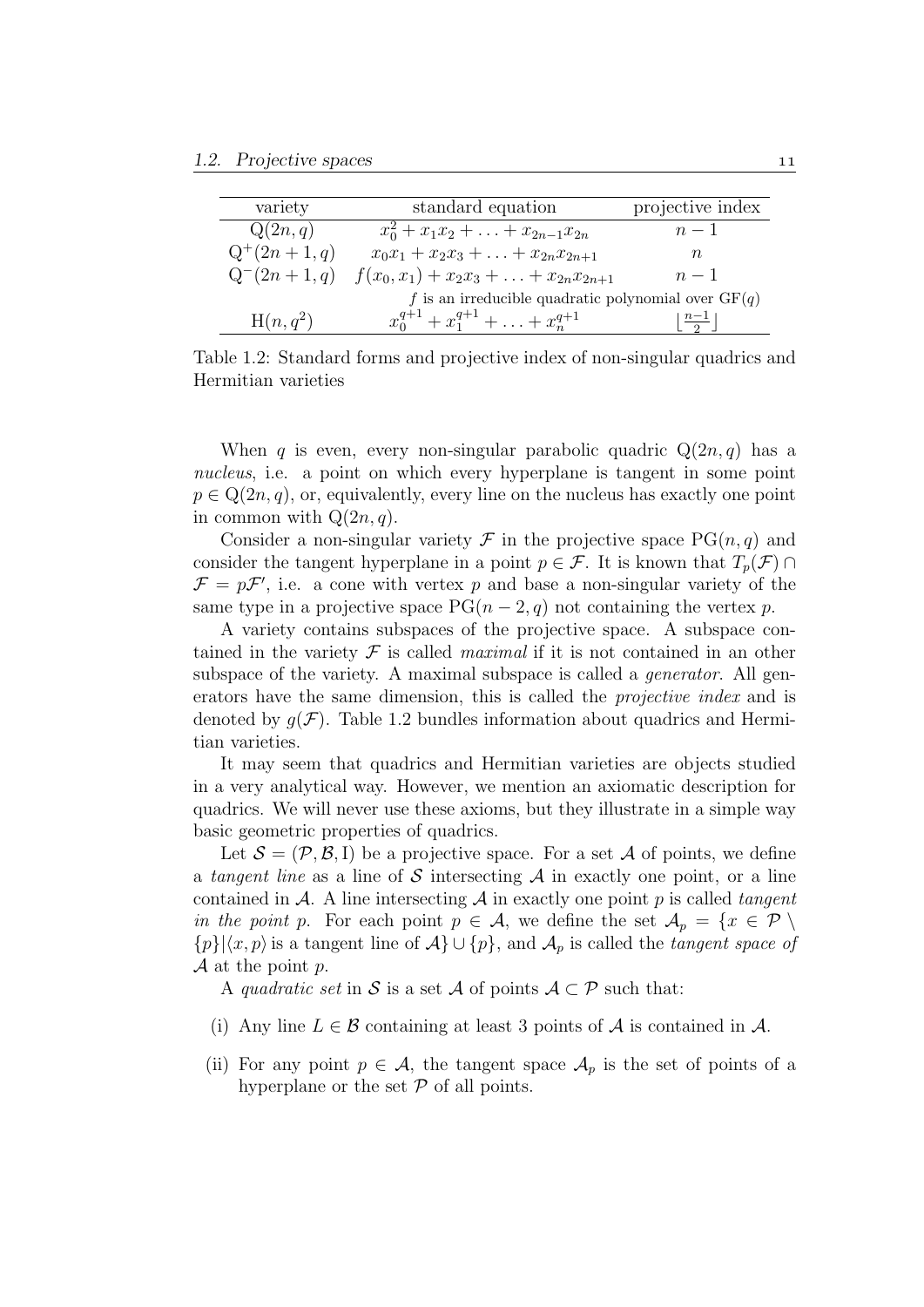It is astonishing that these two axioms are sufficient to prove a lot of standard theorems on quadrics in projective spaces. A good overview can for instance be found in [12] and [61].

Looking back to Table 1.1, the absolute points of certain polarities are the points of a quadric or Hermitian variety. If  $\mathcal F$  is a non-singular Hermitian variety with equation  $\sum_{i,j=0}^{n} a_{ij} X_i X_j^q = 0$ , then  $A = (a_{ij})$  is the matrix of a Hermitian polarity with field automorphism  $\theta: x \mapsto x^q$ , and absolute points the given Hermitian variety  $\mathcal F$ . Hence there is a one-to-one correspondence between non-singular Hermitian varieties and Hermitian polarities. Suppose that  $\mathcal F$  is a non-singular quadric with equation  $\sum_{\substack{i,j=0 \ i \leq j}}^n$  $a_{ij}X_iX_j = 0$ . For q odd, define  $A = (a'_{ij})$ , with  $a'_{ij} = a_{ij}/2$ ,  $i < j$ ,  $a'_{ii} = a_{ii}$  and  $a'_{ij} = a_{ji}$ ,  $j > i$ . For q even and n odd, define  $a'_{ij} = a'_{ji} = a_{ij}$ ,  $i < j$ , and  $a_{ii} = 0$ . When  $q$  is odd,  $\ddot{A}$  is the matrix of an orthogonal polarity with absolute points the given quadric  $\mathcal F$ . For q even and n odd, the polarity with matrix A is symplectic (and all points of  $PG(n, q)$  are absolute). When q and n are both even, no polarity can be associated to  $\mathcal F$ . The geometric reason is that every non-singular parabolic quadric has a nucleus.

#### 1.2.3 Ovals, ovoids and eggs

#### Ovals and ovoids

An *oval* of  $PG(2, q)$  is a set of  $q + 1$  points no three collinear.

Suppose that  $\mathcal B$  is a set of points of PG $(n, q)$ . A line not intersecting the set  $\beta$  will be called an *external line*, a line intersecting  $\beta$  in exactly one point will be called a *tangent line* and a line intersecting  $\mathcal{B}$  in t points,  $t > 1$ , will be called a *t*-secant line or shortly a secant line or *t*-secant.

In the classification of ovals, tangent lines play an important role. Using arguments from analytic geometry and properties of finite fields, B. Segre ([83, 84]) obtained the following theorem.

**Theorem 1.2.9.** In PG $(2, q)$ , q odd, every oval is a conic  $Q(2, q)$ .

This result is in sharp contrast with the  $q$  even case. When  $q$  is even, there are infinite families of ovals besides the conics, and there is no complete classification yet.

The following lemma illustrates again the importance of tangent lines.

**Lemma 1.2.10.** Let  $\mathcal O$  be an oval of PG(2, q), q even. The  $q + 1$  tangents to  $\mathcal O$  are concurrent. The unique common point is called the nucleus of  $\mathcal O$ .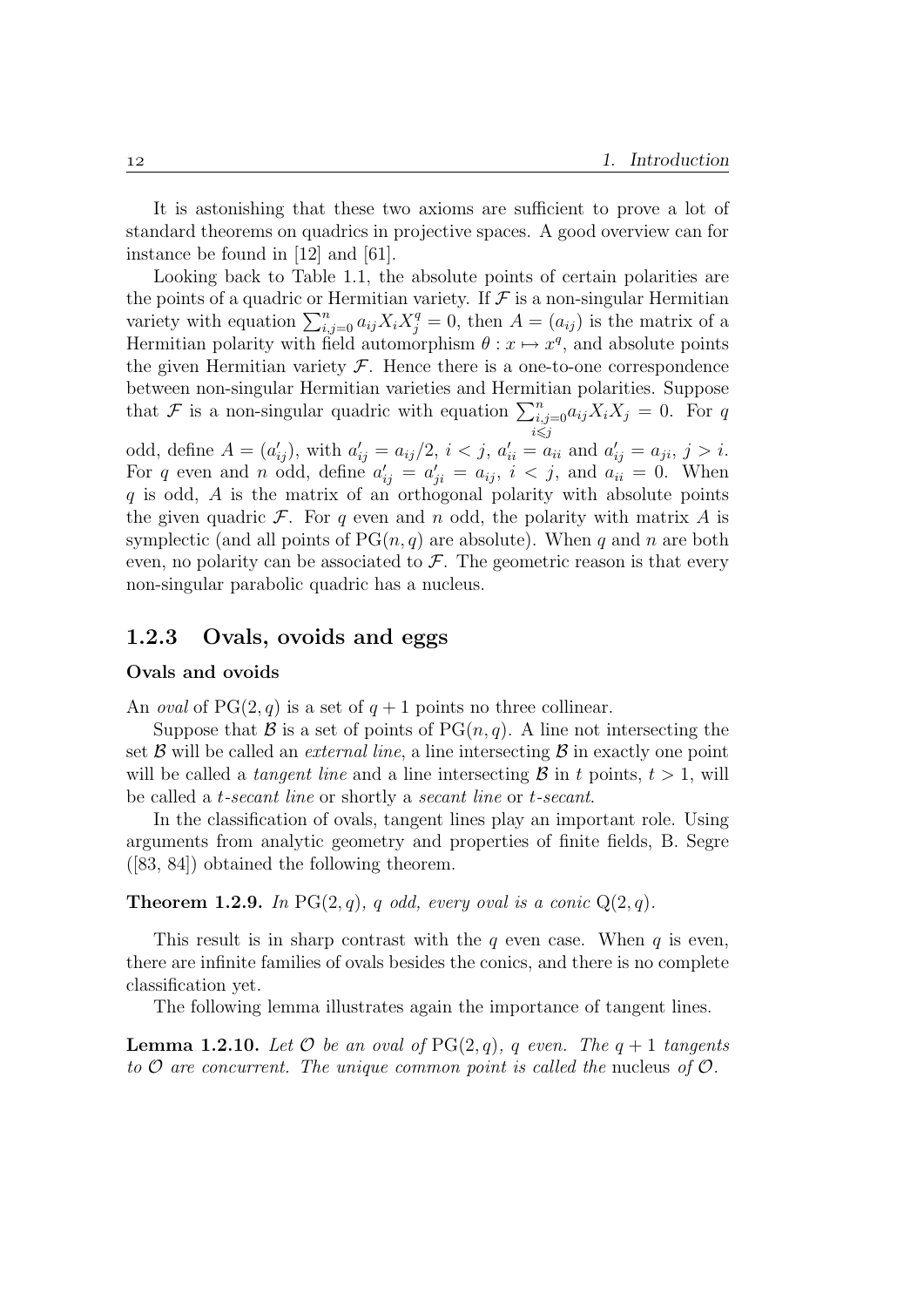A k-arc in  $PG(2,q)$  is a set of k points no three collinear. Hence an oval is a  $(q + 1)$ -arc of PG(2, q). A k-arc is called *complete* if it cannot be extended to a  $(k + 1)$ -arc. Let  $m(2, q)$  denote the maximum size of a k-arc. Short arguments in [60] show that  $m(2,q) = q+2$  when q is even and  $m(2, q) = q + 1$  when q is odd. When q is even, conics are examples of  $(q + 1)$ -arcs of PG(2, q), but Lemma 1.2.10 shows that every  $(q + 1)$ -arc can be extended to a  $(q + 2)$ -arc by adding its nucleus. Hence a  $(q + 1)$ arc is never complete when q is even. A  $(q + 2)$ -arc of PG(2,q) is called a hyperoval. A hyperoval consisting of a conic and its nucleus is called *regular*. Since  $m(2, q) = q + 1$  when q is odd, hyperovals do not exist when q is odd.

Suppose that  $q$  is even. To characterise ovals and hyperovals, often algebraic tools can be used. This is done by attaching a function  $f : GF(q) \rightarrow$  $GF(q)$  to any hyperoval H. It is clear that any hyperoval H is projectively equivalent to the set of points  $\{(1, t, f(t))||t \in \text{GF}(q)\} \cup \{(0, 0, 1), (0, 1, 0)\}\$ with  $f(0) = 0$  and  $f(1) = 1$ . If we choose  $f(t) = t^2$ , then H is the regular hyperoval. It is possible to find conditions for a polynomial  $f$  so that it describes a hyperoval. If  $f$  is a polynomial satisfying these conditions, we sometimes use the notation  $\mathcal{D}(f)$  for the corresponding hyperoval.

Hyperovals give possibilities to construct ovals of  $PG(2, q)$  which are not conics, even if the hyperoval is regular. Consider a regular hyperoval  $H$  of  $PG(2, q)$ , i.e.  $\mathcal{H} = \mathcal{O} \cup \{n\}$ , *n* the nucleus of the conic  $\mathcal{O}$ . Define  $\mathcal{O}_i =$  $\mathcal{H} \setminus \{n_i\}, i = 1, 2, n_i$ , two different points of  $\mathcal{H}$ . The ovals  $\mathcal{O}_1$  and  $\mathcal{O}_2$ are equivalent if and only if the stabiliser group of the hyperoval  $H$  maps  $n_1$  on  $n_2$ . For  $q = 2, 4$ , the stabiliser group acts regularly on the point set of the hyperoval, while for  $q > 4$ , the nucleus is fixed by the stabiliser group of the hyperoval. Hence,  $\mathcal{O}_1$  and  $\mathcal{O}_2$  are not equivalent when  $n_1 = n$ and  $n_2 \neq n$ . Then  $\mathcal{O}_1$  is projectively equivalent to the conic with equation  $x_2^2 + x_0 x_1 = 0$ , while  $\mathcal{O}_2$  is projectively equivalent with the set  $\{(1, t, t^{\frac{q}{2}}) \| t \in$  $GF(q)$  ∪ {(0, 0, 1)} which is clearly not a conic. This oval is called a *pointed* conic.

The classification of all (hyper)ovals of  $PG(2, q)$ , q even, remains open. It is considered as a hard problem. An overview of the known (hyper)ovals of  $PG(2, q)$ , q even, is for instance [19]. We also mention "Bill Cherowitzo's hyperoval page" [33].

An *ovoid* of PG(3,q), is a set of  $q^2 + 1$  points no three collinear. As for ovals, we can now define a tangent plane and a secant plane as a plane intersecting the ovoid  $\mathcal O$  in exactly 1 point, respectively, at least 2 points.

**Theorem 1.2.11.** Let  $\mathcal O$  be an ovoid of PG(3, q),  $q > 2$ , then

(i) for any point  $p \in \mathcal{O}$ , the union of all tangent lines in p is a plane,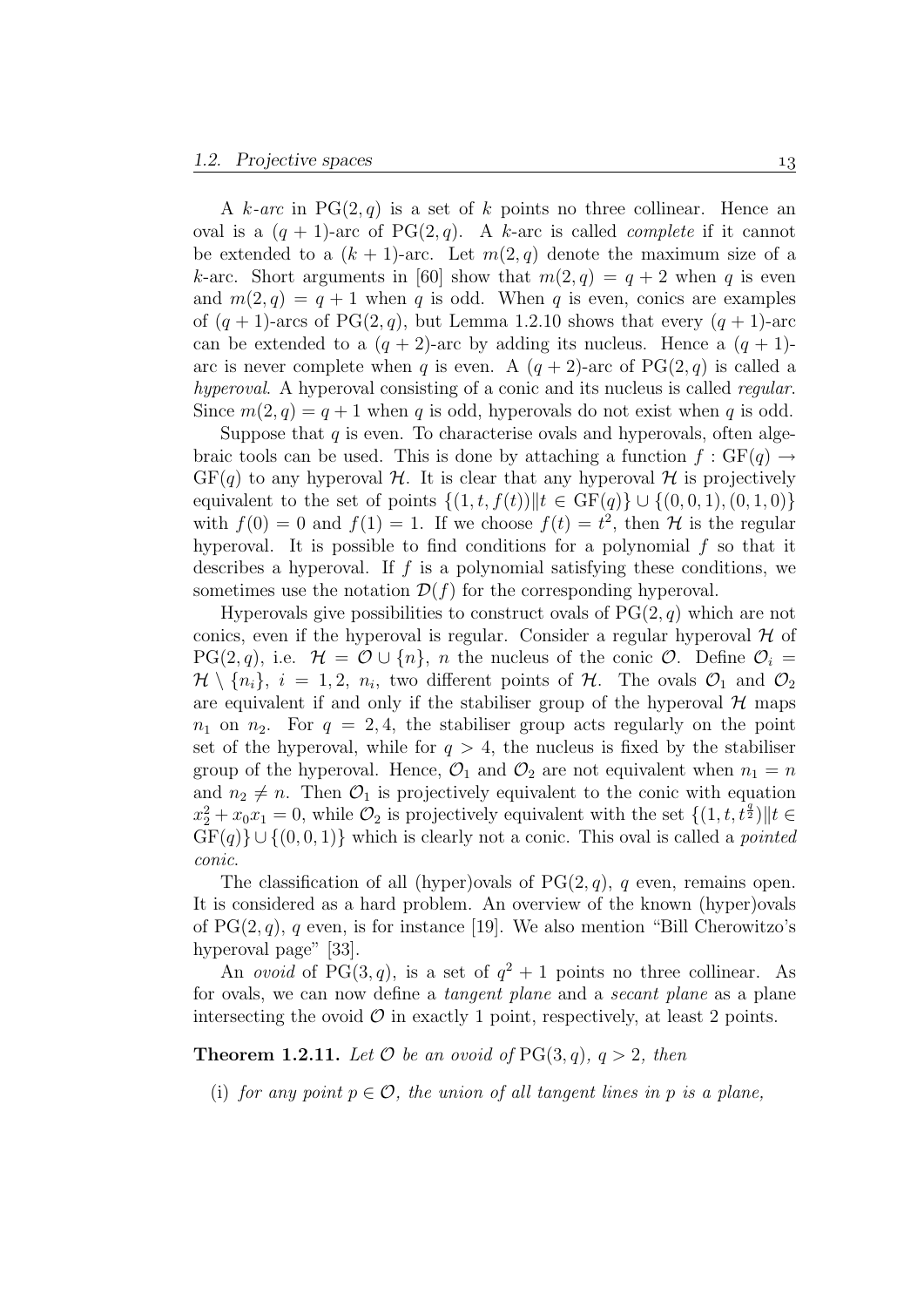(ii) exactly  $q^2+1$  planes of PG(3, q) meet  $\mathcal O$  in a unique point and the other  $q^3 + q$  planes meet  $\overline{O}$  in an oval.

In the classification of ovoids, the classification of ovals plays an important role. This fact is expressed in the following theorem, valid for all  $q$ . An oval contained in the ovoid  $\mathcal O$  found by intersecting the ovoid  $\mathcal O$  with a plane will be called a *secant plane section*. If the oval is a conic  $Q(2, q)$ , then it will be called a conic section.

**Theorem 1.2.12.** (Barlotti [7]) Let  $\mathcal O$  be an ovoid of PG(3, q),  $q > 2$ . If every secant plane section of  $\mathcal O$  is a conic  $Q(2,q)$ , then  $\mathcal O$  is an elliptic quadric  $Q^-(3, q)$ .

Since the only ovals of  $PG(2, q)$ , q odd, are conics  $Q(2, q)$ , the only ovoids of PG(3, q), q odd, are elliptic quadrics  $Q^-(3, q)$ .

The following theorem improves Theorem 1.2.12 considerably when  $q$  is even.

**Theorem 1.2.13.** (Brown [20]) Let  $\mathcal O$  be an ovoid of PG(3, q), q even. When there is at least one conic section, the ovoid  $\mathcal O$  is an elliptic quadric  $Q^-(3, q)$ .

Besides elliptic quadrics, there is only one class of ovoids in  $PG(3, q)$ ,  $q = 2^{2e+1}, e \ge 1$ , known; the Tits ovoids [100]. For small even q, ovoids of  $PG(3, q)$  are classified.

**Theorem 1.2.14.** (i) When  $q = 4, 16$ , the only ovoids of PG(3, q) are the elliptic quadrics.

(ii) When  $q = 8, 32$ , the only ovoids of PG(3, q) are the elliptic quadrics and the Tits ovoids.

We end this section with the definition of Tits of an ovoid.

An *ovoid* is a set  $\mathcal O$  of points such that  $|L \cap \mathcal O| \leq 2$  for any line L and for any  $x \in \mathcal{O}$ , the union of all lines L such that  $L \cap \mathcal{O} = \{x\}$  is a hyperplane.

This definition can be used in infinite projective spaces and in non-Desarguesian projective planes.

**Theorem 1.2.15.** ([98], see [39]) If  $PG(n,q)$  contains an ovoid  $O$ , then  $|\mathcal{O}| = q^{n-1} + 1$  and  $n \leq 3$ .

And hence we may state that *ovoids of Tits* unify ovals of  $PG(2, q)$  and ovoids of  $PG(3, q)$ .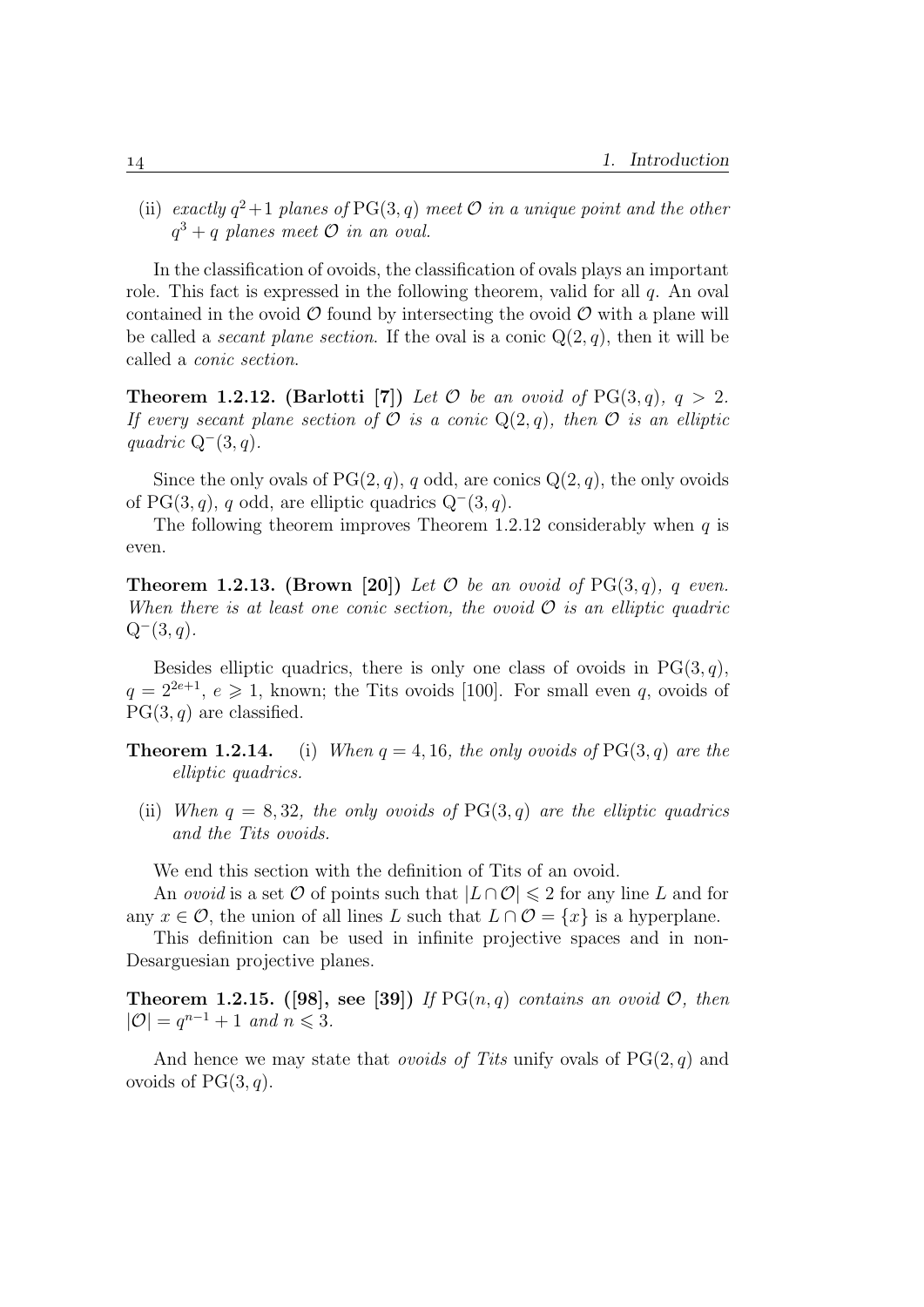#### Eggs

Eggs can be seen as generalisations of ovals and ovoids in one concept. The most general definition can be found in [81], and we start with it.

**Definition 1.2.16.** Consider the projective space  $PG(2n+m-1, q), n, m ≥$ 1. An egg  $\mathcal E$  is a set of  $q^m + 1$  pairwise disjoint  $(n-1)$ -dimensional subspaces  $PG^{(i)}(n-1,q), i = 0,\ldots,q^m$ , every three of which generate a  $(3n-1)$ dimensional subspace, and such that each element  $PG^{(i)}(n-1,q)$  of  $\mathcal E$  is contained in a subspace  $PG^{(i)}(n+m-1, q)$  having no point in common with any  $PG^{(j)}(n-1,q)$  for  $j \neq i$ . The space  $PG^{(i)}(n+m-1,q)$  is called the tangent space of  $\mathcal E$  at PG<sup>(i)</sup>(n - 1, q).

Eggs were not introduced as in the above definition. The first reference in which objects are defined that would later be called "eggs", is [89]. How these objects became eggs can be read in for instance [67].

It is beyond the scope of this introduction to mention deep theorems about eggs. We only mention some basic properties. From the definition, it is possible to deduce that the elements of an egg determine the tangent spaces uniquely. Consider an egg  $\mathcal{E}$ , and consider an arbitrary element  $\alpha \in \mathcal{E}$ . Project the elements of  $\mathcal{E} \setminus \{ \alpha \}$  onto  $\pi = PG(n+m-1)$  skew to  $\alpha$ . Then  $q^m$ mutually skew  $(n-1)$ -dimensional spaces are obtained and  $\theta_{m-1}$  points of  $\pi$ do not lie in such a projected element. The tangent space at the element  $\alpha$ intersects  $\pi$  in an  $(m-1)$ -dimensional space skew to all projected elements and necessarily contains these latter  $\theta_{m-1}$  points. Hence the tangent space is determined uniquely by the elements of  $\mathcal{E}$ .

Finally we mention the following theorem from [81].

**Theorem 1.2.17.** Let  $\mathcal E$  be an arbitrary egg of  $PG(2n + m - 1, q)$ ,  $n, m \geq 1$ .

- (i)  $n = m$  or  $n(a + 1) = ma$  with a odd.
- (ii) If q is even, then  $n = m$  or  $m = 2n$ .
- (iii) If  $n \neq m$  (respectively,  $2n = m$ ), then each point of PG(2n + m 1, q) which is not contained in an element of  $\mathcal E$  belongs to 0 or  $1 + q^{m-n}$ (respectively,  $1 + q^n$ ) tangent spaces of  $\mathcal{E}$ .
- (iv) If  $n \neq m$ , then the  $q^m + 1$  tangent spaces of  $\mathcal E$  form an egg  $\mathcal E^*$  in the dual space of  $PG(2n + m - 1, q)$ .
- (v) If  $n \neq m$  (respectively,  $2n = m$ ), then each hyperplane of PG(2n+m− 1, q) which does not contain a tangent space of  $\mathcal E$  contains 0 or  $1+q^{m-n}$ (respectively,  $1 + q^n$ ) elements of  $\mathcal{E}$ .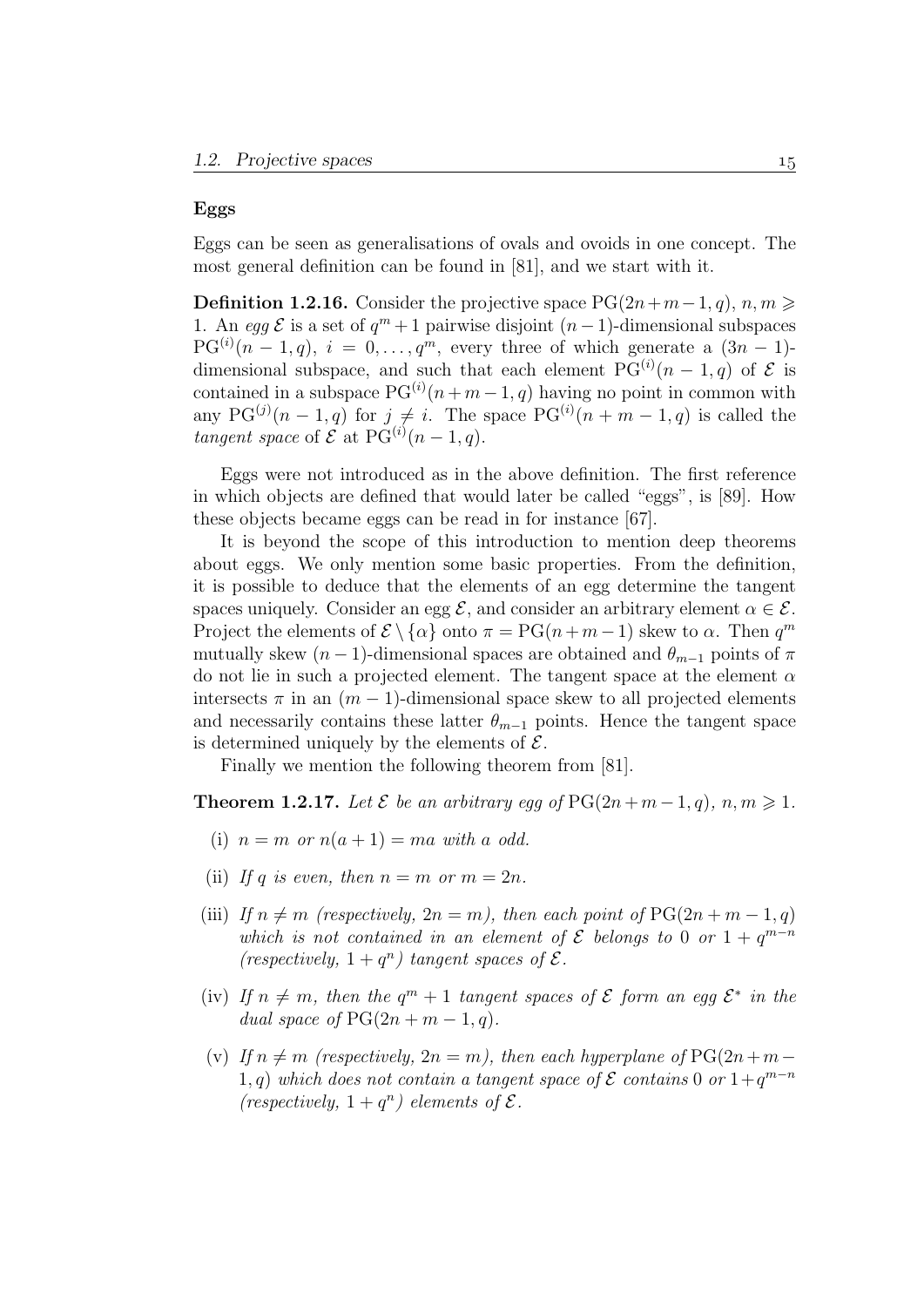#### Unitals

A unital in PG(2,  $q^2$ ) is a set of  $q^3+1$  points U, such that every line intersects U in either 1 or  $q + 1$  points. A classical example is the Hermitian curve  $H(2, q^2)$  in PG $(2, q^2)$ .

#### 1.2.4 Blocking sets and spreads

The following paragraph is copied from [16], where some historical references can be found.

The name blocking set originates from game theory, where we have a set of individuals, and certain subsets called coalitions, with the property that a coalition can force a particular decision. A blocking set then is a subset that is not a coalition, but contains at least one member of each coalition, so that it can block any decision without being able to force one.

#### Blocking sets

Consider the projective plane  $PG(2, q)$ . A blocking set is a set of points B such that every line has at least one point in common with  $\beta$ . A line is an example of a blocking set, but a blocking set containing a line is called a trivial blocking set, and a blocking set not containing a line a non-trivial blocking set. A blocking set B is minimal if  $\mathcal{B} \setminus \{p\}$  is not a blocking set for every  $p \in \mathcal{B}$ . The following lemma is very useful and can for instance be found in [60]

**Lemma 1.2.18.** A blocking set  $\mathcal{B}$  is minimal if and only if for every point  $p \in \mathcal{B}$ , there is a line L such that  $\mathcal{B} \cap L = \{p\}.$ 

A blocking set containing  $k$  points is also called a *blocking k-set*.

Non-trivial blocking sets only exist if  $q > 2$ . We give some examples from [60].

A projective triangle of side n in PG(2, q) is a set  $\mathcal{B}$  of  $3(n-1)$  points such that

(a) on each side of the triangle  $p_0p_1p_2$  there are *n* points of  $\mathcal{B}$ ,

- (b) the vertices  $p_0, p_1, p_2$  are in  $\mathcal{B}$ ,
- (c) if  $r_0 \in p_1p_2$  and  $r_1 \in p_2p_0$  are in  $\mathcal{B}$ , then so is  $r_2 = r_0r_1 \cap p_0p_1$ .

A projective triad of side n is a set  $\mathcal{B}$  of  $3n-2$  points such that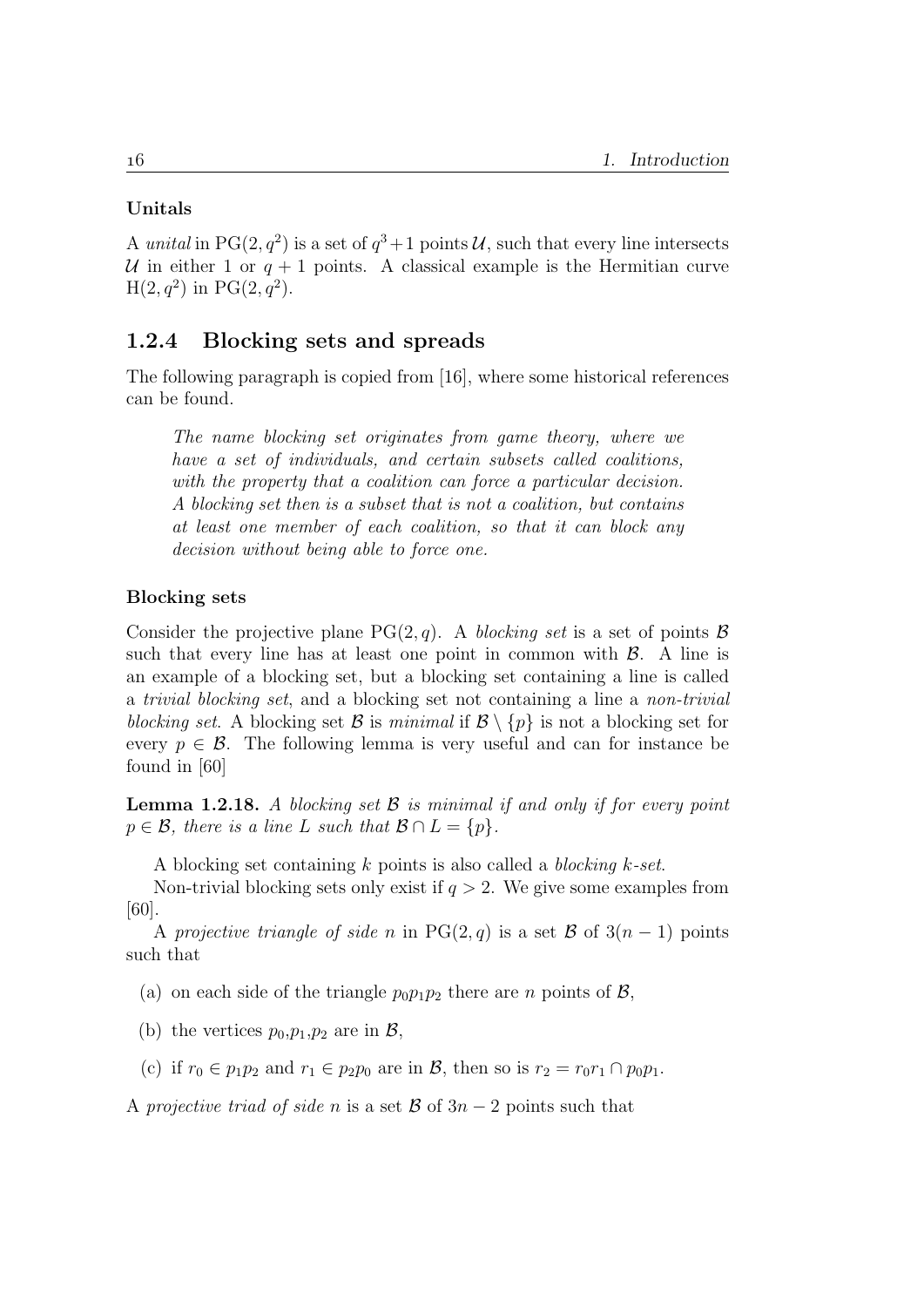- (a) on each line of three concurrent lines  $L_0, L_1, L_2$  there are n points of  $\mathcal{B}$ ,
- (b) the vertex  $p = L_0 \cap L_1 \cap L_2 \in \mathcal{B}$ ,
- (c) if  $r_o \in L_0$  and  $r_1 \in L_1$  are in  $\mathcal{B}$ , then so is  $r = r_0r_1 \cap L_2$ .
- **Lemma 1.2.19.** (i) In PG $(2, q)$ , q odd, there exists a projective triangle of side  $\frac{1}{2}(q+3)$  which is a non-trivial minimal blocking set of size  $\frac{3}{2}(q+1)$ .
	- (ii) In PG(2, q), q even,  $q > 2$ , there exists a projective triad of side  $\frac{1}{2}(q+2)$ which is a non-trivial minimal blocking set of size  $\frac{1}{2}(3q+2)$ .

It is clear that for a non-trivial blocking set  $\mathcal B$  of the plane  $PG(2, q)$ , necessarily  $q + 2 \leq |\mathcal{B}| \leq q^2 + q + 1$ . The following theorem gives information about lower and upper bounds for non-trivial minimal blocking sets. Concerning the above examples, blocking k-sets in PG(2, q) with  $k \leq \frac{3(q+1)}{2}$  $\frac{(n+1)}{2}$  are called small blocking sets.

A blocking set of Rédei type is a blocking  $(q + m)$ -set with the property that there exists an m-secant.

The following theorem gives an upper and a lower bound for the size of a non-trivial minimal blocking set.

**Theorem 1.2.20.** Let B be a non-trivial minimal blocking set in  $PG(2, q)$ . Then

- (i) (Bruen [25])  $|\mathcal{B}| \geq q + \sqrt{q} + 1$  with equality if and only if q is a square and  $\beta$  is a Baer subplane.
- (ii) (Bruen and Thas [29])  $|\mathcal{B}| \leq q\sqrt{q} + 1$ , with equality if and only if q is a square and B is a unital.

Observing the above theorems, one can try to improve the bounds when q is not a square and to characterise non-trivial minimal blocking sets not containing a Baer subplane. Improvements of the bounds are for instance given by the following theorems. Let  $c_p = 2^{-1}$  when  $p \in \{2,3\}$  and  $c_p = 1$ when  $p \geqslant 5$ , p prime.

**Theorem 1.2.21.** Let B be a non-trivial minimal blocking set of  $PG(2, q)$ ,  $q > 2$ .

- (i) (Blokhuis [14]) If q is a prime, then,  $|\mathcal{B}| \geq \frac{3(q+1)}{2}$  $\frac{(n+1)}{2}$ .
- (ii) (Blokhuis [15], Blokhuis et al. [17]) If  $q = p^{2e+1}$ , p prime,  $e \ge 1$ , then  $|\mathcal{B}| \ge \max(q+1+p^{e+1}, q+1+c_q q^{\frac{2}{3}}).$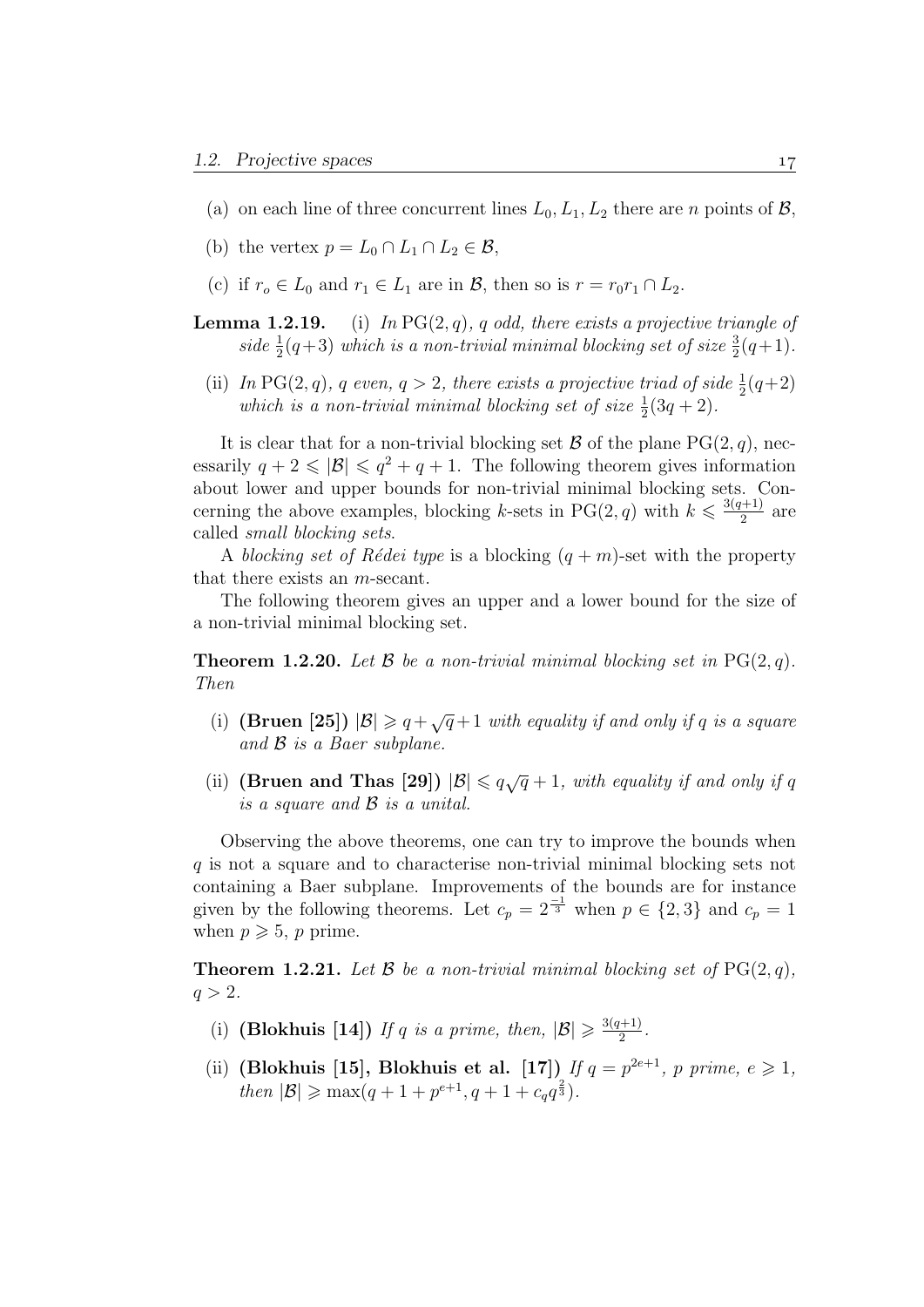By Lemma 1.2.19, there exist blocking sets of size  $\frac{3(q+1)}{2}$  in PG(2,q), q odd, hence, the above bound is sharp in the first case. Also in the second case, examples attaining the bound exist.

It is beyond the scope of this introduction to give more details about small blocking sets and Rédei type blocking sets. A good overview, on which this little overview is based, can be found in [45]. Instead of giving more details, we will introduce multiple blocking sets and blocking sets in higher dimensional spaces. Again, our overview is based on the overview in [45].

An s-fold blocking set in  $PG(2, q)$  is a set of points that intersects every line in at least s points. It is called *minimal* if no proper subset is an sfold blocking set. A 1-fold blocking set is simply called a blocking set. The following theorem indicates that, to obtain an s-fold blocking set of small cardinality with  $s > 1$ , it is no longer interesting to include a line in the set.

**Theorem 1.2.22.** Let  $\beta$  be an s-fold blocking set of  $PG(2, q)$ ,  $s > 1$ .

- (i) (Bruen [27]) If B contains a line, then  $|\mathcal{B}| \geqslant sq + q s + 2$ .
- (ii) (Ball [2]) If B does not contain a line, then  $|\mathcal{B}| \geqslant s q + \sqrt{s q} + 1$ .

If s is not too large, substantial improvements to this theorem have been obtained for general q. Also, for q a square and s not too large, the smallest minimal s-fold blocking sets are classified.

**Theorem 1.2.23.** (Blokhuis et al. [17]) Let  $\beta$  be an s-fold blocking set in PG(2, q) of size  $s(q + 1) + c$  for some  $s > 1$ . For a prime p, let  $c_p = 2^{-1/3}$ for  $p \in \{2, 3\}$  and  $c_p = 1$  for  $p > 3$ .

- (i) If  $q = p^{2d+1}$  and  $s < \frac{q}{2} \frac{c_p q^{\frac{2}{3}}}{2}$  $rac{q^{\frac{3}{3}}}{2}$ , then  $c > c_p q^{\frac{2}{3}}$ .
- (ii) If q is a square,  $s < \frac{q^{\frac{1}{4}}}{2}$  $\frac{1}{2}$  and  $c < c_p q^{\frac{2}{3}}$ , then  $c \geqslant s\sqrt{q}$  and  $\mathcal B$  contains the union of s pairwise disjoint Baer subplanes.
- (iii) If  $q = p^2$  and  $s < \frac{q^{\frac{1}{4}}}{2}$  $\frac{1}{2}$  and  $c < p\lceil \frac{1}{4} + \sqrt{\frac{p+1}{2}}$  $\frac{1}{2}$ , then  $c \geqslant s\sqrt{q}$  and B contains the union of s pairwise disjoint Baer subplanes.

In [2], a table with the sizes of the smallest s-fold blocking sets in  $PG(2, q)$ ,  $s > 1$ , q small, can be found. Many examples of such blocking sets are described in [2, 3, 5].

To end this section, we introduce blocking sets in higher dimensional spaces. A blocking set with respect to t-spaces in  $PG(n, q)$  is a set B of points such that every t-dimensional subspace of  $PG(n, q)$  meets  $\mathcal B$  in at least one point.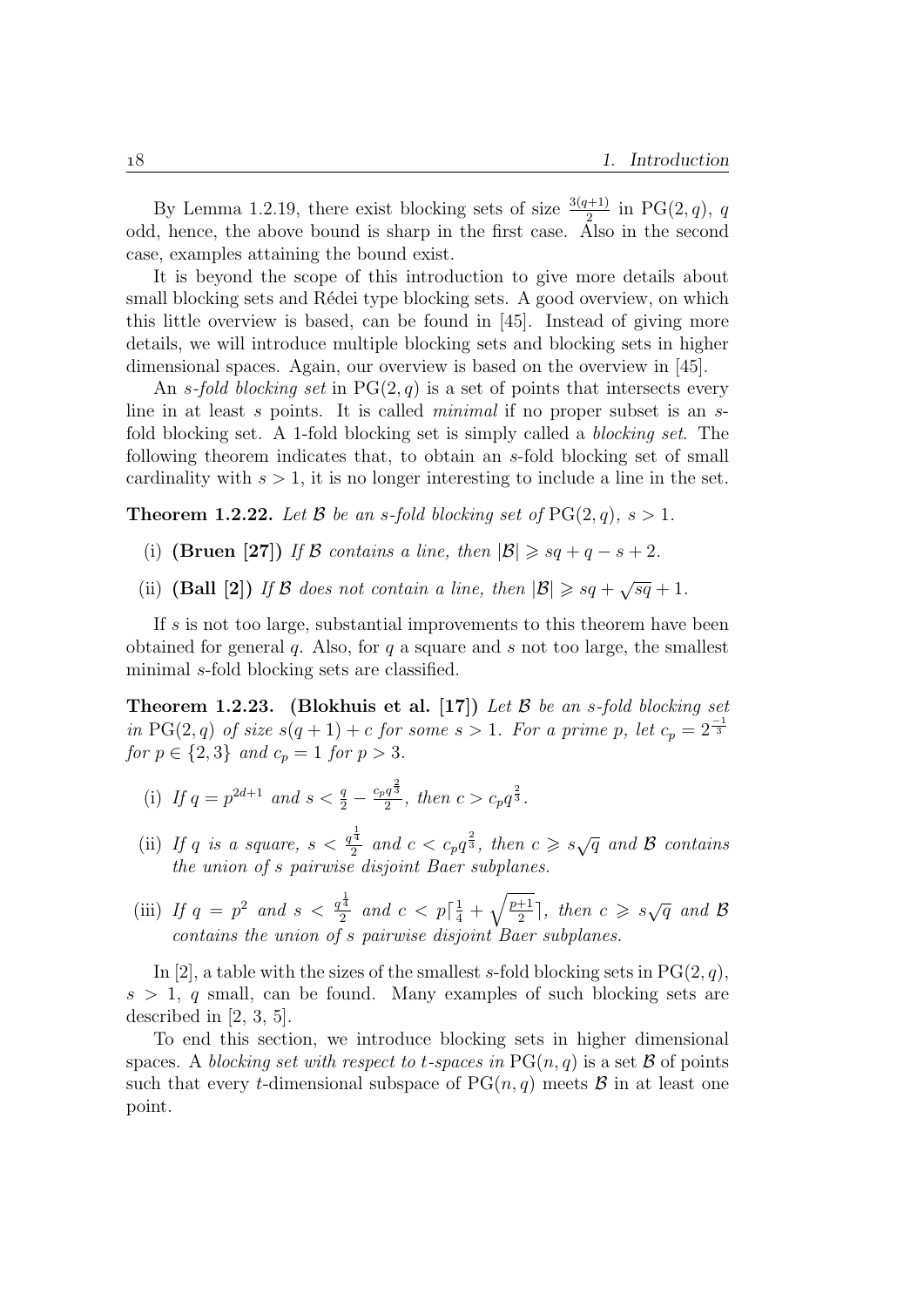**Theorem 1.2.24.** (Bose and Burton [18]) If B is a blocking set with respect to t-spaces in  $PG(n, q)$ , then  $|B| \geq |PG(n - t, q)|$ . Equality holds if and only if B is an  $(n-t)$ -dimensional subspace.

Blocking sets with respect to t-spaces that contain an  $(n - t)$ -space are called trivial. The smallest non-trivial blocking sets with respect to t-spaces are characterised in the following theorem.

Theorem 1.2.25. (Beutelspacher [11], Heim [55]) In  $PG(n, q)$ , the smallest non-trivial blocking sets with respect to t-spaces are cones with vertex an  $(n - t - 2)$ -space  $\pi_{n-t-2}$  and base a non-trivial blocking set of minimal cardinality in a plane skew to  $\pi_{n-t-2}$ .

In  $PG(n, q)$ , a blocking set with respect to hyperplanes is simply called a blocking set. For this case, Theorem 1.2.24 was already proved by A. A. Bruen in [26].

It is interesting to see that to block t-dimensional subspaces of a projective space, cones with base a planar blocking set can be used. Hence the important concept is still a blocking set of  $PG(2, q)$ .

The following theorem is an improvement of Theorem 1.2.25.

**Theorem 1.2.26.** (Storme and Weiner [87]) Let  $\beta$  be a blocking set in  $PG(n, q)$ ,  $n \geqslant 3$ ,  $q = p^h$  square,  $p > 3$  prime, of cardinality smaller than or equal to the cardinality of the second smallest non-trivial blocking sets in  $PG(2, q)$ . Then B contains a line or a planar blocking set of  $PG(2, q)$ .

For more information about the subject, we again refer to [45].

#### Spreads

Consider the projective space  $\mathcal{P} = PG(n, q)$ . A t-spread of  $\mathcal P$  is a set S of t-dimensional subspaces of  $\mathcal P$  which partitions the point set of  $\mathcal P$ , i.e. every point of  $\mathcal P$  is contained in exactly one element of  $\mathcal S$ . Since a t-spread induces a partition of the point set,  $(t + 1)(n + 1)$  is a necessary condition. It is shown by J. André  $([1])$  that this condition is also sufficient.

Let S be a t-spread of PG $(n, q)$ . Suppose that  $\mathcal L$  is the set of  $(2t + 1)$ dimensional subspaces of  $P$  spanned by pairs of elements of  $S$ . A t-spread is geometric or normal if for each  $S \in \mathcal{S}$  and each  $L \in \mathcal{L}$ , either  $S \subset L$  or  $S \cap L = \emptyset$ .

Suppose that  $U_1, U_2, U_3$  are three pairwise disjoint t-dimensional subspaces of the projective space  $PG(2t + 1, q)$ . Consider a point  $p \in U_1$ . The subspace  $\langle p, U_2 \rangle$  intersects  $U_3$  in a point. Hence there is a unique line through P intersecting  $U_2$  and  $U_3$ . A line is called a *transversal to*  $U_1, U_2$  and  $U_3$  if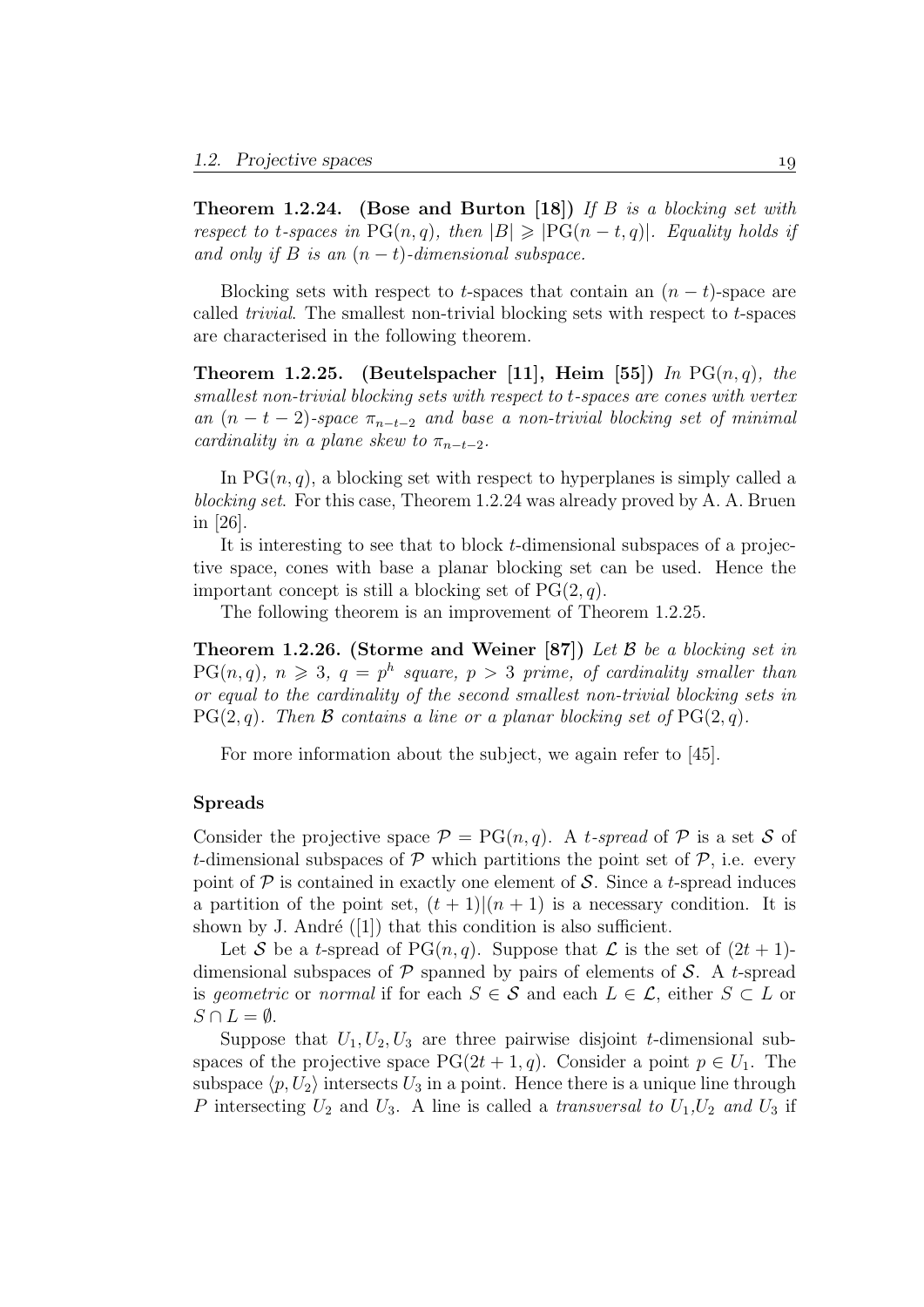it intersects  $U_1$ ,  $U_2$  and  $U_3$  in a point. Since p was arbitrary, there are  $\theta_t$ transversal lines through  $U_1, U_2, U_3$ , and there are  $q + 1$  mutually disjoint t-spaces  $U_1, \ldots, U_{q+1}$  being transversal to these lines. The set of these  $q+1$ spaces is called a *t*-regulus. If  $t = 1$ , then this set is one of the two systems of generators of a hyperbolic quadric  $Q^+(3, q)$ . The other system is also a regulus and is called the opposite regulus.

Suppose now that S is a geometric t-spread. If for any  $U_1, U_2, U_3 \in \mathcal{S}$  with  $U_3 \in \langle U_1, U_2 \rangle$ , the t-regulus defined by  $U_1, U_2, U_3$  is completely contained in S, then S is called *regular*. A spread containing no regulus is called *aregular*.

An important fact is the link between spreads and translation planes. Therefore we mention the following construction. Let  $\mathcal S$  be a t-spread in  $P' = PG(n, q), n + 1 = k(t + 1)$ . Embed  $P' = PG(n, q)$  in  $P = PG(n + 1, q)$ and define the following incidence structure  $\mathcal{A} = (\mathcal{P}, \mathcal{B}, I)$ . The point set  $\mathcal P$ consists of the points of  $P \setminus P'$ , the lines, which are the elements of  $\mathcal{B}$ , are the  $(t + 1)$ -dimensional subspaces of P intersecting P' in an element of S, and incidence is inclusion.

When  $S$  is a geometric *t*-spread,  $A$  is an affine space of dimension k and order  $q^{t+1}$ . The affine space A can be extended to a projective space  $\Pi$ . For  $q > 2$ , this projective space is Desarguesian if and only if S is regular ([24]). It follows that any geometric t-spread in  $PG(n, q)$ ,  $n+1 = k(t+1)$ ,  $q > 2$  and  $k \geq 3$ , is regular. The most important case is the case  $n = 2t + 1$ , since then  $\Pi$  is a *translation plane.* R. H. Bruck and R. C. Bose ([23]) prove conversely that every translation plane arises from a t-spread of a projective space. For an alternative definition of translation planes, we refer for instance to [69].

We mention furthermore the following theorem about regular spreads, afterwards, we give a construction.

**Theorem 1.2.27.** For any n, t,  $(t + 1)(n + 1)$ , there is, up to collineation, a unique regular t-spread of  $PG(n, q)$ .

Supposing the conditions of the theorem, consider the chain of fields  $GF(q) \subset GF(q^{t+1}) \subset GF(q^{n+1})$ . The field  $GF(q^{n+1})$  represents the projective space  $PG(n, q)$  as  $(n+1)$ -dimensional vector space over  $GF(q)$ . Since the field  $GF(q^{t+1})$  is a  $(t+1)$ -dimensional vector space over  $GF(q)$ , it is a t-dimensional subspace of  $PG(n, q)$ , as well as all cosets  $a \cdot GF(q^{t+1}), a \in GF(q^{n+1}) \setminus \{0\}.$ Since these cosets partition the multiplicative group of  $GF(q^{n+1})$ , they represent a t-spread of  $PG(n, q)$ , which appears to be regular.

We now give an example of an aregular spread ([59, 17.3.3]). Let  $q = p<sup>h</sup>$ ,  $h \geq 2$ , and let  $x^{p+1} + bx - c$  have no roots in  $GF(q)$ . Then the set  $S =$  $\{ \langle (1, 0, 0, 0), (0, 1, 0, 0) \rangle \} \cup \{ \langle (z, y, 1, 0), (cy^p, z^p + by^p, 0, 1) \rangle || (y, z) \in \text{GF}(q) \times$  $GF(q)$  is an aregular spread of  $PG(3, q)$ .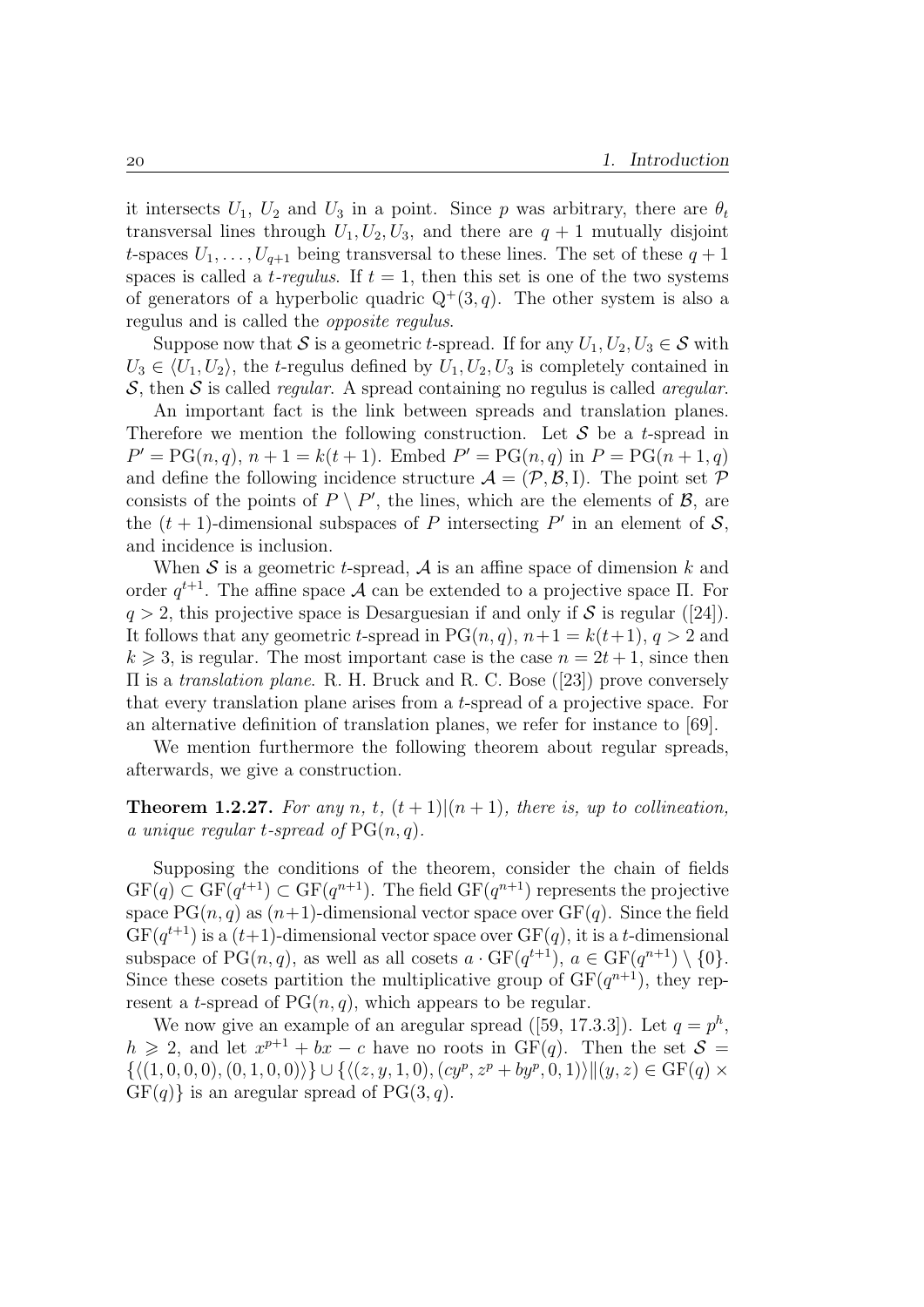A partial t-spread S of  $PG(n, q)$  is a set of mutually disjoint t-dimensional subspaces of  $PG(n, q)$ . A partial t-spread is called *maximal* if it cannot be extended by any *t*-dimensional subspace of  $PG(n, q)$ .

A *t*-cover C of PG $(n, q)$  is a set of t-dimensional subspaces of PG $(n, q)$ such that every point of  $PG(n, q)$  belongs to at least one element of C. A t-cover is minimal when no proper subset of it is a t-cover.

#### t-Covers and partial t-spreads when  $(t + 1)$   $/(n + 1)$

When  $(t + 1)$   $/(n + 1)$ , t-spreads do not exist. The first results in this case are combinatorial. For a partial t-spread, it is possible to compute an upper bound; for a t-cover, a lower bound.

**Theorem 1.2.28.** Suppose that  $n = k(t + 1) + r - 1$ , where  $1 \le r \le t$ .

- (i) A partial t-spread of PG(n, q) contains at most  $q^r \frac{q^{k(t+1)}-1}{q^{t+1}-1}$  $\frac{a^{(t+1)}-1}{q^{t+1}-1}$  elements.
- (ii) A t-cover of PG(n, q) contains at least  $q^r \frac{q^{k(t+1)}-1}{q^{t+1}-1}$  $\frac{a^{(t+1)}-1}{q^{t+1}-1}+1$  elements.

Constructing examples valorises these bounds.

#### Theorem 1.2.29. (Beutelspacher [10])

- (i) In PG( $k(t+1)+r-1, q$ ), there is a partial t-spread with  $q^r \frac{q^{k(t+1)}-1}{q^{t+1}-1}$  $\frac{\frac{k(t+1)}{q^{t+1}-1}-q^r+1}$ elements.
- (ii) In PG( $k(t+1)+r-1, q$ ), there is a t-cover with  $q^r \frac{q^{k(t+1)}-1}{q^{t+1}-1}$  $\frac{a^{(t+1)}-1}{q^{t+1}-1}+1$  elements.

A more advanced theorem is the following theorem about upper bounds for partial *t*-spreads.

**Theorem 1.2.30.** Let S be a partial t-spread of  $PG(n, q)$ ,  $n = k(t+1)+r-1$ ,  $1 \leq r \leq t$ . Let  $|\mathcal{S}| = q^{r} \frac{q^{k(t+1)} - 1}{q^{t+1} - 1}$  $\frac{k(t+1)-1}{q^{t+1}-1}$  – s. Then

(i) (Beutelspacher [8, 9])  $s \geqslant q-1$ 

(ii) (Drake and Freeman [40])  $s > \frac{q^r - 1}{2} - \frac{q^{2r - t - 1}}{5}$ 5

Furthermore, there exists an example with  $s = q<sup>r</sup> - 1$ .

For more information on this topic we refer to [41].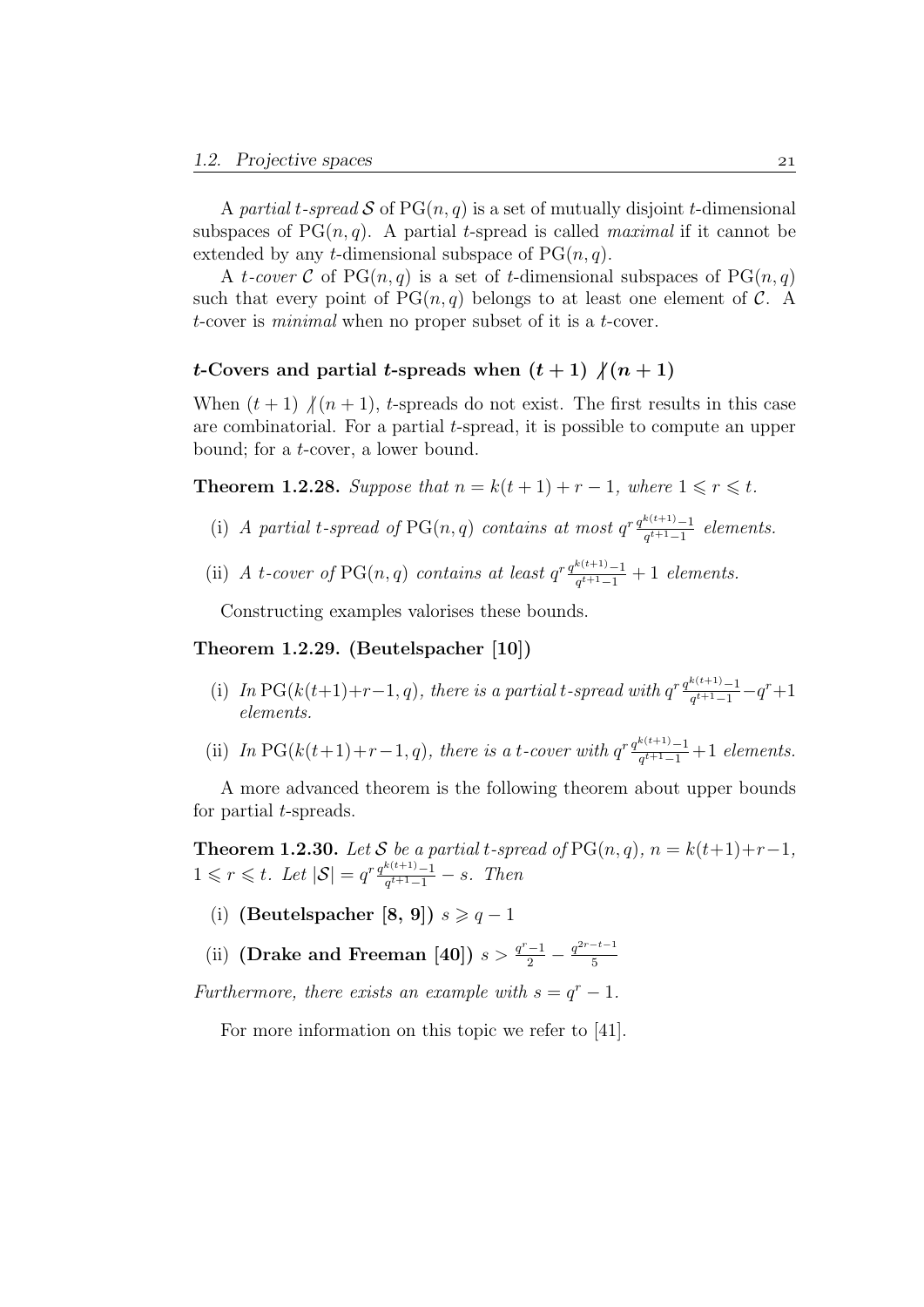#### t-Covers and partial t-spreads when  $(t + 1)$  divides  $(n + 1)$

Suppose that  $PG(n, q)$  admits a t-spread, i.e.  $(t + 1)|(n + 1)$ . Let S be a partial t-spread with cardinality  $\frac{q^{n+1}-1}{q^{n+1}-1}$  $\frac{q^{n+1}-1}{q^{t+1}-1} - \delta$ . Then the parameter  $\delta$  is called the *deficiency* of S. If a point p does not belong to any t-space of the t-spread S, it is called a *hole* with respect to the spread  $S$ .

Extendability of partial  $t$ -spreads is studied intensively. In this study, there is a clear link between blocking sets and partial t-spreads. We will give more about this in Section 2.1.4, but we mention the following theorem as illustration of this important link.

**Theorem 1.2.31.** Let S be a maximal partial spread of  $PG(3, q)$ , of deficiency  $\delta > 0$ . Then  $\delta \geq \epsilon$  with  $q + \epsilon$  the cardinality of the smallest non-trivial blocking sets of  $PG(2, q)$ .

## 1.3 Polar spaces

Polar spaces were systematically studied in a geometric way by F. D. Veldkamp [102]. The aim of Veldkamp was to start from certain geometric axioms, to classify the structures and embed them in projective spaces. This is a quite rough description of his work. More about its history can be found in [31], but the work of F. D. Veldkamp is worth mentioning since the notion polar space is introduced there as the name for a class of structures not yet unified at that time.

J. Tits simplified and completed the theory of F. D. Veldkamp (see [99]). To start, we will recall Tits' definition of polar spaces. Afterwards, a further simplification is given, besides certain concepts and theorems.

A polar space<sup>2</sup> of rank n,  $n \geq 2$ , is a point set P together with a family of subsets of  $P$  called *subspaces*, satisfying the following axioms.

- (i) A subspace, together with the subspaces it contains, is a d-dimensional projective space<sup>3</sup> with  $-1 \leq d \leq n-1$  (d is called the dimension of the subspace).
- (ii) The intersection of two subspaces is a subspace.
- (iii) Given a subspace V of dimension  $n-1$  and a point  $p \in \mathcal{P} \setminus V$ , there is a unique subspace W such that  $p \in W$  and  $V \cap W$  has dimension

<sup>&</sup>lt;sup>2</sup>We found this definition in [81]. In [30], we did not find the restriction  $n \ge 2$ .

 ${}^{3}\text{In}$  [30], it is mentioned clearly that this projective space is *thick*, i.e. a line contains at least 3 points. Since we talk always about non-degenerate projective spaces, we do not mention the thickness explicitely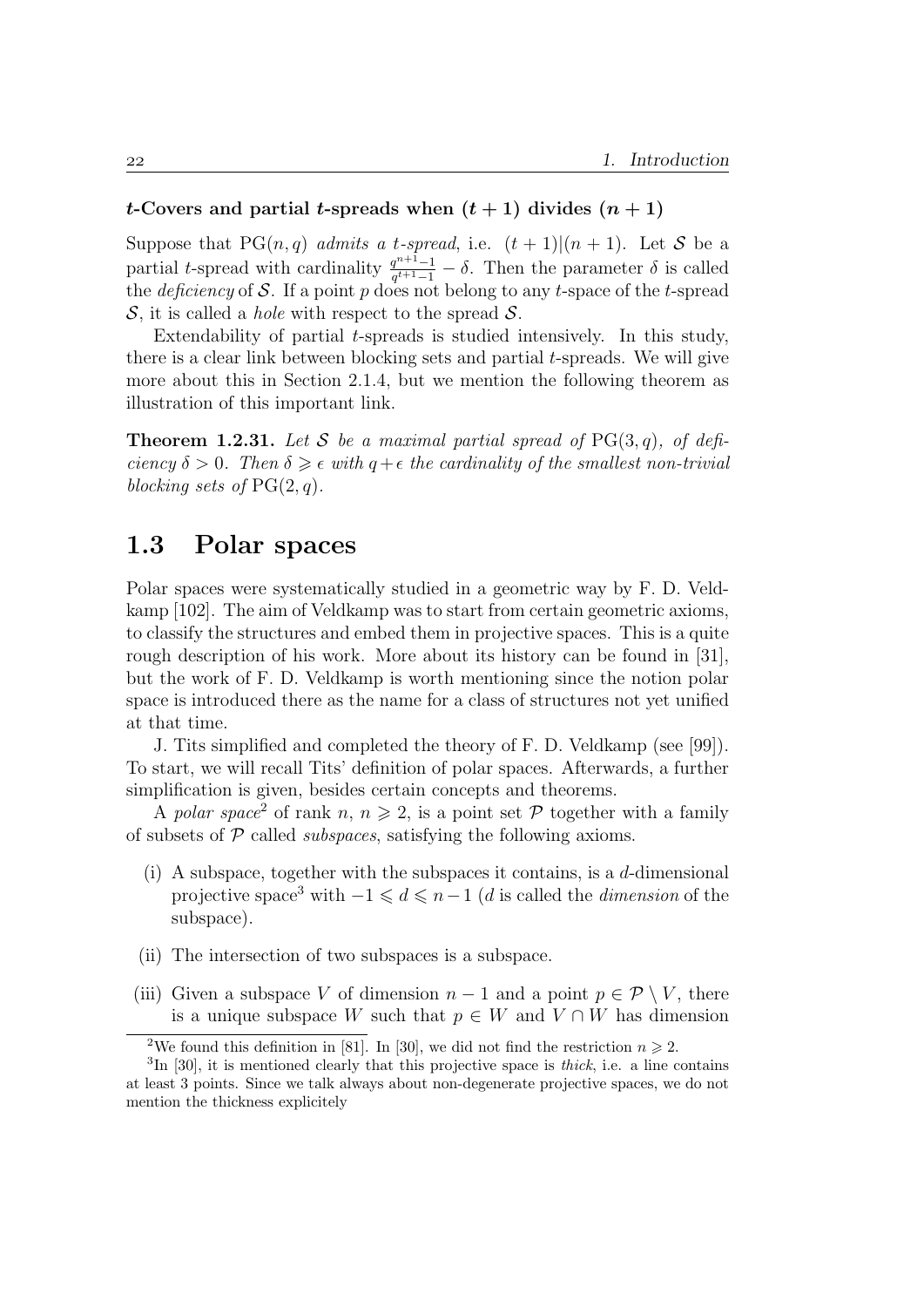$n-2$ ; W contains all points of V that are joined to p by a line (a line is a subspace of dimension 1).

(iv) There exist two disjoint subspaces of dimension  $n-1$ .

Contrary to the definition of projective spaces and generalised quadrangles (cfr. infra), the definition of polar spaces does not use the concept of a pointline geometry. On the other hand, it is clear that the point-line structure must be hidden somewhere in the used ingredients, i.e. in the projective spaces. The subspaces of maximal dimension will also be called generators.

The finite classical polar spaces are the following structures.

- (i) The non-singular quadrics in odd dimension,  $Q^+(2n+1, q)$  and  $Q^-(2n+1, q)$  $1, q$ , together with the subspaces they contain, giving polar spaces of rank  $n + 1$  and n.
- (ii) The non-singular parabolic quadrics in even dimension,  $Q(2n, q)$ , together with the subspaces they contain, giving a polar space of rank  $\overline{n}$ .
- (iii) The points of  $PG(2n+1, q)$ , together with the isotropic subspaces of a non-singular symplectic polarity of  $PG(2n + 1, q)$ , giving a polar space of rank n.
- (iv) The non-singular Hermitian varieties in  $PG(2n, q^2)$ , together with the subspaces they contain,  $n \geq 2$  (respectively, PG(2n + 1, q<sup>2</sup>),  $n \geq 1$ ), giving a polar space of rank n (respectively, rank  $n + 1$ ).

By theorems of F. D. Veldkamp ([102]) and J. Tits ([99]), all polar spaces with finite rank at least 3 are classified. In the finite case (i.e. the polar space has a finite set of points), all polar spaces are listed here above. In a certain sense, the polar spaces of rank two play a comparable role as the projective spaces of rank 2 (i.e. the projective planes). For, finite projective spaces of dimension (thus also rank) at least three are classified and are just the projective spaces over the finite field  $GF(q)$ , while all finite polar spaces of rank at least 3 are the examples of above. For the rank two case, both nonclassical projective planes as non-classical polar spaces are known. Examples of the latter ones will be given in Section 1.4.

We mention an important isomorphism between example (ii) and (iii). Suppose q is even. Then the parabolic quadric  $Q(2n, q)$  has a nucleus n. Projecting all points and subspaces of  $Q(2n, q)$  from n onto a hyperplane  $\alpha$ of PG(2n, q) not containing n, we find all points of  $\alpha$ , together with a set of subspaces of  $\alpha$ . It is a well known result that the points of  $\alpha$  together with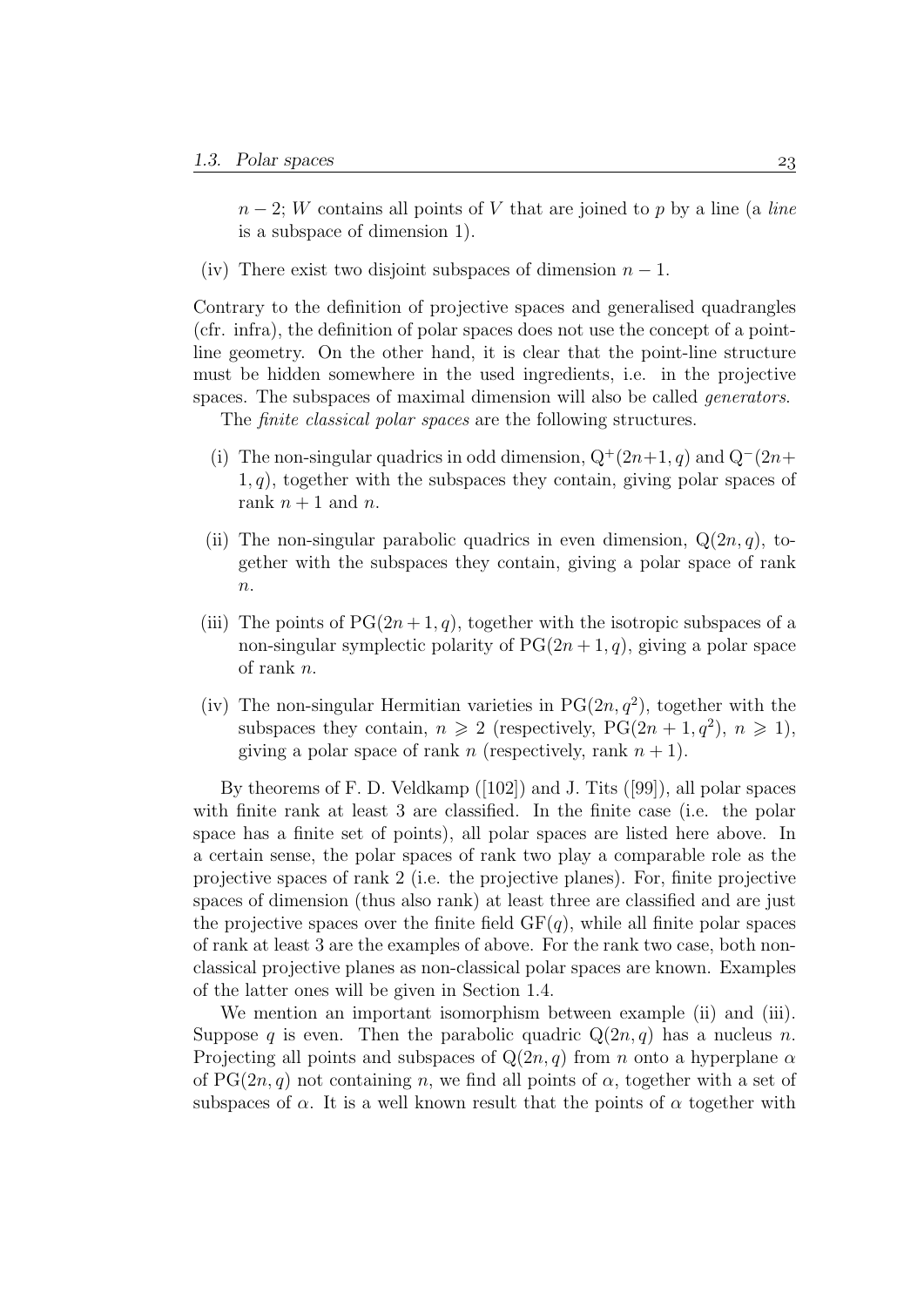the projected subspaces form an example (iii) polar space. Isomorphisms in the rank 2 case will be described in Section 1.4.

It is possible to define polar spaces as point-line geometries. This was done by F. Buekenhout and E. E. Shult ([32]). Since the most important axiom of their approach is also very useful in practical situations, we will recall this way of describing polar spaces here.

A *Shult space*<sup>4</sup> is a point-line geometry  $S = (\mathcal{P}, \mathcal{B}, I)$ , with  $\mathcal{B}$  a non-empty set of subsets of  $P$  of cardinality at least 2, such that the incidence relation I satisfies the following axiom. For each line  $L \in \mathcal{B}$  and for each point  $p \in \mathcal{P} \backslash L$ , the point p is collinear<sup>5</sup> with either one or all points of the line L. A Shult space is *non-degenerate* if no point is collinear with all other points, a Shult space is *linear* if two distinct lines have at most one common point. This property implies that at most one line is incident with two points. A subspace X of a Shult space  $\mathcal S$  is a non-empty set of pairwise collinear points such that any line meeting  $X$  in at least two points is contained in  $X$ . If there exists an integer n such that every chain of distinct subspaces  $X_1 \subset X_2 \subset \ldots \subset X_l$ has at most n members, then  $S$  has finite rank n. We recall the following fundamental theorem of F. Buekenhout and E. E. Shult [32].

**Theorem 1.3.1.** (i) Every non-degenerate Shult space is linear.

(ii) If  $S$  is a non-degenerate Shult space of finite rank at least 3, and if all lines contain at least three points, then the Shult space together with its subspaces is a polar space  $6$ 

## 1.4 Generalised quadrangles

Generalised quadrangles were introduced by J. Tits in his celebrated paper on triality [97]. In that paper, the more general class of generalised polygons was defined. At the same time, much research on the foundations of polar spaces was also done, and from the axioms, it is clear that finite polar spaces of rank 2 which not grids or dual grids, are just the generalised quadrangles of order  $(s, t)$ , with  $s > 1$  and  $t > 1$ . So generalised quadrangles can be studied as a certain class of polar spaces or they can be studied as a certain class of generalised polygons. Both approaches are found in the literature. Our

 $4$ This is the definition found in [81].

<sup>5</sup>Two distinct points are collinear if and only if there is a line incident with the two points.

<sup>&</sup>lt;sup>6</sup>We found exactly this formulation in [81] and in [30], except that we added the restriction on the rank. We can now safely redefine polar spaces of rank 2.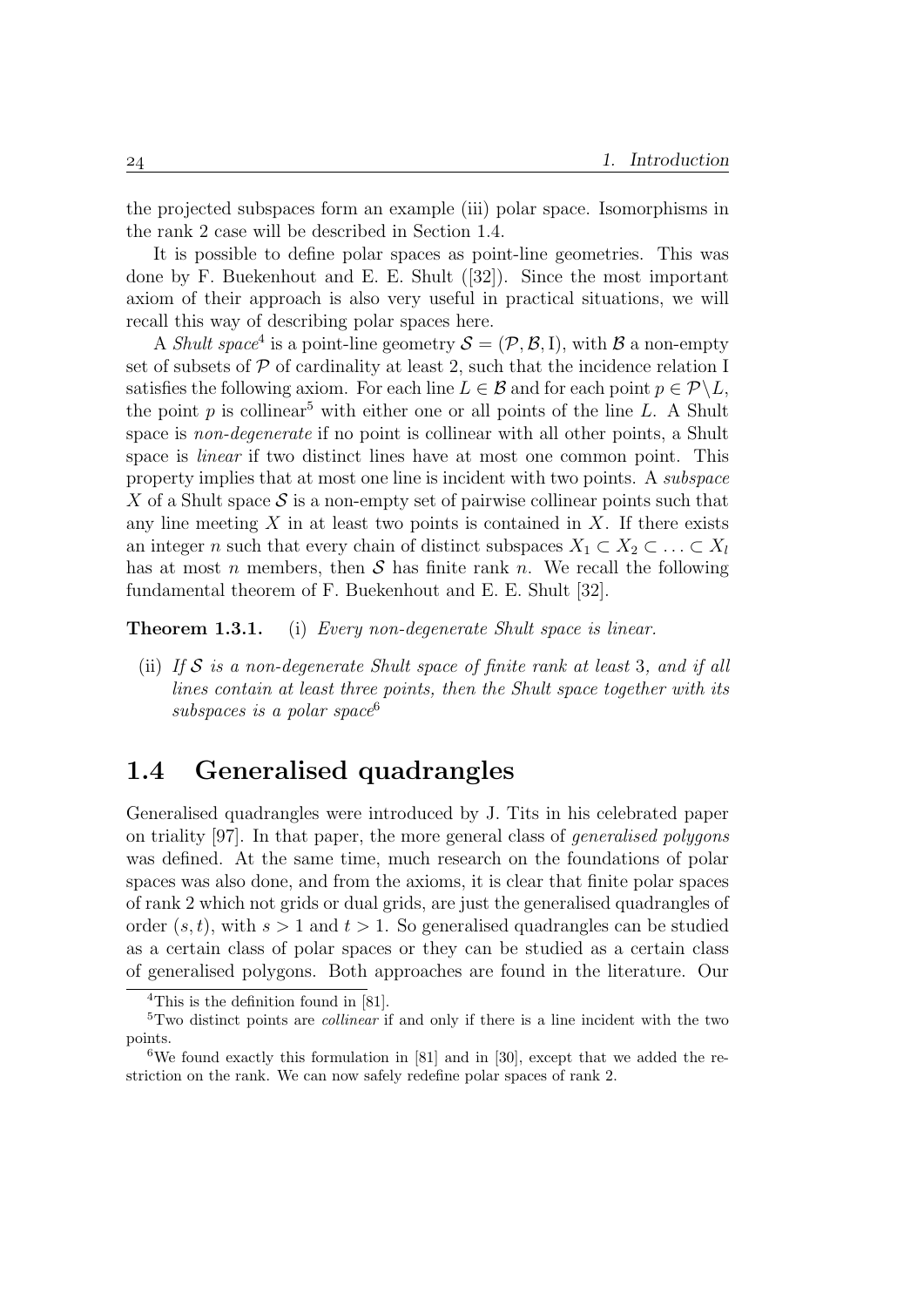introduction is mostly based on the standard reference for finite generalised quadrangles [81], by S. E. Payne and J. A. Thas.

A finite generalised quadrangle, also denoted a GQ, is an incidence structure  $\mathcal{S} = (\mathcal{P}, \mathcal{B}, I)$ , for which the incidence relation satisfies the following axioms.

- (i) Each point is incident with  $1 + t$  lines  $(t \ge 1)$  and two distinct points are incident with at most one line<sup>7</sup> .
- (ii) Each line is incident with  $1 + s$  ( $s \ge 1$ ) points and two distinct lines are incident with at most one point.
- (iii) If x is a point and L is a line not incident with x, then there is a unique pair  $(y, M) \in \mathcal{P} \times \mathcal{B}$  for which x I M I y I L.

The integers s and t are the parameters of the GQ  $S$  and  $S$  is said to have order  $(s, t)$ . If  $s = t$ , then S is said to have order s. A GQ of order  $(s, 1)$  is also called a grid and a GQ of order  $(1, t)$  is also called a *dual grid.* Actually grids and dual grids are defined more generally in [81], but we will not go into detail here.

It is clear that a finite polar space of rank 2, as defined in Section 1.3 is a finite generalised quadrangle. We have to take care, because with the given definitions, not all GQs are finite polar spaces of rank 2. Therefore, we redefine a *finite polar space of rank* 2 as a finite generalised quadrangle.

There is a point-line duality for finite generalised quadrangles, since interchanging the role of points and lines, the incidence relation still satisfies the axioms. The dual of a GQ  $S$  (of order  $(s,t)$ ) is often denoted by  $S^D$  and it is a GQ of order  $(t, s)$ .

Suppose that  $S$  is a GQ. If there is a line incident with two distinct points x and y, we write  $x \sim y$ , and x and y are said to be *collinear*. A point is assumed collinear with itself, so  $x \sim x$ , and  $x \not\sim y$  means that x and y are not collinear. Dually, for L and M two lines, we write  $L \sim M$  or  $L \not\sim M$ according as L and M are *concurrent* or *non-concurrent*, respectively.

Consider a GQ  $S = (\mathcal{P}, \mathcal{B}, I)$  of order  $(s, t)$ . For  $x \in \mathcal{P}$ , define  $x^{\perp} =$  ${y \in \mathcal{P}} \| y \sim x$ . Due to the definition of collinearity,  $x \in x^{\perp}$ . Consider a pair of distinct points  $(x, y)$ , then its trace is defined as  $x^{\perp} \cap y^{\perp}$  and is denoted by  $tr(x, y)$  or  $\{x, y\}^{\perp}$ . It is clear that  $|\{x, y\}^{\perp}| = s + 1$  or  $t + 1$ according as  $x \sim y$  or  $x \not\sim y$ . For arbitrary point sets  $A \subset \mathcal{P}$ , we define  $A^{\perp} = \bigcap_{x \in A} x^{\perp}$ . For  $x \neq y$ , the span of the pair  $(x, y)$  is defined as the set  $\text{sp}(x, y) = \{x, y\}^{\perp} = \{u \in \mathcal{P} \mid u \in z^{\perp}, \forall z \in x^{\perp} \cap y^{\perp}\}\$ and when  $x \not\sim y$ , it

<sup>7</sup>Since two points determine at most one line, we will often identify a line with the set of points it contains.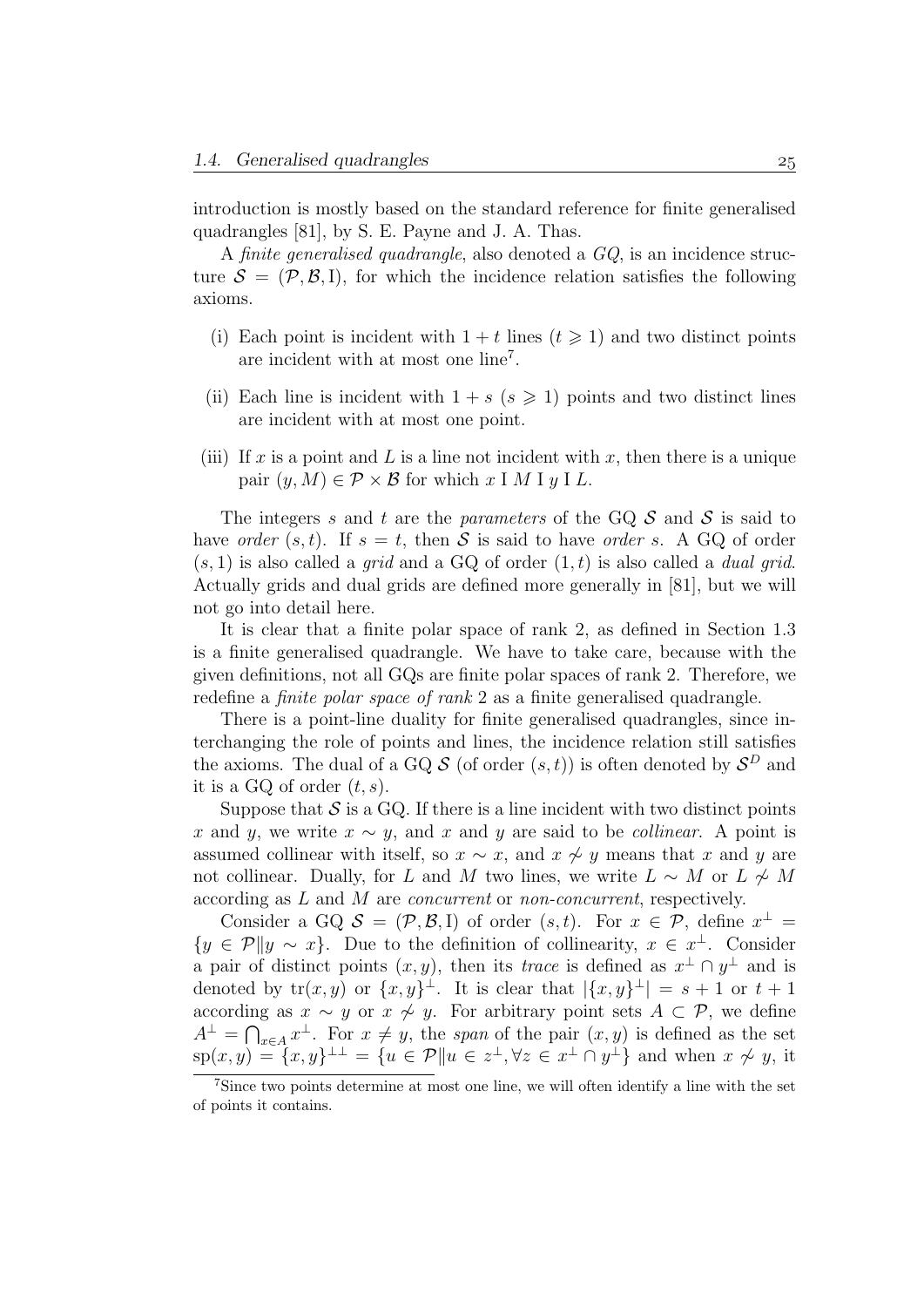is also called the *hyperbolic line* defined by x and y. For  $x \neq y$ , the *closure* of the pair  $(x, y)$  is the set  $\{z \in \mathcal{P} \mid |z^{\perp} \cap \{x, y\}^{\perp} \neq \emptyset\}$  and is denoted by  $cl(x, y)$ .

If  $x \sim y$ ,  $x \neq y$ , or if  $x \not\sim y$  and  $|\{x,y\}^{\perp} \perp | = t + 1$ , we say that the pair  $(x, y)$  is regular. The point x is regular provided  $(x, y)$  is regular for all  $y \in \mathcal{P}, y \neq x$ . The notion regularity plays an important role in a lot of characterisation and classification theorems, but it is beyond the scope of this introduction to mention these theorems. We refer to [81].

Since generalised quadrangles are point-line geometries, collineations, automorphisms and polarities can be defined in the usual way.

Let  $\mathcal{S} = (\mathcal{P}, \mathcal{B}, I)$  be a GQ of order  $(s, t)$ , and put  $v = |\mathcal{P}|$  and  $b = |\mathcal{B}|$ . The following theorem describes important restrictions on the parameters of a GQ. The proofs can be found in [81].

**Theorem 1.4.1.** (i)  $v = (s+1)(st+1)$  and  $b = (t+1)(st+1)$ .

- (ii)  $s + t$  divides  $st(s + 1)(t + 1)$ .
- (iii) (The inequality of D.G. Higman [56, 57]) If  $s > 1$  and  $t > 1$ , then  $t \leq s^2$ , and dually,  $s \leq t^2$ .
- (iv) If  $s \neq 1$ ,  $t \neq 1$ ,  $s \neq t^2$ , and  $t \neq s^2$ , then  $t \leq s^2 s$  and dually  $s \leq t^2 t$ .

In [81], starting from the basic axioms of a GQ, a whole synthetic theory of finite generalised quadrangles is developed. Besides the development of this theory, classical examples are given, and a lot of theorems are also applied to these examples. To end this section, we will also give the classical examples and two so called non-classical examples.

The finite classical generalised quadrangles are the finite classical polar spaces of rank 2. They are: the quadrics  $Q^+(3, q)$  of order  $(q, 1)$ ,  $Q(4, q)$  of order q, Q<sup>-</sup>(5,q) of order  $(q, q^2)$ , W(3,q) of order q, H(3,q<sup>2</sup>) of order  $(q^2, q)$ and  $H(4, q^2)$  of order  $(q^2, q^3)$ . The dual quadrangles of this list are called the dual classical generalised quadrangles. These two classes are not disjoint. The following results can be found in for instance [81].

**Theorem 1.4.2.** (i) The  $GQQ(4,q)$  is isomorphic to the dual of  $W(3,q)$ .

- (ii) The  $GQ Q^{-}(5, q)$  is isomorphic to the dual of  $H(3, q^2)$ .
- (iii) The  $GQ \mathbf{Q}(4,q)$  (and hence  $W(3,q)$ ) is self-dual if and only if q is even.

Hence with our definition, only the GQ  $H(4, q^2)^D$  is dual classical and not classical, and  $Q^+(3, q)$  is classical and not dual classical.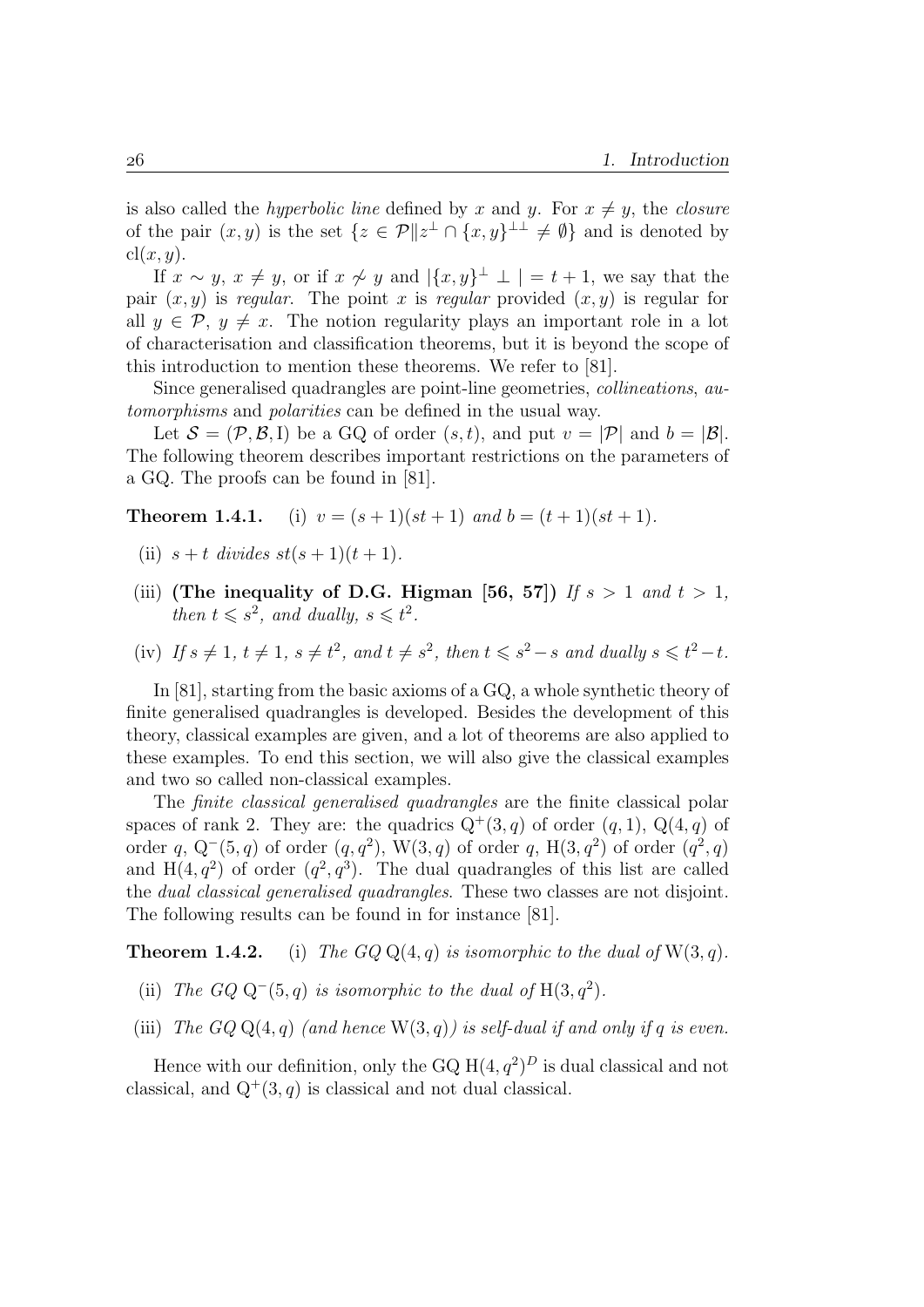In this section, we will give two more examples of generalised quadrangles. The first example is due to J. Tits.

Consider an oval  $\mathcal O$  in a projective plane  $\pi_0 = PG(2, q)$ . Embed  $\pi_0$  in a  $PG(3, q)$ . Define a point set  $P$  as follows. Points of type (i) are the points of PG(3, q)  $\setminus \pi_0$ . Points of type (ii) are the planes of PG(3, q) intersecting  $\pi_0$ in a tangent line to  $\mathcal{O}$ , and the unique point of type (iii) is denoted by  $(\infty)$ . The line set contains lines of two types. Lines of type (a) are the lines of  $PG(3, q)$  not in  $\pi_0$  intersecting  $\pi_0$  in a point of  $\mathcal{O}$ . Lines of type (b) are the points of  $\mathcal{O}$ . Incidence is inherited from PG(3, q) for points of type (i) and lines of type (a), for points of type (ii) and lines of type (a) and for points of type (ii) and lines of type (b). Points of type (i) are never incident with lines of type (b) and  $(\infty)$  is incident only with every line of type (b). It is easy to check that  $S = (\mathcal{P}, \mathcal{B}, I)$  is a GQ of order q. This GQ is denoted with  $T_2(\mathcal{O})$ , and it is well known that  $T_2(\mathcal{O}) \cong Q(4,q)$  if and only if  $\mathcal O$  is a conic  $Q(2,q)$ (see [81] and Section 2.1.1). When  $\mathcal O$  is not a conic,  $T_2(\mathcal O)$  is an example of a non-classical GQ.

Consider now a hyperoval  $\mathcal{H}$  in  $\pi_0 = \text{PG}(2, q)$ , q even. Embed again  $\pi_0$  in PG(3, q). Define a point set P as the points of PG(3, q)  $\setminus \pi_0$  and the line set as the set of lines of PG(3, q) not in  $\pi_0$  meeting H in a necessarily unique point. Incidence is inherited from  $PG(3, q)$ . It is easy to check that  $S = (\mathcal{P}, \mathcal{B}, I)$  is a GQ of order  $(q - 1, q + 1)$ . This structure is denoted by  $T_2^*$  $\mathbb{Z}_2^*(\mathcal{H})$ , and it is also an example of a non-classical GQ for  $q \neq 3$ .

For more information about the subject, we refer again to [81].

# 1.5 Ovoids and spreads of polar spaces and generalised quadrangles

In this last section, we present some results on spreads and ovoids of polar spaces and GQs. From the point of view of the previous sections, it is possible to do the work for generalised quadrangles and for polar spaces separately. Since results on ovoids of particular classical GQs have important implications for ovoids of polar spaces of higher rank, we will treat the two cases at once.

An *ovoid*  $\mathcal O$  of a polar space  $\mathcal S$  is a set of points such that every generator meets  $\mathcal O$  in exactly one point. A spread S is a set of generators partitioning the point set of  $S$ .

Since GQs are considered as pure point-line geometries here, we define an ovoid and a spread again. An *ovoid*  $\mathcal{O}$  of a GQ is a set  $\mathcal{O}$  of points such that every line meets  $\mathcal O$  in exactly one point. A spread S is a set of lines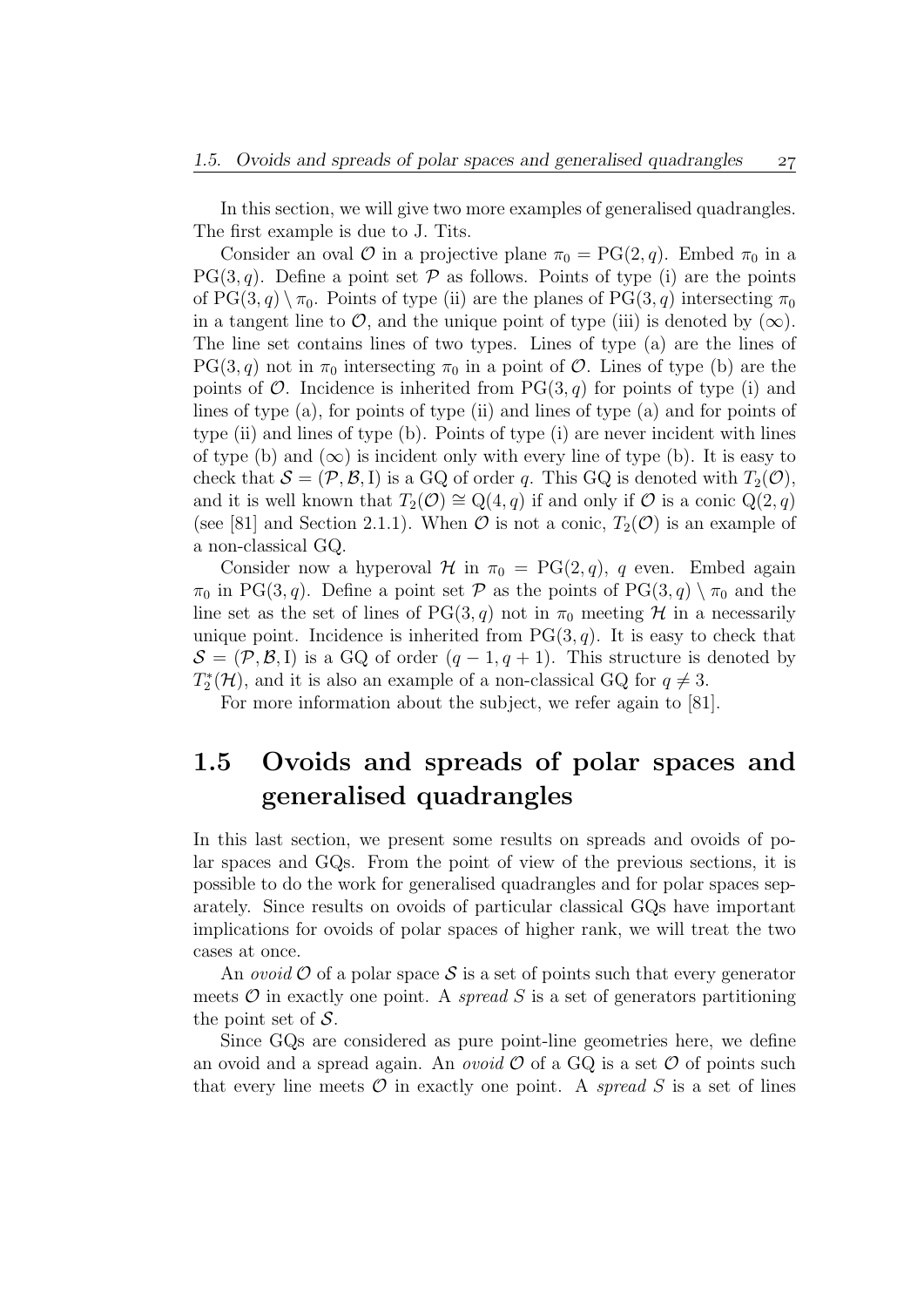partitioning the point set of  $\mathcal{S}$ .

A lot of general theorems about ovoids and spreads can be proved and one finds a lot of information in [81]. We only mention three results which are a good illustration of the kind of theorems that can be proved in general.

**Theorem 1.5.1.** If  $\mathcal{O}$  (respectively,  $\mathcal{R}$ ) is an ovoid (respectively, spread) of the GQ S of order  $(s, t)$ , then  $|\mathcal{O}| = 1 + st$  (respectively,  $|\mathcal{R}| = 1 + st$ ).

**Theorem 1.5.2.** If the  $GQ S = (\mathcal{P}, \mathcal{B}, I)$  of order s admits a polarity, then either  $s = 1$  or 2s is a square. Moreover the set of all absolute points (respectively, lines) of a polarity  $\theta$  of  $S$  is an ovoid (respectively, spread) of S.

**Theorem 1.5.3.** A GQ  $S = (\mathcal{P}, \mathcal{B}, I)$  of order  $(s, t)$ , with  $s > 1$  and  $t >$  $s^2 - s$ , has no ovoid.

A very recent overview on the existence or non-existence of ovoids and spreads of finite classical polar spaces and finite classical GQs is [95]. We will mention and use some of these results in the next chapters.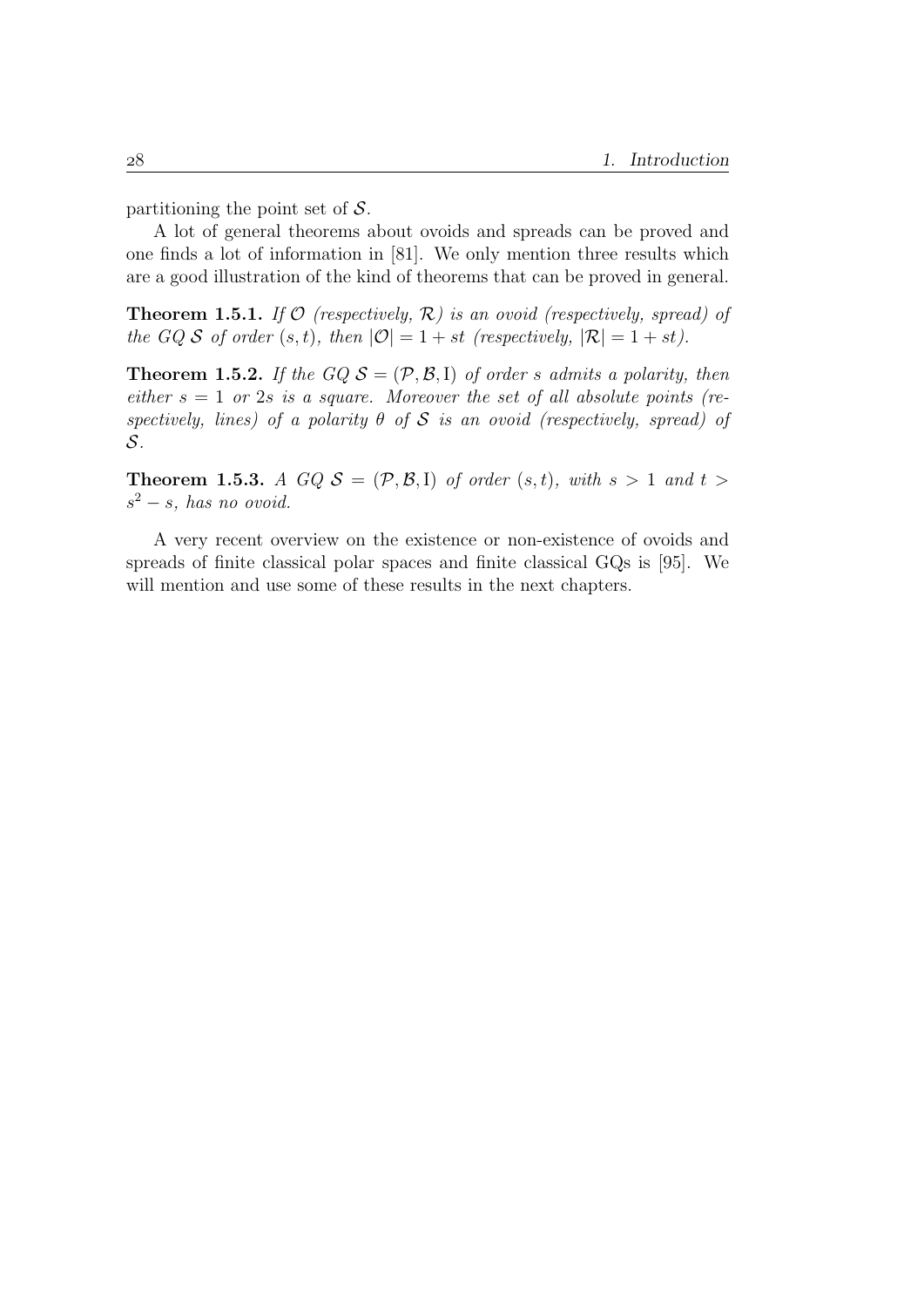$\overline{\text{Chapter}}$ 

# Maximal partial spreads of translation generalised quadrangles

C S. A partial spread is called *maximal* if it is not contained in a larger onsider a GQ S. A partial spread S is a set of pairwise disjoint lines of partial spread. A point  $p$  of  $S$  is called a *hole with respect to*  $S$  if there is no line of  $S$  on  $p$ .

In this chapter, we investigate certain partial spreads of translation generalised quadrangles. To do this, we use the representation of translation generalised quadrangles using eggs, together with results on minihypers. For  $T_2(\mathcal{O})$ , we can also use combinatorial information to obtain better bounds. Furthermore, for q even and  $\mathcal O$  a conic  $Q(2,q)$ , we obtain a sharp result, i.e. the size of the largest example equals the theoretical upper bound. For  $T_3(\mathcal{O})$ , the results are less strong, and for  $T_{n,m}(\mathcal{E})$ , they actually illustrate a nice application of minihypers.

This chapter is based on joint work with M. R. Brown and L. Storme [21].

## 2.1 Preliminaries

In this section, we define the basic concepts. We start with translation generalised quadrangles, followed by more details about ovals of  $PG(2, q)$ , minihypers and more details about spreads of  $PG(3, q)$ .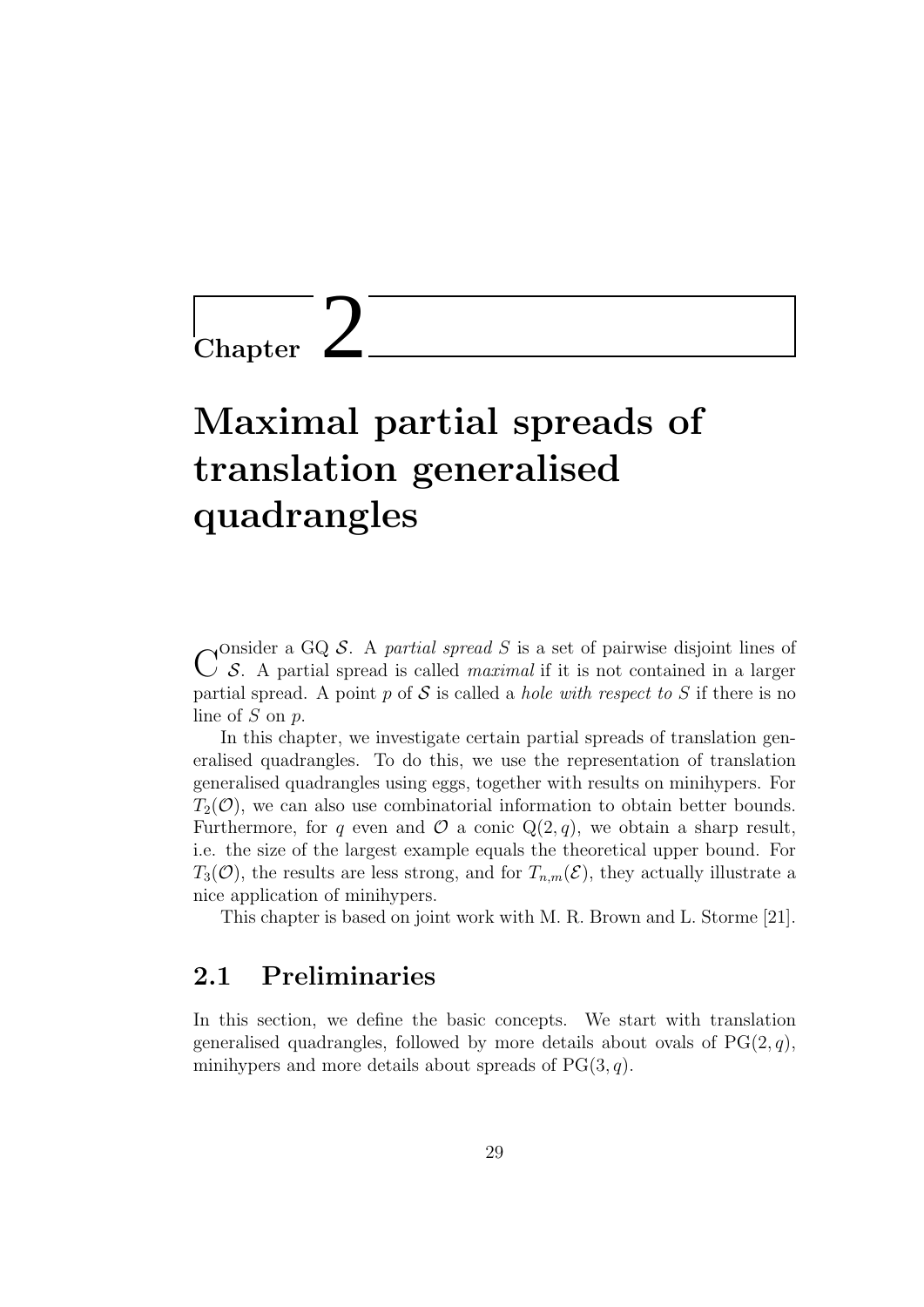#### 2.1.1 Translation generalised quadrangles

We define translation generalised quadrangles following [81]. Consider a GQ  $\mathcal{S} = (\mathcal{P}, \mathcal{B}, I)$  of order  $(s, t), s \neq 1$  and  $t \neq 1$ . A collineation  $\theta$  of S is a whorl about the point p provided  $\theta$  fixes each line incident with p. If  $\theta$  is the identity or  $\theta$  fixes no point of  $\mathcal{P} \setminus p^{\perp}$ , then  $\theta$  is called an *elation about p*. If  $\theta$ fixes each point of  $p^{\perp}$ , then  $\theta$  is a *symmetry about p*. The symmetries about p form a group. For each  $x \sim p$ ,  $x \neq p$ , this group acts semiregularly on the set  $\{L \in \mathcal{B} \mid x \mid L, p \nmid L\}$ , and therefore its order divides t. If the order equals t, then the point p is called a *center of symmetry*. Symmetries about lines are defined dually, and a line whose symmetry group has maximal order s is called an axis of symmetry.

If there is a group G of elations about p acting regularly on  $\mathcal{P} \setminus p^{\perp}$ , then the GQ  $S$  is called an *elation generalised quadrangle* or  $EGQ$  with *elation* group G and base point p, and can be denoted by  $(S^{(p)}, G)$ . If  $(S^{(p)}, G)$  is an EGQ for which G contains a full group of s symmetries about each line through p, then  $S$  is a translation generalised quadrangle or  $TGQ$  with base point p and translation group G.

Consider an EGQ  $(S^{(p)}, G)$  of order  $(s, t)$  and let y be a fixed point of  $\mathcal{P} \setminus p^{\perp}$ . Let  $L_0, \ldots, L_t$  be the lines incident with p, and define  $z_i$  and  $M_i$  by  $L_i$  I  $z_i$  I  $M_i$  I  $y, 0 \leqslant i \leqslant t$ . Define  $S_i = \{ \theta \in G | \mid M_i^{\theta} = M_i \}, S_i^* = \{ \theta \in$  $G||z_i^{\theta} = z_i$  and finally,  $J = \{S_i | 0 \leq i \leq t\}$ . Since  $(S^{(p)}, G)$  is an EGQ,  $|G| = s^2t$ , J is a collection of  $t + 1$  subgroups of order s of G, and each  $S_i^*$ i has order st and contains  $S_i$  as a subgroup. Furthermore, the following two conditions are satisfied.

(K1)  $S_iS_j \cap S_k = \{1\}$  for distinct  $i, j, k$ .

(K2)  $S_i^* \cap S_j = \{1\}$  for distinct *i*, *j*.

The following construction is due to W. M. Kantor [64] and shows that every EGQ can be constructed as a group coset geometry. Consider an arbitrary group G of order  $s^2t$ . Suppose  $J = \{S_i | 0 \leq i \leq t\}$  is a collection of  $1 + t$  subgroups of order s of G and  $J^* = \{S_i^*\mid 0 \leq i \leq t\}$  is a collection of  $1 + t$  subgroups of order st of G, where each  $S_i \subset S_i^*$  $j^*$  and where J and  $J^*$ satisfy the conditions K1 and K2. Sometimes the couple  $(J, J^*)$  is called a  $4$ -gonal family in G. A 4-gonal family in G gives rise to the following incidence structure  $\mathcal{S}(G, J)$ , which is an EGQ with base point  $(\infty)$  and elation group  $G$ .

Points of  $\mathcal{S}(G, J)$  are:

 $(i)$  the elements of  $G$ ,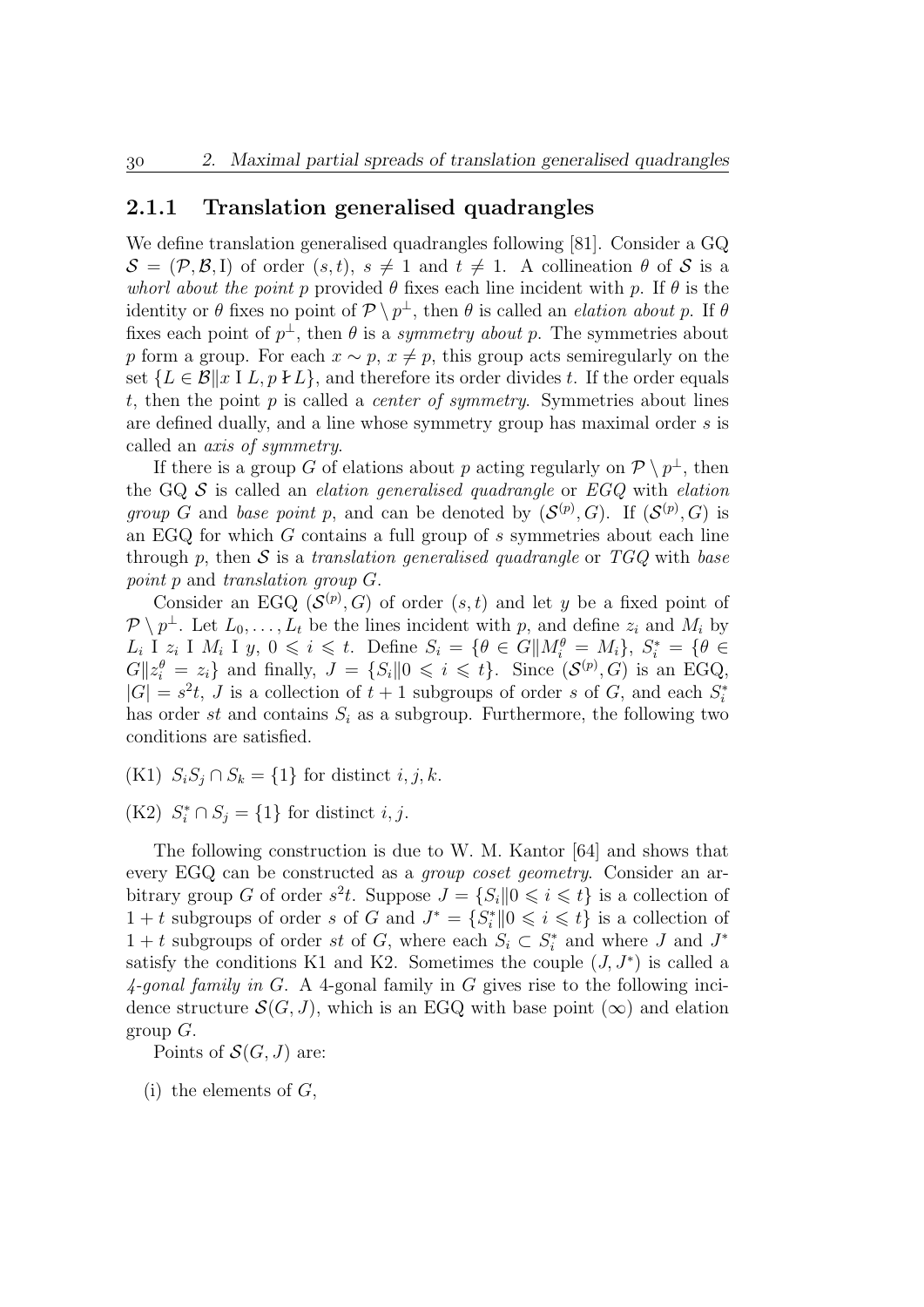- (ii) the right cosets  $S_i^*$  $i<sup>*</sup>g, g \in G, 0 \leqslant i \leqslant t,$
- (iii) the symbol  $(\infty)$ .

Lines of  $\mathcal{S}(G, J)$  are:

- (a) right cosets  $S_i g, g \in G, 0 \leq i \leq t$ ,
- (b) the symbols  $[S_i]$ ,  $0 \leq i \leq t$ .

A point g of type (i) is incident with each line  $S_i g, 0 \leq i \leq t$ . A point  $S_i^*$  $j^*_{i}g$  of type (ii) is incident with  $[S_i]$  and with each line  $S_i h \subset S_i^*$  $i<sup>*</sup>g$ . The point  $(\infty)$ is incident with each line  $[S_i]$  of type (b). There are no further incidences. Starting from an arbitrary EGQ  $(S^{(p)}, G)$  and defining the groups  $S_i$  and  $S_i^*$ <sup>on</sup> and the set J as above, it is noticed in [81] that  $(S^{(p)}, G) \cong S(G, J)$ . Furthermore, any  $\mathcal{S}(G, J)$  is an EGQ with base point  $(\infty)$  and elation group G. It is worth mentioning that the construction of  $\mathcal{S}(G, J)$  is used to obtain item (i) of the following theorem. An other interesting fact is expressed in item (ii).

- **Theorem 2.1.1.** (i)  $([81, 8.2.3])$  If  $(S^{(p)}, G)$  is an EGQ with G abelian, then it is a TGQ.
	- (ii)  $([81, 8.3.2])$  The translation group of a TGQ is uniquely defined and is abelian.

Let  $(\mathcal{S}^{(p)}, G)$  be a TGQ and define  $S_i, S_i^*$  $i_i^*$  and J as above. The kernel K is the set of all endomorphisms  $\alpha$  of G such that  $S_i^{\alpha} \subset S_i$ ,  $0 \leq i \leq t$ . Since G is abelian,  $K$  is a ring. We mention that the neutral element for the addition in  $K$  is the endomorphism mapping  $G$  onto the trivial group. For the next theorem,  $2 < s$  is supposed.

**Theorem 2.1.2.** ([81, 8.5.1]) The kernel K of a TGQ is a field, so that  $(S_i)^{\alpha} = S_i, (S_i^*$  $j^{(*)\alpha} = S_i^*$  $i^*, 0 \leq i \leq t$ , for all  $\alpha \in K \setminus \{0\}.$ 

The only cases left out by assuming  $2 < s$  are the classical GQs W(2, 2) and  $Q^-(5, 2)$ , since also  $1 < t$ . Before formulating the most important theorem of this section, we mention the following theorem.

**Theorem 2.1.3.** The multiplicative group of the kernel of a TGQ  $(\mathcal{S}^{(p)}, G)$ is isomorphic to the group of all whorls about p fixing a given  $y \notin p^{\perp}$ .

We now will describe a model for TGQs using "ingredients from projective geometry". This model will enable us to use tools from classical Galois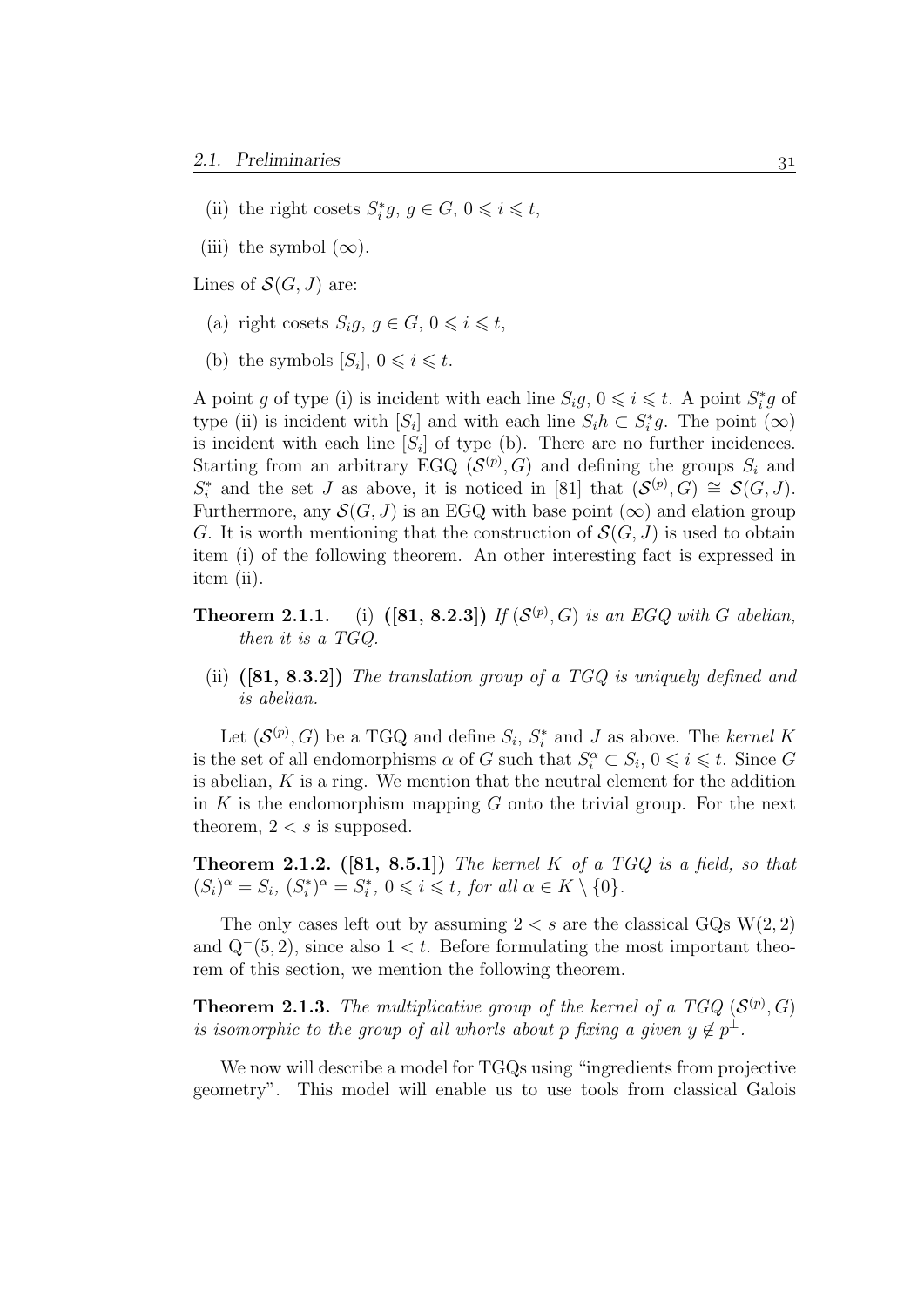

Figure 2.1: The TGQ  $T_2(\mathcal{O})$ 

geometry to prove theorems about "abstract TGQs". The model for a TGQ is constructed using eggs.

Consider an egg  $\mathcal E$  in PG(2n + m - 1, q). Embed PG(2n + m - 1, q) as a hyperplane in a  $PG(2n + m, q)$  and define the following point line geometry  $(\mathcal{P}, \mathcal{B}, I)$ , denoted by  $T(n, m, q)$ .

The point set  $P$  consists of three types of points:

- (i) the points of  $PG(2n + m, q) \setminus PG(2n + m 1, q)$ ,
- (ii) the  $(n + m)$ -dimensional subspaces of  $PG(2n + m, q)$  which intersect  $PG(2n+m-1, q)$  in one of the  $(n+m-1)$ -dimensional tangent spaces of  $\mathcal{E}$ ,
- (iii) the symbol  $(\infty)$ .

The line set  $\beta$  consists of two types of lines:

- (a) the *n*-dimensional subspaces of  $PG(2n+m, q)$  which intersect  $PG(2n+$  $m-1, q$  in an element of  $\mathcal{E},$
- (b) the elements of  $\mathcal{E}$ .

A point of type (i) is only incident with lines of type (a); the incidence is inherited from  $PG(2n + m, q)$ . A point of type (ii) is only incident with all lines of type (a) contained in it and with the unique element of  $\mathcal E$  contained in it. The point  $(\infty)$  is incident with no lines of type (a) and with all lines of type (b).

The structure  $T(n, m, q)$  is a GQ of order  $(q^n, q^m)$ . Furthermore, these GQs are TGQs, but also the converse is true. We mention the following theorem from [81, 8.7.1]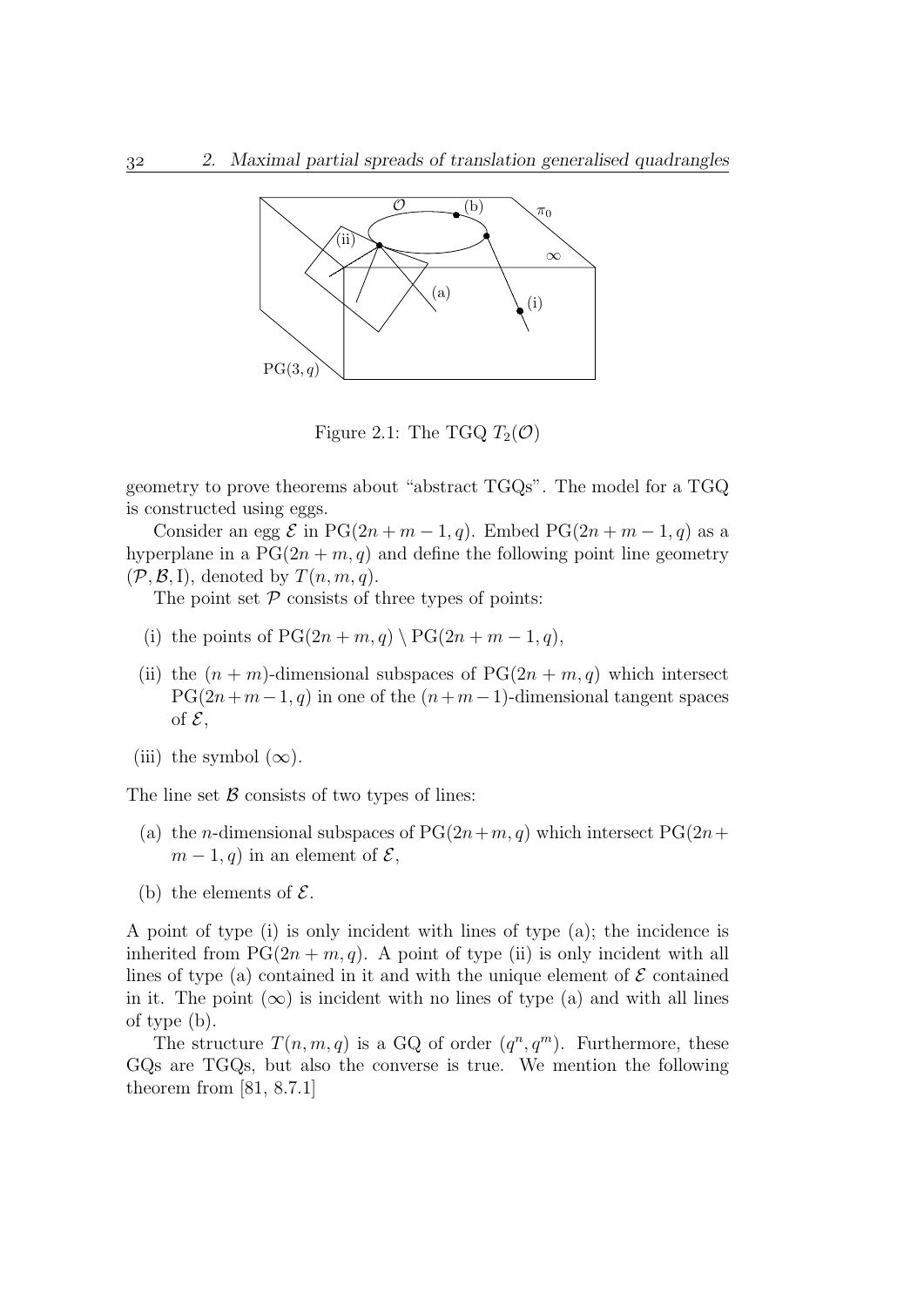**Theorem 2.1.4.** ([81, 8.7.1]) The point line geometry  $T(n, m, q)$  is a TGQ of order  $(q^n, q^m)$ , with base point  $(\infty)$  and for which  $GF(q)$  is a subfield of the kernel. The translations of  $T(n, m, q)$  induce translations of the affine space  $\text{AG}(2n + m, q) = \text{PG}(2n + m, q) \setminus \text{PG}(2n + m - 1, q)$ . Conversely, every TGQ for which  $GF(q)$  is a subfield of the kernel is isomorphic to a  $T(n, m, q)$ , for some egg  $\mathcal E$  in  $PG(2n + m - 1, q)$ . It follows that the theory of TGQs is equivalent to the theory of eggs.

We will denote the structure  $T(1, 1, q)$  by  $T_2(\mathcal{O})$ . The egg  $\mathcal E$  is an oval O of the plane  $PG(2,q)$ . The structure  $T(1, 2, q)$  will be denoted by  $T_3(\mathcal{O})$ . The egg  $\mathcal E$  is an ovoid  $\mathcal O$  of the projective space PG(3, q). In general, we will denote the structure  $T(n, m, q)$  by  $T_{n,m}(\mathcal{E})$ .

The following theorems can be found in [81].

- **Theorem 2.1.5.** (i) The GQ  $T_2(\mathcal{O})$  is isomorphic with the GQ  $Q(4, q)$  if and only if  $\mathcal O$  is a conic  $Q(2,q)$  of the plane  $PG(2,q)$ .
	- (ii) The GQ  $T_3(\mathcal{O})$  is isomorphic with the GQ Q<sup>-</sup>(5, q) if and only if  $\mathcal O$  is an elliptic quadric  $Q^-(3, q)$  of PG(3,q).

# 2.1.2 Ovals of  $PG(2, q)$  revisited and spreads of  $T_2(\mathcal{O})$ and  $T_3(\mathcal{O})$

Consider a hyperoval  $\mathcal{H} = \mathcal{D}(f)$  of PG(2, q), q even. We call  $\mathcal{H}$  a translation hyperoval if H is fixed by a group of elations  $(x_0, x_1, x_2) \mapsto (x_0, x_1 + tx_0, x_2 +$  $f(t)x_0$ ,  $t \in GF(q)$ . This group of elations fixes the points  $(0,0,1)$  and  $(0, 1, 0)$ , and hence the line  $\langle (0, 0, 1), (0, 1, 0) \rangle$  and this line is called the *axis* of the hyperoval. It is clear that this elation group induces a translation group of the affine plane obtained by removing the axis from  $PG(2, q)$ . We mention the following theorem about translation hyperovals. A proof can also be found in [60]. We will use the theorem to define translation ovals.

**Theorem 2.1.6.** (Payne [78]) In PG(2,  $2<sup>h</sup>$ ), the set  $\mathcal{D}(f)$  is a translation hyperoval if and only if  $f(t) = t^{2^i}$ , with  $gcd(i, h) = 1$ .

An oval  $\mathcal O$  is a *translation oval* if and only if  $\mathcal O$  is projectively equivalent to the set  $\{(1, t, t^{2^i})\|t \in \mathrm{GF}(q)\}\cup \{(0, 0, 1)\}\)$ , with  $\gcd(i, h) = 1$ .

These (hyper)ovals were constructed by B. Segre in [85].

Consider  $T_2(\mathcal{O})$ . It is proved in [81, 12.5.2] that  $T_2(\mathcal{O})$  is self-dual if and only if  $\mathcal O$  is a translation oval. Hence for every ovoid of  $T_2(\mathcal O)$ ,  $\mathcal O$  a translation oval, we find a spread.

Suppose that  $\pi$  is the plane of PG(3, q) containing the oval  $\mathcal O$  and consider a plane  $\pi_0$  intersecting  $\pi$  in a line external to  $\mathcal{O}$ . Then the  $q^2$  points of  $\pi_0 \setminus \pi$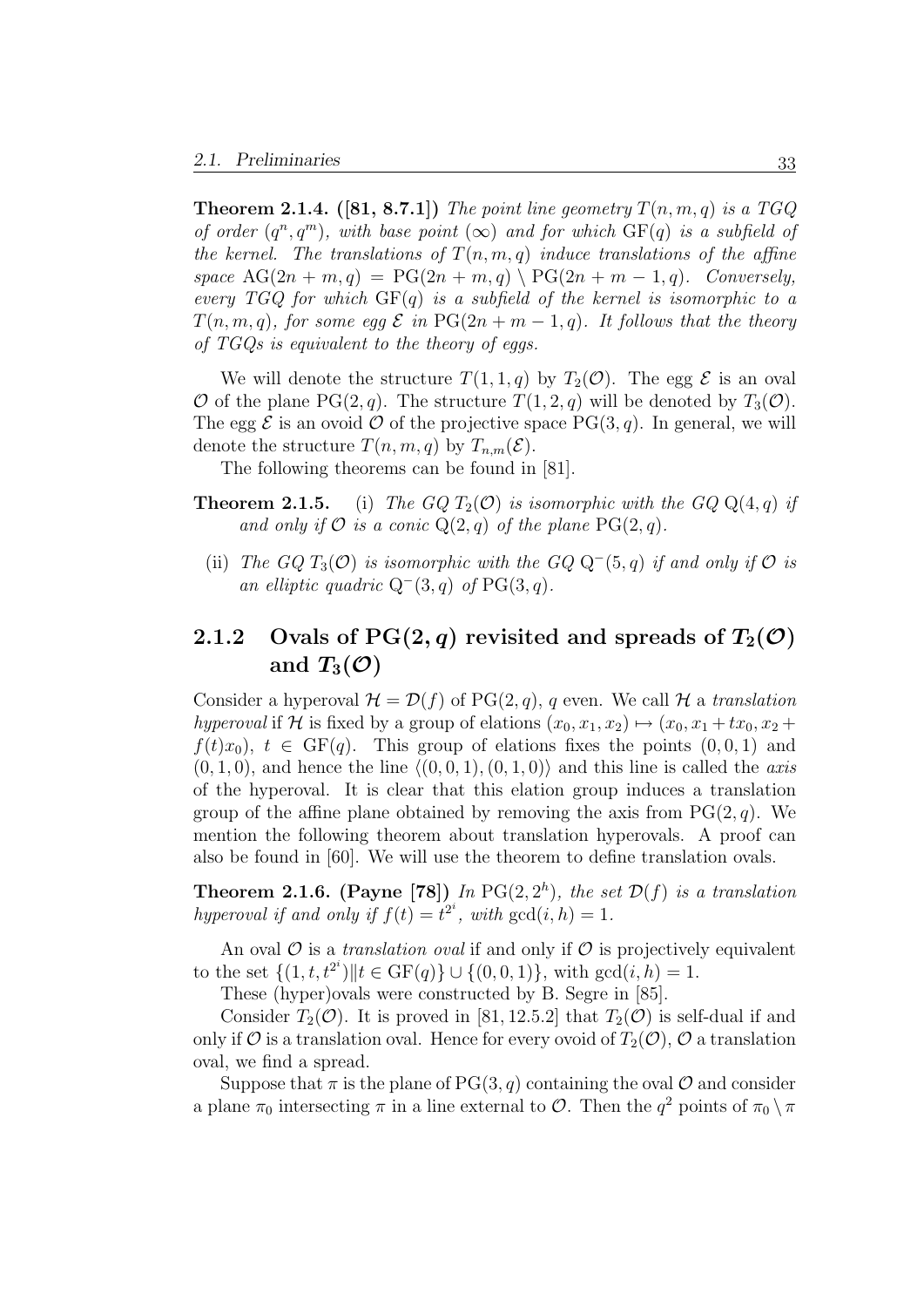

Figure 2.2: A spread of  $T_3(\mathcal{O})$ 

together with the point  $(\infty)$  constitute an ovoid of  $T_2(\mathcal{O})$ . This construction works for all ovals  $\mathcal{O}$ , but when  $\mathcal O$  is a translation oval, we find a spread due to the self-duality of  $T_2(\mathcal{O})$ . We mention that an ovoid of  $T_2(\mathcal{O})$  constructed in this way is also called a planar ovoid.

This is not the only possibility to construct spreads of  $T_2(\mathcal{O})$ . We recall the following theorem by S. E. Payne from [81].

**Theorem 2.1.7.** If the GQ S of order  $s \neq 1$  admits a polarity, then 2s is a square. Moreover the set of all absolute points (resp. lines) of a polarity  $\theta$  of  $S$  is an ovoid (resp. a spread) of  $S$ .

Again from [81, 12.5.2], we know that if  $q = 2<sup>h</sup>$ , h odd, and  $\mathcal O$  is a translation oval, then  $T_2(\mathcal{O})$  is self-polar. Hence, the set of all absolute lines of  $T_2(\mathcal{O})$  with respect to a polarity  $\theta$  is a spread of  $T_2(\mathcal{O})$ .

In [22], we find a good overview of this (and other) possibilities to construct spreads of  $T_2(\mathcal{O})$ , and relations with other subjects. For our purpose, the given constructions are sufficient.

When q is odd, the situation is less complex. Since every oval of  $PG(2, q)$ , q odd, is a conic,  $T_2(\mathcal{O}) \cong Q(4,q)$  when q is odd. In for instance [81] it is proved that  $Q(4, q)$ , q odd, has no spread.

To end this section we recall from [81] the construction of a spread of  $T_3(\mathcal{O})$ . This construction is valid for arbitrary q and for an arbitrary ovoid  $\mathcal O$  of PG(3, q). The construction uses an arbitrary spread of PG(3, q).

Consider  $T_3(\mathcal{O})$ . Let  $\mathcal{O} \in \pi_0 = PG(3, q) \subset PG(4, q)$ . Let  $x \in \mathcal{O}$  and let  $\Sigma$  be a plane of  $\pi_0$  such that  $x \notin \Sigma$ . Let V be a 3-dimensional space distinct from  $\pi_0$  and containing  $\Sigma$ . Define  $L = \Sigma \cap \Sigma_x$  where  $\Sigma_x$  is the tangent plane to  $\mathcal O$  in x. Suppose that S is a spread of V containing L. Define  $y_i = \langle x, x_i \rangle \cap V$ ,  $i = 1, \ldots, q^2$ , for all  $x_i \in \mathcal{O} \setminus \{x\}$  and denote the element of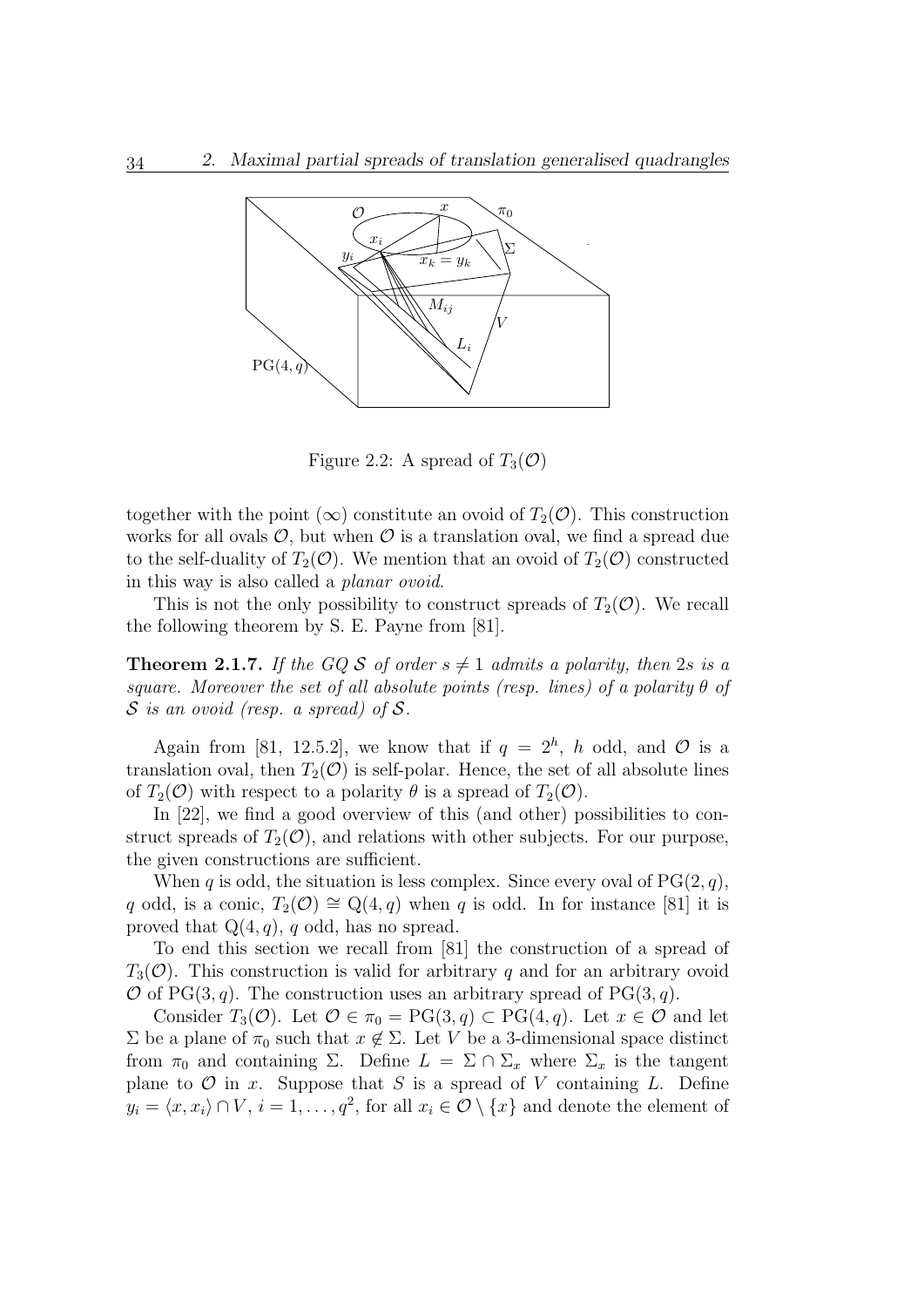S incident with  $y_i$  by  $L_i$ . If the lines of the plane  $\Sigma_i = \langle x, x_i, L_i \rangle$ , different from  $\langle x, x_i \rangle$ , that are incident with  $x_i$  are labelled  $M_{ij}$ ,  $j = 1, \ldots, q$ , then it follows that  $S' = \{x\} \cup \{M_{ij} \mid i = 1, \ldots, q^2; j = 1, \ldots, q\}$  is a spread of  $T_3(\mathcal{O})$ .

### 2.1.3 Minihypers

Minihypers were introduced by N. Hamada and F. Tamari in [51] in the context of linear codes meeting the Griesmer bound. In two papers by P. Govaerts and L. Storme, and a paper by S. Ferret and L. Storme, new classification and characterisation results are proved, see [47], [46] and [43]. We will define minihypers in this section and recall results used in the next sections.

**Definition 2.1.8.** An  $\{f, m; N, q\}$ -minihyper is a pair  $(F, w)$ , where F is a subset of the point set of  $PG(N, q)$  and w is a weight function w:  $PG(N, q) \rightarrow$  $\mathbb{N}: x \mapsto w(x)$ , satisfying

- 1.  $w(x) > 0 \iff x \in F$ ,
- 2.  $\sum_{x \in F} w(x) = f$ , and
- 3. min $\sum_{x\in H} w(x)$   $\|H \in \mathcal{H}\} = m$ , where  $\mathcal H$  is the set of hyperplanes of  $PG(N, q)$ .

A minihyper  $(F, w)$  is uniquely defined by its weight function. If w maps to  $\{0,1\}$ , we can still use the notation  $(F, w)$ , but this can also be identified with the point set F. We will also use the notation  $|(F, w)| = f$ . Let P be an arbitrary subset of the point set of  $PG(N, q)$ , then  $|P \cap (F, w)| =$  $\sum_{x \in F \cap P} w(x)$ . If  $\pi$  is an arbitrary subspace of PG(N, q), then  $\pi \cap (F, w)$ denotes the minihyper obtained by restricting w to  $\pi \cap F$ .

To characterise certain minihypers, the following definition is used.

**Definition 2.1.9.** Denote by  $A$  the set of all *t*-dimensional subspaces of  $PG(N, q)$ . A sum of t-dimensional subspaces is a weight function w:  $\mathcal{A} \rightarrow$ N:  $\pi_t \mapsto w(\pi_t)$ . Such a sum induces a weight function on subspaces of smaller dimension. Let  $\pi_r$  be a subspace of dimension  $r < t$ , then  $w(\pi_r) =$  $\sum_{\pi \in A, \pi \supset \pi_r} w(\pi)$ . In particular, the weight of a point is the sum of the weights of the t-dimensional subspaces passing through that point. A sum of  $t$ dimensional subspaces is said to be a sum of n t-dimensional subspaces if the sum of the weights of all t-dimensional subspaces of  $A$  is n.

With these concepts, we can immediately mention the following characterisation result from [47]. We recall that  $\theta_{\mu} = \frac{q^{\mu+1}-1}{q-1}$  $\frac{a+1}{q-1}$ .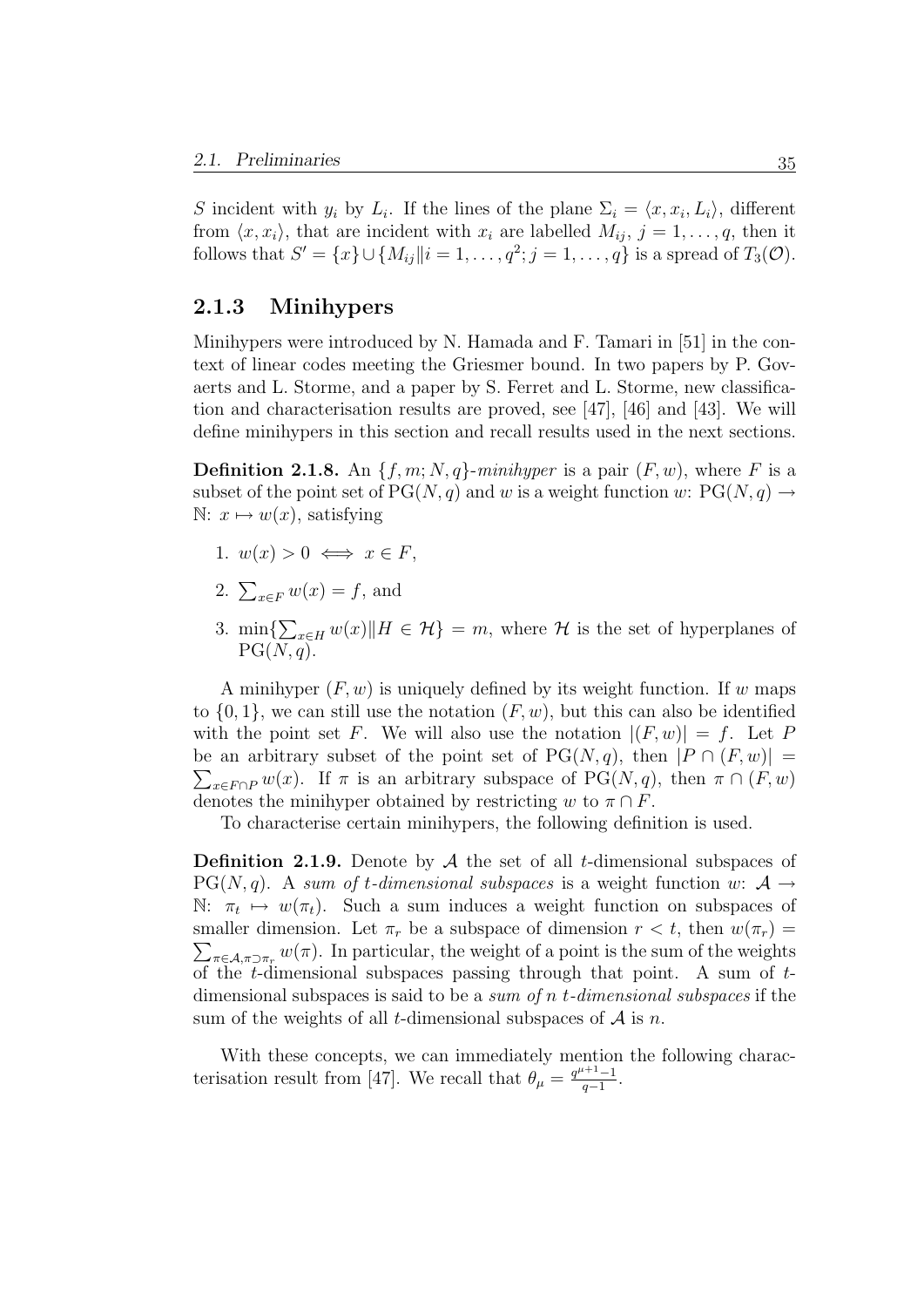**Theorem 2.1.10.** Let  $q > 2$  and  $\delta < \epsilon$ , where  $q + \epsilon$  is the size of the smallest non-trivial blocking sets in PG(2, q). If  $(F, w)$  is a  $\{\delta\theta_u, \delta\theta_{u-1}; N, q\}$ minihyper satisfying  $\mu \leq N-1$ , then w is the weight function induced on the points of  $PG(N, q)$  by a sum of  $\delta$   $\mu$ -dimensional subspaces.

The bounds mentioned in the characterisation are directly related to bounds concerning blocking sets of the plane. When  $q$  is a square, the characterisation can be improved using Baer subgeometries. We mention the following general result from [46].

Theorem 2.1.11. A  $\{\delta\theta_{\mu}, \delta\theta_{\mu-1}; N, q\}$ -minihyper F,  $q > 16$  square,  $\delta$  <  $q^{\frac{5}{8}}$  $\frac{2}{2} + 1$ , is a unique union of pairwise disjoint  $\mu$ -dimensional subspaces and ubgeometries PG(2 $\mu$ +1, $\sqrt{q}$ ). subgeometries  $PG(2\mu + 1, \sqrt{q})$ .

This theorem is proved in [46] in several steps. Although we will not need the above theorem immediately, some lemmas involving Baer subgeometries used to prove it will be useful in our application. Therefore we will mention now some more technical results.

The following lemma is a special case of a general theorem on minihypers.

Lemma 2.1.12. (Hamada and Helleseth [50]) If  $(F, w)$  is a  $\{\delta(q +$ 1),  $\delta$ ; 3, q}-minihyper,  $\delta \leq \frac{(q+1)}{2}$  $\frac{+1)}{2}$ , then any plane  $\pi$  intersects it in a  $\{m_1(q+1)\}$  $1) + m_0, m_1; 2, q$  -minihyper for some integers  $m_0$  and  $m_1$  with  $m_0 + m_1 = \delta$ .

**Definition 2.1.13.** Denote by  $m_1(\pi)$  the integer  $m_1$  corresponding to the plane  $\pi$ . If  $m_1(\pi) = 0$ , then  $\pi$  is called *poor*; if  $\pi$  is not poor, then it is called rich.

**Definition 2.1.14.** Suppose that q is a square. A Baer cone with vertex p in PG(3, q) is a set of points that is the union of lines on p that form a Baer subplane in the quotient space on  $p$ . The planes of this cone are the Baer subplane in the quotient space on p. The planes  $q + \sqrt{q} + 1$  planes that contain  $\sqrt{q} + 1$  lines of the cone.

Lemma 2.1.15. (Govaerts and Storme [46]) Suppose that  $(F, w)$  is a  $\{\delta(q+1), \delta; 3, q\}$ -minihyper,  $\delta \leq \frac{(q+1)}{2}$  $\frac{+1}{2}$ , q square, and suppose that every blocking set of  $PG(2,q)$  with at most  $q + \delta$  points contains a line or a Baer subplane. Suppose furthermore that  $(F, w)$  contains no line. If p is a point of  $(F, w)$  with  $w(p) = 1$ , then the set of rich planes through p contains the set of planes of a Baer cone with vertex p.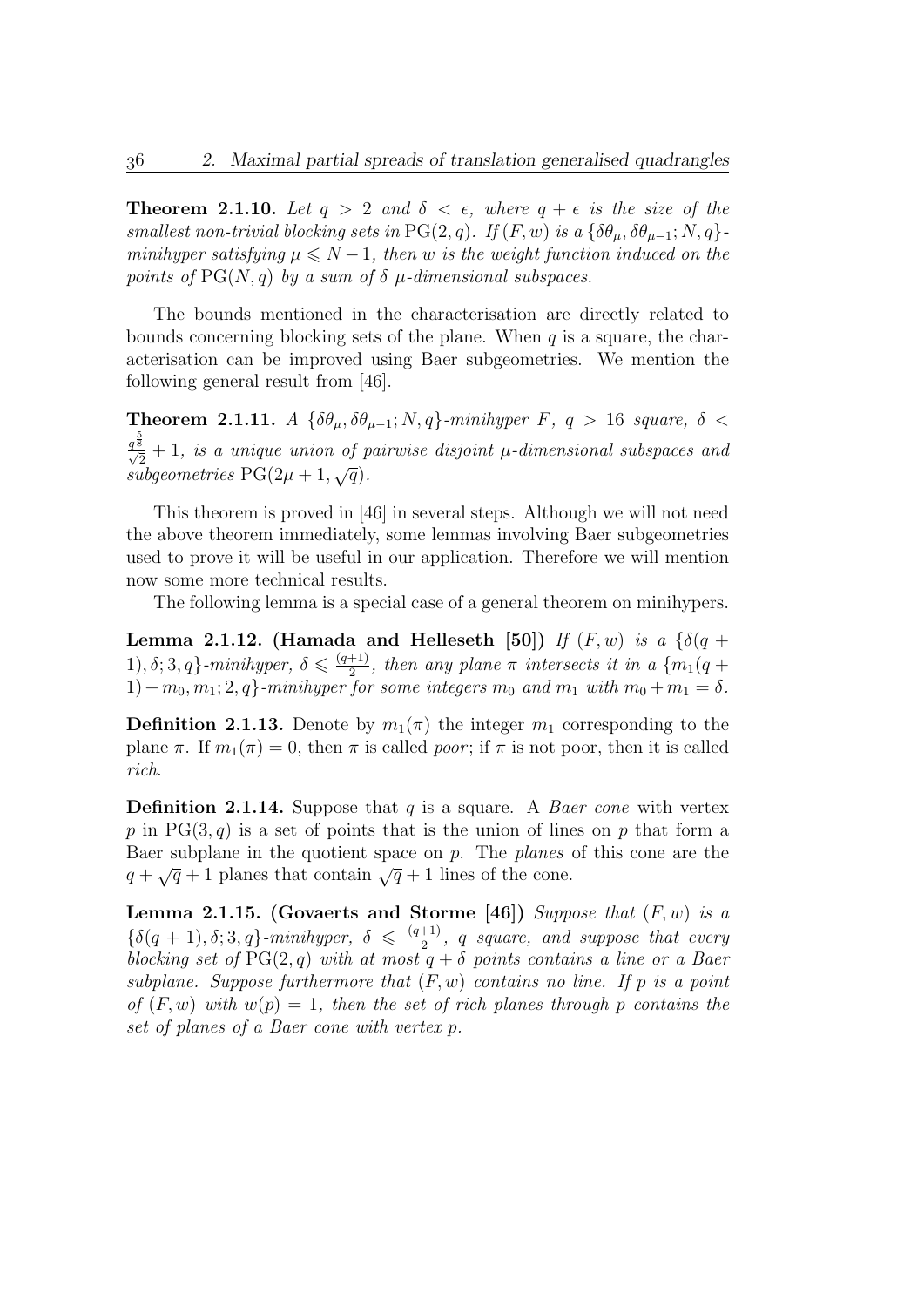### 2.1.4 Spreads of  $PG(3, q)$

In this section we mention results about spreads of  $PG(3, q)$ . We will mention extendability results and examples of maximal partial spreads of  $PG(3, q)$ . Furthermore we will explain extendability results for spreads of  $PG(n, q)$ , since they illustrate the link between blocking sets and spreads, and even the use of minihypers, which are defined in Section 2.1.3.

#### Spreads of  $PG(3, q)$

Theorem 1.2.31 links lower bounds for non-trivial blocking sets of  $PG(2, q)$ to upper bounds for maximal partial spreads of  $PG(3, q)$ . Using this theorem and Theorems 1.2.20 and 1.2.21, we immediately conclude the following corollary.

**Corollary 2.1.16.** Let S be a maximal partial spread of  $PG(3, q)$  of deficiency  $\delta > 0$ . Then

- (i)  $\delta \geqslant \sqrt{q} + 1$  when q is a square,
- (ii)  $\delta \ge \max(1 + p^{e+1}, 1 + c_p q^{\frac{2}{3}}), p \text{ prime}, q = p^{2e+1}, e \ge 1,$
- (iii)  $\delta \geqslant \frac{q+3}{2}$  $\frac{+3}{2}$  when q is an odd prime.

More results in this style can be found in the literature. We refer to [41] for a good overview.

The following step in investigating the problem is trying to find examples of maximal partial spreads close to the upper bound. We mention the following result.

**Theorem 2.1.17.** There exists a maximal partial spread of size  $q^2 - q + 2$ in  $PG(3, q)$ .

We will give a sketch of the proof. Consider an aregular spread S of PG(3, q). (For an example, see Section 1.2.4). Take an arbitrary line  $L \notin S$ . Denote by  $\mathcal L$  the set of lines of S intersecting L. Then  $S' = (S \setminus \mathcal L) \cup \{L\}$  is a partial spread of size  $q^2 - q + 1$ . This partial spread can only be extended with lines intersecting all  $q+1$  lines of  $\mathcal L$ . If there would exist two lines L' and L'' intersecting the lines in  $\mathcal{L}$ , then  $\mathcal{L}$  would be the complementary regulus of the regulus defined by  $L, L'$  and  $L''$ . Hence in PG(3, q), there exist maximal partial spreads of size  $q^2 - q + 1$  or size  $q^2 - q + 2$ . Results of A. A. Bruen and J. A. Thas [28], J. W. Freeman [44] and D. Jungnickel [63] show that it is possible to construct maximal partial spreads of size  $q^2 - q + 2$ .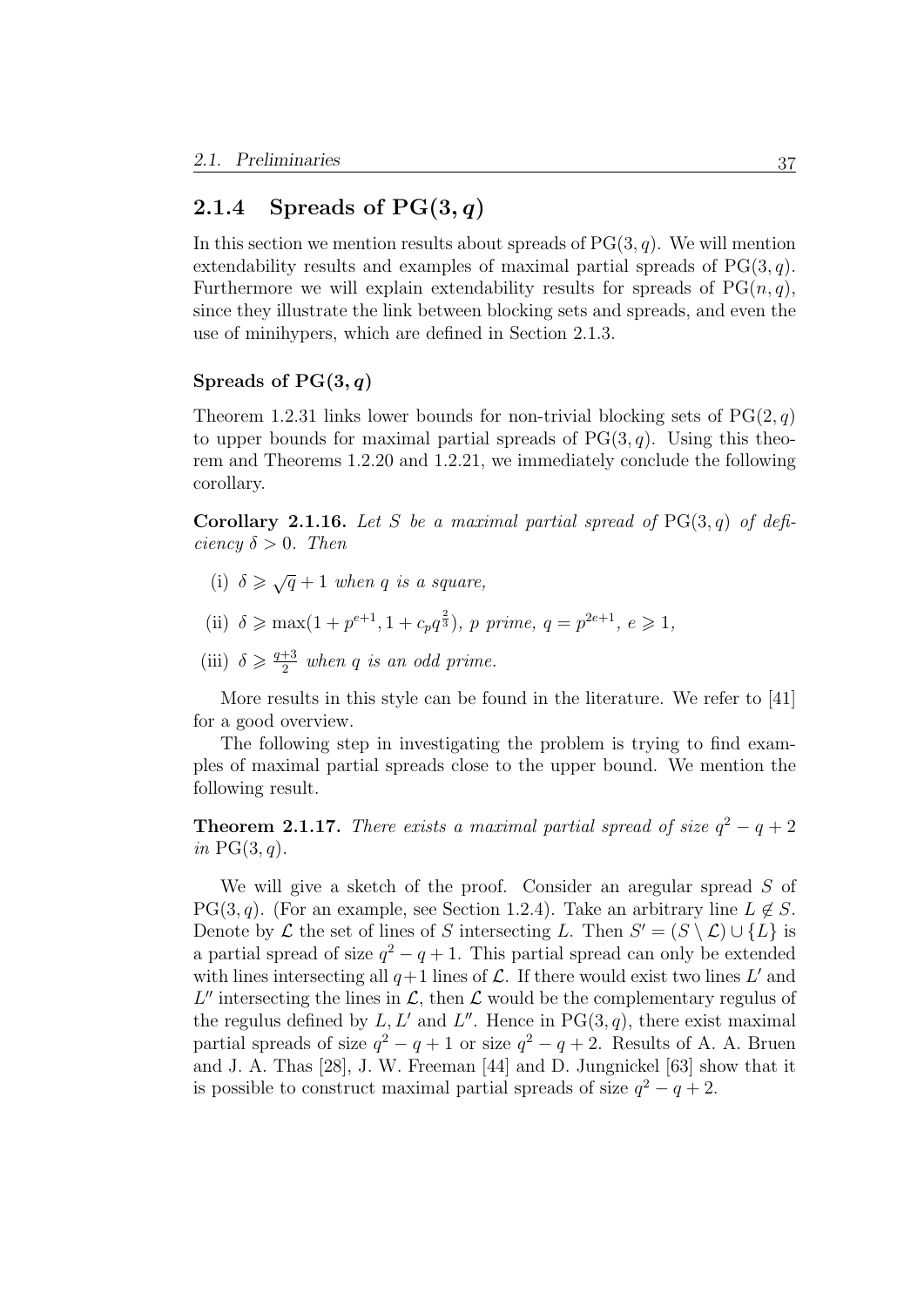It was conjectured that if S is a maximal partial spread of  $PG(3, q)$  with positive deficiency  $\delta$ , that  $\delta \geqslant q-1$ . This conjecture was disproved for  $q = 7$ by Heden [52].

Proving that the upper bound for the size of a maximal partial spread is close to the size of the largest known maximal partial spread or vice versa is the main problem. Also constructing other examples of maximal partial spreads for several values of  $\delta$  receives a lot of attention. The following results give information about spectra of maximal partial spreads of  $PG(3, q)$ .

**Theorem 2.1.18.** (Heden [53]) In PG(3, q), q odd,  $q \ge 7$ , there exists a maximal partial spread of size  $q^2 + 1 - \delta$ ,  $\frac{(q^2-11)}{2} \geq \delta \geq q-1$ . In addition there also exist spreads of size  $q^2 + 1 - \delta$  with:

- $\bullet$   $\delta = \frac{(q^2+1-2n)}{2}$  $\frac{1-2n}{2}$ ,  $n = 1, 2, ..., 5$  if  $q + 1 \equiv 2$  or 4 (mod 6),
- $\delta = \frac{(q^2-7)}{2}$  $\frac{(-7)}{2}$ , if  $q + 1 \equiv 0 \mod 6$  and  $q \geq 17$ ,
- $\bullet$   $\delta = \frac{(q^2+1-2n)}{2}$  $\frac{1-2n}{2}$ ,  $n=3,5$  if  $q=11$ .

The q even case is still in research, but so far there are the following results.

**Theorem 2.1.19.** (Heden et al. [54]) In PG(3, q), q even,  $q \geq q_0$ , there exists a maximal partial spread of size  $q^2 + 1 - \delta$ ,  $\frac{(3q^2 - q - 8)}{8} \ge \delta \ge q - 1$ .

The exact value of  $q_0$  is not yet known. It is expected that  $q_0 > 16$ .

An interesting link between partial spreads of projective spaces and minihypers is found in [47] and [46]. Extendability of partial t-spreads of  $PG(n, q)$ ,  $(t + 1)(n + 1)$ , is investigated. We will briefly mention some aspects. The authors consider a partial t-spread of  $PG(n, q)$  with deficiency  $\delta$ . The following lemma explains the structure of the set of holes with respect to the partial t-spread.

**Lemma 2.1.20.** Let S be a partial t-spread in  $PG(n, q)$  of deficiency  $\delta < q$ . Let F be the set of holes with respect to S, then F is a set of cardinality  $\delta \theta_t$ intersecting every hyperplane in at least  $\delta\theta_{t-1}$  points.

The link with minihypers is clear looking back to Definition 2.1.8 of minihypers. The following theorem is then derived in [47].

**Theorem 2.1.21.** (Govaerts and Storme [47]) Let S be a maximal partial t-spread in PG(n, q),  $(t + 1)|(n + 1)$ , of deficiency  $\delta > 0$ . Then  $\delta \geq \epsilon$ , with  $q + \epsilon$  the cardinality of the smallest non-trivial blocking sets in PG(2, q).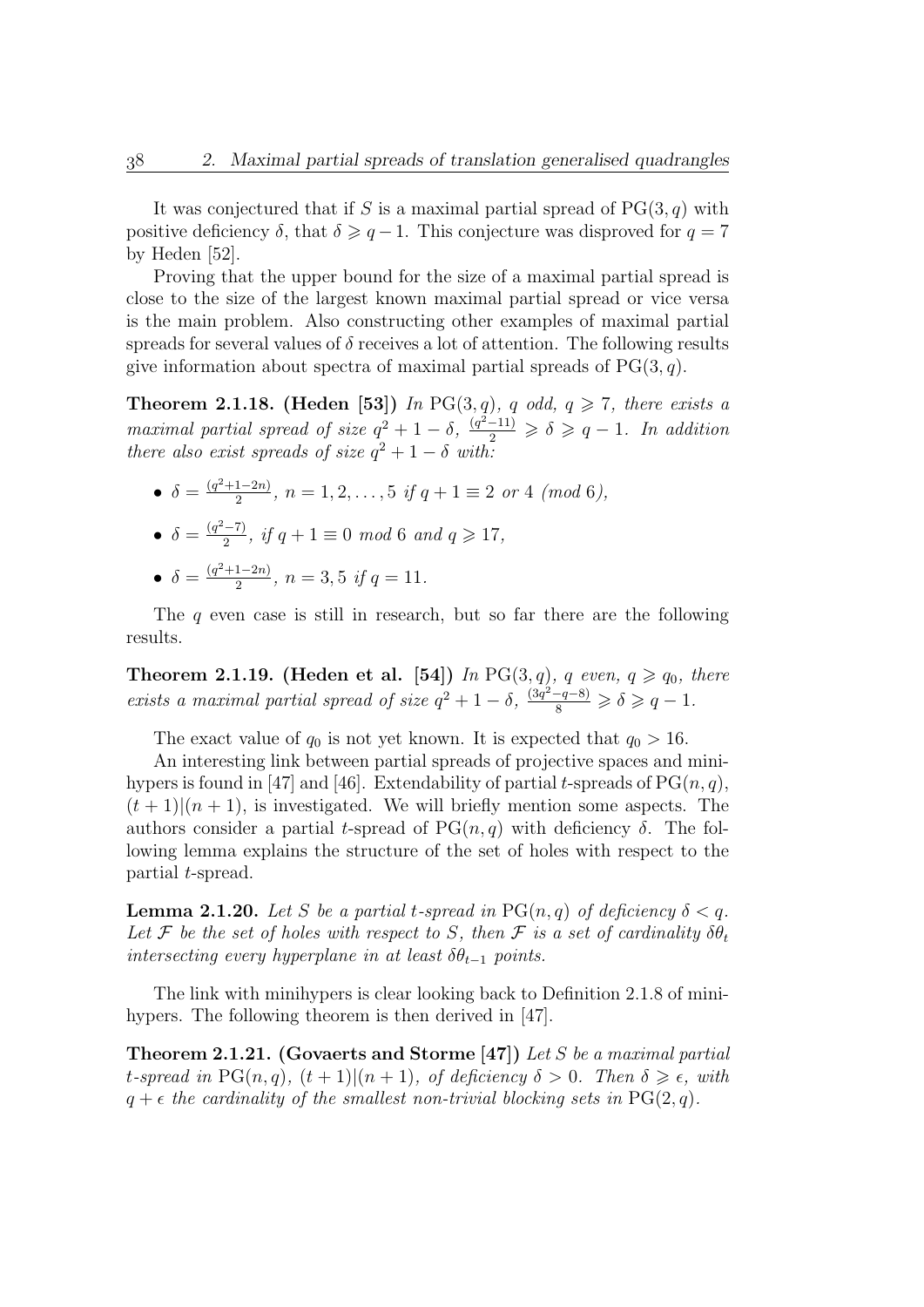The results in  $[47]$ ,  $[46]$  and  $[48]$  (the latter paper links partial t-spreads of polar spaces with minihypers) were inspiring for the results of this chapter. The idea now is to consider partial spreads of translation generalised quadrangles and to link results on minihypers to these partial spreads. Because translation generalised quadrangles can be built with ingredients in projective spaces, we can immediately try to fit the minihypers in the picture.

# 2.2 Maximal partial spreads of  $T_2(\mathcal{O})$  and  $T_3(\mathcal{O})$

Our aim is to obtain upper bounds on the size of maximal partial spreads of translation generalised quadrangles. We will first consider  $T_2(\mathcal{O})$  and  $T_3(\mathcal{O})$ .

We will look for structure in the set of holes of a partial spread S of  $T_2(\mathcal{O})$ and  $T_3(\mathcal{O})$ , denoted in this section sometimes by  $T_n(\mathcal{O})$ . Attaching a minihyper to this set reveals such a structure immediately if the minihyper has suitable parameters. Then we try to improve the bounds by other techniques and in more particular cases.

Using minihypers to attack the problem can be motivated by other results found in the literature since minihypers are a kind of generalisation of blocking sets and links between blocking sets and spreads can be found frequently.

Suppose that  $S = (\mathcal{P}, \mathcal{B}, I)$  is a GQ of order  $(s, t)$ . Then a spread S has size  $1 + st$ , and a partial spread P has size  $1 + st - \delta$ ,  $\delta > 0$ . We call P a partial spread of  $S$ , with *deficiency*  $\delta$ .

We first mention the following theorem.

**Theorem 2.2.1.** (Tallini [88]) Consider the  $GQQ(4, q)$ , then

- (i) if q is odd,  $Q(4,q)$  has no spreads, and if S is a partial spread, then  $|S| \leqslant q^2 - q + 1.$
- (ii) if q is even,  $q \geq 4$ , and S is a maximal partial spread of positive deficiency, then  $|S| < q^2 - q/2$ .

Since  $Q(4,q) \cong T_2(\mathcal{O})$  when  $\mathcal O$  is a conic  $Q(2,q)$ , this result fits in our aim. After the examples of maximal partial spreads of  $T_2(\mathcal{O})$ , it will become clear why the case q even is the most interesting for  $T_2(\mathcal{O})$ .

Furthermore we mention that in [88], the results of Theorem 2.2.1 are obtained by embedding  $Q(4, q)$  in  $Q^+(5, q)$  and observing the fact that a spread of  $Q(4, q)$  is related to a blocking set with respect to the planes of  $PG(3, q)$ .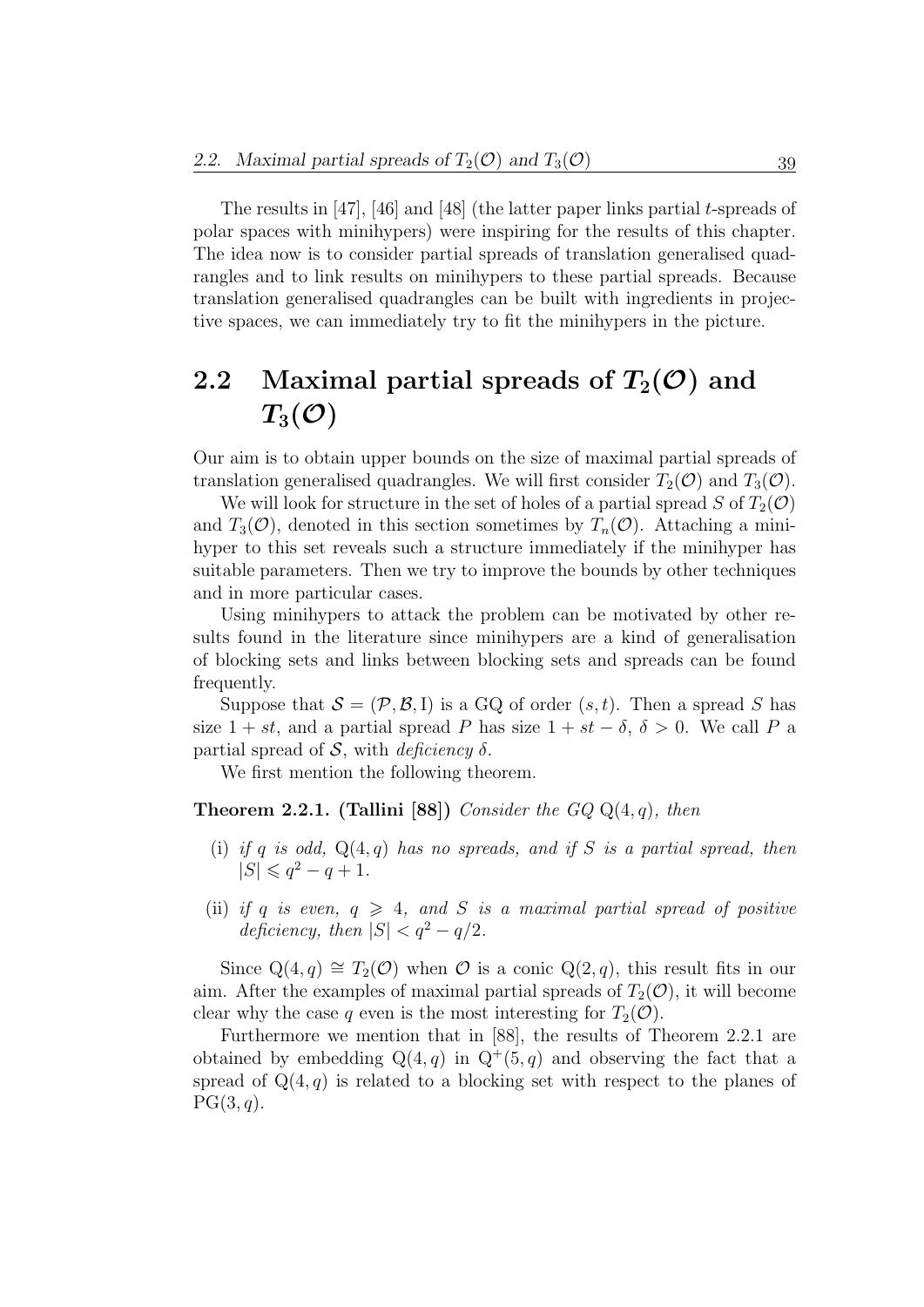This is not astonishing if we again observe  $Q(4,q) \cong T_2(\mathcal{O})$  since  $T_2(\mathcal{O})$ lives in a PG(3, q). The interesting fact is that  $T_2(\mathcal{O})$  and also  $T_3(\mathcal{O})$  and the general model  $T_{n,m}(\mathcal{E})$  provide the possibility to apply the same technique: attaching the set of holes to a minihyper and hence linking spreads to blocking sets.

Consider now  $T_2(\mathcal{O})$  and  $T_3(\mathcal{O})$ . A few times we will consider the two models at once and denote them by  $T_n(\mathcal{O})$ .

We recall some important notions. A spread of  $T_n(\mathcal{O})$  contains  $q^n + 1$ lines. Let S denote a partial spread of  $T_n(\mathcal{O})$  with deficiency  $\delta$ , hence  $|S|$  =  $q^n + 1 - \delta$ .

**Definition 2.2.2.** Let x be a point of  $\mathcal{O}$ . If  $x \in S$ , then set  $\alpha_x = q$  and if  $x \notin S$  let  $\alpha_x$  be the number of lines of S incident in PG( $n+1, q$ ) with x. We define the local deficiency  $\delta_x$  of x, with respect to S, by  $\delta_x = q - \alpha_x$ .

Let  $\pi_0 = PG(n, q)$  which contains  $O$  and is embedded in  $PG(n+1, q)$  as a hyperplane. We will now define an  $\{f, m; n+1, q\}$ -minihyper in PG $(n+1, q)$ from the set of holes of the partial spread S of  $T_n(\mathcal{O})$ . We remark that a partial spread contains at most one line of type (b) of the GQ, because all lines of type (b) intersect in  $(\infty)$ .

**Definition 2.2.3.** Let S be a partial spread of  $T_n(\mathcal{O})$ . Define  $w_S$ : PG(n +  $1, q$   $\rightarrow \mathbb{N}$  as follows:

- (i) if  $x \in PG(n+1, q) \setminus \pi_0$  and x is a hole with respect to S, then  $w_S(x) = 1$ , otherwise  $w_S(x) = 0$ ,
- (ii) suppose  $x \in \mathcal{O}$ , define  $w_S(x) = \delta_x$ ,
- (iii)  $w_S(x) = 0, \forall x \in \pi_0 \setminus \mathcal{O}.$

This weight function determines a set F of points of  $PG(n+1, q)$ , i.e.  $x \in F$ if and only if  $w_S(x) > 0$ . We will denote the defined minihyper by  $(F, w_S)$ .

### The point  $(\infty)$  is not a hole

In this section, we suppose that the special point  $(\infty)$  is covered by an element of the spread. This hypothesis leads to the following lemma.

**Lemma 2.2.4.** Let S be a partial spread of  $T_n(\mathcal{O})$  which covers  $(\infty)$  and has deficiency  $\delta < q$ . Then  $w_S$  is the weight function of a  $\{\delta(q+1), \delta; n+1, q\}$ . minihyper  $(F, w_S)$ .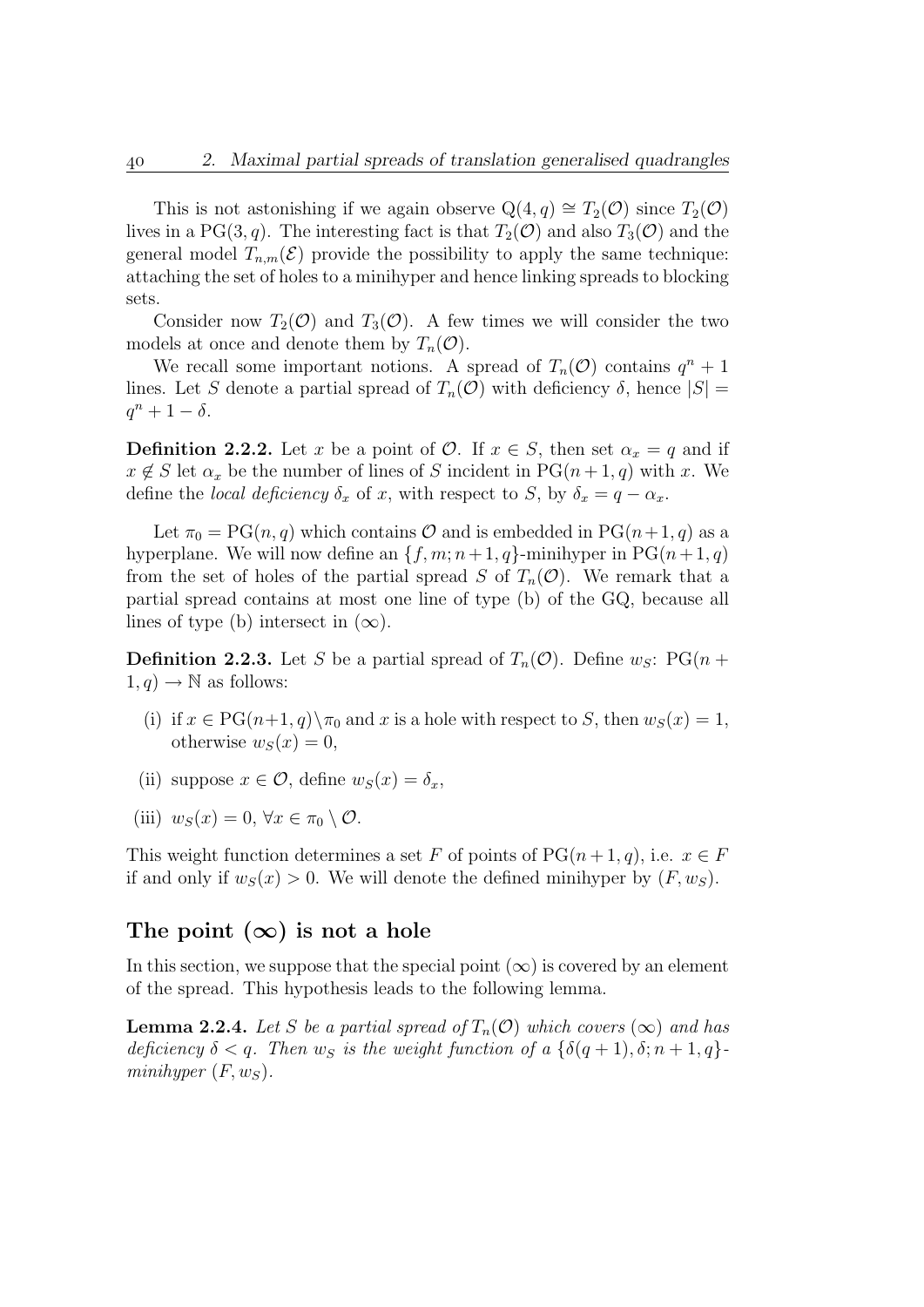**Proof.** Since  $(\infty)$  is covered, S contains exactly one line of type (b), which is a point of  $\mathcal{O}$ , denoted by p. All other  $q^{n}-\delta$  lines of S each contain q points of type (i), so  $\delta q$  points of type (i) are not covered. Since the deficiency is  $\delta$ ,  $\sum$ x∈O  $\delta_x = \delta$ . From the definition of  $w_s$  this yields

$$
|(F, w_S)| = \sum_{x \in PG(n+1,q)} w_S(x) = \delta(q+1).
$$

Consider an arbitrary hyperplane H of PG $(n + 1, q)$ . If  $H = \pi_0$ , then  $\sum$  $x\in H\cap F$  $w_S(x) = \sum$ x∈O  $\delta_x = \delta$ . Suppose that  $H \neq \pi_0$  and that  $H \cap \pi_0$  is the tangent space in a point s of  $\mathcal{O}$ . If  $s = p$ , no line of S of type (a) is on p and hence  $q^{n}-\delta$  lines of S are intersecting H in distinct points of PG(n+1,q) $\setminus \pi_0$ , which are points of type (i) of  $T_n(\mathcal{O})$ . So H contains  $q^n - (q^n - \delta) = \delta$  holes of weight one of  $(F, w<sub>S</sub>)$ . The same arguments prove, in the case  $n = 2$ , that a hyperplane  $H \neq \pi_0$  of PG(3, q) skew to  $\mathcal O$  contains  $\delta$  points of  $(F, w_S)$ . Suppose now that  $s \neq p$ . The  $q^n - \delta - (q - \delta_s)$  lines of S not on s intersect H in one point of  $PG(n+1,q) \setminus \pi_0$ . There is at most one line of S on s in H (since S is a partial spread). If no such line exists, H contains  $\delta + q - \delta_s$  points of  $(F, w_S)$  of type (i), otherwise H contains  $\delta - \delta_s$  points of  $(F, w_S)$  of type (i). Furthermore, the weight of s is by definition  $\delta_s$ , so  $\sum$  $x\in H\cap F$  $w_S(x) = q + \delta$ or  $\delta$ .

For the last case for H, we will make a distinction between  $n = 2$  and  $n = 3$ . So let  $n = 2$  and let  $H \cap \pi_0 = L$  be a secant line to  $\mathcal{O}$ . If  $L \cap \mathcal{O} = \{r, p\},$  $q^2 - \delta - (q - \delta_r)$  lines of S intersect H in a point of type (i) of  $T_2(\mathcal{O})$ , so adding the point r with weight  $\delta_r$ , H contains at most  $q+\delta$  points of  $(F, w_S)$ . If there is a line on r in H, q extra points are covered. Since  $q + \delta < 2q$ , no two lines of S on r can lie in H. Thus  $|H \cap (F, w_S)| \geq \delta$ . If  $L \cap \mathcal{O} = \{r, s\},\$  $r \neq p$ ,  $s \neq p$ , we have at most  $2q + \delta - \delta_r - \delta_s$  holes which are points of type (i) in H. Since S is a partial spread, no line of S on r and no line of S on s can lie in H at the same time, and since  $q > \delta$ , no more than two lines of S on r or s lie in H, so  $|H \cap (F, w_S)| \geq \delta$ .

Let  $n = 3$  and let  $\mathcal{C} = H \cap \mathcal{O}$ . Using similar arguments as in the case  $n = 2$ , the number of points of  $(F, w<sub>S</sub>)$  in H is at most

$$
\delta + \sum_{x \in \mathcal{C}} (q - \delta_x) + \sum_{x \in \mathcal{C}} \delta_x = \delta + (q + 1)q \quad \text{(if } p \notin \mathcal{C}\text{), or}
$$

$$
\delta + \sum_{x \in \mathcal{C} \setminus \{p\}} (q - \delta_x) + \sum_{x \in \mathcal{C} \setminus \{p\}} \delta_x = \delta + q^2 \quad \text{(if } p \in \mathcal{C}\text{)}.
$$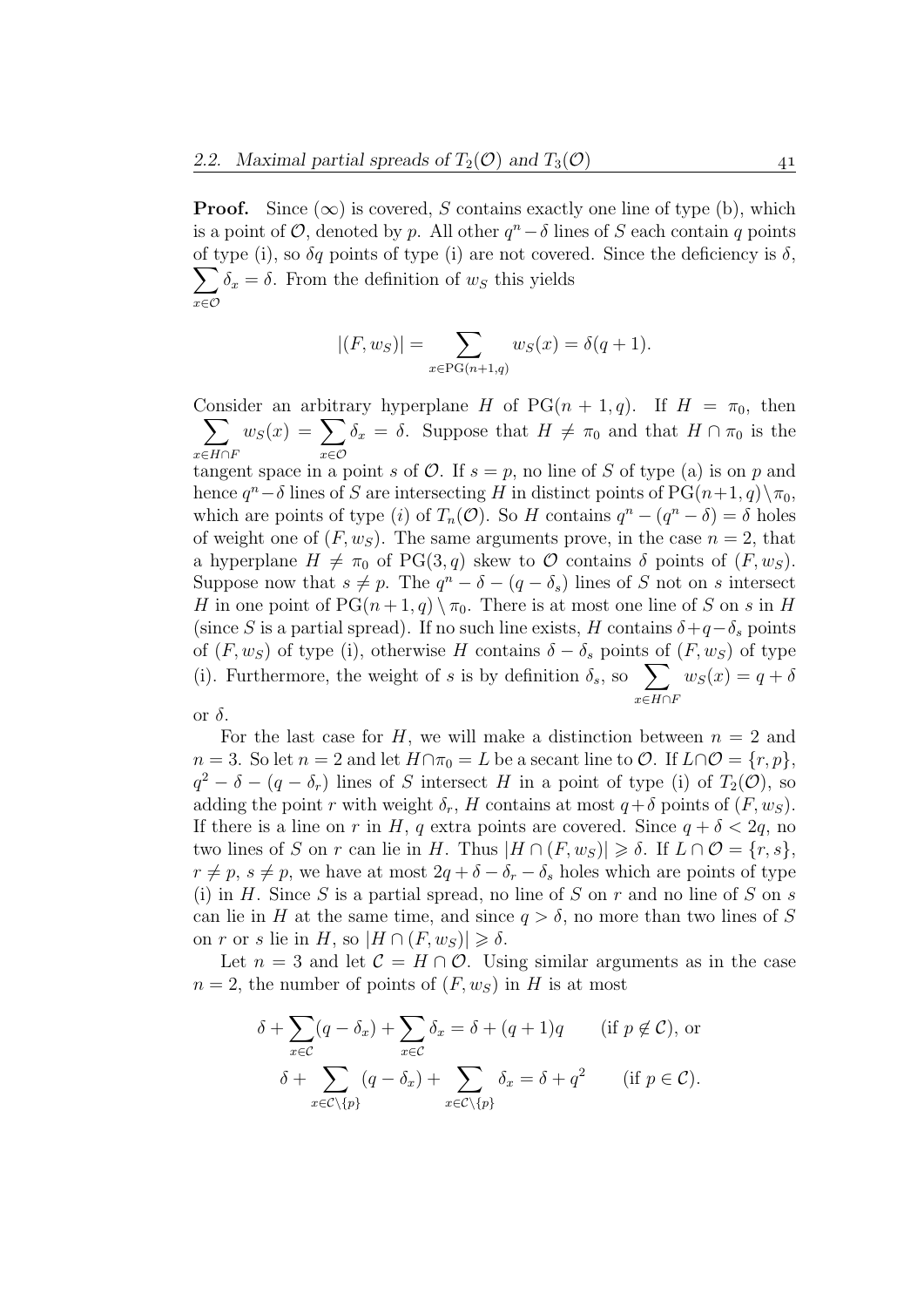For every line of S in H, q extra points of type (i) are covered, but since  $\delta < q$ , H contains at least  $\delta$  points of  $(F, w_S)$ .

So every hyperplane contains at least  $\delta$  points of  $(F, w_S)$ , and there exist hyperplanes which contain exactly  $\delta$  points. Hence,  $(F, w_S)$  is a  $\{\delta(q +$ 1),  $\delta; n+1, q$ -minihyper.

With this lemma, we can immediately prove the following theorem.

**Theorem 2.2.5.** Let S be a partial spread with deficiency  $\delta$  of  $T_n(\mathcal{O})$  covering ( $\infty$ ). If  $\delta < \epsilon$ , with  $q + \epsilon$  the size of the smallest non-trivial blocking sets in  $PG(2,q), q > 2$ , then S can be extended to a spread.

**Proof.** Denote again the unique line of type (b) in S by p, a point of  $\mathcal{O}$ . The conditions on  $\delta$  imply  $\delta < q$  (Section 1.2.4) and so  $(F, w_S)$  is a  $\{\delta(q +$ 1),  $\delta$ ;  $n + 1$ ,  $q$ }-minihyper. If  $\delta$  satisfies the given conditions, Theorem 2.1.10 assures us that  $(F, w_S)$  is the sum of  $\delta$  lines. Since the points of  $(F, w_S)$  on  $\pi_0$  are points of  $\mathcal{O} \setminus \{p\}$ , it follows that these  $\delta$  lines are lines of type (a) of  $T_n(\mathcal{O})$ . Those lines extend S to a spread.

#### Improvements when  $q$  is a square

From the point of view of blocking sets, there is always quite some difference when  $q$  is square or not, and this becomes clear in many theorems on bounds for non-trivial minimal blocking sets. However, not only numbers matter, also structures matter. When  $q$  is a square, Baer subgeometries arise. This is also the fact in characterisation theorems on minihypers, as we mentioned in Section 2.1.3. In this paragraph, we will use those theorems. Especially here we see the Baer subgeometries are very important. Since Lemma 2.1.15 is restricted to minihypers in 3 dimensions, we restrict to  $T_2(\mathcal{O})$ .

**Theorem 2.2.6.** Suppose that q is a square and that S is a partial spread of  $T_2(\mathcal{O})$  which covers  $(\infty)$  and with deficiency  $\delta \leqslant \frac{q}{4}$  $\frac{q}{4}$  such that every blocking set of  $PG(2,q)$  of size at most  $q+\delta$  contains a line or a Baer subplane. Then S can be extended to a spread of  $T_2(\mathcal{O})$ .

**Proof.** Suppose that  $(F, w<sub>S</sub>)$  does not contain a line. Consider a hole r of type (i). Since  $w_S(r) = 1$ , by Lemma 2.1.15, there is a Baer cone B, with vertex r and base a Baer subplane  $\pi'$  in  $\pi_0$ , of rich planes through r. All planes of B through r are rich planes, so all lines of  $\pi'$  are secant or tangent lines to  $\mathcal O$ . Each rich plane contains a point x of  $\mathcal O$  such that  $\delta_x \geq 1$ . Hence if  $\Pi$  is a set of rich planes through r such that no point of  $\mathcal O$  is contained in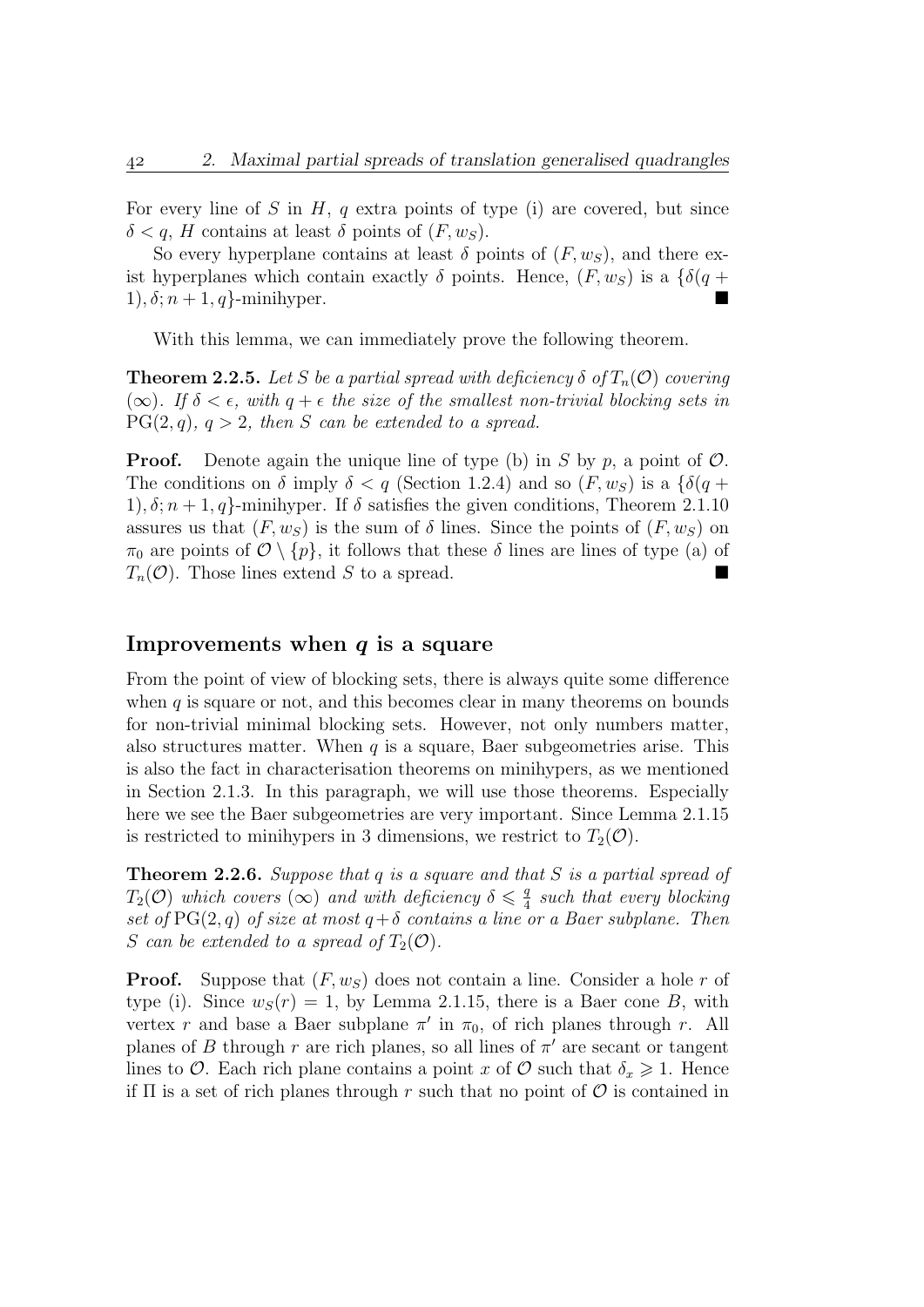two elements of  $\Pi$  we have that  $\delta \geqslant |\Pi|$ . Consequently, if  $\mathcal E$  is a set of lines of  $\pi'$  such that no point of *O* is incident with two elements of *E*, then  $\delta \geq |\mathcal{E}|$ .

Let K be the k-arc  $\pi' \cap \mathcal{O}$ . Let E denote the set of lines of  $\pi'$  external to K, then by the previous paragraph  $\delta \geq |\mathcal{E}|$ . That is,

$$
\delta \geqslant \sqrt{q} + q + 1 - k(\sqrt{q} + 1) + \frac{k(k-1)}{2}, \text{ with } 0 \leqslant k \leqslant \sqrt{q} + 2.
$$

This latter lower bound on  $\delta$  is obtained in the following way. We subtract the number of lines of  $\pi'$  through the k points of  $\pi' \cap \mathcal{O}$ . Since however every bisecant to  $\pi' \cap O$  is subtracted twice, we correct the lower bound every bisecant to  $\pi$  + i  $\sigma$  is subtracted to  $q + \sqrt{q} + 1 - k(\sqrt{q} + 1)$  by adding  $\frac{k(k-1)}{2}$ .

For this range of values of k we have that  $\delta \geq \frac{(q-\sqrt{q})^2}{2}$  $\frac{2}{2}$  which implies that  $\delta > \frac{q}{4}$ , a contradiction. Hence we conclude that  $(F, w_S)$  must contain a line, necessarily a line of type (a) of  $T_2(\mathcal{O})$ , and so S can be extended.

**Remark**. A non-trivial blocking set of size  $q + \frac{q}{4} + 1$  in PG(2, q), q even and square, which does not contain a Baer subplane is known to exist, namely the set of points  $\{(x, \text{Tr}(x), 1) \mid | x \in \text{GF}(q)\} \cup \{(x, \text{Tr}(x), 0) \mid | x \in \text{GF}(q) \setminus \{0\}\},\$ with Tr the trace function from  $GF(q)$  to  $GF(4)$  (see [60, Chapter 13]). Thus the bounds of Theorem 2.2.6 can never exceed  $\frac{q}{4}$ .

### The point  $(\infty)$  is a hole

In the previous section, the results were basically obtained by using the characterisation of certain minihypers. In this section, we will not use the minihypers for  $T_2(\mathcal{O})$ . Our results for  $T_2(\mathcal{O})$  will be obtained by only the use of the special properties of the model  $T_2(\mathcal{O})$ . This approach shows the strength of this model, particularly to make conclusions in the case  $T_2(\mathcal{O}) \cong$  $Q(4,q)$ .

Suppose that S is a partial spread of  $T_2(\mathcal{O})$  with deficiency  $\delta$ ,  $\delta < q$ , and that the point  $(\infty)$  is a hole with respect to S. The first three lemmas are short observations.

**Lemma 2.2.7.** (i) There are  $(\delta - 1)q$  holes of type (i).

 $(ii) \sum$ x∈O  $\delta_x = q - 1 + \delta.$ 

**Proof.** (i) The  $q^2 + 1 - \delta$  lines of S, all of type (a), each cover q points of type (i), which gives  $(\delta - 1)q$  holes of type (i).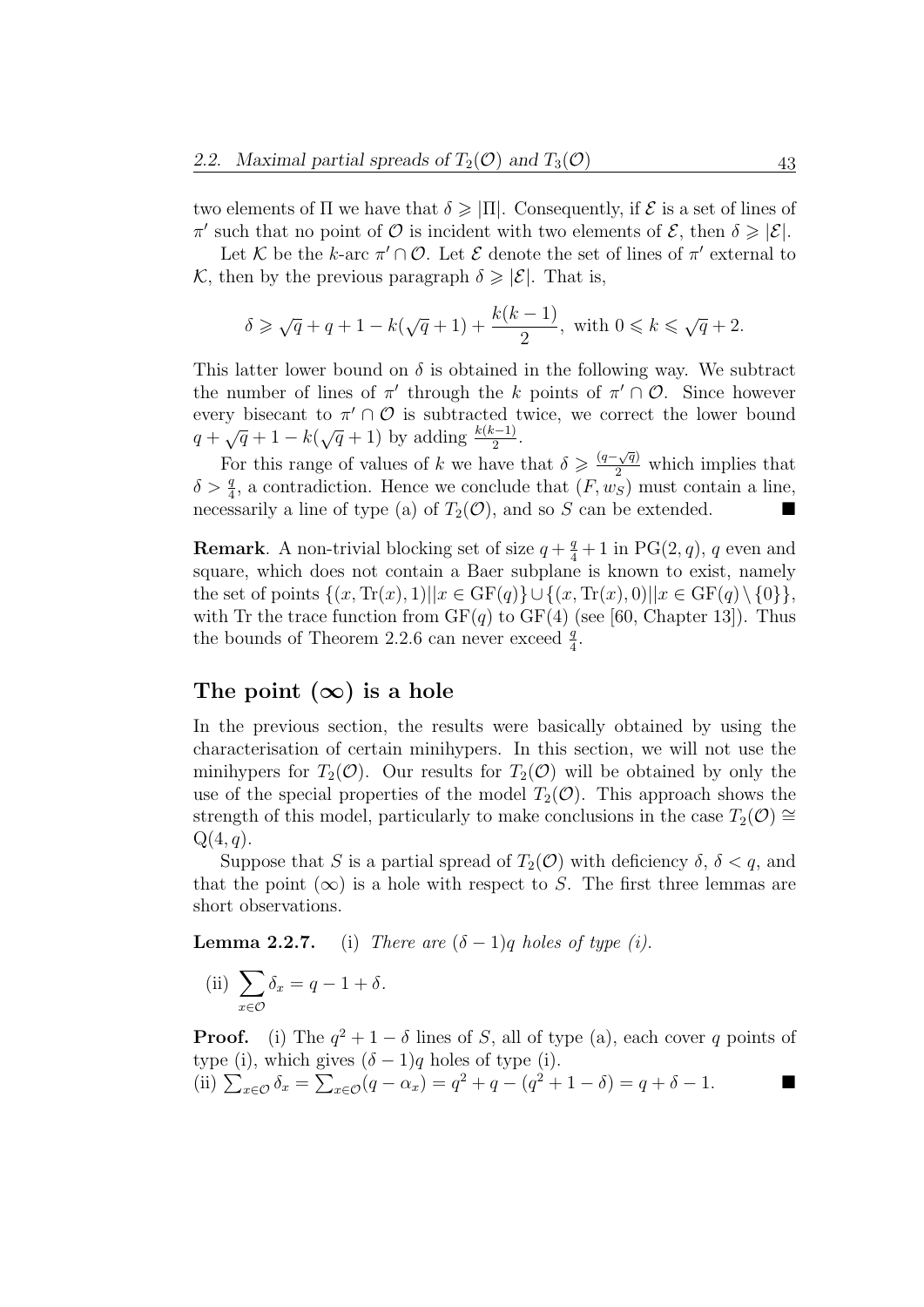**Lemma 2.2.8.** If S is a partial spread of  $T_2(\mathcal{O})$  of deficiency  $\delta < q$  (where S may or may not cover  $(\infty)$ ), then for each point  $x \in \mathcal{O}$ , the lines of PG(3, q) of S on x form an arc in the quotient geometry of x.

**Proof.** It suffices to show that no plane  $\pi$  of PG(3, q) containing x and a second point x' of  $\mathcal O$  contains more than two lines of S. Since  $\delta < q$ , from the proof of Lemma 2.2.7, the plane  $\pi$  contains at most  $\delta + 2q - (\delta_x + \delta_{x'}) < 3q$ points not on lines of type (a) through x or x'. So  $\pi$  contains at most two lines of  $S$  on  $x$ .

**Lemma 2.2.9.** Let S be a partial spread of  $T_2(\mathcal{O})$  such that the point  $(\infty)$  is not covered and such that  $\delta_p = q$  for some  $p \in \mathcal{O}$ . Then S may be extended by adding the point p, which is a line of type (b) of  $T_2(\mathcal{O})$ .

**Proof.** Since no point on the line p of  $T_2(\mathcal{O})$  is covered by an element of S, the result follows.

With these lemmas, we can prove the following theorem.

**Theorem 2.2.10.** Let q be even and let S be a maximal partial spread of  $T_2(\mathcal{O})$  with deficiency  $\delta \leq q-1$ . Then S must cover the point  $(\infty)$ .

**Proof.** Suppose that S does not cover  $(\infty)$ . Since  $\sum_{x \in \mathcal{O}} \delta_x = q + \delta - 1 \leq$  $2q - 2$ , there must be a point  $p \in \mathcal{O}$  such that  $\delta_p \in \{0, 1\}$ . The lines of S incident with p form a  $(q-1)$ - or q-arc in the quotient geometry of p, which can be extended to a hyperoval  $\mathcal{O}_p$  ([60]). One of the points of the quotient geometry of p extending this  $(q - 1)$ - or q-arc corresponds to the tangent line in p to O in the plane  $\pi_0$ . Hence,  $\pi_0$  is a bisecant to the hyperoval  $\mathcal{O}_p$ in the quotient geometry of  $p$ . This shows that this hyperoval contains a point corresponding to a line  $pp'$  for some point  $p' \in \mathcal{O} \setminus \{p\}$ . Consequently, each plane of  $PG(3, q)$  on the line pp' may contain at most one line of S on p. Since a plane on  $pp'$  can not contain a line of S on p and a line of S on p', we have three possibilities:  $\delta_p = 0$ ,  $\delta_{p'} = q$ ;  $\delta_p = 1$ ,  $\delta_{p'} = q$ ; or  $\delta_p = 1$ ,  $\delta_{p'} = q - 1$ . In the first two cases, by Lemma 2.2.9 we may extend S by adding  $p'$ , a contradiction, so we are left with the latter case. Now in this case  $\sum_{x \in \mathcal{O}\backslash \{p,p'\}} \delta_x = \delta - 1 \leqslant q-2$ , from which it follows that there exists a point  $p'' \in \mathcal{O} \setminus \{p, p'\}$  such that  $\delta_{p''} = 0$ . By applying the arguments above to  $p''$ , it follows that S must be extendable, a contradiction.

Now the strength of the model  $T_2(\mathcal{O})$  becomes clear. Supposing that  $\mathcal O$ is a conic  $Q(2, q)$ , we are just working with the classical GQ  $T_2(\mathcal{O}) \cong Q(4, q)$ and any point of  $Q(4, q)$  can play the role of the point  $(\infty)$ . Since the group of  $Q(4, q)$  acts transitively on the set of points of  $Q(4, q)$ , we obtain the following corollary.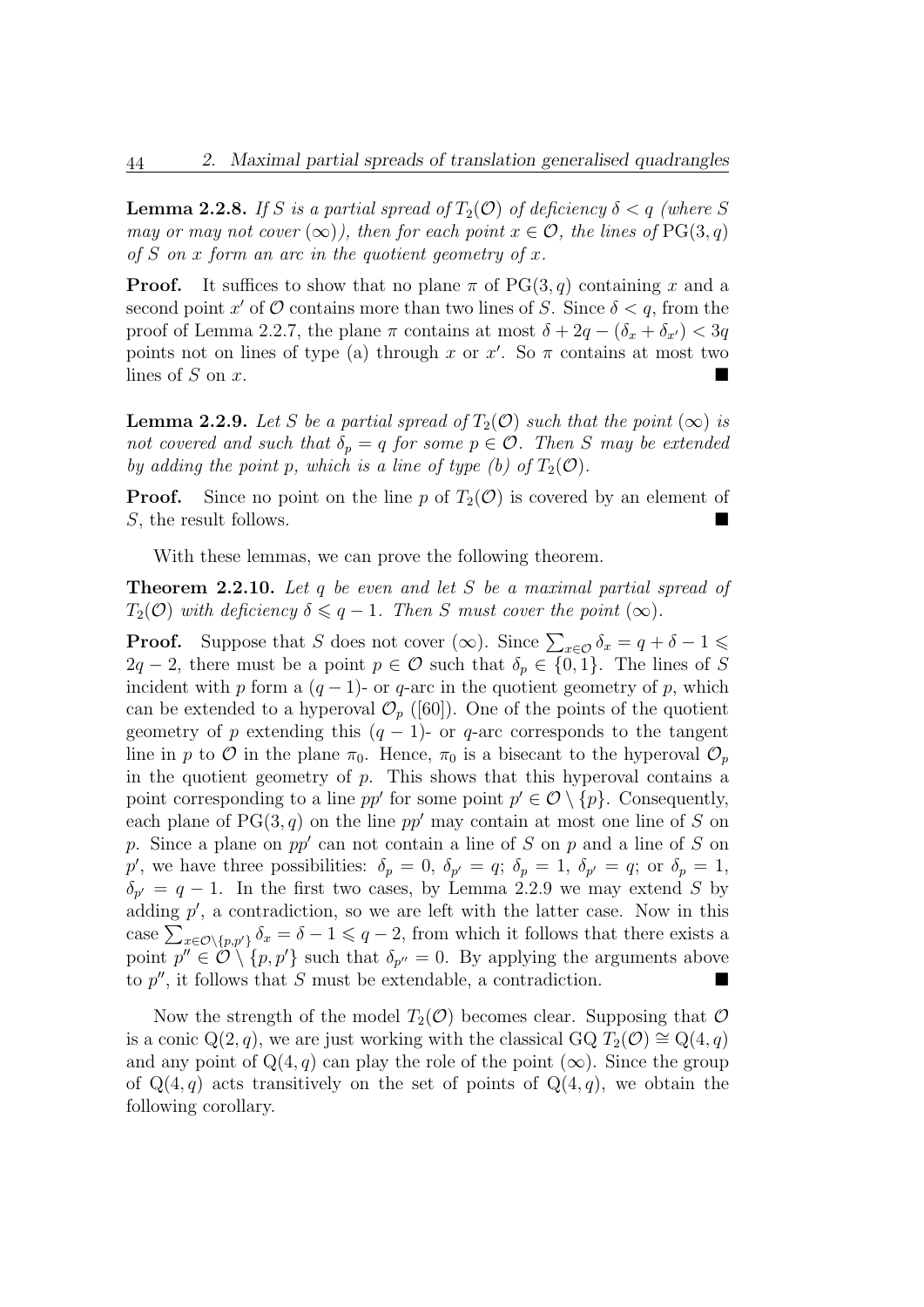**Corollary 2.2.11.** Consider the  $GQ \mathbf{Q}(4,q)$ . If q is even, and S is a maximal partial spread of positive deficiency, then  $|S| \leqslant q^2 - q + 1$ .

We now will construct examples of maximal partial spreads of  $T_2(\mathcal{O})$  and  $T_3(\mathcal{O}).$ 

First, we give a construction of a maximal partial spread of  $T_2(\mathcal{O})$  starting from an arbitrary spread.

**Theorem 2.2.12.** If  $T_2(\mathcal{O})$ , q even, has a spread, then  $T_2(\mathcal{O})$  has a maximal partial spread of size  $q^2 - q + 1$  which covers  $(\infty)$ .

**Proof.** Suppose that S is a spread of  $T_2(\mathcal{O})$  containing the line  $p \in \mathcal{O}$  of type (b). Let  $x \in \mathcal{O} \setminus \{p\}$ . Then  $S_x = (S \setminus x^{\perp}) \cup \{x\}$  is a partial spread of  $T_2(\mathcal{O})$ . Since by Lemma 2.2.8,  $(S \cap x^{\perp}) \setminus \{p\}$  is a q-arc in the quotient geometry of x, there can be no line L of  $T_2(\mathcal{O})$  such that  $S \cap L^{\perp} = S \cap x^{\perp}$ , and so  $S_x$  is a maximal partial spread of size  $q^2 - q + 1$ .

In Section 2.1.2, we mentioned some examples of spreads of  $T_2(\mathcal{O})$ , so the theorem is applicable. This theorem also shows that the bound of Corollary 2.2.11 is sharp.

Suppose that S' is a spread of  $T_3(\mathcal{O})$  constructed as in Section 2.1.2. Denote the unique line of type (b) in  $S'$  by x, this is a point of  $O$ . We will construct a partial spread P from S'. Consider a point  $x_1 \in \mathcal{O} \setminus \{x\}$ and M a line of type (a) of  $T_3(\mathcal{O})$  on  $x_1$  not contained in S'. If we remove all lines of  $S'$  concurrent with  $\overline{M}$  and add  $\overline{M}$ , we obtain a partial spread of size  $q^3 - q + 1$ . There are  $q + 1$  lines of S' concurrent with M. This is one line  $M_1$  in  $\langle M, \Sigma_{x_1} \rangle$ , intersecting M in the point  $\langle M, \Sigma_{x_1} \rangle$  of type (ii) and q lines  $M_2, \ldots, M_{q+1}$  intersecting M in distinct points of type (i). We denote the points of  $\mathcal O$  on the lines  $M_1, \ldots, M_{q+1}$  by  $x_1, \ldots, x_{q+1}$ . Define  $P = (S' \cup \{M\}) \setminus \{M_1, \ldots, M_{q+1}\}.$ 

**Lemma 2.2.13.** If  $\{x_1, \ldots, x_{q+1}\}\$ is not an oval, then P is maximal.

**Proof.** Suppose that some line N of  $T_3(\mathcal{O})$  extends P. Necessarily, N must be a line of type (a) on one of the points  $\{x_2, \ldots, x_{q+1}\}$  (by considering the covering of the points of type (ii)). Suppose that  $x_2 \in N$ . If we can add N, then N must intersect all lines  $\{M_1, \ldots, M_{q+1}\}\$ in exactly one point. So  $\{M_1, \ldots, M_{q+1}\} \subset \langle M, N \rangle$  and  $\{x_1, \ldots, x_{q+1}\} = \Omega \cap \langle M, N \rangle$  is an oval. The lemma follows by contraposition.

**Lemma 2.2.14.** The GQ  $T_3(\mathcal{O})$ ,  $q > 2$ , has maximal partial spreads of size  $q^3 - q + 1.$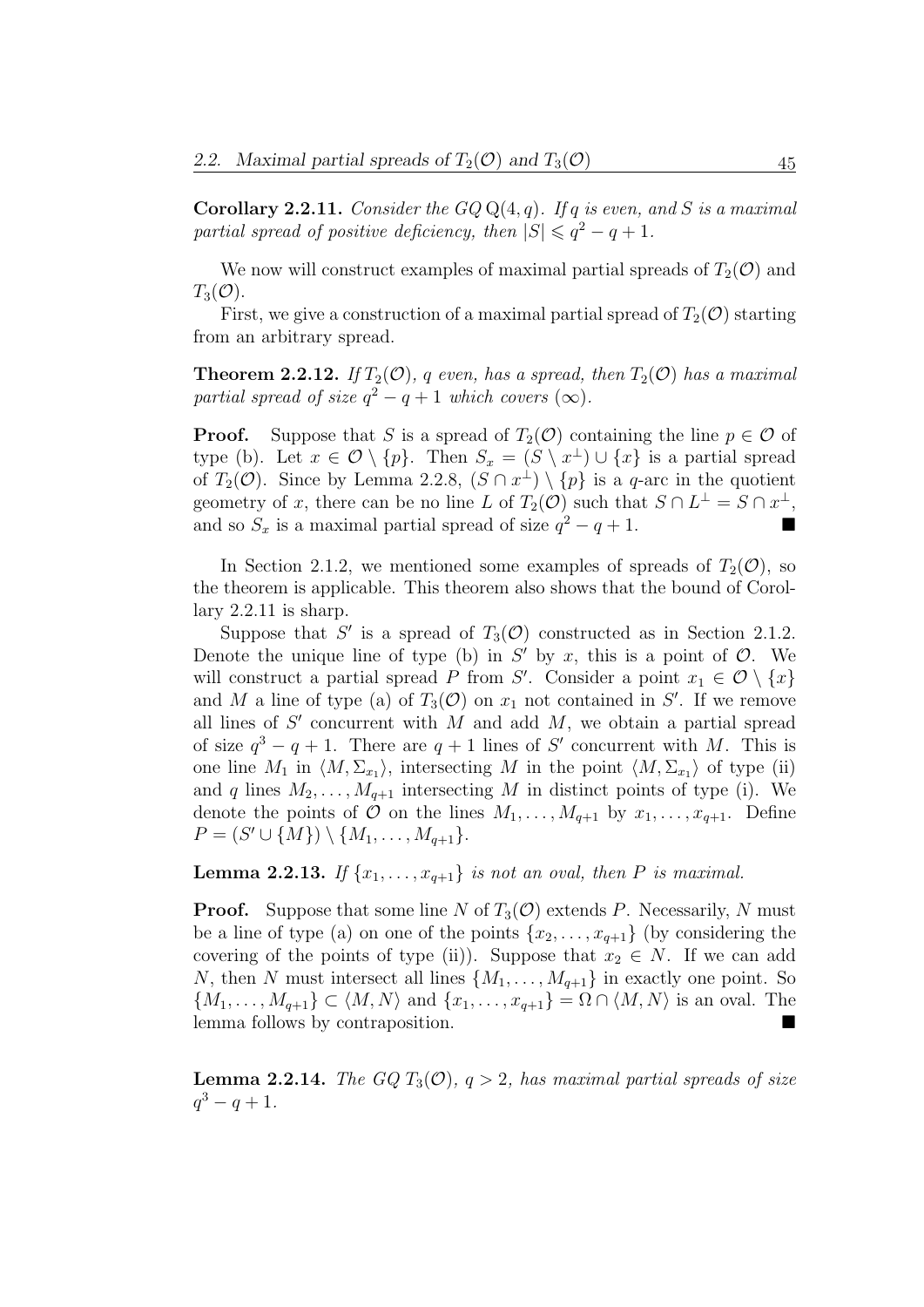**Proof.** Consider P and suppose that we can add a line  $N$  to  $P$ . We project all lines of  $P = (S' \cup \{M, N\}) \setminus \{M_1, \ldots, M_{q+1}\}\)$  from x on  $V^1$ . Then

$$
M_i \mapsto L_i \in S
$$

$$
M \mapsto L' \notin S
$$

$$
N \mapsto L'' \notin S
$$

with L' incident with  $y_1$  and L'' incident with  $y_2$ . Now L' cannot belong to S; otherwise  $L' \subseteq \langle x, x_1, M_1 \rangle$ . Also since N intersects the lines  $M_1, \ldots, M_{q+1}$ , it follows that  $L''$  meets each of the  $q+1$  lines of S meeting L'. So if L' is a line such that there is no second transversal to the  $q + 1$  lines of S meeting  $L'$ , then it is impossible to find a line  $N$  which satisfies all conditions. We will construct a spread of  $PG(3, q)$  which satisfies the necessary conditions.

Suppose that  $S_1$  is a regular spread and  $R \subseteq S_1$  is a regulus with opposite regulus R'. Replacing R by R' gives a new spread, denoted by  $S_2$ . Suppose that L' is a line of  $PG(3, q)$  not in  $S_1$  nor in  $S_2$ , having exactly one point p covered by a line of R (and hence also by a line of R'). Let  $M_R$  and  $M_{R}$ be the corresponding lines of R, R' respectively, on p. Let  $M_1, \ldots, M_q$  be the lines of  $S_1$  and  $S_2$  meeting L' in the q points different from p. Since L meets  $M_1$ ,  $M_2$ ,  $M_3$ , it is contained in the opposite regulus generated by those three lines, and the lines of  $S_1$  meeting  $L'$  form indeed this regulus  ${M_1, \ldots, M_q, M_R}$ . Suppose that the lines  $M_1, \ldots, M_q, M_{R'}$  on L' have a second transversal  $L''$  skew to  $L'$ . Since  $L''$  meets  $M_1, M_2, M_3$ , it meets all members of the regulus including  $M_R$ . Then  $L''$  must contain the point  $p = M_r \cap M_{R'}$  and so intersects L', a contradiction. Hence there exists no such second transversal.

**Lemma 2.2.15.** If  $\mathcal{O} = Q^-(3,q)$ , then either P is maximal or P can be extended to a spread.

**Proof.** Suppose that  $\mathcal{O} = Q^-(3, q)$  and that P can be extended by the line N. Then necessarily  $\Omega = \langle M, N \rangle \cap \mathcal{O}$  is a conic and  $M_1, \ldots, M_{q+1}$  are  $q + 1$ lines of a  $T_2(\Omega) \cong \mathbb{Q}(4,q)$  constructed in  $\langle M, N \rangle$ . Because  $\{M_1, \ldots, M_{q+1}\}$  ${M, N}^{\perp}$  in  $T_2(\Omega)$ , they form a regulus, and  ${M, N}$  is a subset of the opposite regulus. So if we can add one line N to P, we can add the  $q-1$ remaining lines in the opposite regulus of  $\{M_1, \ldots, M_{q+1}\}\$ . Hence P can be extended to a spread, and the result follows.

If  $\mathcal O$  is not  $Q^-(3, q)$ , then P is either maximal or may be extended by the addition of one further transversal of  $\{M_1, \ldots, M_{q+1}\}\$ . For if  $\{M_1, \ldots, M_{q+1}\}\$ 

<sup>&</sup>lt;sup>1</sup>See page 34 for the construction of a spread of  $T_3(\mathcal{O})$  and the definition of V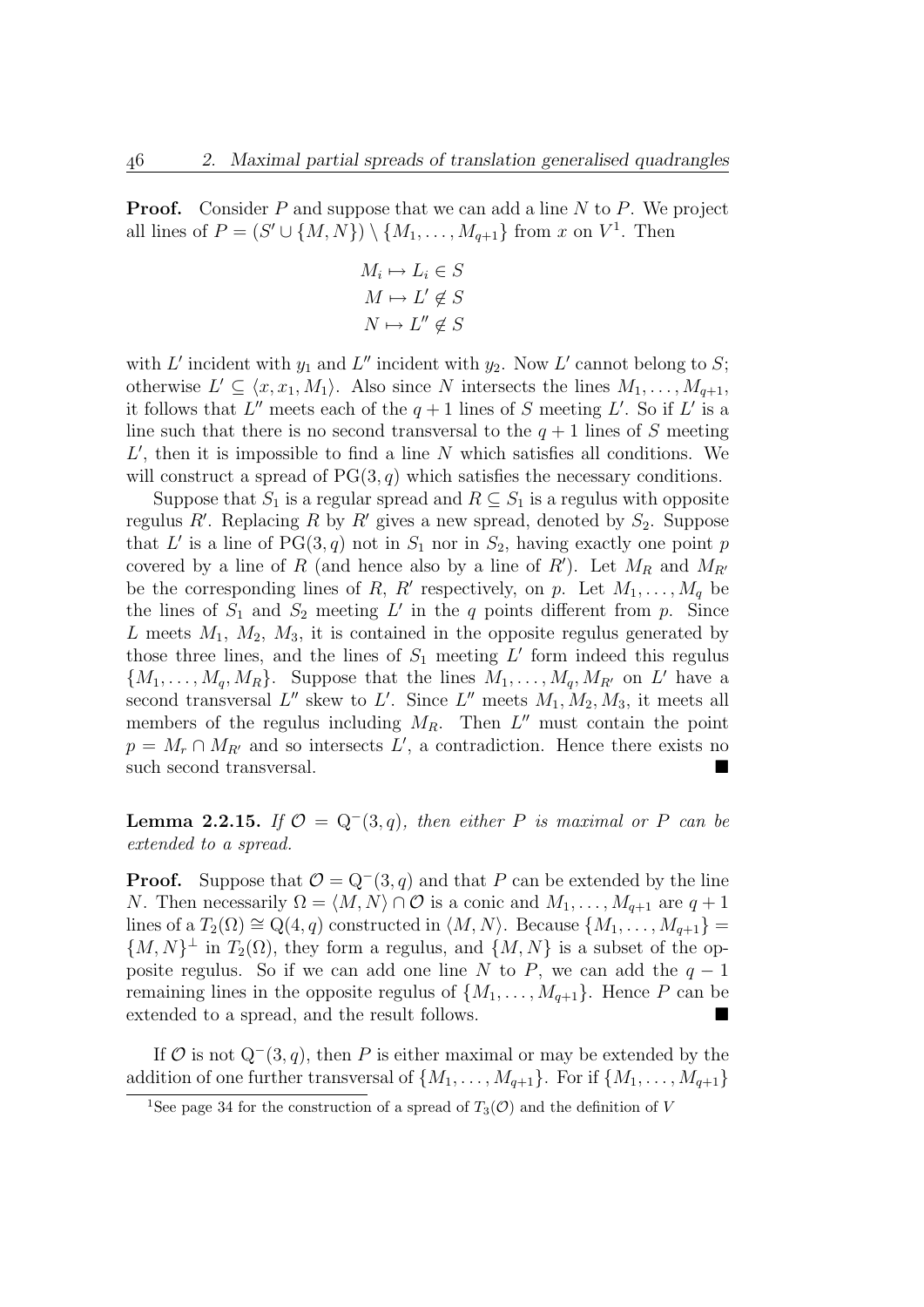has three transversals, then it follows that it is a regulus, the oval  $\Omega$  is a conic and so  $\mathcal{O}$  is  $Q^-(3, q)$  by Theorem 1.2.13.

By the construction of  $S'$  from  $S$ , we see that the configuration of lines  ${M, M_1, \ldots, M_{q+1}}$  is the image of respectively  $\langle M, x \rangle \cap V$  and  ${\langle M_i, x \rangle \cap V}$ :  $i = 1, \ldots, q+1$   $\subset S$  under the projection of the spread V onto  $\langle M, M_1, M_2 \rangle$ from  $x$ , and conversely. Thus we may extend  $P$  if and only if we can find a spread of  $PG(3, q)$  that contains  $q+1$  lines with two transversals and meeting some plane of  $PG(3, q)$  in the oval  $\Omega$ .

Since, at present, only two classes of ovoids are known, we will restrict ourselves to an oval  $\Omega = \{(1, t, t^{\sigma})\|t \in \text{GF}(q)\}\cup \{(0, 0, 1)\}, q = 2^{2e+1}$  and  $\sigma^2 \equiv 2, e \geq 1$ , which is found in the Tits ovoid. We use the Lüneburg spread,  $S = \{ \langle (1, 0, 0, 0), (0, 0, 1, 0) \rangle \} \cup \{ \langle (s^{\sigma}, 1, s+t^{\sigma+1}, 0), (s+t^{\sigma+1}, 0, t^{\sigma}, 1) \rangle \}$ s, t ∈ GF(q)}. If we consider the  $q + 1$  lines  $\{((1, 0, 0, 0), (0, 0, 1, 0))\}\cup$  $\{ \langle (t^{\sigma+2}, 1, 0, 0), (0, 0, t^{\sigma}, 1) \rangle | t \in \text{GF}(q) \}$  of S, we see that they have transversals  $\langle (0, 0, 1, 0), (0, 0, 0, 1) \rangle$  and  $\langle (1, 0, 0, 0), (0, 1, 0, 0) \rangle$ . Furthermore, intersection with the plane  $x_1 = x_2$  gives the set of  $q+1$  points  $\{(t^{2\sigma+2}, t^{\sigma}, t^{\sigma}, 1) \mid t \in$  $GF(q)\} \cup \{(1,0,0,0)\} = \{(t^{\sigma+2},t,t,1) \| t \in GF(q)\} \cup \{(1,0,0,0)\}$  which is equivalent to the oval  $\Omega$  in the Tits ovoid. Hence

**Lemma 2.2.16.** If  $\mathcal O$  is the Tits ovoid, then  $T_3(\mathcal O)$  has a maximal partial spread of size  $q^3 - q + 2$  which covers  $(\infty)$ .

We already mentioned an example of a spread of  $T_3(\mathcal{O})$  in Section 2.1.2. In the construction, every spread of PG(3, q) gives rise to a spread of  $T_3(\mathcal{O})$ . The following lemma generalises this construction to the construction of maximal partial spreads of  $T_3(\mathcal{O})$ , now using maximal partial spreads of PG(3, q).

**Lemma 2.2.17.** Suppose that S is a maximal partial spread of  $PG(3, q)$ with deficiency  $\delta$ . Then there exists a maximal partial spread of  $T_3(\mathcal{O})$  with deficiency qδ.

**Proof.** Consider the maximal partial spread S in  $PG(3, q)$ . We construct a partial spread S' on  $T_3(\mathcal{O})$  in the same way as a spread is constructed in [81] (see also Section 2.1.2). It is straightforward to see that  $S'$  is a partial spread. We will prove that  $S'$  is maximal due to the maximality of S. By the construction of S', there are points of  $\mathcal{O}\setminus\{x\}$  on which we have q lines of S' and there are points of  $\mathcal{O}\setminus\{x\}$  on which there are no lines of S'. If we can extend S', then, since  $(\infty)$  is already covered, we must add a line of type (a) on a point of  $\mathcal{O}\setminus\{x\}$  incident with no line of S'. Suppose that  $p\in\mathcal{O}\setminus\{x\}$ is such a point and that we can extend  $S'$  by M on p. By construction, if L is any line of S, then S' covers all points of  $\langle x, L \rangle \setminus \pi_0$ . Hence, M contains no point of  $\langle x, L \rangle$  and the projection of M from x onto V is skew to L. This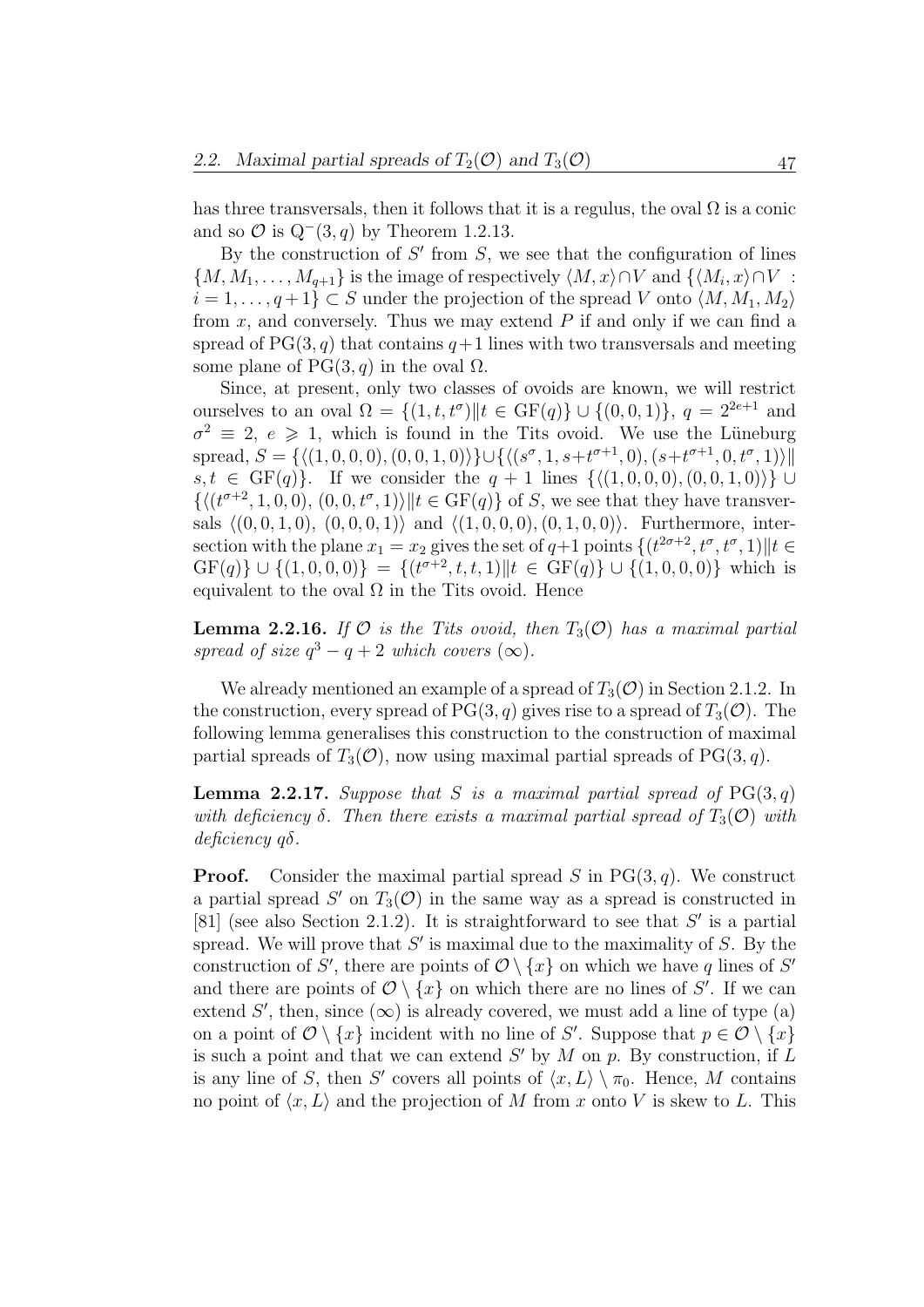implies that  $S$  may be extended, a contradiction. Hence,  $S'$  is maximal and of size  $q^3 + 1 - q\delta$ .

For  $T_3(\mathcal{O})$ , we can bundle all information about examples of maximal partial spreads constructed in this section. Part (i) was proved by Lemma 2.2.14, part (ii) by Lemma 2.2.16, part (iii) by Lemma 2.2.17 and Theorem 2.1.18, and part (iv) by Lemma 2.2.17 and Theorem 2.1.19.

- **Theorem 2.2.18.** (i)  $T_3(\mathcal{O})$  has a maximal partial spread of size  $q^3 q + 1$ which covers  $(\infty)$ .
	- (ii) If  $\mathcal O$  is the Tits ovoid, then  $T_3(\mathcal O)$  has a maximal partial spread of size  $q^3 - q + 2$  which covers  $(\infty)$ .
- (iii) Let q be odd,  $q \geq 7$ , then  $T_3(\mathcal{O})$  has maximal partial spreads of size  $q^3 + 1 - \delta$ , with  $\delta = nq$ ,  $\frac{q^2 - 11}{2} \geqslant n \geqslant q - 1$ . For certain values of q, other values for  $\delta$  are possible:
	- $\delta = \frac{q^3 (2n-1)q}{2}$  $\frac{2n-1}{2}, n = 1, 2, \ldots, 5 \text{ if } q+1 \equiv 2 \text{ or } 4 \text{ (mod 6)},$

• 
$$
\delta = \frac{q^3 - 7q}{2}
$$
, if  $q + 1 \equiv 0 \mod 6$  and  $q \ge 17$ ,

- $\delta = \frac{q^3 (2n-1)q}{2}$  $\frac{2(n-1)q}{2}$ ,  $n = 3, 5$  if  $q = 11$ .
- (iv) Let q be even,  $q \geq q_0$  (cf. Theorem 2.1.19), then  $T_3(\mathcal{O})$  has maximal partial spreads of size  $q^3 + 1 - \delta$ , with  $\delta = nq$ ,  $\frac{3q^2 - q - 8}{8} \geqslant n \geqslant q - 1$ .

# 2.3 Maximal partial spreads of  $T_{n,m}(\mathcal{E})$

Consider now a GQ  $T_{n,m}(\mathcal{E})$  different from  $T_2(\mathcal{O})$  and  $T_3(\mathcal{O})$  as defined in Section 2.1.1. The GQ  $S = T_{n,m}(\mathcal{E})$  has order  $(q^n, q^m)$  and hence if S is a spread of S, then  $|S| = 1 + q^{n+m}$  and the point  $(\infty)$  is covered by a unique line of type (b), i.e. an  $(n-1)$ -dimensional space  $\alpha \in \mathcal{E}$ . As in Section 2.2 we denote by  $\pi_0$  the  $(2n + m - 1)$ -dimensional space containing  $\mathcal E$  embedded as a hyperplane in  $PG(2n + m, q)$ .

Suppose that S is a partial spread of size  $q^{n+m} + 1 - \delta$  covering the point  $(\infty)$ . Denote by  $\alpha$  the unique line of type (b) contained in S.

We start with an adapted version of Definition 2.2.2.

**Definition 2.3.1.** Let  $\alpha$  be an element of  $\mathcal{E}$ . If  $\alpha \in S$ , then set  $A_{\alpha} = q^{n}$ and if  $\alpha \notin S$ , then let  $A_{\alpha}$  denote the number of lines of type (a) incident in  $PG(2n + m, q)$  with  $\alpha$ . We define the *local deficiency*  $\Delta_{\alpha}$  of  $\alpha$  with respect to S, by  $\Delta_{\alpha} = q^{n} - A_{\alpha}$ .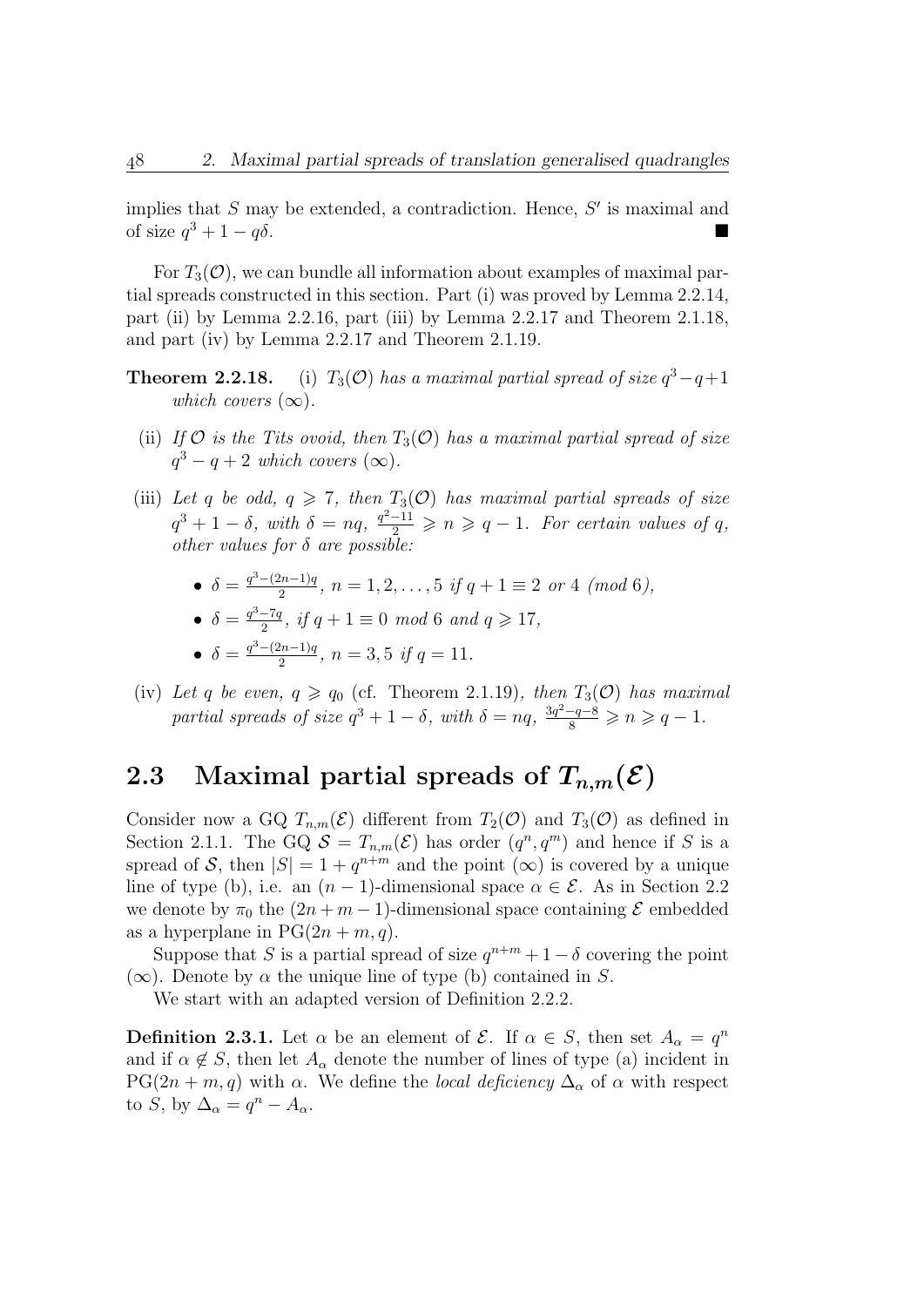It is clear that for any partial spread S with deficiency  $\delta$  and covering (∞),  $\sum_{\alpha \in \mathcal{E}} \Delta_{\alpha} = \delta$ . We can now define the *local deficiency*  $\delta_x$  of a point  $x \in \alpha$ , with  $\alpha \in \mathcal{E}$ , as  $\delta_x = \Delta_\alpha$ . We now have  $\sum_{x \in \alpha} \epsilon$  $\delta_x = \delta \theta_{n-1}.$ 

We now can generalise Definition 2.2.3. For any point  $x \in PG(2n + m -$ 1, q), we say that  $x \in \mathcal{E}$  if and only if  $x \in \alpha$ , with  $\alpha$  an element of  $\mathcal{E}$ .

**Definition 2.3.2.** Let S be a partial spread of  $T_{n,m}(\mathcal{E})$ ,  $n \ge 2$ . Define  $w_S: PG(2n + m, q) \rightarrow \mathbb{N}$  as follows:

- (i) if  $x \in PG(2n + m, q) \setminus \pi_0$  and x is a hole with respect to S, then  $w_S(x) = 1$ , otherwise  $w_S(x) = 0$ .
- (ii) if  $x \in \mathcal{E}$ , define  $w_S(x) = \delta_x$ .
- (iii)  $w_S(x) = 0, \forall x \in \pi_0 \setminus \mathcal{E}.$

This weight function determines a minihyper  $(F, w<sub>S</sub>)$  of  $PG(2n + m, q)$ . The following lemma generalises Lemma 2.2.4.

**Lemma 2.3.3.** Let S be a partial spread of  $T_{n,m}(\mathcal{E})$ ,  $n \geq 2$ , which covers  $(\infty)$  and has deficiency  $\delta < q$ . Then  $w_S$  is the weight function of a  $\{\delta\theta_n, \delta\theta_{n-1}; 2n+m, q\}$ -minihyper  $(F, w_S)$ .

**Proof.** Since  $(\infty)$  is covered, S contains exactly one line of type (b), which is an element of  $\mathcal{E}$ , denoted by  $\alpha$ . All other  $q^{n+m} - \delta$  lines of S each contain  $q^n$  points of type (i), so  $\delta q^n$  points of type (i) are not covered. Since the deficiency is  $\delta$ ,  $\sum_{x \in \mathcal{E}} \delta_x = \delta \theta_{n-1}$ . From the definition of  $w_S$ , this yields

$$
|(F, w_S)| = \sum_{x \in \text{PG}(2n+m,q)} w_S(x) = \delta(q^n + \theta_{n-1}) = \delta\theta_n.
$$

Consider now an arbitrary hyperplane H of  $PG(2n + m, q)$ . If  $H = \pi_0$ , then  $\sum$  $x\in H\cap F$  $w_S(x) = \sum$ x∈E  $\delta_x = \delta \theta_{n-1}.$ 

Suppose that  $H \neq \pi_0$ . Any element of  $\mathcal E$  has an  $(n-2)$ -dimensional intersection with H or is completely contained in H. Let K be the set of elements of  $\mathcal E$  intersecting H in an  $(n-2)$ -dimensional subspace and let L be the set of elements of  $\mathcal E$  completely contained in H. Put  $k = |K|$  and  $l = |L|$ . Clearly  $k + l = q<sup>m</sup> + 1$ .

For any  $\beta \in K$ ,  $\beta \neq \alpha$ ,  $q^{n} - \Delta_{\beta}$  lines of type (a) intersect H in an  $(n-1)$ -dimensional subspace, covering  $q^{n-1}$  points of type (i) of H (i.e. points of  $H \setminus \pi_0$ ). Suppose that  $\gamma \in L$ ,  $\gamma \neq \alpha$ . Then every line of type (a) on  $\gamma$  intersects H in an  $(n-1)$ -dimensional subspace, necessarily  $\gamma$ , or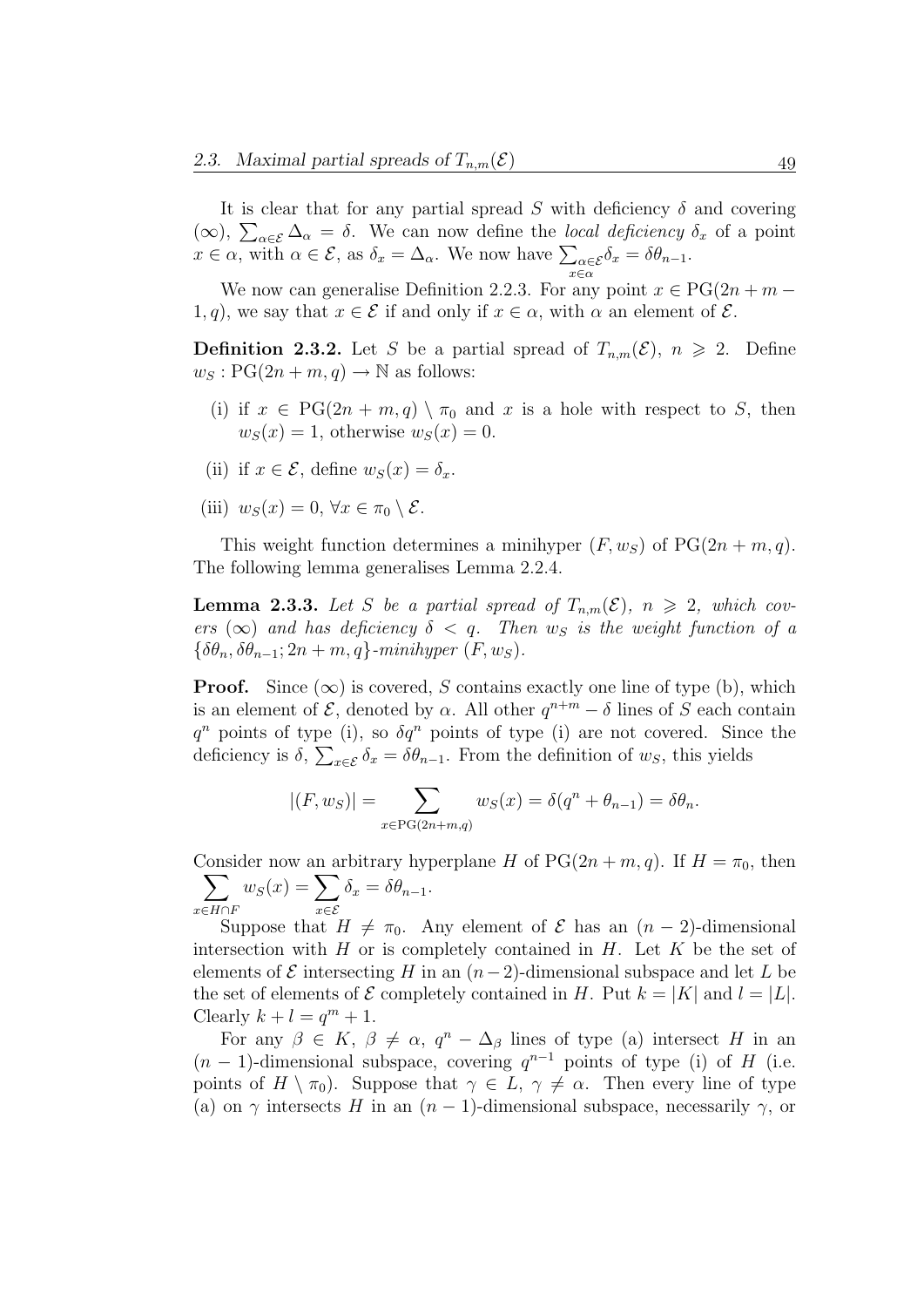is completely contained in H. We define  $m_\gamma^H$  as the number of lines of S of type (a) on  $\gamma$  covering  $q^n$  further points of type (i) in H, so  $m_\gamma^H \leqslant q^n$ . Furthermore there are no lines of type (a) of the partial spread  $S$  on  $\alpha$ .

We have to distinguish two cases. Suppose that  $\alpha \in K$ . Then  $\sum_{\beta \in K} (q^n (\Delta_{\beta})q^{n-1}$  points of H of type (i) are covered by the elements of S through the elements of K, and there are at most  $q^{2n+m-1}-(k-1)q^nq^{n-1}+\sum_{\beta\in K}\Delta_{\beta}q^{n-1}$ holes of type (i) in  $H$ .

Furthermore,  $|H \cap (F, w_S) \cap \pi_0| = \sum_{\beta \in K} \Delta_{\beta} \theta_{n-2} + \sum_{\gamma \in L} \Delta_{\gamma} \theta_{n-1}$ . Since  $\sum_{\beta \in K} \Delta_{\beta}(\theta_{n-2} + q^{n-1}) = \sum_{\beta \in K} \Delta_{\beta} \theta_{n-1} \text{ and } \sum_{\beta \in K} \Delta_{\beta} \theta_{n-1} + \sum_{\gamma \in L} \Delta_{\gamma} \theta_{n-1} =$  $\delta\theta_{n-1}$ , we have

$$
|H \cap (F, w_S)| \leq q^{2n+m-1} - (k-1)q^n q^{n-1} + \sum_{\beta \in K} \Delta_{\beta} q^{n-1} + \sum_{\gamma \in L} \Delta_{\gamma} \theta_{n-1} + \sum_{\gamma \in L} \Delta_{\gamma} \theta_{n-1}
$$
  
=  $q^{2n+m-1} - (k-1)q^{2n-1} + \delta \theta_{n-1}.$  (2.1)

Taking into account these values, we find the equation:  $|H \cap (F, w_S)|$  =  $q^{2n+m-1} - (q^m - l)q^{2n-1} - q^n \sum_{\gamma \in L} m_{\gamma}^H + \delta \theta_{n-1}, \text{ or,}$ 

$$
|H \cap (F, w_S)| = q^n (lq^{n-1} - \sum_{\gamma \in L} m_{\gamma}^H) + \delta \theta_{n-1}.
$$
 (2.2)

If  $A = lq^{n-1} - \sum_{\gamma \in L} m_{\gamma}^H < 0$ , then still  $Aq^n + \delta \theta_{n-1} \geq 0$ , a contradiction since  $\delta < q$ . Hence  $A \geq 0$  and  $|H \cap (F, w_S)| \geq \delta \theta_{n-1}$ .

Suppose now that  $\alpha \in L$ . There is little difference with the previous case. It is clear that  $m_{\alpha}^{H} = 0$ . Hence, Inequality (2.1) becomes

$$
|H \cap (F, w_S)| \leqslant q^{2n+m-1} - kq^n q^{n-1} + \delta \theta_{n-1}.
$$
 (2.3)

and Equation (2.2) becomes

$$
|H \cap (F, w_S)| = q^n((l-1)q^{n-1} - \sum_{\gamma \in L} m_{\gamma}^H) + \delta \theta_{n-1}.
$$
 (2.4)

Again, if  $A = (l-1)q^{n-1} - \sum_{\gamma \in L} m_{\gamma}^H < 0$ , then still  $Aq^n + \delta \theta_{n-1} \geq 0$ , a contradiction since  $\delta < q$ .

So for an arbitrary hyperplane H,  $|H \cap (F, w_S)| \geq \delta \theta_{n-1}$  and  $|\pi_0 \cap$  $(F, w_S)| = \delta \theta_{n-1}$ , hence min $\{\sum_{x \in H} w_S(x) || H$  is a hyperplane of PG(2n +  $m, q$ } =  $\delta \theta_{n-1}$ .

We conclude that  $(F, w_s)$  is a  $\{\delta \theta_n, \delta \theta_{n-1}; 2n + m, q\}$ -minihyper.

We now can formulate a version of Theorem 2.2.5 for  $T_{n,m}(\mathcal{E})$ .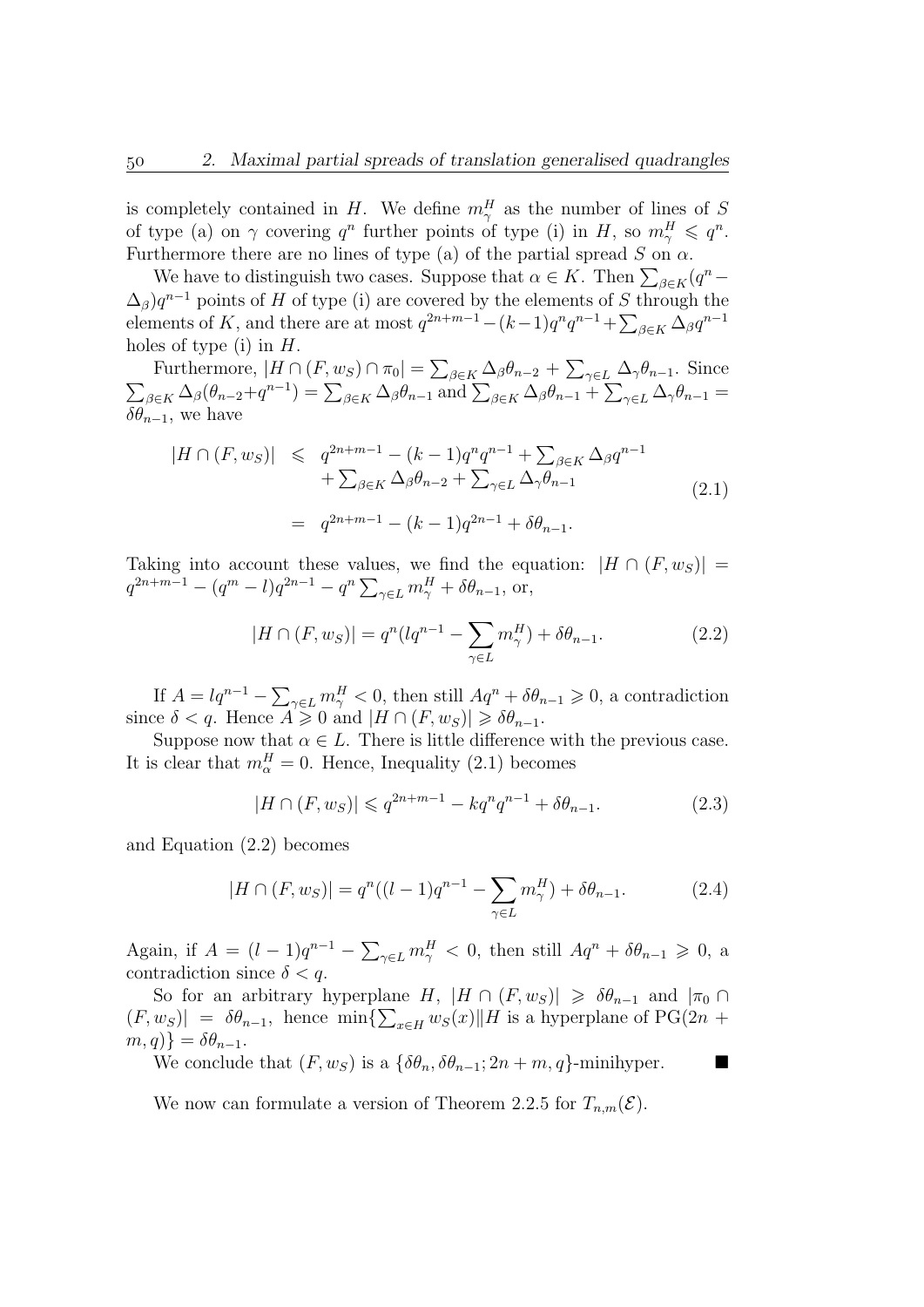**Theorem 2.3.4.** Let S be a partial spread of  $S = T_{n,m}(\mathcal{E}), n > 1$ , which covers  $(\infty)$  and has deficiency  $\delta < \epsilon$ , with  $q + \epsilon$  the size of the smallest non-trivial blocking sets in  $PG(2,q)$ ,  $q > 2$ , then S can be extended to a spread.

**Proof.** The condition on  $\delta$  implies that  $\delta < q$  and so  $(F, w_S)$  is a  $\{\delta \theta_n, \delta \theta_n\}$  $\delta\theta_{n-1}$ ; 2n + m, q}-minihyper. By Theorem 2.1.10,  $(F, w_S)$  is the sum of  $\delta$ n-dimensional spaces. Since the points of  $(F, w_S) \cap \pi_0$  are the points of some elements of  $\mathcal{E}$ , counted with multiplicity, the *n*-dimensional spaces of  $(F, w_S)$ necessarily intersect  $\pi_0$  in an element of  $\mathcal{E}$ , and hence are lines of type (a) of  $T_{n,m}(\mathcal{E})$ . Those lines extend S to a spread.

We now will describe an example of a TGQ on which the above theorem can be applied. Therefore we need some extra definitions. The overview we give here is based on parts of [96] and [68].

We start with the construction of a GQ via "q-clans".

Define  $G = \{(\alpha, c, \beta) || \alpha, \beta \in \mathrm{GF}(q)^2, c \in \mathrm{GF}(q)\}.$  Define a binary operation  $\cdot$  on G by

$$
(\alpha, c, \beta) \cdot (\alpha', c', \beta') = (\alpha + \alpha', c + c' + \beta \alpha'^T, \beta + \beta')
$$

It is clear that  $G_i$  is a group with center  $C = \{(\mathbf{0}, c, \mathbf{0}) | | c \in \text{GF}(q)\}\)$ , with  $\mathbf{0} = (0,0)$ . Let  $\mathcal{C} = \{A_u | u \in \text{GF}(q)\}\$ be a set of q distinct upper triangular 2 × 2-matrices over GF(q). Then C is called a q-clan provided  $A_u - A_r$  is anisotropic whenever  $u \neq r$ . This condition expresses that  $\alpha(A_u - A_r)\alpha^T = 0$ only has the trivial solution  $\alpha = (0, 0)$ . Let

$$
A_u = \left(\begin{array}{cc} x_u & y_u \\ 0 & z_u \end{array}\right)
$$

with  $x_u, y_u, z_u, u \in \mathrm{GF}(q)$ . When q is odd, put  $K_u = A_u + A_u^T$ , then C is a q-clan if and only if

$$
-\det(K_u - K_r) = (y_u - y_r)^2 - 4(x_u - x_r)(z_u - z_r)
$$
 (2.5)

is a non-square of  $GF(q)$  whenever  $r, u \in GF(q), r \neq u$ . When q is even, C is a q-clan if and only if

$$
y_u \neq y_r
$$
 and  $\text{Tr}_{q\to 2}((x_u + x_r)(z_u + z_r)(y_u + y_r)^{-2}) = 1$  (2.6)

whenever  $r, u \in \mathrm{GF}(q), r \neq u$ .

Define a family of subgroups of G by  $A(u) = \{(\alpha, \alpha A_u \alpha^T, \alpha K_u) \in G \mid \alpha \in$  $GF(q)$ ,  $u \in GF(q)$  and  $A(\infty) = \{(0,0,\beta) \in G \mid \beta \in GF(q)^2\}$ . Put  $J =$  ${A(u)}||u \in GF(q) \cup {\infty}$ . Then  $J^* = {A^*(u) = A(u)C, u \in GF(q) \cup {\infty}}$ .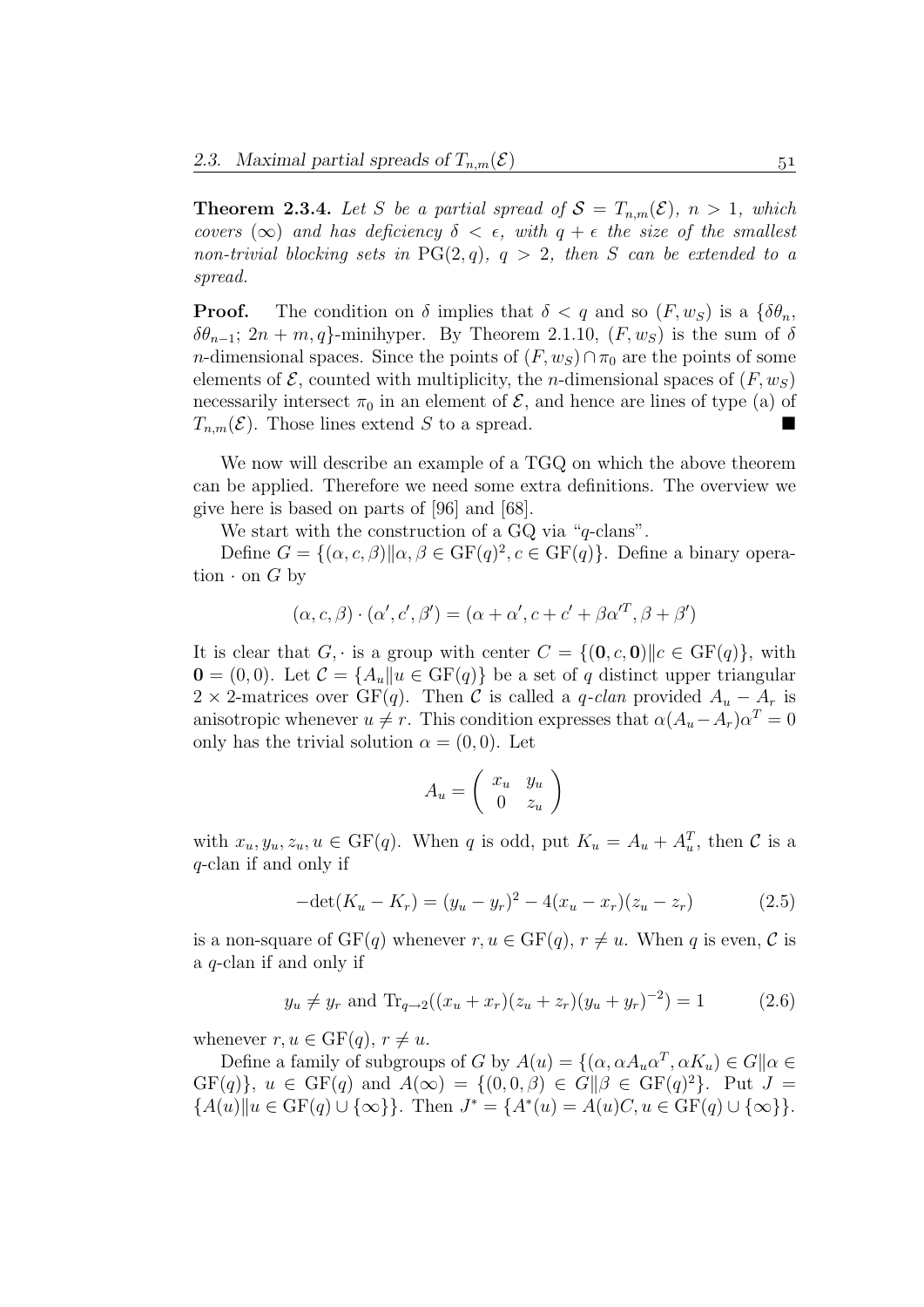**Theorem 2.3.5.** The pair  $(J, J^*)$  is a 4-gonal family if and only if C is a q-clan. Hence if C is a q-clan, then it defines a GQ of order  $(q^2, q)$ .

Now we introduce flocks of quadratic cones and we describe the connection with  $q$ -clans.

A flock of the quadratic cone K with vertex v of  $PG(3, q)$  is a partition of the points of  $K \setminus \{v\}$  into q pairwise disjoint irreducible conics. A flock is determined by q planes not on v. If these q planes share a common line, then the flock is called linear.

J. A. Thas shows in [93] that the conditions (2.5) and (2.6) are precisely the conditions for the equations  $x_uX_0 + z_uX_1 + y_uX_2 + X_3 = 0$ ,  $x_u, y_u, z_u, u \in$  $GF(q)$ , to constitute a flock of the quadratic cone with equation  $X_0X_1 = X_2^2$ and vertex  $(0, 0, 0, 1)$  in PG $(3, q)$ . We conclude:

**Theorem 2.3.6.** To any flock  $\mathcal F$  of the quadratic cone of PG(3, q) corresponds a GQ of order  $(q^2, q)$ .

If F is a flock, then we denote the corresponding GQ by  $\mathcal{S}(\mathcal{F})$ . Let us now consider an example of a flock GQ. Let q be odd. Consider q planes  $\pi_t$  with equation  $tX_0 - mt^{\sigma}X_1 + X_3 = 0$ ,  $t \in GF(q)$ , m a fixed non-square in  $GF(q)$ and  $\sigma \in \text{Aut}(\text{GF}(q))$ . These q planes form a flock  $\mathcal{F}_K$  of the cone  $X_0X_1 = \overline{X_2^2}$ in PG(3, q) and the flock is linear if and only if  $\sigma = 1$ . The corresponding GQ  $\mathcal{S}(\mathcal{F}_K)$  is called the Kantor semifield (flock) GQ. This GQ is a TGQ for some base line; hence the point line dual is a TGQ for some base point and hence  $\mathcal{S}(\mathcal{F})^D = T_{n,m}(\mathcal{E})$  for some egg  $\mathcal E$  of PG(2n + m - 1, q').

We now are interested in the parameters  $n, m$  of  $\mathcal{E}$ . This GQ is studied in the literature and it is known from [79, 82] that the kernel of  $\mathcal{S}(\mathcal{F}_K)^D$  is the fixed field of  $\sigma$ . Hence, if  $\sigma \neq 1$ , then  $\mathcal{S}(\mathcal{F}_K)^D$  is a TGQ with kernel  $GF(q')$ , the fixed field of  $\sigma$ , and necessarily  $q'^n = q$ . Hence  $\mathcal{S}(\mathcal{F})^D$  is a TGQ of order  $(q^m, q^{2n})$ , or  $\mathcal{S}(\mathcal{F}_K)^D = T_{n,m}(\mathcal{E})$  with necessarily  $n > 1$ , making  $\mathcal{S}(\mathcal{F}_K)$  different from  $T_3(\mathcal{O})$ .

**Theorem 2.3.7.** (Payne [80]) The TGQ  $\mathcal{S}(\mathcal{F}_K)^D = T_{n,m}(\mathcal{E})$  is isomorphic to its translation dual.

The TGQ  $\mathcal{S}(\mathcal{F}_K)^D$  has a spread. This is not merely an observation; quite a lot of definitions and lemmas are needed to prove this. We will not go into detail about the existence of a spread, but we mention that the basic result can be found in [94]. For more information, we refer to [96].

Hence, by Theorem 2.3.4,

**Theorem 2.3.8.** Let S be a partial spread of  $\mathcal{S}(\mathcal{F}_K)^D$ ,  $\mathcal{S}(\mathcal{F}_K)$  the Kantor semifield flock GQ, which covers  $(\infty)$  and has deficiency  $\delta < \epsilon$ , with  $q + \epsilon$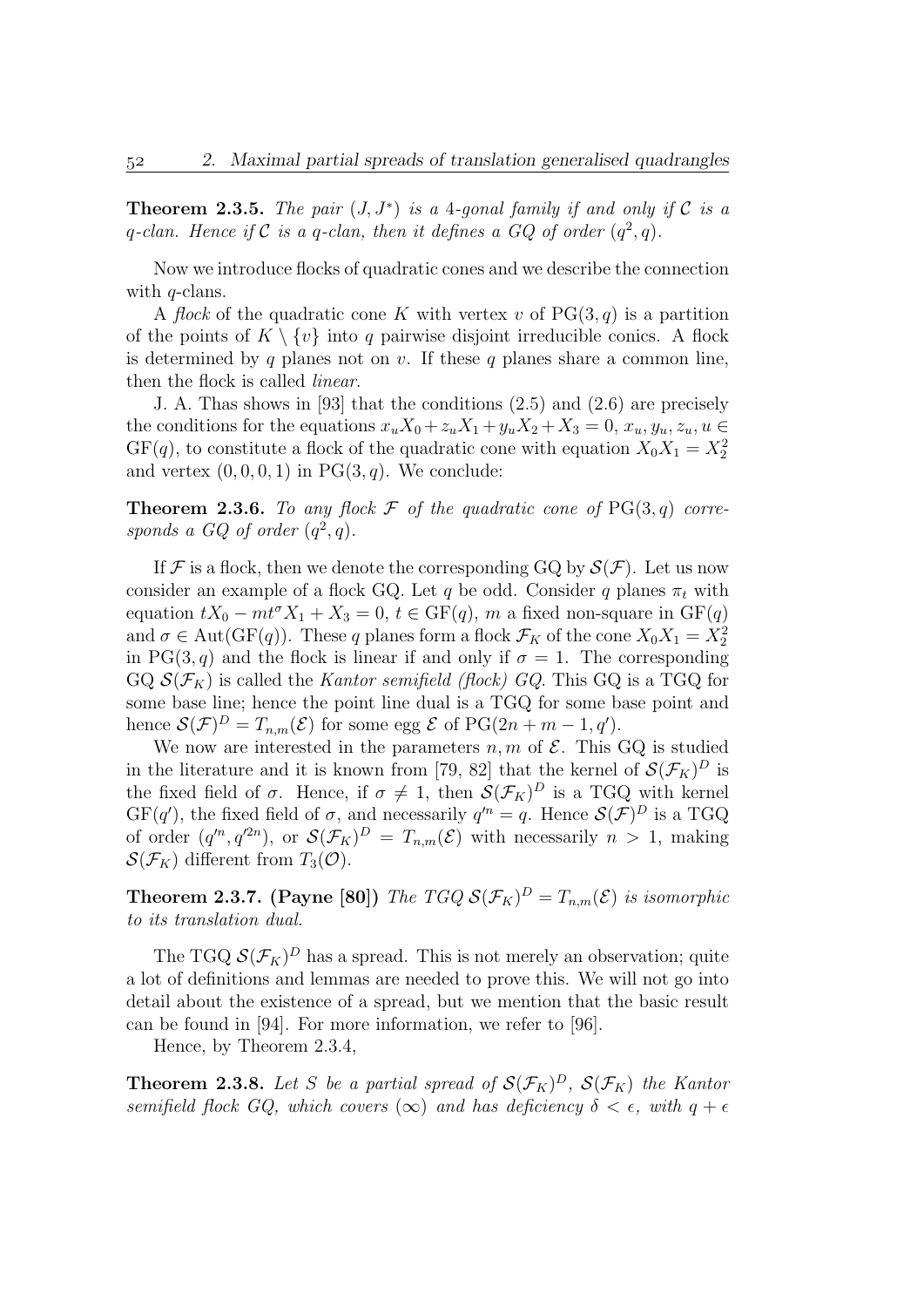the size of the smallest non-trivial minimal blocking sets in  $PG(2, q)$ ,  $q > 2$ , then S can be extended to a spread.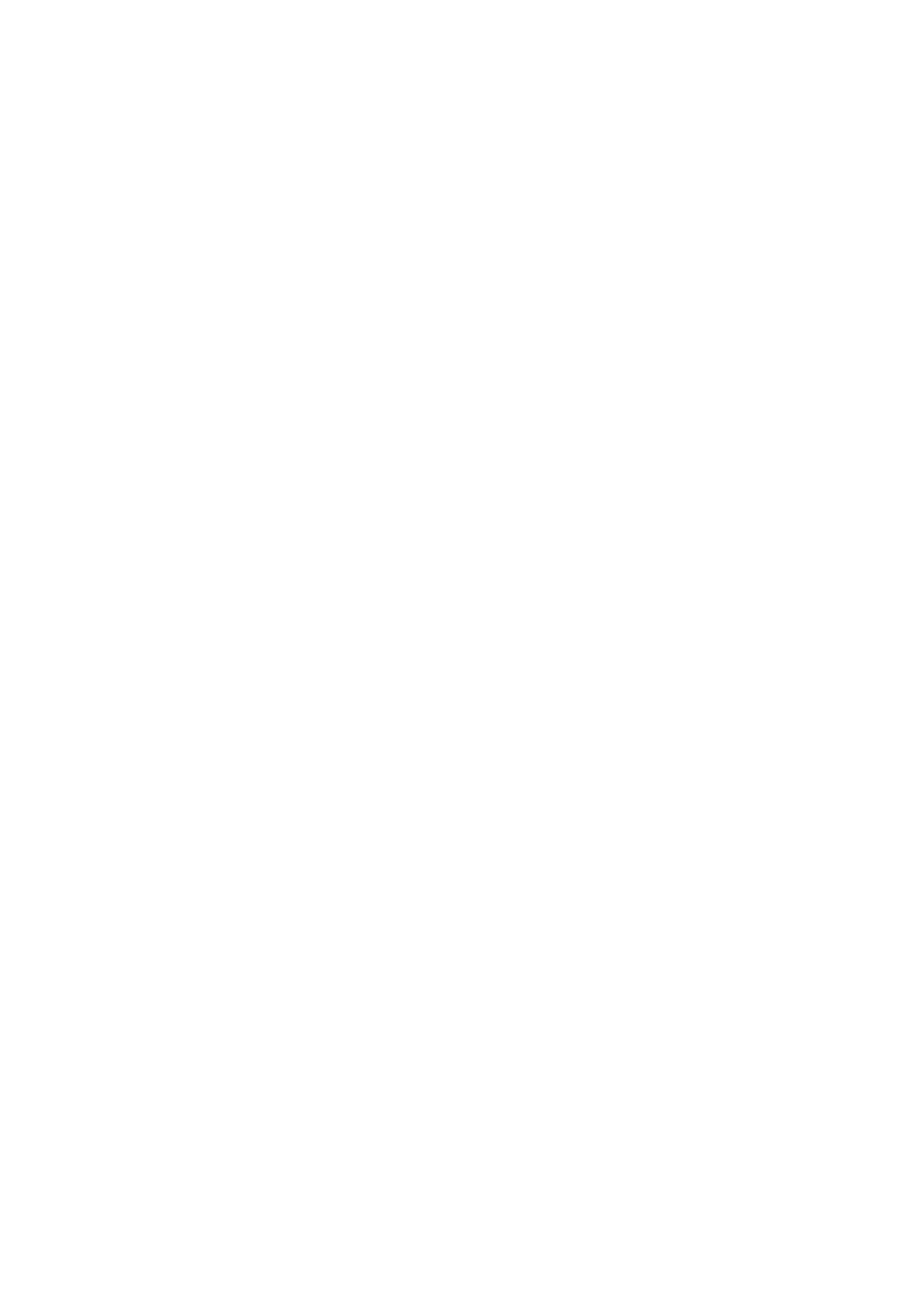**Chapter** 

# The smallest minimal blocking sets of  $Q(6, q)$ , q even

 $\int_{0}^{\tau}$  is known that Q(6, q), q even, has no ovoids ([92]). The natural question is how the smallest sets of points blocking every generator look like. In is how the smallest sets of points blocking every generator look like. In this chapter we investigate this problem. We also develop ideas useful for the forthcoming chapters.

We start with an introductory section. Basic ideas and results are explained. Furthermore, technical results for  $Q(4, q)$  are mentioned. The second section contains the result itself, while the third section contains the proofs of the technical results mentioned in the introduction.

The present chapter is based on joint work with L. Storme [37].

## 3.1 Introduction

From now on, we will frequently use the notation  $\pi_n$  for an *n*-dimensional subspace of a projective space.

Consider a polar space S. A blocking set K is a set of points of S such that every generator meets  $\mathcal K$  in at least one point. A blocking set  $\mathcal K$  is called *minimal* if and only if  $\mathcal{K} \setminus \{p\}$  is not a blocking set for every point  $p \in \mathcal{K}$ . This definition is equivalent with the following property. If  $\mathcal{K}$  is a minimal blocking set, then for every  $p \in \mathcal{K}$ , there exists a generator  $\pi$  such that  $\pi \cap \mathcal{K} = \{p\}.$ 

An ovoid is an example of a minimal blocking set. Furthermore no set smaller than an ovoid can block all generators. It will become clear that also ovoids of polar spaces play an important role in characterising blocking sets of polar spaces different from ovoids. This is the main goal of this chapter,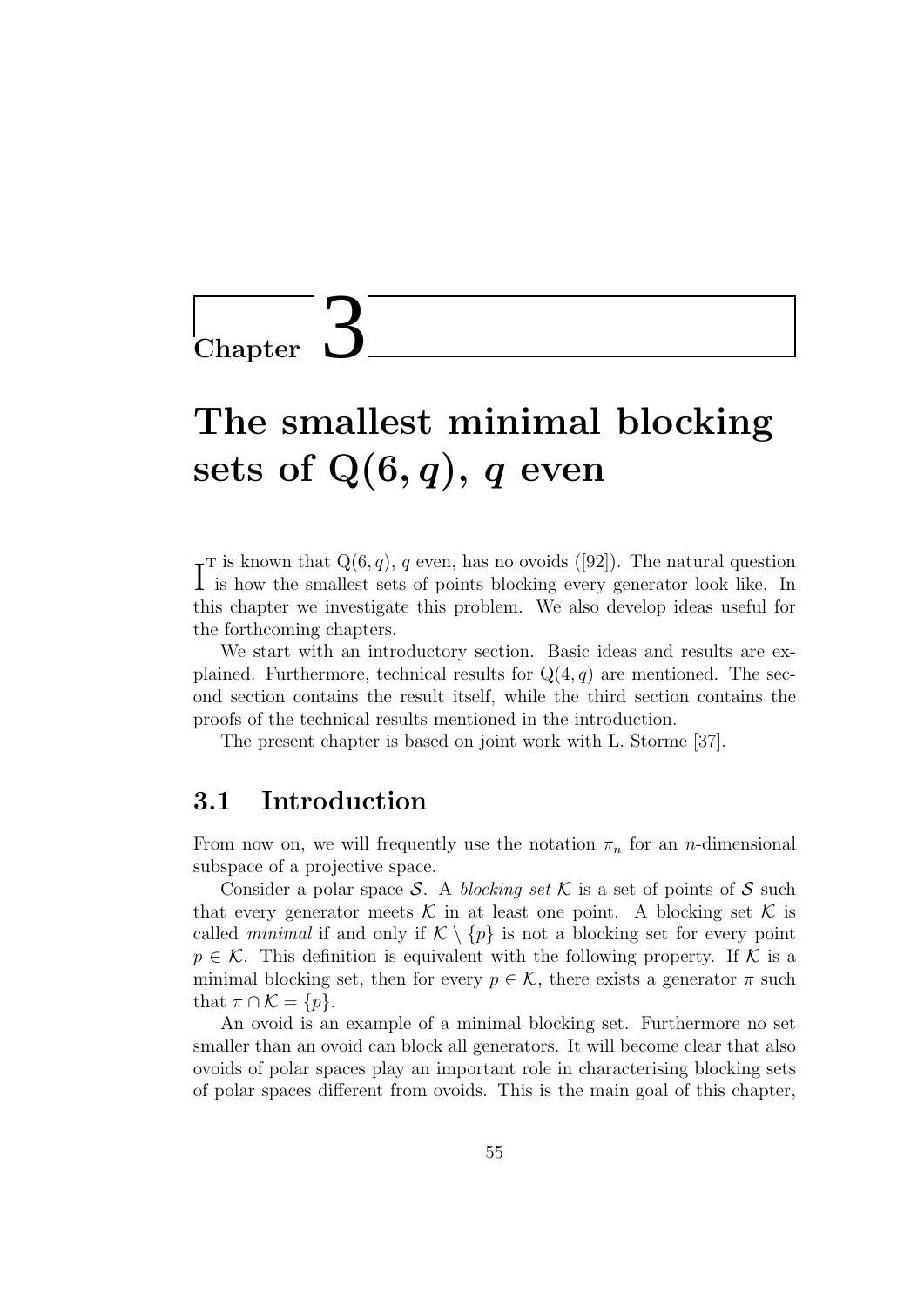and we will characterise the smallest minimal blocking sets of  $Q(6, q)$ , q even,  $q > 16$ .

An important idea is found in [92] and recalled in [76]. Although the main result of the latter paper is not used in this chapter, it recalls the following easy to prove lemma, which is an important fact.

**Lemma 3.1.1.** If the quadric  $Q(2n, q)$ ,  $n \ge 2$ , admits an ovoid, then each quadric  $Q(2m, q)$ ,  $n \geqslant m \geqslant 2$ , admits an ovoid.

Consider an ovoid  $\mathcal O$  of  $\mathbb Q(2n, q)$ ,  $n \geqslant 3$ , and consider all lines of  $\mathbb Q(2n, q)$ on a point  $p \in \mathbb{Q}(2n, q) \setminus \mathcal{O}$ . In the base of the tangent cone  $T_p(\mathbb{Q}(2n, q)) \cap$  $Q(2n, q)$ , the lines  $\langle p, r \rangle$ ,  $r \in \mathcal{O} \cap T_p(Q(2n, q))$ , give rise to an ovoid  $\mathcal{O}'$  of  $Q(2n-2, q)$ . This observation leads immediately to the above lemma.

More important for us is the generalisation to blocking sets; something that will be one of the first lemmas of the next section.

Suppose now that K is a minimal blocking set of  $Q(6, q)$ , q even, of size at most  $q^3 + q$ . It will become clear that K gives rise to minimal blocking sets of  $Q(4, q)$ , q even. Concerning these objects, we have the following theorem.

**Theorem 3.1.2.** (Eisfeld et al. [42]) Let B be a blocking set of  $Q(4, q)$ , **Theorem 3.1.2.** (Eisield et al. [42]) Let  $\beta$  be a blocking set of  $Q(4, q)$ ,<br>q even,  $q > 16$ , of size  $q^2 + 1 + r$ , with  $0 < r \leq \sqrt{q}$ . Then  $\beta$  consists of an ovoid and r extra points. Hence, a minimal blocking set of  $Q(4,q)$ , q even, ovota ana r extra points. Hence, a<br> $q > 16$ , has size  $q^2 + 1 + r$ ,  $r > \sqrt{q}$ .

Theorem 3.1.2 and a generalisation of Lemma 3.1.1 will give combinatorial information about blocking sets of  $Q(6, q)$ .

Combinatorial and geometric information on minimal blocking sets of Q(4, q) will be the key elements in solving the problem. Since Q(4, q) ≅  $W(3, q)^{D}$ , and  $Q(4, q)$  is self-dual if and only if q is even, also results on covers can be useful. Before mentioning some of the used results, we give some more definitions.

Consider a GQ  $S$  of order  $(s, t)$ . A blocking set of  $S$  is a set  $\beta$  of points such that every line of  $S$  meets  $\beta$  in at least one point. Recall that this definition is consistent with the definition of a blocking set of a polar space. A concept like minimality is defined in the usual way. A *cover*  $\mathcal C$  is a set of lines of  $S$  such that every point is contained in at least one line of  $C$ . It is clear that blocking sets and covers are dual concepts. A cover  $\mathcal C$  is called minimal if no proper subset of C is still a cover of S. A point p is called a multiple point or an excess point of  $\mathcal C$  if it is contained in at least two lines of C. The excess of p is the number of lines of C on p minus one. The weight of a line with respect to a given cover is the minimum of the excesses of the points belonging to this line.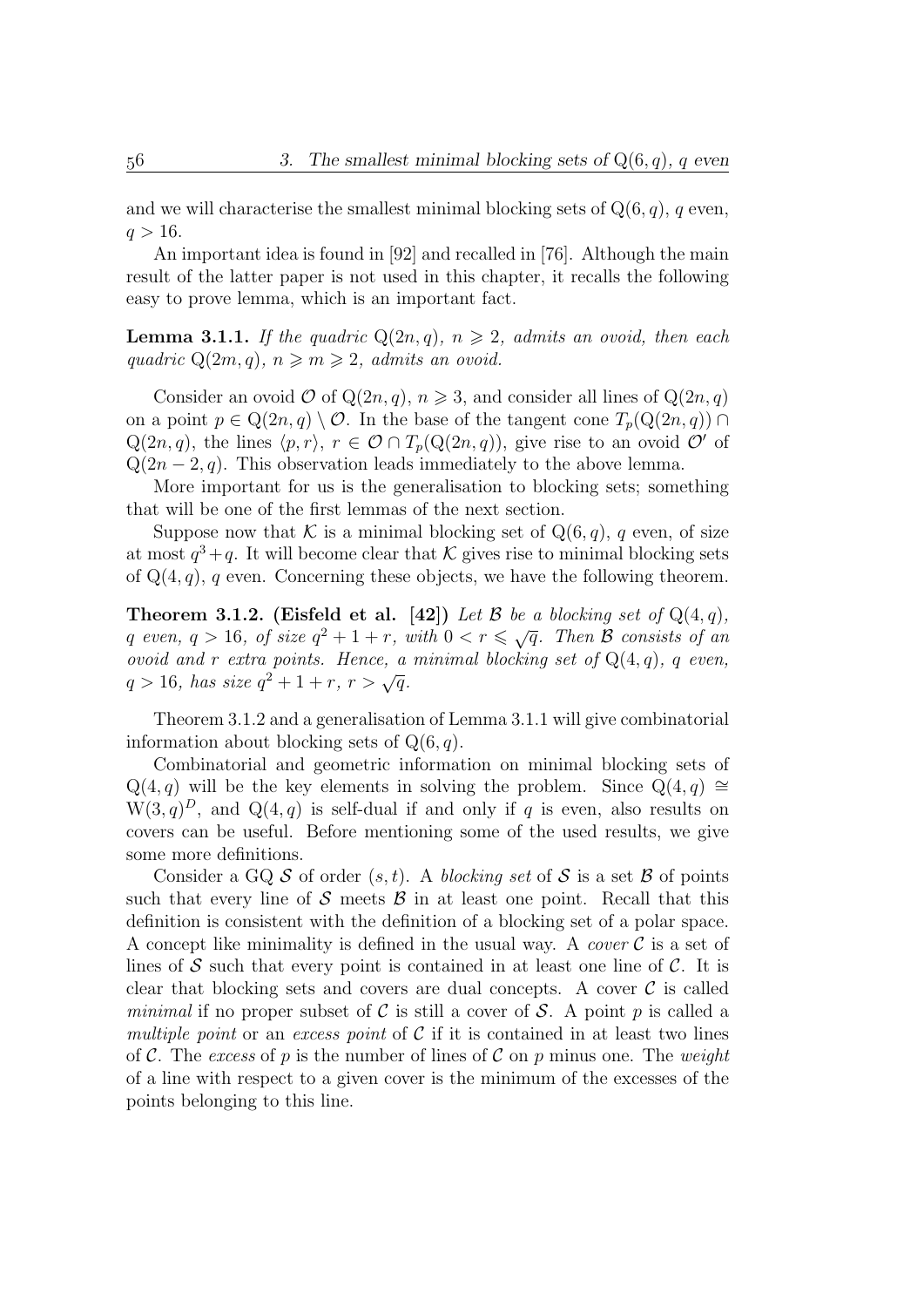We now can mention results from [42]. For the definition of a "sum of lines", we refer to Definition 2.1.9, Section 2.1.3. The next theorem was a basic argument in [42] to prove Theorem 3.1.2.

**Theorem 3.1.3.** Let C be a minimal cover of  $Q(4, q)$ . Let  $|C| = q^2 + 1 + r$ , with  $q + r$  smaller than the cardinality of the smallest non-trivial blocking sets in  $PG(2, q)$ . Then the multiple points form a sum of lines, contained in  $Q(4, q)$ , where the weight of a line in this sum is equal to the weight of this line with respect to the cover, and with the sum of the weights of the lines equal to r.

We will use an adapted version of Theorem 3.1.3, admitting a larger excess. The proof will be given in Section 3.3, Lemma 3.3.1.

**Lemma 3.1.4.** Let C be a minimal cover of  $Q(4, q)$ ,  $|C| = q^2 + 1 + r$ ,  $0 < r \leq$  $q-1$ . If each multiple point has excess at least  $\sqrt{q}$ , then the set E of multiple points is a sum of lines, with the sum of the weights of the lines equal to r.

The following lemma is also the adaption of a theorem from [42] for q even. For the proof, we refer to Section 3.3, Lemma 3.3.6.

**Lemma 3.1.5.** A minimal cover of  $Q(4,q)$ , q even, of size  $q^2+1+r$ , having **Lemma 3.1.5.** A minimal cover of  $Q(4, q)$ , q even, of size only points of positive excess at least  $\sqrt{q}$  satisfies  $r \geq \frac{q+4}{6}$  $\frac{+4}{6}$ .

Finally, we will prove a quite technical result on covers of  $Q(4, q)$ . The proof can be found in Section 3.3, Lemma 3.3.7 and Lemma 3.3.8.

**Lemma 3.1.6.** Suppose that C is a minimal cover of  $Q(4,q)$  of size  $q^2+1+r$ ,  $0 < r < q$ , for which there is a line L not in C such that every point of L lies on  $r + 1$  lines of C, but all other points of  $Q(4, q)$  lie on one line of C, then  $(r+2)|q$  or  $r = q-1$ . Furthermore,  $r \leq \frac{q}{2} - 2$  is impossible.

Suppose now that K is a minimal blocking set of  $Q(6, q)$ . A multiple line with respect to K is a line of  $Q(6, q)$  meeting K in at least two points. Using a projection argument, we will show that the multiple lines must contain many points. It will become clear that the lemmas imply that the number of points on a multiple line is at least  $q - 1$ . A final argument shows the following theorem.

**Theorem 3.1.7.** Let K be a minimal blocking set of  $Q(6, q)$ , q even,  $|K| \le$  $q^3 + q, q \geq 32$ . Then there is a point  $p \in Q(6,q) \setminus \mathcal{K}$  with the following property:  $T_p(Q(6,q)) \cap Q(6,q) = pQ(4,q)$  and K consists of all the points of the lines L on p meeting  $Q(4, q)$  in an ovoid  $\mathcal{O}$ , minus the point p itself, and  $|\mathcal{K}| = q^3 + q.$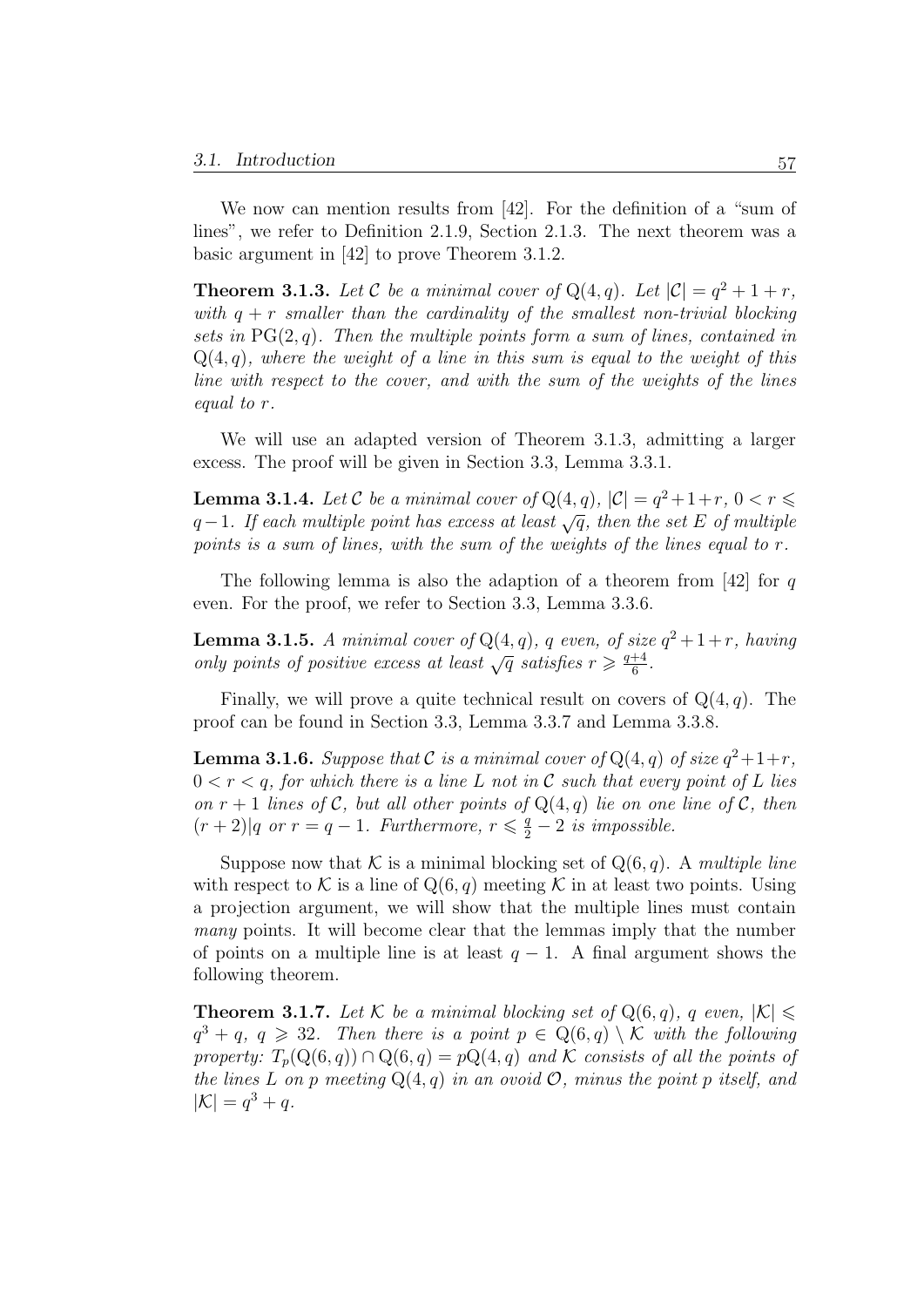# 3.2 Proof of the theorem

When possible, proofs are given for general  $q$ . Suppose for this section that K is a minimal blocking set of  $Q(6, q)$ , q even,  $|\mathcal{K}| = q^3 + 1 + \delta$ ,  $0 < \delta < q$ . The first observation is very short, but will be very useful.

**Lemma 3.2.1.** If p is a point of Q(6, q),  $p \in \mathcal{K}$ , then  $|T_p(Q(6, q)) \cap \mathcal{K}| \leq 1+\delta$ .

**Proof.** Since K is minimal, there exists a generator  $\pi$  on p such that  $\pi \cap \mathcal{K} = \{p\}.$  Consider  $\pi$ . On the  $q^2$  lines of  $\pi$  not on p, there are q planes of  $Q(6, q)$  different from  $\pi$ . Every one of these  $q<sup>3</sup>$  planes needs to be blocked by a point of  $\mathcal{K} \setminus T_p(Q(6, q))$ . None of these points of  $\mathcal{K} \setminus T_p(Q(6, q))$  is double counted. Hence there are at most  $\delta + 1$  points in  $T_p(Q(6, q)) \cap \mathcal{K}$ .

**Corollary 3.2.2.** Every plane of  $Q(6, q)$  contains at most  $1 + \delta$  points of K.

**Proof.** Suppose that  $\pi \cap \mathcal{K} = \{p_1, \ldots, p_n\}$ . Since  $|T_{p_1}(Q(6, q)) \cap \mathcal{K}| \leq 1 + \delta$ ,  $|\pi \cap \mathcal{K}| \leqslant 1 + \delta.$ 

Lemma 3.2.1 also provides the possibility to generalise the idea of Lemma 3.1.1.

**Lemma 3.2.3.** If  $p \in \mathbb{Q}(6, q) \backslash \mathcal{K}$ , then p projects the points of  $T_p(\mathbb{Q}(6, q)) \cap \mathcal{K}$ onto a minimal blocking set of  $Q(4,q)$ , with  $Q(4,q)$  the base of the cone  $T_p(Q(6, q)).$ 

**Proof.** Consider a point  $p \in \mathbb{Q}(6, q) \setminus \mathcal{K}$ . Then  $T_p(\mathbb{Q}(6, q))$  intersects  $\mathbb{Q}(6, q)$ in a singular quadric with vertex p and base a non-singular quadric  $Q(4, q)$ in a hyperplane of  $T_p(Q(6, q))$ . It is clear that the lines of  $Q(6, q)$  on p and a point of K meet  $Q(4, q)$  in a blocking set B. Suppose that B is not minimal. Then there is a point  $s \in \mathcal{B}$  such that every line of  $Q(4,q)$  on s contains another point of B. But B is the projection of  $T_p(Q(6,q)) \cap \mathcal{K}$ . If p projects  $s' \in \mathcal{K}$  on s, then there are  $q+1$  planes on  $\langle p, s' \rangle$  containing at least one other point of K, hence  $|T_{s'}(Q(6, q)) \cap K| > 1 + \delta$ , a contradiction. We conclude that  $\beta$  is minimal.

After these lemmas for general  $q$ , we suppose for the remainder of this section that q is even and  $q \ge 32$ . We now will prove that multiple lines contain a lot of points. We rely on Theorem 3.1.2.

**Lemma 3.2.4.** If L is a line of Q(6, q), then  $|L \cap K| = 0, 1$  or  $|L \cap K| \geq 1 + \sqrt{q}$ .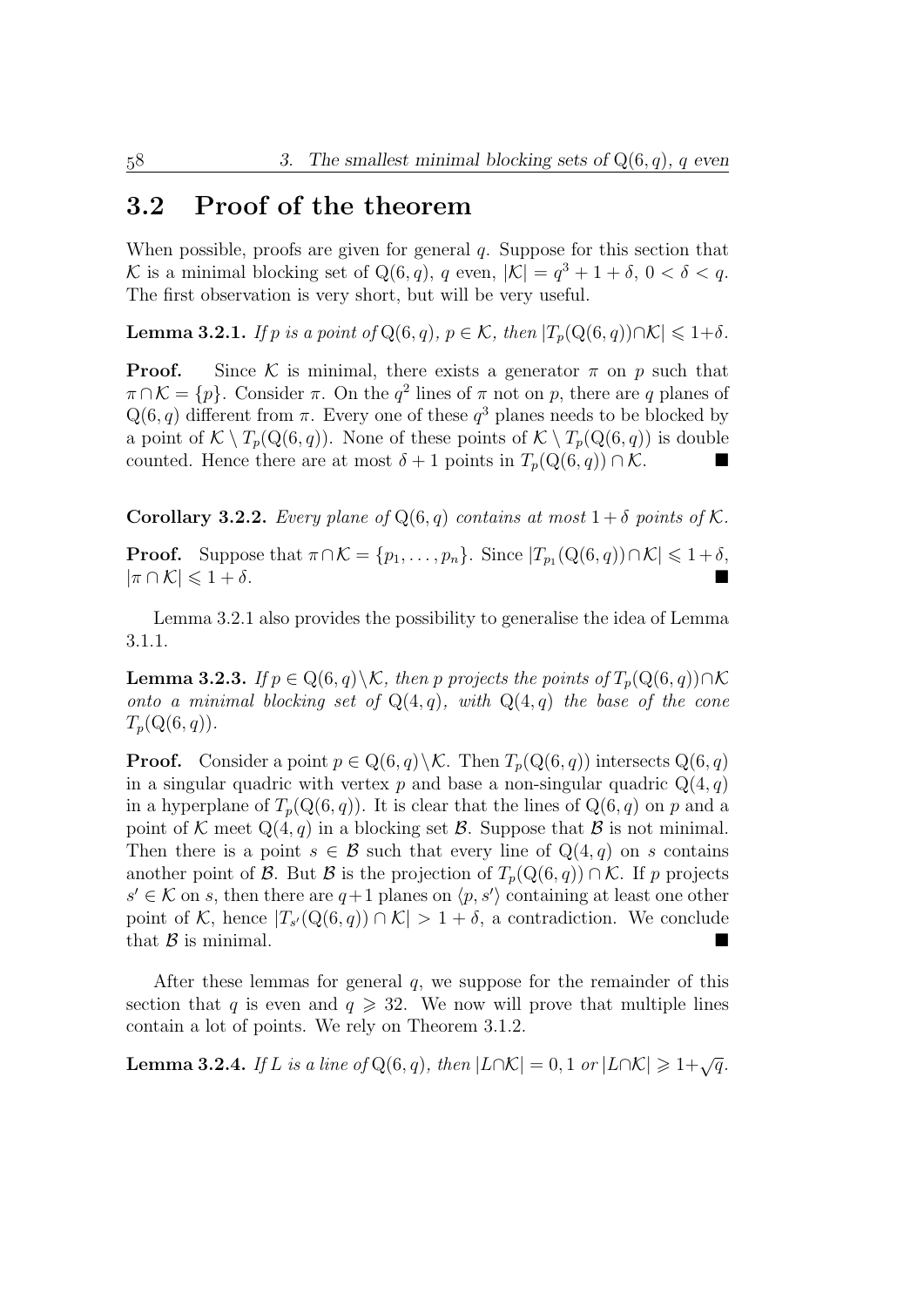**Proof.** Suppose that  $2 \leq L \cap \mathcal{K} < 1 + \sqrt{q}$ . There exists a generator  $\pi$  of  $Q(6, q)$  through L such that  $\pi \cap \mathcal{K} = L \cap \mathcal{K}$ . For, if every generator of  $Q(6, q)$ on L would contain more points of K than  $L \cap K$ , then every point of  $L \cap K$ would contain more than  $1+q$  points of K in its tangent cone, a contradiction. We count the pairs  $(u, v)$  with  $u \in \pi \setminus L$  and  $v \in \mathcal{K} \setminus \pi$  and  $u \in T_v(Q(6, q))$ . Since  $u \in \pi \backslash L$  and  $|L \cap K| \geq 2$ , u cannot project  $T_u(Q(6, q)) \cap K$  on an ovoid of Q(4, q), so  $|T_u(Q(6, q)) \cap \mathcal{K}| > q^2 + 1 + \sqrt{q} > q^2 + |L \cap \mathcal{K}|$  if  $|L \cap \mathcal{K}| < 1 + \sqrt{q}$ . So we find a lower bound of  $q^2(q^2+1)$  for the number of pairs.

If v is a point of  $\mathcal{K} \setminus \pi$ , then  $T_v(Q(6, q))$  intersects  $\pi$  in a line, so with v correspond q or 0 points of  $\pi \setminus L$ , hence  $(q^3 + 1 + \delta - |L \cap \mathcal{K}|)q$  is an upper bound for the number of pairs, and since  $|L \cap \mathcal{K}| \geq 2$ , we can increase the upper bound to  $(q^3 + \delta - 1)q$ . So necessarily  $(q^3 + \delta - 1)q \geq (q^2 + 1)q^2$  or  $q^4 + q^2 - q \geqslant q^4 + q^2$ , which is not possible.

The next step is to prove that if a generator of  $Q(6, q)$  contains more than one point of  $K$ , it contains a lot of points of  $K$ , and they are collinear.

**Lemma 3.2.5.** If  $\pi$  is a generator of  $Q(6, q)$ , then  $|\pi \cap \mathcal{K}| = 1$  or  $|\pi \cap \mathcal{K}| \geq$  $1 + \sqrt{q}$ , and all points of  $\pi \cap \mathcal{K}$  lie on a line of Q(6, q).

**Proof.** If  $|\pi \cap \mathcal{K}| \geq 2$ , then by the previous lemma,  $\pi$  contains at least  $\sqrt{q} + 1$  points of K on a line L. Suppose that  $\pi$  contains another point  $p \in \mathcal{K}$  not on L. There are at least  $\sqrt{q} + 1$  lines on p containing at least  $\sqrt{q}$  + 1 points of K; the point p included. Hence  $\pi$  would contain at least  $\sqrt{q}$  + 1 points or  $\kappa$ ; the point p included. Hence  $\pi$  would contain at least  $\sqrt{q}(\sqrt{q}+1)+1>1+q$  points of  $\mathcal{K}$ , a contradiction.

The following two lemmas give information on how the points of  $K$  can be concentrated in a tangent cone.

**Lemma 3.2.6.** Suppose that  $p \notin \mathcal{K}$ . If there is a generator on p containing exactly one point of K, then  $|T_p(Q(6, q)) \cap K| \leqslant q^2 + q$ , else  $|T_p(Q(6, q)) \cap K| \geqslant$ exactly one point<br> $(\sqrt{q}+1)(q^2+1)$ .

**Proof.** Suppose that  $\pi$  is a generator of  $Q(6, q)$  on p containing exactly one point  $s \in \mathcal{K}$ . Consider the  $q^2 - q$  lines of  $\pi$  not through s or p. Each line lies in q generators of Q(6, q) different from  $\pi$ . The  $q(q^2-q)$  generators of  $Q(6, q)$  on these lines of  $\pi$  are blocked by at least one point of K, so at most  $q^2 + q$  points remain for  $T_p(Q(6, q)) \cap \mathcal{K}$ . If all generators on p contain most  $q^2 + q$  points remain for  $I_p(Q(0, q)) \cap \mathcal{K}$ . If all generators on p contain<br>at least  $\sqrt{q} + 1$  points of K, then  $|T_p(Q(6, q)) \cap \mathcal{K}| \geq (\sqrt{q} + 1)(q^2 + 1)$ .

**Lemma 3.2.7.** Suppose that  $\pi$  is a generator of  $Q(6, q)$  containing at least **Lemma 3.2.7.** Suppose that  $\pi$  is a generator of Q(0, q) containing at least  $\sqrt{q}+1$  points of K on the line L. Let  $p \in \pi \backslash L$ , then  $|T_p(\mathbb{Q}(6,q)) \cap K| \leqslant q^2+q$ .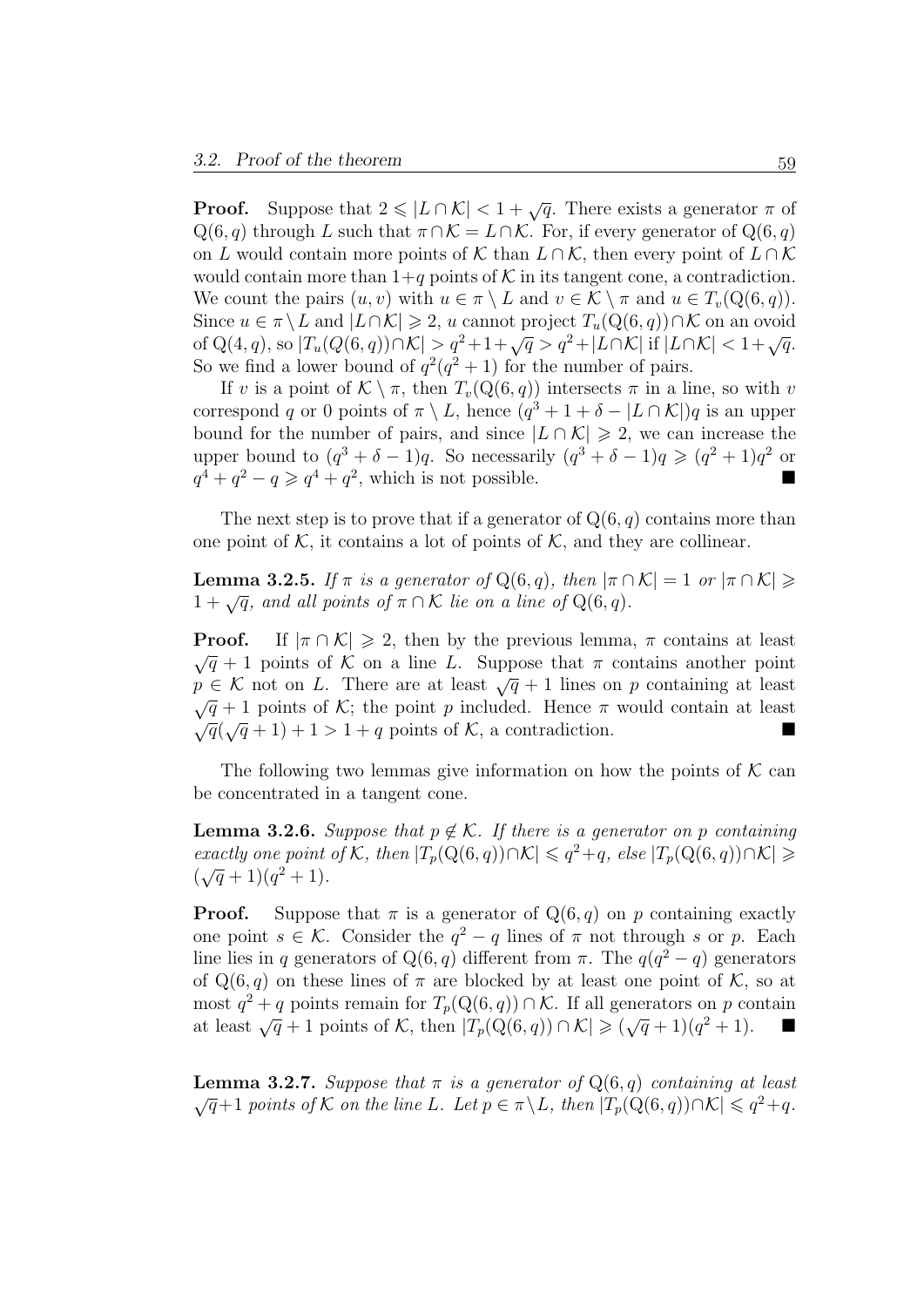**Proof.** Let  $\pi \cap \mathcal{K} = \{s_0, \ldots, s_n\}$   $(n \geq \sqrt{q})$ . If every generator on p contains more than one point of K, then also the  $q + 1$  generators on  $\langle s_0, p \rangle$  contain more than one point of  $K$ , while the only point of  $K$  they share is the point s<sub>0</sub>. Hence  $|T_{s_0}(Q(6, q)) \cap \mathcal{K}| > 1 + q$ , a contradiction. By the previous lemma,  $|T_p(Q(6, q)) \cap \mathcal{K}| \leqslant q^2 + q.$  $2^2+q$ .

Consider now a generator  $\pi$  which contains at least  $\sqrt{q}+1$  points of K on a line L. If  $p \in \pi \backslash L$ , the preceding lemma ensures us that  $|T_p(Q(6, q)) \cap K| \leq$  $q^2 + q$ , while p cannot project the points of  $T_p(Q(6, q)) \cap K$  on an ovoid of  $Q(4, q)$ , since the generator  $\pi$  is projected on a line of  $Q(4, q)$  containing at least  $\sqrt{q} + 1$  points of the projected blocking set  $\beta$ . Hence  $\beta$  is the dual of a cover C,  $|\mathcal{C}| = q^2 + 1 + r$  and C only has multiple points of excess at least  $\sqrt{q}$ . Moreover  $\beta$  is minimal by Lemma 3.2.3. Lemma 3.1.4 shows that the multiple points of  $\mathcal C$  form a sum of lines with the sum of the weights of the lines equal to r and from Lemma 3.1.5, it follows that  $r \geqslant (q+4)/6$ . For the next lemma we use the fact that the multiple points of  $\mathcal C$  form a sum of lines. For the blocking set  $\beta$  this means the following. There exist some points (possibly one), such that all lines of  $Q(4, q)$  on these points are multiple lines. We call this a sum of pencils. Since  $\mathcal{B}$  is minimal, such a point does not belong to  $\beta$ . Call all the lines on such a point a pencil. The *weight* of the pencil is then the minimum number of points of  $\beta$  a line of the pencil contains minus one. The sum of the weights of the pencils is equal to  $r. \,$ 

We now present a lemma which already starts indicating that  $K$  must look like a cone over an ovoid of  $Q(4, q)$ .

**Lemma 3.2.8.** There exists a point  $p' \in Q(6,q) \setminus \mathcal{K}$  only lying on  $q^2 + 1$ lines each having at least  $\sqrt{q} + 1$  points of K, and these lines meet Q(4, q) in an ovoid, where  $Q(4,q)$  is the base of the cone  $T_{p'}(Q(6,q))$ .

**Proof.** Consider a generator  $\pi$ ,  $\pi \cap \mathcal{K} = \{s_0, \ldots, s_n\}, n > 0$ . Necessarily **Proof.** Consider a generator  $\pi$ ,  $\pi \cap \mathcal{K} = \{s_0, \ldots, s_n\}$ ,  $n > 0$ . Necessarily  $n \geq \sqrt{q}$  and all points of  $\pi \cap \mathcal{K}$  lie on a line L. Consider  $s \in \pi \setminus L$ . By Lemma 3.2.7,  $|T_s(\mathbf{Q}(6, q)) \cap \mathcal{K}| \leqslant q^2 + q$ , and s does not project the points of  $T_s(Q(6, q)) \cap \mathcal{K}$  on an ovoid. As explained before, s projects these points on a blocking set  $\mathcal B$  of  $Q(4, q)$  such that the multiple lines form a sum of pencils. Consider such a pencil of  $Q(4, q)$  represented by the point p. The  $q + 1$  lines of the pencil are the projections of  $q + 1$  lines  $M_1, \ldots, M_{q+1}$  of  $Q(6, q)$ , all containing at least  $\sqrt{q}+1$  points of K and intersecting the line  $\langle s, p \rangle$ . Consider the point  $p' = \langle s, p \rangle \cap M_1$ . Suppose that  $|T_{p'}(\mathcal{Q}(6, q)) \cap \mathcal{K}| \leqslant q^2 + q$ . Then p' the point  $p = \langle s, p \rangle \cap M_1$ . Suppose that  $|I_{p'}(Q(0, q))| \cap K| \leq q^2 + q$ . Then p<br>lies on at most  $(q - 1)/\sqrt{q} \leq \sqrt{q}$  lines of  $\{M_1, \ldots, M_{q+1}\}$ . If we now project the positive integration of  $(q - 1)/\sqrt{q} \leq \sqrt{q}$  integrals of  $\{M_1, \ldots, M_{q+1}\}\$ . If we now project<br>from p', then there are at most  $q^2 + q - \sqrt{q}$  and at least  $q^2 + 1$  projected points since  $M_1$  is projected on one point of  $Q(4, q)$ . Some lines  $M_i$  are not projected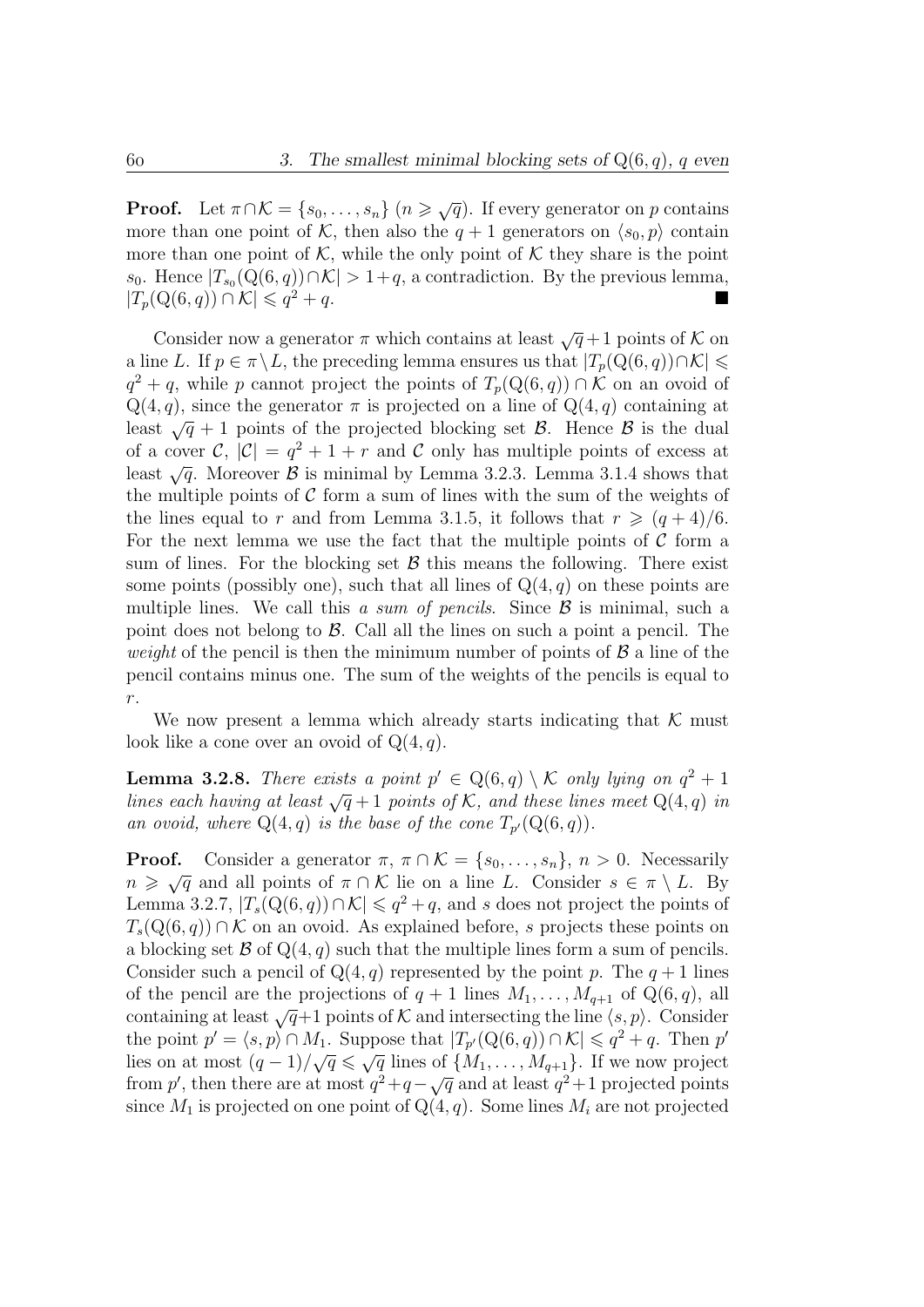on one point. Again we find a blocking set  $\mathcal B$  with the multiple lines forming a on one point. Again we find a blocking set  $\mathcal B$  with the multiple lines forming a<br>sum of pencils; there are at least  $q+1-\sqrt{q}$  projected lines  $M_i$  having at least  $\sqrt{q}$  + 1 projected points. So since the sum of pencils consists of at most  $\sqrt{q}$ distinct pencils, all lines through the intersection point of the projected lines  $M_i$  have at least  $\sqrt{q}+1$  points; but the projection of  $M_1$  consists of one point,  $M_i$  nave at least  $\sqrt{q+1}$  points; but the projection of  $M_1$  consists of one point,<br>a contradiction. Hence  $|T_{p'}(\mathbf{Q}(6,q)) \cap \mathcal{K}| \geqslant (\sqrt{q}+1)(q^2+1)$ . Lemma 3.2.6 a contradiction. Hence  $|I_{p'}(Q(0, q))| \le |\sqrt{q} + 1|(q^2 + 1)|$ . Lemma 3.2.0<br>implies that all generators on p' contain at least  $\sqrt{q}+1$  collinear points of K. In such a generator on  $p'$ , the points of K lie on one line. If one of these lines does not pass through p', then by Lemma 3.2.7,  $|T_{p'}(\mathbf{Q}(6, q)) \cap \mathcal{K}| \leq q^2 + q$ , a does not pass through p, then by Lemma 3.2.1,  $\vert I_{p'}(Q(0, q)) \cap \mathcal{N} \vert \leq q^2 + q$ , a contradiction, so all these lines pass through p' and contain at least  $\sqrt{q} + 1$ points of K. Hence every generator on  $p'$  contains exactly one line on  $p'$ points or  $\kappa$ . Hence every generator on p contains exactly one line on p which contains at least  $\sqrt{q} + 1$  points of K, which implies that p' projects these lines on an ovoid of  $Q(4, q)$ .

By Lemma 3.1.5, it is possible to increase the number of points of  $K$  on a multiple line.

**Lemma 3.2.9.** If a line L of  $Q(6,q)$  contains more than one point of K, then it contains at least  $(q+10)/6$  points of K.

**Proof.** Consider a generator  $\pi$  on L. As in the proof of Lemma 3.2.4, we count the number of pairs  $(u, v), u \in \pi \setminus L$  and  $v \in \mathcal{K} \setminus \pi$  and  $u \in T_v(Q(6, q)).$ Suppose now that  $|L \cap \mathcal{K}| < (q+10)/6$ . A point u projects the points of  $T_u(Q(6,q)) \cap \mathcal{K}$  on a blocking set  $\mathcal B$  of size  $q^2 + 1 + r$  satisfying the conditions of Lemma 3.1.5, so  $r \ge (q + 4)/6$ , so  $q^2 + 1 + (q + 4)/6 \le |T_u(Q(6, q)) \cap K|$  $q^2 + q$ . As in the proof of Lemma 3.2.4, the hypothesis  $|L \cap \mathcal{K}| < (q+10)/6$ leads to a contradiction.

From the proof of Lemma 3.2.8, on every multiple line L, there is a point  $p'$  lying on  $q^2+1$  multiple lines. We stress this result in the following corollary.

Corollary 3.2.10. Every multiple line L contains at least  $(q+10)/6$  points of K and every multiple line L has a point not in K lying on  $q^2 + 1$  multiple lines to K.

Finally, we can prove the main theorem of this section.

**Theorem 3.2.11.** Let K be a minimal blocking set of  $Q(6, q)$ ,  $|K| \leq q^3 + q$ , q even,  $q \ge 32$ . Then there is a point  $p \in \mathbb{Q}(6,q) \setminus \mathcal{K}$  with the following property:  $T_p(Q(6,q)) \cap Q(6,q) = pQ(4,q)$  and K consists of all the points of the lines L on p meeting  $Q(4, q)$  in an ovoid  $\mathcal{O}$ , minus the point p itself. Moreover,  $|\mathcal{K}| = q^3 + q$ .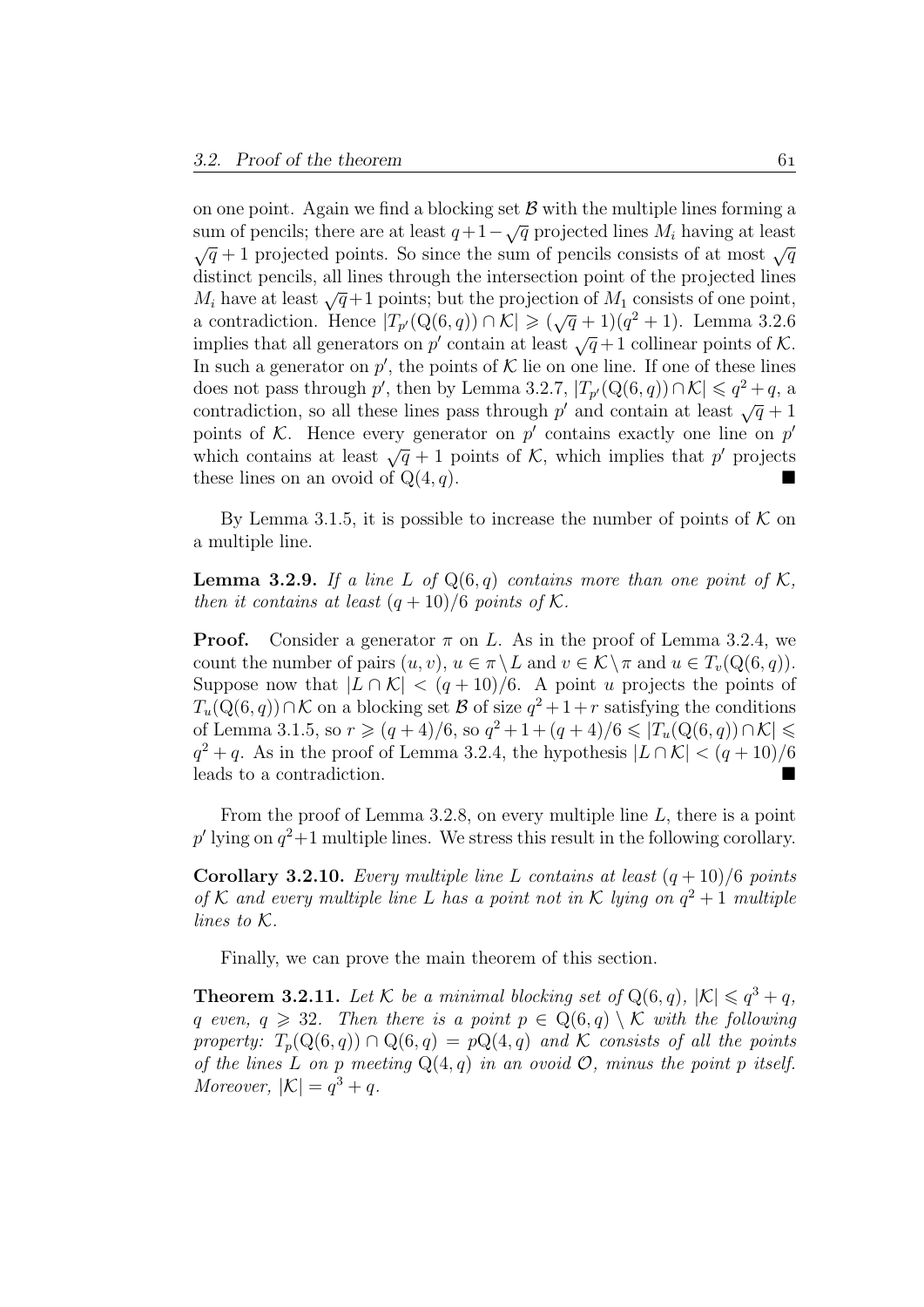**Proof.** By Lemma 3.2.8 and Corollary 3.2.10, there is a point  $p \notin \mathcal{K}$  such that there are  $q^2 + 1$  lines on p each containing at least  $(q + 10)/6$  points of K. Consider p and a multiple line L on p such that  $|L \cap K|$  is minimal. Denote  $|L \cap \mathcal{K}| = s$  (then  $s \geq (q + 10)/6$ ). Consider a generator  $\pi$  on L. By Lemma 3.2.7,  $|T_u(Q(6, q)) \cap \mathcal{K}| \leqslant q^2 + q$  for each  $u \in \pi \setminus L$ , and u projects the points of  $T_u(Q(6, q)) \cap \mathcal{K}$  on a minimal blocking set  $\mathcal{B}$  of  $Q(4, q)$ . As explained after Lemma 3.2.7,  $|\mathcal{B}| \geq q^2 + 1 + (q+4)/6$ , the excess of a multiple line is at least  $(q + 4)/6$  and the multiple lines form a sum of pencils with the sum of the weights of the pencils equal to r; with  $|\mathcal{B}| = q^2 + 1 + r$ .

Now count as in Lemma 3.2.4 the pairs  $(u, v)$  with  $u \in \pi \setminus L$  and  $v \in \mathcal{K} \setminus \pi$ and  $u \in T_v(Q(6, q))$ . If we suppose that  $|T_u(Q(6, q)) \cap K| > q^2 + s$  for all points  $u \in \pi \setminus L$ , we obtain the inequality  $q^4 + q^2 - q \geqslant q^2(q^2 + 1)$ , a contradiction. So we find a point  $u \in \pi \setminus L$  such that  $|T_u(Q(6, q)) \cap K| \leqslant q^2 + s$ . Equality is needed since the multiple lines of the projection form a sum of pencils and the sum of the weights of the pencils is equal to r, with  $|\mathcal{B}| = q^2 + 1 + r$ , and B the projected blocking set. Since  $s-1$  is the minimal weight of the secants to K, there is at least one pencil with weight  $s-1$ , the sum of the weights in the sum of the pencils is at least  $s - 1$ , but  $|T_u(Q(6, q)) \cap \mathcal{K}| \leq q^2 + s$ , so  $|\mathcal{B}| \leqslant q^2 + 1 + (s - 1)$ , and there is exactly one pencil of weight  $s - 1$ , all multiple lines have excess  $s - 1$  and  $|\mathcal{B}| = q^2 + 1 + (s - 1)$ . By the dual of Lemma 3.1.6,  $s - 1 = q - 2$  or  $s - 1 = q - 1$ .

Hence the minimal number of points of K on a secant line on p is  $q-1$ or q. Suppose that  $s - 1 = q - 2$ . So far, we have  $q^2 + 1$  lines  $L_0, \ldots, L_{q^2}$  on p containing at least  $q-1$  points, and  $|T_p(Q(6,q)) \cap \mathcal{K}| \geqslant (q^2+1)(q-1)$ . Consider a point  $p' \neq p$ ,  $p' \in L_0 \setminus \mathcal{K}$ ,  $|L_0 \cap \mathcal{K}| = q - 1$ . There are at least  $q^2$ points of K necessary to block the  $q^2(q+1)$  generators on p' not on p, hence  $|T_p(Q(6,q)) \cap \mathcal{K}| \leqslant q^3 + q - q^2 = (q^2 + 1)(q - 1) + 1$  and all multiple lines on p, except maybe one, contain exactly  $q-1$  points of K. At least  $q^2$  points of the  $q^2(+1)$  points of  $K \setminus T_p(Q(6,q))$  lie in each  $T_u(Q(6,q))$ ,  $u \neq p$ ,  $u \notin K$  and u lying on a secant to K on p. No two of these  $q^2(+1)$  points are collinear on  $Q(6, q)$ , otherwise they are on a secant not on p containing at least  $q-1$  points of K, this secant lies in a tangent cone containing at least  $(q^2+1)(q-1)$  points of K, which is not possible since  $|T_p(Q(6,q)) \cap K| \geqslant (q^2+1)(q-1)$ . By Lemma 3.2.5, a generator cannot contain two secants to  $K$ , hence p projects the points of  $T_p(Q(6, q)) \cap \mathcal{K}$  on an ovoid of  $Q(4, q)$ . This also implies that two distinct points u and  $u'$ ,  $u \neq p \neq u'$ , each lying on a secant to K on p, cannot be collinear on  $Q(6, q)$ . Select  $q+2$  points  $u_1, \ldots, u_{q+2}$ , each lying on a secant to K on p,  $u_i \notin \mathcal{K}$ ,  $u_i \neq p$ . These points define at least a 3-dimensional space. In the intersection  $\bigcap$  $i=1$  $T_{u_i}(\mathbf{Q}(6,q))$  lie at least  $q^2-q-1$  points of  $\mathcal{K}\setminus T_p(\mathbf{Q}(6,q))$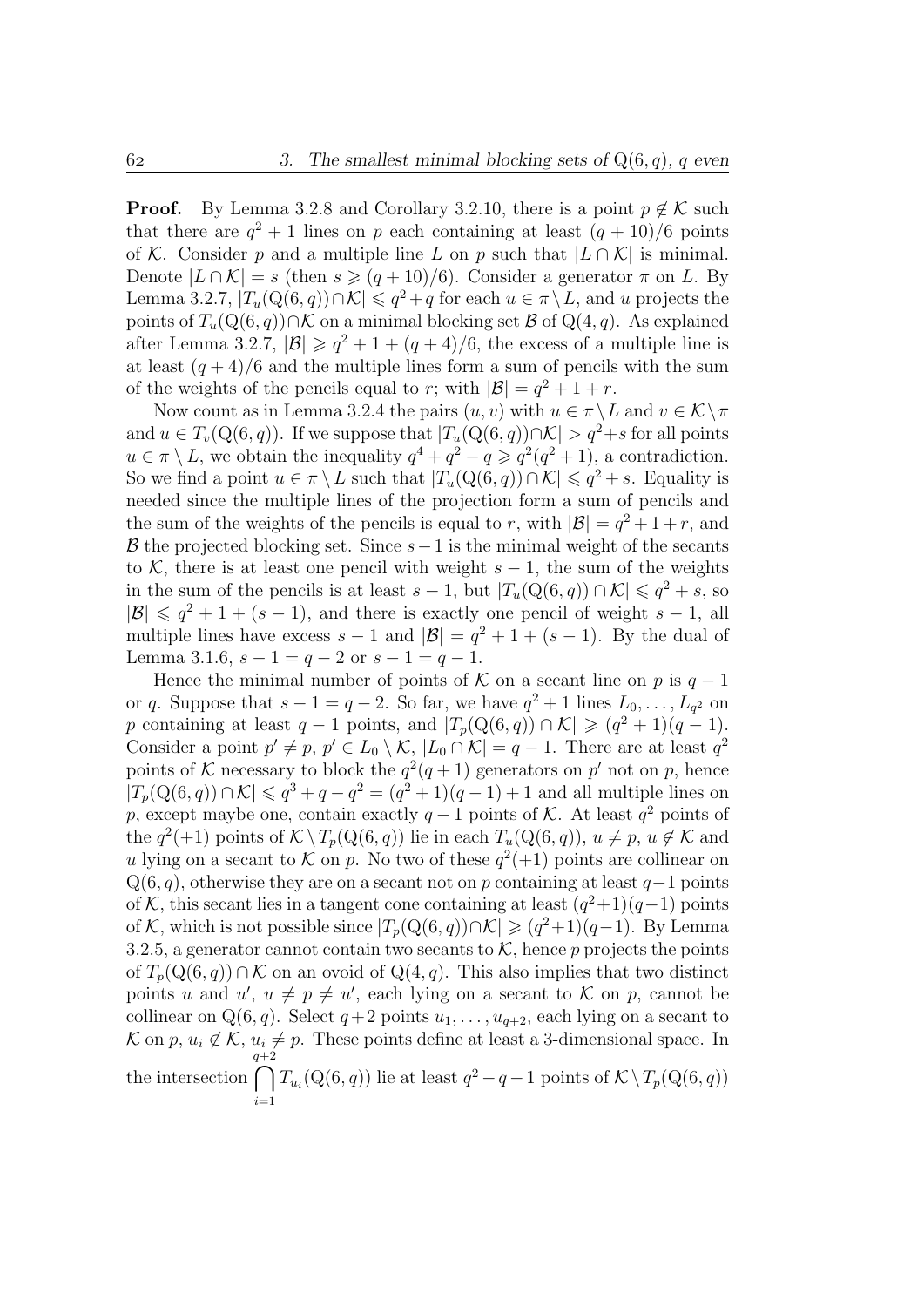since each intersection  $T_{u_i}(Q(6,q)) \cap \mathcal{K}$  contains at least  $q^2$  of the  $q^2(+1)$ points of  $K \setminus T_p(Q(6,q))$ . Hence these  $q^2 - q - 1$  points of  $K \setminus T_p(Q(6,q))$ lie in the intersection of tangent hyperplanes on  $q + 2$  non-collinear points of  $Q(6, q)$  and are two by two non-collinear. The smallest space which can contain  $q^2 - q - 1$  such points is a 3-space. Since they lie in the intersection of  $q + 2$  tangent hyperplanes on non-collinear points of  $Q(6, q)$ , they lie in a 3-space necessarily intersecting  $Q(6, q)$  in an elliptic quadric. Since the 3-space containing this quadric is the intersection of tangent hyperplanes, this 3-space contains the nucleus of  $Q(6, q)$ ; a contradiction since an elliptic quadric does not have a nucleus.

The hypothesis  $s-1 = q-2$  leads us to a contradiction and  $s-1 = q-1$ . Hence there are  $q^2 + 1$  lines on p containing q points of K,  $|\mathcal{K}| = q^3 + q$  and p projects the points of  $T_p(Q(6, q)) \cap \mathcal{K}$  on an ovoid of  $Q(4, q)$ .

Since all ovoids of  $PG(3, 32)$  have been classified by C. M. O'Keefe, T. Penttila and G. Royle [75], we have a complete classification of the smallest blocking sets of  $Q(6, 32)$ . Namely, the only ovoids of  $PG(3, 32)$  are the elliptic quadric and the Tits-ovoid. Since  $Q(4, q)$ , q even, is isomorphic to the GQ W $(3, q)$ , q even, and since, by results of B. Segre ([86]) and J.A. Thas ([90]), a set K is an ovoid of PG(3, q), q even, if and only if it is an ovoid of  $W(3, q)$ , q even, the classification of the ovoids of  $Q(4, 32)$  is obtained. We conclude:

**Theorem 3.2.12.** Let  $q = 32$ . Let K be a minimal blocking set of  $Q(6, q)$ ,  $|\mathcal{K}| \leqslant q^3+q$ . Then there is a point  $p \in \mathbb{Q}(6,q) \setminus \mathcal{K}$  with the following property.  $T_p(Q(6,q)) \cap Q(6,q) = pQ(4,q)$  and K consists of all the points of the lines L on p meeting  $Q(4,q)$  in an elliptic quadric or a Tits-ovoid  $\mathcal{O}$ , minus the point p itself. Moreover  $|\mathcal{K}| = q^3 + q$ .

### 3.3 Proof of the technical results

In this section, we will give a proof of Lemmas 3.1.4, 3.1.5 and 3.1.6. We can start immediately with Lemma 3.1.4.

**Lemma 3.3.1.** Let C be a minimal cover of  $Q(4, q)$ ,  $|C| = q^2 + 1 + r$ ,  $0 < r \leq$  $q-1$ . If each multiple point has excess at least  $\sqrt{q}$ , then the set E of multiple points is a sum of lines, with the sum of the weights of the lines equal to r.

**Proof.** Denote by  $e(p)$  the excess of a point p. Counting the points according to their excess, we find  $|E| = r(q+1)$ . Every hyperplane of PG(4, q) intersects E in r mod q points, since  $|\mathcal{C}| \equiv 1 + r \mod q$ , every hyperplane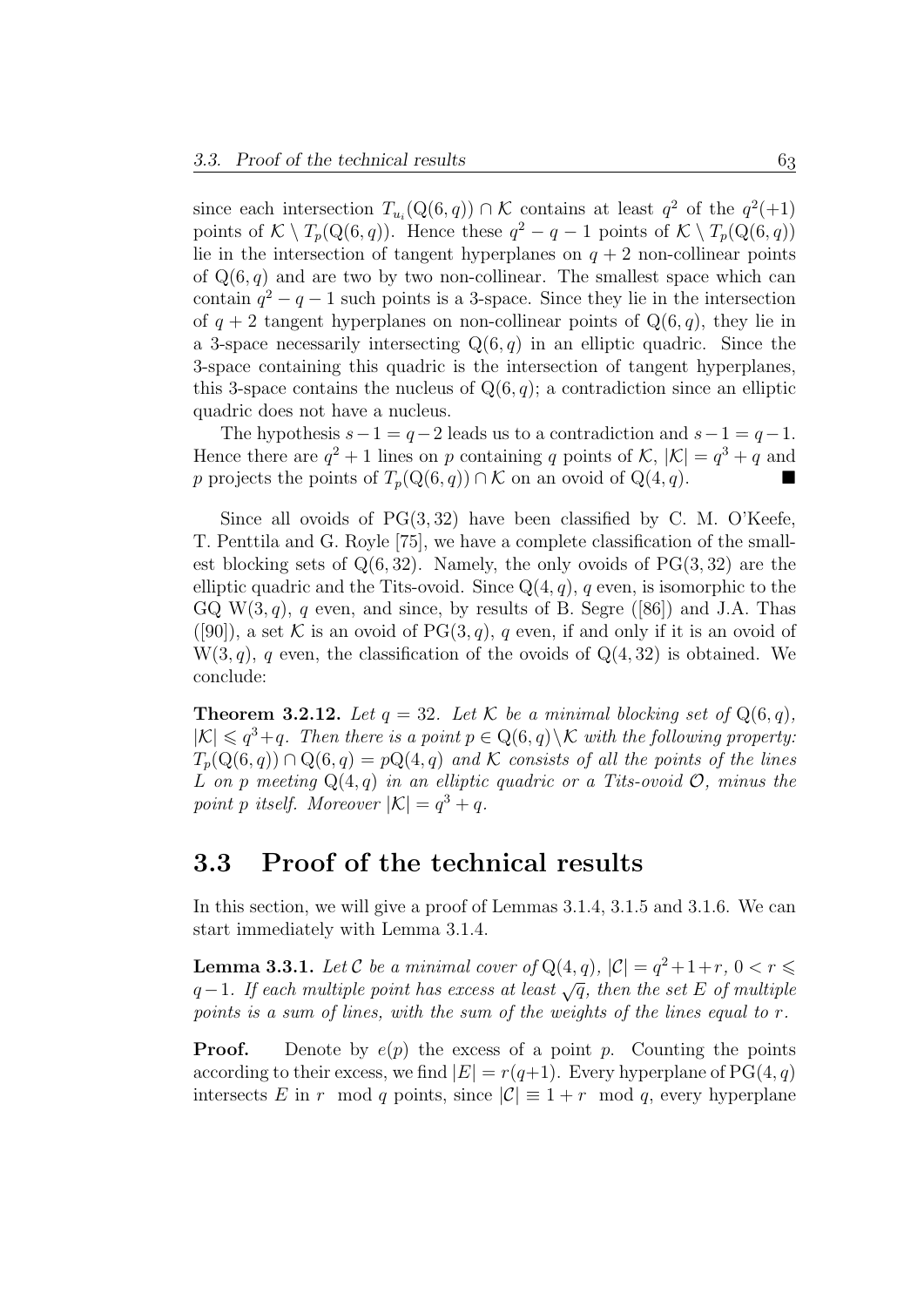intersects  $Q(4, q)$  in 1 mod q points and every hyperplane intersects a line of  $C$  in 1 mod q points.

Suppose that  $\pi$  is a plane of PG(4, q),  $\pi \cap E = \emptyset$ , and suppose that  $\pi_1, \ldots, \pi_{q+1}$  are the  $q+1$  hyperplanes on  $\pi$ . Since  $|\pi_i \cap E| \equiv r \mod q$ , put  $|\pi_i \cap E| = r + l_i q$ . Hence  $r(q+1) = \sum_{i=1}^{q+1} |\pi_i \cap E| = r(q+1) + q \sum_{i=1}^{q+1} l_i$ , from which  $\sum_{i=1}^{q+1} l_i = 0$ . So if  $\alpha$  is a hyperplane on  $\pi, \pi \cap E = \overline{\emptyset}$ , then  $|\alpha \cap E| = \sum_{p \in \alpha \cap E} e(p) = r.$ 

Suppose that  $p \in E$ , where  $e(p) = k$  is the minimal excess of a point suppose that  $p \in E$ , where  $e(p) = k$  is the minimal excess of a point<br>of E. Necessarily  $k \ge \sqrt{q}$ . Since the total excess is  $r(q + 1)$ , the number of distinct points of  $E$ , not counted according to their excess, is at most  $\sqrt{q}(q+1)$ . We can find a plane  $\pi$  on p only sharing p with E. Suppose again that  $\pi_1, \ldots, \pi_{q+1}$  are the  $q+1$  hyperplanes on  $\pi$ . Put again  $|\pi_i \cap E| = r + l_i q$ , then  $|E| = |\vec{E} \cap \pi| + |\vec{E} \setminus \pi| = k + \sum_{p \in E \setminus \pi} e(p) = k + \sum_{i=1}^{q+1} (r + l_i q - k) =$  $-qk+r(q+1)+q\sum_{i=1}^{q+1} l_i$ , from which  $\sum_{i=1}^{q+1} l_i = k$ . Hence there is a hyperplane  $-qk+r(q+1)+q \sum_{i=1}^{n} l_i$ , from which  $\sum_{i=1}^{n} l_i = k$ . Hence there is a hyperplane  $\pi_i$  such that  $r + q \leqslant |\pi_i \cap E| \leqslant r + kq$  or, since for  $x \in E$ ,  $e(x) = k \geqslant \sqrt{q}$ ,  $\pi_i$  such that  $r + q \leqslant |\pi_i| |L| \leqslant r + kq$  or, since for  $x \in L$ ,  $e(x) = k \geqslant \sqrt{q}$ ,<br>we have  $|\{x \in E \cap \pi_i\}| \leqslant q + r/k \leqslant q + r/\sqrt{q} \leqslant q + \sqrt{q}$ . If  $\pi' \subset \pi_i$ , and  $\pi'$ is a plane such that  $\pi' \cap E = \emptyset$ , then  $|\pi_i \cap E| = r$ , hence every plane of  $\pi_i$ contains at least one point of E. This shows that  $\pi_i \cap E$  blocks every plane contains at least one point of E. This shows that  $\pi_i \cap E$  blocks every plane<br>of  $\pi_i$ . Since  $q + 1 \leq \lvert \{x \in E \cap \pi_i\} \rvert \leq q + \sqrt{q}, \pi_i \cap E$  contains a line (recall the definitions in Section 1.2.4 and Theorem 1.2.20, or [26], also mentioned in Section 1.2.4), necessarily on p, since  $\pi$  only shares p with E.

We prove by induction on the excess of the multiple points of  $E$  that there is a line in  $E$  on every point of  $E$ . As induction hypothesis, we suppose that on all points of E with excess at most  $k$  lies a line completely in  $E$ . Suppose then that p is a point with minimum excess  $k' > k$ . As above, there is a plane  $\pi$  such that  $E \cap \pi = \{p\}$ ; the same counting as above proves the existence of a hyperplane  $\pi_i \supset \pi$  such that  $q + r \leq \vert \pi_i \cap E \vert \leqslant r + k'q$ . Again,  $\pi_i \cap E$  must block all planes in  $\pi_i$ . If a line of E lies in  $\pi_i$ , then it must be a line on p; hence we can suppose that the lines contained in  $E$  having points of weight at most k in  $\pi_i$  intersect  $\pi_i$  in one point. If N is the number of distinct points at most  $\kappa$  in  $\pi_i$  intersect  $\pi_i$  in one point. If N is the number of distinct points<br>of  $\pi_i$  of excess less than  $k'$ , then N points of excess at least  $\sqrt{q}$  are lying on a line in E, intersecting  $\pi_i$  in exactly one point. Hence  $|\{x \in E \cap \pi_i\}| - N \leq$ a line in E, intersecting  $\pi_i$  in exactly one point. Hence  $|\{x \in E \cap \pi_i\}| = N \leq k'q + r - N\sqrt{q}$  / $k' \leq q + (q - 1 - N\sqrt{q})/(\sqrt{q} + 1)$ . To be allowed to do the  $(k q + r - N \sqrt{q})/k \leq q + (q - 1 - N \sqrt{q})/(\sqrt{q} + 1)$ . To be allowed to do the substitution  $(r - N \sqrt{q})/k' \leq (r - N \sqrt{q})/(\sqrt{q} + 1)$ , we must have  $r \geq N \sqrt{q}$ , which we will prove in the next paragraph. Working further with the above which we will prove in the next paragraph. Working further with the above<br>inequality, we find  $|\{x \in E \cap \pi_i\}| \leqslant q + \sqrt{q} - 1 + N/(\sqrt{q} + 1)$ . In the next paragraph we also prove that the number of distinct lines contained in  $E$  is paragraph we also prove that the number of distinct lines contained in E is<br>at most  $(q-1)/\sqrt{q} \leq \sqrt{q}$ ; so  $|\{x \in E \cap \pi_i\}| \leq q + \sqrt{q}$ . As in the preceding paragraph,  $\pi_i \cap E$  blocks every plane of  $\pi_i$ , hence  $\pi_i \cap E$  must contain a line, and since  $\pi \subset \pi_i$  only shares p with E, this line must pass through p.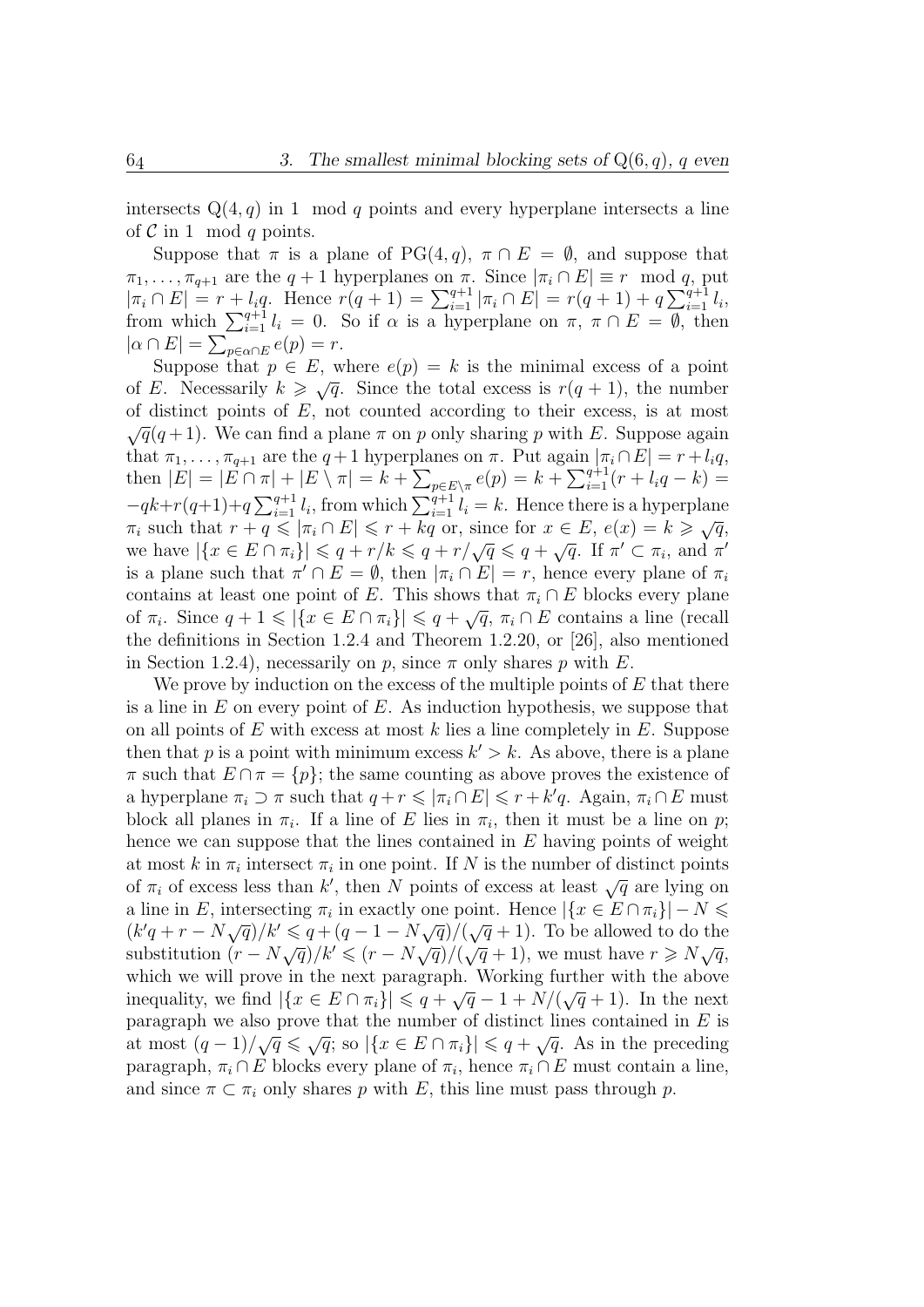We now will prove that the condition  $r \geq N\sqrt{q}$  holds. Suppose that L and M are two distinct lines contained in  $E$ , where  $k$  is the minimal excess of the points of  $L$ , and where  $k'$  is the minimal excess of the points of M. Suppose that  $L \cap M = \{t\}$ . Suppose that  $e(t) = k + k' - s$ ,  $s > 0$ . We can find a plane  $\pi$  only sharing t with E. We know from the second paragraph that  $\sum_{i=1}^{q+1} l_i = k + k' - s$ , if  $\pi_i$   $(i = 1, ..., q + 1)$  are the  $q + 1$ hyperplanes on  $\pi$ . Now  $\langle L, \pi \rangle$  contains  $q + 1$  points with excess at least k. Hence  $|\langle L, \pi \rangle \cap E| \geqslant kq + r$  and  $|\langle M, \pi \rangle \cap E| \geqslant k'q + r$ , which implies  $\sum_{i=1}^{q+1} l_i \geq k+k'$ , a contradiction. (If  $\langle L, \pi \rangle = \langle M, \pi \rangle$ , then the same counting arguments hold,  $|\langle L, \pi \rangle \cap E| \geqslant (k + k')q$ .) We conclude  $e(t) \geqslant k + k'$ . Hence every line contained in E gives rise to at least  $\sqrt{q}(q+1)$  of the total excess every line contained in E gives rise to at least  $\sqrt{q(q+1)}$  of the total excess  $r(q+1) \leq q^2 - 1$ , which implies that at most  $(q-1)/\sqrt{q} < \sqrt{q}$  lines are  $r(q+1) \leqslant q^2 - 1$ , which importanced in E and  $N\sqrt{q} \leqslant r$ .

In the final paragraph, we show by induction that  $E$  is a sum of lines. Suppose that  $E$  consists of one line  $L$ , and suppose that the minimal excess of a point on L is k. If we remove this line k times, then a set  $E'$  of excess  $(r-k)(q+1)$  remains. But if a point has excess  $k' > k$ , repeating the previous arguments, we find a hyperplane  $\pi_i$  with at least  $q + 1$  distinct points of E', since this hyperplane intersects  $E'$  in a blocking set in  $\pi_i$ ; but the only points of  $E'$  are the points of  $L$ ; so every point of  $L$  still has positive excess. So every point of  $L$  has excess larger than  $k$ . We conclude that the weight of  $L$ is r. Suppose as the induction hypothesis that the result is true if  $E$  would consist of s distinct lines and suppose now that E consists of  $s + 1$  distinct lines. As above, look for the minimal excess  $k$  of a point of  $E$ . Consider a line L through this point lying in E and subtract  $k$  from the excess of every point on L. If a point p on L has positive excess larger than  $k$ , then it lies on a second line in  $E$ . Namely, from the standard arguments, for the remaining weighted set E', we can find a hyperplane  $\pi_i$  through a plane  $\pi$ with  $\pi \cap E' = \{p\}$ , sharing at least  $q + 1$  points with E'; this means that the remaining points must form a blocking set in  $\pi_i$ . Since we can describe E' as remaining points must form a blocking set in  $\pi_i$ . Since we can describe E as<br>a union of at most  $\sqrt{q}$  lines, a line L' of E must lie in  $\pi_i$ , this line L' must pass through p; so p lies on a second line L'; and then  $e(p) \geq k + k'$  with k' the minimal excess of the points of L'. So if we subtract  $k(q + 1)$  from the total excess of  $E$  by subtracting  $k$  from the excess of every point of  $L$ , the remaining set E' has size  $(r - \tilde{k})(q + 1)$  (counting the points according the remaining set E has size  $(r - \kappa)(q + 1)$  (counting the points according to their excess), and every point of E' still has excess at least  $\sqrt{q}$ , so by the induction hypothesis  $E'$  is a sum of lines. Then E is a sum of lines with the sum of the weights of the lines equal to  $r$ .

To prove Lemma 3.1.5, we need two extra definitions, a result of Bichara and Korchmáros and a lemma on covers of  $Q(4, q)$ .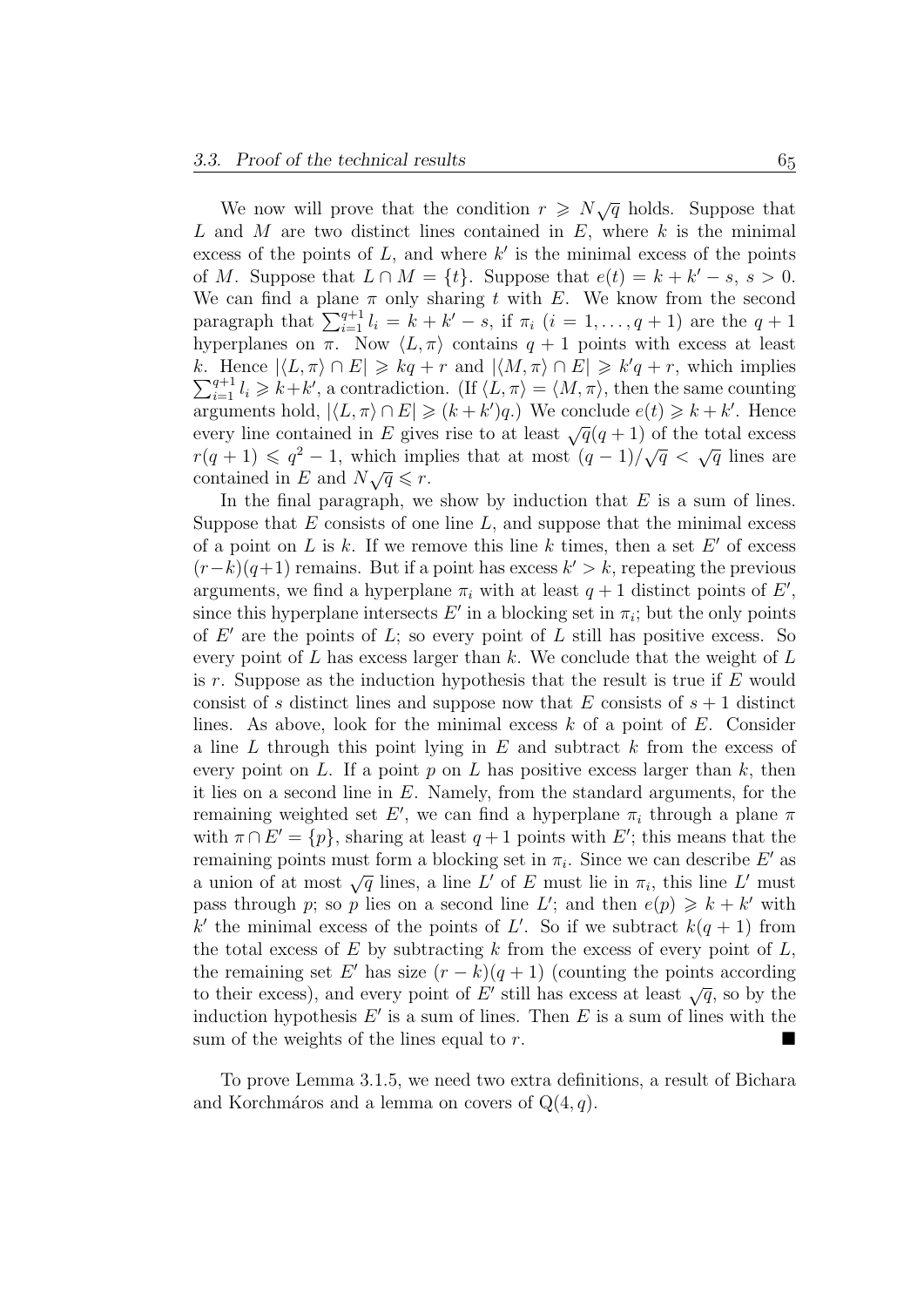**Definition 3.3.2.** Let  $\Omega$  be a  $(q+2)$ -set in a projective plane. A point  $p \in \Omega$ is an *internal nucleus* of  $\Omega$  if every line on p contains exactly two points of Ω.

Theorem 3.3.3. (Bichara and Korchmáros [13]) If S is a  $(q+2)$ -set in  $PG(2, q)$ , q even, and if S has r internal nuclei,  $r > q/2$ , then every point of  $\Omega$  is an internal nucleus.

**Definition 3.3.4.** Suppose that C is a cover of  $Q(4, q)$ . A line L of  $Q(4, q)$ is called a *good* line if  $L \notin \mathcal{C}$  and L contains no multiple points of  $\mathcal{C}$ .

**Lemma 3.3.5.** A cover C of  $Q(4,q)$  of size  $q^2 + 1 + r$ ,  $0 \leq r \leq q$ , always has a good line.

**Proof.** There are  $q^2 + 1 + r$  lines in C and at most  $r(q + 1)$  distinct excess points; all lying on at most  $q - 1$  lines not in C. So there are at most  $r(q + 1)(q - 1) + q^2 + 1 + r$  lines of Q(4, q) which are not good. For  $0 \leq r \leq q$ , this number is smaller than the total number of lines of  $Q(4, q)$ , so for  $0 \le r \le q$ , the cover C has at least one good line.

We now can prove Lemma 3.1.5.

**Lemma 3.3.6.** A minimal cover of  $Q(4,q)$ , q even, of size  $q^2 + 1 + r$ , only having points of positive excess at least  $\sqrt{q}$  satisfies  $r \geq (q+4)/6$ .

**Proof.** Let L be a good line of C and let  $M_1, \ldots, M_{q+1}$  be the lines of C intersecting L. Define  $L^{\perp}$  as the plane  $\langle L, n \rangle$ , with n the nucleus of  $Q(4, q)$ . Since  $L^{\perp}$  is tangent to  $Q(4,q), L^{\perp} \cap Q(4,q) = L$  and  $M_j \not\subset \langle L, M_i \rangle$  if  $i \neq j$ . Hence the planes  $L^{\perp},\langle L,M_i\rangle, i=1,\ldots,q+1$ , define a  $(q+2)$ -set S in the quotient geometry  $\Delta$  of L. There are  $q^2 + q + 1$  3-spaces on L,  $q + 1$  of them are tangent hyperplanes, so there are  $q^2$  3-spaces  $\alpha$  on L such that  $\alpha \cap Q(4, q)$ is a hyperbolic quadric  $Q^+(3, q)$  in  $\alpha$ . Consider a tangent hyperplane  $\alpha$  on L. It contains exactly one line  $M_i$ . So every line in  $\Delta$  on the point  $L^{\perp}$  contains exactly the two points  $L^{\perp}$  and  $\langle L, M_i \rangle$  of S. Consider now the  $q^2$  3-spaces  $\alpha$ on L for which  $\alpha \cap Q(4, q) = Q^+(3, q)$ . Count the number of pairs  $(M, Q)$  for which  $M \in \mathcal{C}$  and  $Q$  is a hyperbolic quadric on L and M. If  $M \cap L = \{p\},\$ then there are q 3-spaces  $\alpha$  on  $\langle L, M \rangle$  such that  $\alpha \cap \mathbb{Q}(4, q)$  is a  $\mathbb{Q}^+(3, q)$ containing M. If  $M \cap L = \emptyset$ , then there is exactly one 3-space  $\alpha = \langle L, M \rangle$ such that  $\alpha \cap Q(4, q) = Q^+(3, q)$ . We find  $q(q+1) + q^2 + r - q = 2q^2 + r$  pairs. Since there are  $q^2$  Q<sup>+</sup>(3, q) on L, each one of them contains exactly 2 lines of  $\mathcal{C}$ , except for at most r, which contain at least 3 lines of  $\mathcal{C}$ . So at least  $q + 2 - 3r$  elements of S are internal nuclei of S since at most 3r elements of S lie on a line in  $\Delta$  defining a  $Q^+(3, q)$  through L with at least three lines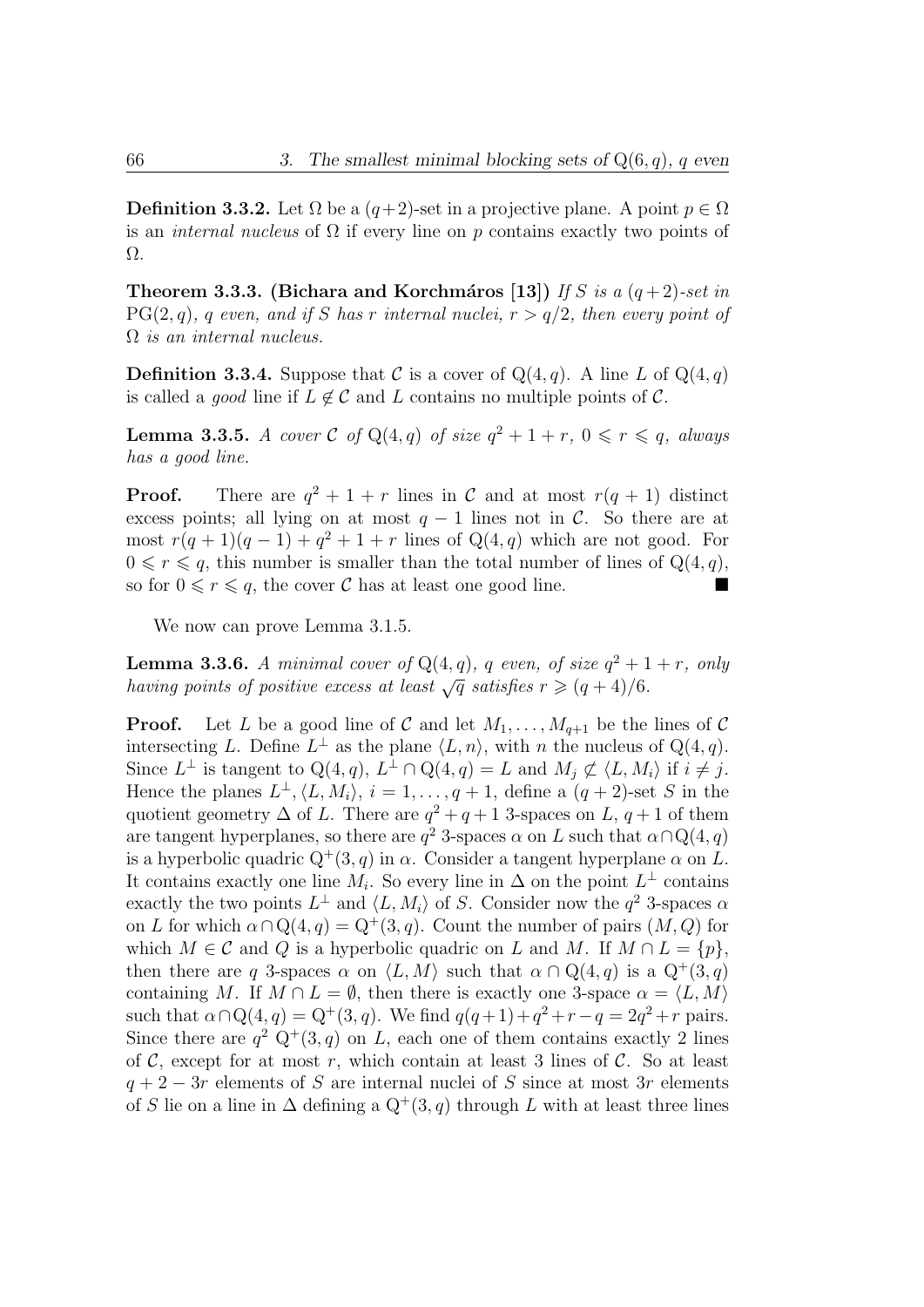$M_i$ . Suppose that  $q + 2 - 3r > q/2$ , then by Theorem 3.3.3, every point of S is an internal nucleus of S, meaning that S only has 0- and 2-secants. So if L is a good line and  $r < (q+4)/6$ , then the hyperbolic quadrics of  $Q(4, q)$ on L always contain 0 or 2 lines of  $\mathcal C$  intersecting L.

Since  $r \leqslant q-1$ , the multiple points of C form a sum of lines, with the sum of the weights of the lines equal to  $r$  (Lemma 3.3.1). Every line has weight at least  $\sqrt{q}$ . Let N be a line of this sum. Then  $N \notin \mathcal{C}$  since  $\mathcal{C}$  is minimal. If N has weight k, then N is intersected by at least  $(k+1)(q+1)$ minimal. If N has weight k, then N is intersected by at least  $(k+1)(q+1)$ <br>lines of C with  $k \geqslant \sqrt{q}$ . Interpreting  $N^{\perp}$  and the planes  $\langle N, M \rangle$ , with M a line of C intersecting N, in the quotient geometry  $\Delta'$  of N, we define a set S', now of size at least  $(k+1)(q+1)+1$ . Consider a line of  $\Delta'$  not containing  $N^{\perp}$ , but containing at least 3 points of S'. This line defines a hyperbolic quadric of  $Q(4, q)$  through N and containing at least 3 lines  $N_1, N_2, N_3$  of C intersecting  $N$ . The regulus of this hyperbolic quadric containing  $N$  cannot contain a good line, since otherwise the hyperbolic quadric cannot contain 3 lines of  $\mathcal C$  intersecting  $N$ ; so every line of that regulus must either belong to C or must contain multiple points. Since  $N_1 \in \mathcal{C}$ , every line of the regulus of N belonging to  $\mathcal C$  has a multiple point. Since the multiple points form a sum of lines  $\mathcal{L}$ , with the sum of the weights of the lines equal to  $r < (q+4)/6$ , and where every line of  $\mathcal L$  has at least weight  $\sqrt{q}$ , there are at most  $\sqrt{q}/6$ distinct lines in that sum. Hence the previous situation is only possible if a line  $N'$  of this sum intersects N and lies on this hyperbolic quadric. So the solids of hyperbolic quadrics of  $Q(4, q)$  through N containing at least 3 lines of C intersecting N must pass through one of at most  $\sqrt{q}/6$  planes through N.

Define  $S''$  as the set of points in  $\Delta'$  which correspond with the planes Denne S<sup>2</sup> as the set of points in  $\Delta$  which correspond with the planes  $\langle N, N' \rangle$  and  $N^{\perp}$ ,  $N' \in \mathcal{L}$ ,  $|\mathcal{L}| \leqslant \sqrt{q}/6$ ; then  $|S''| \leqslant \sqrt{q}/6 + 1$ . A line of  $\Delta'$ not on  $N^{\perp}$  containing at least 3 elements of S' must pass through one of the points of  $S'' \setminus \{N^{\perp}\}\$ and since there are lines of  $\Delta'$  on  $N^{\perp}$  containing more than 2 points of  $S'$ , all lines in  $\Delta'$  containing at least 3 points of  $S'$  pass through a point of  $S''$ .

There are at least  $(q + 1)(\sqrt{q} + 1)$  lines intersecting N defining at least There are at least  $(q + 1)(\sqrt{q} + 1)$  lines intersecting N defining at least  $(q + 1)(\sqrt{q} + 1)$  points of S'. Consider a point p of S' different from  $N^{\perp}$ . Suppose that *n* lines on *p* contain one other point  $p_i$  of S'. Consider all the points  $p_1, \ldots, p_n, p$ , and the at least  $(q + 1)(\sqrt{q} + 1) - (n + 1)$  points of the points  $p_1, \ldots, p_n, p$ , and the at least  $(q + 1)(\sqrt{q} + 1) - (n + 1)$  points of  $S' \setminus \{p_1, \ldots, p_n, p\}$ . Those points must lie on at most  $\sqrt{q}/6 + 1$  lines through the points of S'', a contradiction. We conclude that  $r \geq (q+4)/6$ .

For the proof of Lemma 3.1.6, we will use the model  $T_2(\mathcal{O})$  for  $Q(4, q)$ . We will prove Lemma 3.1.6 in two smaller lemmas. Considering  $T_2(\mathcal{O})$ , a line of type (b) will be denoted by  $[p], p \in \mathcal{O}$ . For the definition and basic results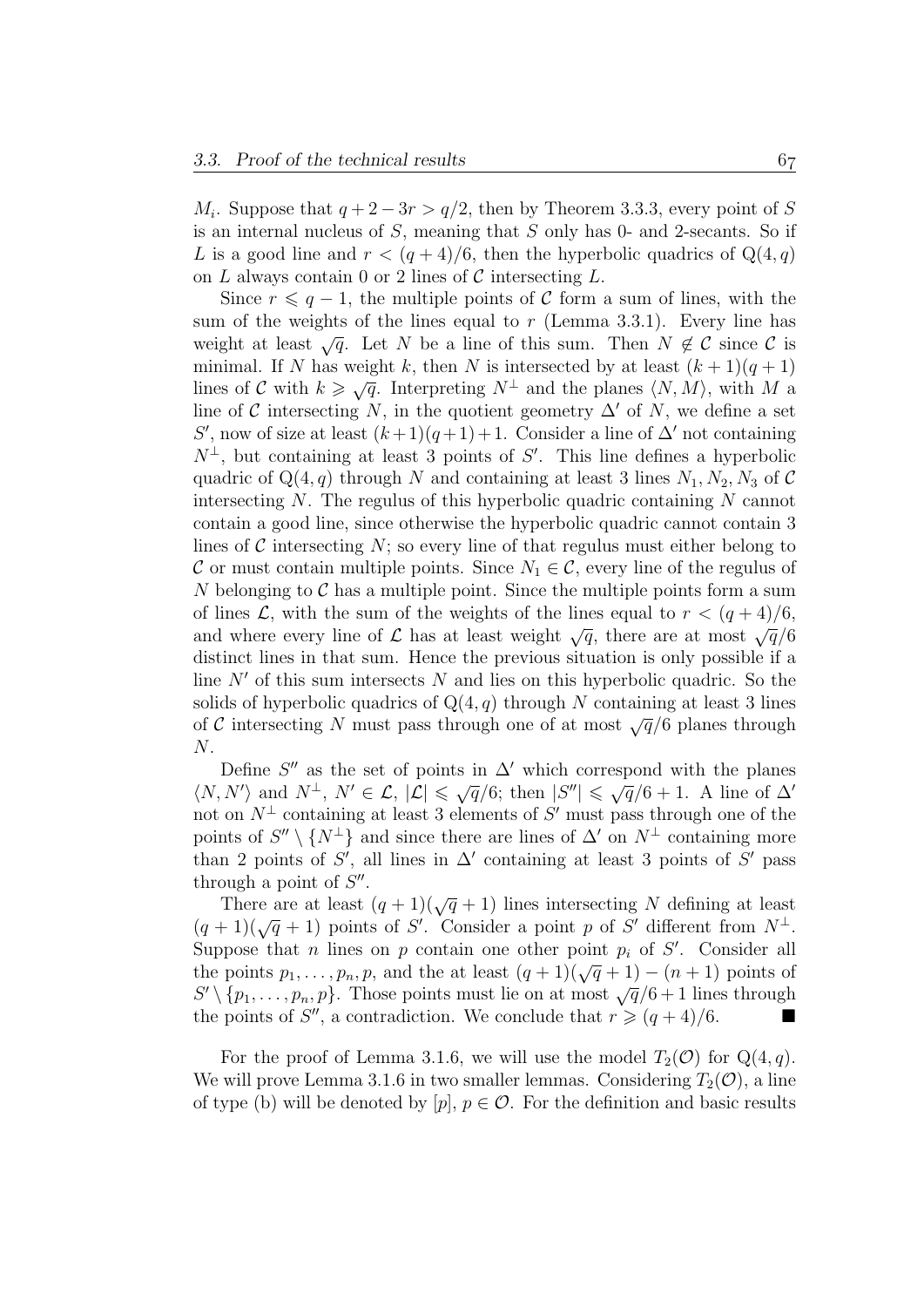about  $T_2(\mathcal{O})$ , we refer to Section 2.1.1 and in particular Theorem 2.1.5.

**Lemma 3.3.7.** Suppose that C is a minimal cover of  $Q(4,q) \cong T_2(\mathcal{O})$  of size  $q^2 + 1 + r$ ,  $0 < r < q$ , for which there is a line L not in C such that every point of L lies on  $r + 1$  lines of C, but all other points of  $T_2(\mathcal{O})$  lie on one line of C, then  $(r+2)|q$  or  $r = q-1$ .

**Proof.** Suppose that  $r < q-2$ . We may assume that L is a line of type (b), denoted by  $[p_0]$ . Since  $(\infty)$  has excess r, C contains r + 1 lines of type (b),  $[p_1], \ldots, [p_{r+1}],$  and every tangent plane to  $\mathcal O$  in  $p_0$  contains  $r+1$  lines of type (a). There remain  $q^2 + 1+r-(r+1)-q(r+1) = q(q-r-1)$  lines of type (a) of C. On each point  $p_{r+2}, \ldots, p_q$  of  $\mathcal{O}$ , there are q lines of C. Consider a plane  $\alpha \neq \pi_0$ ,  $\pi_0$  the plane containing  $\mathcal{O}$ , on the line  $p_0p_q$ . Since  $r < q-2$ , there are other points  $p_i$  than  $p_0$  and  $p_q$  such that  $[p_i] \notin \mathcal{C}$ . There are  $q + q(r + 1)$  lines of type (a) of C on  $p_q$  and  $p_0$ , so  $q^2 + 1 + r - (r+1) - q - q(r+1) = q^2 - q(r+2)$ lines of type (a) of C are intersecting  $\alpha$  in exactly one point of type (i). Hence  $q(r+2)$  points of  $\alpha$  must be covered by lines on  $p_0$  or  $p_q$  in  $\alpha$ , so each plane on  $p_q p_0$  different from  $\pi_0$  contains exactly  $r + 2$  lines on either  $p_q$  or  $p_0$  since the only multiple points are points of type (ii) and  $(\infty)$ . So it is possible to partition the q lines of C through  $p_q$  into sets of size  $r + 2$ ; so  $(r + 2)|q$  and the lemma follows.

**Lemma 3.3.8.** Under the same conditions as in the previous lemma,  $r \leqslant$  $q/2-2$  is impossible.

**Proof.** We now assume that L is a line of type (a), so  $(\infty)$  has excess 0 and C contains exactly one line  $[p_0]$  of type (b). Denote by L the line of type (a) such that every point on it lies on  $r + 1$  lines  $L_1, \ldots, L_{r+1}$  of  $\mathcal{C}; L \notin \mathcal{C}$ . By the transitivity of the stabilizer group of  $Q(4, q)$  on the point set, we can assume that the line of C passing through  $(\infty)$  does not intersect L, then  $p_0 \notin L$ .

Suppose that  $p_1 \in L \cap \mathcal{O}$ . Then one tangent plane on  $p_1$  lies on  $r + 1$ lines of C, the other  $q-1$  tangent planes lie on one line of C, so there are  $(q-1) + r + 1 = q + r$  lines of type (a) of C on  $p_1$ . The other points  $p_2, \ldots, p_q$ of O lie on q lines of type (a) of C. Consider the point  $p_2$  and all planes different from  $\pi_0$ ,  $\mathcal{O} \subseteq \pi_0$ , on it. A tangent plane to  $\mathcal{O}$  on  $p_2$  contains exactly one line of type (a). A plane  $\alpha$ ,  $\alpha \neq \pi_0$ , on  $\langle p_2, p_0 \rangle$  is intersected in a point of type (i) by  $q^2 + r - q$  lines of type (a) of C, so there are at least  $q - r > 0$ points of type (i) not covered by those lines; at most  $r + 1$  of those lines intersect  $\alpha$  in the point  $\alpha \cap L$ ; so at most q points of type (i) of  $\alpha$  are not covered by those lines and hence  $\alpha$  must contain exactly one line of type (a)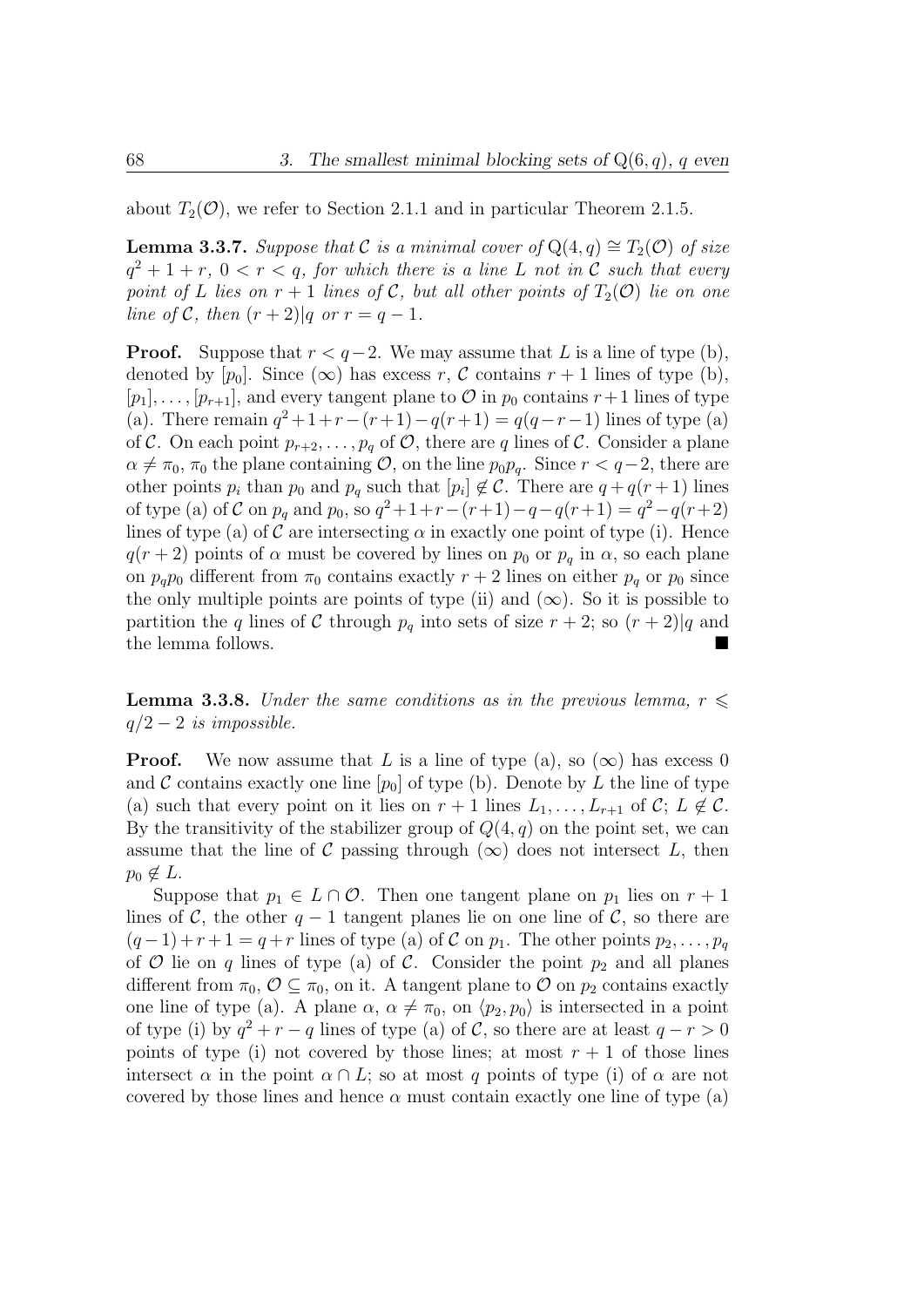of C. A plane  $\alpha$ ,  $\alpha \neq \pi_0$ , on  $\langle p_2, p_i \rangle$ ,  $i = 3, \ldots, q$ , is intersected in a point of type (i) by  $q^2 + r - 2q$  lines of type (a) of C. As in the previous case, there are now between  $2q$  and  $2q - r$  points of type (i) not covered by those lines; so two lines of C lie in the plane  $\alpha$ . It is possible that these 2 lines both lie on  $p_i$  or on  $p_2$ . If one line lies on  $p_i$  and the other on  $p_2$ , they intersect in  $\alpha \cap L$ .

A plane  $\alpha$ ,  $\alpha \neq \pi_0$ , on  $\langle p_1, p_2 \rangle$  different from  $\langle p_2, L \rangle$  is intersected by exactly  $q^2 + r - q - (q + r) = q^2 - 2q$  lines of type (i) of C. Since  $L \cap \alpha = \{p_1\},\$ these lines intersect  $\alpha$  in different points, hence exactly two lines of  $\mathcal C$  either on  $p_1$  or  $p_2$  lie in  $\alpha$ . Finally we consider the plane  $\langle p_2, L \rangle$ . There are  $2q + r$ lines of type (a) of C on  $p_1$  and  $p_2$ . In the  $q-1$  planes on  $\langle p_1, p_2 \rangle$  different from  $\pi_0$  and  $\langle p_2, L \rangle$  lie exactly 2 lines; so  $r + 2$  lines remain, in  $\langle p_2, L \rangle$ . Since the intersection points must lie on L, these lines pass either through  $p_1$  or  $p_2$ .

Suppose that the  $r + 2$  lines pass through  $p_2$ . Consider the quotient geometry  $\Delta$  of  $p_2$ , with relation to PG(3, q). The q lines of type (a) of C on  $p_2$  together with the tangent line to  $\mathcal O$  in the point  $p_2$  and the line  $\langle p_2, p_0 \rangle$ define a set S of  $q+2$  points in  $\Delta$ . All lines of  $\Delta$  intersect S in 0, 1 or 2 points, except for one line M (the line corresponding with  $\langle p_2, L \rangle$ ); M intersects S in  $r+2$  points  $s_1, \ldots, s_{r+2}$ . Define  $S' = (S \setminus M) \cup \{s_1\}$ , then  $S'$  is a  $(q-r+1)$ -arc which can be extended in  $r + 1$  ways to a  $(q - r + 2)$ -arc. If  $r \leq q/2 - 2$ , then  $q - r + 1 \geq q - (q/2 - 2) + 1 \geq q/2 + 3$ . A  $(q/2 + 2)$ -arc in PG(2,q), q even, can be extended in a unique way to a complete arc  $[60, \text{Cor. } 10.3]$ . Hence S must be a  $(q + 2)$ -arc and the plane  $\langle p_2, L \rangle$  contains  $r + 2$  lines of C on the point  $p_1$ , since all lines in  $\Delta$  must intersect S in 0 or 2 points. Since we can repeat the arguments for all the points  $p_2, \ldots, p_q$ , we conclude that all the planes  $\langle p_2, L \rangle, \ldots, \langle p_q, L \rangle$  contain  $r + 2$  lines of type (a) of C on  $p_1$ . So  $(q-1)(r+2) \leq q+r$  which is impossible.

These last two lemmas lead to Lemma 3.1.6.

#### 3.4 Final remarks

We mention that Theorem 3.1.7 follows from a more general result, which was independently proved by K. Metsch.

**Theorem 3.4.1.** (Metsch [70]) Every set of points of  $W(2n + 1, q)$  that meets all generators has at least  $q^{n+1} + q^{n-1}$  points. Equality can only occur for even q and then the set consists of the points outside the vertex of a cone with a vertex of dimension  $n-2$  over an ovoid in a  $W(3, q)$ .

Since for q even,  $Q(6, q) \cong W(5, q)$ , Theorem 3.1.7 can be derived from this theorem. However, it is interesting to compare the two different proofs.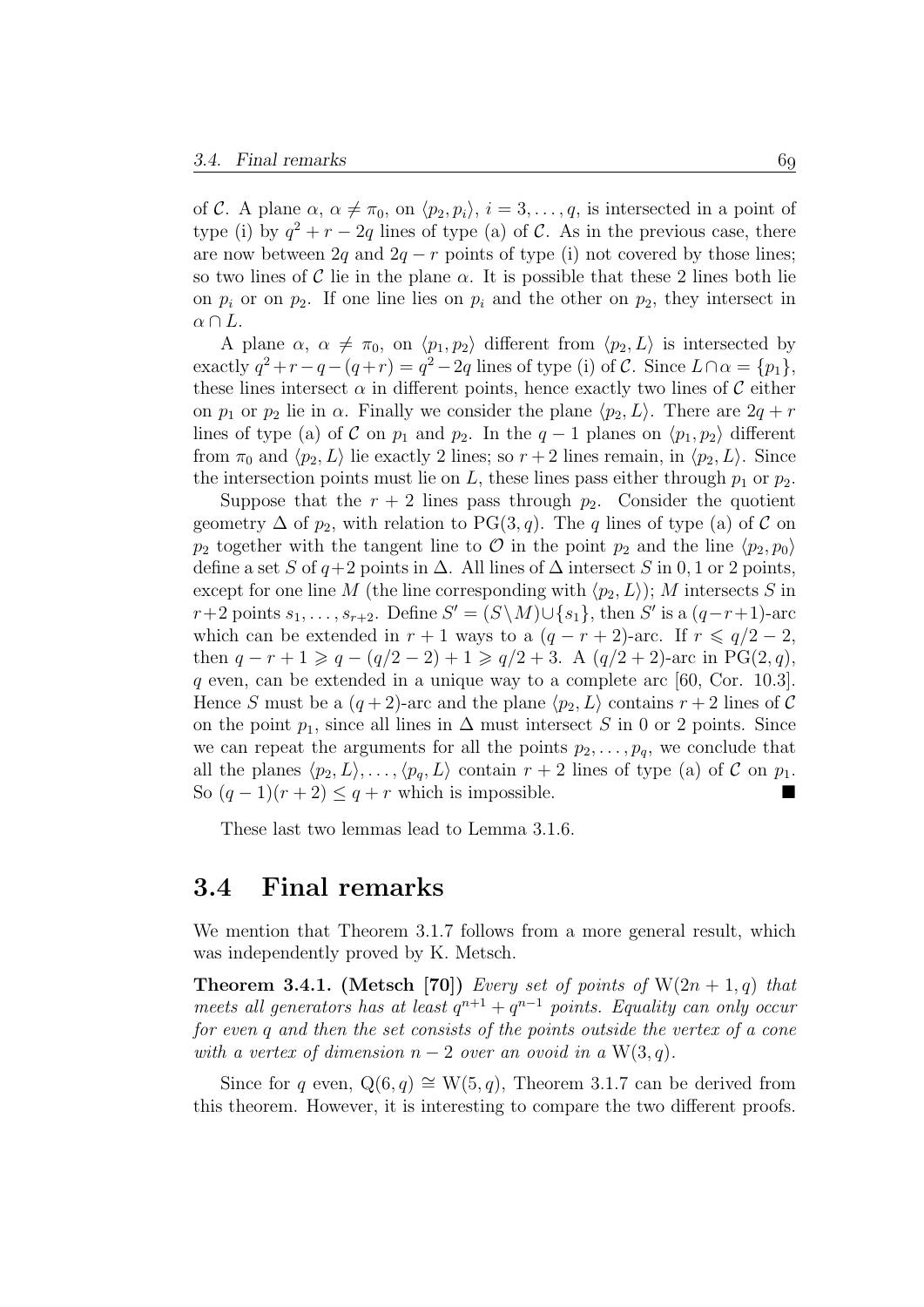Our proof focusses on the projection of the blocking set. It also relies very heavily on the results on blocking sets of  $Q(4, q)$ , q even.

The proof of K. Metsch starts immediately with purely combinatorial arguments and focusses on the general case  $W(2n + 1, q)$ ,  $n > 1$ . Bounds on the smallest minimal blocking sets different from an ovoid of  $W(3, q)$  are not needed.

It is interesting to see that also in the proof of K. Metsch, a lot of arguments are proved for q even and q odd. Of course, the arguments can not be translated completely since  $W(3, q)$ , q odd, has no ovoid, [81]. The lower bound achieved in [70] is improved in [45], using an inductive argument and a result from [42]. An example of a minimal blocking set of  $W(2n + 1, q)$ is also constructed in [45]. The question whether the lower bound is sharp remains open however.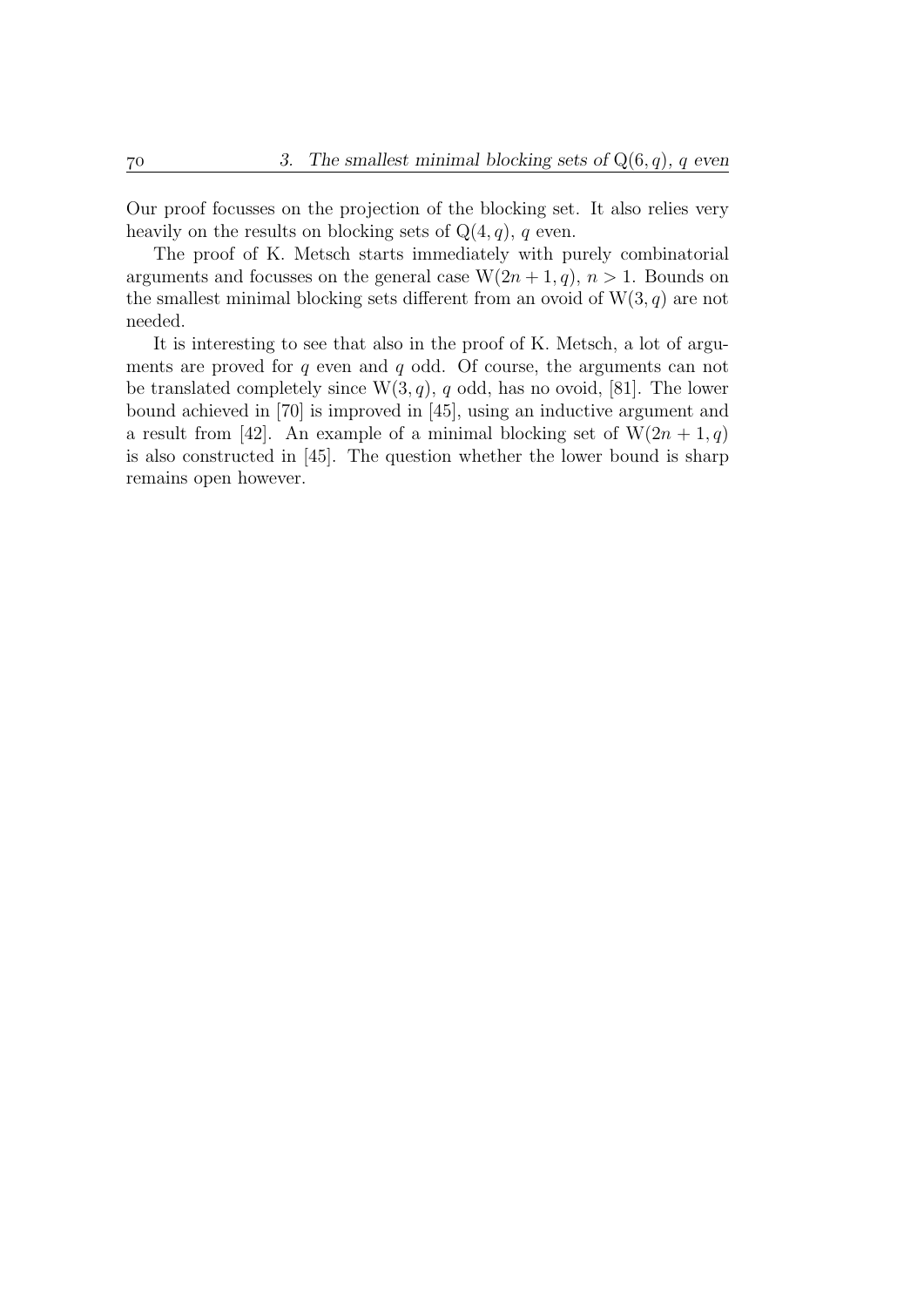**Chapter** 

# The smallest minimal blocking sets of  $Q(6, q)$ , q odd prime

The existence or non-existence of ovoids of  $Q(6, q)$ , q odd, is not completely solved. It is known that  $Q(6, q)$  has ovoids for  $q = 3^r$ ,  $r \ge 1$ . pletely solved. It is known that  $Q(6, q)$  has ovoids for  $q = 3^r, r \geq 1$ . Furthermore, a recent result of S. Ball [4], together with a result of S. Ball, P. Govaerts and L. Storme [6], implies that the only ovoids of  $Q(4, q)$ , q an odd prime, are elliptic quadrics  $Q^-(3, q)$ . Then a result of J. A. Thas and C. M. O'Keefe [76], implies that  $Q(6, q)$  has no ovoids when  $q > 3$  is an odd prime.

Again we can try to find the smallest sets of points meeting every generator of  $Q(6, q)$ , when it has no ovoids. We can also try to find the smallest minimal blocking sets of  $Q(6, q)$ , q odd, different from an ovoid of  $Q(6, q)$ , when  $Q(6, q)$  has ovoids.

The present chapter is based on joint work with L. Storme [36] and joint work with K. Metsch [34].

### 4.1 Introduction

For this chapter we use the notations introduced in Section 3.1. Since we are dealing with  $Q(6, q)$ , q odd, we can use the associated polarity, and we will denote it by  $\perp$ . Hence, if p is a point of Q(6, q), the notation  $T_p(Q(6, q))$  will be replaced with  $p^{\perp}$ .

The situation is more complex compared with  $Q(6, q)$ , q even. First, we mention the central result of [76].

**Theorem 4.1.1.** If for some  $q, q > 3$ , every ovoid of  $Q(4,q)$  is an elliptic quadric, then  $Q(6, q)$  has no ovoid.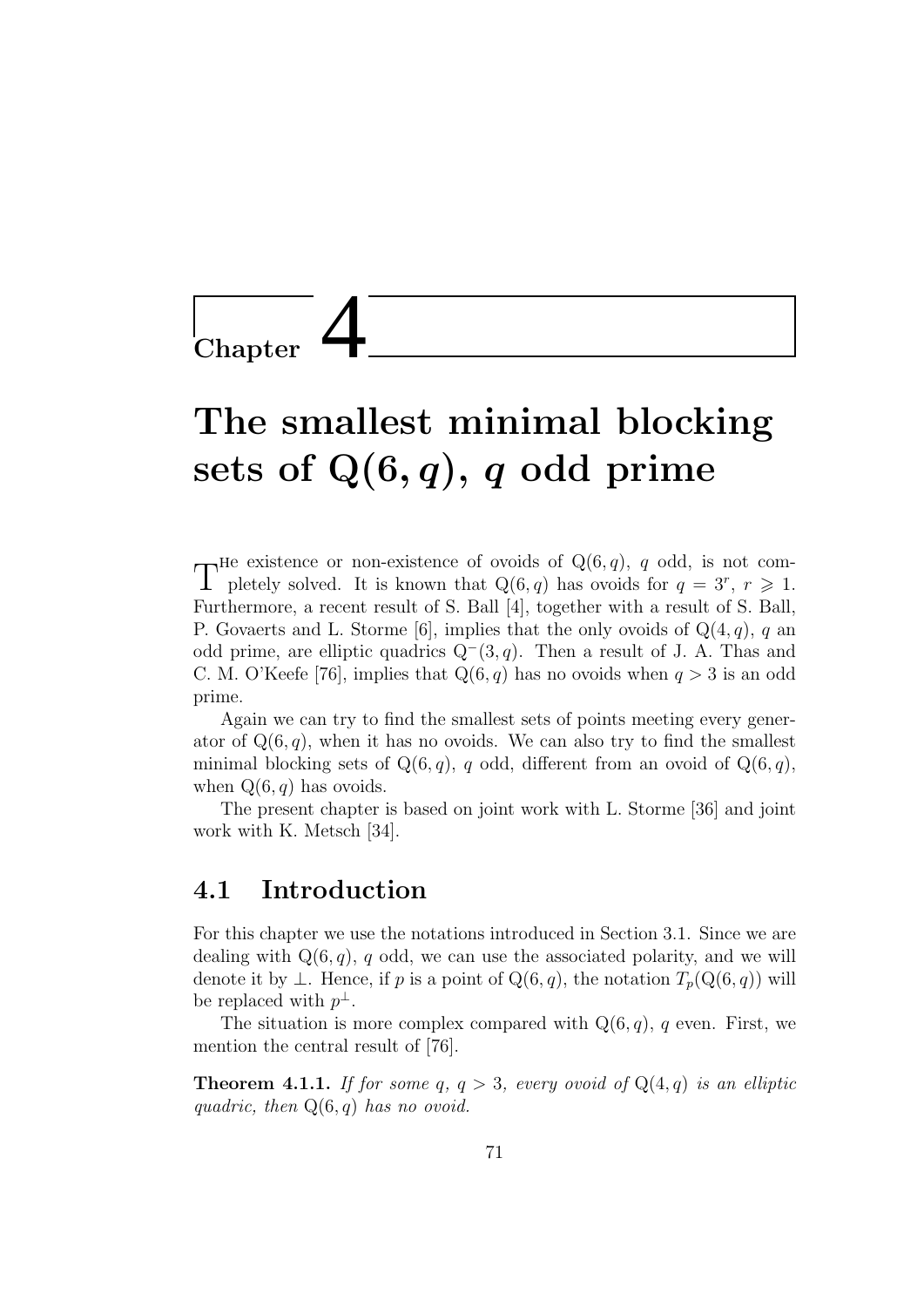Recently, the following result was shown ([4] and [6]).

**Theorem 4.1.2.** If q is prime, then every ovoid of  $Q(4,q)$  is an elliptic quadric.

Hence, we can conclude that  $Q(6, q)$ ,  $q > 3$  prime, has no ovoids. Concerning the non-existence of ovoids of  $Q(6, q)$ , q odd, this is the only known result.

When  $q = 3<sup>h</sup>$ , some examples of ovoids of  $Q(6, q)$  are known. We refer to [65], [91] and [92].

Two questions now arise. Is it possible to classify the smallest minimal blocking sets of  $Q(6, q)$ , q odd, when it has no ovoids and, can we classify the smallest minimal blocking sets different of ovoids of  $Q(6, q)$ , q odd, when  $Q(6, q)$  has ovoids?

Concerning the general question, it seems reasonable to think about the techniques of Chapter 3, since the proofs are independent of the existence of ovoids of  $Q(6, q)$ . If we want to use the same arguments, it is clear that a replacement for Theorem 3.1.2 is needed. Finding a "q-odd version" of that theorem seems very difficult. Therefore we can only present results for  $q = 3, 5, 7$ . For these small values, it was possible to obtain some results on minimal blocking sets of  $Q(4, q)$  which replaced Theorem 3.1.2, although we needed a computer search. We will mention all obtained results, therefore we need a few more concepts.

Recall the definition of a blocking set and a cover of a GQ from Section 3.1. The concepts multiple point, excess of a point and weight of a line with respect to a cover were also given in Section 3.1 and we will dualise these concepts now. Suppose that  $\mathcal B$  is a blocking set of the GQ  $\mathcal S$ . A *multiple line* is a line of S meeting B in more than one point. The excess of a line L is the number of points of  $\beta$  it contains minus one. The *weight* of a point with respect to a given blocking set is the minimum of the excesses of the lines on this point.

Again in Section 3.1, we mentioned a special case (Theorem 3.1.3) of the following theorem.

**Theorem 4.1.3.** (Eisfeld et al. [42]) Let C be a cover of a classical generalised quadrangle S of order  $(q, t)$  embedded in PG $(d, q)$ . Let  $|\mathcal{C}| =$  $qt + 1 + r$ , with  $q + r$  smaller than the cardinality of the smallest non-trivial blocking sets in  $PG(2,q)$ . Then the multiple points of C form a sum of lines of  $PG(d, q)$ , where the weight of a line in this sum is equal to the weight of this line with respect to the cover, and with the sum of the weights of the lines equal to r. 1

<sup>&</sup>lt;sup>1</sup>This is exactly the formulation found in [42], except for the notation S for the GQ, and where we replaced "contained in  $Q$ " by "of  $PG(d, q)$ "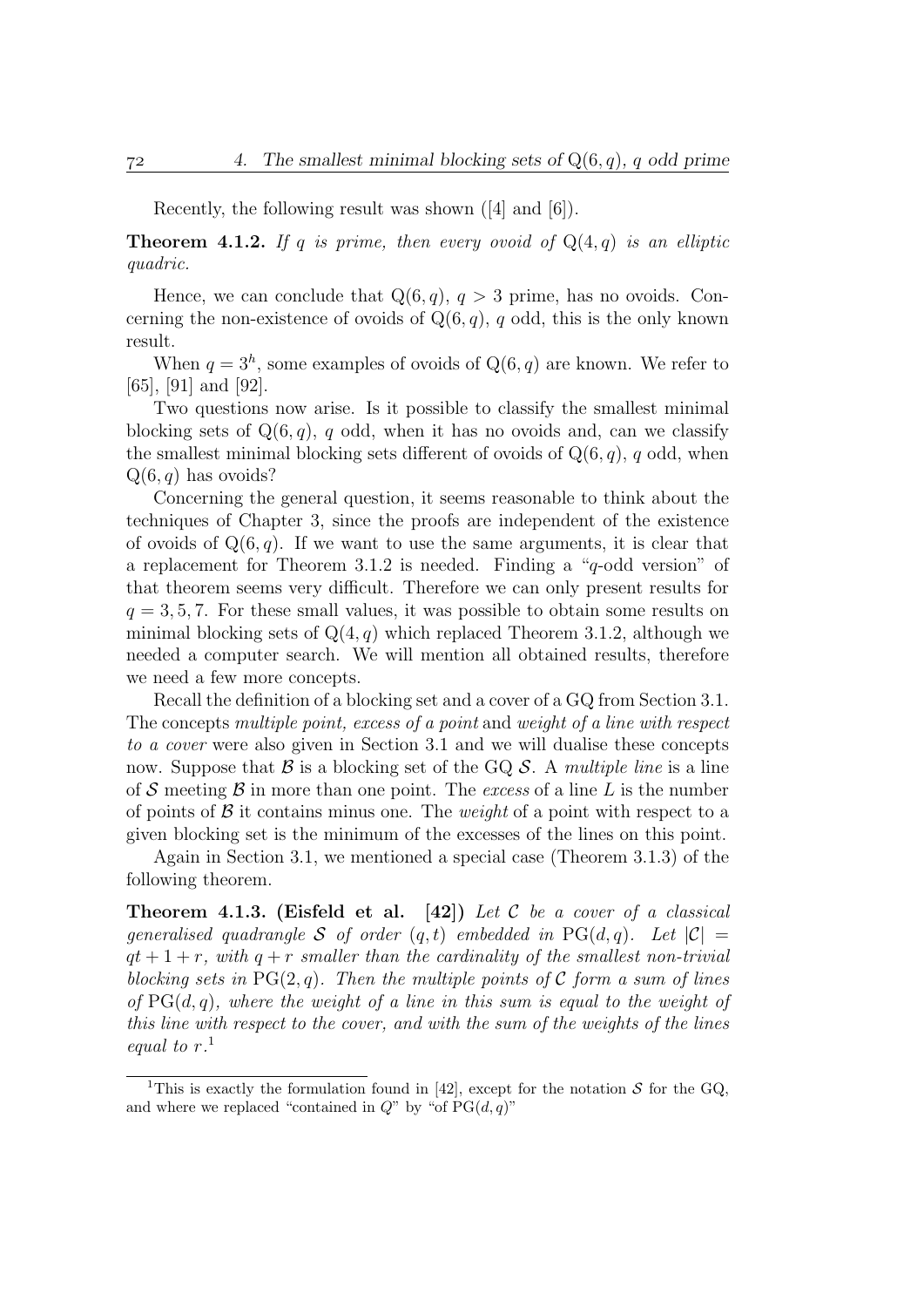

Figure 4.1: A line of  $PG(3, q)$  dualises to a pencil or a grid

The concept sum of lines was defined in Section 2.1.3, Definition 2.1.9. Since all classical generalised quadrangles are embedded in some projective space  $PG(n, q)$ , the above theorem describes the set of multiple points in terms of projective points and projective lines of the ambient projective space. However, one has to be extremely careful in the case of  $W(3, q)$  concerning the interpretation of this theorem. It is clear that all the multiple points are points of the GQ  $\mathcal{S}$ . This does not, however, imply in general that the lines of the sum are lines of the GQ  $S$ . If S is a quadric, for instance  $Q(4, q)$ , then all lines of the sum of lines are indeed lines of the quadric, since otherwise projective points not belonging to the quadric would become multiple points of the given cover of the quadric. If S is  $W(3, q)$ , which is the situation we need in this chapter, then every point of  $PG(3, q)$  is a point of  $W(3, q)$ , hence it is possible that projective lines which are not lines of the GQ  $\mathcal{S}$ , are lines of the sum of lines describing the set of multiple points. Hence the interpretation is that the sum of lines is a sum of lines of  $PG(3, q)$ .

Consider a cover C of the GQ  $S = W(3, q)$ , satisfying the conditions of Theorem 4.1.3. This cover C dualises to a blocking set  $\beta$  of the GQ  $S' = Q(4, q)$ . The sum of multiple lines can now be described by *pencils*, i.e.  $q+1$  lines of S' on a point, the dual of a line of PG(3, q) which is also a line of S, and reguli, lying in 3-dimensional spaces intersecting  $S' = Q(4, q)$  in a hyperbolic quadric  $Q^+(3, q)$ , corresponding to the  $q + 1$  points on a line of  $PG(3, q) \setminus S$ . We will be interested in the situation where only pencils occur in this sum.

The following lemma is based on similar results from [48].

**Lemma 4.1.4.** Suppose that C is a cover of  $S = W(3, q)$ , of size  $q^2 + 1 + r$ , with  $q + r$  smaller than the cardinality of the smallest non-trivial blocking set in PG(2,q), such that the multiple points of C are a sum A of lines of  $PG(3, q)$ . If L is a line of A, L not a line of  $W(3, q)$ , then  $L^{\perp} \in \mathcal{A}$ , with  $\perp$ the symplectic polarity corresponding to  $W(3, q)$ .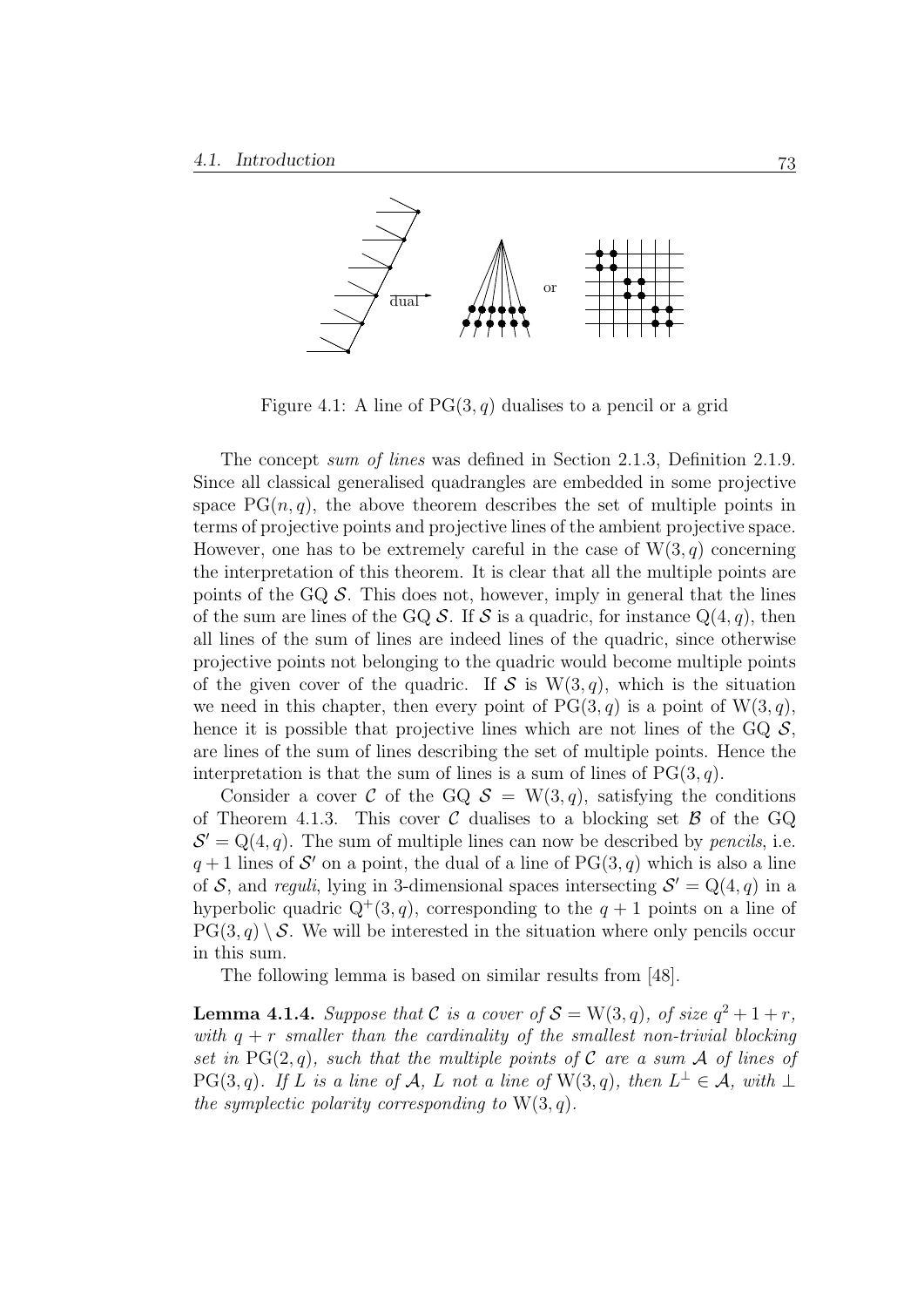**Proof.** Suppose that L is a line of A, but not a line of S. Since  $L \notin S$ ,  $L \notin \mathcal{C}$ , so L is intersected by at least  $2q + 2$  lines of C. Then also  $L^{\perp}$  is intersected by these at least  $2q + 2$  lines of C.

If  $L^{\perp} \notin \mathcal{A}$ , then  $L^{\perp}$  intersects at most r lines of  $\mathcal{A}$ , so the sum of the excesses of the points of  $L^{\perp}$  is at most r. But it is at least  $2q + 2 - (q + 1) =$  $q + 1$ , so also  $L^{\perp} \in \mathcal{A}$ .  $\bot \in \mathcal{A}.$ 

Consider now a blocking set B of Q(4, q), q odd, of size  $|\mathcal{B}| = q^2 + 1 + r$ . This corresponds to a cover C of W(3, q). If  $r = 1$ , then Theorem 4.1.3 implies that the multiple points of C lie on a unique line L of  $PG(3, q)$ , with weight 1. This implies that  $L^{\perp} = L$ , since otherwise the sum of lines would contain two lines with weight 1, a contradiction since the sum of the weights of the lines equals  $r = 1$ . If  $r = 2$ , then either the multiple points of C lie on a unique line with weight 2, or on two lines with weight one. If we suppose that all lines of the sum have weight 2, then, by the same arguments as for  $r = 1$ , the sum of lines consists of a unique line of weight 2 belonging to  $W(3, q)$ . We can formulate the following corollary.

**Corollary 4.1.5.** Let B be a minimal blocking set of  $Q(4, q)$ , q odd,  $|\mathcal{B}| =$  $q^2+1+r$ ,  $q+r$  smaller than the cardinality of the smallest non-trivial blocking sets in PG(2,q). If  $r = 1$ , then the multiple lines pass through a common point  $p \in Q(4,q) \setminus \mathcal{B}$ . If  $r = 2$ , and all multiple lines have excess 2, then all multiple lines pass through a common point  $p \in Q(4,q) \setminus \mathcal{B}$ .

This corollary is not a complete replacement of Theorem 3.1.2, since it only gives information on how the multiple lines are structured. Still it enables to prove for  $q = 3$ , and for  $q = 5, 7$  with the aid of a computer, the following results.

**Lemma 4.1.6.** ([36]) If B is a minimal blocking set of  $Q(4,3)$  different from an ovoid, then  $|\mathcal{B}| > 11$ .

**Proof.** Suppose that  $\mathcal{B}$  is a minimal blocking set of  $Q(4,3)$ ,  $|\mathcal{B}| = 11$ . Note that an ovoid O of Q(4, 3) has size 10. Then there exists a point  $p \notin \mathcal{B}$ , such that all 4 lines of  $Q(4,3)$  on p contain 2 points of  $\beta$  (Corollary 4.1.5), i.e.  $p^{\perp} \cap \mathcal{B} = \{p_1, \ldots, p_8\}.$  There remain 3 points  $r_1, r_2, r_3$  in  $\mathcal{B}$ . Those points cannot be collinear with the points  $p_1, \ldots, p_8$ , since the only 2-secants to  $\mathcal B$ pass through p. Hence,  $\left(\bigcap_{i=1}^3 r_i^{\perp} \right)$  $\mathcal{L}_i^{\perp} \cap p^{\perp} \cap \mathcal{Q}(4,3) = p^{\perp} \setminus (\mathcal{B} \cup \{p\}) = \{s_1, \ldots, s_4\}.$ But the polar space of  $\langle s_1, s_2, s_3, s_4 \rangle$  is at most a line, so this would be a line containing  $r_1, r_2, r_3$ , a contradiction.

**Lemma 4.1.7.** ([38]) If B is a minimal blocking set of  $Q(4, q)$ ,  $q = 5, 7$ , different from an ovoid of  $Q(4,q)$ , then  $|\mathcal{B}| > q^2 + 2$ .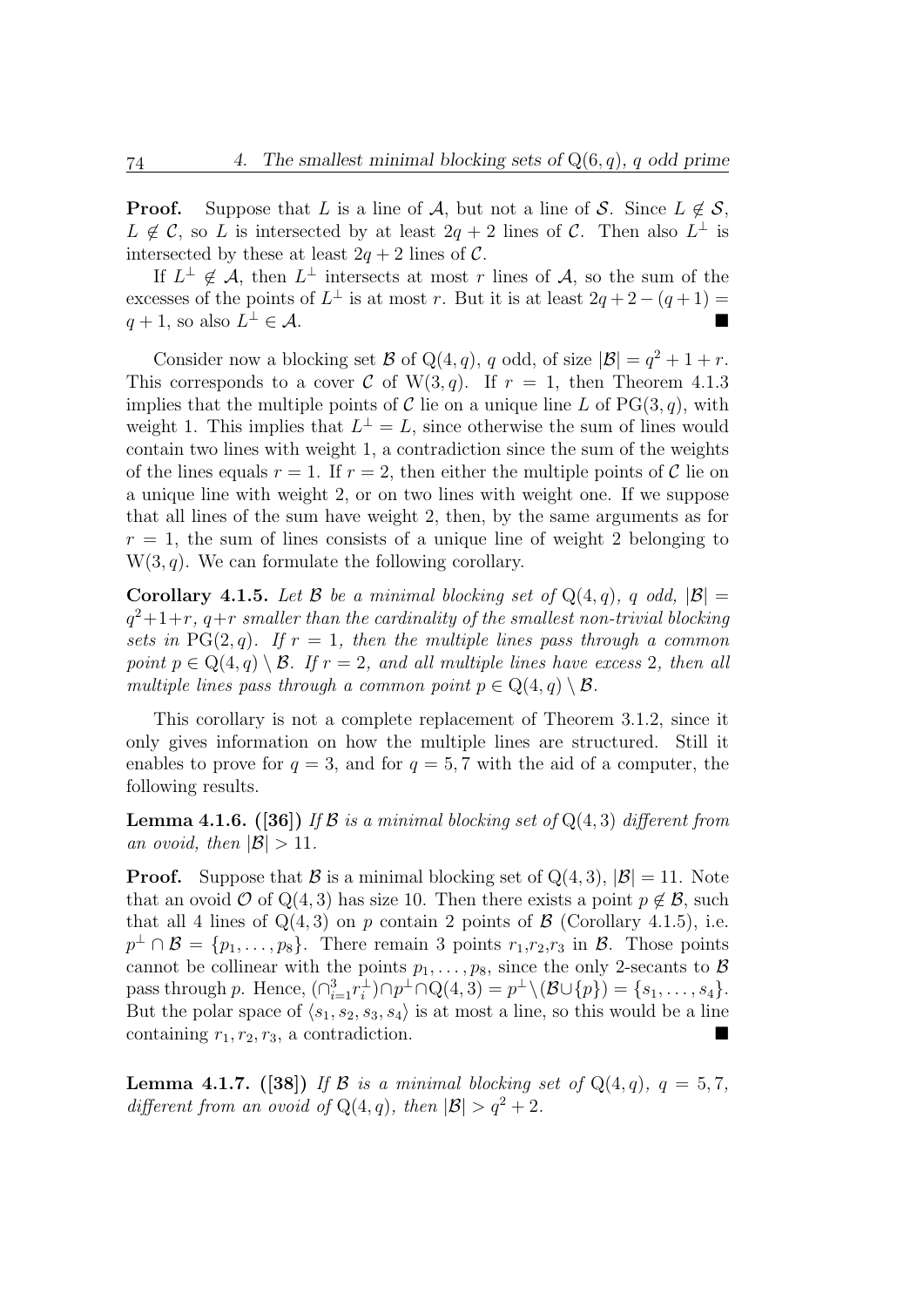**Lemma 4.1.8.** ([38]) There is no minimal blocking set  $\beta$  of size 52 on  $Q(4, 7)$  such that there is one point of  $Q(4, 7)$  with  $q + 1$  lines on it being blocked by exactly three points of B.

These lemmas were as replacement for Theorem 3.1.2 sufficient to classify the smallest minimal blocking sets of  $Q(6, q)$ ,  $q = 3, 5, 7$ , different from an ovoid.

The above mentioned approach only gives results for  $q = 3, 5, 7$ . Therefore one can wonder if the recent Theorem 4.1.2 can be useful to prove the classification for all q prime. It will become clear that in the proofs of the characterisation, we often find ovoids of  $Q(4, q)$ . When those ovoids all are elliptic quadrics, it is easier to handle intersections of ovoids. Therefore we can try to find the classification using basically the result of Theorem 4.1.2.

The goal of this chapter is to prove the following theorem.

**Theorem 4.1.9.** Let  $K$  be a minimal blocking set of  $Q(6, q)$ , q an odd prime, different from an ovoid of  $Q(6, q)$  and with  $|K| \leq q^3 + q$ . Then there is a point  $p \in Q(6,q) \setminus \mathcal{K}$  with the following property:  $p^{\perp} \cap Q(6,q) = pQ(4,q)$  and K consists of all the points of the lines L on p meeting  $Q(4,q)$  in an elliptic quadric  $Q^-(3, q)$ , minus the point p itself, and  $|K| = q^3 + q$ .

# 4.2 The smallest minimal blocking sets of  $Q(6, q), q = 3, 5, 7$

In this section, we will discuss Theorem 4.1.9 for  $q = 3, 5, 7$ . We will give a complete proof only for  $q = 3$ , since the cases  $q = 5, 7$  will be handled in a different way in the next section.

For this section, suppose that K is a minimal blocking set of  $Q(6, q)$ , different from an ovoid, and with  $|\mathcal{K}| = q^3 + 1 + \delta$ ,  $0 < \delta < q$ . At first, we recall Lemma 3.2.1, Corollary 3.2.2 and Lemma 3.2.3 from Section 3.2. The proofs were given in Section 3.2 for general q.

**Lemma 4.2.1.** If p is a point of  $Q(6, q)$ ,  $p \in \mathcal{K}$ , then  $|p^{\perp} \cap \mathcal{K}| \leq 1 + \delta$ .

**Corollary 4.2.2.** Every generator of  $Q(6, q)$  contains at most  $1 + \delta$  points of  $K$ .

**Lemma 4.2.3.** If  $p \in Q(6,q) \setminus \mathcal{K}$ , then p projects the points of  $p^{\perp} \cap \mathcal{K}$  onto a minimal blocking set of  $Q(4, q)$ .

We now suppose that  $q = 3, 5, 7$ . One of the key lemmas in Section 3.2 was Lemma 3.2.4. We can now prove a replacement for  $q = 3, 5, 7$  using Lemma 4.1.6, Lemma 4.1.7 and Lemma 4.1.8.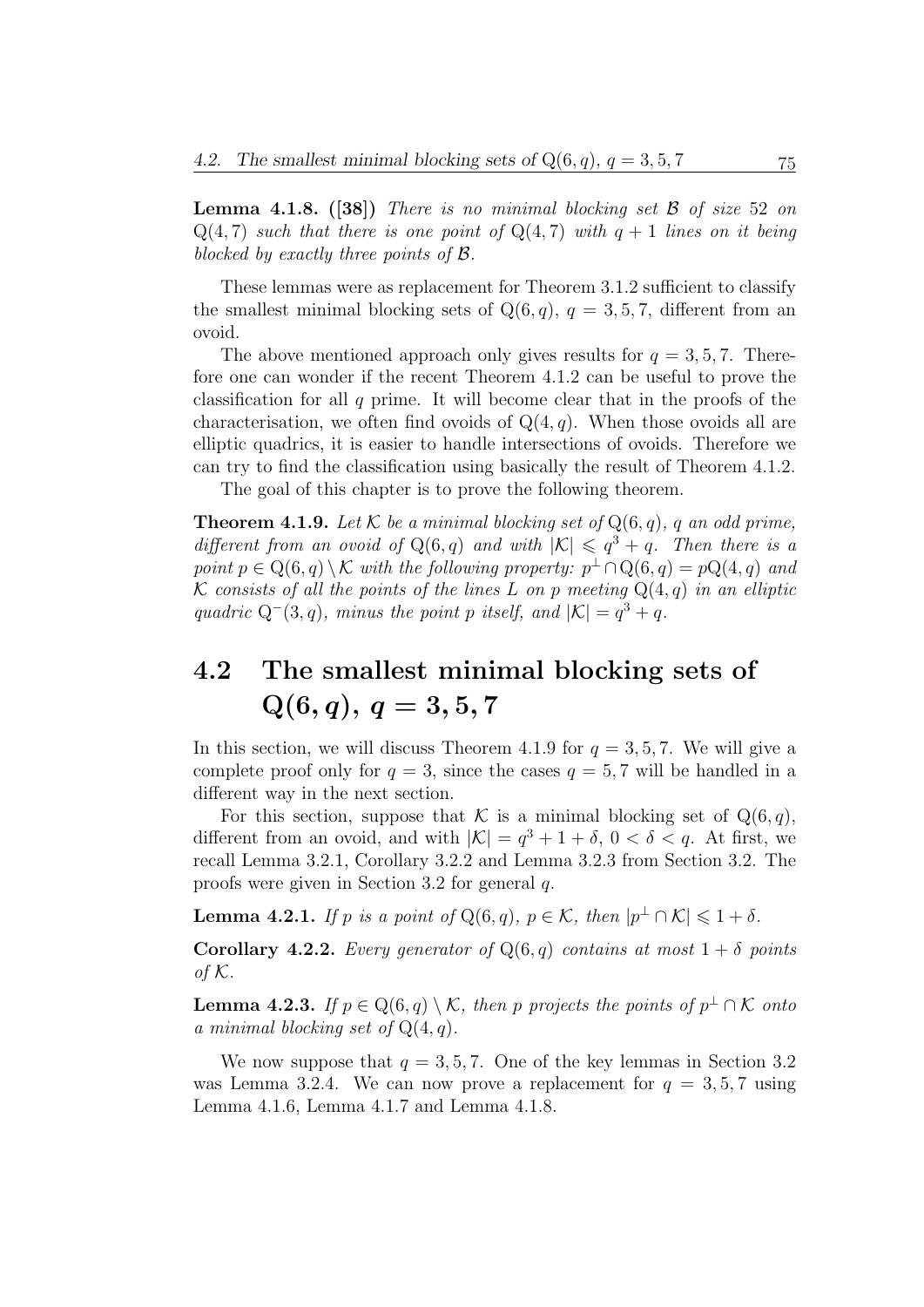**Lemma 4.2.4.** Suppose that K is a minimal blocking set of  $Q(6, q)$ ,  $q =$ 3, 5, 7, not an ovoid, and with  $|K| \leq q^3 + q$ . If L is a line of  $Q(6, q)$ , then  $|L \cap \mathcal{K}| = 0, 1 \text{ or } |L \cap \mathcal{K}| \geqslant 3.$ 

**Proof.** Suppose that  $|L \cap K| = 2$ . Consider a generator  $\pi \subseteq Q(6, q)$  such that  $L \subset \pi$  and  $L \cap \mathcal{K} = \pi \cap \mathcal{K}$ . Suppose that every generator on L contains a point of K not on  $L \cap K$ . This would imply  $|p^{\perp} \cap K| > 1 + q$ , for every  $p \in L \cap \mathcal{K}$ , a contradiction with Lemma 4.2.1. Hence, such a generator  $\pi$ exists. Count the pairs  $(u, v), u \in \pi \setminus L, v \in \mathcal{K} \setminus \pi, u \in v^{\perp}$ . By Lemma 4.1.6, Lemma 4.1.7 and Lemma 4.2.3,  $|u^{\perp} \cap \mathcal{K}| > q^2 + 2$ . We find a lower bound of  $q^2(q^2+2)$ . If  $v \in \mathcal{K} \setminus \pi$ , then  $v^{\perp}$  intersects  $\pi$  in a line, hence to v correspond q or 0 points of  $\pi \backslash L$ , which gives  $(q^3 + q - |L \cap K|)q$  as upper bound. Necessarily  $(q^3+q-2)q \geqslant (q^2+1)q^2$ , a contradiction. Hence  $|L \cap K| < 2$ , or  $|L \cap K| > 2$ .  $\blacksquare$ 

In [36], this latter lemma is, together with further steps, sufficient to prove Theorem 4.1.9 for  $q = 5, 7$ .

Suppose now that  $q = 3$ . Lemma 4.2.1 and Lemma 4.2.4 lead immediately to the following corollary.

**Corollary 4.2.5.** If  $\pi$  is a generator of Q(6,3), then  $|\pi \cap \mathcal{K}| = 1$  or  $|\pi \cap \mathcal{K}| =$ 3, and all points of  $\pi \cap \mathcal{K}$  are collinear.

This corollary leads to

**Corollary 4.2.6.** Consider a line L of Q(6, 3) with the property that  $|L \cap K|$  = 3, and let  $L \setminus \mathcal{K} = \{p\}$ . Then  $\mathcal{K} \subseteq p^{\perp} \cap Q(6,3)$ .

**Proof.** If  $r \in \mathcal{K} \setminus p^{\perp}$ , then  $r \in r'^{\perp}$ , for some  $r' \in L \cap \mathcal{K}$ . But then  $|r'^{\perp} \cap \mathcal{K}| \geqslant |L \cap \mathcal{K}| + 1 = 4$ . This contradicts Lemma 4.2.1.

We now can prove the following theorem.

**Theorem 4.2.7.** Let K be a minimal blocking set of  $Q(6, q = 3)$ , different from an ovoid, with  $|\mathcal{K}| \leqslant q^3 + q$ . Then there is a point  $p \in \mathbb{Q}(6,3) \setminus \mathcal{K}$ with the following property:  $p^{\perp} \cap Q(6,3) = pQ(4,3)$  and K consists of all the points of the lines L on p meeting  $Q(4,3)$  in an elliptic quadric  $Q^-(3,3)$ , minus the point p itself, and  $|\mathcal{K}| = q^3 + q$ .

**Proof.** We know from the previous corollary that there exists a point  $p \in \mathbb{Q}(6,3) \setminus \mathcal{K}$ , such that  $\mathcal{K} \subseteq p^{\perp} \cap \mathbb{Q}(6,3)$ . Suppose that some line L of  $Q(6, q)$  through p intersecting K in at least one point contains a point r,  $r \neq p, r \notin \mathcal{K}.$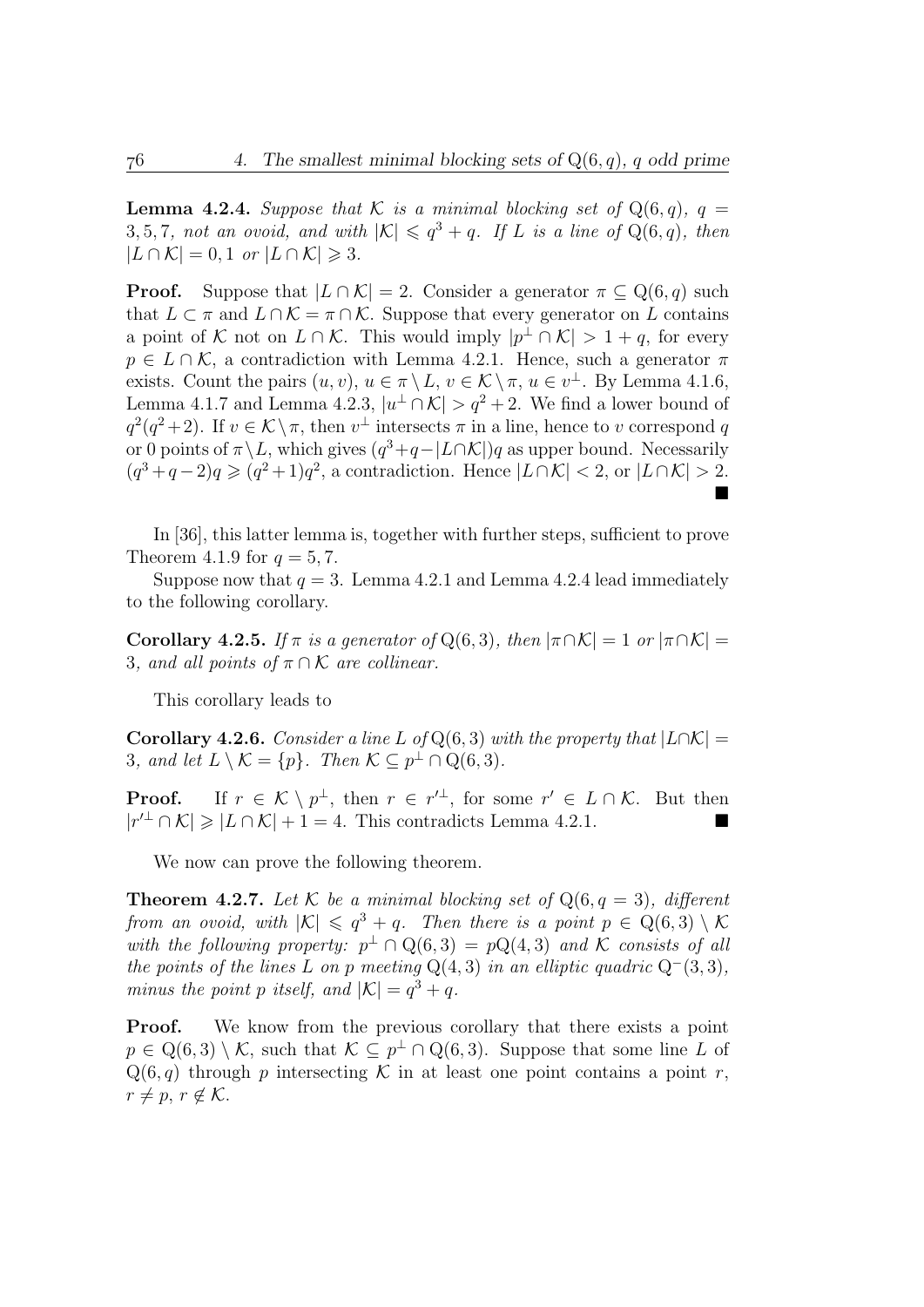Since  $r \in \mathbb{Q}(6,3) \setminus \mathcal{K}$ , we have that  $|r^{\perp} \cap \mathcal{K}| \geqslant 10$ , and since  $\mathcal{K} \subseteq p^{\perp}$ ,  $|L^{\perp} \cap \mathcal{K}| \geq 10$ . Suppose that  $|L \cap \mathcal{K}| = 1$ , since  $|L \cap \mathcal{K}| = 2$  is excluded by Lemma 4.2.4; then at least 9 points of  $L^{\perp} \cap \mathcal{K}$  lie in the 4 planes of  $Q(6, q)$ on L, but not on L. Hence, at least one of those planes contains at least 4 points of  $K$ , a contradiction with Corollary 4.2.5. So the only possibility is that p lies on  $q^2 + 1$  distinct 3-secants to K which project from p onto an ovoid of  $Q(4, 3)$ , which is necessarily an elliptic quadric  $Q^-(3, 3)$ . ■

# 4.3 The smallest minimal blocking sets of  $Q(6, q), q > 3, q$  prime

In this section, we will give a complete proof for Theorem 4.1.9 for all  $q > 3$ prime. The proof is heavily relying on Theorem 4.1.2. Furthermore, also general results on blocking sets of quadrics play a role. At first, we generalise slightly the concept of a blocking set of a polar space.

Suppose that  $S$  is a polar space of rank n, hence having generators of dimension  $n-1$ . A blocking set with respect to s-dimensional spaces is a set K of points of S such that every s-dimensional subspace of S meets K in at least one point. When  $s = n - 1$ , we call K simply a blocking set of S, so the new definition coincides with the old one. All concepts concerning blocking sets like minimality can be generalised straightforwardly.

The first result we state is a theorem concerning blocking sets of elliptic quadrics. The version we mention here is a special case of a more general theorem on blocking sets with respect to c-dimensional subspaces of the elliptic quadric  $Q^-(2n+1, q)$ ,  $0 \leq c \leq n-1$ , which can be found in [72]. The special case we state can also be found in [71].

**Theorem 4.3.1.** Suppose that  $K$  is a minimal blocking set of the elliptic quadric  $Q^-(5, q)$ ,  $|\mathcal{K}| \leqslant q^3 + q$ , then there exists a point  $p \in Q^-(5, q) \setminus \mathcal{K}$  such that  $\mathcal{K} = (p^{\perp} \cap Q^{-}(5, q)) \setminus \{p\}.$ 

The next result is a theorem concerning blocking sets with respect to lines of  $Q^+(2n+1, q)$ . We state the particular case  $n = 2$ . The general theorem can be found in [73].

**Theorem 4.3.2.** Let K be a blocking set with respect to lines of  $Q^+(5, q)$ ,  $|K| \leq q|Q^+(3,q)| = q^3 + 2q^2 + q$ . Then K contains a blocking set with respect to lines that is contained in a hyperplane of  $PG(5, q)$ . In particular,  $|\mathcal{K}| \geqslant |Q(4,q)| = q^3 + q^2 + q + 1.$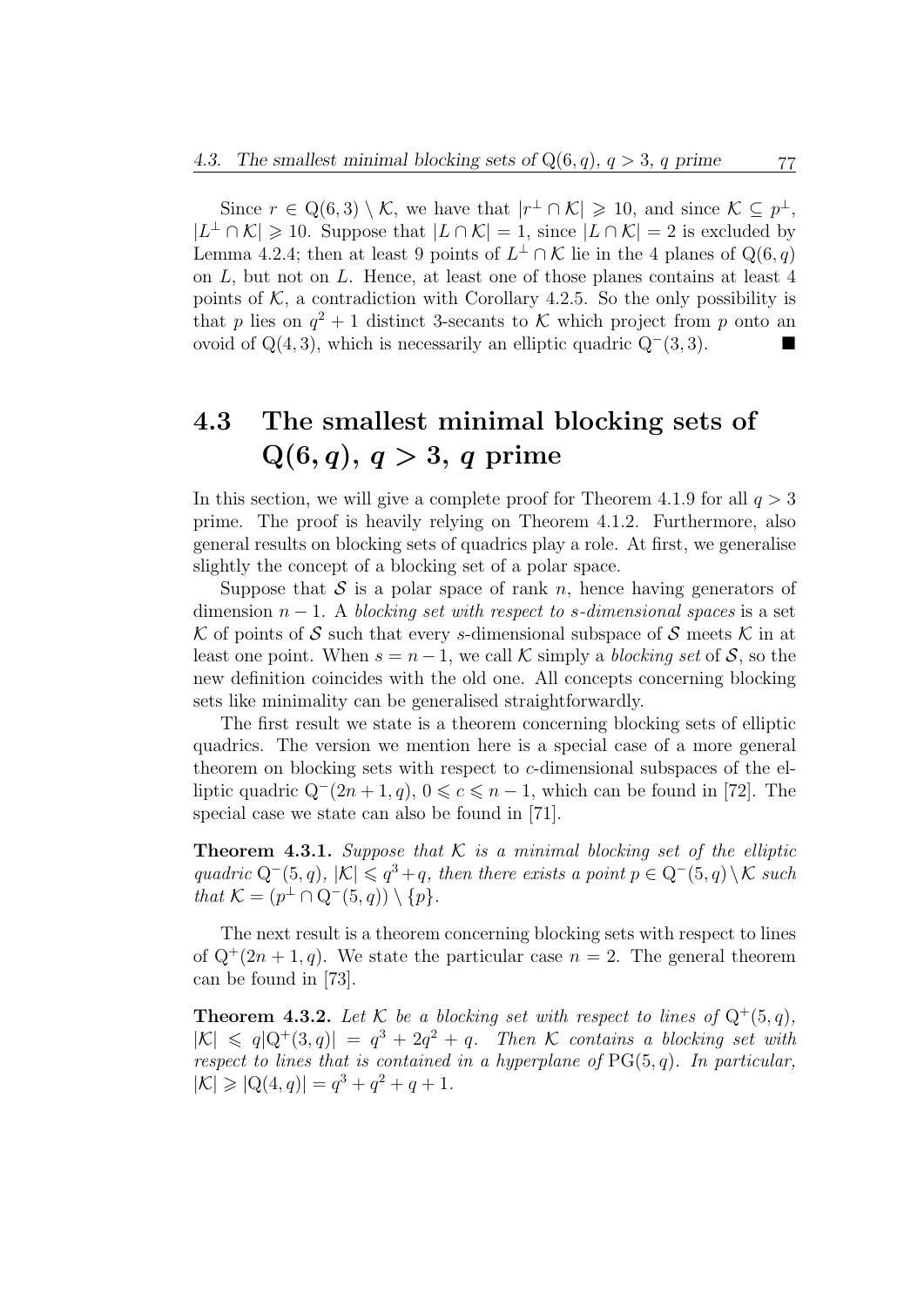Suppose now that K is a minimal blocking set of  $Q(6, q)$ ,  $q > 3$ , q prime,  $|\mathcal{K}| = q^3 + 1 + \delta, 1 \leq \delta < q$ . A point  $p \in \mathbb{Q}(6, q) \setminus \mathcal{K}$  will be called a small point when  $|p^{\perp} \cap \mathcal{K}| = q^2 + 1$ .

We will try to find as much as possible 3-dimensional elliptic quadrics in the set  $K$ . The first lemma immediately gives cones over elliptic quadrics.

**Lemma 4.3.3.** If  $p \in Q(6, q) \setminus \mathcal{K}$ , then  $|p^{\perp} \cap \mathcal{K}| \geq q^2 + 1$ . If equality holds, then there exists a 4-dimensional space  $\alpha_p$  on p that meets  $Q(6, q)$  in a cone over an elliptic quadric  $Q^-(3, q)$  with vertex p and such that each one of the  $q^2 + 1$  lines of  $Q(6, q)$  in  $\alpha_p$  on p meets K in a unique point.

**Proof.** Recall Lemma 4.2.3, which implies that  $|p^{\perp} \cap \mathcal{K}| \geq q^2 + 1$  and if we have equality, projecting  $p^{\perp} \cap \mathcal{K}$  from p we find an ovoid  $\mathcal{O}$  of the base  $Q(4,q)$ of the cone  $p^{\perp} \cap Q(6, q)$ . This ovoid is now necessarily an elliptic quadric  $Q^-(3, q)$ . Define  $\alpha_p := \langle Q^-(3, q), p \rangle$ . Then  $\alpha_p$  is a 4-dimensional subspace satisfying the conditions of the lemma.

**Lemma 4.3.4.** If  $\pi$  is a generator of  $Q(6, q)$  meeting K in a unique point p, then  $\pi$  contains a small point. Also, every line of  $\pi$  that contains a small point but not p, contains a second small point.

**Proof.** Count pairs  $(r, s)$  with  $r \in \pi \setminus \{p\}$  and  $s \in \mathcal{K} \setminus \{p\}$  such that  $r \in s^{\perp}$ . This gives

$$
\sum_{r \in \pi \setminus \{p\}} (|r^{\perp} \cap \mathcal{K}| - 1) \leq (|\mathcal{K}| - 1)(q + 1),
$$

since every point of  $\mathcal{K}\backslash\{p\}$  is perpendicular to  $q+1$  points of  $\pi$ . As the right hand side is at most  $(q^3 + q - 1)(q + 1) < (q^2 + q)(q^2 + 1)$ , it follows that  $|r^{\perp} \cap \mathcal{K}| - 1 < q^2 + 1$  for at least one point  $r \in \pi \setminus \{p\}$ . Hence,  $\pi$  contains a small point  $r$ .

Now consider a line L of  $\pi$  containing a small point r but not p. As r is a small point, every generator of  $Q(6, q)$  on r meets K in a unique point. Hence,  $|L^{\perp} \cap \mathcal{K}|$  is equal to the number  $q + 1$  of generators of  $Q(6, q)$  on L. Count the number of pairs  $(t, s)$  with  $t \in L$  and  $s \in \mathcal{K}$  such that  $t \in s^{\perp}$ . Then the  $q + 1$  points of  $L^{\perp} \cap \mathcal{K}$  occur in  $q + 1$  such pairs and every other point of  $K$  occurs in exactly one such pair. This implies that

$$
\sum_{t \in L} |t^{\perp} \cap \mathcal{K}| \leqslant (q+1)^2 + (|\mathcal{K}| - q - 1) = |\mathcal{K}| + q^2 + q.
$$

The left hand side is at most  $q^3 + q^2 + 2q = (q+1)(q^2 + 1) + (q-1)$ , so at most q − 1 points  $t \in L$  can have  $|t^{\perp} \cap \mathcal{K}| \geqslant q^2 + 2$ .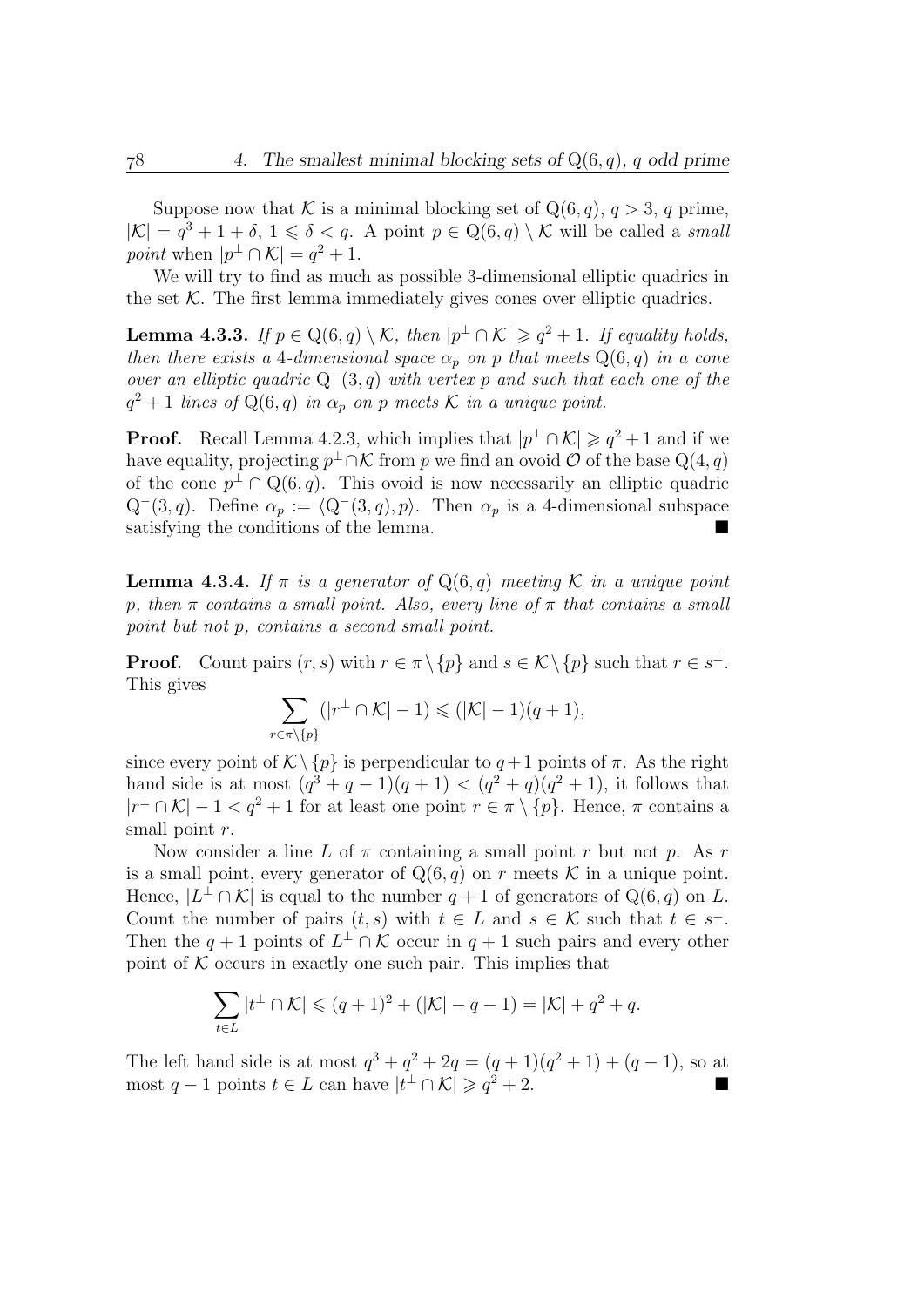**Lemma 4.3.5.** Suppose that L is a line of  $Q(6, q)$ ,  $L \cap K = \emptyset$ , and containing at least two small points. Then there exists a plane  $\beta$  meeting  $Q(6, q)$  in a conic Q(2, q) and such that  $L^{\perp} \cap \mathcal{K}$  consists of the  $q + 1$  points of this conic.

**Proof.** Let p and r be small points on the line L. From Lemma 4.3.3, we find two 4-dimensional subspaces  $\alpha_p$  and  $\alpha_r$ . Since  $L \cap \mathcal{K} = \emptyset$ , it is clear that  $L \cap \alpha_p = \{p\}$  and  $L \cap \alpha_r = \{r\}$ , hence  $\alpha_p \cap \alpha_r \subset L^{\perp}$  and  $\alpha_p \cap \alpha_r \cap L = \emptyset$ . Since the subspaces  $\alpha_p$ ,  $\alpha_r$  and  $\tilde{L}^{\perp}$  have dimension 4, the subspace  $\alpha_p \cap \alpha_r$  has dimension 2. Since  $L^{\perp} \cap Q(6,q)$  is a cone  $LQ(2,q)$ , the plane  $\alpha_p \cap \alpha_r$  meets  $Q(6, q)$  in a conic  $Q(2, q)$ . Lemma 4.3.3 also implies that  $\alpha_p \cap \mathcal{K} = p^{\perp} \cap \mathcal{K}$ and  $\alpha_r \cap \mathcal{K} = r^{\perp} \cap \mathcal{K}$ . Hence,  $\alpha_p \cap \alpha_r \cap \mathrm{Q}(6,q) \cap \mathcal{K} = p^{\perp} \cap r^{\perp} \cap \mathcal{K} = L^{\perp} \cap \mathcal{K}$ . So the conic  $\alpha_p \cap \alpha_r \cap \mathcal{Q}(6, q)$  belongs to K.

**Lemma 4.3.6.** Suppose that p is a small point and suppose that r is a point of  $\alpha_p \cap \mathcal{K}$ . Then the set  $\alpha_p \cap \mathcal{K}$  can be written as the union of q plane conics sharing two by two only the point r. There are at least  $\frac{1}{2}(q+1)$  different ways to do this.

**Proof.** Suppose that  $\pi$  is a generator of  $Q(6, q)$  on the line  $\langle p, r \rangle$ . Let  $L_1, L_2, \ldots, L_q$  be the lines of  $\pi$  on p different from  $\langle p, r \rangle$ . By Lemma 4.3.3 and Lemma 4.3.4, each line  $L_i$  contains a small point  $r_i$  different from  $p$ . Lemma 4.3.5 shows that  $C_i := \langle p, r_i \rangle^{\perp} \cap \mathcal{K}$  is a conic that is contained in  $\alpha_p \cap \mathcal{K}$ . Each conic  $C_i$  contains r. Two different conics  $C_i$  and  $C_j$  only share r, because  $C_i \cap C_j \subset L_i^{\perp} \cap L_j^{\perp} = \pi^{\perp}$  and  $\pi^{\perp}$  meets  $Q(6, q)$  only in  $\pi$ . Thus, the q conics  $C_i$  describe  $\alpha_n \cap \mathcal{K}$  as required.

The same can be done for each one of the  $q + 1$  generators on the line  $\langle p, r \rangle$ . We show that each conic arises from at most two generators. It is sufficient to show this for  $C_1$ . It is clear that  $C_1^{\perp}$  $\frac{1}{1}$  is a 3-dimensional subspace meeting  $Q(6, q)$  in an elliptic quadric  $Q^-(3, q)$  or in a hyperbolic quadric  $Q^+(3, q)$ . But, in every generator on  $\langle p, r \rangle$  that gives rise to  $C_1$ , we have a line  $L_1$  on p such that  $C_1 \subset L_1^{\perp}$  $\frac{1}{1}$ . This implies that  $C_1^{\perp}$  meets  $Q(6, q)$  in a hyperbolic quadric  $Q^+(3, q)$ . Since a point of a hyperbolic quadric  $Q^+(3, q)$ lies on two lines of  $Q^+(3, q)$ , this shows that  $C_1$  can arise only from at most two planes.

The fact that we are dealing only with elliptic quadrics as ovoids of  $Q(4, q)$ is a very strong condition. This becomes clear with the next lemma, where we really find elliptic quadrics in the 4-dimensional spaces  $\alpha_p$  associated to small points  $p$ .

**Lemma 4.3.7.** For every small point p, the set  $p^{\perp} \cap \mathcal{K}$  is an elliptic quadric  $Q^-(3, q)$ .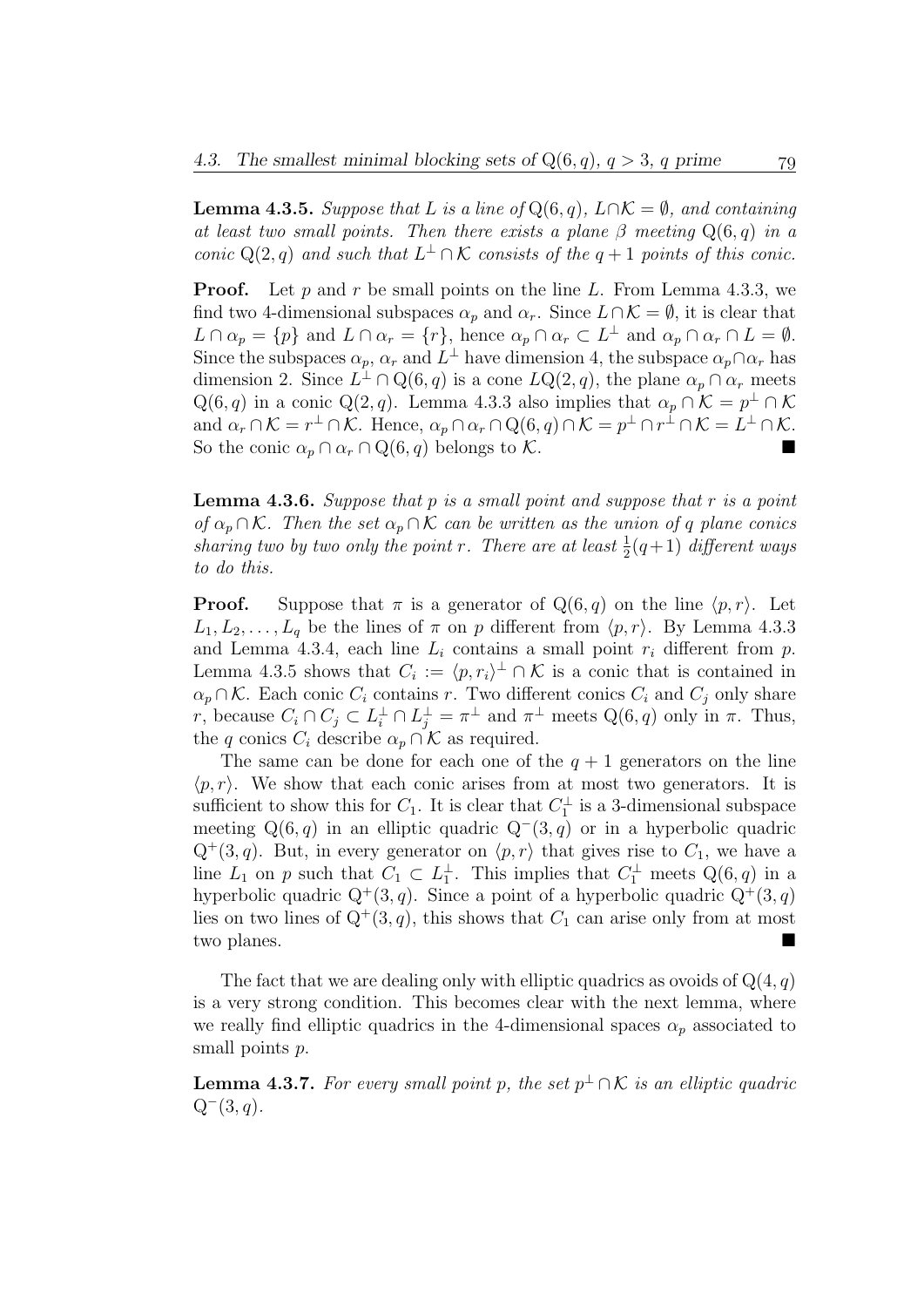**Proof.** Suppose that p is a small point and that r is a point of  $p^{\perp} \cap \mathcal{K} = \alpha_p \cap \mathcal{K}$ K. Since we supposed that  $q > 3$ , we find from Lemma 4.3.6 three different families of conics  $\{C_i \| 1 \leq i \leq q\}$ ,  $\{D_i \| 1 \leq i \leq q\}$  and  $\{E_i \| 1 \leq i \leq q\}$ , two conics of the same family only share the point  $r$  and the union of the  $q$  conics of one family is the set  $\alpha_p \cap \mathcal{K}$ .

A conic  $D_i$  that is not in the family  $\{C_i\}$  shares with each conic  $C_i$  the point r and at most one further point. Thus such a conic  $D_i$  meets each conic  $C_j$  in r and a second point. This shows that two conics from different families are distinct and share two points. Then  $C_1 \cap D_1$  consists of two points r and s, and the supporting planes span a 3-space  $\beta$ .

Every conic  $E_i$  that does not contain s, contains r and one more point from  $C_1$  and  $D_1$ , which implies that  $E_i$  is contained in  $\beta$ . Hence  $q-1$  of the conics  $E_i$  lie in  $\beta$ . The same argument now shows that  $\beta$  contains  $q-1$  conics of all of the three families. Now it is easy to see that  $\alpha_p \cap \mathcal{K}$  is contained in  $\beta$ , which proves the lemma.

Lemma 4.3.8. If there exists a 5-dimensional subspace containing at least  $q^3 + 1$  points of K, then K is as stated in Theorem 4.1.9.

**Proof.** Denote the 5-dimensional subspace containing at least  $q^3 + 1$  points of  $\mathcal K$  by  $\alpha$ .

We will consider the different possibilities for the structure of  $\alpha \cap Q(6, q)$ but we start with a remark that applies for all three possibilities for this structure. If there is a line L of  $\alpha \cap Q(6,q)$  that does not meet K, then every generator of  $Q(6, q)$  on L that is not contained in  $\alpha$  meets K in a point outside  $\alpha$ . As  $|\alpha \cap \mathcal{K}| \geqslant q^3 + 1$ , there can be at most  $|\mathcal{K}| - (q^3 + 1) \leqslant q - 1$ such generators on such a line.

If  $\alpha \cap Q(6, q) = Q^-(5, q)$ , then any generator (which is a line) of this  $Q^-(5, q)$  lies on  $q+1$  generators of  $Q(6, q)$  that do not lie in  $\alpha$ , so the previous remark shows that all generators of  $Q^-(5, q)$  meet K. Then Theorem 4.3.1 gives the structure of  $K$ .

Now consider the case that  $\alpha$  is tangent to  $Q(6, q)$  at a point p, that is,  $\alpha \cap Q(6, q)$  is a cone pQ with vertex p over a base  $Q = Q(4, q)$ . Then every line of the cone that does not pass through p lies in q generators of  $Q(6, q)$ that are not contained in  $\alpha$ , so the remark above implies that all lines of the cone pQ that do not pass through p meet K. Thus, each  $Q(4, q)$  of pQ contains at least  $q^2 + 1$  points of K with equality if and only if  $Q(4, q) \cap \mathcal{K}$  is an ovoid of Q(4, q). Count the number of pairs  $(Q_4, r)$ ,  $Q_4 \subset pQ$  a quadric  $Q(4,q), r \in \mathcal{K} \cap Q_4$ . We find  $q^5(q^2+1) \leq \mathcal{K} \cap \alpha |q^4$ , which implies that  $|K \cap \alpha| = q^3 + q$ , each such  $Q(4,q)$  meets K in an ovoid and that K is contained in  $pQ$  (but  $p \notin \mathcal{K}$ ). By the hypothesis on q and Theorem 4.1.2, for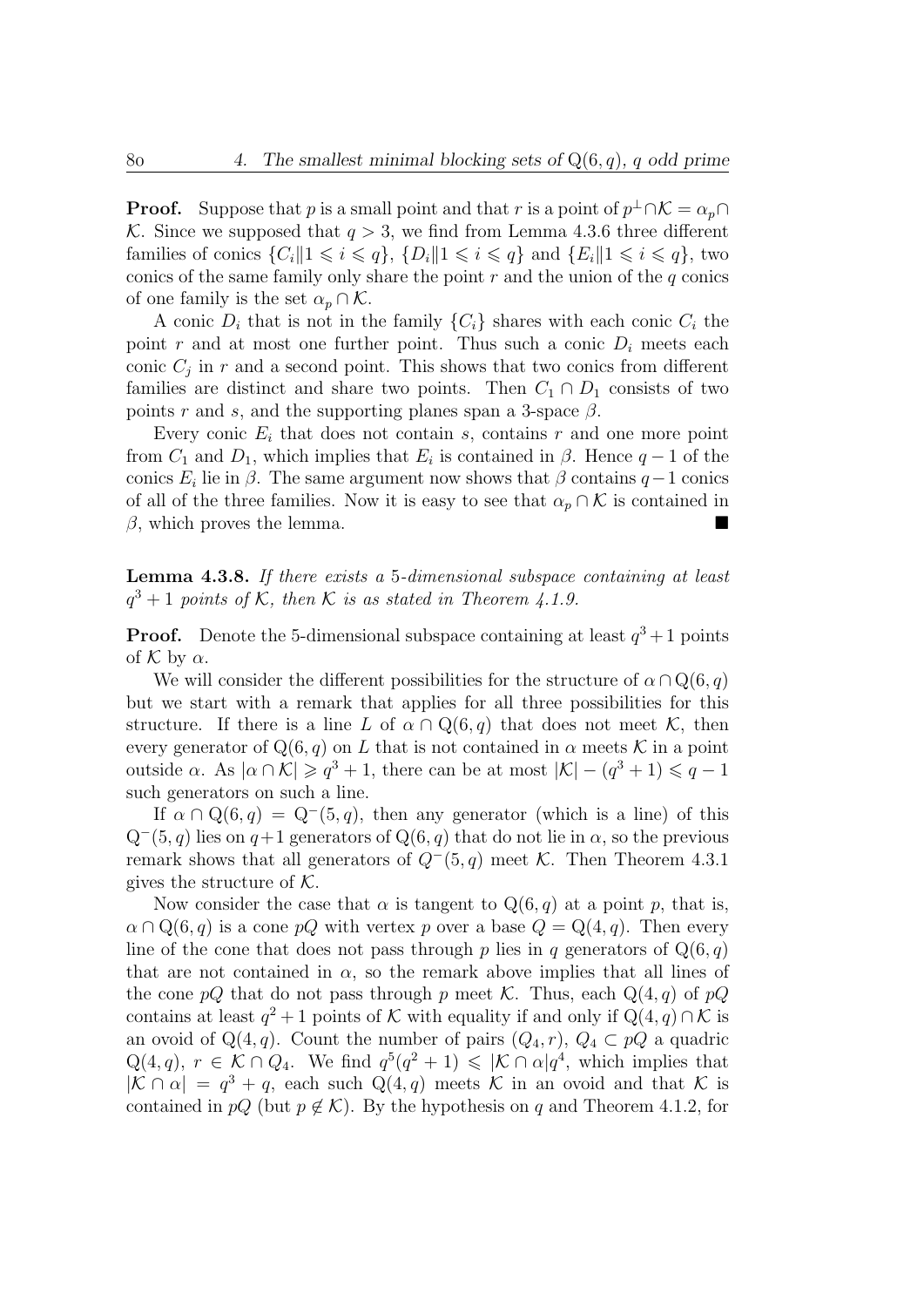each  $Q(4, q)$  of  $pQ(4, q)$ , the ovoid  $Q(4, q) \cap \mathcal{K}$  is an elliptic quadric  $Q^-(3, q)$ . Consider one elliptic quadric  $Q_1 := Q^-(3, q)$  of  $pQ(4, q)$  that is contained in K. Then the cone  $pQ_1$  contains p and  $q^3 + q$  further points. We show that K consists of these latter  $q^3 + q$  points, proving the desired structure of K. Suppose the contrary, then there would be a point r in  $pQ(4, q) \cap K$ outside  $pQ_1$ . Then  $\langle Q_1, r \rangle$  is a 4-dimensional space intersecting  $pQ(4, q)$  in a parabolic quadric  $Q_r(4,q)$ . This latter  $Q_r(4,q)$  shares  $Q_1$  and also r with K. This is false since it must share an elliptic quadric with  $K$ .

Consider finally the case  $\alpha \cap Q(6, q) = Q^+(5, q)$ . To block all lines of  $Q^+(5, q)$ , at least  $|Q(4, q)| = q^3 + q^2 + q + 1$  points are needed (Theorem 4.3.2). Hence, there exists a line L of  $Q^+(5, q)$  not meeting K. In  $Q(6, q)$ , the line L lies in  $q + 1$  generators and two of these lie in  $Q^+(5, q)$ . The remaining  $q-1$  planes of Q(6, q) on L meet K in points outside  $\alpha$ . Thus  $|\alpha \cap \mathcal{K}| \leq$  $|\mathcal{K}| - (q-1) \leqslant q^3 + 1$ . Hence,  $|\alpha \cap \mathcal{K}| = q^3 + 1$  and exactly  $q-1$  points of K do not lie in  $\alpha$ . Also, the  $q-1$  points of  $\mathcal{K} \setminus \alpha$  are perpendicular to L and similarly to every line of  $\alpha \cap Q(6, q)$  that is skew to K. Since the  $q-1$  points span different planes with  $L$ , they are two by two non-perpendicular. Then three of these points span a plane  $\pi$  that meets  $Q(6, q)$  in a conic C. This shows that all lines of  $Q^+(5, q)$  that do not meet K lie in  $C^{\perp}$ , which intersects  $Q(6, q)$  in a  $Q^{\pm}(3, q)$ . Since L lies in  $C^{\perp} \cap Q(6, q)$ ,  $C^{\perp} \cap Q(6, q) = Q^+(1, q)$ . Since  $q+1$  points are enough to block all lines of a  $Q^+(3, q)$ , this implies that we can adjoin  $q + 1$  points to  $\alpha \cap \mathcal{K}$  in order to obtain a set B blocking all lines of  $Q^+(5, q)$ . Then  $|\mathcal{B}| \leq \alpha \cap \mathcal{K} + q + 1 = q^3 + q + 2$ , a contradiction since B must contain at least  $q^3 + q^2 + q + 1$  points (Theorem 4.3.2).

**Lemma 4.3.9.** Suppose that  $p \in \mathcal{K}$ , then there exists a 4-dimensional subspace  $\alpha$  on p such that  $\alpha \cap \mathcal{K}$  contains at least  $q+1$  elliptic quadrics  $Q^-(3, q)$ all containing p.

**Proof.** Consider a generator  $\pi$  of Q(6, q) meeting K in the unique point  $p \in \mathbb{R}$ K. Such a generator exists since K is a minimal blocking set. Lemma 4.3.4 implies that  $\pi$  contains at least  $q+1$  small points, denoted here by  $r_i$ ,  $i=$  $1, \ldots, q+1$ . Lemma 4.3.7 implies that the set  $Q_{r_i} := r_i^{\perp} \cap \mathcal{K}$  is a 3-dimensional elliptic quadric  $Q_{r_i} := Q^-(3, q)$  for every small point  $r_i$ . If  $r_1$  and  $r_2$  are small points of the generator  $\pi$  such that the line  $r_1r_2$  does not contain p, then Lemma 4.3.5 implies that  $Q_{r_1} \cap Q_{r_2}$  is a conic.

First we consider the case that we find three non-collinear small points  $r_1, r_2, r_3$  in  $\pi$  that generate with p different lines. Then the quadrics  $Q_{r_1}$ ,  $Q_{r_2}$  and  $Q_{r_3}$  meet two by two in a conic, but they do not share a conic (since this conic would be perpendicular to the generator  $\pi = \langle r_1, r_2, r_3 \rangle$  and  $\pi^{\perp} \cap Q(6, q)$  is a 3-space only sharing  $\pi$  with  $Q(6, q)$ ). Thus  $Q_{r_1}$ ,  $Q_{r_2}$  and  $Q_{r_3}$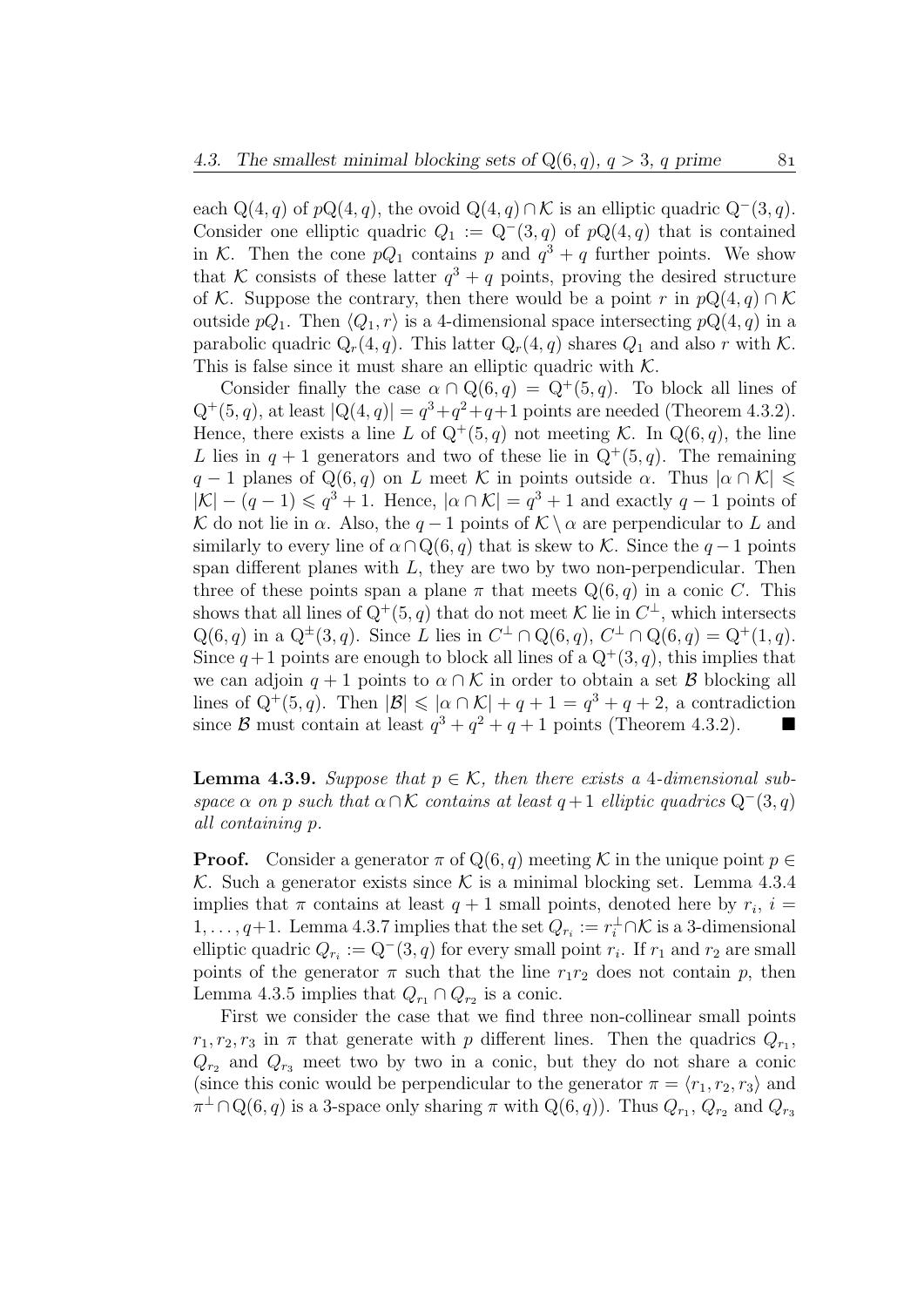span together a 4-dimensional subspace  $\beta$ . From Lemma 4.3.4 we know that every line of  $\pi$  on  $r_1$  that does not contain any of the points  $r_2, r_3, p$  contains a second small point  $r'$ . Then  $r'$  either does not lie on  $pr_2$  or not on  $pr_3$ . We may assume that it does not lie on  $pr_2$ . Then  $r_1, r_2, r'$  are non-collinear and on different lines with p, so as before  $Q_{r_1}$ ,  $Q_{r_2}$  and  $Q_{r'}$  span together a 4-dimensional subspace. Of course, this 4-dimensional subspace is  $\beta$ , so  $Q_{r'} \subseteq \beta$ . Since there are q choices for r', r<sub>2</sub> and r<sub>3</sub> included, this case is handled.

Now consider the case that all small points of  $\pi$  lie on two lines of  $\pi$ on p. Let these lines be  $L = \{p, p_1, \ldots, p_q\}$  and  $M = \{p, r_1, \ldots, r_q\}$ . Then Lemma 4.3.4 implies that all points  $p_i$  and  $r_i$  are small points. For different i, the elliptic quadrics  $Q_{p_i}$  only share p; this is because the points  $p_i$  are small, so every generator on the line L meets  $K$  only in one point which is p. Thus different i yield different 3-dimensional subspaces  $\alpha_i := \langle Q_{p_i} \rangle$  and similarly different 3-dimensional subspaces  $\beta_i := \langle Q_{r_i} \rangle$ . From Lemma 4.3.5, we know that each subspace  $\alpha_i \cap \beta_j$  is a plane that meets  $Q(6, q)$  in a conic, which is  $Q_{p_i} \cap Q_{r_j}$ . Different pairs  $(i, j)$  give different planes, because different quadrics  $Q_{p_i}$  and also different quadrics  $Q_{r_j}$  only share the point p. If two of the  $\alpha_i$ , say  $\alpha_1$  and  $\alpha_2$ , meet in a plane, then  $\gamma := \langle \alpha_1, \alpha_2 \rangle$  is a 4-dimensional subspace; in this case, every  $\beta_i$  meets  $\alpha_1$  and  $\alpha_2$  in different planes and thus is contained in  $\gamma$ , which proves the claim of the lemma. Hence, assume that different  $\alpha_i$  share at most a line, and similarly for the  $\beta_i$ . Each  $\beta_i$  meets  $\alpha_1$ and  $\alpha_2$  in planes, so  $\gamma := \langle \alpha_1, \alpha_2 \rangle$  is a 5-dimensional space, and  $N := \alpha_1 \cap \alpha_2$ is a line on p. These two planes  $\beta_i \cap \alpha_1$  and  $\beta_i \cap \alpha_2$  share a line since they lie in the 3-dimensional subspace  $\beta_i$ , so they share the line N. Hence,  $N \subseteq \beta_i \subseteq \gamma$ for all *i*. By the same argument, N is contained in all subspaces  $\alpha_i$ , since  $\alpha_i \cap \beta_1$  and  $\alpha_i \cap \beta_2$  are planes in  $\alpha_i$ ; so they intersect in a line; this line is contained in  $\beta_1 \cap \beta_2 = N$ . Then N lies in the perp of all points  $p_i$  and all points  $r_i$ , which implies that N is a tangent line on p meeting  $Q(6, q)$  only in p. Then the q elliptic quadrics  $Q_{r_i}$  cover  $q^3 + 1$  points of  $\gamma \cap Q(6, q)$  and these points lie in  $K$ . Thus we can apply Lemma 4.3.8, so  $K$  lies in a 4-dimensional subspace. But this is a contradiction, as the quadrics  $Q_{r_i}$  are contained in K and span a 5-dimensional subspace.

#### **Lemma 4.3.10.** The set  $K$  is as described in Theorem 4.1.9.

**Proof.** Consider a 4-space  $\gamma$  as in Lemma 4.3.9. Then  $\gamma \cap \mathcal{K}$  contains q quadrics  $Q_i^-(3, q)$ . Since two such quadrics share at most  $q + 1$  points, it follows that

$$
|\gamma \cap \mathcal{K}| \geqslant q(q^2 + 1) - {q \choose 2}(q + 1) = \frac{q(q^2 + 3)}{2}
$$
.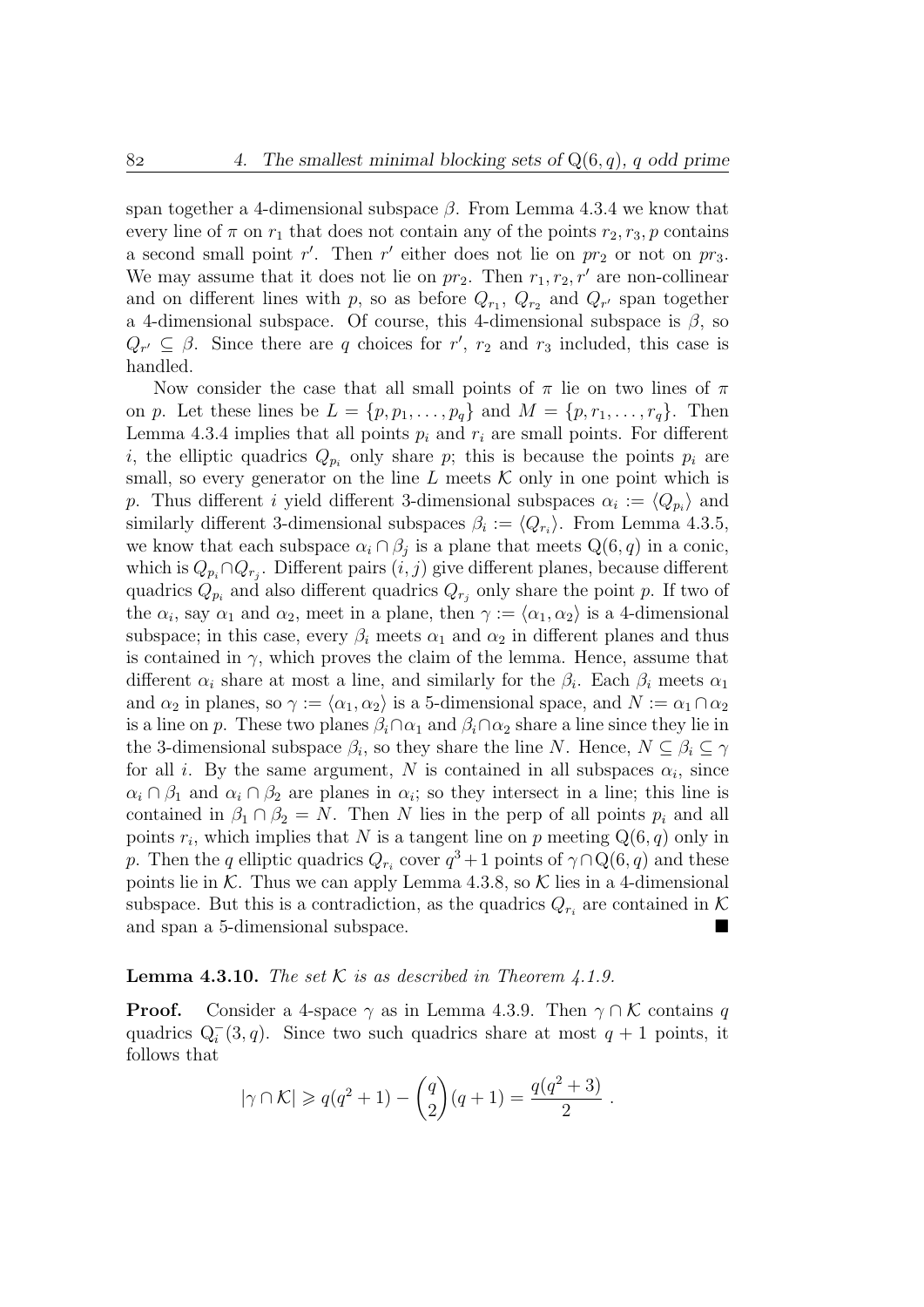Since  $\gamma \cap Q(6, q)$  contains quadrics  $Q_i^-(3, q)$ , then  $\gamma \cap Q(6, q)$  is a  $Q(4, q)$  or a cone with point vertex over a  $Q^-(3, q)$ . Assume that  $\gamma \cap Q(6, q) = Q(4, q)$ . Consider two  $Q_i^-(3, q)$  contained in  $\gamma \cap \mathcal{K}$ , and choose a point p that lies in exactly one of them. Then  $p^{\perp}$  meets the other  $Q_i^-(3, q)$  in a  $Q(2, q)$ , since  $p^{\perp} \cap \mathcal{Q}(4,q)$  is a cone  $p\mathcal{Q}(2,q)$ . The  $q+1$  lines of this cone all intersect the other  $Q_i^-(3, q)$  in one point. Thus  $p^{\perp}$  contains  $1 + (q + 1)$  points of K, a contradiction with Lemma 4.2.1.

Hence,  $\gamma \cap Q(6, q)$  is a cone with point vertex s over a  $Q^-(3, q)$ . Since  $|\gamma \cap \mathcal{K}| > q$ , we have  $s \notin \mathcal{K}$  by Lemma 4.2.1. Put  $b := |\gamma \cap \mathcal{K}|$ , and denote by M the set of points of  $\gamma \cap Q(6, q)$  that do not lie in K and that are different from s. Then  $b + |\mathcal{M}| = q(q^2 + 1)$ . Put  $\mathcal{K}' := \mathcal{K} \setminus \gamma$ . Then  $b+|\mathcal{K}'|=|\mathcal{K}|\leqslant q^3+q$ , so  $|\mathcal{K}'|\leqslant |\mathcal{M}|$ .

Let  $r \in \mathcal{M}$ . Then  $|r^{\perp} \cap \mathcal{K}| \geqslant q^2 + 1$  by Lemma 4.3.3, but the argument of the proof of Lemma 4.3.3 even shows that at least  $q^2 + 1$  lines of  $Q(6, q)$  on r meet K. Since r lies on a unique line of  $\gamma \cap Q(6, q) = sQ^-(3, q)$ , it follows that r lies on at least  $q^2$  lines of  $Q(6, q)$  that meet K in a point but, do not lie in  $\gamma$ . Hence,  $|r^{\perp} \cap \mathcal{K}'| \geqslant q^2$  for  $r \in \mathcal{M}$ .

Let  $r' \in \mathcal{K}'$ . We first show that r' is not perpendicular to s. Assume the contrary. Then sr' is a line of  $Q(6, q)$  and lies in  $q + 1$  generators of  $Q(6, q)$ . Each one of these generators lies in  $s^{\perp}$  and thus meets  $\gamma$  in a line on s. Since  $\gamma \cap \mathcal{K}$  contains elliptic quadrics  $Q_i^-(3, q)$ , each such line meets  $\mathcal{K}$ . It follows that each one of the  $q + 1$  generators on sr' meets  $\gamma \cap \mathcal{K}$ . But then  $r'^{\perp}$  contains  $q + 1$  points of  $K$ , a contradiction with Lemma 4.2.1. Hence, r' is not perpendicular to s. Then  $\beta := r'^{\perp} \cap \gamma$  is a 3-dimensional subspace that meets  $Q(6, q)$  in a  $Q^-(3, q)$ . We know that  $\gamma \cap \mathcal{K}$  contains at least  $q + 1$ elliptic quadrics  $Q_i^-(3, q)$ . Such an elliptic quadric  $Q_i^-(3, q)$  does not intersect  $\beta$  in a conic, or else  $|r'^{\perp} \cap \mathcal{K}| \geq 1 + (1+q)$ . This contradicts Lemma 4.2.1. If they all meet  $\beta$  in only one point, that is, each one of the  $q+1$  3-dimensional subspaces spanned by these elliptic quadrics meets  $\beta$  in a tangent plane of  $\beta \cap Q(6, q) = Q^-(3, q)$ , then not all these tangent planes can be equal since only q hyperplanes of  $\gamma$  through a plane of  $\beta$  intersect  $Q(6, q)$  in an elliptic quadric. This implies that the  $q+1$  elliptic quadrics cover at least two points of  $\beta \cap \mathcal{K}$ , so  $|\beta \cap \mathcal{K}| \geq 2$ , which implies that  $|\beta \cap \mathcal{M}| = q^2 + 1 - |\beta \cap \mathcal{K}| \leq q^2 - 1$ .

Count the number of pairs  $(r, r') \in \mathcal{M} \times \mathcal{K}'$ , with  $r \in r'^{\perp}$ , to obtain

$$
|\mathcal{M}|q^2 \leq \sum_{r \in \mathcal{M}} |r^{\perp} \cap \mathcal{K}'| = \sum_{r' \in \mathcal{K}'} |r'^{\perp} \cap \mathcal{M}| \leq |\mathcal{K}'|(q^2 - 1).
$$

Since  $|K'| \leq |\mathcal{M}|$ , this implies that  $\mathcal{M} = \emptyset$ . Hence, all points of the cone  $sQ^-(3, q)$ , except the vertex s, lie in K. This proves the lemma.

We conclude Sections 4.2 and 4.3 with the obtained theorem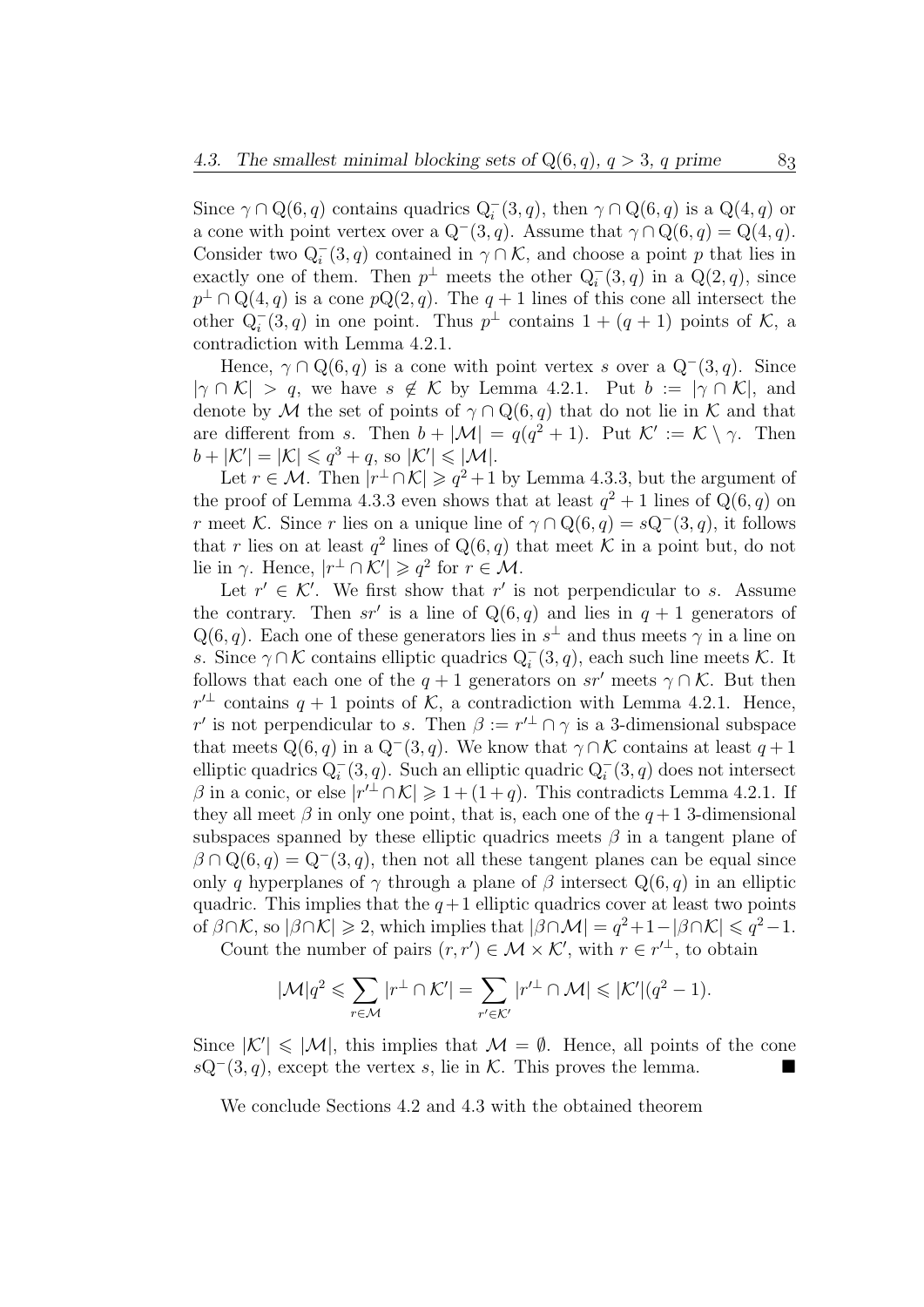**Theorem 4.3.11.** Let  $K$  be a minimal blocking set of  $Q(6, q)$ , q an odd prime, different from an ovoid of  $Q(6, q)$ , and with  $|K| \leqslant q^3 + q$ . Then there is a point  $p \in \mathrm{Q}(6,q) \setminus \mathcal{K}$  with the following property:  $p^{\perp} \cap \mathrm{Q}(6,q) = p\mathrm{Q}(4,q)$ and K consists of all the points of the lines L on p meeting  $Q(4,q)$  in an elliptic quadric  $Q^-(3, q)$ , minus the point p itself, and  $|K| = q^3 + q$ .

In the next chapter, we will obtain a similar result on the smallest blocking sets of  $Q(2n, q)$ ,  $n \geq 3$ , q odd prime.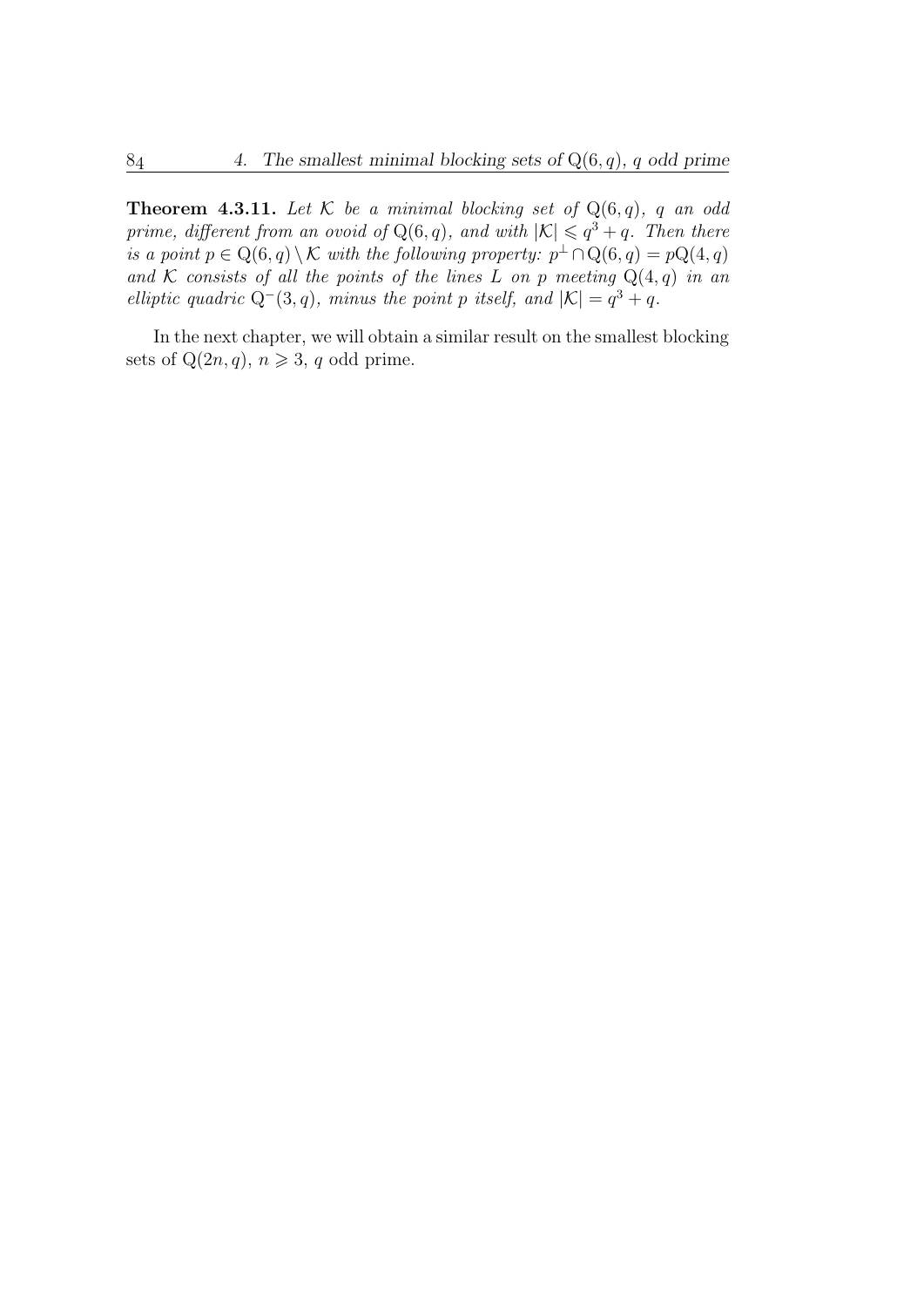Chapter 5

# The smallest minimal blocking sets of  $Q(2n, q)$ , q odd prime

I<sup>N</sup> this chapter, we filt the results of the previous chapter to higher di-<br>mensions. At first, we describe the known results concerning the existence  $\mathbf{r}^N$  this chapter, we "lift" the results of the previous chapter to higher dior non-existence of ovoids of the quadrics  $Q(2n, q)$ ,  $n \geq 3$ , q odd. Although the situation for  $Q(6, q)$ , q odd, is not completely solved, it is known that  $Q(2n, q)$ , q odd,  $n \geq 4$ , has no ovoids [49]. However, it will become clear that existence or non-existence of ovoids of  $Q(6, q)$  will have important implications.

The present chapter is based on joint work with L. Storme [36].

### 5.1 Introduction

In the previous chapter, we already mentioned the known results on the existence and non-existence of ovoids of  $Q(6, q)$ , q odd. Consider now the parabolic quadric  $Q(8, q)$ , then the following result is known.

Theorem 5.1.1. (Gunawardena and Moorhouse  $(49)$ ) The polar space  $Q(8, q)$ , q odd, has no ovoids.

Hence, using Lemma 3.1.1, we immediately find that the polar spaces  $Q(2n, q)$ , q odd,  $n \geq 4$ , have no ovoids.

We can find examples of minimal blocking sets of these polar spaces, and to describe these examples, we first introduce the following concept.

Suppose that  $\alpha \mathcal{O}$  is a cone with vertex the k-dimensional subspace  $\alpha$  and base some set O of points lying in some subspace  $\pi$ ,  $\pi \cap \alpha = \emptyset$ . Then the truncated cone  $\alpha^*$ O is defined as  $\alpha$ O \  $\alpha$ , hence as the set of points of the cone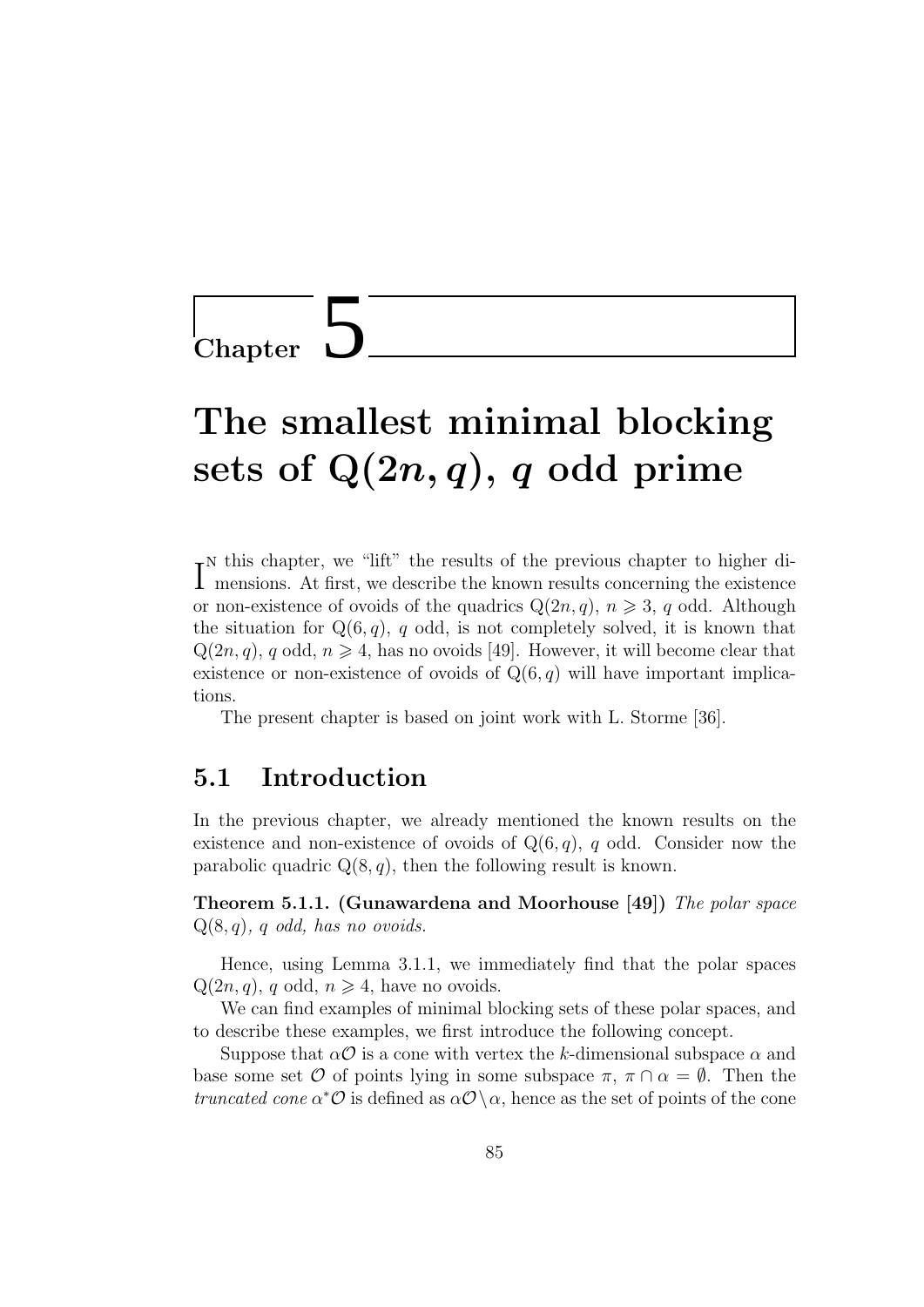$\alpha$ O where the points of the vertex  $\alpha$  are removed from. If  $\alpha$  is the empty subspace, then  $\alpha^* \mathcal{O} = \mathcal{O}$ . In this chapter, we will often use this concept.

Consider now the polar space  $Q(2n, q)$ , for some q odd, such that  $Q(6, q)$ has no ovoids. All  $Q(2n, q)$ , q odd prime,  $q > 3$ , satisfy this condition. It is clear that the truncated cone  $\pi_{n-3}^* \mathcal{O}, \pi_{n-3}$  an  $(n-3)$ -dimensional subspace contained in Q(2n, q) and O an ovoid of Q(4, q), the base of the cone  $\pi_{n-3}^{\perp} \cap$  $Q(2n, q)$  (with  $\perp$  the polarity of  $Q(2n, q)$ ), constitutes a minimal blocking set of  $Q(2n, q)$  of size  $q^{n} + q^{n-2}$ . This is the known example for  $Q(6, q)$  of the previous chapter.

Consider now  $Q(2n, q)$  for some q odd such that  $Q(6, q)$  has ovoids, for instance when  $q = 3^r, r \ge 1$ . Then we can construct smaller minimal blocking sets of  $Q(2n, q)$ ,  $n \ge 4$ , now using ovoids of  $Q(6, q)$ . It is clear that the truncated cone  $\pi_{n-4}^* \mathcal{O}, \pi_{n-4}$  an  $(n-4)$ -dimensional subspace contained in  $Q(2n, q)$  and  $O$  an ovoid of  $Q(6, q)$ , the base of the cone  $\pi_{n-4}^{\perp} \cap Q(2n, q)$ (with  $\perp$  the polarity of  $Q(2n, q)$ ), is a minimal blocking set of  $Q(2n, q)$  of size  $q^n + q^{n-3}$ .

In this chapter, we characterise the smallest minimal blocking sets of  $Q(2n, q)$ ,  $n \geq 4$ , q an odd prime. To obtain the classification, it will become clear that results concerning the smallest minimal blocking sets of  $Q(6, q)$ (different from an ovoid) are crucial. Since the results of the previous chapter are restricted to  $q$  an odd prime, we cannot omit this restriction in this chapter. Furthermore, when  $q > 3$ , prime, we can use the fact that all ovoids of  $Q(4, q)$  are elliptic quadrics and that  $Q(6, q)$  has no ovoids.

In Section 5.2, we will prove the following theorem.

**Theorem 5.1.2.** The smallest minimal blocking sets of  $Q(2n, q)$ ,  $q > 3$ prime,  $n \geq 4$ , are truncated cones  $\pi_{n-3}^* Q^-(3, q)$ ,  $\pi_{n-3} \subset Q(2n, q)$ ,  $Q^-(3, q) \subset$  $\pi_{n-3}^{\perp} \cap Q(2n, q)$ , and have size  $q^n + q^{n-2}$ .

In Section 5.5, we will prove the following theorem

**Theorem 5.1.3.** The smallest minimal blocking sets of  $Q(2n, q = 3)$ ,  $n \ge 4$ are truncated cones  $\pi_{n-4}^* \mathcal{O}, \pi_{n-4} \subset \mathbb{Q}(2n, q)$ ,  $\mathcal{O}$  an ovoid of  $\mathbb{Q}(6, q) \subset \pi_{n-4}^{\perp} \cap$  $Q(2n, q)$ , and have size  $q^n + q^{n-3}$ .

We will use an induction hypothesis to prove the two theorems. To end this section, we give a generalisation of Lemma 3.2.1 and Lemma 3.2.3. These lemmas will be used in both Sections 5.2 and 5.5.

**Lemma 5.1.4.** Suppose that K is a minimal blocking set of  $Q(2n, q)$ , different from an ovoid, with  $|K| = q^n + \delta$ ,  $1 < \delta \leqslant q^{n-2}$ . Suppose that  $p \in K$ , then  $|p^{\perp} \cap \mathcal{K}| \leqslant \delta$ .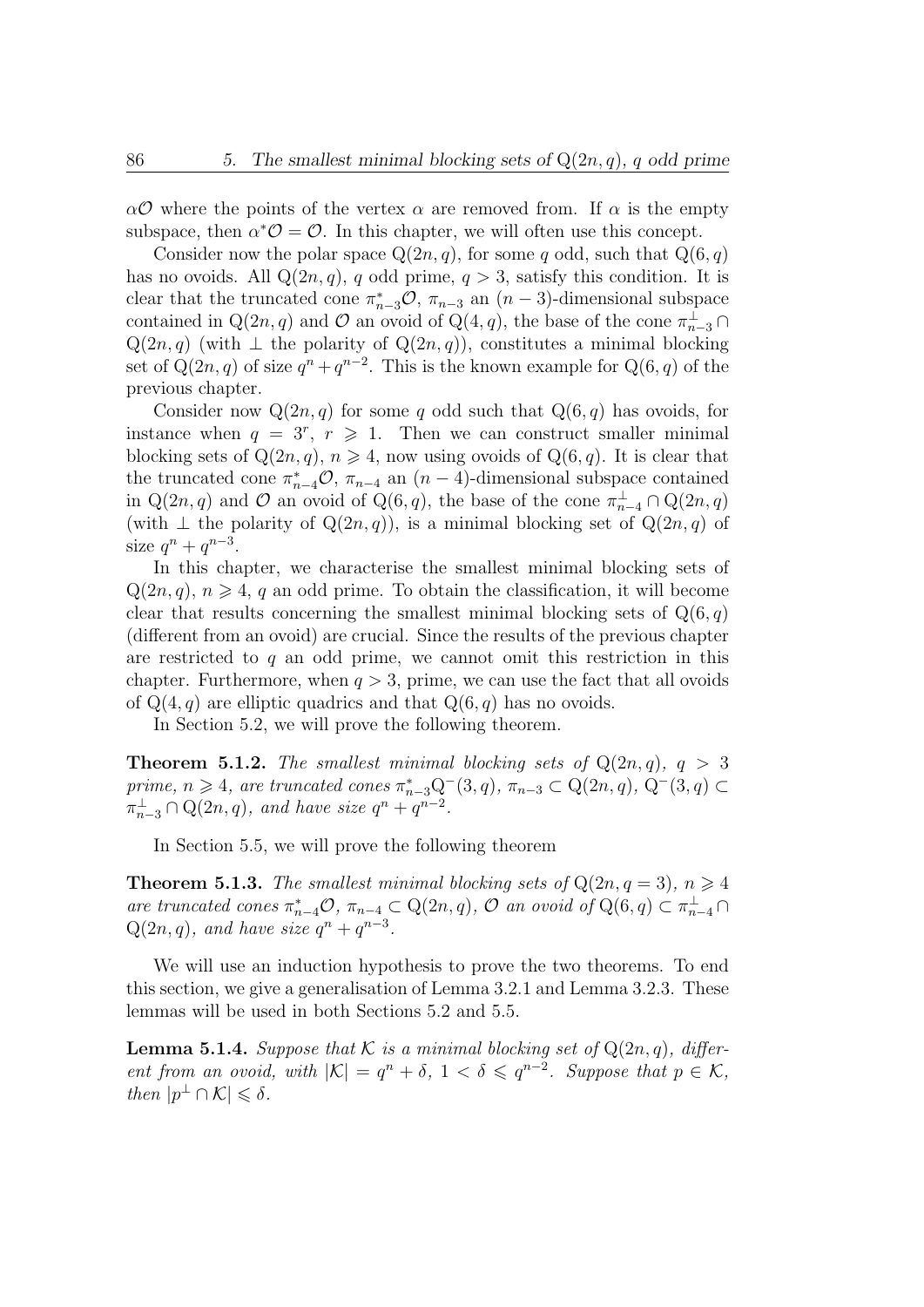**Proof.** By the minimality of K, there exists a generator  $\pi_{n-1}$  of Q(2n, q) such that  $\pi_{n-1} \cap \mathcal{K} = \{p\}$ . There are  $q^{n-1}$  hyperplanes in  $\pi_{n-1}$  not passing through the point p, and there are q generators different from  $\pi_{n-1}$  on each hyperplane of  $\pi_{n-1}$ , which must contain at least one point of K. Hence, at least  $q^{n-1} \cdot q$  points of K lie outside  $p^{\perp}$ , and so  $|p^{\perp} \cap \mathcal{K}| \leq \delta$ .

**Lemma 5.1.5.** Suppose that K is a minimal blocking set of  $Q(2n, q)$ , different from an ovoid, with  $|K| = q^n + \delta$ ,  $1 < \delta \leqslant q^{n-2}$ . If p is a point of  $\mathcal{Q}(2n, q)\setminus\mathcal{K}$ ,  $n \geqslant 4$ , then the points of  $p^{\perp} \cap \mathcal{K}$  are projected from p onto  $\mathcal{K}_p$ , a minimal blocking set of  $Q = Q(2n-2, q)$ , the base of the cone  $p^{\perp} \cap Q(2n, q)$ .

**Proof.** Choose Q as fixed base of the cone  $p^{\perp} \cap Q(2n, q)$ . Denote by  $\mathcal{K}_p$  the projection of the set  $p^{\perp} \cap \mathcal{K}$  from p. Suppose now that  $\mathcal{K}_p$  is not minimal, then there exists a point  $p' \in \mathcal{K}_p$  such that every generator  $\pi_{n-2}$  of Q through p' contains at least one other point of  $\mathcal{K}_p$ . There are  $(q+1)(q^2+1)\dots(q^{n-2}+1)$ generators of Q on p', and every point of  $\mathcal{K}_p \setminus \{p'\}$  that lies in  $p'^{\perp} \cap Q$  can block  $(q+1)(q^2+1)\ldots(q^{n-3}+1)$  of these generators. So if  $\mathcal{K}_p$  is not minimal, then at least  $q^{n-2}+1$  points of  $\mathcal{K}_p$  different from p' are needed to block all generators on p'. Hence, for some point  $r \in \mathcal{K}$  on the line pp',  $|r^{\perp} \cap \mathcal{K}| > q^{n-2}$ , a contradiction with the previous lemma. We conclude  $\mathcal{K}_p$  to be minimal.

### 5.2 Part 1:  $Q(6, q)$  has no ovoids

For this section, we suppose that  $q > 3$  is an odd prime. This implies that every ovoid of  $Q(4, q)$  is an elliptic quadric  $Q^-(3, q)$  and that  $Q(6, q)$  has no ovoids.

Suppose that K is a minimal blocking set of  $Q(2n, q)$ ,  $|K| = q<sup>n</sup> + \delta$ , 1  $\delta \leqslant q^{n-2}, n \geqslant 4$ . As induction hypothesis, we suppose that Theorem 5.1.2 is proved for  $Q(2n-2, q)$ . This hypothesis is satisfied for  $n = 4$ , i.e. the theorem is true for  $Q(6, q)$ .

Before we start, we define  $b_n := q^{n-2}(q^2 + 1) = |\pi_{n-3}^*Q^{-}(3, q)|, n \geq 2$ .

**Lemma 5.2.1.** Let r be a point of  $Q(2n,q) \setminus K$ , then  $|r^{\perp} \cap K| \geq b_{n-1}$ . If equality holds, then there exists an  $(n+1)$ -dimensional subspace  $\overline{\alpha}_r$ , such that  $r \in \overline{\alpha_r} \subset r^{\perp}$  and  $\overline{\alpha_r} \cap \mathrm{Q}(2n, q) = \pi_{n-3}\mathrm{Q}^{-}(3, q)$ . In other words, the points of  $K \cap r^{\perp}$  are projected from r onto a truncated cone  $\pi_{n-4}^* Q^-(3, q) \subset \overline{\alpha}_r$ ,  $r \notin \pi_{n-4}$ . Moreover, a line L on r contained in  $Q(2n, q)$  meets K if and only if  $L \subset \overline{\alpha}_r \setminus \pi_{n-3}$ .

**Proof.** Applying the induction hypothesis to the base of the cone  $r^{\perp} \cap$  $Q(2n, q) = rQ(2n-2, q)$ , we find that  $|r^{\perp} \cap \mathcal{K}| \geq b_{n-1}$ . If equality holds, then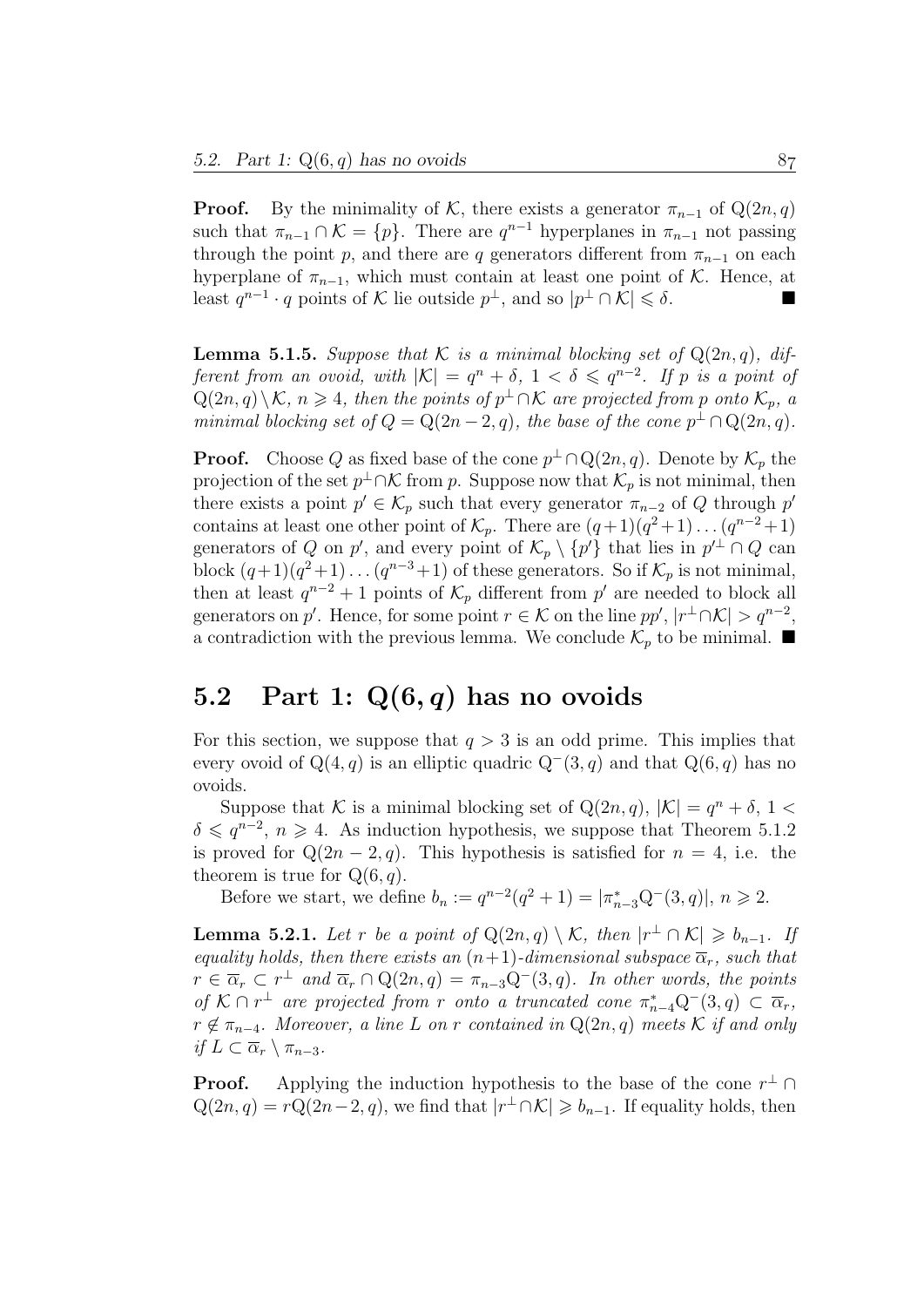necessarily r projects the points of  $r^{\perp} \cap \mathcal{K}$  onto a truncated cone  $\pi_{n-4}^* Q^-(3, q)$ . The only lines of Q(2n, q) on r that meet K are the lines of Q(2n, q)  $\cap \overline{\alpha}_r$ , passing through r, but not lying in  $\pi_{n-3}$ . The  $(n + 1)$ -dimensional space  $\overline{\alpha}_r$ is the space  $\langle r, \pi_{n-4}\mathbb{Q}^-(3, q)\rangle$ .

The next lemma proves that equality occurs for some points  $r \in \mathcal{Q}(2n, q)$  $K$ . If there is equality, the previous lemma assures that the projected structure is a truncated cone. It will be crucial to prove that not only the projection of  $r^{\perp} \cap \mathcal{K}$  is a truncated cone, but also the set  $r^{\perp} \cap \mathcal{K}$  itself is a truncated cone.

**Lemma 5.2.2.** There exists a point  $r \in \mathbb{Q}(2n, q) \backslash \mathcal{K}$  such that  $|r^{\perp} \cap \mathcal{K}| = b_{n-1}$ .

**Proof.** Count the elements of the set  $S = \{(p, r) \| p \in \mathcal{K}, r \in \mathbb{Q}(2n, q) \setminus \mathcal{K}, p \in \mathbb{Q}\}$  $r^{\perp}$ . For every point  $p \in \mathcal{K}$ , at most  $q\theta_{2n-3}$  points of  $p^{\perp} \cap Q(2n, q)$  are points of  $Q(2n, q) \setminus \mathcal{K}$ . With  $|\mathcal{K}| \leq b_n$ , we find  $b_n q \theta_{2n-3}$  as upper bound U for  $|S|$ . Suppose now that for every  $r \in \mathbb{Q}(2n, q) \setminus \mathcal{K}$ , there are at least  $b_{n-1}+1$  points  $p \in \mathcal{K}$ , satisfying  $p \in r^{\perp}$ . Then we find as lower bound for  $|S|$ , again using  $|\mathcal{K}| \leq b_n$ , the number  $L = (b_{n-1} + 1)(\theta_{2n-1} - b_n)$ . We find for  $n \geq 7$ 

$$
U - L = -q^{2n-2} + q^{2n-3} - q^{2n-4} - q^{2n-6} - q^{2n-7} - \dots - q^{n+1}
$$

$$
-q^n - 2q^{n-1} - q^{n-2} - 2q^{n-3} - q^{n-4} - \dots - q - 1.
$$

For  $n = 4, 5$  and 6, we find  $-q^6 + q^5 - q^4 - q^3 - q^2 - 2q - 1$ ,  $-q^8 + q^7 - q^6 2q^4 - q^3 - 2q^2 - q - 1$  and  $-q^{10} + q^9 - q^8 - q^6 - 2q^5 - q^4 - 2q^3 - q^2 - q - 1$ respectively. Since  $U - L < 0$  if we suppose that  $|r^{\perp} \cap \mathcal{K}| > b_{n-1}$  for all points  $r \in \mathbb{Q}(2n, q) \setminus \mathcal{K}$ , we find that there must exist a point  $r \in \mathbb{Q}(2n, q) \setminus \mathcal{K}$  with  $|r^{\perp} \cap \mathcal{K}| = b_{n-1}.$ 

**Lemma 5.2.3.** Suppose that  $L \subset Q(2n, q)$  is a line for which  $L \cap K = \emptyset$ . If  $|L^{\perp} \cap \mathcal{K}| = b_{n-2}$ , then  $|\mathcal{K}| = b_n$  and  $|r^{\perp} \cap \mathcal{K}| = b_{n-1}$  for all points  $r \in L$ .

**Proof.** By Lemma 5.2.1,  $|r_i^{\perp} \cap \mathcal{K}| \geq b_{n-1}$  for all points  $r_i \in L$ . The sets  $r_i^{\perp} \cap \mathcal{K}$  have exactly  $b_{n-2}$  points in common, which implies that  $|\mathcal{K}| =$  $|\bigcup_{i=0}^q (r_i^{\perp} \cap \mathcal{K})| \geq (q+1)(b_{n-1}-b_{n-2})+b_{n-2} = b_n \geq |\mathcal{K}|.$  Hence,  $|r_i^{\perp} \cap \mathcal{K}| = b_{n-1}$ for all points  $r_i \in L$  and  $|\mathcal{K}| = b_n$ .

At this point, we know that there exist points  $r \in \mathbb{Q}(2n, q) \setminus \mathcal{K}$  with  $|r^{\perp} \cap \mathcal{K}| = b_{n-1}$ . We will now prove that, for such points r, the set  $r^{\perp} \cap \mathcal{K}$  is a truncated cone  $\pi_{n-4}^* Q^-(3, q)$ . The following lemma plays a crucial role.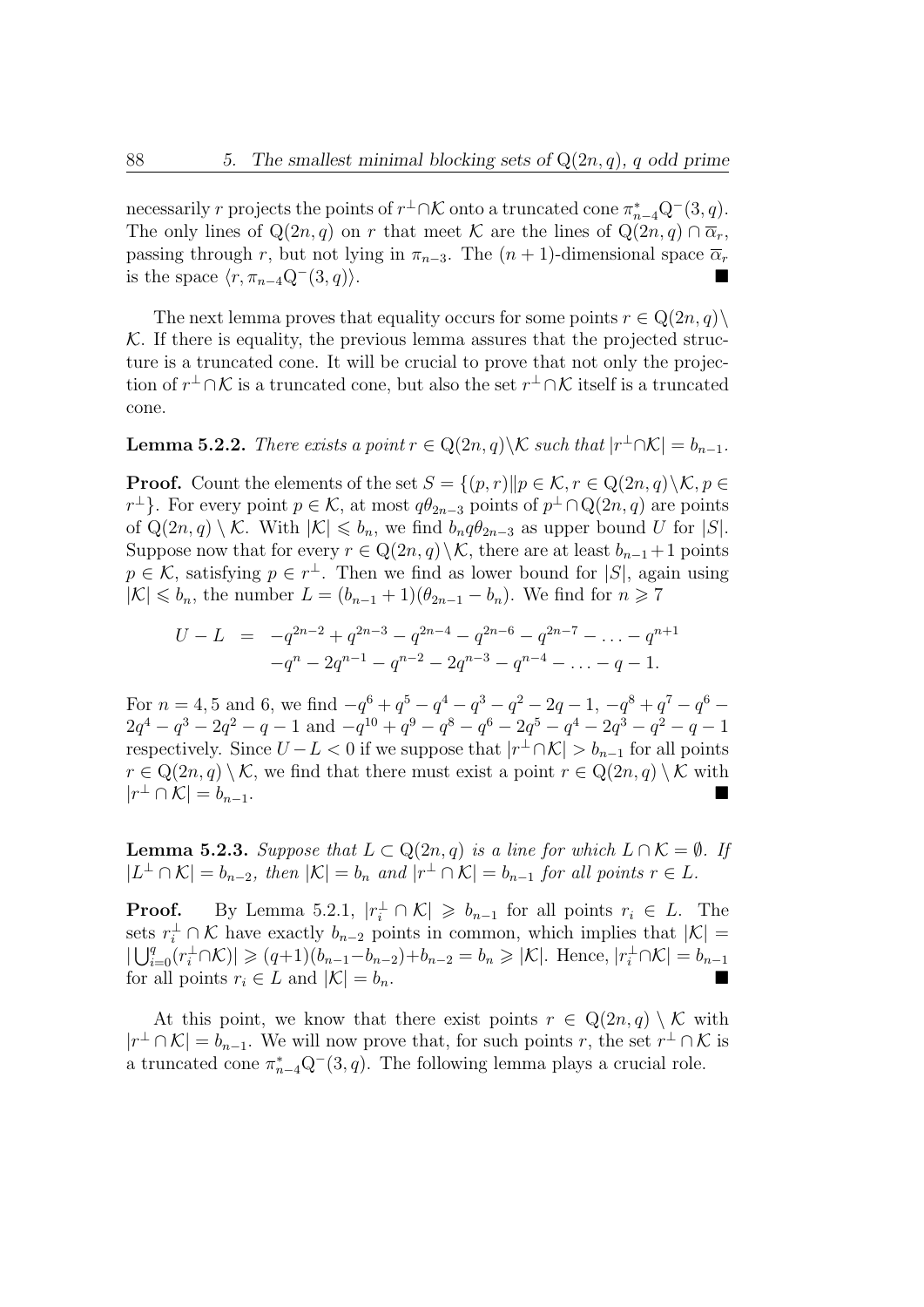

Figure 5.1: The situation in Lemma 5.2.4

**Lemma 5.2.4.** Suppose that  $r \in Q(2n, q) \setminus \mathcal{K}$  such that  $|r^{\perp} \cap \mathcal{K}| = b_{n-1}$ . If  $\overline{\beta}$  is a hyperplane of  $\overline{\alpha}_r$  on r not containing the vertex  $\pi_{n-3}$  of the cone  $\overline{\alpha}_r \cap Q(2n, q)$ , then the points of  $\overline{\beta} \cap \mathcal{K}$  lie in an  $(n-1)$ -dimensional subspace  $\beta$  of  $\overline{\beta}$ ,  $r \notin \beta$ , and  $\beta \cap \mathrm{Q}(2n, q) = \pi_{n-5}^{\beta} \mathrm{Q}^{-}(3, q)$ .

**Proof.** Since  $\overline{\beta}$  is a hyperplane of  $\overline{\alpha}_r$  on r not containing the vertex  $\pi_{n-3}^r$ of the cone  $\overline{\alpha}_r \cap Q(2n, q) = \pi_{n-3}^r Q_r^-(3, q), \overline{\beta} \cap Q(2n, q)$  is a cone with base  $Q_{\overline{a}}^ \frac{1}{\beta}(3, q)$  and vertex  $\pi_{n-4}^{\beta}$ , an  $(n-4)$ -dimensional subspace on r. When  $n = 4$ , this subspace is the point  $r$  itself. The properties of the polarity associated to  $Q(2n, q)$  imply that  $\overline{\beta}^{\perp} \cap Q(2n, q) = \pi_{n-4}^{\overline{\beta}} Q^{\overline{\beta}}(2, q)$ , and this cone meets the cone  $\overline{\alpha}_r$  in the space  $\pi_{n-3}^r$ . Thus there must exist a line L of Q(2n, q) contained in  $\overline{\beta}^{\perp}$  such that  $L \cap \overline{\alpha}_r = \{r\}, L \not\subseteq \overline{\alpha}_r^{\perp}$  $\frac{1}{r}$ . Since  $L \subset \overline{\beta}^{\perp}$ , we find  $\overline{\beta} = L^{\perp} \cap \overline{\alpha}_r$ . By Lemma 5.2.1, L does not meet K.

Since  $L^{\perp}\cap\mathcal{K}\subset r^{\perp}\cap\mathcal{K}\subseteq\overline{\alpha}_r$ , it is clear that  $L^{\perp}\cap\mathcal{K}=\overline{\beta}\cap\mathcal{K}$ . Lemma 5.2.1 implies that  $|L^{\perp} \cap \mathcal{K}| = b_{n-2}$ . Suppose that p is a point of  $L \setminus \{r\}$ , then Lemma 5.2.3 implies that  $|p^{\perp} \cap \mathcal{K}| = b_{n-1}$ . By Lemma 5.2.1, there exists an  $(n+1)$ -dimensional subspace  $\overline{\alpha}_p$  that meets  $Q(2n, q)$  in the cone  $\pi^p_{n-3}Q_p^-(3, q)$ and  $p^{\perp} \cap \mathcal{K} \subset \overline{\alpha}_p$ . Furthermore,  $\overline{\alpha}_p$  contains  $b_{n-1}$  points of  $\mathcal{K}$ , while  $L^{\perp}$ contains  $b_{n-2}$  points of K, hence  $L^{\perp}$  intersects  $\overline{\alpha}_p$  in a hyperplane  $\overline{\beta}'$  of  $\overline{\alpha}_p$ , with  $p \in \overline{\beta}'$ . We conclude that  $L^{\perp} \cap \mathcal{K}$  is a subset of  $\overline{\beta}$  and  $\overline{\beta}'$ . The spaces  $\frac{\partial}{\partial \beta}$  and  $\frac{\partial}{\partial \beta}$  are different since  $\overline{\beta}$  does not contain the line L and so  $p \notin \overline{\beta}$ .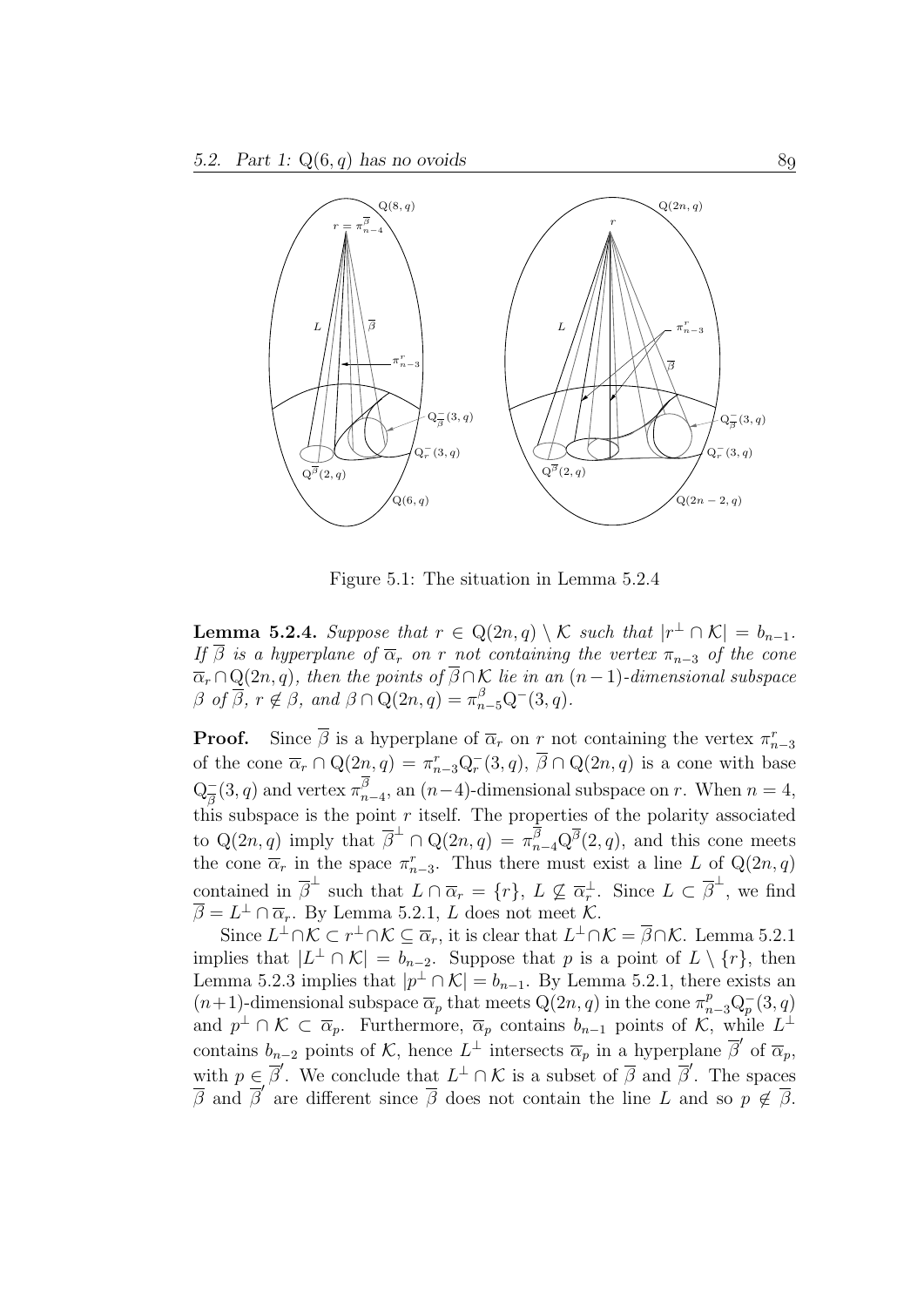Hence,  $L^{\perp} \cap \mathcal{K}$  lies in the  $(n-1)$ -dimensional subspace  $\overline{\beta} \cap \overline{\beta}'$ ; it cannot lie in a subspace of lower dimension by Lemma 5.2.1. It is impossible that  $r \in \beta = \overline{\beta} \cap \overline{\beta}'$ ; or else r projects the points of  $\beta \cap \mathcal{K}$  onto an  $(n-2)$ -dimensional subspace, but the projected points form a truncated cone  $\pi_{n-5}^* Q^-(3, q)$  which lies in a space of dimension  $n-1$ . The subspace  $\beta = \overline{\beta} \cap \overline{\beta}'$  intersects  $Q(2n, q)$ in a cone  $\pi_{n-5}^{\beta} Q^-(3, q)$ , since  $\langle \beta, r \rangle = \overline{\beta} \subseteq r^{\perp}$  and  $\overline{\beta}$  intersects  $Q(2n, q)$  in  $\pi^{\overline{\beta}}_{n-4} \mathrm{Q}_{\overline{\beta}}^$ β  $(3, q).$ 

**Lemma 5.2.5.** Suppose that r is a point of  $Q(2n, q) \setminus \mathcal{K}$  such that  $|r^{\perp} \cap \mathcal{K}| =$  $b_{n-1}$ . Then there exists an n-dimensional subspace  $\alpha_r$ ,  $r \notin \alpha_r$ , such that  $\alpha_r \cap Q(2n, q) = \pi_{n-4}Q^-(3, q)$  and such that the truncated cone  $\pi_{n-4}^*Q^-(3, q)$ is equal to the set  $r^{\perp} \cap \mathcal{K}$ .

**Proof.** Consider the  $(n + 1)$ -dimensional space  $\overline{\alpha}_r$  with  $\overline{\alpha}_r \cap Q(2n, q) =$  $\pi_{n-3}\mathbb{Q}^-(3, q)$ . Suppose that  $\overline{\beta}_1$  is a hyperplane of  $\overline{\alpha}_r$ , not containing  $\pi_{n-3}$  and containing the point r. By Lemma 5.2.4,  $\overline{\beta}_1$  contains an  $(n-1)$ -dimensional subspace  $\beta_1, r \notin \beta_1$ , such that  $\beta_1 \cap Q(2n, q) = \pi_{n=5}^{\beta_1} Q_{\beta_1}$  $\overline{\beta}_1(3,q)$  and  $\overline{\beta}_1 \cap \mathcal{K} =$  $\beta_1\cap{\cal K}=\pi^{\beta_1\ast}_{n-5}Q^-_{\beta_1}$  $\bar{B}_1(3,q)$ . Choose a conic  $Q(2,q) \subset Q_{\beta}$  $_{\beta_1}^{\dagger}(3,q)$ . We can find a hyperplane  $\overline{\beta}_2$  of  $\overline{\alpha}_r$ ,  $\overline{\beta}_2 \neq \overline{\beta}_1$ ,  $r \in \overline{\beta}_2$ ,  $\pi_{n-3} \nsubseteq \overline{\beta}_2$ ,  $\beta_1 \nsubseteq \overline{\beta}_2$ , but  $\pi_{n-5}^{\beta_1} Q(2, q) \subseteq$  $\overline{\beta}_2$ . Again, by Lemma 5.2.4, we find an  $(n-1)$ -dimensional subspace  $\beta_2$ ,  $r \not\in \beta_2, \, \beta_2 \cap \mathrm{Q}(2n, q) = \pi_{n-5}^{\beta_2} \mathrm{Q}_{\beta_2}^-,$  $\overline{\beta}_2(3,q)$ , and  $\overline{\beta}_2 \cap \overline{\mathcal{K}} = \beta_2 \cap \overline{\mathcal{K}} = \pi_{n-5}^{\beta_2*} Q_{\beta_2}$  $\bar{B}_{2}(3,q).$ Necessarily,  $\pi_{n-5}^{\beta_1} = \pi_{n-5}^{\beta_2}$ , and  $Q(2, q) \subset Q_{\beta_2}^ _{\beta_2}^-(3,q) \neq Q_{\beta_1}^-(3,q).$ 

Define  $\pi_1 := \langle \mathcal{Q}_{\beta_1}$  $\overline{\mathcal{G}}_1(3,q)$  and  $\pi_2 := \langle \overline{Q}_{\beta_2}^{-1} \rangle$  $\bar{B}_2(3,q)$ . Consider the *n*-dimensional space  $\gamma = \langle \pi_{n-5}^{\beta_1}, \pi_1, \pi_2 \rangle$ . The two solids  $\pi_1$  and  $\pi_2$  are skew to  $\pi_{n-3}$ , hence,  $\pi_{n-3} \nsubseteq \gamma$ . Furthermore,  $r \notin \gamma$ , since then  $\gamma$  would be an *n*-dimensional subspace on r, not containing  $\pi_{n-3}$ , spanned by points of  $r^{\perp} \cap \mathcal{K}$ , a contradiction with Lemma 5.2.4. We conclude that  $\gamma \cap Q(2n, q) = \pi_{n-4}^{\gamma} Q_{\gamma}^{-}(3, q)$ .

Choose an arbitrary conic  $Q'(2,q) \subset Q_{\beta}^ \overline{B}_1(3,q), \ Q'(2,q) \neq \overline{Q}(2,q), \text{ and}$  $|Q'(2,q) \cap Q(2,q)| = 2$ . Consider the  $q+1$   $(n-1)$ -dimensional subspaces  $\delta_i$ of  $\gamma$  through the  $(n-2)$ -dimensional subspace  $\langle Q'(2, q), \pi_{n-5}^{\beta_1} \rangle$ . One  $\delta_i$ , say  $\delta_1$ , is the space  $\langle \pi_{n-4}^{\gamma}, Q'(2, q) \rangle$ . Consider now a space  $\delta_i, i \neq 1$ . It is clear that  $\delta_i$  is spanned by points of K, since the quadrics  $Q_{\beta_j}^-(3, q) \subset K$ ,  $j = 1, 2$ , and  $\delta_i$  intersects the spaces  $\pi_j$  in distinct conics of  $Q_{\beta_j}(\mathbf{3}, q)$ ,  $j = 1, 2$ , or contains  $\pi_1$ . If p is a point of  $Q(2n, q)$ ,  $p \in \delta_i \setminus (\beta_1 \cup \beta_2 \cup \pi_{n-4}^{\gamma})$ , such that  $p \notin \mathcal{K}$ , then by Lemma 5.2.1, the line  $\langle r, p \rangle$  meets K in exactly one point t. But then the space  $\langle t, \delta_i \rangle \subseteq \overline{\alpha}_r$  is an *n*-dimensional subspace on r, not containing  $\pi_{n-3}$  and spanned by points of  $r^{\perp} \cap \mathcal{K}$ , a contradiction with Lemma 5.2.4. We conclude that every point  $p \in (\gamma \cap \mathrm{Q}(2n, q)) \setminus \mathrm{Q}(2, q), \pi_{n-4}^{\gamma}$  lies in K.

Letting vary the conic  $Q'(2, q)$ , we can reach every point  $p \in (Q(2n, q)) \cap$  $\gamma$ )  $\langle \pi_{n-4}^{\gamma}, \text{ since the intersection of all conics of } Q_{\beta_1}^-(3, q), \text{ sharing two points}$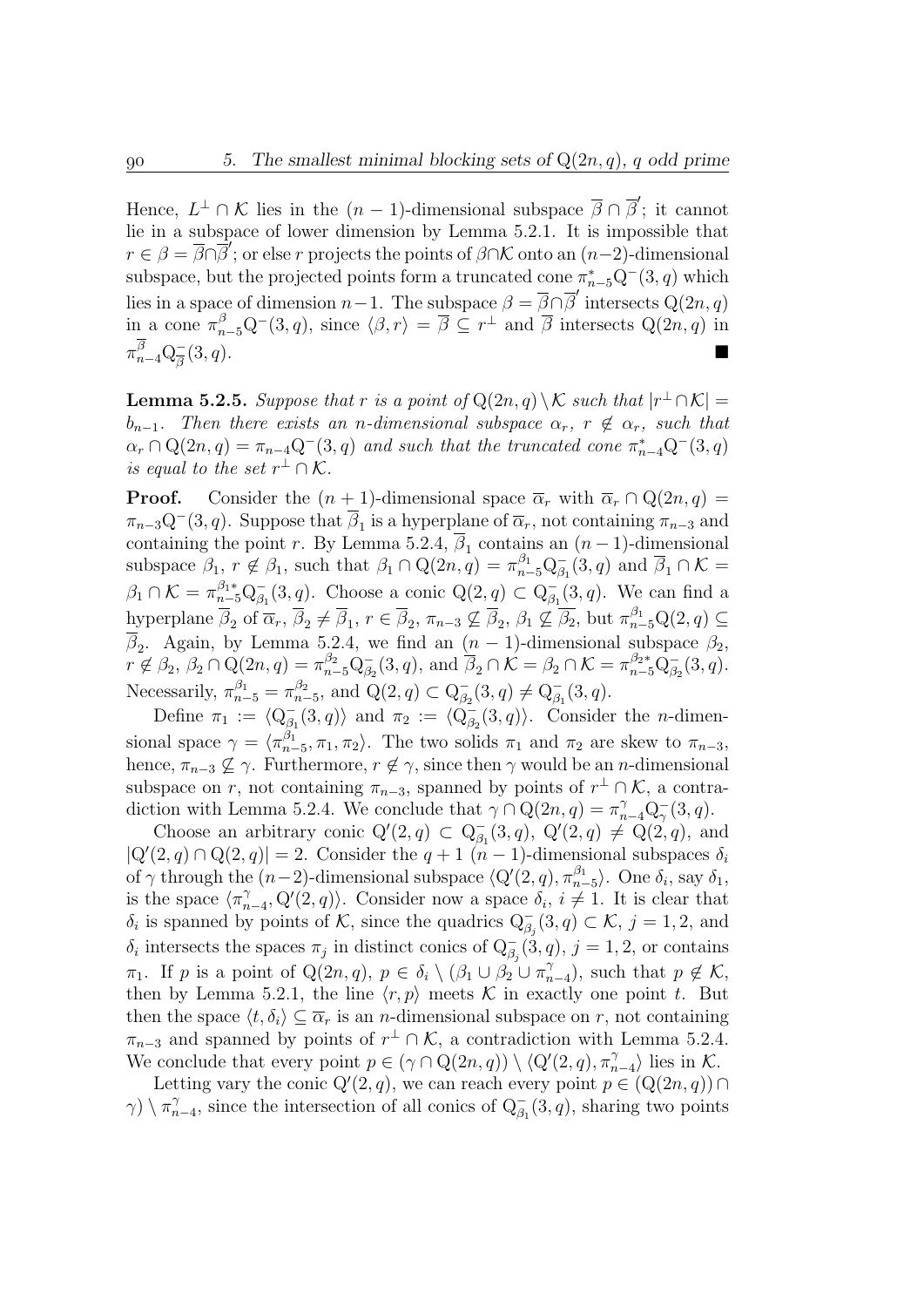with Q(2, q) is empty. Hence,  $\gamma \cap \mathcal{K} = \pi_{n-4}^* Q_\gamma^-(3, q)$ , the space  $\gamma$  is the space  $\alpha_r$ .

### **Lemma 5.2.6.** The set K is a truncated cone  $\pi_{n-3}^* Q^-(3, q)$ .

**Proof.** From Lemma 5.2.2, we find a point  $r \in Q(2n, q) \setminus \mathcal{K}$  satisfying  $|r^{\perp} \cap \mathcal{K}| = b_{n-1}$ . The *n*-dimensional subspace  $\alpha_r$  from Lemma 5.2.5 meets  $Q(2n, q)$  in a cone  $\pi_{n-4}^r Q_r^-(3, q)$ . Choose  $Q = Q(2n-2, q)$  as the base of the cone  $r^{\perp} \cap Q(2n, q)$  in such a way that  $\langle Q \rangle$  contains the cone  $\pi_{n-4}^r Q_r^-(3, q)$ . Let L be a line of  $Q(2n, q)$  on r such that  $L \nsubseteq \pi_{n-4}^{r} \cap Q(2n, q)$ , which implies that  $L^{\perp}$  does not contain the vertex  $\pi_{n-4}^r$  of  $\alpha_r$ . Thus  $L^{\perp}$  meets  $\alpha_r$  in a hyperplane of  $\alpha_r$ , and this hyperplane meets  $Q(2n, q)$  in a cone  $\pi_{n-5}Q^-(3, q)$ . Note that  $n \geq 4$ . If  $n = 4$ , then this hyperplane meets  $Q(2n, q)$  in an elliptic quadric  $Q^-(3, q)$ .

As  $L^{\perp} \cap \mathcal{K}$  is contained in  $r^{\perp} \cap \mathcal{K} \subseteq \alpha_r \cap \mathcal{K}$ , it follows that  $L^{\perp} \cap \mathcal{K}$  is a truncated cone  $\pi_{n-5}^{L*} \mathbf{Q}_{L}^{-}$  $_L^-(3,q)$ . Hence,  $|L^{\perp} \cap \mathcal{K}| = b_{n-2}$ . By Lemma 5.2.3,  $|t^{\perp} \cap \mathcal{K}| = b_{n-1}$  for all points  $t \in L$ . Every point  $t \in L$  gives rise to a truncated cone  $t^{\perp} \cap \mathcal{K} = \pi_{n-4}^{t*} \mathbf{Q}_t^{-1}$  $\bar{t}$ (3, q), and all these truncated cones share the truncated cone  $L^{\perp} \cap \mathcal{K} = \pi_{n-5}^{L*} Q^{-}_{L}$  $L^-(3, q)$ . Denote the subspace spanned by  $L^{\perp} \cap \mathcal{K}$  by  $\beta_L$ .

Every point of K is collinear with a point of L, which implies that K is the union of these  $q + 1$  cones. It follows that  $|\mathcal{K}| = b_n$ , and that K is contained in the union of the  $q + 1$  n-dimensional subspaces  $\alpha_s$ ,  $s \in L$ , that share the  $(n-1)$ -dimensional subspace  $\beta_L$ .

Consider now a second line L' of Q(2n, q) on r such that  $L' \nsubseteq \pi_{n-4}^{r\perp} \cap$  $Q(2n, q)$  and choose it in such a way that  $\beta_L \nsubseteq L^{\perp}$ . This is possible since  $\langle \beta_L, r \rangle^{\perp} = \langle r, \pi_{n-5}^L \mathbb{Q}(2, q) \rangle$  has only dimension  $n-1$ . Then, as for L, the subspace  $\beta_{L'} := \langle L'^{\perp} \cap \mathcal{K} \rangle$  has dimension  $n-1$ , and is contained in  $\alpha_t$  for all  $t \in L'$ . We have  $\beta_{L'} \neq \beta_L$ . Let p be a point of L' with  $p \neq r$ . Then  $\alpha_p$  has dimension *n* and meets  $\alpha_r$  in  $\beta_{L'}$ . Furthermore,  $\beta_{L'} \cap \mathcal{K} = \pi_{n-5}^{L'*} Q_{L'}^-(3, q)$  and  $|Q_{L'}^-(3, q) \cap Q_L^ _{L}^{-}(3,q)|\geqslant 1.$ 

Varying the point  $t \in L'$ , the tangent hyperplanes  $t^{\perp}$  vary over the hyperplanes through  $L^{\perp}$ , hence, every point of the  $(n-4)$ -dimensional spaces  $\pi_{n-4}^s, s \in L$ , lies in some  $t^{\perp}, t \in L'$ . Every point of  $\pi_{n-4}^s, s \in L$ , lies on lines with q points of K, to the points of  $Q_L^-(3, q) \cap Q_{L'}^-(3, q)$ , and hence belongs to one of the vertices  $\pi_{n-4}^t, t \in L'.$ 

Consider a fixed point  $s \in L \setminus \{r\}$ , fixed points  $p_1 \in \pi_{n-4}^r$ ,  $p_2 \in \pi_{n-4}^s$ ,  $p_1, p_2 \notin \pi_{n-4}^r \cap \pi_{n-4}^s = \pi_{n-5}^L$ . Consider a fixed point  $u \in \pi_{n-4}^{r*} \mathbb{Q}_r^{-}(3, q)$ , then it is possible to select a line  $L''$ , satisfying the conditions of  $L'$ , for which  $u \in L^{n\perp}$ . Then the preceding arguments show that the set  $\langle u, p_2 \rangle \setminus \{p_2\}$  is contained in K.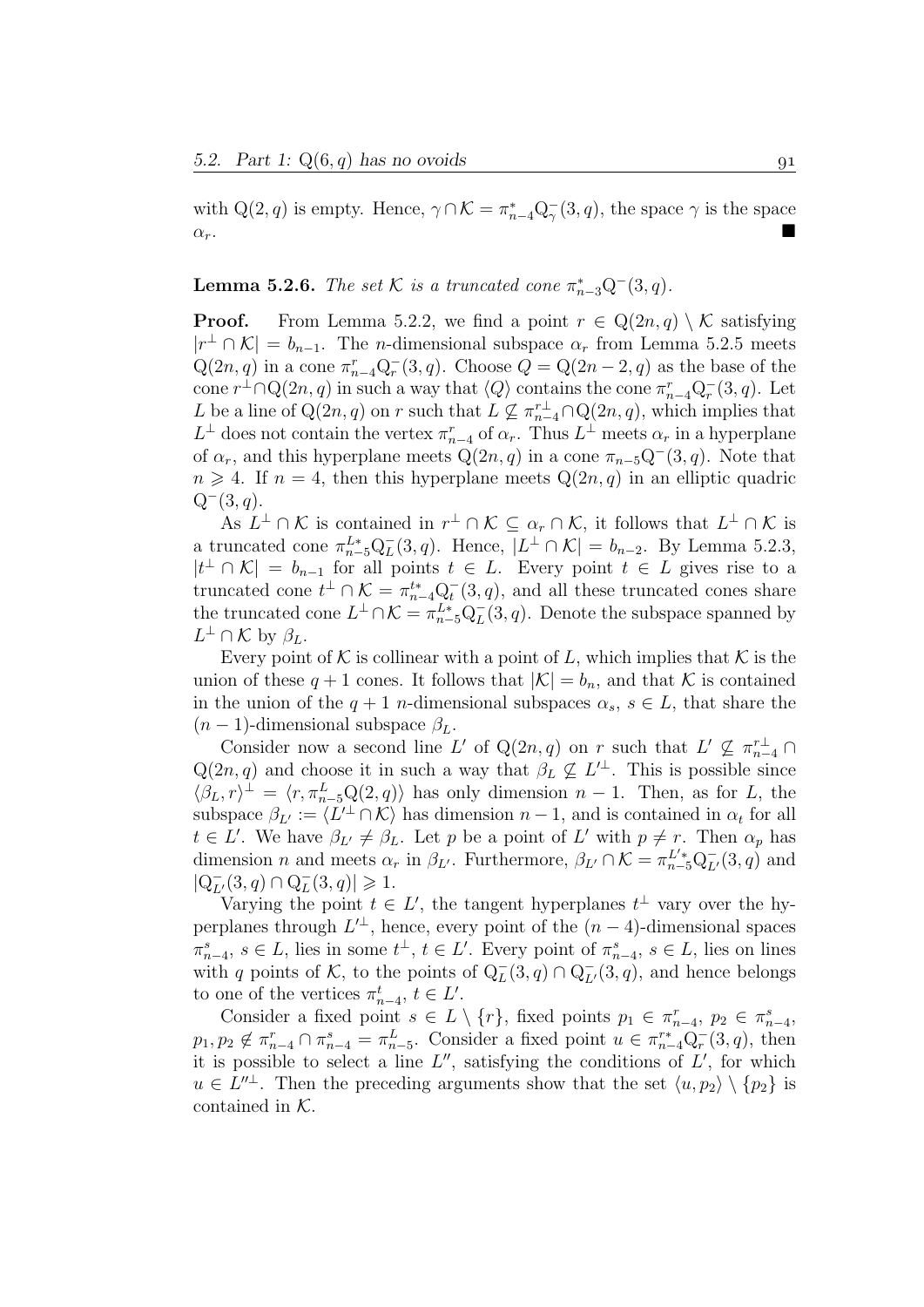Consider an arbitrary line M of  $\pi_{n-4}^{r*}Q_r^-(3,q)$  passing through  $p_1$  and containing q points of K. The  $q^2$  points of  $\langle M, p_2 \rangle \setminus \langle p_1, p_2 \rangle$  all lie in K; this implies that the truncated cone  $\langle \pi_{n-4}^r, \pi_{n-4}^s \rangle^* Q_r^-(3, q)$  lies in K. Since  $|\mathcal{K}| = |\langle \pi_{n-4}^r, \pi_{n-4}^s \rangle^* \mathcal{Q}_r^-(3, q)| = b_n$ , this truncated cone must be equal to K.  $\blacksquare$ 

We may conclude Theorem 5.1.2.

**Theorem 5.2.7.** The smallest minimal blocking sets of  $Q(2n, q)$ ,  $q > 3$  $prime, n \ge 4$ , are truncated cones π<sup>\*</sup><sub>n−3</sub> $Q^-(3, q)$ , π<sub>n−3</sub> ⊂  $Q(2n, q)$ ,  $Q^-(3, q)$  ⊂  $\pi_{n-3}^{\perp} \cap Q(2n, q)$ , and have size  $q^n + q^{n-2}$ .

# 5.3 Interlude 1:  $Q(8, q), q = 3$

In this section, we suppose that  $Q(6, q)$  has ovoids. This is true for all  $q = 3^r$ ,  $r \geq 1$ . For some values of q, different non-isomorphic classes of ovoids are known ([65], [91] and [92]). Suppose now that  $\mathcal O$  is an ovoid of  $Q(6, q)$ . A short observation learns that  $\langle \mathcal{O} \rangle \cap \mathbb{Q}(6, q) = \mathbb{Q}(6, q)$ . For, let  $\Omega = \langle \mathcal{O} \rangle$ . It is impossible that  $\Omega \cap Q(6,q)$  is any singular quadric. For, assume that  $\langle \mathcal{O} \rangle \cap Q(6, q) = \pi_s Q$ , a cone with vertex  $\pi_s$ , an s-dimensional subspace,  $s \geq 0$ , and base Q, a non-singular quadric of dimension at most 4. Then  $\pi_s$  projects  $\mathcal O$  onto an ovoid of  $Q$ . However, no non-singular quadric of dimension at most four has ovoids of size  $q^3 + 1$ . If  $\langle \mathcal{O} \rangle \cap Q(6, q) = Q(4, q)$ , then  $\mathcal O$ must necessarily be an ovoid of  $Q(4, q)$ ; impossible since  $|O| > q^2 + 1$ . If  $\langle \mathcal{O} \rangle \cap \mathcal{Q}(6, q) = \mathcal{Q}^+(5, q)$ , then  $\mathcal O$  must be an ovoid of  $\mathcal{Q}^+(5, q)$ ; impossible since  $|O| > q^2 + 1$ . Finally,  $\langle O \rangle \cap Q(6, q) = Q^-(5, q)$  is impossible, since  $Q^-(5, q)$  has no ovoids.

In this section, we will prove Theorem 5.1.3, without the restriction  $q = 3$ , for  $n = 4$ , and supposing that  $Q(6, q)$  has an ovoid and that the smallest minimal blocking set of  $Q(6, q)$  different from an ovoid, is a truncated cone  $p^{\ast}\mathcal{O}, \mathcal{O}$  an ovoid of Q(4, q). These results are valid for  $q=3$  (Theorem 4.2.7). Suppose for this section that K is a minimal blocking set of  $Q(8, q)$ , q odd,  $|\mathcal{K}| = q^4 + \delta, \delta \leq q$ . The way the result is proved, looks very similar to the proofs of the results of Chapter 3 and Chapter 4.

**Lemma 5.3.1.** If L is a line of  $Q(8, q)$ , then  $|L \cap K| = 0, 1$  or  $|L \cap K| = q$ .

**Proof.** Suppose that  $q-1 \geq |L \cap K| \geq 2$ . Consider a generator  $\pi$  on L such that  $L \cap \mathcal{K} = \pi \cap \mathcal{K}$ . By Lemma 5.1.4, such a generator exists. Count the pairs  $(u, v), u \in \pi \setminus L$  and  $v \in \mathcal{K} \setminus \pi, u \in v^{\perp}$ . Since  $u \in \pi \setminus L$  and  $|L \cap \mathcal{K}| \geq 2$ , u cannot project  $u^{\perp} \cap \mathcal{K}$  on an ovoid of  $Q(6, q)$ , so  $|u^{\perp} \cap \mathcal{K}| \geqslant q^3 + q \geqslant q^3 + 1 +$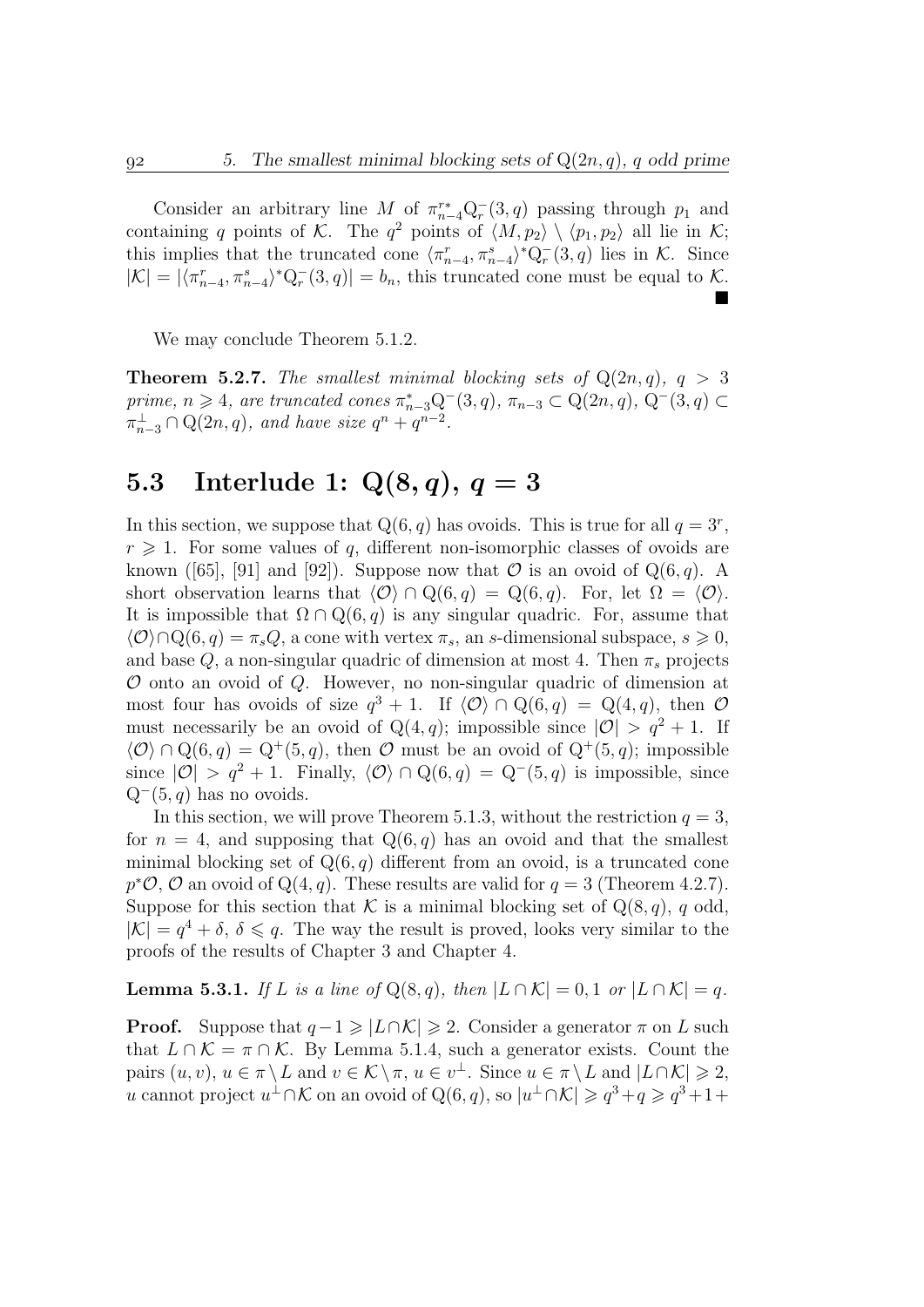$|L∩\mathcal{K}|$  since the projection is a minimal blocking set of Q(6, q) (Lemma 5.1.5). We find a lower bound of  $(q^3 + q^2)(q^3 + q - |L \cap \mathcal{K}|) \geq (q^3 + q^2)(q^3 + 2)$ . The first factor comes from the number of points in  $\pi \setminus L$ . If  $v \in \mathcal{K} \setminus \pi$ , then  $v^{\perp}$  intersects  $\pi$  in a plane, hence to v correspond  $q^2 + q$  or  $q^2$  points of  $\pi \setminus L$ . So we find  $(q^4 + \delta - |L \cap \mathcal{K}|)(q^2 + q)$  as upper bound for the number of pairs  $(u, v)$ , and since  $2 \leq L \cap \mathcal{K}$ , we can change this upper bound to  $(q^4 + \delta - 2)(q^2 + q)$ . So necessarily  $(q^4 + \delta - 2)(q^2 + q) \geq (q^3 + q^2)(q^3 + 2)$  or, since  $\delta \leq q$ ,  $(q^4 + q - 2)(q^2 + q) \geq (q^3 + q^2)(q^3 + 2)$ , a contradiction.

**Corollary 5.3.2.** If  $\pi$  is a generator of Q(8, q), then  $|\pi \cap \mathcal{K}| = 1$  or  $|\pi \cap \mathcal{K}| =$ q, and all points of  $\pi \cap \mathcal{K}$  lie on a line.

**Proof.** If  $|\pi \cap \mathcal{K}| \ge 2$ , then any line L spanned by two points of  $\pi \cap \mathcal{K}$ contains already q points of K. Lemma 5.1.4 admits no further points of K in  $\pi$ .

**Lemma 5.3.3.** Suppose that  $p \notin \mathcal{K}$ . If there is a generator  $\pi$  on p containing exactly 1 point of K, then  $|p^{\perp} \cap \mathcal{K}| \leqslant q^3 + q$ , else  $|p^{\perp} \cap \mathcal{K}| = q(q^3 + 1)$ .

**Proof.** Suppose that  $p \in \pi$ ,  $\pi \cap \mathcal{K} = \{s\}$ . There are  $q^3 - q^2$  planes in  $\pi$  not through s or p. All generators of  $Q(8, q)$ , different from  $\pi$  on these planes only share points with  $\mathcal{K} \setminus \pi$ . For, a point r of  $\mathcal{K} \setminus \pi$  has a tangent hyperplane not containing  $\pi$ ; so  $\pi$  intersects this tangent hyperplane in a plane  $\Omega$ ; this plane  $\Omega$  and r define a unique generator. Hence  $q(q^3 - q^2)$  points of K are needed to block them; so at most  $q^4 + q - (q^4 - q^3) = q^3 + q$  points of K lie in  $p^{\perp} \cap \mathcal{K}$ . If every generator on p contains q points of K, then  $|p^{\perp} \cap \mathcal{K}| = q^4 + q$ .  $\blacksquare$ 

**Lemma 5.3.4.** Suppose that  $\pi$  is a generator of  $Q(8, q)$ ,  $|\pi \cap \mathcal{K}| = q$ ,  $\langle \pi \cap \mathcal{K} \rangle =$ L. If  $p \in \pi \setminus L$ , then  $|p^{\perp} \cap \mathcal{K}| = q^3 + q$ .

**Proof.** If all generators on p contain q points of  $K$ , then in particular also all generators on  $\langle s, p \rangle$ ,  $s \in \pi \cap \mathcal{K}$ , hence  $|s^{\perp} \cap \mathcal{K}| > q$ , contradicting Lemma 5.1.4. So,  $|p^{\perp} \cap \mathcal{K}| \leqslant q^3 + q$ . Since p must project the points of  $p^{\perp} \cap \mathcal{K}$  on  $\mathcal{K}_p$ , a minimal blocking set of Q(6, q) different from an ovoid (Lemma 5.1.5),  $|\mathcal{K}_p| \geqslant q^3 + q$ . Hence  $|p^{\perp} \cap \mathcal{K}| = q^3 + q$ .

We end with the following theorem.

**Theorem 5.3.5.** If  $Q(6, q)$ , q odd, has an ovoid and the smallest minimal blocking set of  $Q(6, q)$ , different from an ovoid, is a truncated cone  $p^*O$ , with O an ovoid of  $Q(4, q)$ , then the smallest minimal blocking set of  $Q(8, q)$ , q odd, is a truncated cone  $p^{\ast}\mathcal{O}'$ , with  $\mathcal{O}'$  an ovoid of  $Q(6, q)$ .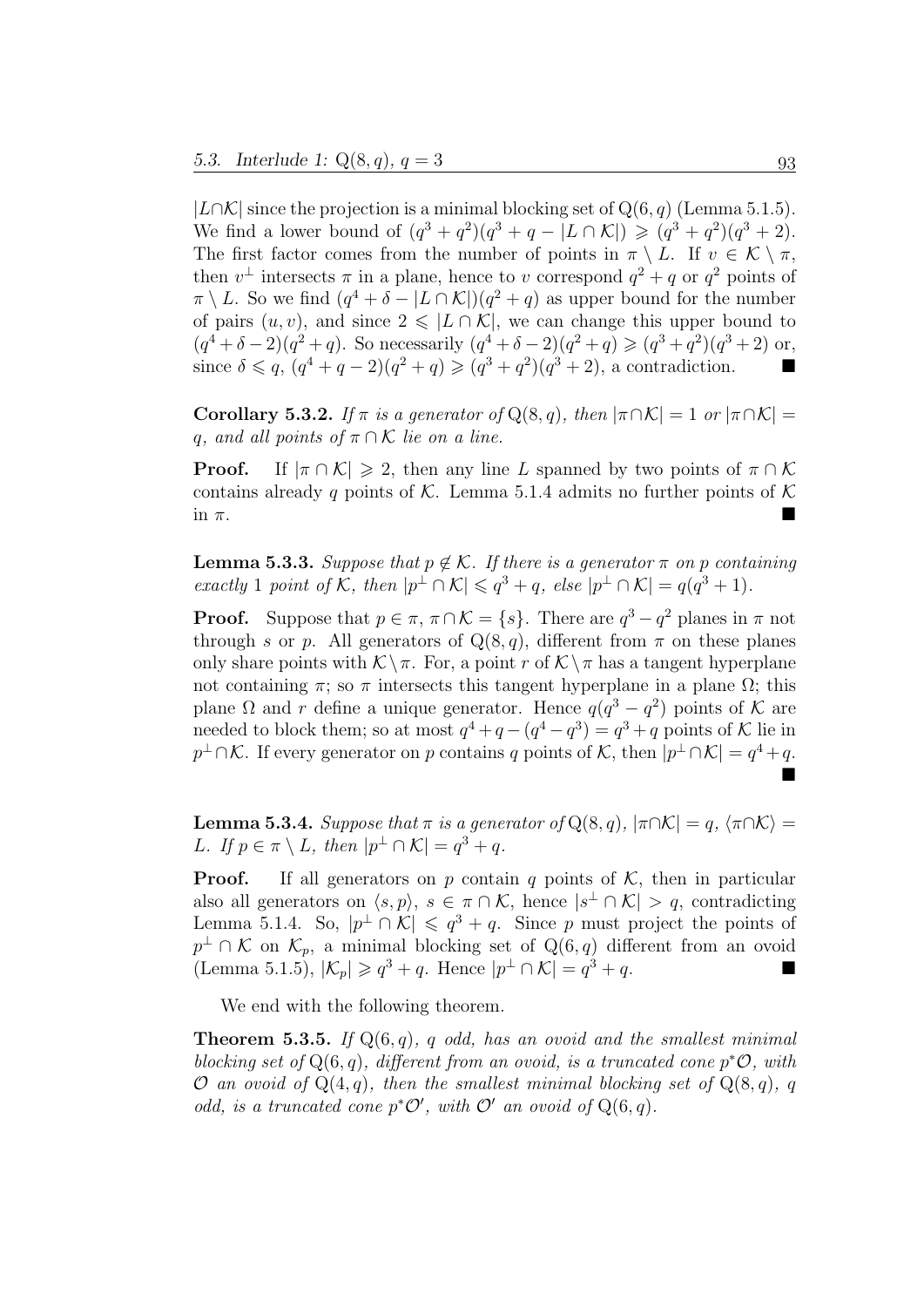**Proof.** Consider a generator  $\pi$  of Q(8, q) such that  $|\pi \cap \mathcal{K}| = q$ ,  $\langle \pi \cap \mathcal{K} \rangle = L$ . Consider  $s \in \pi \setminus L$ . By the previous lemma,  $|s^{\perp} \cap \mathcal{K}| = q^3 + q$ , and s projects the points of  $T_s(Q(8, q)) \cap \mathcal{K}$  onto a minimal blocking set  $\mathcal{K}_s$  of  $Q(6, q)$ , being a truncated cone  $p^{\ast}\mathcal{O}, \mathcal{O}$  an ovoid of Q(4, q). The  $q^2 + 1$  lines containing q points of  $\mathcal{K}_s$  are projections of  $q^2 + 1$  lines  $M_i$  of  $Q(8, q)$ ,  $|M_i \cap \mathcal{K}| = q$ . Suppose that  $M_i \cap \langle s, p \rangle = p'_i$ '<sub>i</sub>. Suppose that  $|p_i'$  ∩ K  $|\leqslant q^3 + q$ . For some *i*, for instance  $i = 1, p' = p'_i$  $\mathcal{U}_i$  lies on a line  $M_i$ . The point p' projects  $p'^{\perp} \cap \mathcal{K}$ necessarily on a minimal blocking set of  $Q(6, q)$  which is an ovoid, hence  $|p'^{\perp} \cap \mathcal{K}| = q^3 + q$ . Consider now all generators on the line  $M_1$ . There are  $(q<sup>2</sup> + 1)(q + 1)$  such generators and they are all blocked by the points of  $M_1 \cap K$ . Since there are  $q^3(q^2+1)(q+1)$  generators left in  $p'^{\perp} \cap Q(8,q)$ , and every point of  $p^{\perp} \cap \mathcal{K}$  blocks  $(q^2 + 1)(q + 1)$  of them, every generator on p' not on  $M_1$  contains exactly 1 point of K. This is a contradiction since every generator on a plane  $\langle p', M_j \rangle$  is a generator on p' containing q points of K. We conclude that  $|p'^{\perp} \cap \mathcal{K}| = q(q^3 + 1) = q^4 + q$ , so  $|\mathcal{K}| = q^4 + q$ , every generator through  $p'$  contains q collinear points of  $K$ , and these q collinear points of K in a generator through  $p'$  lie on a line through  $p'$  (Lemma 5.3.4 Furthermore, p' projects all points of K on an ovoid of  $Q(6, q)$ .

Using the results on  $Q(6,3)$  from Chapter 4, we obtain the following theorem.

**Theorem 5.3.6.** The smallest minimal blocking sets of  $Q(8, q = 3)$  are truncated cones  $p^*O, p \in Q(8,q), O$  an ovoid of  $Q(6,q) \subset p^{\perp} \cap Q(8,q),$  and have size  $q^4 + q$ .

### 5.4 Interlude 2: geometric behaviour of ovoids of  $Q(6, q)$

In this section we explore some geometric properties of ovoids of  $Q(6, q)$ .

The first lemma is an observation we made in the previous section.

**Lemma 5.4.1.** The points of  $\mathcal{O}$  span the 6-dimensional projective space  $PG(6, q)$ .

The second lemma is an observation which was implicitly made in [76].

**Lemma 5.4.2.** The ovoid  $\mathcal O$  does not contain an elliptic quadric  $Q^-(3, q)$ .

**Proof.** Suppose the contrary, i.e., some  $Q^-(3, q) \subset \mathcal{O}$ . Since  $\mathcal{O}$  spans the 6-dimensional space, there is a point  $p \in \mathcal{O} \backslash Q^-(3, q)$ . The space  $\langle p, Q^-(3, q) \rangle$ intersects  $Q(6, q)$  in a parabolic quadric  $Q(4, q)$ , containing at least  $q^2 + 2$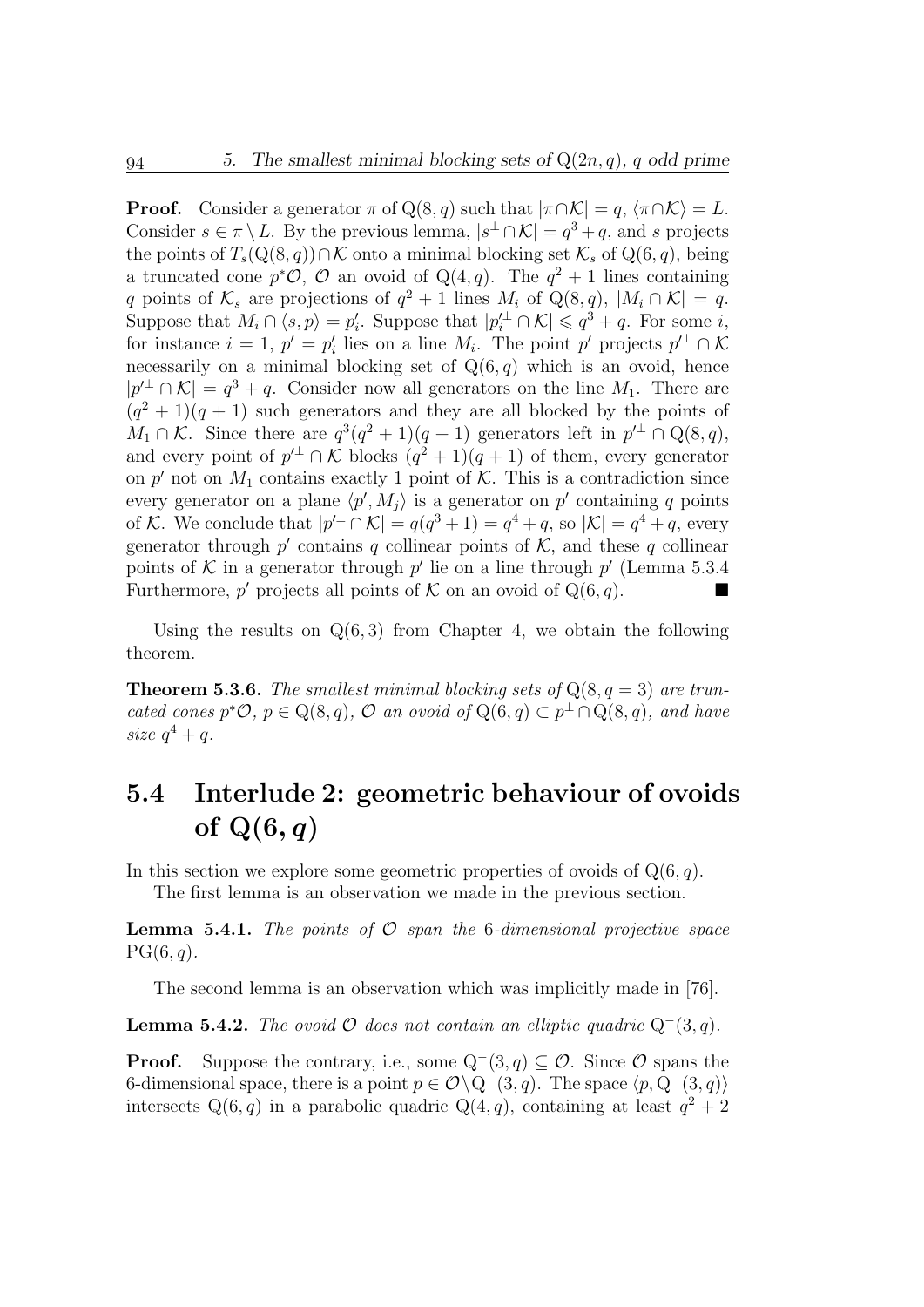points of  $O$ , a contradiction, since any  $Q(4, q)$  can intersect  $O$  in at most  $q^2+1$  points, the number of points of an ovoid of  $Q(4, q)$ .

In Chapter 4, we already mentioned the important result of [6]. The main result of [4] is the following theorem, which is used in [6] to prove Theorem 4.1.2.

**Theorem 5.4.3.** (Ball [4]) Let  $\mathcal O$  be an ovoid of  $Q(4, q)$ ,  $q = p^h$ , p prime. Every elliptic quadric  $Q^{-}(3, q)$  on  $Q(4, q)$  intersects  $\mathcal{O}$  in 1 mod p points.

This theorem leads, also in [6], to the following interesting property of ovoids of  $Q(6, q)$ .

**Theorem 5.4.4.** (Ball et al. [6]) An ovoid  $\mathcal{O}$  of  $Q(6, q)$ ,  $q = p^h$ , p prime, intersects every elliptic quadric  $Q^-(5, q)$  on  $Q(6, q)$  in 1 mod p points.

We use Theorem 5.4.3 to prove the following lemma. It shows also that "t mod  $p$ " results have important applications."

**Lemma 5.4.5.** The ovoid  $\mathcal O$  does not contain any ovoid  $\mathcal O'$  of  $Q(4, q)$  $Q(6, q)$ .

**Proof.** Suppose the contrary, i.e., suppose that there is some ovoid  $\mathcal{O}'$  of  $Q(4,q) \subseteq Q(6,q)$ , with  $\mathcal{O}' \subseteq \mathcal{O}$ . By the previous lemma, we may suppose that  $\mathcal{O}'$  is not an elliptic quadric and hence,  $\langle \mathcal{O}' \rangle$  is a 4-dimensional projective space  $\alpha$ , such that  $\alpha \cap Q(6, q) = Q(4, q)$ . Since  $\mathcal O$  spans the 6-dimensional space, we can choose a point  $p \in \mathcal{O} \setminus \alpha$ . Since  $\alpha$  contains an ovoid of  $Q(4, q)$ ,  $p \notin \alpha^{\perp}$ , hence  $p^{\perp} \cap Q(4,q) = Q^{\pm}(3,q)$ , or  $p^{\perp} \cap Q(4,q) = rQ(2,q)$  which is a tangent cone to  $Q(4, q)$ . All these 3-dimensional quadrics intersect  $\mathcal{O}'$  in 1 mod p points, hence, at least one point  $r \in \mathcal{O}'$  belongs to  $p^{\perp}$ , a contradiction.

We call a hyperplane  $\alpha$  of PG(6, q) hyperbolic, elliptic respectively, if  $\alpha \cap Q(6, q) = Q^+(5, q), \alpha \cap Q(6, q) = Q^-(5, q)$  respectively.

**Corollary 5.4.6.** Any hyperbolic hyperplane  $\alpha$  has the property that  $\langle \alpha \cap \beta \rangle$  $\langle \mathcal{O} \rangle = \alpha$ .

**Proof.** Suppose that  $\alpha$  is a 5-dimensional subspace such that  $\alpha \cap Q(6, q) =$  $Q^+(5, q)$ . Then necessarily  $\alpha$  intersects  $\mathcal O$  in an ovoid  $\mathcal O'$  of  $Q^+(5, q)$ . Since any ovoid of  $Q(4, q)$  is not contained in  $\mathcal{O}$ , the ovoid  $\mathcal{O}'$  spans the 5-dimensional space  $\alpha$ .

With the aid of the computer, we also found the following result for  $q = 3$ . **Lemma 5.4.7.** Any elliptic hyperplane  $\alpha$  of  $Q(6,3)$  has the property that  $\langle \alpha \cap \mathcal{O} \rangle = \alpha$ .

▊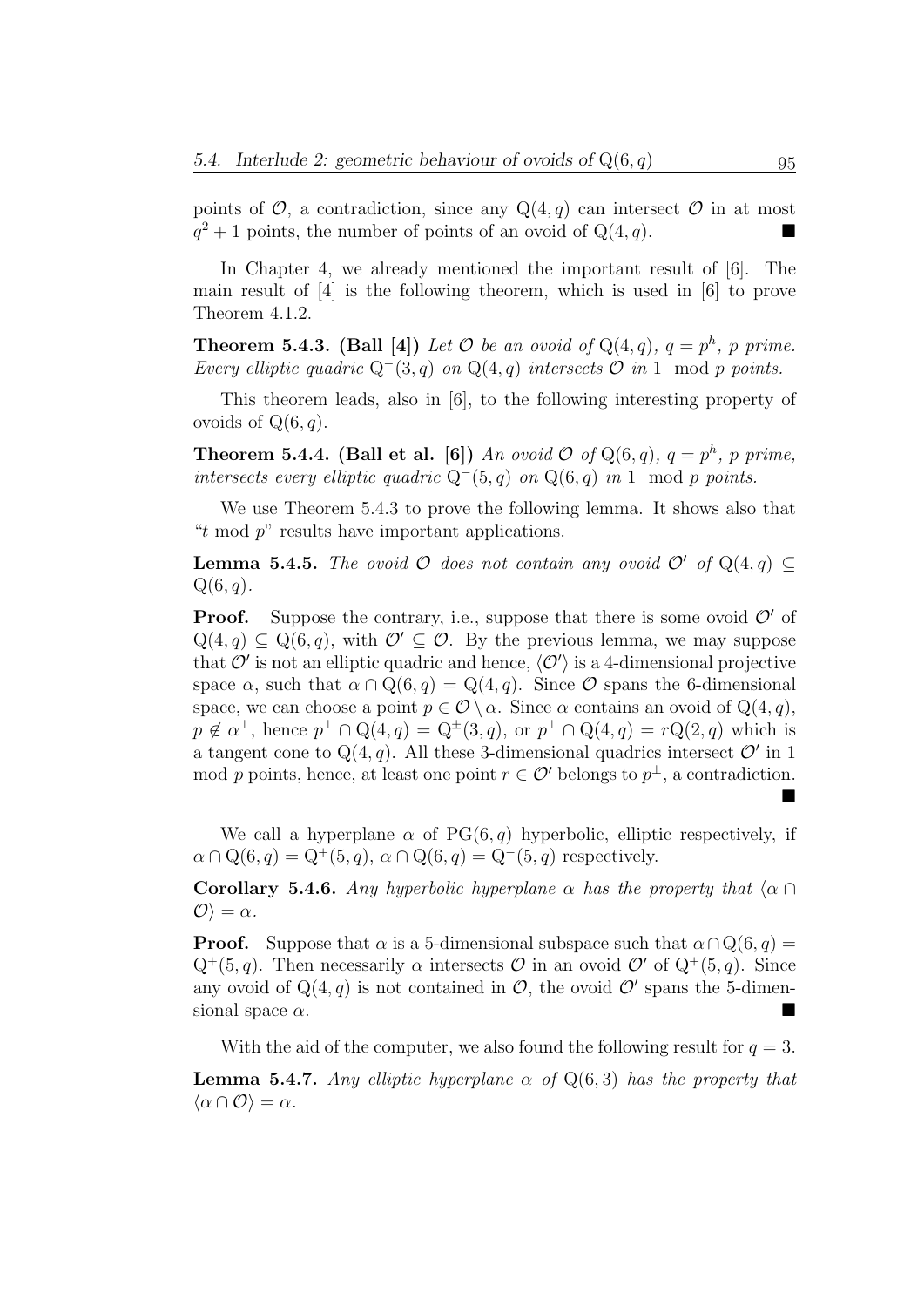### 5.5 Part 2:  $Q(6,q)$  has ovoids

For this section, we suppose that  $Q(6, q)$  has ovoids and that the smallest minimal blocking sets of  $Q(6, q)$  different from ovoids are truncated cones  $p^*O, p \in Q(6,q), O$  an ovoid of  $Q(4,q) \subseteq p^{\perp}Q(6,q)$ . This hypothesis is true for  $q = 3$  (Theorem 4.2.7). We will prove in this section the following theorem.

**Theorem 5.5.1.** Suppose that  $Q(6,q)$  has ovoids and that the smallest minimal blocking sets of  $Q(6, q)$ , different from ovoids, are truncated cones  $p^*O$ ,  $p \in Q(6, q)$ ,  $\mathcal O$  an ovoid of  $Q(4, q)$ . Then the smallest minimal blocking sets of  $Q(2n, q)$ ,  $n \geq 5$ , are truncated cones  $\pi_{n-4}^* \mathcal{O}, \pi_{n-4} \subset Q(2n, q)$ ,  $\mathcal{O}$  an ovoid of  $Q(6, q) \subset \pi_{n-4}^{\perp} \cap Q(2n, q)$ , and have size  $q^n + q^{n-3}$ .

Suppose that K is a minimal blocking set of  $Q(2n, q)$ ,  $|\mathcal{K}| = q^n + \delta$ , 1  $\delta \leqslant q^{n-3}, n \geqslant 5$ . As induction hypothesis, we suppose that Theorem 5.5.1 is proved for  $Q(2n-2, q)$ . This hypothesis is satisfied for  $n = 5$ , i.e. the theorem is true for  $Q(8, q)$  (Theorem 5.3.5).

Before we start, we define  $b_n := q^{n-3}(q^3 + 1) = |\pi_{n-4}^* \mathcal{O}|, n \geq 4$ .

It will become clear that we can repeat the proof chain from Section 5.2.

**Lemma 5.5.2.** Let r be a point of  $Q(2n,q) \setminus \mathcal{K}$ , then  $|r^{\perp} \cap \mathcal{K}| \geq b_{n-1}$ . If equality holds, then there exists an  $(n + 3)$ -dimensional subspace  $\overline{\alpha}_r$ , such that  $r \in \overline{\alpha}_r \subset r^{\perp}$  and  $\overline{\alpha}_r \cap \mathrm{Q}(2n, q) = \pi_{n-4}\mathrm{Q}(6, q)$ . Moreover, every line L on r contained in  $Q(2n, q)$  meets K if and only if L meets a truncated cone  $\pi_{n-5}^*$ O contained in  $\overline{\alpha}_r \cap \overline{Q}(2n, q)$ , with O an ovoid of a quadric  $Q(6, q)$ , and such that the points of  $K \cap r^{\perp}$  are projected from r onto a truncated cone  $\pi_{n-5}^* \mathcal{O} \subset \overline{\alpha}_r$ ,  $r \notin \pi_{n-5}$ ,  $\mathcal{O}$  an ovoid of  $\mathcal{Q}(6, q)$ .

**Proof.** Applying the induction hypothesis to the base of the cone  $r^{\perp} \cap$  $Q(2n, q) = rQ(2n - 2, q)$ , we find that  $|r^{\perp} \cap \mathcal{K}| \geq b_{n-1}$ . If equality holds, then necessarily r projects the points of  $r^{\perp} \cap \mathcal{K}$  onto a truncated cone  $\pi_{n-5}^* \mathcal{O}$ , hence only lines  $\overline{L} \subset \overline{Q(2n, q)}$  on r meeting  $\pi_{n-5}^* \mathcal{O}$  meet  $\mathcal{K}$ . The  $(n+3)$ dimensional space  $\overline{\alpha}_r$  is the space  $\langle r, \pi_{n-5}\mathcal{O} \rangle$ , since  $\mathcal O$  spans a 6-dimensional space.

As in Section 5.2, also here we prove that equality occurs for some points  $r \in \mathbb{Q}(2n, q) \setminus \mathcal{K}$ . If there is equality, the previous lemma assures us that the projected structure is a truncated cone we look for. It will again be crucial to prove that not only the projection of  $r^{\perp} \cap \mathcal{K}$  is a truncated cone, but also that the set  $r^{\perp} \cap \mathcal{K}$  is a truncated cone.

**Lemma 5.5.3.** There exists a point  $r \in Q(2n, q) \backslash K$  such that  $|r^{\perp} \cap K| = b_{n-1}$ .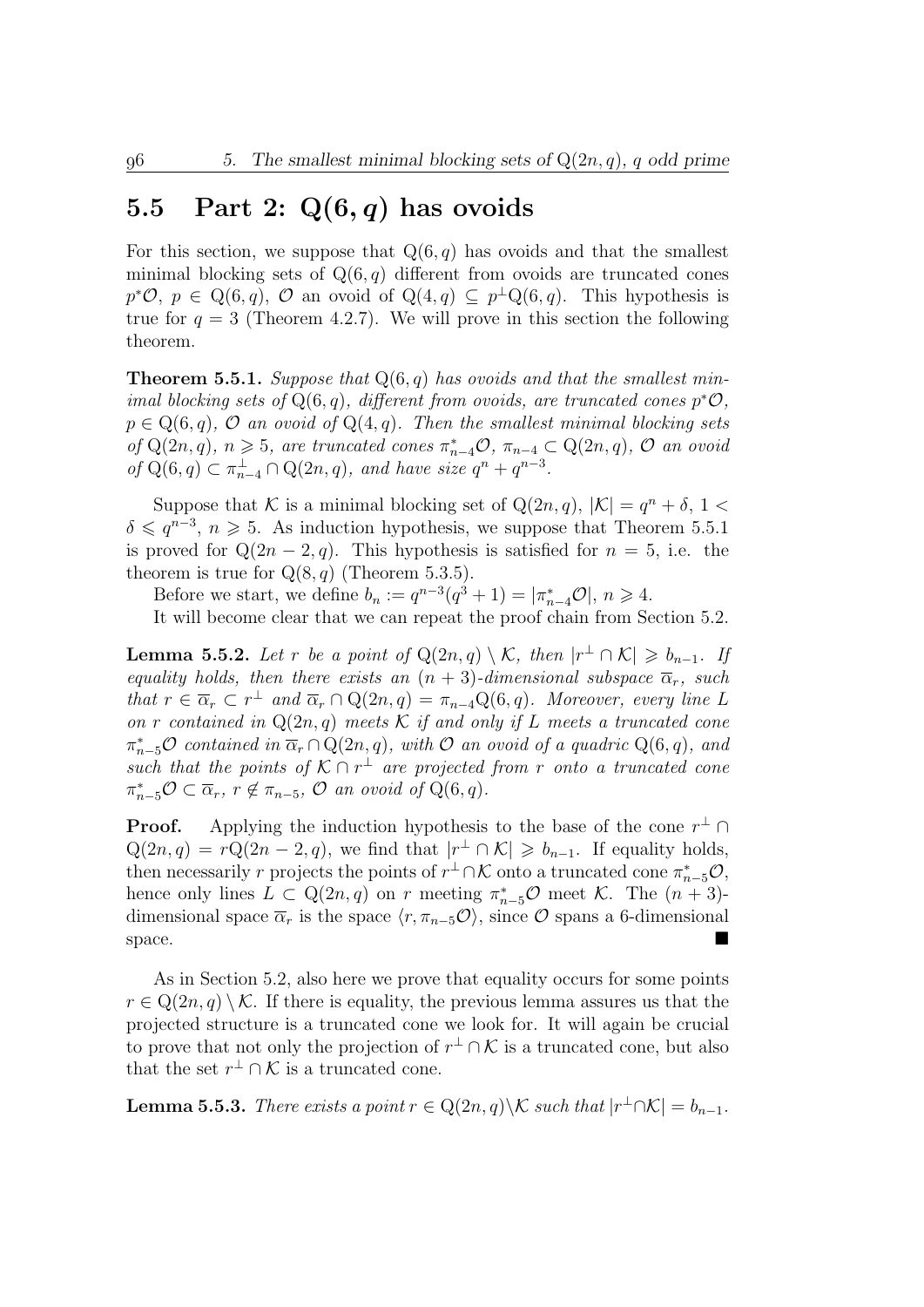**Proof.** Count the number of elements of the set  $S = \{(p, r) \| p \in \mathcal{K}, r \in$  $Q(2n, q) \setminus \mathcal{K}, p \in r^{\perp}$ . For every point  $p \in \mathcal{K}$ , at most  $q\theta_{2n-3}$  points of  $p^{\perp} \cap Q(2n, q)$  are points of  $Q(2n, q) \setminus \mathcal{K}$ . With  $|\mathcal{K}| \leqslant b_n$ , we find  $b_n q \theta_{2n-3}$  as upper bound U for |S|. Suppose now that for every  $r \in Q(2n, q) \setminus \mathcal{K}$ , there are at least  $b_{n-1} + 1$  points  $p \in \mathcal{K}$ ,  $p \in r^{\perp}$ . Then we find as lower bound for |S|, again using  $|\mathcal{K}| \leq b_n$ , the number  $L = (b_{n-1} + 1)(\theta_{2n-1} - b_n)$ . We find for  $n \geqslant 8$ ,

$$
U - L = -q^{2n-2} - q^{2n-3} + q^{2n-4} - q^{2n-5} - q^{2n-6} - q^{2n-8} - \dots - q^n
$$
  

$$
-2q^{n-1} - q^{n-2} - q^{n-3} - 2q^{n-4} - q^{n-5} - \dots - q - 1
$$

For  $n = 5, 6$  and 7, we find  $-q^8 - q^7 + q^6 - q^5 - 2q^4 - q^2 - 2q - 1$ ,  $-q^{10}$  $q^9 + q^8 - q^7 - q^6 - q^5 - q^4 - q^3 - 2q^2 - q - 1$  and  $-q^{12} - q^{11} + q^{10} - q^9 - q^8 2q^{6} - q^{5} - q^{4} - 2q^{3} - q^{2} - q - 1$  respectively. Since this number  $U - L < 0$  if we suppose that  $|r^{\perp} \cap \mathcal{K}| > b_{n-1}$  for all points  $r \in \mathbb{Q}(2n, q) \setminus \mathcal{K}$ , we find that there must exist a point  $r \in \mathbb{Q}(2n, q) \setminus \mathcal{K}$  with  $|r^{\perp} \cap \mathcal{K}| = b_{n-1}$ .

**Lemma 5.5.4.** Suppose that  $L \subset Q(2n, q)$  is a line,  $L \cap K = \emptyset$ . If  $|L^{\perp} \cap K|$  =  $b_{n-2}$ , then  $|K| = b_n$  and  $|r^{\perp} \cap K| = b_{n-1}$  for all points  $r \in L$ .

**Proof.** By Lemma 5.5.2,  $|r_i^{\perp} \cap \mathcal{K}| \geq b_{n-1}$  for all points  $r_i \in L$ . The sets  $r_i^{\perp} \cap \mathcal{K}$  have exactly  $b_{n-2}$  points in common, which implies that  $|\mathcal{K}| =$  $|\bigcup_{i=0}^q (r_i^{\perp} \cap \mathcal{K})| \geq (q+1)(b_{n-1}-b_{n-2})+b_{n-2} = b_n \geq |\mathcal{K}|.$  Hence,  $|r_i^{\perp} \cap \mathcal{K}| = b_{n-1}$ for all points  $r_i \in L$  and  $|\mathcal{K}| = b_n$ .

**Lemma 5.5.5.** Suppose that  $r \in Q(2n, q) \setminus \mathcal{K}$  such that  $|r^{\perp} \cap \mathcal{K}| = b_{n-1}$ . If  $\beta$  is a hyperplane of  $\overline{\alpha}_r$  on r not containing the vertex  $\pi_{n-4}$  of the cone  $\overline{\alpha}_r \cap Q(2n, q)$ , then the points of  $\overline{\beta} \cap K$  lie in an  $(n+1)$ -dimensional subspace  $\beta$  of  $\beta$ ,  $r \notin \beta$ .

**Proof.** Since  $\overline{\beta}$  is a hyperplane of  $\overline{\alpha}_r$  on r not containing the vertex  $\pi_{n-4}^r$  of the cone  $\overline{\alpha}_r \cap Q(2n, q) = \pi_{n-4}^r Q(6, q), \overline{\beta} \cap Q(2n, q)$  is a cone with base  $Q^{\overline{\beta}}(6, q)$  and vertex  $\pi^{\beta}_{n-5}$ , an  $(n-5)$ -dimensional subspace on r. When  $n = 5$ , this subspace is the point  $r$  itself. The properties of the polarity associated to  $Q(2n, q)$  imply that  $\overline{\beta}^{\perp} \cap Q(2n, q) = \pi_{n=5}^{\frac{1}{\beta}} Q_{\overline{\beta}}^{\perp}$  $\frac{1}{\beta}(1,q)$ , and this cone meets the cone  $\overline{\alpha}_r$  in the space  $\pi_{n-4}^r$ . Thus there must exist a line L of Q(2n, q) contained in  $\overline{\beta}^{\perp}$  such that  $L \cap \overline{\alpha}_r = \{r\}$ . Since  $L \subset \overline{\beta}^{\perp}$ , we find  $\overline{\beta} = L^{\perp} \cap \overline{\alpha}_r$ . By Lemma 5.5.2,  $L$  does not meet  $K$ .

Since  $L^{\perp}\cap\mathcal{K}\subseteq r^{\perp}\cap\mathcal{K}\subseteq\overline{\alpha}_r$ , it is clear that  $L^{\perp}\cap\mathcal{K}=\overline{\beta}\cap\mathcal{K}$ . Lemma 5.5.2 implies that  $|L^{\perp} \cap \mathcal{K}| = b_{n-2}$ . Suppose that p is a point of  $L \setminus \{r\}$ . Lemma 5.5.4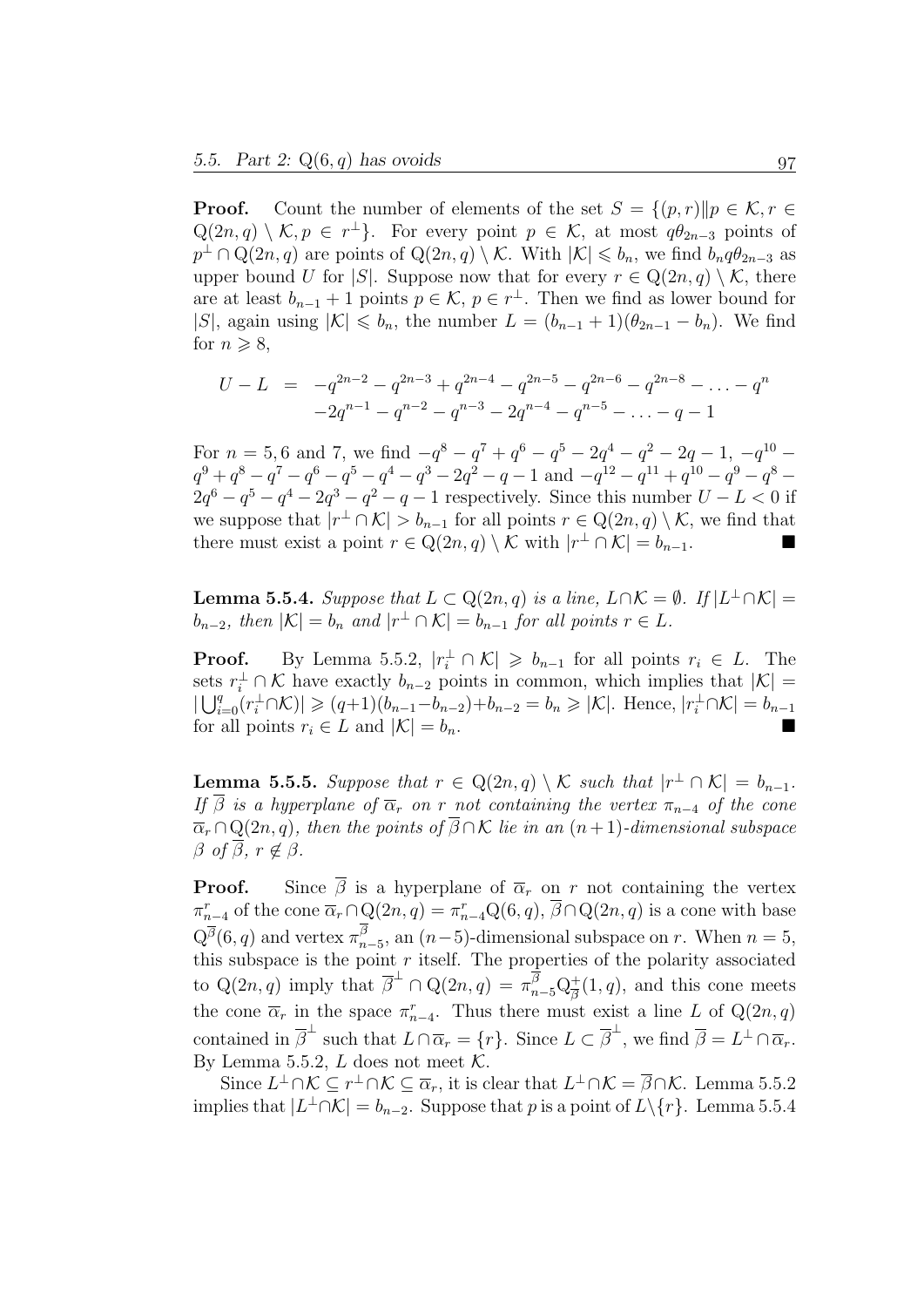

Figure 5.2: The situation in Lemma 5.5.5

implies that  $|p^{\perp} \cap \mathcal{K}| = b_{n-1}$ . By Lemma 5.5.2, there exists an  $(n+3)$ dimensional subspace  $\overline{\alpha}_p$  that meets  $Q(2n, q)$  in the cone  $\pi_{n-4}^p Q_p(6, q)$  and  $p^{\perp} \cap \mathcal{K} \subset \overline{\alpha}_p$ . Furthermore,  $\overline{\alpha}_p$  contains  $b_{n-1}$  points of K, while  $L^{\perp}$  contains  $b_{n-2}$  points of K, hence  $L^{\perp}$  intersects  $\overline{\alpha}_p$  in a hyperplane  $\overline{\beta}'$  of  $\overline{\alpha}_p$ , with  $p \in \overline{\beta}'$ . We conclude that  $L^{\perp} \cap \mathcal{K}$  is a subset of  $\overline{\beta}$  and  $\overline{\beta}'$ . The spaces  $\overline{\beta}$  and  $\overline{\beta}'$  are different since  $\overline{\beta}$  does not contain the line L, and so  $p \notin \overline{\beta}$ . Hence,  $L^{\perp} \cap \mathcal{K}$ different since  $\beta$  does not contain the line  $B$ , and so  $\beta \beta$ . Hence,  $B \rightarrow \infty$ <br>lies in the  $(n + 1)$ -dimensional subspace  $\overline{\beta} \cap \overline{\beta}'$ ; it cannot lie in a subspace of lower dimension by Lemma 5.5.2. It is impossible that  $r \in \beta = \overline{\beta} \cap \overline{\beta}'$ ; or else r projects the points of  $\beta \cap \mathcal{K}$  onto an n-dimensional subspace, but the projected points form a truncated cone  $\pi_{n-6}^*$ ,  $\mathcal O$  and ovoid of Q(6,q), which lies in a space of dimension  $n + 1$ . The subspace  $\beta = \overline{\beta} \cap \overline{\beta}'$  intersects  $Q(2n, q)$  in a cone  $\pi_{n-6}^{\beta} Q(6, q)$ , since  $\langle \beta, r \rangle = \overline{\beta} \subseteq r^{\perp}$  and  $\overline{\beta}$  intersects  $Q(2n, q)$ in  $\pi_{n-5}^{\beta} \mathrm{Q}^{\overline{\beta}}$  $(6, q)$ .

**Lemma 5.5.6.** Suppose that r is a point of  $Q(2n, q) \setminus \mathcal{K}$  such that  $|r^{\perp} \cap \mathcal{K}| =$  $b_{n-1}$ . Then there exists an  $(n + 2)$ -dimensional subspace  $\alpha_r$ ,  $r \notin \alpha_r$ , such that  $\alpha_r \cap Q(2n,q) = \pi_{n-5}Q^r(6,q)$ , and such that the truncated cone  $\pi_{n-5}^*O$ ,  $\mathcal O$  an ovoid of  $Q^r(6,q)$ , is equal to the set  $r^{\perp} \cap \mathcal K$ .

**Proof.** Consider the  $(n + 3)$ -dimensional space  $\overline{\alpha}_r$  with  $\overline{\alpha}_r \cap Q(2n, q) =$  $\pi_{n-4}\mathcal{Q}(6,q)$ . Suppose that  $\beta_1$  is a hyperplane of  $\overline{\alpha}_r$ , not containing  $\pi_{n-4}$  and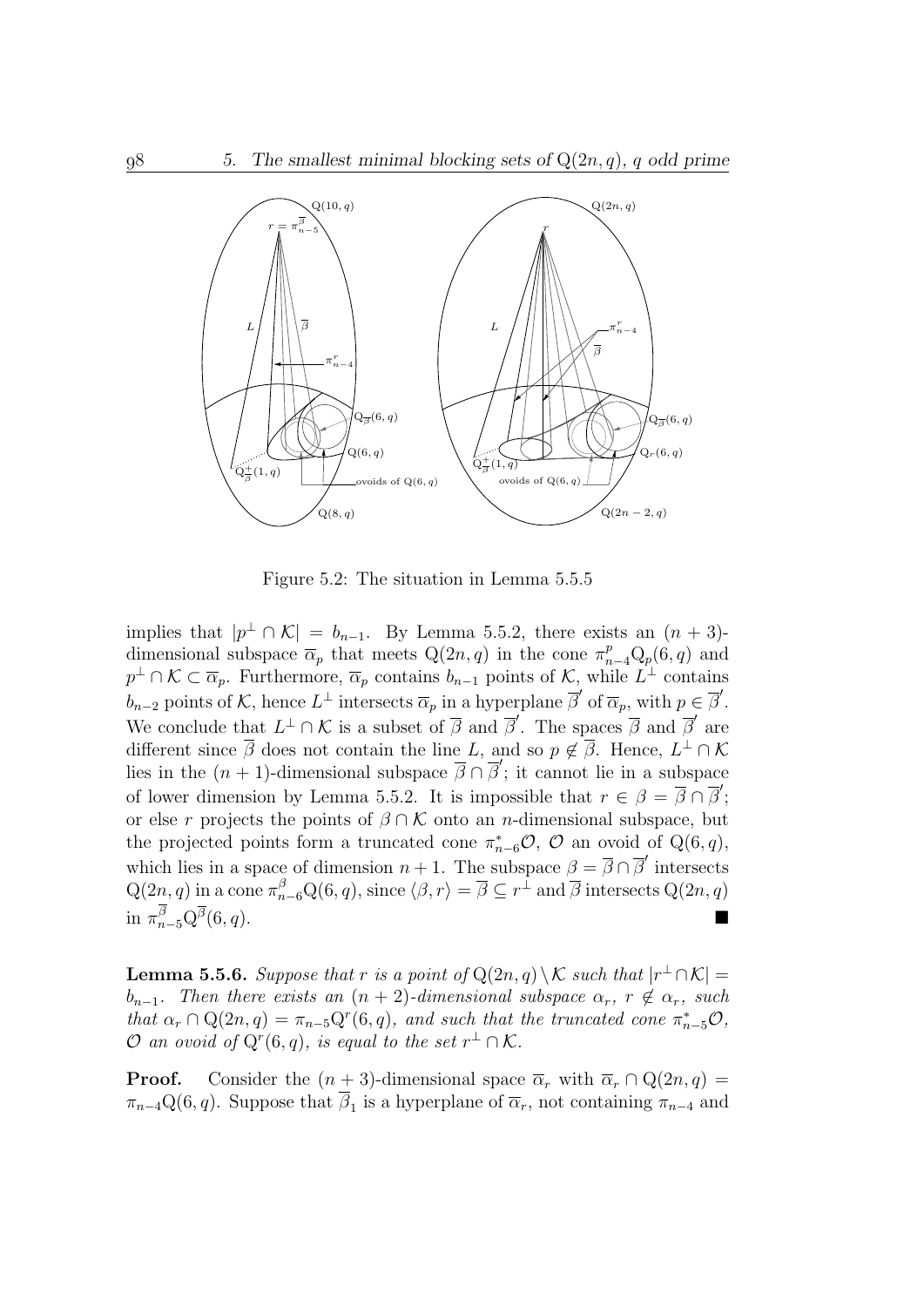containing the point r. By Lemma 5.5.5,  $\beta_1$  contains an  $(n+1)$ -dimensional subspace  $\beta_1$ ,  $r \notin \beta_1$ , such that  $\beta_1 \cap Q(2n, q) = \pi_{n-6}^{\beta_1} Q^{\beta_1}(6, q)$  and  $\overline{\beta}_1 \cap \mathcal{K} =$  $\beta_1 \cap \mathcal{K} = \pi_{n-6}^{\beta_1*} \mathcal{O}^{\beta_1}, \mathcal{O}^{\beta_1}$  an ovoid of  $Q^{\beta_1}(6, q)$ . Define  $\pi_1 := \langle \mathcal{O}^{\beta_1} \rangle$ . Choose a hyperbolic hyperplane  $\alpha \subseteq \pi_1$ ,  $\alpha \cap Q^{\beta_1}(6, q) = Q^+_{\alpha}(5, q)$ . We can find a hyperplane  $\overline{\beta}_2$  of  $\overline{\alpha}_r$ ,  $\overline{\beta}_2 \neq \overline{\beta}_1$ ,  $r \in \overline{\beta}_2$ ,  $\pi_{n-4} \nsubseteq \overline{\beta}_2$ , but  $\pi_{n-6}^{\beta_1} Q_\alpha^+(5, q) \subseteq \overline{\beta}_2$ . Again, by Lemma 5.5.5, we find an  $(n + 1)$ -dimensional subspace  $\beta_2$ ,  $r \notin \beta_2$ ,  $\beta_2 \cap Q(2n, q) = \pi_{n-6}^{\beta_2} Q^{\beta_2}(6, q), \overline{\beta_2} \cap \mathcal{K} = \beta_2 \cap \mathcal{K} = \pi_{n-6}^{\beta_2*} \mathcal{O}^{\beta_2}, \mathcal{O}^{\beta_2}$  an ovoid of  $Q^{\beta_2}(6, q)$ . Necessarily,  $\pi_{n-6}^{\beta_1} = \pi_{n-6}^{\beta_2}$ , and  $Q^+_{\alpha}(5, q) \subset Q^{\beta_2}(6, q) \neq Q^{\beta_1}(6, q)$ . Define now  $\pi_2 := \langle \mathcal{O}^{\beta_2} \rangle$ .

Consider the  $(n+2)$ -dimensional space  $\gamma = \langle \pi_{n-6}^{\beta_1}, \pi_1, \pi_2 \rangle$ . The two 6dimensional spaces  $\pi_1$  and  $\pi_2$  are skew to  $\pi_{n-4}$ , hence,  $\pi_{n-4} \nsubseteq \gamma$ . Furthermore,  $r \notin \gamma$ , since then  $\gamma$  would be an  $(n + 2)$ -dimensional subspace on r, not containing  $\pi_{n-4}$ , spanned by points of  $r^{\perp} \cap \mathcal{K}$ , a contradiction with Lemma 5.5.5. We conclude that  $\gamma \cap Q(2n, q) = \pi_{n-5}^{\gamma} Q^{\gamma}(6, q)$ .

Choose now an arbitrary hyperplane  $\alpha'$ ,  $\alpha' \neq \alpha$ , of  $\pi_1$ , such that  $\langle \alpha' \cap$  $\mathcal{O}^{\beta_1}$  = α'. This is possible, since all hyperbolic hyperplanes have this property (Corollary 5.4.6), and, for  $q = 3$ , all elliptic hyperplanes have this property (Lemma 5.4.7). Consider the  $q + 1$   $(n + 1)$ -dimensional spaces  $\delta_i \subset \gamma$ through the *n*-dimensional space  $\langle \alpha', \pi_{n-6}^{\beta_1} \rangle$ . One of them, say  $\delta_1$ , is the space  $\langle \alpha', \pi_{n-5}^{\gamma} \rangle$ . Consider now a space  $\delta_i, i \neq 1$ . This space  $\delta_i$  intersects  $\pi_2$  in a 5dimensional space through the 4-dimensional space  $\epsilon := \alpha \cap \alpha'$ . At most two 5-dimensional spaces through  $\epsilon$  are tangent hyperplanes to  $Q^{\beta_2}(6, q)$ , hence, at least  $q-2$  elliptic and hyperbolic hyperplanes of  $Q^{\beta_2}(6, q)$  on  $\epsilon$  remain, hence, at least  $q - 2$  spaces  $\delta_i$  are possibly spanned by points of K. For  $q \geq 5$ , at least one of them is a hyperbolic hyperplane and forr  $q = 3$ , we can use both the elliptic and hyperbolic hyperplanes, so at least one such  $\delta_i$ is spanned by points of K. Consider such a  $\delta_i$ , spanned by points of K. If p is a point,  $p \in (\delta_i \cap Q(2n, q)) \setminus (\beta_1 \cup \beta_2 \cup \pi_{n-5}^{\gamma})$ , such that  $p \notin \mathcal{K}$ , then by Lemma 5.5.2, the line  $\langle r, p \rangle$  meets K in exactly one point t. But then the space  $\langle t, \delta_i \rangle \subset \overline{\alpha}_r$  is an  $(n + 2)$ -dimensional subspace on r, not containing  $\pi_{n-4}$  and spanned by points of K, a contradiction with Lemma 5.5.5. We conclude that every point  $p \in (\gamma \cap \mathrm{Q}(2n, q)) \setminus \langle \alpha', \pi_{n-5}^{\gamma} \rangle$  lies in K, provided p lies in some subspace  $\delta_i$  (which depends on the choice of  $\alpha'$ ), spanned by points of  $K$ .

Letting vary the 5-dimensional space  $\alpha'$ , we can reach every point  $p \in$  $(\gamma \cap \mathrm{Q}(2n, q) \setminus \pi_{n-5}^{\gamma},$  since the intersection of all hyperbolic hyperplanes of  $\pi_1$  is empty. We complete the proof by showing that every point  $p \in (\gamma \cap$  $Q(2n, q)$   $\setminus \pi_{n-5}^{\gamma}$  lies in an  $(n + 1)$ -dimensional space not on r, spanned by points of  $\mathcal{K}$ , and not containing  $\pi_{n-5}^{\gamma}$ .

Consider  $p \in (\gamma \cap \mathbb{Q}(2n, q)) \setminus (\beta_1 \cup \beta_2 \cup \pi_{n-5}^{\gamma})$ . The  $(n-4)$ -dimensional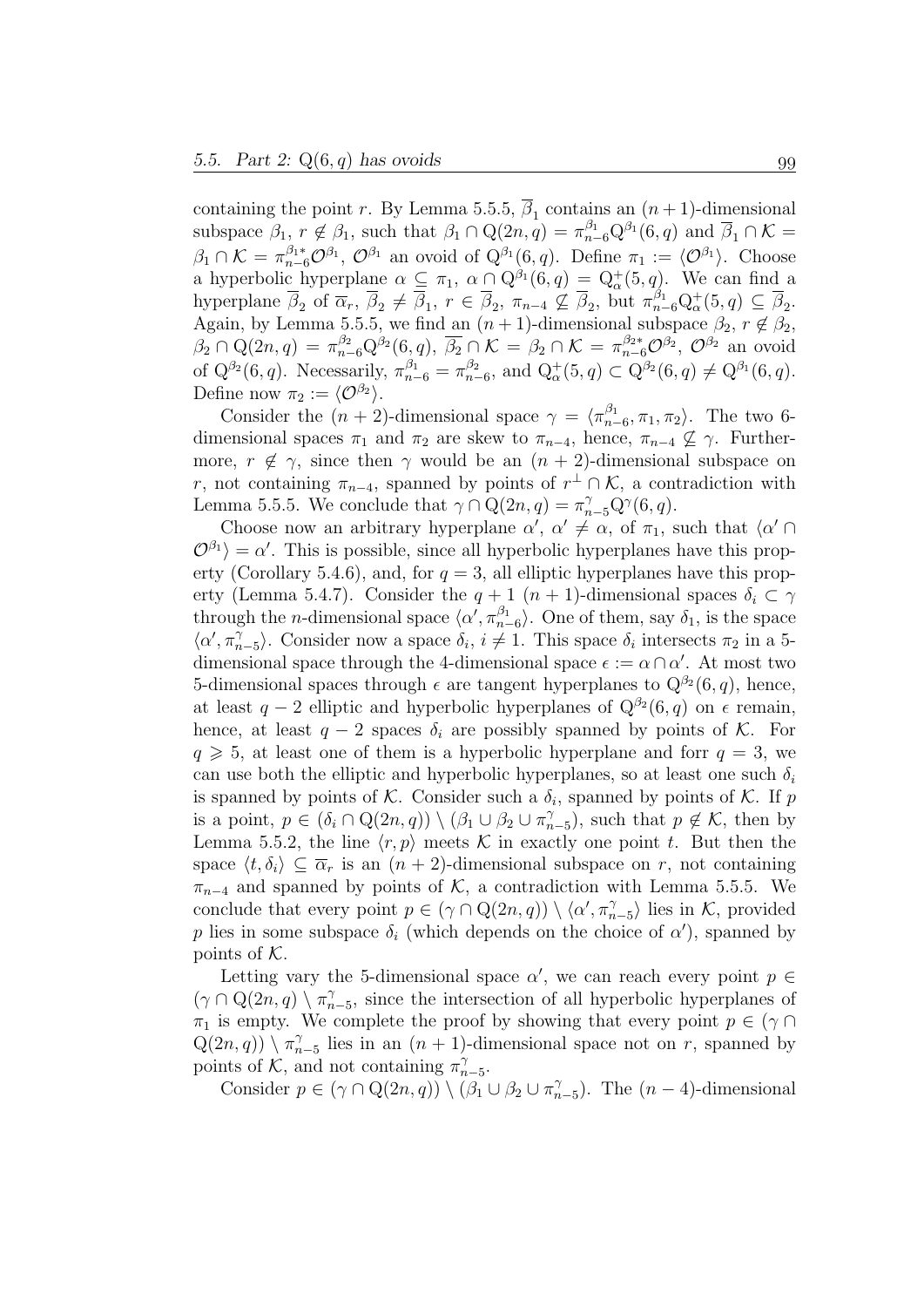subspace  $\langle \pi_{n-5}^{\gamma}, p \rangle \subseteq \gamma$  intersects the  $(n + 1)$ -dimensional space  $\beta_2$  in an  $(n-5)$ -dimensional space  $\zeta$ . (If  $n=5$ , then this is a point u belonging to  $\pi_2$ ). If  $n > 5$ , then  $\zeta$  intersects  $\pi_2$  in exactly one point u.

Choose a point  $x \in (\beta_2 \cap \mathcal{K}) \setminus \zeta$ ,  $x \notin \beta_1$ . This is possible since we excluded at most one point of  $\mathcal{O}^{\beta_2}$ , namely the point  $u \in \zeta \cap \pi_2$ . It is impossible that  $\mathcal{O}^{\beta_2} = \{u\} \cup (\mathcal{O}^{\beta_1} \cap \mathcal{O}^{\beta_2})$  since  $\langle \mathcal{O}^{\beta_1} \cap \mathcal{O}^{\beta_2} \rangle$  intersects  $Q^{\beta_1} (6, q)$  in a hyperbolic quadric, and an ovoid of a hyperbolic quadric contains  $q^2 + 1$  points. Hence,  $x \in (\beta_2 \cap \mathcal{K}) \setminus \zeta$ ,  $x \notin \beta_1$  exists.

The line  $\langle p, x \rangle$  intersects  $\beta_1$  in exactly one point  $y \notin \pi_{n-6}^{\beta_1}$ , else  $\langle p, y \rangle \subseteq \zeta$ , but  $x \notin \zeta$ .

The space  $\langle y, \pi_{n-6}^{\beta_1} \rangle$  intersects  $\pi_1$  in exactly one point z. If  $z \in \alpha$  and  $z = y$ , then  $\langle x, y \rangle = \langle x, z \rangle \subseteq \pi_2$ , so  $p \in \beta_2$ , which is false. If  $z \in \alpha$  and  $z \neq y$ , then  $y \in \beta_2$  and hence,  $p \in \beta_2$ . We conclude that  $z \notin \alpha$ . Choose one 5-dimensional space  $\alpha' \subseteq \pi_1, \alpha \neq \alpha'$ , through z such that  $\langle \alpha' \cap \mathcal{O}^{\beta_1} \rangle = \alpha'$ . Then  $\langle \pi_{n-6}^{\beta_1}, z, \alpha', x \rangle = \langle \pi_{n-6}^{\beta_1}, \alpha', x \rangle$  is an  $(n+1)$ -dimensional subspace of  $\gamma$ not containing  $\pi_{n-5}^{\gamma}$ . For, suppose that  $\pi_{n-5}^{\gamma} \subseteq \Omega := \langle \pi_{n-6}^{\beta_1}, \alpha', x \rangle$ , then since  $z \in \alpha'$ ,  $z \in \Omega$  and  $\pi_{n-6}^{\beta_1} \subseteq \Omega$ , also  $y \in \Omega$ . Furthermore,  $x \in \Omega$  and  $y \in \Omega$ , which implies  $p \in \Omega$ . Finally,  $\pi_{n-5}^{\gamma} \subseteq \Omega$ ,  $p \in \Omega$ , which implies  $u \in \Omega$ . Hence, selecting  $\alpha'$  in such a way that  $u \notin \langle x, \alpha' \rangle$  will imply that  $\pi_{n-5}^{\gamma} \nsubseteq \langle \pi_{n-6}^{\beta_1}, \alpha', x \rangle$ . This is possible. For,  $\langle \pi_1, \pi_2 \rangle$  is a 7-dimensional space, while  $\langle x, \alpha' \rangle$  is a 6dimensional space intersecting  $\pi_2$  in a hyperplane. All hyperbolic 5-spaces of  $\pi_1$  on z intersect only in z, hence, all spaces  $\langle x, \alpha' \rangle$  only intersect in the line  $\langle x, z \rangle$ , So we can find an  $\alpha'$  through z, such that  $\langle x, \alpha' \rangle$  does not contain the point u.

## **Lemma 5.5.7.** The set K is a truncated cone  $\pi_{n-4}^*$  $O$ ,  $O$  an ovoid of  $Q(6, q)$ .

**Proof.** From Lemma 5.5.3, we find a point  $r \in Q(2n, q) \setminus \mathcal{K}$  satisfying  $|r^{\perp} \cap \mathcal{K}| = b_{n-1}$ . The  $(n+2)$ -dimensional subspace  $\alpha_r$  from Lemma 5.5.6 meets  $Q(2n, q)$  in a cone  $\pi_{n-5}^r Q^r(6, q)$ . Choose  $Q = Q(2n-2, q)$  as the base of the cone  $r^{\perp} \cap Q(2n, q)$  in such a way that  $\langle Q \rangle$  contains the cone  $\pi_{n-5}^r Q^r(6, q)$ . Let L be a line of  $Q(2n, q)$  on r such that  $L \nsubseteq \pi_{n-5}^{\perp} \cap Q$ , which implies that  $L^{\perp}$  does not contain the vertex  $\pi_{n-5}^r$  of  $\alpha_r$ . Thus  $L^{\perp}$  meets  $\alpha_r$  in a hyperplane of  $\alpha_r$ , and this hyperplane meets  $Q(2n, q)$  in a cone  $\pi_{n-6}^L Q^L(6, q)$ . Note that  $n \geqslant 5$ . If  $n = 5$ , then this hyperplane meets  $Q(2n, q)$  in a quadric  $Q^L(6, q)$ .

As  $L^{\perp} \cap \mathcal{K}$  is contained in  $r^{\perp} \cap \mathcal{K} = \alpha_r \cap \mathcal{K}$ , it follows that  $L^{\perp} \cap \mathcal{K}$  is a truncated cone  $\pi_{n-6}^{L*}\mathcal{O}^L$ ,  $\mathcal{O}^L$  an ovoid of  $Q^L(6,q)$ . Hence,  $|L^{\perp} \cap \mathcal{K}| = b_{n-2}$ . By Lemma 5.5.4,  $|s^{\perp} \cap \mathcal{K}| = b_{n-1}$  for all points  $s \in L$ . Every point s gives rise to a truncated cone  $s^{\perp} \cap \mathcal{K} = \pi_{n-5}^{s*} \mathcal{O}^s$ ,  $\mathcal{O}^s$  an ovoid of  $Q^s(6, q)$ , and all these truncated cones share the truncated cone  $L^{\perp} \cap \mathcal{K} = \pi_{n-6}^{L*} \mathcal{O}^{\perp}$ . Denote the subspace spanned by  $L^{\perp} \cap \mathcal{K}$  by  $\beta_L$ .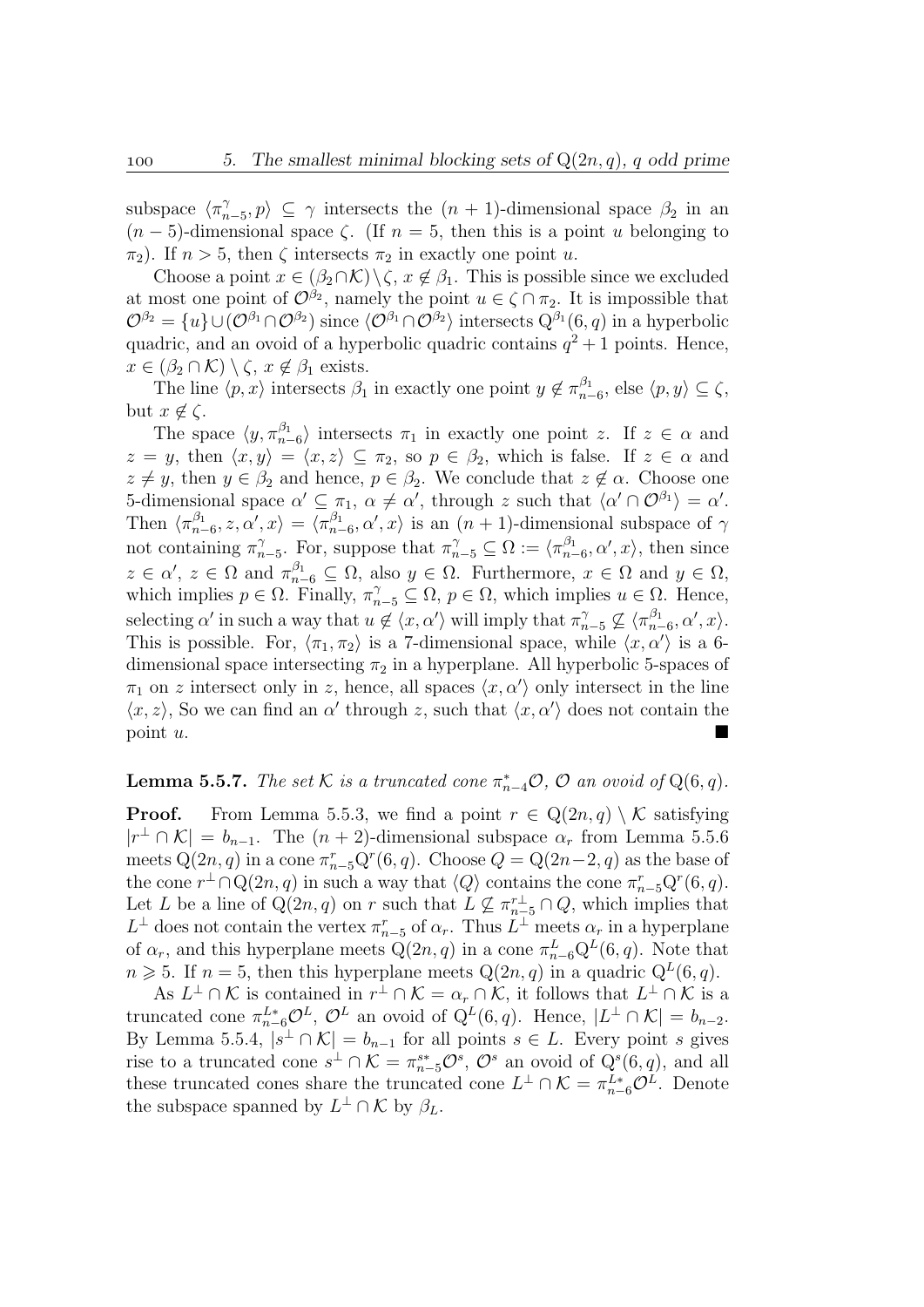Every point of K is collinear with a point of L, which implies that K is the union of these  $q + 1$  cones. It follows that  $|\mathcal{K}| = b_n$ , and that K is contained in the union of the  $q+1$   $(n+2)$ -dimensional subspaces  $\alpha_s$ ,  $s \in L$ , that share the  $(n + 1)$ -dimensional subspace  $\beta_L$ .

Consider now a second line L' of Q(2n, q) on r such that  $L' \nsubseteq \pi_{n-5}^{r\perp} \cap$  $Q(2n, q)$  and choose it in such a way that  $\beta_L \nsubseteq L^{\perp}$ . This is possible since  $\langle \beta_L, r \rangle^{\perp} = \langle r, \pi_{n-6}^L Q^+(1,q) \rangle$  has only dimension  $n-3$ . Then, as for L, the subspace  $\beta_{L'} := \langle L'^{\perp} \cap K \rangle$  has dimension  $n + 1$  and is contained in  $\alpha_s$  for all  $s \in L'$ . We have  $\beta_L \neq \beta_{L'}$ . Let p be a point of L' with  $p \neq r$ . Then  $\alpha_p$  has dimension  $n + 2$  and meets  $\alpha_r$  in  $\beta_{L'}$ . Furthermore,  $\beta_{L'} \cap Q(2n, q) =$  $\pi_{n-6}^{\tilde{L}'*} Q^{L'}(6,q), \beta_{L'} \cap \mathcal{K} = \pi_{n-6}^{L'} \mathcal{O}^{L'}, \mathcal{O}^{L'}$  an ovoid of  $Q^{L'}(6,q)$  and  $|\mathcal{O}_{L'} \cap \mathcal{O}_L| \geq$ 1, since  $\mathcal{O}_L$  intersects every hyperplane of  $\langle \mathcal{O}_L \rangle$  by Lemma 5.4.4

Varying the point  $t \in L'$ , the tangent hyperplanes  $t^{\perp}$  vary over the hyperplanes through  $L^{\perp}$ , hence, every point of the  $(n-5)$ -dimensional spaces  $\pi_{n-5}^s, s \in L$ , lies in some  $t^{\perp}, t \in L'$ . Every point of  $\pi_{n-5}^s, s \in L$ , lies on lines with q points of K, to the points of  $\mathcal{O}^L \cap \mathcal{O}^{L'}$ , and hence belongs to one of the vertices  $\pi_{n-5}^t$ ,  $t \in L'$ .

Consider a fixed point  $s \in L \setminus \{r\}$ , fixed points  $p_1 \in \pi_{n-5}^r$ ,  $p_2 \in \pi_{n-5}^s$ ,  $p_1, p_2 \notin \pi_{n-5}^r \cap \pi_{n-5}^s = \pi_{n-6}^L$ . Consider a fixed point  $u \in \pi_{n-5}^{r*} \mathcal{O}^r$ , then it is possible to select a line L'', satisfying the conditions of L', for which  $u \in L''^{\perp}$ . Then the preceding arguments show that the set  $\langle u, p_2 \rangle \setminus \{p_2\}$  is contained in  $K$ .

Consider an arbitrary line M of  $\pi^{r*}_{n-5}\mathcal{O}^r$  passing through  $p_1$  and containing q points of K. The  $q^2$  points of  $\langle M, p_2 \rangle \setminus \langle p_1, p_2 \rangle$  all lie in K; this implies that the truncated cone  $\langle \pi_{n-5}^r, \pi_{n-5}^s \rangle^* \mathcal{O}^r$  lies in K. Since  $|\mathcal{K}| = |\langle \pi_{n-5}^r, \pi_{n-5}^s \rangle^* \mathcal{O}^r| =$  $b_n$ , this truncated cone must be equal to K.

We may conclude Theorem 5.5.1.

**Theorem 5.5.8.** Suppose that  $Q(6, q)$  has ovoids and that the smallest minimal blocking sets of  $Q(6, q)$  different from ovoids are truncated cones  $p^*O$ ,  $p \in Q(6, q)$ ,  $\mathcal O$  an ovoid of  $Q(4, q)$ . Then the smallest minimal blocking sets of  $Q(2n, q)$ ,  $n \geq 4$ , are truncated cones  $\pi_{n-4}^* \mathcal{O}, \pi_{n-4} \subset Q(2n, q)$ ,  $\mathcal{O}$  an ovoid of  $Q(6, q) \subset \pi_{n-4}^{\perp} \cap Q(2n, q)$ , and have size  $q^n + q^{n-3}$ .

Together with Theorem 4.2.7, we find finally Theorem 5.1.3.

**Theorem 5.5.9.** The smallest minimal blocking sets of  $Q(2n, q = 3)$ ,  $n \ge 4$ , are truncated cones  $\pi_{n-4}^* \mathcal{O}, \pi_{n-4} \subset \mathbb{Q}(2n, q)$ ,  $\mathcal{O}$  an ovoid of  $\mathbb{Q}(6, q) \subset \pi_{n-4}^{\perp} \cap$  $Q(2n, q)$ , and have size  $q^n + q^{n-3}$ .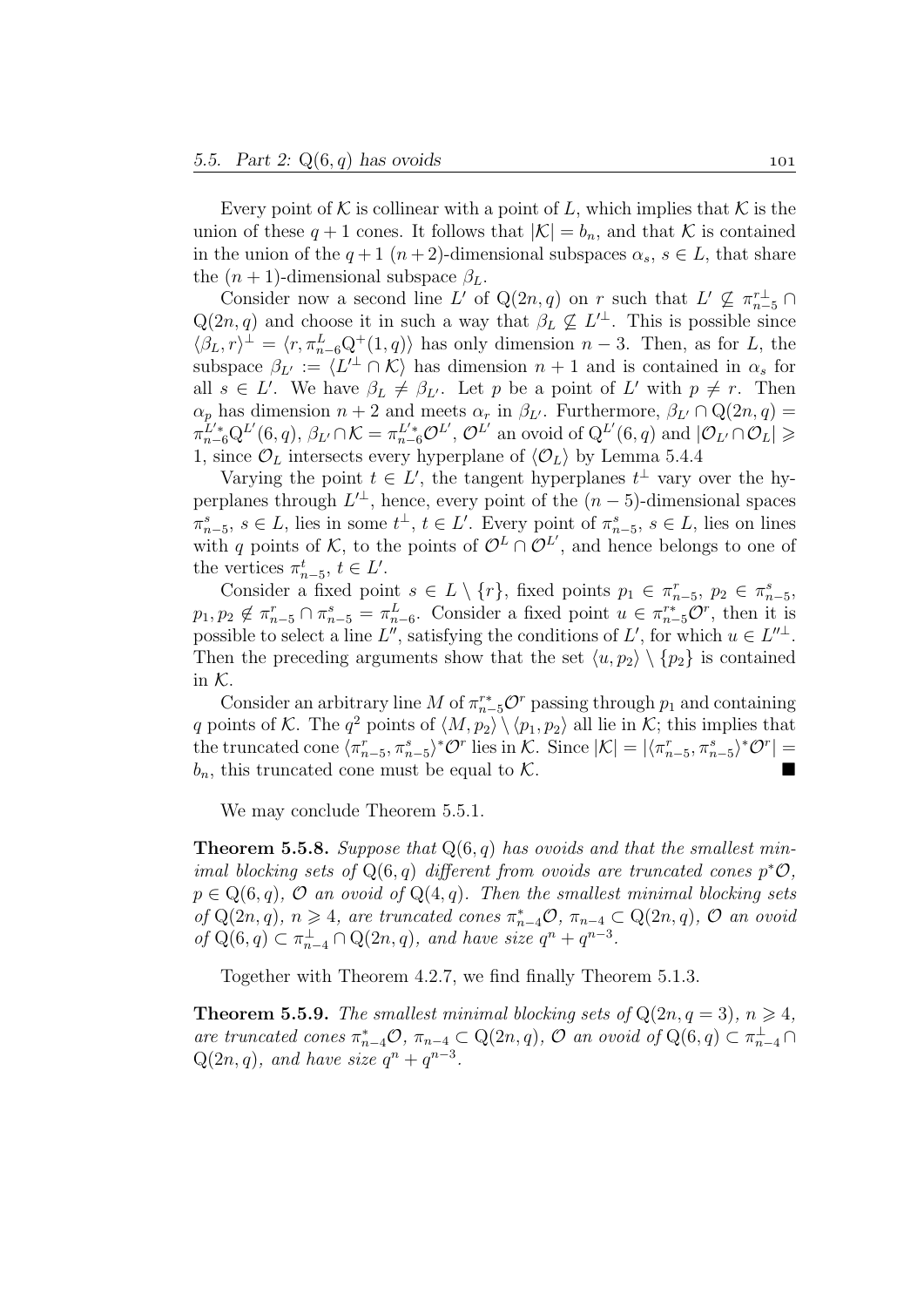## 5.6 Final remarks

Two main problems are left to characterise the smallest minimal blocking sets of the polar space  $Q(2n, q)$ ,  $n \ge 3$ , q odd, in general.

Firstly, the existence or non-existence of ovoids of  $Q(6, q)$ , q odd, q not prime and  $q \neq 3^h$ ,  $h \geq 1$ , is not solved, although it is conjectured in [76] that  $Q(6, q)$  has ovoids if and only if  $q = 3<sup>h</sup>$ ,  $h \ge 1$ . As we have seen in the previous sections, it is possible to formulate characterisation theorems only supposing that the smallest minimal blocking sets of  $Q(6, q)$ , different from ovoids of  $Q(6, q)$ , are known. The existence of ovoids of  $Q(6, q)$  changes of course the characterisation of minimal blocking sets of  $Q(2n, q)$ ,  $n \geq 4$ , but to prove the theorems in the higher dimensional case, the characterisation for  $Q(6, q)$  is the most important part.

In the previous sections, characterisation theorems were obtained for the  $q > 3$  prime case using the classification of ovoids of  $Q(4, q)$ , q prime. It is for instance known that the ovoids of  $Q(4, 9)$  are classified ([103]), but it seems that using this classification to characterise the smallest minimal blocking sets of  $Q(6, 9)$ , different from an ovoid, is much more complicated than doing the characterisation of the smallest minimal blocking sets of  $Q(6, q)$ ,  $q > 3$ , q prime, using the fact that all ovoids of  $Q(4, q)$ , q prime, are elliptic quadrics. Since presently it is not known that, for general  $q$  odd,  $q$  not a prime, the classification of ovoids of  $Q(4, q)$  will be obtained, and, since a possible characterisation can give many different cases, it seems more interesting to use the techniques of Section 4.2, where the classification of the smallest minimal blocking sets of  $Q(6, q)$ ,  $q = 3, 5, 7$ , is obtained using a lower bound on the size of the smallest minimal blocking sets of  $Q(4, q)$ ,  $q = 3, 5, 7$ , different from an ovoid of  $Q(4, q)$ ,  $q = 3, 5, 7$ .

This leads us to the second main problem, and, in the point of view of the previous section, the most important: finding a lower bound on the size of the smallest minimal blocking sets of  $Q(4, q)$ , q odd, different from an ovoid. In general, even minimal blocking sets of  $Q(4, q)$ , q odd, of size  $q^2 + 2$  are not yet excluded.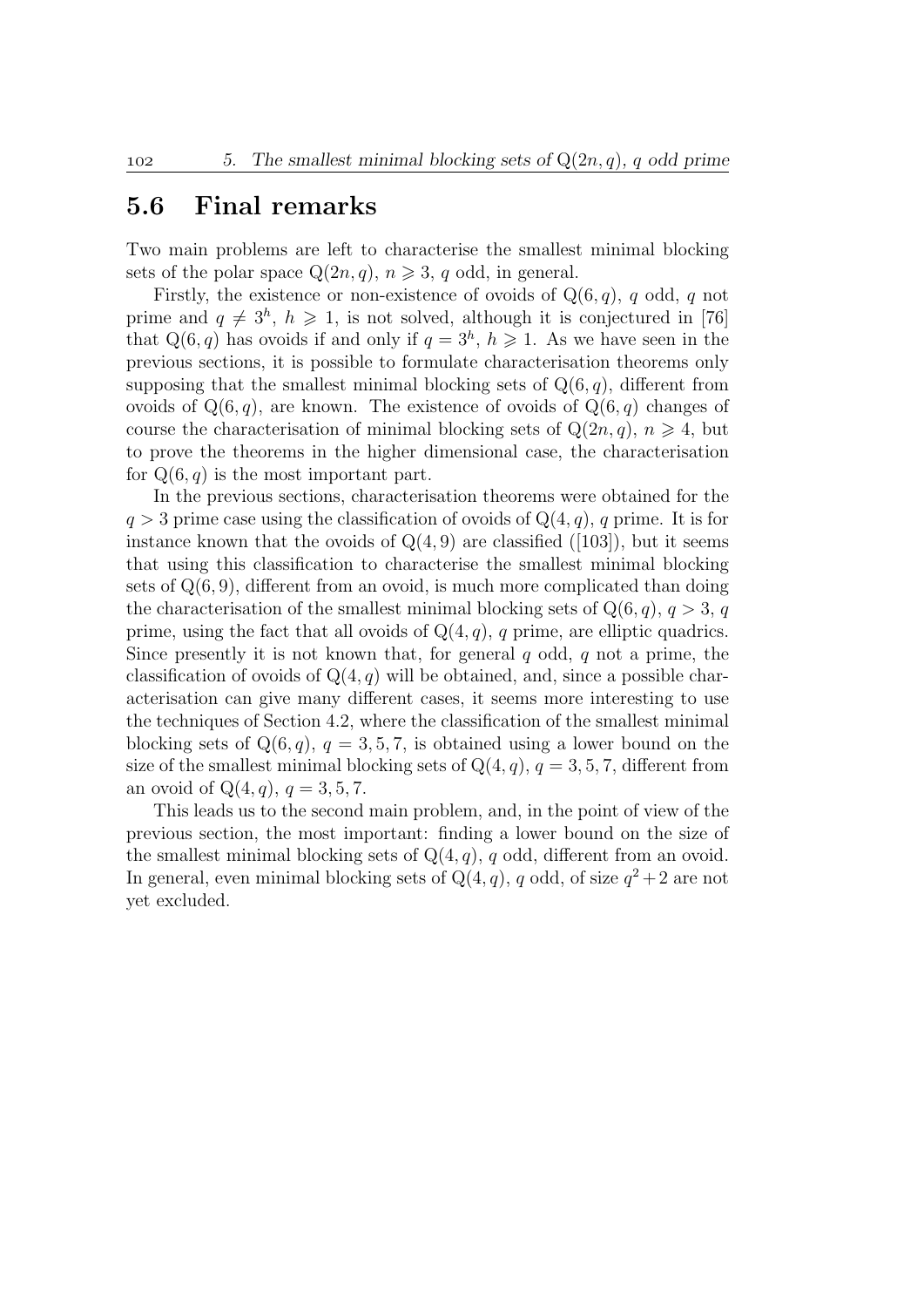$\mathop{\rm Chapter}$ 

# The smallest minimal blocking  $\mathrm{sets}\,\, \mathrm{of}\,\, \mathrm{H}(2n, q^2)$

 $\int_{a}^{\infty}$  Is known that the Hermitian variety  $H(2n, q^2)$ ,  $n \ge 2$ , has no ovoids,  $[92]$ . As for the other polar spaces having no ovoids, we can look how the [92]. As for the other polar spaces having no ovoids, we can look how the smallest sets of points blocking every generator, look like.

It will become clear that the Hermitian variety  $H(2n, q^2)$  behaves very nicely. Although the characterisation result is comparable to the result for  $Q(2n, q), q > 3$  prime, some important lemmas are easier to prove. Especially the low dimensional case  $H(4, q^2)$  can be handled in a more straightforward way than  $Q(6, q)$ ,  $q > 3$  prime, while the extension of the result to  $H(2n, q^2)$ ,  $n > 2$ , is very similar to the proof for  $Q(2n, q)$ ,  $q > 3$ ,  $n > 3$ , q prime.

The present chapter is based on joint work with K. Metsch [35].

## 6.1 Introduction

In a paper of J.A. Thas [92], the non-existence for ovoids of  $H(2n, q^2)$  is proved. The proof is based on a counting argument, and goes on with the use of geometric properties of  $H(2n, q^2)$ , proving the non-existence of an ovoid.

In one of his papers, K. Metsch states that whenever the non-existence of ovoids of some polar space  $P$  can be proved "easily", then there is hope to determine the smallest sets of points blocking every generator. With "easily" is meant a proof based on a short counting argument. It is interesting to see that it is indeed possible to prove the non-existence of ovoids of  $H(4, q^2)$  with a short argument. The proof is taken from [74].

**Lemma 6.1.1.** (Thas [92]) The polar space  $H(4, q^2)$  has no ovoids.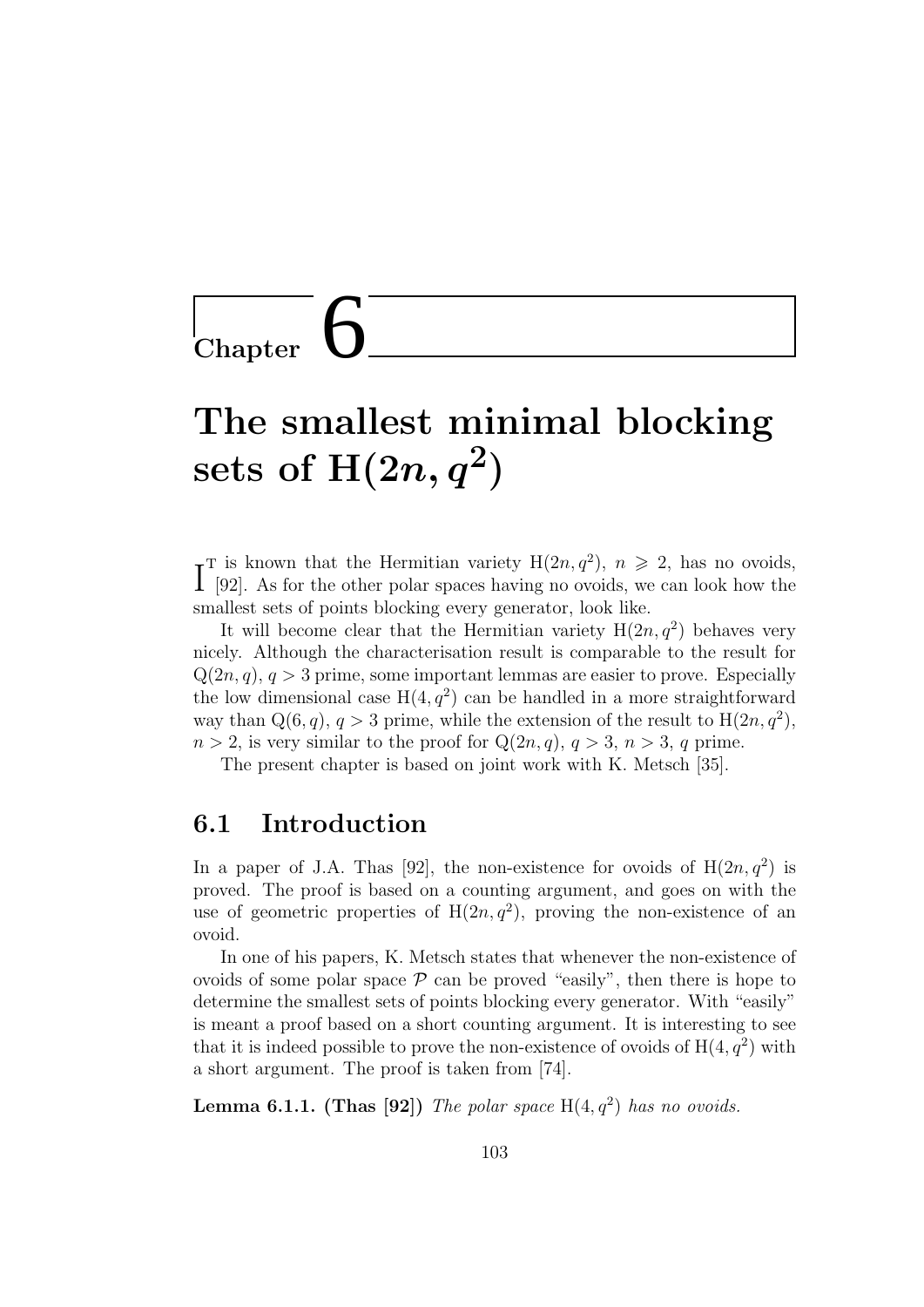**Proof.** Suppose that  $H(4, q^2)$  has an ovoid  $\mathcal{O}$ . Consider an arbitrary point  $p \in \mathcal{O}$ . Then p lies on  $q^6$  lines intersecting  $H(4, q^2)$  in  $1 + q$  points. Since  $|\mathcal{O}| = q^5 + 1$ , we find a line L on p intersecting H $(4, q^2)$  in  $1 + q$  points and intersecting O in exactly the point p. Every point of  $\mathcal{O} \setminus \{p\}$  lies in  $x^{\perp}$ , for a unique point  $x \in L \setminus \{p\}$ . If  $x \in H(4, q^2)$ , then x lies on  $q^3 + 1$  lines of  $H(4, q^2)$  that all meet  $\hat{\mathcal{O}}$  in exactly one point and hence,  $|x^{\perp} \cap \mathcal{O}| = q^3 + 1$ . If  $x \notin H(4, q^2)$ , then  $x^{\perp} \cap H(4, q^2) = H(3, q^2)$  and  $x^{\perp} \cap \mathcal{O}$  is an ovoid of this  $H(3, q^2)$ . Hence again,  $|x^{\perp} \cap \mathcal{O}| = q^3 + 1$ . It follows that  $|\mathcal{O}| - 1 = q^2(q^3 + 1)$ , a contradiction.

An argument very similar to this counting will show that a minimal blocking set of  $H(4, q^2)$  necessarily contains "a lot" more points than  $q^5 + 1$ . This behaviour can also be found in the polar spaces  $Q^-(5, q)$  and  $W(2n + 1, q)$ , while for other polar spaces more arguments are needed to prove the nonexistence of ovoids, when possible.

After the use of counting arguments, we will proceed with the proof for  $H(4, q^2)$  in a way quite similar to the proof for  $Q(6, q)$ , q prime.

# 6.2 The smallest minimal blocking sets of  $\mathrm{H}(4,q^2)$

In this section, we will prove the following theorem.

**Theorem 6.2.1.** Let K be a minimal blocking set of  $H(4, q^2)$ ,  $|\mathcal{K}| \leq q^5 + q^2$ . Then there exists a point  $p oldsymbol{\in} H(4,q^2)$  such that  $\mathcal{K} = p^*H(2,q^2) \subseteq p^{\perp} \cap$  $H(4, q^2)$ , and  $|\mathcal{K}| = q^5 + q^2$ .

For this section, we suppose that K is a minimal blocking set of  $H(4, q^2)$ ,  $|\mathcal{K}| = q^5 + \delta, 1 \le \delta \le q^2$ . We start with the following traditional lemma.

**Lemma 6.2.2.** If p is a point of H $(4, q^2)$ ,  $p \in \mathcal{K}$ , then  $|p^{\perp} \cap \mathcal{K}| \leq \delta$ .

**Proof.** Since K is minimal, there exists a generator L of  $H(4, q^2)$  such that  $L \cap \mathcal{K} = \{p\}$ . Each point of  $L \setminus \{p\}$  lies on  $q^3$  generators of  $H(4, q^2)$  which meet K in at least one point different from p. Considering the  $q^2 \cdot q^3$  such generators which meet  $\mathcal{K}$  in a point of  $\mathcal{K} \setminus p^{\perp}$ , we find  $|p^{\perp} \cap \mathcal{K}| \leq |\mathcal{K}| - q^5 = \delta$ . П

**Lemma 6.2.3.** For all points  $r \in PG(4, q^2) \setminus K$  holds  $|r^{\perp} \cap K| \geq q^3 + 1$ .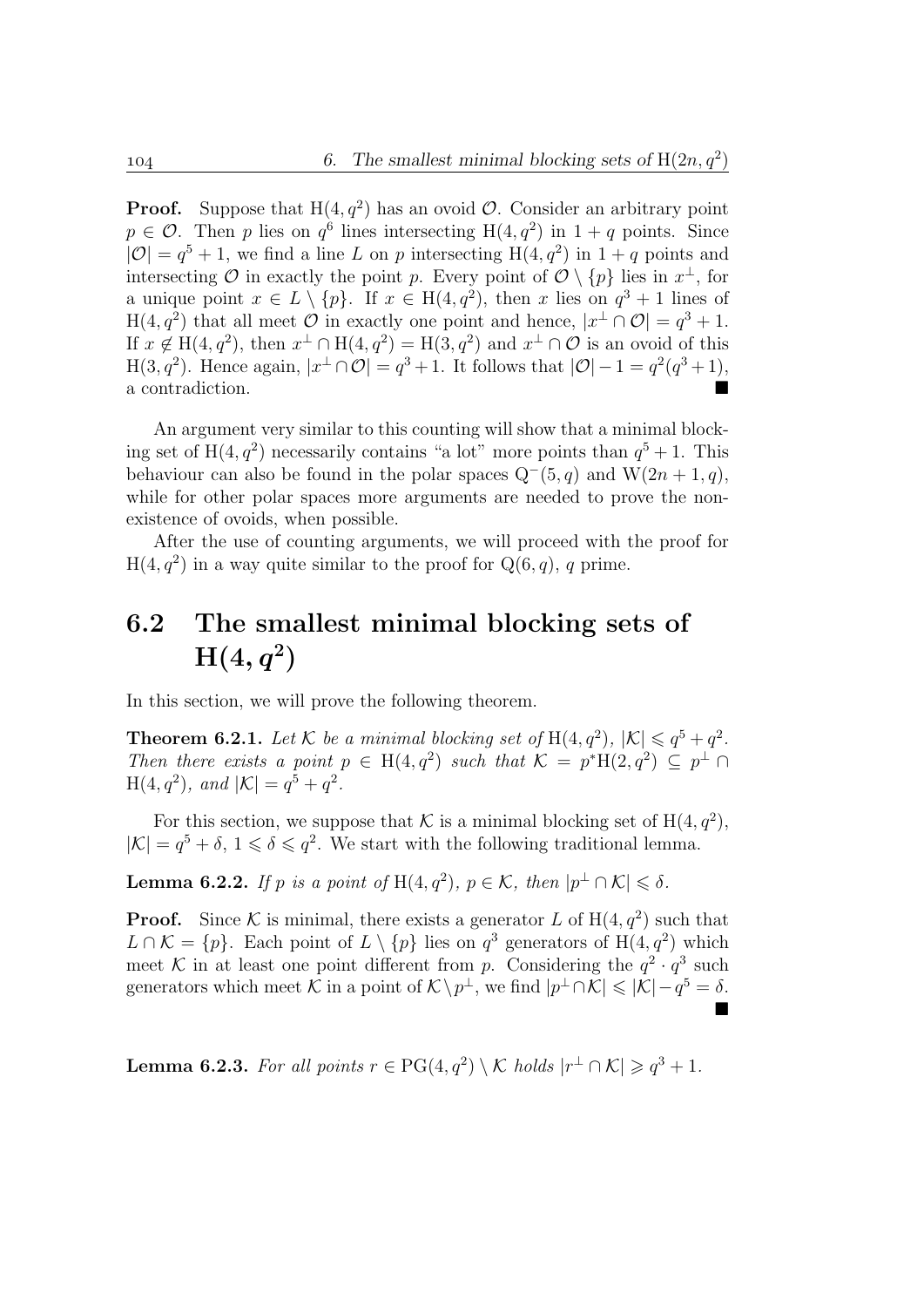**Proof.** Suppose that  $r \in H(4, q^2) \setminus \mathcal{K}$ . Then each one of the  $q^3 + 1$ generators of H $(4, q^2)$  through r meets  $\mathcal K$  in at least one point of  $\mathcal K$ . Hence,  $|r^{\perp} \cap \mathcal{K}| \geqslant q^3 + 1$ . If  $r \in PG(4, q^2) \setminus H(4, q^2)$ , then  $r^{\perp} \cap H(4, q^2) = H(3, q^2)$ , and all generators of  $H(3, q^2)$  are generators of  $H(4, q^2)$  and must meet K in at least one point, hence again  $|r^{\perp} \cap \mathcal{K}| \geqslant q^3 + 1$ .

**Lemma 6.2.4.** If  $p \in \mathcal{K}$ , then  $|p^{\perp} \cap \mathcal{K}| \geq q^2 - q + 1$ .

**Proof.** There are  $q^6$  lines of PG(4,  $q^2$ ) on p not in the tangent cone  $p^{\perp}$ . We call these lines secants on p. At most  $|\mathcal{K}| - 1$  of those secant lines meet K in a second point, hence we find that at least  $q^6 - q^5 + 1 - \delta$  secant lines L on p meet K only in p. We prove that  $L^{\perp} \cap \mathcal{K} \neq \emptyset$  for each such secant line L on p. Therefore we count the set of pairs  $\{(r, s) \| r \in \mathcal{K}, s \in L, r \in s^{\perp}\}.$  Each point  $r \in L^{\perp} \cap \mathcal{K}$  occurs  $q^2 + 1$  times since  $r \in s^{\perp}$  for all  $s \in L$ . Every other point  $r \in \mathcal{K}$  occurs just once. By the previous lemma, every point  $s \in L \setminus \{p\}$ occurs in at least  $q^3 + 1$  pairs. Hence,

$$
|\mathcal{K}| + |L^{\perp} \cap \mathcal{K}|q^2 \geqslant |p^{\perp} \cap \mathcal{K}| + q^2(q^3 + 1).
$$

As  $|\mathcal{K}| \leqslant q^5 + q^2$ , we find  $L^{\perp} \cap \mathcal{K} \neq \emptyset$ . So far, we have  $q^6 - q^5 + 1 - \delta$ secant lines L on p satisfying  $L^{\perp} \cap \mathcal{K} \neq \emptyset$ . It is clear that  $L^{\perp} \cap \mathcal{K} \subset p^{\perp} \cap \mathcal{K}$ . The subspaces  $L^{\perp} \cap \mathcal{K}$  are planes of the 3-dimensional space  $p^{\perp}$  not passing through p. As every point of  $(p^{\perp} \cap \mathcal{K}) \setminus \{p\}$  lies in  $q^4$  such planes of  $p^{\perp}$ , it follows that  $|(p^{\perp}\setminus\{p\})\cap \mathcal{K}|q^4\geqslant q^6-q^5+1-\delta.$  Hence,  $|p^{\perp}\cap \mathcal{K}|\geqslant q^2-q+1.$ Ē

The power of using the polarity together with the geometric structure of the Hermitian variety becomes clear with Lemma 6.2.4. The first two lemmas can be repeated for e.g. the parabolic quadric  $Q(6, q)$ , q odd. But with the same arguments, we can never reach a conclusion like in Lemma 6.2.4. The reason is that all  $(2n - 1)$ -dimensional non-singular subvarieties of  $H(2n, q^2)$ have generators of the same dimension as  $H(2n, q^2)$ . This is not the fact for e.g.  $Q(6, q)$ . It contains hyperbolic quadrics in 5 dimensions, also containing planes as generators, but it also contains elliptic quadrics in 5 dimensions, which only contain lines as generators.

Lemmas 6.2.2, 6.2.3 and 6.2.4 also lead to the following corollary.

Corollary 6.2.5.  $H(4,q^2)$  has no ovoids.

**Proof.** An ovoid satisfies the hypothesis on K for this section, with  $\delta = 1$ . Lemma 6.2.2 and Lemma 6.2.4 imply  $\delta \geq q^2 - q + 1$ , a contradiction.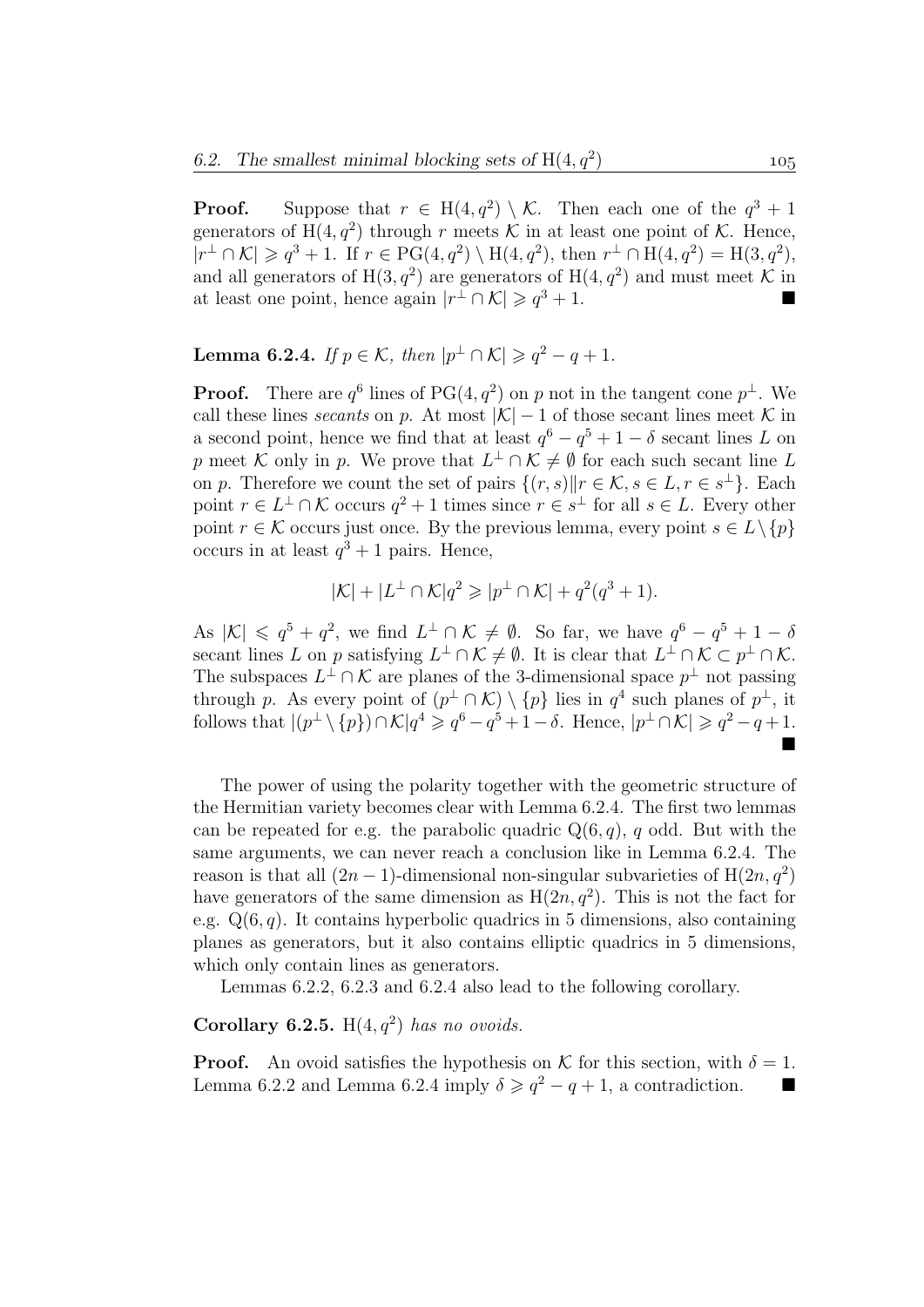The lower bound on  $\delta$  in Lemma 6.2.4 is strong enough to work immediately towards the desired structure for  $K$ . We first introduce the following notation. If p is a point,  $p \in H(4, q^2)$ , then  $w_p + 1$  is the smallest number of points of K that lie on a generator of  $H(4, q^2)$  on p. Since K is minimal,  $w_p = 0$  for all  $p \in \mathcal{K}$ . For a line L, we define  $w_L = \sum_{p \in L} w_p$ .

The following lemma is comparable to Lemma 3.2.6.

**Lemma 6.2.6.** If r is a point,  $r \in H(4,q^2) \setminus \mathcal{K}$ ,  $w_r = 0$ , then  $|r^{\perp} \cap \mathcal{K}| \leq$  $q^3 - q^2 + q + \delta.$ 

**Proof.** Let L be a generator on r meeting  $K$  in exactly one point p. Each one of the  $q^2-1$  points of  $L \setminus \{p, r\}$  lies on  $q^3$  further generators meeting K. Hence,

$$
(|p^\perp \cap \mathcal{K}|-1)+(|r^\perp \cap \mathcal{K}|-1) \leqslant |\mathcal{K}|-1-(q^2-1)q^3.
$$

From Lemma 6.2.4, we have  $|p^{\perp} \cap \mathcal{K}| \geqslant q^2 - q + 1$ , and  $|\mathcal{K}| = q^5 + \delta$ . Hence,  $|r^{\perp} \cap \mathcal{K}| \leqslant q^3 - q^2 + q + \delta.$ 

The next lemma implies already a certain structure for  $K$ . Finding a line of  $H(4, q^2)$  intersecting K in more than one point implies that there exists a point on that generator such that all generators on that point intersect  $K$  in more than one point.

**Lemma 6.2.7.** If L is a generator of  $H(4, q^2)$  meeting K in more than one point, then L contains a point  $s \in H(4, q^2) \setminus \mathcal{K}$ , with  $w_s > 0$ .

**Proof.** Suppose that L meets  $K$  in more than one point. Suppose that  $w_s = 0$  for all  $s \in L \setminus \mathcal{K}$ . Define  $k + 1 = |L \cap \mathcal{K}|$ . We again count the number of pairs in  $\{(r, s) \| r \in \mathcal{K}, s \in L, r \in s^{\perp}\}\$ . Each one of the  $k + 1$  points of  $L ∩ K$  occurs in  $q^2 + 1$  pairs, every other point of K occurs in exactly one pair. We can apply Lemma 6.2.2 to the points of  $L \cap \mathcal{K}$  and Lemma 6.2.6 to the points of  $L \setminus \mathcal{K}$ . Hence,

$$
|\mathcal{K}| + (1+k)q^2 \leq (1+k)\delta + (q^2 - k)(q^3 + \delta - q^2 + q + 1).
$$

Since  $|\mathcal{K}| = q^5 + \delta$ , we obtain  $k(q^3 + q + 1) \leqslant q^2(\delta - q^2 + q)$ . Since  $k \geqslant 1$  and  $\delta \leqslant q^2$ , this is a contradiction.

We can now prove that a generator contains exactly one point of  $K$  or contains "a lot" of points of K. We mention the extra condition  $q > 2$  for the next lemma. The case  $q = 2$  will be handled separately.

**Lemma 6.2.8.** Suppose that  $q > 2$ . If  $p \in H(4, q^2) \setminus \mathcal{K}$  and  $w_p > 0$ , then  $w_p \geqslant q^2 - q.$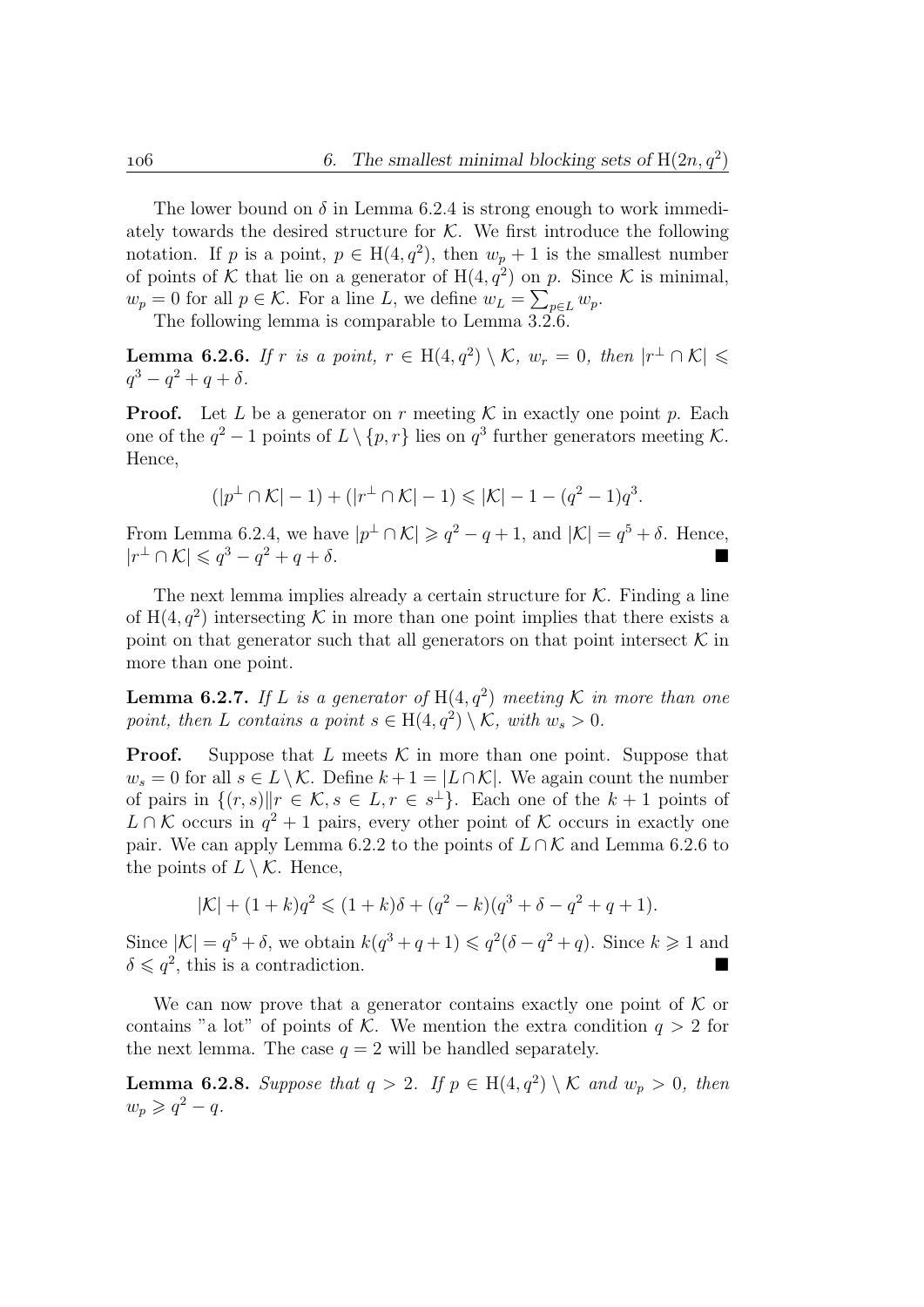**Proof.** Define  $b = w_p$ . Let L be a generator on p,  $|L \cap K| = w_p + 1 = b + 1$ . Count again the number of pairs in the set  $\{(r, s)| | r \in \mathcal{K}, s \in L, r \in s^{\perp}\}\$ . We find

$$
|\mathcal{K}| + (1+b)q^2 = \sum_{s \in L} |s^{\perp} \cap \mathcal{K}|.
$$

If  $s \in L \cap \mathcal{K}$ , then, by Lemma 6.2.4,  $|s^{\perp} \cap \mathcal{K}| \geqslant q^2 - q + 1$ . If  $s \in L \setminus (\mathcal{K} \cup \{p\})$ , s lies on  $q^3+1$  generators meeting K, hence  $|s^{\perp} \cap \mathcal{K}| \geqslant q^3+b+1$ . Furthermore, all  $q^3 + 1$  generators on p meet K in at least  $1 + w_p = 1 + b$  points. Hence,

$$
|\mathcal{K}| + (1+b)q^2 \geq (1+b)(q^2 - q + 1) + (q^2 - b - 1)(q^3 + b + 1) + (q^3 + 1)(1+b),
$$

giving  $\delta \geqslant (b+1)(q^2-q-b+1)$ . As  $\delta \leqslant q^2$  and supposing that  $q > 2$ , we find  $b < 1$  or  $b > q^2 - q - 1$ , hence, since we supposed that  $w_p = b > 0$ ,  $w_p = b \geqslant q^2 - q.$  $2 - q$ .

A final step is now sufficient to prove the result for  $H(4, q^2)$ ,  $q > 2$ .

**Lemma 6.2.9.** Suppose that  $q > 2$ , then there exists a point  $r \in H(4, q^2) \setminus \mathcal{K}$ such that K is the truncated cone  $r^*H(2,q^2) \subseteq r^{\perp} \cap \mathcal{K}$ .

**Proof.** Since  $K$  is not an ovoid, there exists a generator L meeting  $K$  in more than 1 point. By Lemma  $6.2.7$  and Lemma  $6.2.8$ , L contains a point r with  $w_r \geqslant q^2 - q$ . Hence,  $r^{\perp}$  contains at least  $(q^3 + 1)(w_r + 1) = (q^3 + 1)(q^2 - q + 1)$ points of  $K$ .

There cannot be a second point  $r' \in H(4, q^2)$  with this property, because otherwise we could conclude that

$$
|\mathcal{K}| \geq 2(q^3 + 1)(q^2 - q + 1) - |r^{\perp} \cap r'^{\perp} \cap \mathcal{K}|
$$

As  $|\mathcal{K}| \leqslant (q^3 + 1)q^2$  and

$$
|r^\perp \cap r'^\perp \cap \mathcal{K}| \leqslant |r^\perp \cap r'^\perp \cap \mathcal{H}(4, q^2)| \leqslant q^3 + 1,
$$

this is a contradiction.

Hence, every generator that meets  $K$  in more than 1 point, must pass through r. However, Lemma 6.2.4 implies that every point of K lies on a generator meeting K in more than 1 point. Hence, all points of K lie in  $r^{\perp}$ . As  $r \notin \mathcal{K}$  and as  $\mathcal{K}$  meets all generators, it is clear that  $\mathcal{K}$  must consist of all points of  $r^{\perp} \cap H(4, q^2)$  different from r, since each point  $x \in r^{\perp} \cap H(4, q^2)$ , with  $x \neq r$ , lies on a generator M with  $M \cap r^{\perp} = \{x\}.$ 

In the final lemma, we handle the case  $q = 2$ .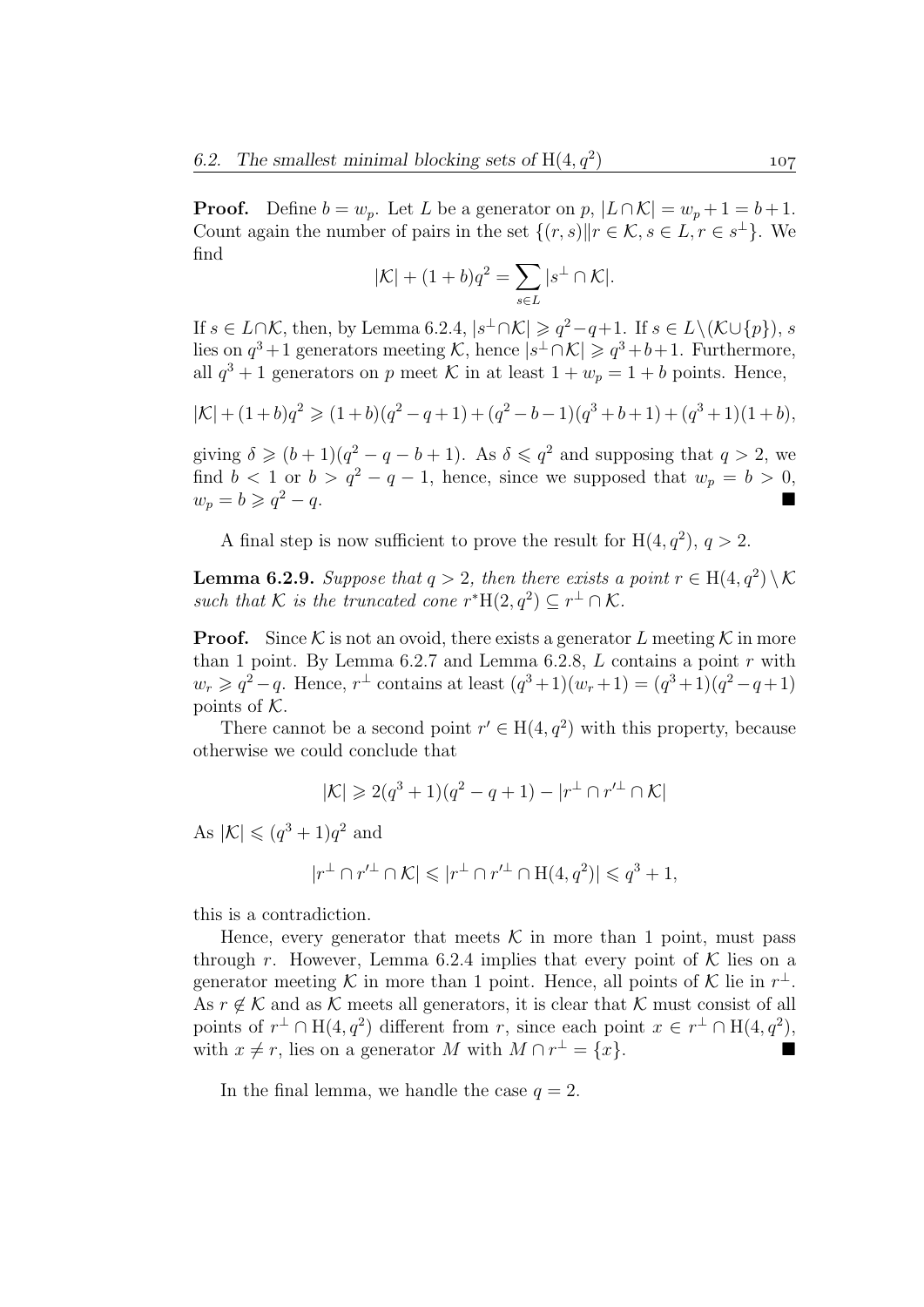**Lemma 6.2.10.** Suppose that  $q = 2$ , then there exists a point  $r \in H(4, q^2) \setminus \mathcal{K}$ such that K is the truncated cone  $r^*H(2,q^2) \subseteq r^{\perp} \cap \mathcal{K}$ .

**Proof.** Lemma 6.2.2 implies that every generator meets  $\mathcal{K}$  in at most  $\delta \leqslant q^2 = 4$  points. Suppose that there exists a generator L meeting K in exactly 4 points, and let r be the point of L not in  $K$ . Then Lemma 6.2.2 implies that  $\delta = q^2 = 4$  and  $p^{\perp} \cap \mathcal{K} = L \cap \mathcal{K}$  for all points  $p \in L \cap \mathcal{K}$ . As every point of K is collinear to at least one point of L, it follows that  $\mathcal{K} \subseteq r^{\perp}$ , which finishes the proof. Hence, the lemma is proved if we can prove that there exists a generator meeting  $K$  in 4 points.

Assume the contrary, hence every generator meets  $K$  in 1, 2 or 3 points. Let  $s_1$ ,  $s_2$  and  $s_3$  be the number of generators of  $H(4, q^2)$  meeting K in 1, 2 and 3 points, respectively. Then  $s_1 + s_2 + s_3 = (q^3 + 1)(q^5 + 1)$ . Also  $s_1 + 2s_2 + 3s_3 = |\mathcal{K}|(q^3 + 1)$ , since every point of K lies on  $q^3 + 1$  generators of H(4,  $q^2$ ). Lemma 6.2.4 implies that  $|p^{\perp} \cap \mathcal{K}| \geq 3$  for  $p \in \mathcal{K}$ , so we have  $2s_2 + 6s_3 \geq 2|\mathcal{K}|$ . The two equations and the inequality together imply that  $s_3 > 0$ . Hence, there exists a generator that meets K in 3 points.

Consider a point  $r \in H(4, q^2) \setminus \mathcal{K}$ , put  $b := w_r$ , and let L be a generator on r that meets  $\mathcal K$  in exactly  $1 + b$  points. Since no generator contains 4 points of  $\mathcal{K}, b \leq 2$ . Lemma 6.2.4 implies that  $|s^{\perp} \cap \mathcal{K}| \geq 3$ , for every point  $s \in L \cap \mathcal{K}$ , so  $s^{\perp} \cap \mathcal{K}$  contains at least  $2-b$  points of  $\mathcal{K}$  not lying on L. Each one of the  $q^2 - 1 - b$  points s of L not lying in  $\mathcal{K} \cup \{r\}$  lies on  $q^3 + 1$ generators, so  $q^3$  of these meet K in points outside L. This implies that there are at least  $(1 + b)(2 - b) + (q^2 - 1 - b)q^3$  points in K not lying on L and not collinear with r. Hence,  $|r^{\perp} \cap \mathcal{K}| \leq |\mathcal{K}| - (1+b)(2-b) - (q^2-1-b)q^3$ . Hence,  $|r^{\perp} \cap \mathcal{K}| \leq 10 + b(b+7)$ . If  $b = 0$ , this gives  $|r^{\perp} \cap \mathcal{K}| \leq 10$ ; as r lies on  $q^3+1=9$  generators, this implies that all generators on r meet K in 1 point, except for maybe one generator that contains two points of K. If  $b = 1$ , then  $|r^{\perp} \cap \mathcal{K}| \le 18$ . Since  $b = w_r = 1, w_r + 1 = 2$  is the smallest number of points of K on every generator on r. Hence, all  $q^3 + 1$  generators on r meet K in exactly 2 points and  $|r^{\perp} \cap \mathcal{K}| = 18$ .

As we have seen above, there exists a generator that meets  $\mathcal K$  in 3 points. Then  $w_r = 0$  and  $w_r = 1$  is impossible for the 2 points  $r \in L \setminus \mathcal{K}$ . Hence,  $w_r \geq 2$  for the 2 points  $r \in L \setminus \mathcal{K}$ . There are 17 generators containing one of these 2 points, and each generator meets  $\mathcal K$  in at least 3 points. This implies  $|\mathcal{K}| \geq 17 \cdot 3$ , a contradiction.

Lemmas 6.2.9 and 6.2.10 together imply Theorem 6.2.1.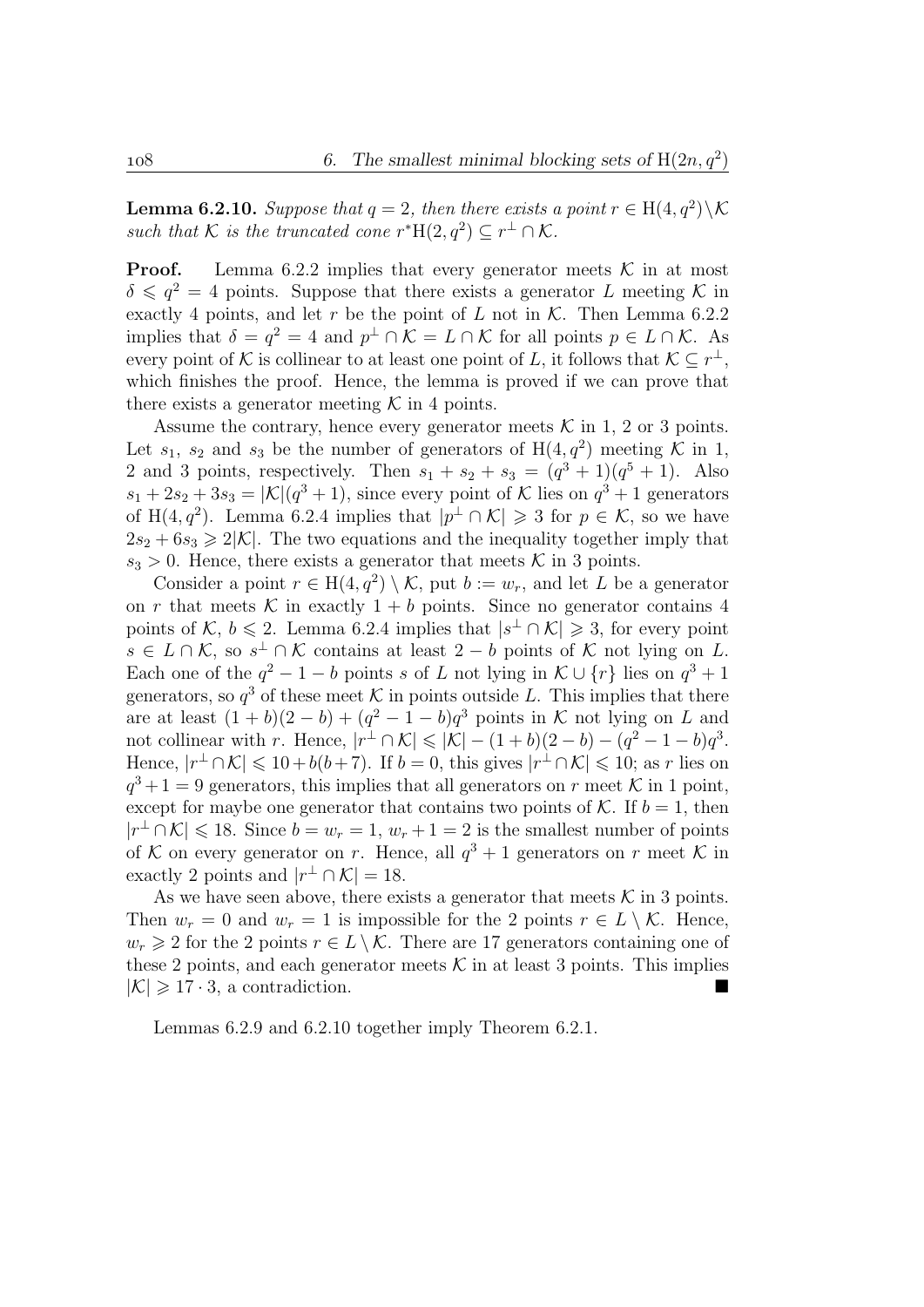# 6.3 The smallest minimal blocking sets of  $\text{H}(2n, q^2), \, n > 2$

In this section, we prove the following theorem.

**Theorem 6.3.1.** Let K be a minimal blocking set of  $H(2n, q^2)$ ,  $n > 2$ ,  $|\mathcal{K}| \le$  $q^{2n-2}(q^3+1)$ . Then there exists an  $(n-2)$ -dimensional subspace  $\pi_{n-2} \subset$  $H(2n, q^2)$  such that K is the truncated cone  $\pi_{n-2}^*H(2, q^2) \subseteq \pi_{n-2}^{\perp} \cap H(2n, q^2)$ , and  $|\mathcal{K}| = q^{2n-2}(q^3+1)$ .

We suppose for this section that K is a minimal blocking set of  $H(2n, q^2)$ ,  $n > 2$ ,  $|\mathcal{K}| \leq b_n$ , with  $b_n$  defined as

$$
b_n := q^{2n-2}(q^3+1) = |\pi_{n-2}^* \mathcal{H}(2, q^2)|.
$$

To prove the theorem, we use induction on n. The case  $n = 2$  is handled in Section 6.2.

**Lemma 6.3.2.** Let r be a point of  $H(2n, q^2) \setminus \mathcal{K}$ . Then  $|r^{\perp} \cap \mathcal{K}| \geq b_{n-1}$ . If equality holds, then there exists an  $(n + 1)$ -dimensional subspace  $\overline{\alpha}_r$ , such that  $r \in \overline{\alpha}_r \subset r^{\perp}$  and  $\overline{\alpha}_r \cap H(2n, q^2) = \pi_{n-2}H(2, q^2)$ . Moreover, every line L on r contained in  $H(2n, q^2)$  meets K if and only if  $L \subset \overline{\alpha}_r \setminus \pi_{n-2}$ . In other words, the points of  $K \cap r^{\perp}$  are projected from r onto a truncated cone  $\pi_{n-3}^* H(2, q^2) \subset \overline{\alpha}_r$ ,  $r \notin \pi_{n-3}$ .

**Proof.** Applying the induction hypothesis to the base of the cone  $r^{\perp} \cap$  $H(2n, q^2) = rH(2n - 2, q^2)$ , we find that  $|r^{\perp} \cap \mathcal{K}| \geq b_{n-1}$ . If equality holds, then necessarily r projects the points of  $r^{\perp} \cap \mathcal{K}$  onto a truncated cone  $\pi_{n-3}^*H(2,q^2)$ . The  $(n+1)$ -dimensional space  $\overline{\alpha}_r$  is the space  $\langle r, \pi_{n-3}H(2,q^2) \rangle$ . П

The next lemma is a generalisation of Lemma 5.2.3 and also Lemma 5.5.4. The importance of the generalisation will become clear afterwards.

**Lemma 6.3.3.** Suppose that  $\beta \subset H(2n, q^2)$  is an s-dimensional subspace with  $\beta \cap \mathcal{K} = \emptyset$ . Then  $|\beta^{\perp} \cap \mathcal{K}| \geq b_{n-s-1}$ . Equality implies that  $|\mathcal{K}| = b_n$  and  $|r^{\perp} \cap \mathcal{K}| = b_{n-1}$  for all  $r \in \beta$ .

**Proof.** Count the number of pairs in the set  $\{(r, t) \| r \in \mathcal{K}, t \in \beta, r \in t^{\perp}\}.$ We obtain

$$
|\beta^\perp\cap\mathcal{K}|\frac{q^{2s+2}-1}{q^2-1}+ (|\mathcal{K}|-|\beta^\perp\cap\mathcal{K}|)\frac{q^{2s}-1}{q^2-1}=\sum_{t\in\beta}|t^\perp\cap\mathcal{K}|.
$$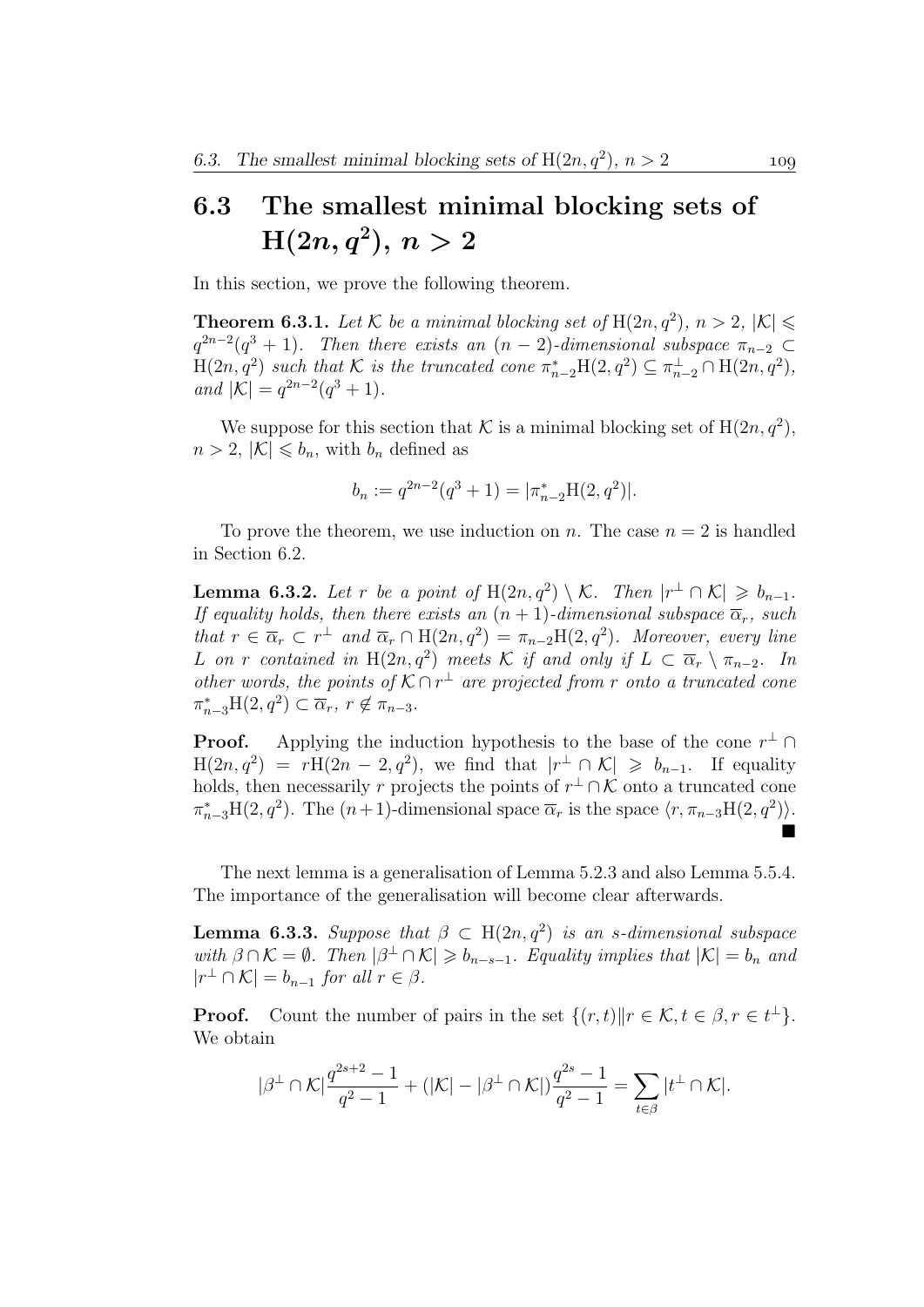Using  $|\mathcal{K}| \leqslant b_n$ ,  $|r^{\perp} \cap \mathcal{K}| \geqslant b_{n-1}$  for all  $r \in H(2n, q^2) \setminus \mathcal{K}$  and  $b_n = q^2 b_{n-1}$ , we find that  $|\beta^{\perp} \cap \mathcal{K}| \geq b_{n-s-1}$ .

Suppose that  $|\beta^{\perp} \cap \mathcal{K}| = b_{n-s-1}$ . Using again that  $|r^{\perp} \cap \mathcal{K}| \geq b_{n-1}$  for all  $r \in H(2n, q^2) \setminus \mathcal{K}$ , we now find that  $|\mathcal{K}| \geq b_n$ , which implies that  $|\mathcal{K}| = b_n$ and henceforth also  $|r^{\perp} \cap \mathcal{K}| = b_{n-1}$  for all  $r \in \beta$ .

It is not possible to prove the lemma for hyperplanes of generators of quadrics. With the next lemma, it turns out that exactly the hyperplanes of generators case is very useful to prove that equality occurs in Lemma 6.3.2.

**Lemma 6.3.4.** There exists a point  $r \in H(2n, q^2) \setminus \mathcal{K}$  such that  $|r^{\perp} \cap \mathcal{K}| =$  $b_{n-1}$ .

**Proof.** Consider a point  $p \in \mathcal{K}$  and a generator  $\pi_n$  meeting K only in p. Such a generator exists, since we assumed  $K$  to be minimal. The generator  $\pi_n$  contains  $q^{2n-2}$  hyperplanes  $\pi_{n-1}$  not containing p. Suppose that  $|\pi_{n-1}^{\perp} \cap \mathcal{K}| \geqslant q^3 + 2$  for all the subspaces  $\pi_{n-1}$ . Since all points  $p \in \mathcal{K} \setminus \pi_n$  belong to exactly one  $\pi_{n-1}^{\perp}$ , we find that  $|\mathcal{K}| \geqslant q^{2n-2}(q^3+1)+1$ , where we counted the point p separtely, contradicting with  $|\mathcal{K}| \leq b_n$ . Applying Lemma 6.3.3 to any subspace  $\pi_{n-1}$ , with  $|\pi_{n-1} \cap \mathcal{K}| \leqslant q^3 + 1$ , gives the lemma.

Also now it is crucial to prove that in case of equality, not only the projection of  $r^{\perp} \cap \mathcal{K}$ , but also the set  $r^{\perp} \cap \mathcal{K}$  itself is a truncated cone.

**Lemma 6.3.5.** Suppose that r is a point  $r \in H(2n, q^2) \setminus \mathcal{K}$ , with  $|r^{\perp} \cap \mathcal{K}| =$  $b_{n-1}$ . If  $\overline{\beta}$  is a hyperplane of  $\overline{\alpha}_r$  on r not containing the vertex  $\pi_{n-2}$  of the cone  $\overline{\alpha}_r \cap H(2n, q^2)$ , then the points of  $\overline{\beta} \cap \mathcal{K}$  lie in an  $(n-1)$ -dimensional subspace  $\beta$  of  $\overline{\beta}$ ,  $r \notin \beta$ .

**Proof.** Since  $\overline{\beta}$  is a hyperplane of  $\overline{\alpha}_r$  on r not containing the vertex  $\pi_{n-2}^r$ of the cone  $\overline{\alpha}_r \cap H(2n, q^2) = \pi_{n-2}^r H^r(2, q^2), \overline{\beta} \cap H(2n, q^2)$  is a cone with base  $H^{r}(2, q^2)$  and vertex  $\pi^{\beta}_{n-3}$ , an  $(n-3)$ -dimensional subspace on r. When  $n=3$ , this subspace is the point  $r$  itself. The properties of the polarity associated to  $H(2n, q^2)$  imply that  $\overline{\beta}^{\perp} \cap H(2n, q^2) = \pi_{n-3}^{\frac{1}{\beta}} H^{\overline{\beta}}(1, q^2)$ , and this cone meets the space  $\overline{\alpha}_r$  in the space  $\pi_{n-2}^r$ . Thus there must exist a line L of  $H(2n, q^2)$ contained in  $\overline{\beta}^{\perp}$  such that  $L \cap \overline{\alpha}_r = \{r\}$ . Since  $L \subset \overline{\beta}^{\perp}$ , we find  $\overline{\beta} = L^{\perp} \cap \overline{\alpha}_r$ . By Lemma 6.3.2,  $L$  does not meet  $K$ .

Since  $L^{\perp}\cap\mathcal{K}\subseteq r^{\perp}\cap\mathcal{K}\subseteq\overline{\alpha}_r$ , it is clear that  $L^{\perp}\cap\mathcal{K}=\overline{\beta}\cap\mathcal{K}$ . Lemma 6.3.2 implies that  $|L^{\perp} \cap \mathcal{K}| = b_{n-2}$ . Suppose that p is a point of  $L \setminus \{r\}$ . Lemma 6.3.3 implies that  $|p^{\perp} \cap \mathcal{K}| = b_{n-1}$ . By Lemma 6.3.2, there exists an  $(n + 1)$ dimensional subspace  $\overline{\alpha}_p$  that meets  $H(2n, q^2)$  in a cone  $\pi_{n-2}^p H^p(2, q^2)$  and  $p^{\perp} \cap \mathcal{K} \subset \overline{\alpha}_p$ . Furthermore,  $\overline{\alpha}_p$  contains  $b_{n-1}$  points of K, while  $L^{\perp}$  contains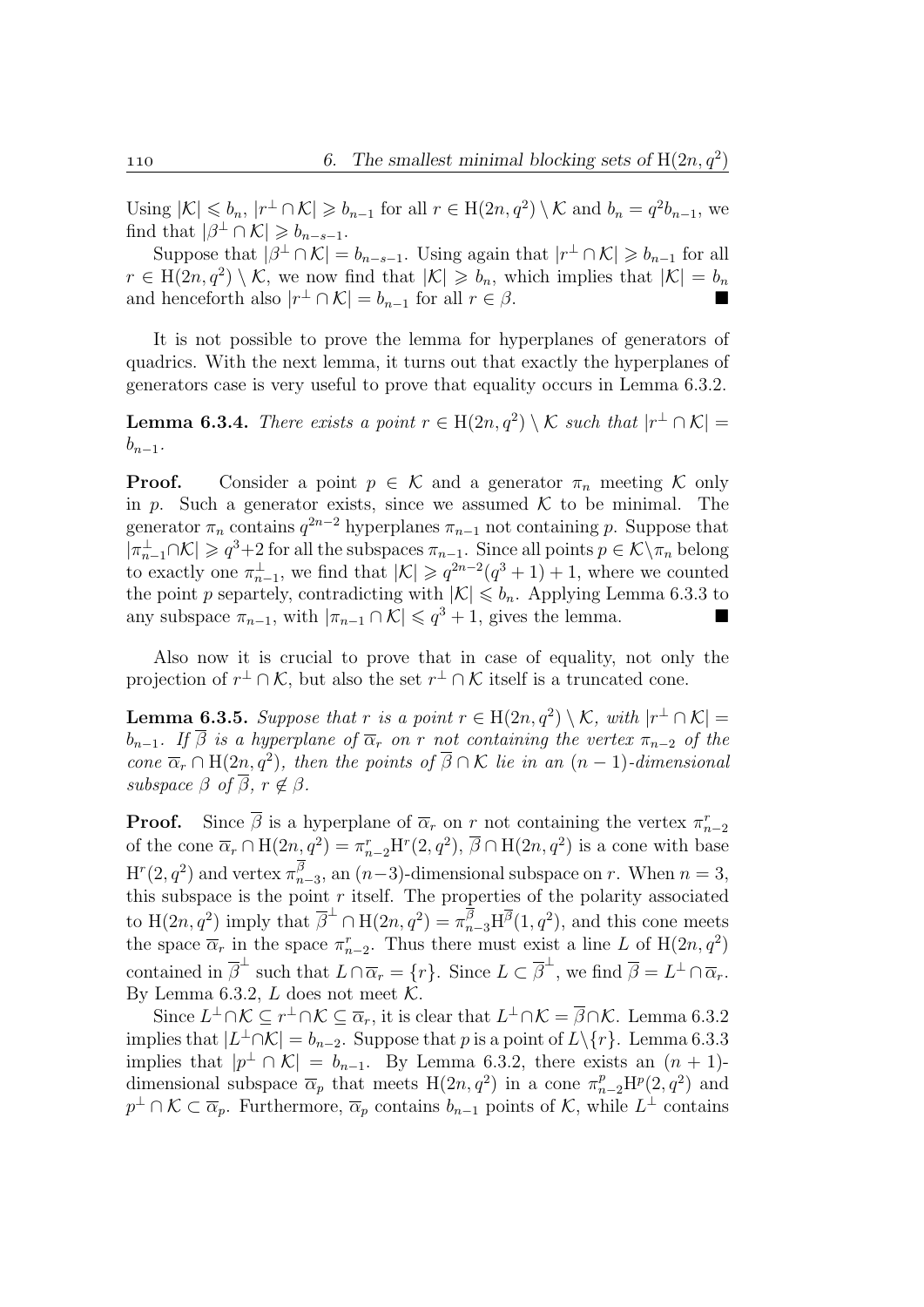$b_{n-2}$  points of K, hence  $L^{\perp}$  intersects  $\overline{\alpha}_p$  in a hyperplane  $\overline{\beta}'$  of  $\overline{\alpha}_p$ , with  $p \in \overline{\beta}'$ . We conclude that  $L^{\perp} \cap \mathcal{K}$  is a subset of  $\overline{\beta}$  and  $\overline{\beta}'$ . The spaces  $\overline{\beta}$  and  $\overline{\beta}'$  are different since  $\overline{\beta}$  does not contain the line L and hence the point  $p \notin \overline{\beta}$ . Hence  $L^{\perp} \cap \mathcal{K}$  lies in the  $(n-1)$ -dimensional subspace  $\overline{\beta} \cap \overline{\beta}'$ , and cannot lie in a subspace of lower dimension by Lemma 6.3.2. It is impossible that  $r \in \beta = \overline{\beta} \cap \overline{\beta}'$ ; or else r projects the points of  $\beta \cap \mathcal{K}$  onto an  $(n-2)$ -dimensional space, but these projected points form a truncated cone  $\pi_{n-4}H^r(2,q^2)$  which lies in a space of dimension  $n-1$ . Since  $L^{\perp} \cap \mathcal{K} = \overline{\beta} \cap \mathcal{K}$ , the lemma is proved.

**Lemma 6.3.6.** Suppose that r is a point  $r \in H(2n, q^2) \setminus \mathcal{K}$  such that  $|r^{\perp} \cap \mathcal{K}| =$  $b_{n-1}$ . Then there exists an n-dimensional subspace  $\alpha_r$ ,  $r \notin \alpha_r$ , such that  $\alpha_r \cap \text{H}(2n, q^2) = \pi_{n-3}\text{H}(2, q^2)$ , and such that the truncated cone  $\pi_{n-3}^* \text{H}(2, q^2)$ is equal to the set  $r^{\perp} \cap \mathcal{K}$ .

**Proof.** Consider the  $(n + 1)$ -dimensional space  $\overline{\alpha}_r$  with  $\overline{\alpha}_r \cap H(2n, q^2) =$  $\pi_{n-2}H(2,q^2)$ . Suppose that  $\overline{\beta}_1$  is a hyperplane of  $\overline{\alpha}_r$ , not containing  $\pi_{n-2}$  and containing the point r. By Lemma 6.3.5,  $\overline{\beta}_1$  contains an  $(n-1)$ -dimensional subspace  $\beta_1, r \notin \beta_1$ , such that  $\beta_1 \cap H(2n, q^2) = \pi_{n-4}^{\beta_1} H^{\beta_1}(2, q^2)$  and  $\overline{\beta}_1 \cap \mathcal{K} =$  $\beta_1 \cap \mathcal{K} = \pi_{n-4}^{\beta_1*} H^{\beta_1}(2,q^2)$ . Choose a tangent line T to  $H^{\beta_1}(2,q^2)$  in the plane of  $\mathrm{H}^{\beta_1}(2,q^2)$ . We can find a hyperplane  $\overline{\beta_2}$  of  $\overline{\alpha_r}$ ,  $\overline{\beta_2} \neq \overline{\beta_1}$ ,  $r \in \overline{\beta_2}$ ,  $\pi_{n-2} \not\subseteq \overline{\beta_2}$ ,  $\beta_1 \nsubseteq \overline{\beta}_2$ , but  $\pi_{n-4}^{\beta_1}T \subseteq \overline{\beta}_2$ . Again, by Lemma 6.3.5, we find an  $(n-1)$ dimensional subspace  $\beta_2$ ,  $r \notin \beta_2$ ,  $\beta_2 \cap \text{H}(2n, q^2) = \pi_{n-4}^{\beta_2*} \text{H}^{\beta_2}(2, q^2)$ . Necessarily,  $\pi_{n-4}^{\beta_1} = \pi_{n-4}^{\beta_2}$ , and T is a tangent line to  $H^{\beta_2}(2, q^2) \neq H^{\beta_1}(2, q^2)$ .

Define  $\pi_1 := \langle \mathrm{H}^{\beta_1}(2, q^2) \rangle$  and  $\pi_2 := \langle \mathrm{H}^{\beta_2}(2, q^2) \rangle$ . Consider the *n*-dimensional space  $\gamma = \langle \pi_{n-4}^{\beta_1}, \pi_1, \pi_2 \rangle$ . The two planes  $\pi_1$  and  $\pi_2$  are skew to  $\pi_{n-2}$ , hence,  $\pi_{n-2} \nsubseteq \gamma$ . Furthermore,  $r \notin \gamma$ , since then  $\gamma$  would be an *n*-dimensional subspace on r, not containing  $\pi_{n-2}$ , spanned by points of  $r^{\perp} \cap \mathcal{K}$ , a contradiction with Lemma 6.3.5. We conclude that  $\gamma \cap H(2n, q^2) = \pi_{n-3}^{\gamma} H^{\gamma}(2, q^2)$ .

Choose an arbitrary Hermitian line  $H'(1, q^2) \subset H^{\beta_1}(2, q^2)$ ,  $H'(1, q^2)$  containing the point  $T \cap H^{\beta_1}(2, q^2)$ . Consider the  $q^2 + 1$   $(n-1)$ -dimensional subspaces  $\delta_i$  of  $\gamma$  through the  $(n-2)$ -dimensional subspace  $\langle H'(1, q^2), \pi_{n-4}^{\beta_1} \rangle$ . One  $\delta_i$ , say  $\delta_1$ , is the space  $\langle \pi_{n-3}^{\gamma} H'(1, q^2) \rangle$ . Consider now a space  $\delta_i$ ,  $i \neq 1$ . It is clear that  $\delta_i$  is spanned by points of K, since the Hermitian curves  $H^{\beta_j}(2,q^2) \subset \mathcal{K}, \ j = 1,2, \text{ and } \delta_i \text{ intersects the spaces } \pi_j \text{ in secants to }$  $H^{\beta_j}(2,q^2), j = 1, 2$ , or contains  $H^{\beta_1}(2,q^2)$ . If p is a point of  $H(2n,q^2)$ ,  $p \in \delta_i \setminus (\beta_1 \cup \beta_2 \cup \pi_{n-3}^{\gamma})$  such that  $p \notin \mathcal{K}$ , then by Lemma 6.3.2, the line  $\langle r, p \rangle$  meets K in exactly one point t. But then the space  $\langle t, \delta_i \rangle \subseteq \overline{\alpha}_r$  is an n-dimensional subspace on r, not containing  $\pi_{n-2}$  and spanned by points of  $r^{\perp} \cap \mathcal{K}$ , a contradiction with Lemma 6.3.5. We conclude that every point  $p \in (\gamma \cap \mathrm{H}(2n, q^2)) \setminus \langle \mathrm{H}'(1, q^2), \pi_{n-3}^{\gamma} \rangle$  lies in K.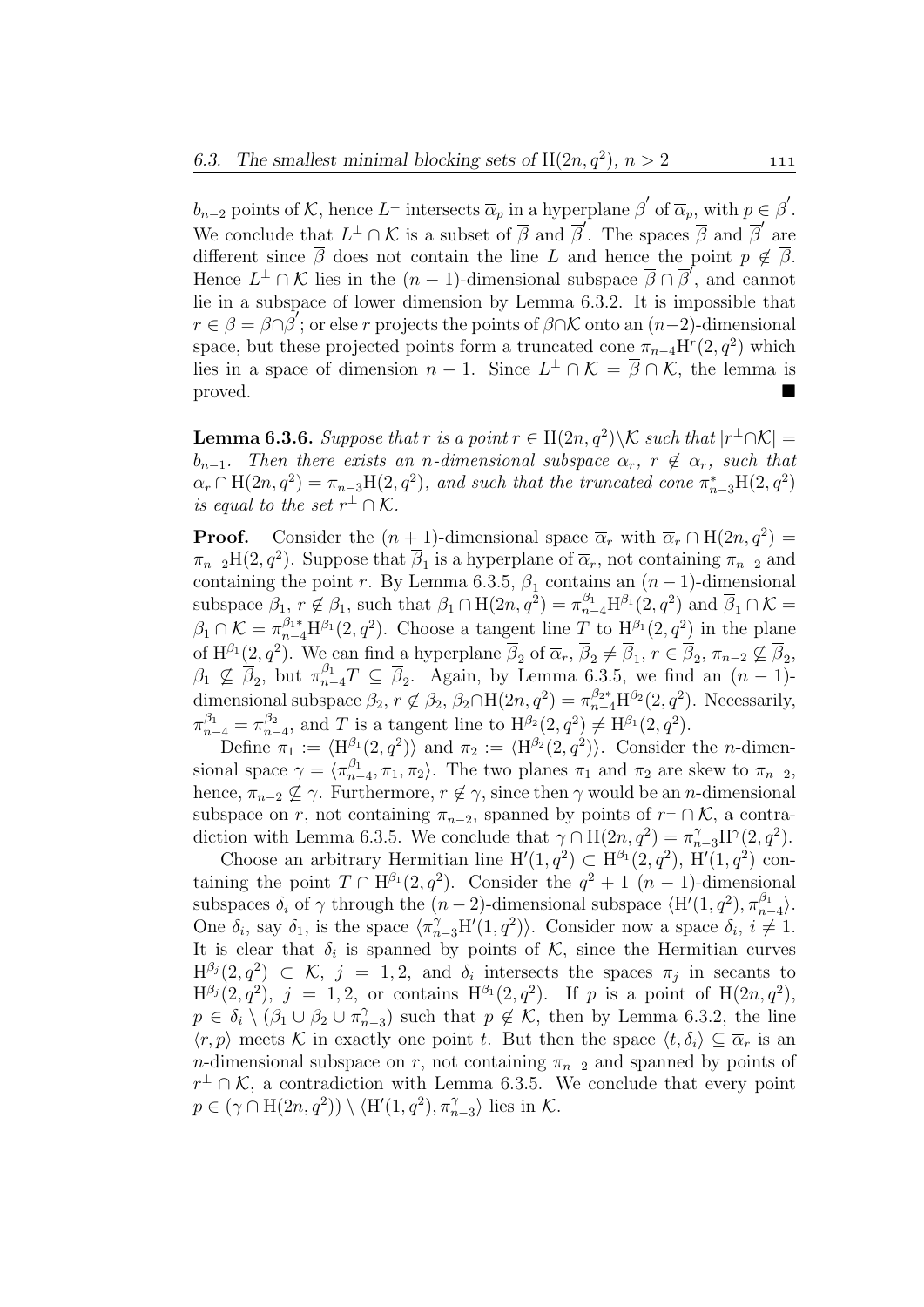Letting vary the Hermitian line  $H'(1, q^2)$ , we can reach every point  $p \in$  $(\gamma \cap H(2n, q^2)) \setminus \pi_{n-3}^{\gamma}$ , since the intersection of all these Hermitian lines is empty. Hence,  $\gamma \cap \mathcal{K} = \pi_{n-3}^{\gamma*} H^{\gamma}(2, q^2)$ , and the space  $\gamma$  is the space  $\alpha_r$ .

**Theorem 6.3.7.** Let K be a minimal blocking set of  $H(2n, q^2)$ ,  $n > 2$ ,  $|\mathcal{K}| \le$  $q^{2n-2}(q^3+1)$ . Then there exists an  $(n-2)$ -dimensional subspace  $\pi_{n-2} \subset$  $H(2n, q^2)$  such that K is the truncated cone  $\pi_{n-2}^* H(2, q^2) \subseteq \pi_{n-2}^{\perp}$ , and  $|K| =$  $q^{2n-2}(q^3+1)$ .

**Proof.** From Lemma 6.3.4, we find a point  $r \in H(2n, q^2) \setminus \mathcal{K}$  satisfying  $|r^{\perp} \cap \mathcal{K}| = b_{n-1}$ . The *n*-dimensional subspace  $\alpha_r$  from Lemma 6.3.6 meets  $H(2n, q^2)$  in a cone  $\pi_{n-3}^r H^r(2, q^2)$ . Choose the base  $H = H(2n-2, q^2)$  of the cone  $r^{\perp} \cap H(2n, q^2)$  in such a way that  $\langle H \rangle$  contains the cone  $\pi_{n-3}^r H^r(2, q^2)$ . Let L be a line of  $H(2n, q^2)$  on r such that  $L \nsubseteq \pi_{n-3}^{r\perp}$ , which implies that  $L^{\perp}$ does not contain the vertex  $\pi_{n-3}^r$  of  $\alpha_r$ . Thus  $L^{\perp}$  meets  $\alpha_r$  in a hyperplane of  $\alpha_r$ , and this hyperplane meets  $H(2n, q^2)$  in a cone  $\pi_{n-4}H(2, q^2)$ . Note that  $n \geq 3$ . If  $n = 3$ , then this hyperplane meets  $H(2n, q^2)$  in a Hermitian curve  $H(2, q^2)$ .

As  $L^{\perp} \cap \mathcal{K}$  is contained in  $r^{\perp} \cap \mathcal{K} = \alpha_r \cap \mathcal{K}$ , it follows that  $L^{\perp} \cap \mathcal{K}$  is a truncated cone  $\pi_{n-4}^* H(2,q^2)$ . Hence,  $|L^{\perp} \cap \mathcal{K}| = b_{n-2}$ . By Lemma 6.3.3,  $|s^{\perp} \cap \mathcal{K}| = b_{n-1}$  for all points  $s \in L$ . Every point  $s \in L$  gives rise to a truncated cone  $s^{\perp} \cap \mathcal{K} = \pi_{n-3}^{s*} H(2, q^2)$ , and all these truncated cones share the truncated cone  $L^{\perp} \cap \mathcal{K} = \pi_{n-4}^* H(2, q^2)$ . Denote the subspace spanned by  $L^{\perp} \cap \mathcal{K}$  by  $\beta_L$ .

Every point of K is collinear with a point of L, which implies that K is the union of these  $q^2 + 1$  cones. It follows that  $|\mathcal{K}| = b_n$ , and that K is contained in the union of the  $q^2 + 1$  *n*-dimensional subspaces  $\alpha_s$ ,  $s \in L$ , that share the  $(n-1)$ -dimensional subspace  $\beta_L$ .

Consider now a second line L' of  $H(2n, q^2)$  on r such that  $L'^{\perp} \nsubseteq \pi_{n-3}^{r\perp} \cap$  $H(2n, q^2)$  and choose it in such a way that  $\beta_L \not\subseteq L'^{\perp}$ . This is possible since  $\langle \beta_L, r \rangle^{\perp}$  has only dimension  $n-1$ . Then, as for L, the subspace  $\beta_{L'} :=$  $\langle L'^{\perp} \cap \mathcal{K} \rangle$  has dimension  $n-1$ , and is contained in  $\alpha_s$  for all  $s \in L'$ . We have  $\beta_{L'} \neq \beta_L$ , since  $\beta_L \nsubseteq L'^{\perp}$ . Let p be a point of L' with  $p \neq r$ . Then  $\alpha_p$  has dimension *n* and meets  $\alpha_r$  in  $\beta_{L'}$ . Furthermore,  $\beta_{L'} \cap \mathcal{K} = \pi_{n-4}^{L'*} H^{L'}(2, q^2)$  and  $|H^{L'}(2,q^2) \cap H^{L}(2,q^2)| \geq 1.$ 

Varying the point  $t \in L'$ , the tangent hyperplanes  $t^{\perp}$  vary over the hyperplanes through  $L^{\perp}$ , hence, every point of the  $(n-3)$ -dimensional spaces  $\pi_{n-3}^s, s \in L$ , lies in some  $t^{\perp}, t \in L'$ . Every point of  $\pi_{n-3}^s, s \in L$ , lies on lines with  $q^2$  points of K to the points of  $H^L(2,q^2) \cap H^{L'}(2,q^2)$ , and hence belongs to one of the vertices  $\pi_{n-3}^t$ ,  $t \in L'$ .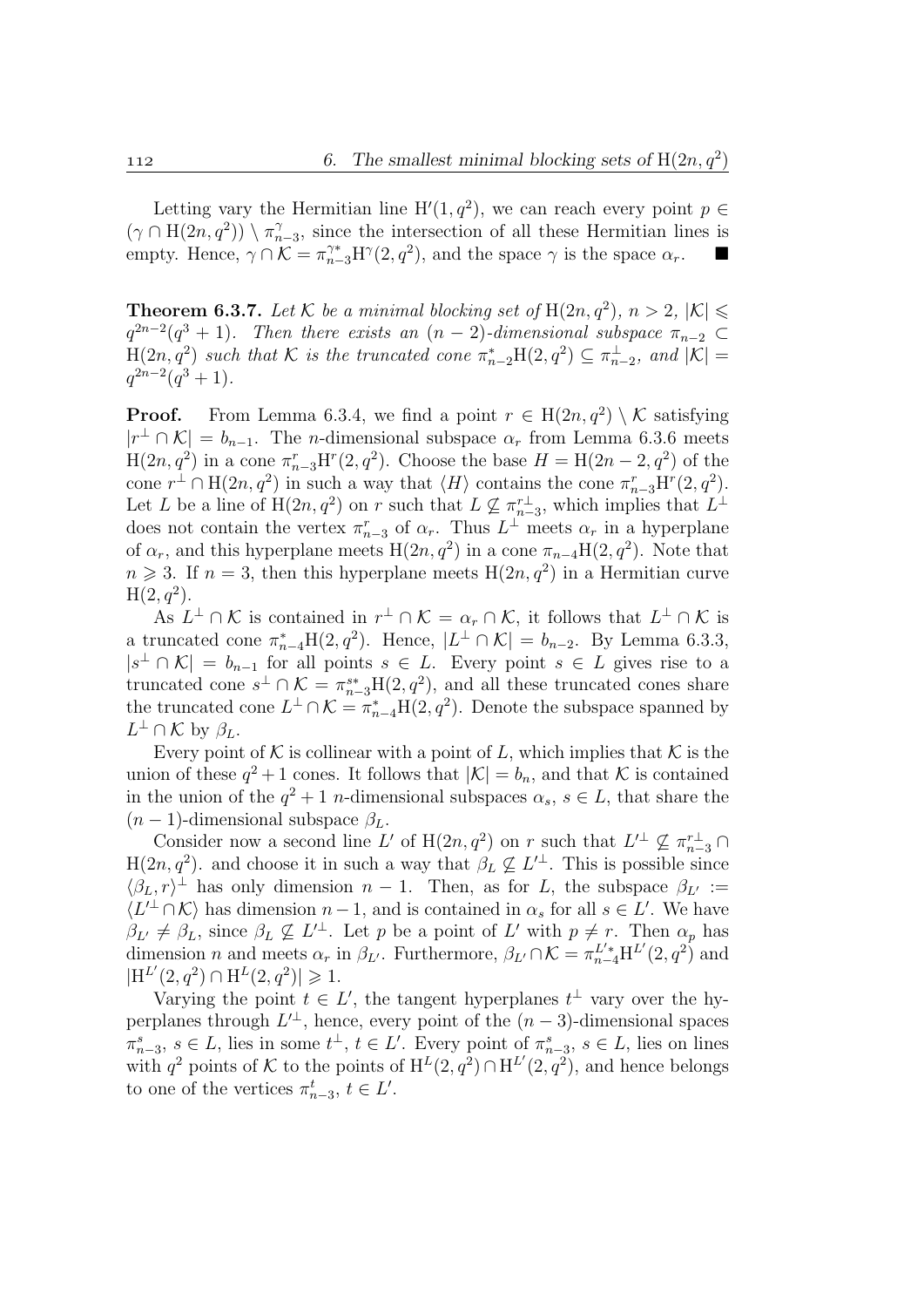Consider a fixed point  $s \in L \setminus \{r\}$ , two fixed points  $p_1 \in \pi_{n-3}^r$ ,  $p_2 \in \pi_{n-3}^s$ ,  $p_1, p_2 \notin \pi_{n-3}^r \cap \pi_{n-3}^s$ . Consider a fixed point  $u \in \pi_{n-3}^{r*} H^r(\mathbf{2}, q^2)$ , then it is possible to select a line L'', satisfying the conditions of L', for which  $u \in L''^{\perp}$ . Then the preceding arguments show that the set  $\langle u, p_2 \rangle \setminus \{p_2\}$  is contained in K.

Consider an arbitrary line M of  $\pi_{n-3}^{r*}H^r(2,q^2)$  passing through  $p_1$  and containing  $q^2$  points of K. The  $q^4$  points of  $\langle M, p_2 \rangle \setminus \langle p_1, p_2 \rangle$  all lie in K; this implies that the truncated cone  $\langle \pi_{n-3}^r, \pi_{n-3}^s \rangle^* H^r(2, q^2)$  lies in K. Since  $|\mathcal{K}| = |\langle \pi_{n-3}^r, \pi_{n-3}^s \rangle^* \mathcal{H}^r(2, q^2)| = b_n$ , this cone must be equal to K.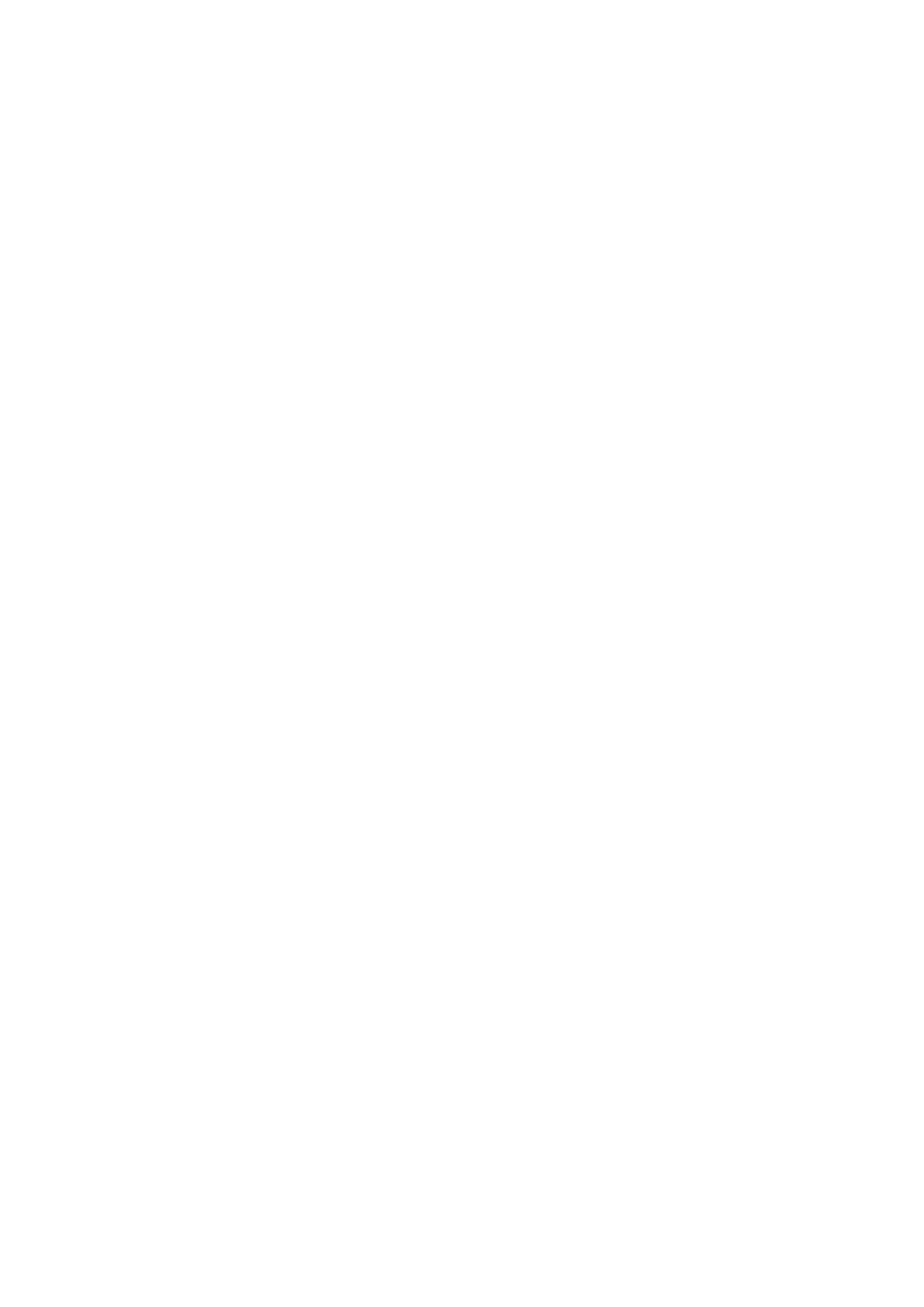

# Nederlandstalige samenvatting

 $\Gamma$ dit proefschrift onderzoeken we voornamelijk partiële spreads van be-paalde eindige veralgemeende vierhoeken en blokkerende verzamelingen paalde eindige veralgemeende vierhoeken en blokkerende verzamelingen van bepaalde eindige klassieke polaire ruimten. We beschouwen steeds eindige veralgemeende vierhoeken en de eindige klassieke polaire ruimten die opgebouwd zijn uit deelstructuren van de eindige projectieve ruimten  $PG(n, q)$ . We starten deze samenvatting met een kort overzicht van de belangrijkste definities en gekende resultaten uit Hoofdstuk 1. Daarna beschrijven we de resultaten uit de opeenvolgende hoofdstukken, alsook de belangrijkste conclusies.

## A.1 Inleiding

In Hoofdstuk 1 wordt het onderzoek gesitueerd en worden basisbegrippen uit eindige projectieve meetkunde ingevoerd. We verwijzen naar enkele belangrijke referentiewerken [59, 60, 61, 81], voor een uitvoerige inleiding tot en beschrijving van eindige projectieve ruimten, eindige veralgemeende vierhoeken en eindige klassieke polaire ruimten. We herhalen hier kort de belangrijkste definities.

**Definitie A.1.1.** Een blokkerende verzameling van  $PG(2,q)$  is een verzameling B van punten van PG(2, q), zodat elke rechte van PG(2, q) minstens 1 punt van  $\beta$  bevat. Een blokkerende verzameling  $\beta$  wordt *triviaal* genoemd als ze een rechte van PG $(2, q)$  bevat; ze wordt *minimaal* genoemd als  $\mathcal{B} \setminus \{p\}$ geen blokkerende verzameling is voor elk punt  $p \in \mathcal{B}$ .

**Definitie A.1.2.** Een t-spread van  $PG(n, q)$  is een verzameling S van tdimensionale deelruimten van  $PG(n, q)$  zodat elk punt van  $PG(n, q)$  bevat is in juist 1 element van S.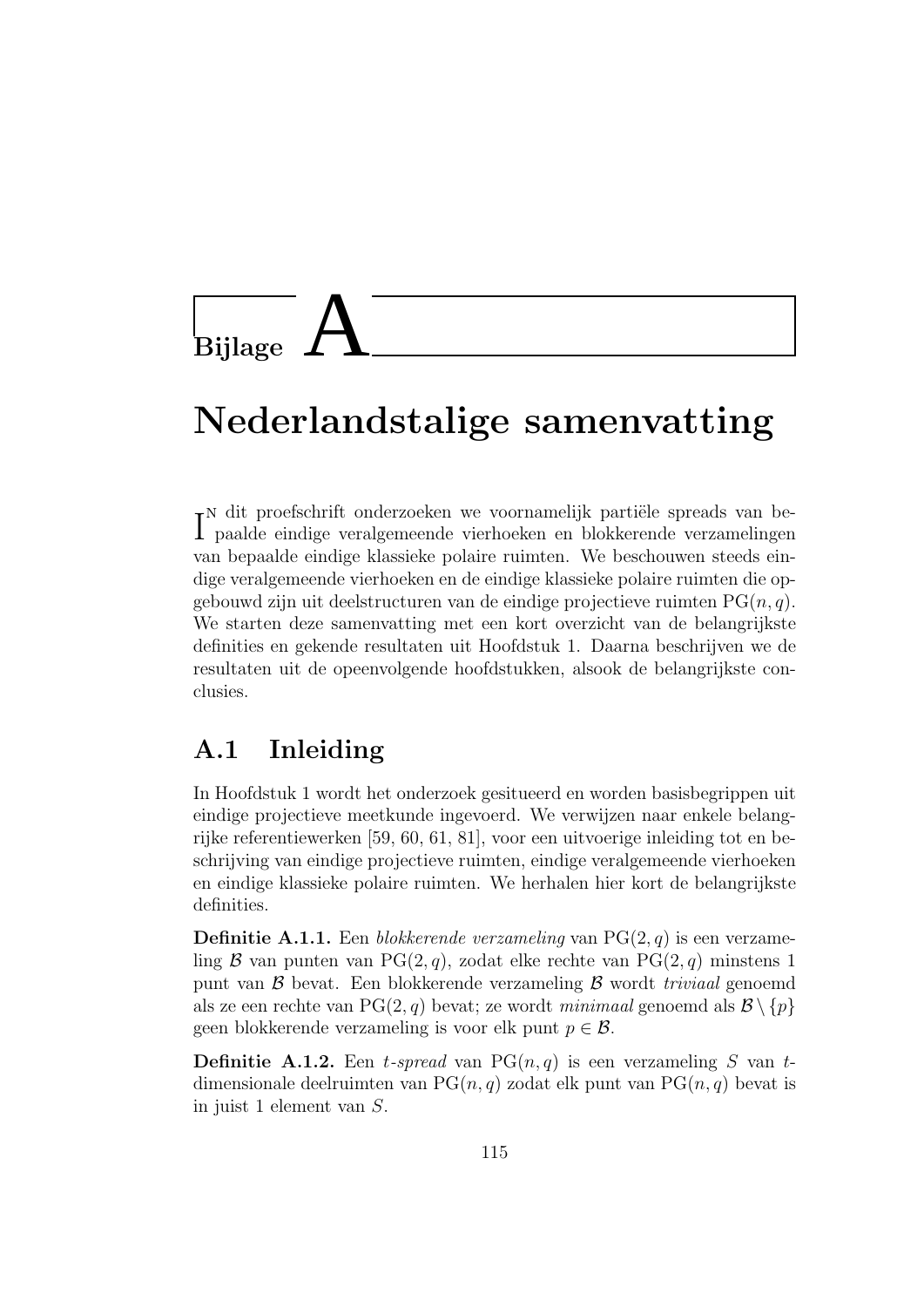Definitie A.1.3. De eindige klassieke polaire ruimten zijn:

- (i) De niet-singuliere kwadrieken in oneven dimensie,  $Q^+(2n+1, q)$ ,  $n \ge 1$ , en Q<sup>−</sup>(2*n* + 1, *q*), *n*  $\geq$  2, samen met de deelruimten erin bevat; dit zijn polaire ruimten van rang  $n + 1$  en n.
- (ii) De niet-singuliere parabolische kwadriek in even dimensie,  $Q(2n, q)$ ,  $n \geq 2$ , samen met de deelruimten erin bevat; dit is een polaire ruimte van rang n.
- (iii) De punten van  $PG(2n+1, q), n \geqslant 1$ , samen met de totaal isotrope deelruimten van een niet-singuliere symplectische polariteit van  $PG(2n +$  $1, q$ ; dit is een polaire ruimte van rang  $n + 1$ .
- (iv) De niet-singuliere Hermitische variëteit in  $PG(2n, q)$ , samen met de deelruimten erin bevat,  $n \geq 2$  (respectievelijk, PG(2n + 1, q),  $n \geq 1$ ); dit is een polaire ruimte van rang n (respectievelijk rang  $n + 1$ ).

Zij  $S$  een polaire ruimte van rang n, dan worden de deelruimten van  $S$  van dimensie  $n - 1$  ook *generatoren* genoemd.

**Definitie A.1.4.** Een eindige veralgemeende vierhoek van de orde  $(s, t)$  is een punt-rechte meetkunde ( $\mathcal{P}, \mathcal{B}, I$ ),  $\mathcal{P}$  en  $\mathcal{B}$  disjuncte verzamelingen, I $\subset$  $(\mathcal{P} \times \mathcal{B}) \cup (\mathcal{B} \times \mathcal{P})$ , waarbij I voldoet aan de volgende axioma's:

- (i) Elk punt is incident met  $1 + t$  rechten  $(t \ge 1)$  en twee verschillende rechten zijn incident met ten hoogste 1 punt.
- (ii) Elke rechte is incident met  $1 + s$  punten  $(s \geq 1)$  en twee verschillende rechten zijn incident met ten hoogste 1 punt.
- (iii) Als  $x$  een punt is en  $L$  een rechte niet incident met  $x$ , dan bestaat er een uniek paar  $(y, M) \in \mathcal{P} \times \mathcal{B}$ , zodat x I M I y I L.

De natuurlijke getallen s en t zijn de parameters van de veralgemeende vierhoek S en S is een veralgemeende vierhoek van orde  $(s, t)$ . Wanneer  $s = t$ , dan is  $S$  een veralgemeende vierhoek van de orde s.

We merken tenslotte op dat eindige klassieke polaire ruimten van rang 2 veralgemeende vierhoeken zijn.

**Definitie A.1.5.** Zij  $\mathcal{G} = (\mathcal{P}, \mathcal{B}, I)$  een eindige veralgemeende vierhoek.

(i) Een *ovoïde* is een verzameling  $\mathcal O$  van punten van  $\mathcal G$  zodat elke rechte van  $\mathcal G$  juist 1 punt van  $\mathcal O$  bevat.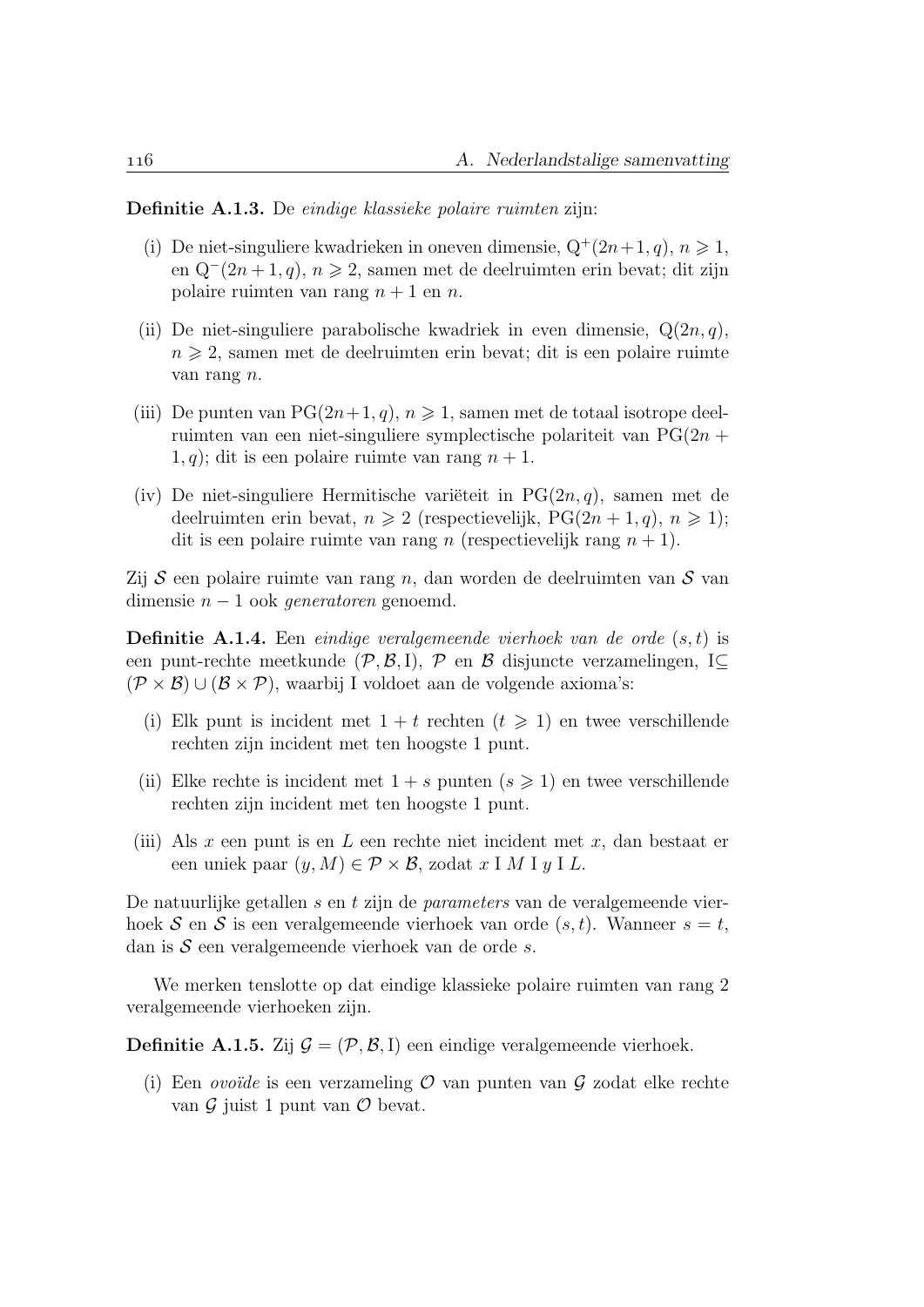- (ii) Een blokkerende verzameling is een verzameling  $\beta$  van punten van  $\mathcal G$ zodat elke rechte van  $\mathcal G$  ten minste 1 punt van  $\mathcal B$  bevat.
- (iii) Een spread is een verzameling S van rechten van G zodat elk punt van  $\mathcal G$  bevat is in juist 1 element van  $S$ .
- (iv) Een bedekking is een verzameling C van rechten van G zodat elk punt van  $\mathcal G$  bevat is in ten minste 1 element van  $\mathcal C$ .

**Definitie A.1.6.** Zij  $\mathcal{G} = (\mathcal{P}, \mathcal{B}, I)$  een eindige klassieke polaire ruimte van rang  $n, n \geqslant 3$ .

- (i) Een *ovoïde* is een verzameling  $\mathcal O$  van punten van  $\mathcal G$  zodat elke generator van  $\mathcal G$  juist 1 punt van  $\mathcal O$  bevat.
- (ii) Een t-blokkerende verzameling is een verzameling  $\beta$  van punten van  $\mathcal G$ zodat elke t-dimensionale deelruimte van  $G$  ten minste 1 punt van  $B$ bevat. Als t de dimensie van de generatoren is, dan spreken wij ook kortweg van blokkerende verzameling.
- (iii) Een t-spread is een verzameling S van t-dimensionale deelruimten van  $\mathcal G$  zodat elk punt van  $\mathcal G$  bevat is in juist 1 element van  $S$ .
- (iv) Een t-bedekking is een verzameling  $\mathcal C$  van t-dimensionale deelruimten van  $\mathcal G$  zodat elk punt van  $\mathcal G$  bevat is in ten minste 1 element van  $\mathcal C$ .

Voor een aantal basisresultaten omtrent de hierboven gedefinieerde structuren, verwijzen we naar Hoofdstuk 1.

Tot slot vermelden we de definities van een aantal begrippen gerelateerd aan een blokkerende verzameling en een bedekking van een veralgemeende vierhoek.

Beschouw een veralgemeende vierhoek  $\mathcal{G} = (\mathcal{P}, \mathcal{B}, I)$ . Stel dat  $\mathcal{B}$  een blokkerende verzameling is van G. Een meervoudige rechte met betrekking tot  $\beta$  is een rechte van  $\mathcal G$  die minstens 2 punten van  $\mathcal B$  bevat. De *surplus van* een rechte van G met betrekking tot B is 1 minder dan het aantal punten van B bevat in deze rechte.

Stel dat C een bedekking is van G. Een meervoudig punt met betrekking tot C is een punt van G dat op minstens twee rechten van C ligt. De surplus van een punt met betrekking tot  $\mathcal C$  is 1 minder dan het aantal rechten van  $\mathcal C$ door dit punt.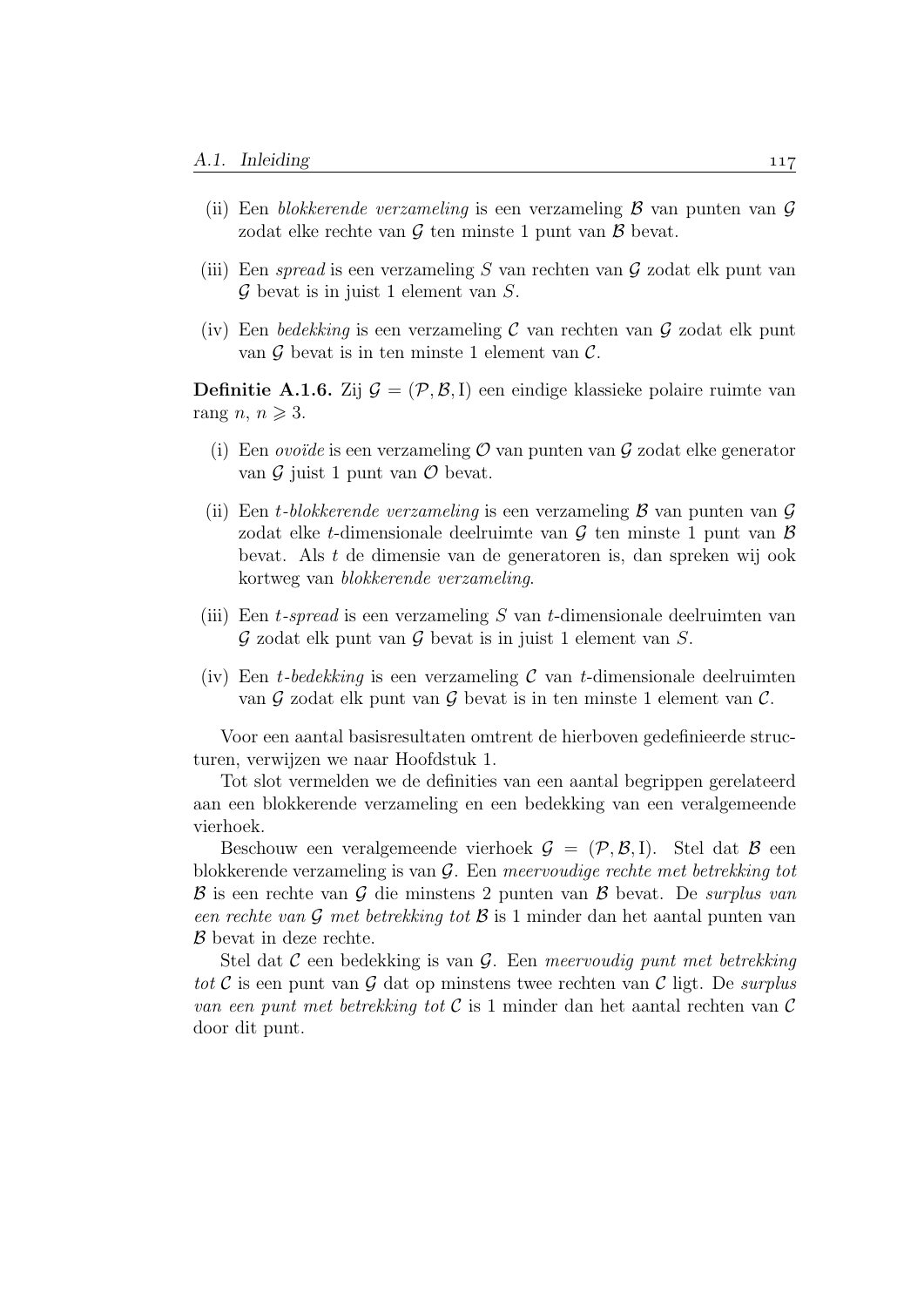## A.2 Maximale partiële spreads van translatie veralgemeende vierhoeken

Voor een willekeurige veralgemeende vierhoek is het bestaan van spreads geenszins gegarandeerd. Voor een aantal gekende klassen echter is het bestaan of niet bestaan van spreads aangetoond; we zullen verderop de details omtrent de beschouwde veralgemeende vierhoeken vermelden.

Hoofdstuk 2 is gebaseerd op gezamelijk werk met M. R. Brown en L. Storme [21].

**Definitie A.2.1.** Zij  $\mathcal{G} = (\mathcal{P}, \mathcal{B}, I)$  een eindige veralgemeende vierhoek.

- (i) Een partiële spread is een verzameling S van rechten van  $\mathcal G$  zodat elk punt van  $\mathcal G$  bevat is in ten hoogste 1 element van  $S$ . Een partiële spread heet maximaal als en slechts als S niet kan uitgebreid worden tot een grotere partiële spread.
- (ii) Een bedekking is een verzameling  $\mathcal C$  van rechten van  $\mathcal G$  zodat elk punt van  $\mathcal G$  bevat is in ten minste 1 element van  $\mathcal C$ . Een bedekking  $\mathcal C$  heet minimaal als geen enkele echte deelverzameling van  $\mathcal C$  nog een bedekking is.

**Probleem 1.** Wanneer de veralgemeende vierhoek  $\mathcal{G} = (\mathcal{P}, \mathcal{B}, I)$  een spread heeft, dan kan men onderzoeken wanneer partiële spreads uitbreidbaar zijn tot spreads of wanneer bedekkingen een spread bevatten, en dus herleidbaar zijn tot spreads. Met andere woorden, we trachten een bovengrens, respectievelijk ondergrens, te vinden voor het aantal elementen in een maximale partiële spread, respectievelijk een minimale bedekking van  $\mathcal G$ . Men kan eveneens in het geval van niet bestaan van een spread deze boven- en ondergrens onderzoeken.

Probleem 1 is ook een klassiek probleem voor de ruimte  $PG(n, q)$ . Recent werden er een aantal resultaten beschreven in [45]. Gebruikmakend van analoge technieken zullen we het bestaande probleem beschouwen voor een belangrijke klasse van eindige veralgemeende vierhoeken, namelijk translatie veralgemeende vierhoeken, verderop genoteerd met TGQ. We zullen TGQs definiëren aan de hand van een model in de projectieve ruimte  $PG(N, q)$ . Voor een alternatieve definitie en belangrijke gekende resultaten hieromtrent, verwijzen we naar Hoofdstuk 2 en Sectie 2.1. Voorafgaand aan de definitie van TGQs, geven we een definitie van drie belangrijke structuren in  $PG(n, q)$ .

**Definitie A.2.2.** (i) Een *ovaal* van PG(2, q) is een verzameling  $\mathcal{O}$  van  $q + 1$  punten van PG(2, q), zodat geen drie punten van  $\mathcal O$  collineair zijn.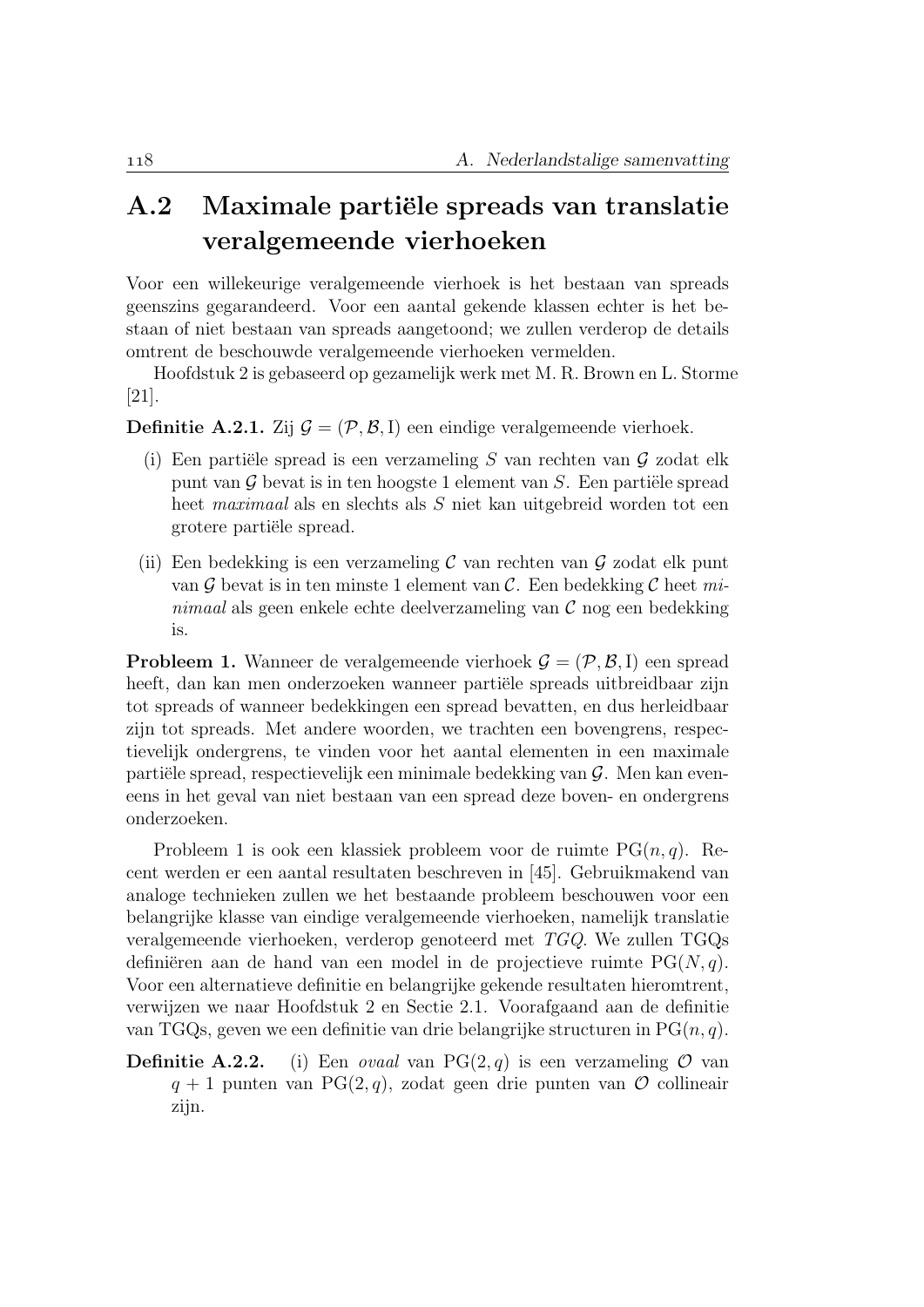- (ii) Een ovoïde van PG(3, q),  $q > 2$ , is een verzameling  $\mathcal{O}$  van  $q^2 + 1$  punten van PG(3, q), zodat geen drie punten van  $\mathcal O$  collineair zijn.
- (iii) Een egg is een verzameling  $\mathcal E$  van  $q^m+1$  (n-1)-dimensionale deelruimten  $\alpha_i$  van  $P = PG(2n+m-1, q)$ , zodat elke drie deelruimten een  $(3n-1)$ dimensionale deelruimte van P opspannen, en zodat elke  $\alpha_i$  bevat is in een  $(n + m - 1)$ -dimensionale deelruimte  $\beta_i$ , scheef aan elke  $\alpha_j$ ,  $j \neq i$ . We noemen  $\beta_i$  de raakruimte aan  $\mathcal E$  in het element  $\alpha_i$ .

We merken op dat het begrip "egg" een veralgemening is van de begrippen "ovaal" en "ovoïde". We vermelden kort enkele belangrijke gekende resultaten over ovalen en ovoïden.

- **Stelling A.2.3.** (i) (Segre [83, 84]) In  $PG(2,q)$ , q oneven, is elke ovaal een kegelsnede Q(2, q).
	- (ii) (Barlotti [7], Panella [77]) Elke ovoïde van  $PG(3, q)$ , q oneven, is een elliptische kwadriek Q<sup>−</sup>(3, q).
- (iii) (Brown [20]) Als een ovoïde  $\mathcal O$  van PG(3,q),  $q > 2$ , q even, een kegelsnede Q(2, q) bevat, dan is  $O$  een elliptische kwadriek Q<sup>−</sup>(3, q).

We definiëren nu de structuur  $T(n, m, q)$ .

**Definitie A.2.4.** Zij  $\mathcal{E}$  een egg in  $P = PG(2n + m - 1, q)$ . We bedden de ruimte P in  $PG(2n+m, q)$  in als hypervlak, en we definiëren een punt-rechte meetkunde  $(\mathcal{P}, \mathcal{B}, I)$  als volgt. De verzameling  $\mathcal{P}$  bestaat uit de volgende elementen:

- (i) de punten van  $PG(2n + m, q) \setminus P$ ,
- (ii) de  $(n+m)$ -dimensionale deelruimten van PG $(2n+m, q)$  die P snijden in 1 van de raakruimten aan  $\mathcal{E}$ ,
- (iii) het symbool  $(\infty)$ .

De verzameling  $\beta$  bestaat uit de volgende elementen:

- (a) de *n*-dimensionale deelruimten van  $PG(2n + m, q)$  die P snijden in een element van  $\mathcal{E}$ .
- (b) de elementen van  $\mathcal{E}$ .

Een punt van type (i) is enkel incident met rechten van type (a); de incidentie is de natuurlijke incidentie van de ruimte  $PG(2n + m, q)$ . Een punt van type (ii) is enkel incident met alle rechten van type (a) die erin bevat zijn en met het unieke element van  $\mathcal E$  dat erin bevat is. Het punt  $(\infty)$  is incident met alle rechten van type (b) en met geen enkele rechte van type (a).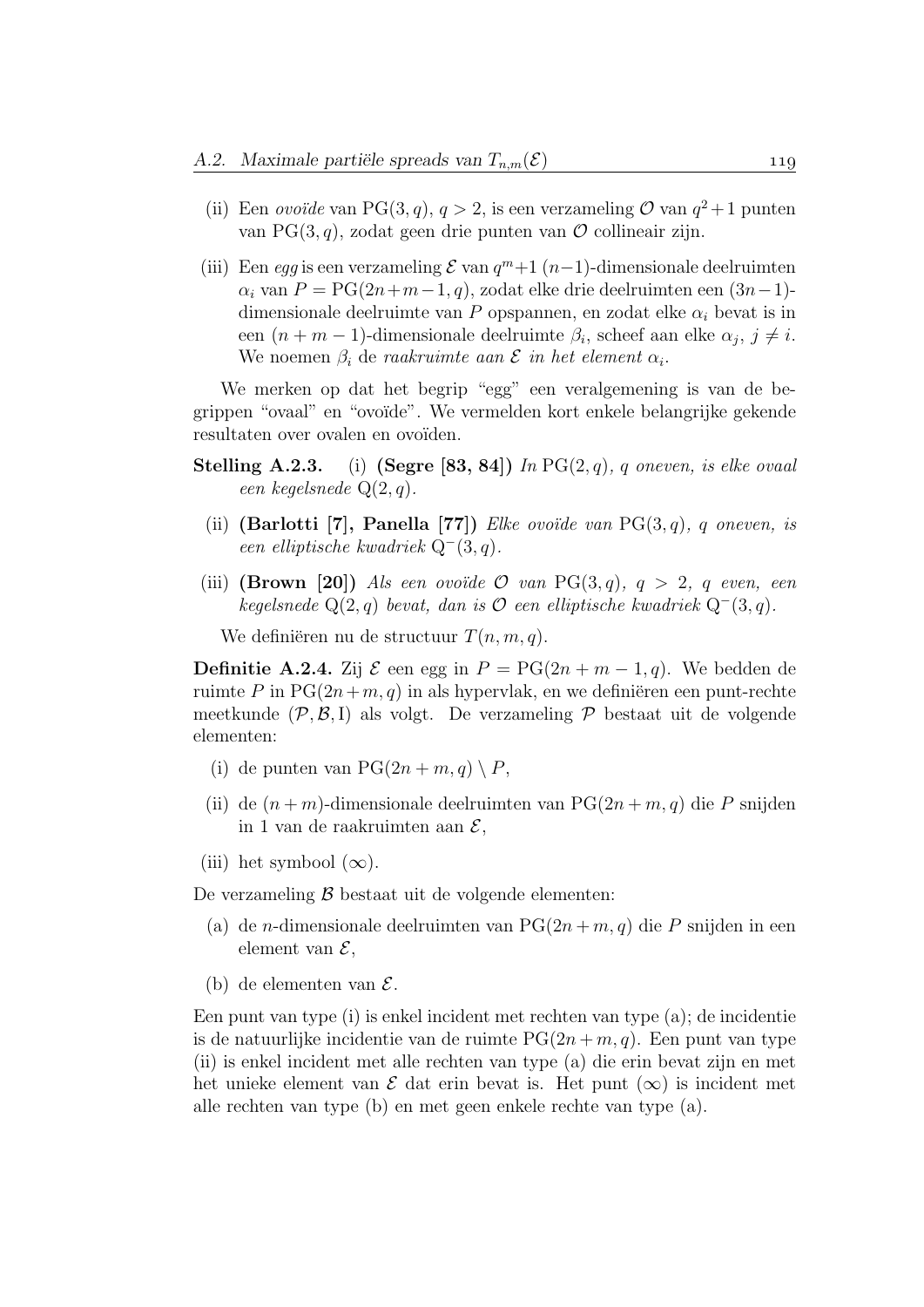De meetkunde  $T(n, m, q)$  is een veralgemeende vierhoek van de orde  $(q^n, q^m)$ .

De klasse van de TGQs is per definitie de klasse van alle structuren  $T(n, m, q)$ . We noteren  $T(n, m, q)$  in wat volgt als  $T_{n,m}(\mathcal{E})$ . De TGQ  $T(1, 1, q)$ noteren we ook met  $T_2(\mathcal{O}), \mathcal{O}$  is nu een ovaal van PG(2, q). De TGQ  $T(1, 2, q)$ noteren we ook met  $T_3(\mathcal{O}), \mathcal{O}$  is nu een ovoïde van PG(3, q). We merken ook op dat  $T_2(\mathcal{O}) \cong Q(4,q)$  als en slechts als  $\mathcal O$  een kegelsnede Q(2, q) is en dat  $T_3(\mathcal{O}) \cong Q^-(5, q)$  als en slechts als  $\mathcal O$  een elliptische kwadriek  $Q^-(3, q)$  is. Omdat alle ovalen kegelsneden zijn als q oneven is, geldt ook  $T_2(\mathcal{O}) \cong \mathbb{Q}(4,q)$ als q oneven is.

De TGQ  $T_2(\mathcal{O})$  heeft steeds een ovoïde, terwijl de TGQ  $T_3(\mathcal{O})$  steeds een spread heeft. Als  $\mathcal O$  een translatieovaal van PG(2, q), q even, is, dan is  $T_2(\mathcal{O})$  zelfduaal, dus dan heeft  $T_2(\mathcal{O})$  een spread. Voor de definitie van translatieovaal verwijzen we naar Sectie 2.1.2; we vermelden dat de kegelsnede  $Q(2,q)$ , q even, een translatieovaal is. Tenslotte heeft de TGQ  $Q(4,q)$ , q oneven geen spread ([81]). Voor een willekeurige egg  $\mathcal E$  is er geen criterium voor het bestaan of niet bestaan van spreads van  $T_{n,m}(\mathcal{E})$ . In Sectie 2.3 wordt een voorbeeld van een TGQ  $T_{n,m}(\mathcal{E})$  gegeven, verschillend van  $T_2(\mathcal{O})$ en verschillend van  $T_3(\mathcal{O})$ , die een spread bezit.

Resultaten over het vermelde spreadprobleem omtrent partiële t-spreads en t-bedekkingen van projectieve ruimten  $PG(n, q)$  en eindige klassieke polaire ruimten werden in [45] bereikt door karakteriseringen van bepaalde minihypers te gebruiken. We geven de definitie van minihypers en aanverwante structuren, en we vermelden de belangrijkste karakterisatieresultaten.

**Definitie A.2.5.** Een  $\{f, m; N, q\}$ -minihyper is een koppel  $(F, w)$ , F een deelverzameling van de puntenverzameling van  $PG(N, q)$ , en w een gewichtsfunctie  $w : PG(N, q) \to \mathbb{N} : x \mapsto w(x)$ , die voldoet aan de volgende voorwaarden:

- (i)  $w(x) > 0 \iff x \in F$ ,
- (ii)  $\sum_{x \in F} w(x) = f$ , en
- (iii) min $\sum_{x \in H} w(x)$ || $H \in \mathcal{H}$ } = m, met  $\mathcal H$  de verzameling van alle hypervlakken van  $PG(N, q)$ .

Karakterisatiestellingen omtrent minihypers gebruiken vaak de volgende structuur.

**Definitie A.2.6.** Stel dat  $\mathcal A$  de verzameling is van alle t-dimensionale deelruimten van  $PG(N, q)$ . Een som van t-dimensionale deelruimten is een gewichtsfunctie  $w: \mathcal{A} \to \mathbb{N}: \pi_t \mapsto w(\pi_t)$ . Een dergelijke som van t-deelruimten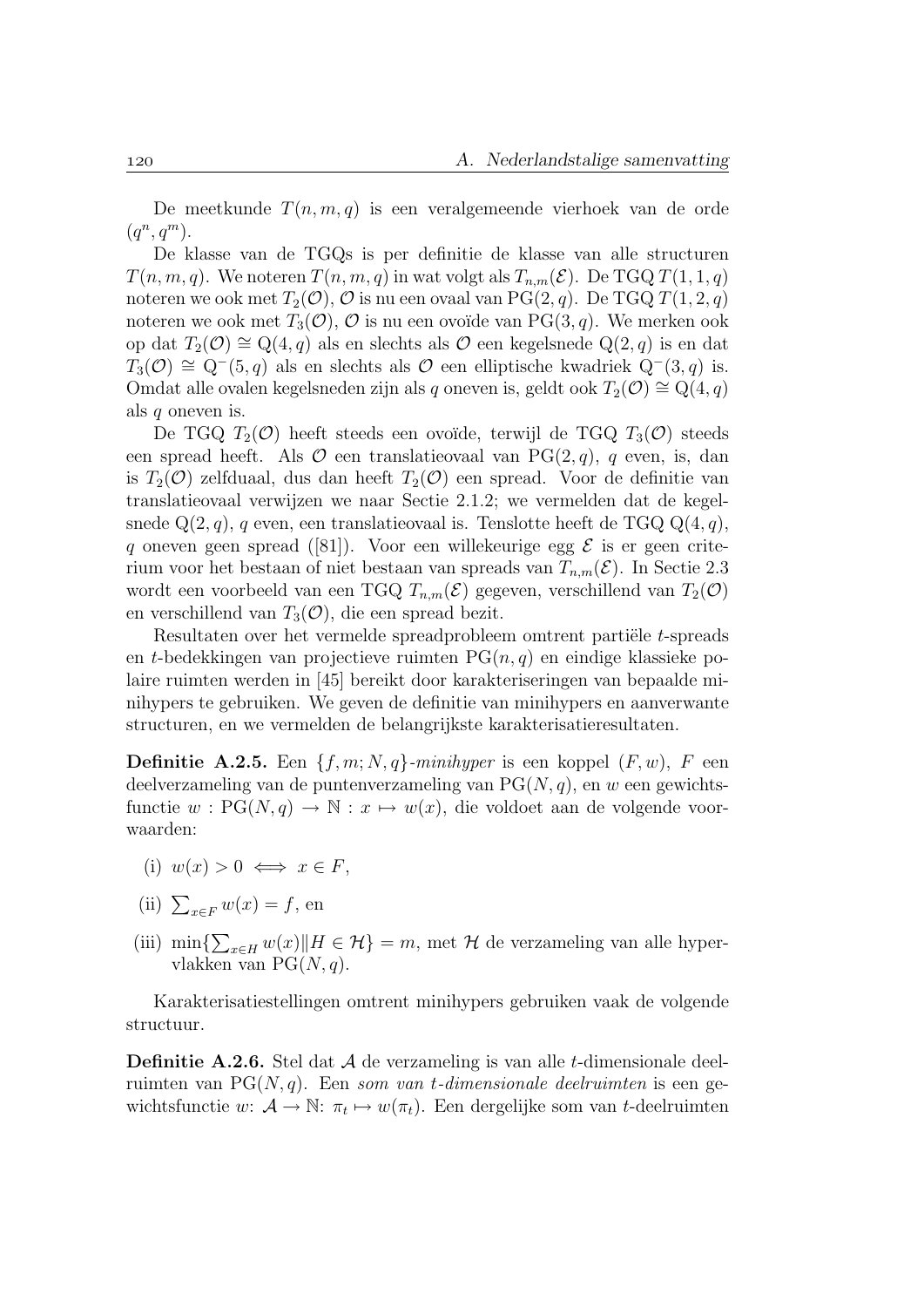induceert een gewichtsfunctie op de deelruimten van kleinere dimensie als volgt. Als  $\pi_r$  een deelruimte is van dimensie  $r < t$ , dan definiëren we  $w(\pi_r) = \sum_{\pi \in A, \pi \supset \pi_r} w(\pi)$ . Meer bepaald is het gewicht van een punt de som van de gewichten van alle t-dimensionale deelruimten door dat punt. Een som van t-dimensionale deelruimten heet een som van n t-dimensionale deelruimten als de som van de gewichten van alle t-dimensionale deelruimten gelijk is aan n.

We vermelden nu onmiddellijk de volgende karakterisatiestelling. We gebruiken  $\theta_{\mu} = \frac{q^{\mu+1}-1}{q-1}$  $\frac{q-1}{q-1}$ .

Stelling A.2.7. Stel dat  $q > 2$  en  $\delta < \epsilon$ , met  $q + \epsilon$  de grootte van de kleinste niet triviale blokkerende verzameling van  $PG(2,q)$ . Als  $(F, w)$  een  ${\delta \theta_{\mu}, \delta \theta_{\mu-1}; N, q}$ -minihyper is, zodat  $\mu \leq N-1$ , dan is w de gewichtsfunctie op de punten van  $PG(N, q)$  geïnduceerd door een som van  $\delta \mu$ -dimensionale deelruimten.

#### A.2.1 Algemene resultaten

Stel nu dat S een partiële spread is van  $T_{n,m}(\mathcal{E})$  met deficiëntie  $\delta$ , dit is,  $|S| = q^{n+m} + 1 - \delta$ . Een gat met betrekking tot S is een punt x van  $T_{n,m}(\mathcal{E}),$ zodat x niet bevat is in een rechte van S. Voor het vervolg noteren we met  $\pi_0$  de  $(2n + m - 1)$ -dimensionale deelruimte die  $\mathcal E$  bevat. Stel dat  $n > 1$ , m.a.w.,  $\mathcal{E}$  is geen ovaal of ovoïde, dan stellen we voor elk punt  $x \in \pi_0$  dat  $x \in \mathcal{E}$  als en slechts als  $x \in \alpha$  voor een element  $\alpha \in \mathcal{E}$ .

**Definitie A.2.8.** Stel dat  $\alpha \in \mathcal{E}$ . Definieer  $A_{\alpha} = q^{n}$  als  $\alpha \in S$  en definieer  $A_{\alpha}$  als het aantal rechten van type (a), incident in PG(2n + m, q) met  $\alpha$ , als  $\alpha \notin S$ . We definiëren de lokale deficiëntie van  $\alpha$  met betrekking tot S als  $\Delta_{\alpha} = q^{n} - A_{\alpha}$ . We definiëren de *lokale deficiëntie* van  $x \in \alpha$ ,  $\alpha \in \mathcal{E}$ , met betrekking tot S, als  $\delta_x = \Delta_\alpha$ .

Als  $n = 1$ , m.a.w., als  $\mathcal E$  een ovaal of een ovoïde is, dan zijn de elementen van  $\mathcal E$  reeds punten van  $\pi_0$ , dus dan valt het onderscheid tussen  $\Delta_x$  en  $\delta_x$ weg. De volgende definitie is geldig in alle gevallen.

**Definitie A.2.9.** Stel dat S een partiële spread is van  $T_{n,m}(\mathcal{E}), |S| = q^{n+m} +$  $1 - \delta$ . We definiëren een gewichtsfunctie  $w_S : PG(2n + m, q) \rightarrow \mathbb{N}$  als volgt:

- (i) Als  $x \in PG(2n + m, q) \setminus \pi_0$  en x is een gat met betrekking tot S, dan  $w_S(x) = 1$ , zoniet,  $w_S(x) = 0$ .
- (ii) Als  $x \in \mathcal{E}$ , definieer  $w_S(x) = \delta_x$ .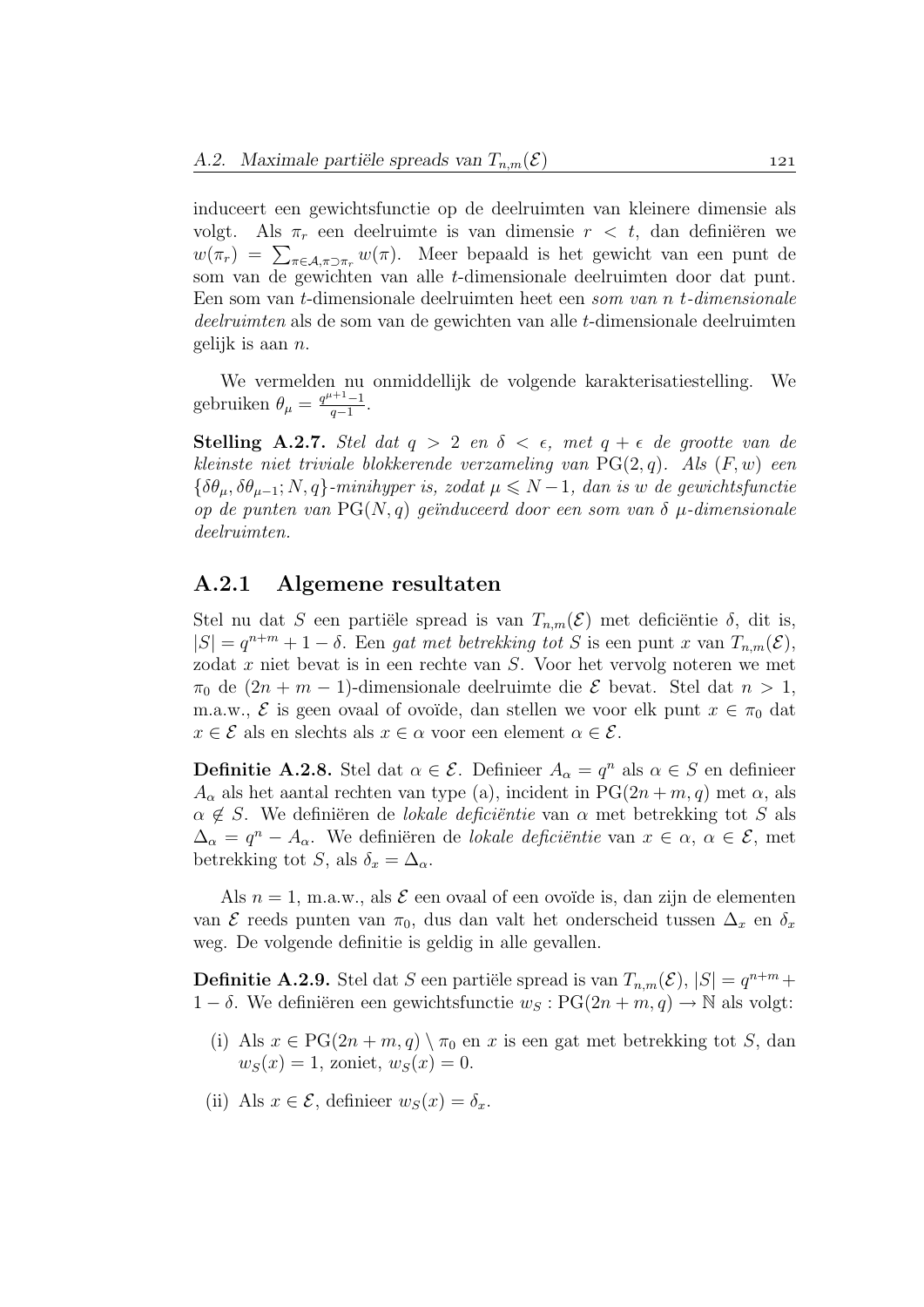(iii)  $w_S(x) = 0, \forall x \in \pi_0 \setminus \mathcal{E}.$ 

Deze gedefinieerde gewichtsfunctie bepaalt een minihyper  $(F, w_S)$  van  $PG(2n + m, q)$ . We vermelden het volgende lemma, dat onmiddellijk tot de eerste stelling leidt.

**Lemma A.2.10.** Stel dat S een partiële spread is van  $T_{n,m}(\mathcal{E})$ , met deficiëntie  $\delta < q$ , zodat het punt  $(\infty)$  bedekt wordt. Dan is w<sub>S</sub> de gewichtsfunctie van een  $\{\delta \theta_n, \delta \theta_{n-1}; 2n+m, q\}$ -minihyper  $(F, w_S)$ .

Gebruikmakend van de karakterisatie van dergelijke minihypers (Stelling A.2.7), bekomen we de volgende stelling.

**Stelling A.2.11.** Stel dat S een partiële spread is van  $T_{n,m}(\mathcal{E})$ , met deficiëntie  $\delta < \epsilon$ , met  $q + \epsilon$  de grootte van de kleinste niet triviale blokkerende verzameling van PG(2, q), en zodat het punt  $(\infty)$  bedekt wordt, dan kan S uitgebreid worden tot een spread van  $T_{n,m}(\mathcal{E})$ .

#### A.2.2 Verbetering voor q een kwadraat

Wanneer q een kwadraat is, dan is de kleinste niet triviale blokkerende verzameling van  $PG(2, q)$  een Baer deelvlak. Niet zozeer de verschillen in ondergrenzen voor de kleinste niet triviale blokkerende verzamelingen, maar echter het vinden van deze Baer deelmeetkundes stelt ons in staat Stelling A.2.11 te verbeteren voor  $T_2(\mathcal{O})$  wanneer q een kwadraat is. We bekomen het volgende resultaat.

Stelling A.2.12. Stel dat q een kwadraat is en dat S een partiële spread is van  $T_2(\mathcal{O})$ , met deficiëntie  $\delta \leqslant \frac{q}{4}$  $\frac{q}{4}$ , zodat elke blokkerende verzameling van  $PG(2,q)$  van grootte ten hoogste  $q + \delta$  een rechte of een Baer deelvlak bevat, en zodat  $(\infty)$  bedekt wordt. Dan kan S uitgebreid worden tot een spread van  $T_2(\mathcal{O})$ .

Er bestaat een niet triviale blokkerende verzameling van  $PG(2, q)$ , van grootte  $q + \frac{q}{4} + 1$ , q even en een kwadraat, die geen Baer deelvlak bevat. Daardoor kunnen de grenzen van Stelling A.2.12 de waarde $\frac{q}{4}$ niet overschrijden.

### A.2.3 Het resultaat voor  $Q(4, q)$ , q even

Wanneer we veronderstellen dat S een partiële spread is, zodat  $(\infty)$  niet bedekt wordt, dan wordt in zekere zin de symmetrie verstoord; de verzameling gaten met betrekking tot S vormt dan geen  $\{\delta\theta_n, \delta\theta_{n-1}; 2n+m, q\}$ -minihyper.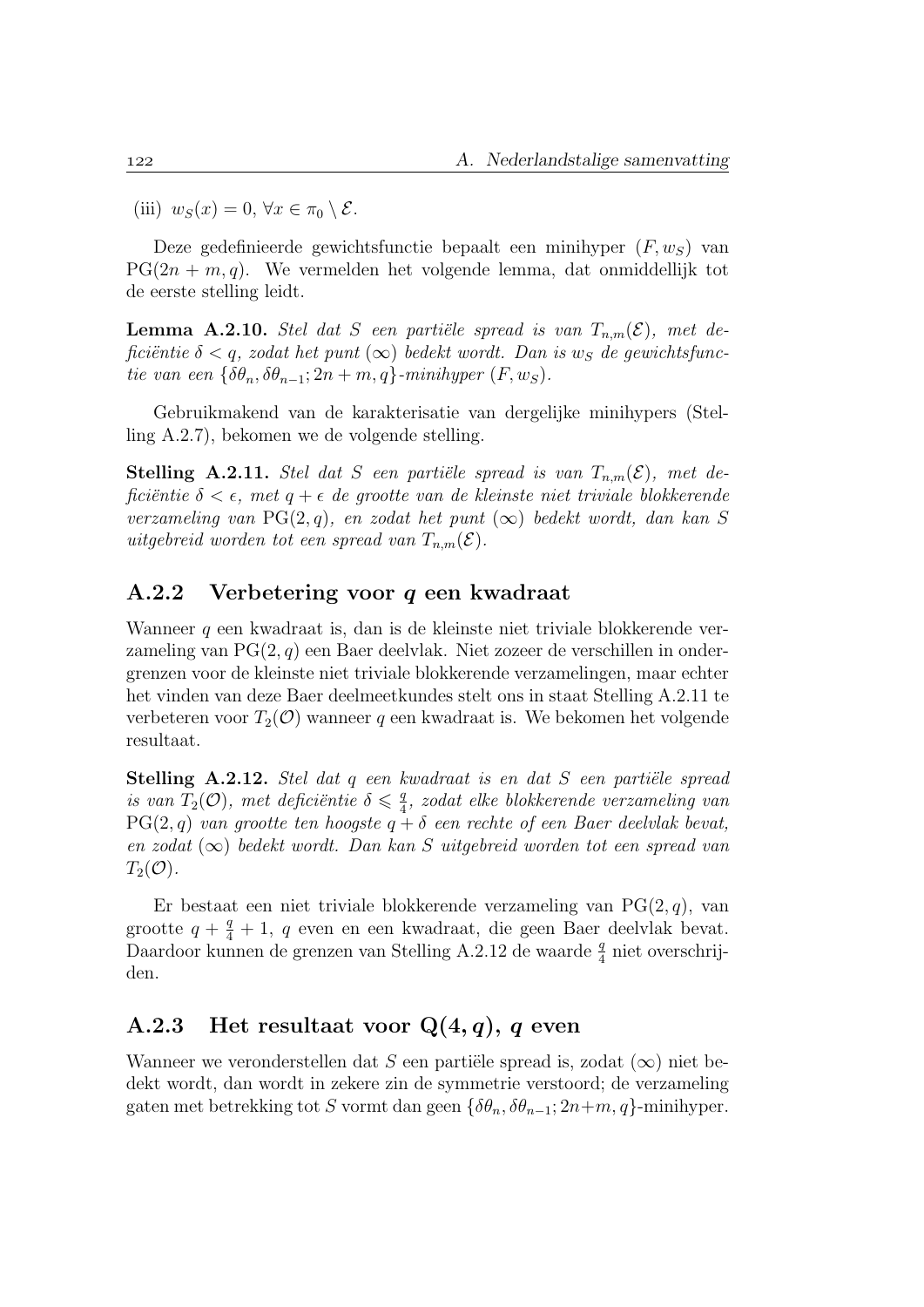Door gebruik te maken van het model  $T_2(\mathcal{O})$  en de uitbreidbaarheid van  $(q-1)$ -bogen van PG $(2, q)$ , kunnen we interessante resultaten bekomen. We vermelden hierbij het volgende resultaat.

**Stelling A.2.13.** Stel dat q even is, en stel dat S een maximale partiële spread van  $T_2(\mathcal{O})$  is, met deficiëntie  $\delta \leq q-1$ . Dan moet het punt  $(\infty)$ bedekt worden.

Wanneer we nu veronderstellen dat  $\mathcal O$  een kegelsnede  $Q(2, q)$  is, m.a.w.,  $T_2(\mathcal{O}) \cong Q(4,q)$ , dan vinden we de volgende stelling.

Stelling A.2.14. Stel dat  $q$  even is. Als  $S$  een maximale partiële spread is van  $Q(4,q)$  met positieve deficiëntie, dan geldt  $|S| \leqslant q^2 - q + 1$ .

Deze laatste stelling verbetert punt (ii) van de volgende stelling.

Stelling A.2.15. (Tallini [88])  $Beschouw \mathcal{Q}(4,q)$ :

- (i) als q oneven is, dan heeft  $Q(4,q)$  geen spreads, en als S een partiële spread is, dan geldt:  $|S| \leqslant q^2 - q + 1$ .
- (ii) als q even is,  $q \geq 4$ , en als S een maximale partiële spread met positieve deficiëntie is, dan geldt:  $|S| < q^2 - \frac{q}{2}$  $\frac{q}{2}$ .

## A.2.4 Voorbeelden van maximale partiële spreads van  $T_2(\mathcal{O})$  en  $T_3(\mathcal{O})$

Op het einde van Sectie 2.3 volgen voorbeelden van maximale partiële spreads van  $T_2(\mathcal{O})$  en  $T_3(\mathcal{O})$ . We vermelden het volgende resultaat.

- **Stelling A.2.16.** (i) Als  $T_2(\mathcal{O})$ , q even, een spread heeft, dan heeft  $T_2(\mathcal{O})$ een maximale partiële spread van grootte  $q^2 - q + 1$ , zodat  $(\infty)$  bedekt is.
	- (ii) De GQ  $T_3(\mathcal{O})$  heeft een maximale partiële spread van grootte  $q^3 q + 1$ , zodat  $(\infty)$  bedekt wordt.
- (iii) Als  $\mathcal O$  de Tits ovoïde is, dan heeft  $T_3(\mathcal O)$  een maximale partiële spread van grootte  $q^3 - q + 2$ , zodat  $(\infty)$  bedekt wordt.

Uit Stelling A.2.16 volgt dat de gevonden grens uit Stelling A.2.14 scherp is.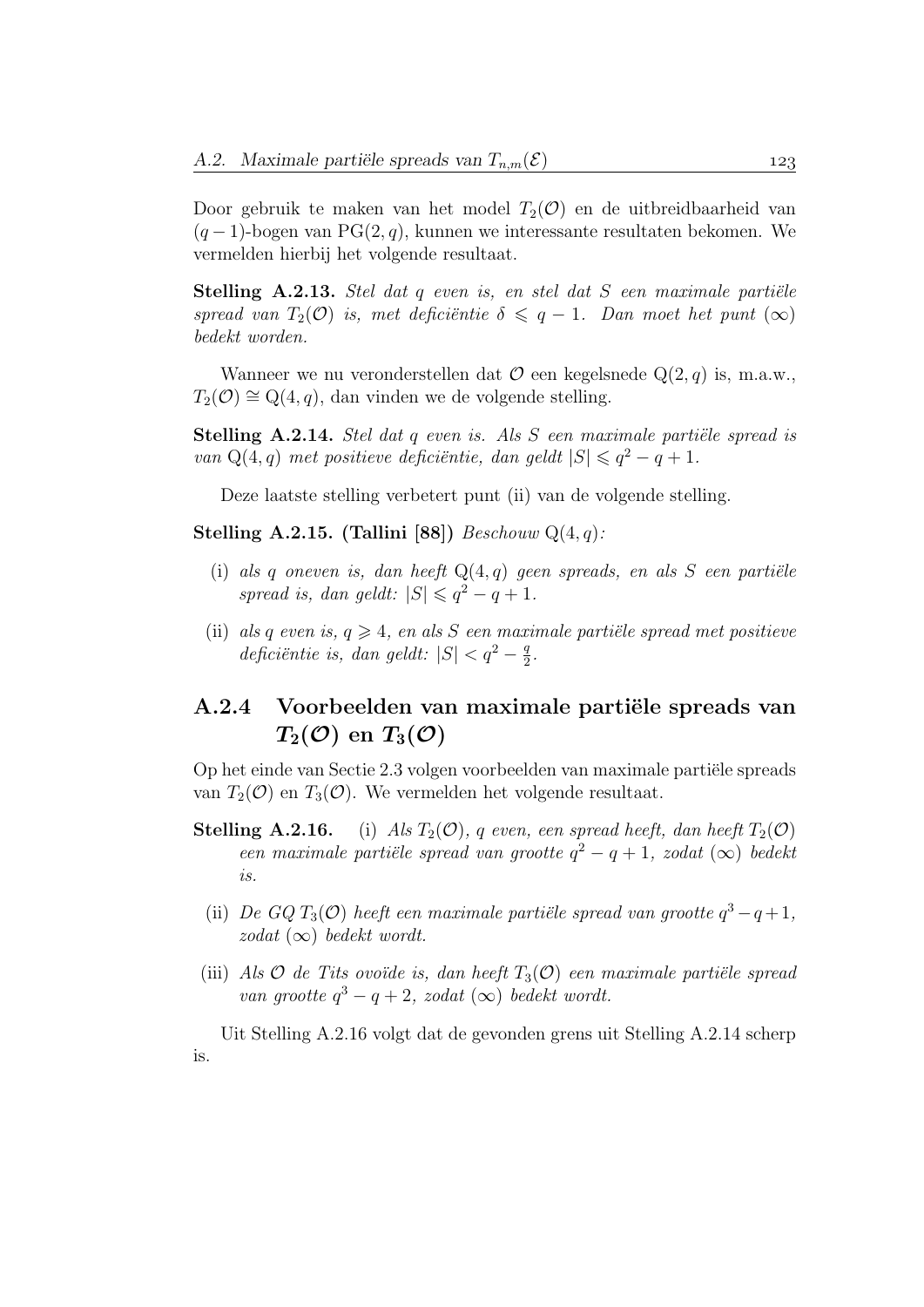# A.3 De kleinste minimale blokkerende verzamelingen van  $Q(6, q)$ , q even

Hoofdstuk 3 behandelt de karakterisering van de kleinste blokkerende verzamelingen van  $Q(6, q)$ , q even,  $q \ge 32$ . Het is een gekend resultaat dat  $Q(6, q)$ , q even, geen ovoïde heeft [92]. Het is bijgevolg een natuurlijk probleem om de kleinste minimale blokkerende verzamelingen van  $Q(6, q)$  te onderzoeken. We zullen veronderstellen dat  $K$  een minimale blokkerende verzameling is van Q(6, q), zodat  $q^3 + 1 < |\mathcal{K}| \leqslant q^3 + q$ . De bovengrens is zo gekozen omdat we een eenvoudig voorbeeld van een minimale blokkerende verzameling van  $Q(6, q)$  kunnen vinden. Kies een willekeurig punt  $p \in Q(6, q)$ . Beschouw de basis  $Q(4, q)$  van de kegel  $T_p(Q(6, q)) \cap Q(6, q)$ , en kies een ovoïde  $\mathcal O$  van deze basis  $Q(4, q)$ . Beschouw de kegel met top p en basis  $\mathcal{O}$ , dan vormen de punten van deze kegel zonder de top p, een minimale blokkerende verzameling van  $Q(6, q)$ , van grootte  $q^3 + q$ .

Hoofdstuk 3 is gebaseerd op gezamenlijk werk met L. Storme [37].

Een belangrijk idee omtrent projecties van ovoïden van polaire ruimten vinden we terug in [92]. De informatie is beperkt tot ovoïden van  $Q(2n, q)$ , maar het idee kan uitgebreid worden naar blokkerende verzamelingen van polaire ruimten in het algemeen.

**Lemma A.3.1.** Als de kwadriek  $Q(2n, q)$ ,  $n \ge 2$ , ovoïden heeft, dan heeft elke kwadriek  $Q(2m, q), n \geqslant m \geqslant 2$ , een ovoïde.

In het lemma wordt de projectie van de ovoïde van  $Q(2n, q)$  beschouwd, vanuit een punt van de kwadriek niet op deze ovoïde. Dit idee zullen we ook gebruiken om gegevens over blokkerende verzamelingen van  $Q(4, q)$ , q even, te gebruiken om eigenschappen van de blokkerende verzamelingen B van  $Q(6, q)$ , q even, te bewijzen.

De volgende stelling uit [42] geeft belangrijke informatie over blokkerende verzamelingen van  $Q(4, q)$ , q even,  $q \ge 32$ .

Stelling A.3.2. Stel dat  $\beta$  een blokkerende verzameling is van  $Q(4,q)$ , q **Stelling A.3.2.** Stel aat  $B$  een olokkerende verzameling is van  $Q(4, q)$ , q<br>even,  $q \ge 32$ , met als grootte  $q^2 + 1 + r$ , met  $0 < r \le \sqrt{q}$ . Dan is  $B$  de unie van een ovoïde met een verzameling van r extra punten buiten deze ovoïde. Bijgevolg heeft een minimale blokkerende verzameling van  $Q(4,q)$ , q even, Bijgevoig neeft een minimale vlokkerende verzameling van Q(4,q), q e<br> $q \geqslant 32$ , verschillend van een ovoïde, een grootte van  $q^2+1+r$ , r  $> \sqrt{q}$ .

Omdat  $Q(4, q)$ , q even, zelfduaal is, kan informatie over bedekkingen van Q(4, q) vertaald worden naar informatie over blokkerende verzamelingen. Het blijkt dat een uitgebreide versie van de volgende stelling nuttig is om de informatie over de grootte van een blokkerende verzameling van  $Q(6, q)$  te verkrijgen. We vermelden eerst de basisstelling.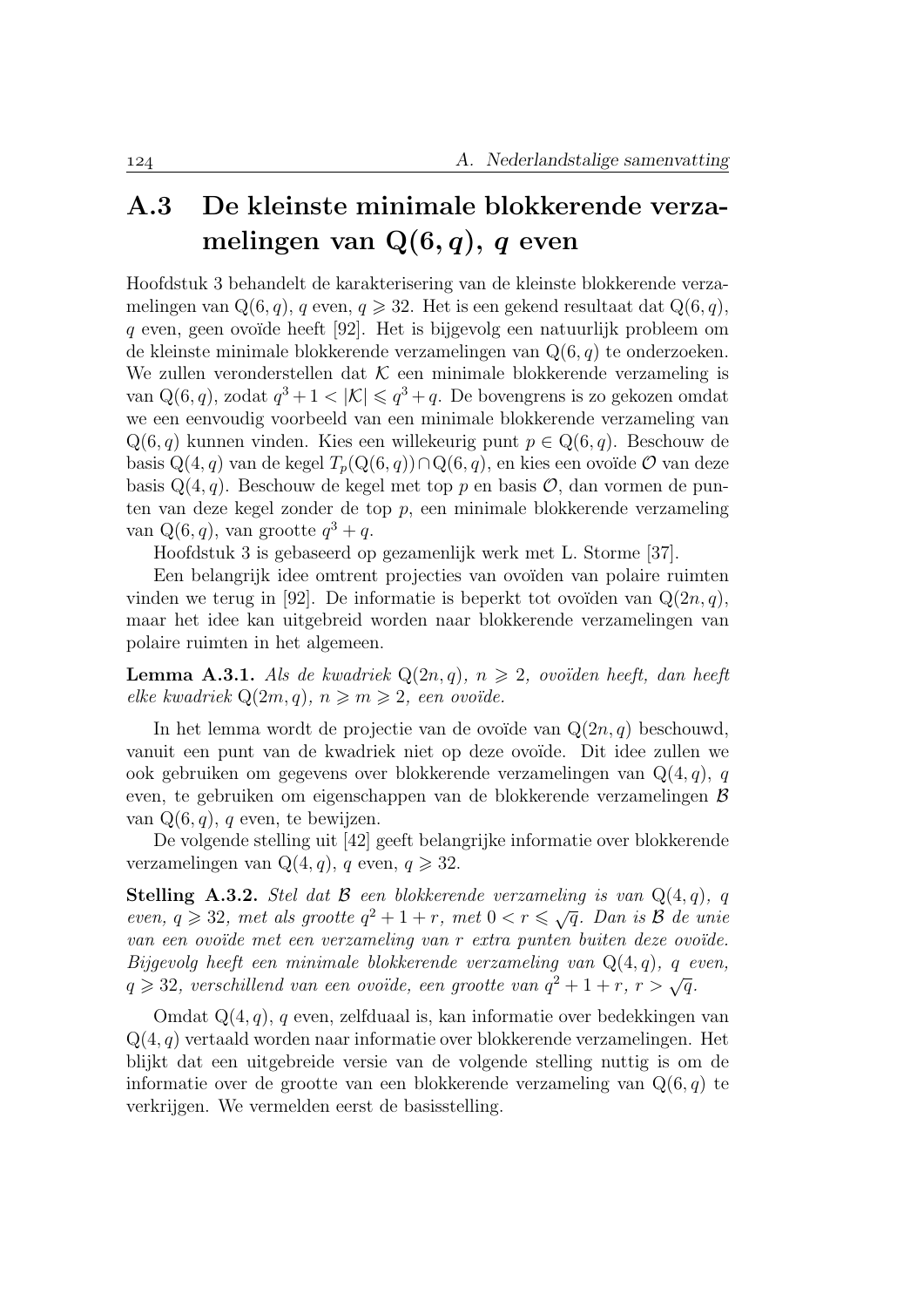**Stelling A.3.3.** Stel dat C een minimale bedekking is van  $Q(4, q)$ . Stel dat  $|\mathcal{C}| = q^2 + 1 + r$ , met  $q + r$  kleiner dan de grootte van de kleinste niet triviale blokkerende verzameling in  $PG(2, q)$ . De meervoudige punten van  $\mathcal C$  vormen een som van rechten, bevat in Q(4, q), waarbij het gewicht van een rechte in deze som gelijk is aan het gewicht van deze rechte met betrekking tot de bedekking, en waarbij de som van de gewichten van de rechten gelijk is aan  $r$ .

In Sectie 3.3 wordt een uitgebreide versie van deze stelling bewezen. We vermelden deze uitgebreide versie.

**Lemma A.3.4.** Stel dat  $C$  een minimale bedekking is van  $Q(4, q)$ , met grootte **Lemma A.3.4.** Stet aat C een minimate beaekking is van Q(4, q), met grootte  $q^2+1+r$ ,  $0 < r \leq q-1$ . Als elk meervoudig punt minstens surplus  $\sqrt{q}$  heeft, dan is de verzameling van meervoudige punten een som van rechten, met de som van de gewichten van de rechten gelijk aan r.

Dit lemma geeft aanleiding tot het volgende lemma, waarvan we het bewijs geven in Sectie 3.3.

**Lemma A.3.5.** Voor een minimale blokkerende verzameling van  $Q(4, q)$ , q even, met grootte  $q^2 + 1 + r$ ,  $r > 0$ , zodat er enkel punten zijn met positieve even, met grootte  $q^- + 1 + r$ ,  $r > 0$ , zoaat e<br>excess van tenminste  $\sqrt{q}$ , geldt dat  $r \geq \frac{q+4}{6}$  $\frac{+4}{6}$ .

Door gebruik te maken van het model  $T_2(\mathcal{O})$  voor  $Q(4, q)$  bekomen we ook het volgende resultaat.

**Lemma A.3.6.** Stel dat  $C$  een minimale bedekking is van  $Q(4, q)$ , met grootte  $q^2 + 1 + r$ ,  $0 < r < q$ , zodat er een rechte  $L \in \mathbb{Q}(4, q) \setminus \mathcal{C}$  is zodat elk punt van L op  $r+1$  rechten van C ligt, en zodat alle andere punten van  $Q(4,q)$  op 1 rechte van  $\mathcal C$  liggen, dan geldt  $(r+2)|q,$  of,  $r = q-1$ . Daarenboven geldt dat  $r \leqslant \frac{q}{2} - 2$  onmogelijk is.

We vermelden nu de belangrijkste stappen om tot de karakterisatie te komen. We veronderstellen dat  $K$  een minimale blokkerende verzameling is van  $Q(6, q)$ ,  $|K| = q^3 + 1 + \delta$ ,  $0 < \delta \leq q - 1$ . Het projectieargument, samen met de veronderstellingen omtrent  $K$ , leidt tot de volgende twee lemma's.

**Lemma A.3.7.** Voor elk punt  $p \in Q(6, q)$ ,  $p \in \mathcal{K}$ , geldt  $|T_p(Q(6, q)) \cap \mathcal{K}| \leq$  $1 + \delta$ .

**Lemma A.3.8.** Voor elk punt  $p \in Q(6, q) \setminus \mathcal{K}$  vinden we dat p de punten van  $T_p(Q(6,q)) \cap \mathcal{K}$  projecteert op een minimale blokkerende verzameling van  $Q(4,q)$ , met  $Q(4,q)$  de basis van de kegel  $T_p(Q(6,q)) \cap Q(6,q)$ .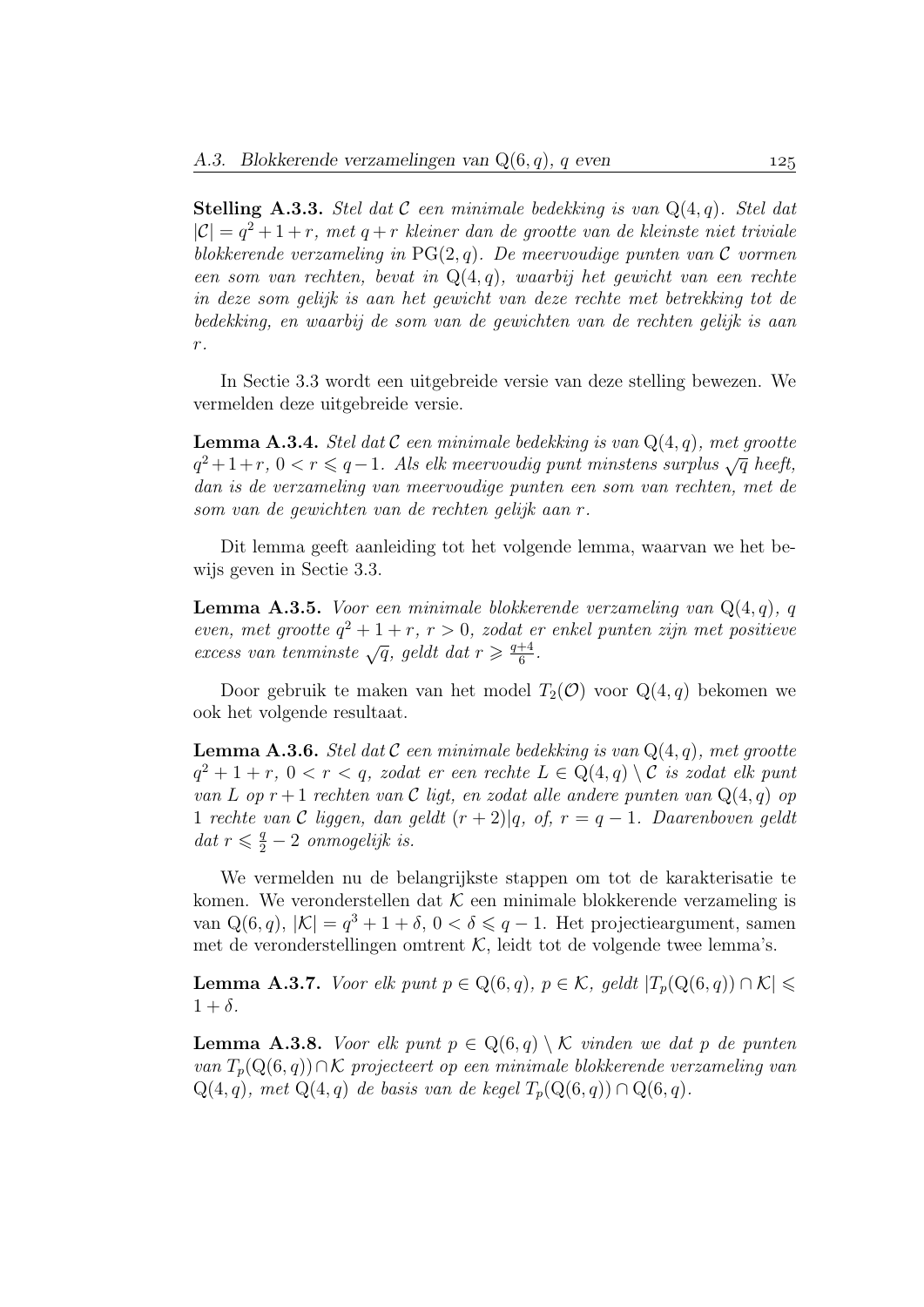Telargumenten, samen met de resultaten van Stellingen A.3.2 en A.3.3, en Lemma's A.3.4, A.3.5 en A.3.6 leiden tot het volgende lemma.

**Lemma A.3.9.** Stel dat L een rechte is van  $Q(6,q)$ , zodat L minstens 2 punten van  $K$  bevat. Dan bevat L minstens  $\frac{q+10}{6}$  punten van K.

Deze informatie stelt ons dan in staat de volgende karakterisatiestelling te bewijzen. De voorwaarde  $q \ge 32$  volgt rechtstreeks uit de voorwaarde  $q \geqslant 32$  bij Stelling A.3.2.

**Stelling A.3.10.** Stel dat  $K$  een minimale blokkerende verzameling is van  $Q(6, q)$ , q even,  $q \ge 32$ , zodat  $|\mathcal{K}| \le q^3 + q$ . Dan bestaat er een punt  $p \in$  $Q(6, q) \setminus \mathcal{K}$ , zodat  $T_p(Q(6, q)) \cap Q(6, q) = pQ(4, q)$  en de punten van K zijn de punten van de rechten L door p die  $Q(4,q)$  snijden in een ovoïde  $\mathcal{O}$ , behalve het punt p zelf. Daarenboven geldt  $|K| = q^3 + q$ .

Stelling A.3.10 werd onafhankelijk bewezen werd door K. Metsch [70]. We vermelden zijn resultaat.

**Stelling A.3.11.** Elke blokkerende verzameling van  $W(2n+1, q)$  bevat minstens  $q^{n+1} + q^{n-1}$  punten. Er kan enkel gelijkheid zijn als q even is en dan bestaat deze verzameling uit de punten van een kegel met top een  $(n-2)$ dimensionale ruimte  $\pi$  en basis een ovoïde van W(3, q), bevat in de poolruimte van π, behalve de punten van de top zelf.

Omdat voor even q geldt dat W(5, q) ≅ Q(6, q) kan onze karakterisatiestelling hieruit afgeleid worden. Wanneer we de twee bewijzen vergelijken, dan zien we echter vrij belangrijke verschillen. Ons bewijs steunt essentieel op resultaten omtrent minimale blokkerende verzamelingen van  $Q(4, q)$ , q even, terwijl het bewijs van K. Metsch voornamelijk combinatorische argumenten over  $W(2n+1, q)$  gebruikt en er geen grenzen nodig zijn voor minimale blokkerende verzamelingen van  $W(3, q)$  verschillend van een ovoïde.

# A.4 De kleinste minimale blokkerende verzamelingen van  $Q(6, q)$ , q oneven priem

In Hoofdstuk 4 worden de kleinste blokkerende verzamelingen van  $Q(6, q)$ , q oneven, onderzocht. In tegenstelling tot  $Q(6, q)$ , q even, is het bestaan of niet bestaan van ovoïden van  $Q(6, q)$ , q oneven, niet volledig gekend. Het is bekend dat  $Q(6,q)$ ,  $q = 3^r$ ,  $r \ge 1$ , ovoïden heeft. Daarenboven werd recent aangetoond dat  $Q(4, q)$ , q oneven priem, enkel elliptische kwadrieken  $Q^-(3, q)$  als ovoïde bezit [6]. Dit heeft als gevolg dat  $Q(6, q)$ ,  $q > 3$ , priem,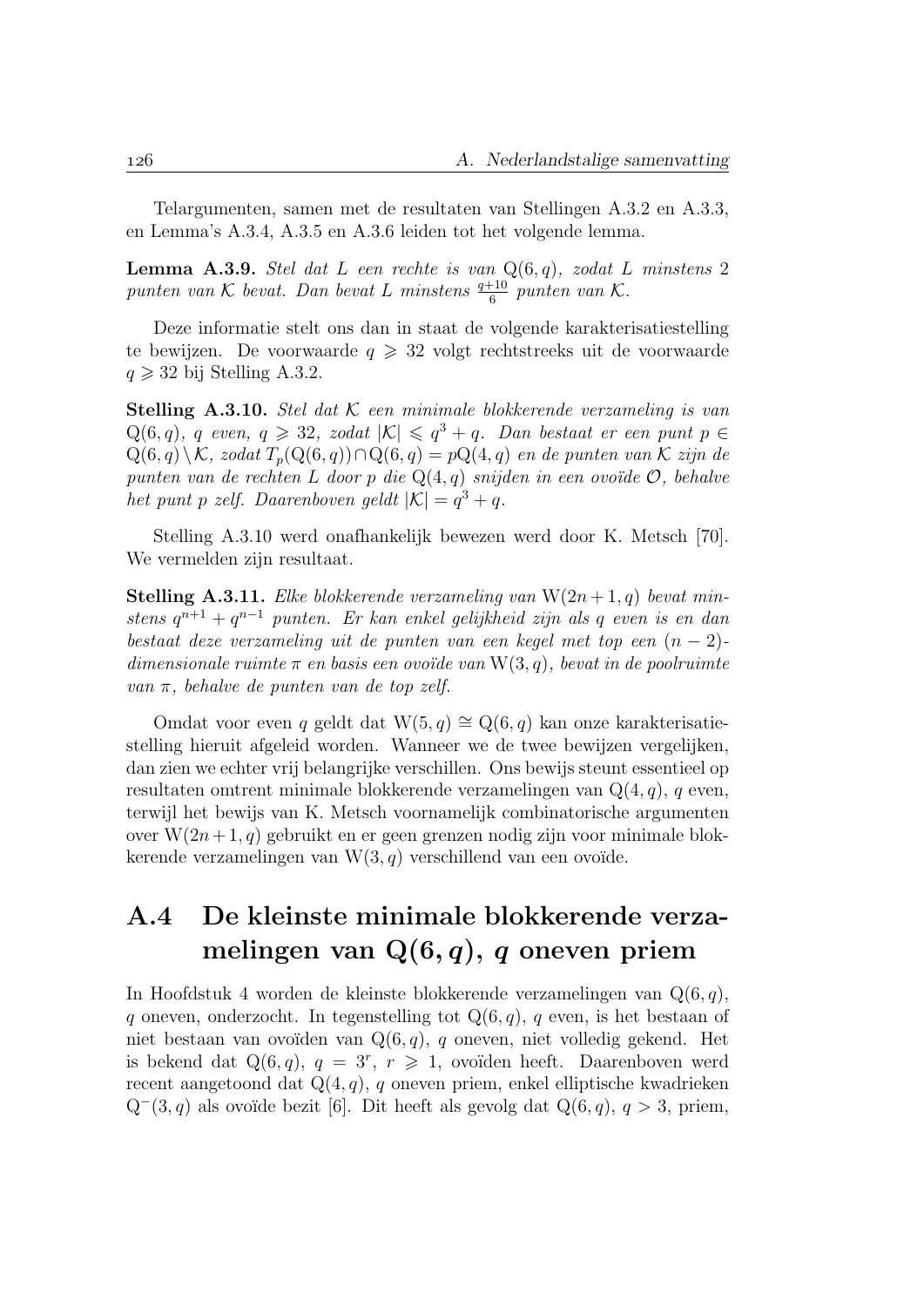geen ovoïden bezit [76]. Het bestaan of niet bestaan van ovoïden voor alle andere waarden van q is een open probleem; er is echter een conjectuur die stelt dat Q(6, q) ovoïden heeft als en slechts als  $q = 3^r, r \ge 1$ .

Hoofdstuk 4 is gebaseerd op gezamelijk werk met L. Storme [36] en gezamelijk werk met K. Metsch [34].

In dit hoofdstuk gaan we na in hoeverre de resultaten uit Hoofdstuk 3 vertaald kunnen worden naar  $Q(6, q)$ , q oneven. Als eerste invalshoek besluiten we om dezelfde weg te bewandelen als in Hoofdstuk 3, daar de combinatorische argumenten en de projectieargumenten onafhankelijk zijn van q. Het is echter ook duidelijk dat Stelling A.3.2 zeer belangrijk is, en een versie voor q oneven is dan ook noodzakelijk als we dezelfde technieken willen gebruiken. Doordat een even sterke versie van Stelling A.3.2 voor oneven q voorlopig echter niet gekend is, kunnen we met de gekende technieken uit Hoofdstuk 3 enkel resultaten bekomen voor  $q = 3, 5, 7$ . We starten met een overzicht van deze resultaten, waarna we beschrijven hoe we een karakterisatieresultaat verkrijgen voor  $q > 3$ , q priem. We veronderstellen voor de rest van deze sectie dat  $K$  een minimale blokkerende verzameling is van  $Q(6, q)$ , q oneven,  $|K| = q^3 + 1 + \delta, \, 0 < \delta < q.$ 

### A.4.1 De karakterisatie voor  $q = 3, 5, 7$

Zoals vermeld is een versie van Stelling A.3.2 nodig voor q oneven. Uit [42] beschikken we over het volgende resultaat.

**Stelling A.4.1.** Stel dat  $C$  een bedekking is van de klassieke veralgemeende vierhoek S van orde  $(q, t)$ . Stel dat  $|\mathcal{C}| = qt + r + 1$ , met  $q + r$  kleiner dan de grootte van de kleinste niet triviale blokkerende verzameling van PG(2, q). Dan zijn de meervoudige punten met betrekking tot  $\mathcal C$  de punten van een som van rechten van  $PG(n, q)$ , waarbij deze punten alle bevat zijn in S, en zodat het gewicht van een rechte in deze som gelijk is aan het gewicht van deze rechte met betrekking tot de bedekking, en met de som van de gewichten gelijk aan r.

Uit deze stelling kunnen we een belangrijk gevolg halen omtrent blokkerende verzamelingen van  $Q(4, q)$ , q oneven.

**Stelling A.4.2.** Stel dat  $\beta$  een blokkerende verzameling is van  $Q(4, q)$ , q oneven,  $|\mathcal{B}| = q^2 + 1 + r$ ,  $q + r$  kleiner dan de grootte van de kleinste niet triviale blokkerende verzameling van  $PG(2, q)$ . Als  $r = 1$ , dan hebben alle meervoudige rechten juist 1 punt  $p \in Q(4,q) \setminus \mathcal{B}$  gemeenschappelijk. Als  $r = 2$ , en alle meervoudige rechten hebben excess 2, dan hebben alle juist 1 punt  $p \in \mathbb{Q}(4,q) \setminus \mathcal{B}$  gemeenschappelijk.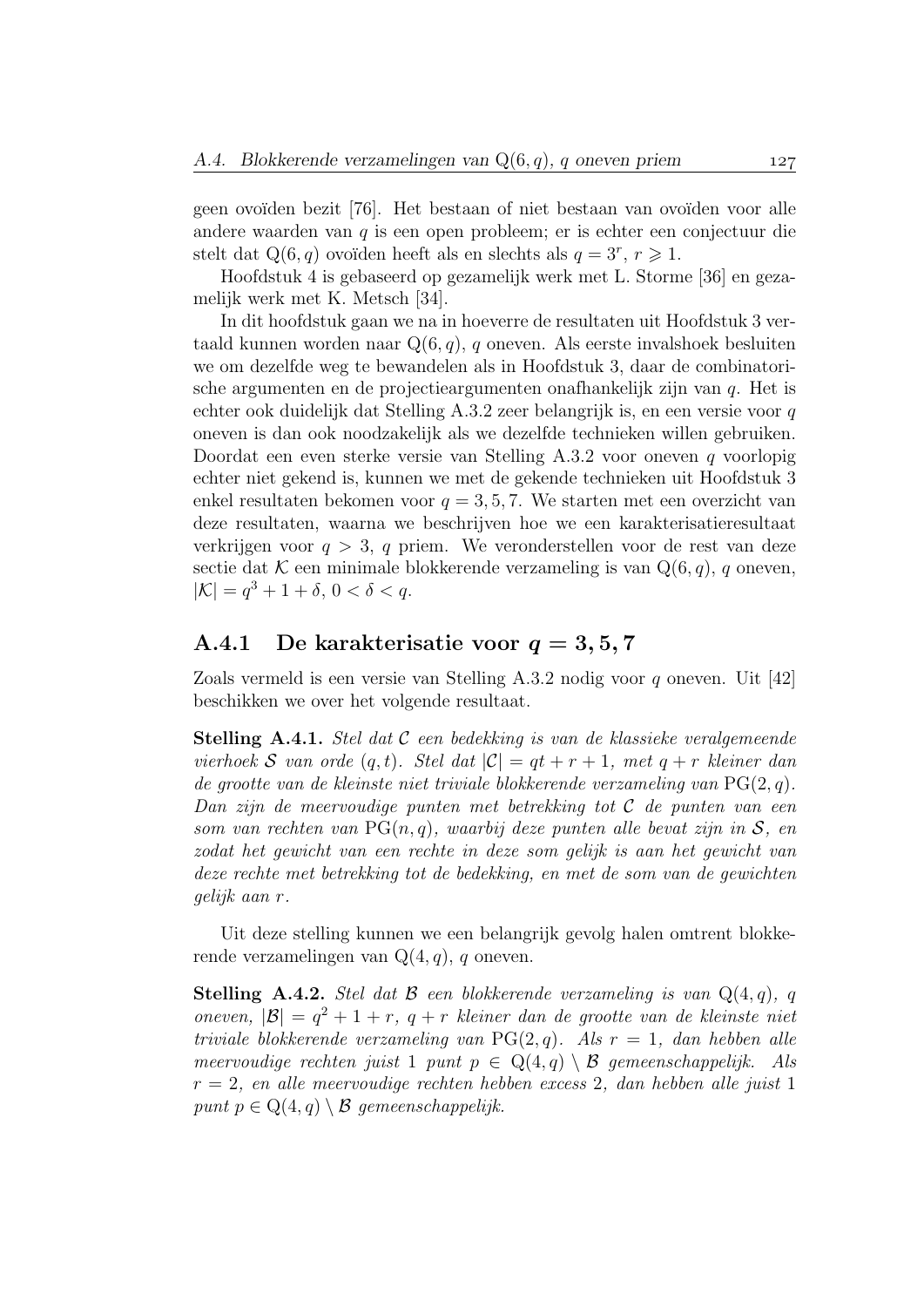Hieruit kunnen we onmiddellijk het volgende lemma bewijzen.

**Lemma A.4.3.** Als  $\beta$  een minimale blokkerende verzameling is van  $Q(4,3)$ , verschillend van een ovoïde, dan geldt  $|\mathcal{B}| > 11$ .

Opnieuw gebruikmakend van Stelling A.4.1, vinden we, met behulp van een computer, de volgende resultaten voor  $q = 5, 7$ .

**Lemma A.4.4.** Stel dat  $\beta$  een minimale blokkerende verzameling is van  $Q(4,q), q = 5,7$ , verschillend van een ovoïde van  $Q(4,q)$ . Dan geldt  $|\mathcal{B}| >$  $q^2 + 2.$ 

Lemma A.4.5. Er bestaat geen minimale blokkerende verzameling B van  $Q(4, 7)$ , met  $|\mathcal{B}| = 52$ , zodat er een punt  $p \in Q(4, 7) \setminus \mathcal{B}$  bestaat met de eigenschap dat alle rechten van  $Q(4, 7)$  door p juist 3 punten van  $\mathcal B$  bevatten.

Deze drie lemma's zijn voldoende als vervanging van Stelling A.3.2 om, met behulp van dezelfde technieken als in Hoofdstuk 3, de kleinste minimale blokkerende verzamelingen verschillend van een ovoïde van  $Q(6, q)$ ,  $q = 3, 5, 7$ , te classificeren. We vermelden dat de Lemma's A.3.7 en A.3.8 ook hier een belangrijke rol spelen.

**Stelling A.4.6.** Stel dat  $K$  een minimale blokkerende verzameling is van  $Q(6,q)$ ,  $q = 3, 5, 7$ , verschillend van een ovoïde van  $Q(6,q)$ ,  $|K| \leqslant q^3+q$ . Dan bestaat er een punt  $p \in Q(6, q) \backslash \mathcal{K}$  met de volgende eigenschap:  $p^{\perp} \cap Q(6, q) =$  $pQ(4,q)$  en K bestaat uit de punten van de rechten L van  $Q(6,q)$  door p die  $Q(4,q)$  snijden in een elliptische kwadriek  $Q^-(3,q)$ , behalve het punt p zelf. Daarenboven geldt  $|\mathcal{K}| = q^3 + q$ .

#### A.4.2 De karakterisatie voor  $q > 3$ , q priem

Wanneer we terug het projectieargument, met name de Lemma's A.3.7 en A.3.8, beschouwen, dan kunnen we nagaan of we de classificatie van ovoïden van  $Q(4, q)$ , q oneven priem, niet kunnen aanwenden om de kleinste blokkerende verzamelingen van  $Q(6, q)$ , q oneven priem, te karakteriseren. Immers, stel dat voor een punt  $p \in \mathcal{Q}(6, q) \backslash \mathcal{K}$  geldt dat  $|p^{\perp} \cap \mathcal{K}| = q^2 + 1$ . Lemma A.3.8 impliceert dan onmiddellijk dat de punten van  $p^{\perp} \cap \mathcal{K}$  door p op een elliptische kwadriek  $Q^-(3, q)$  geprojecteerd worden.

Deze observatie leidt vrijwel onmiddellijk tot het volgende lemma.

**Lemma A.4.7.** Beschouw een punt  $p \in Q(6,q) \setminus \mathcal{K}$ , dan geldt  $|p^{\perp} \cap \mathcal{K}| \geq$  $q^2+1$ . Als er gelijkheid optreedt, dan bestaat er een 4-dimensionale deelruimte  $\alpha_n$  door p die Q(6, q) snijdt in een kegel met top p en basis een elliptische kwadriek, en zodat elke rechte van Q(6, q)∩ $\alpha_p$  door p de blokkerende verzameling K in een uniek punt snijdt.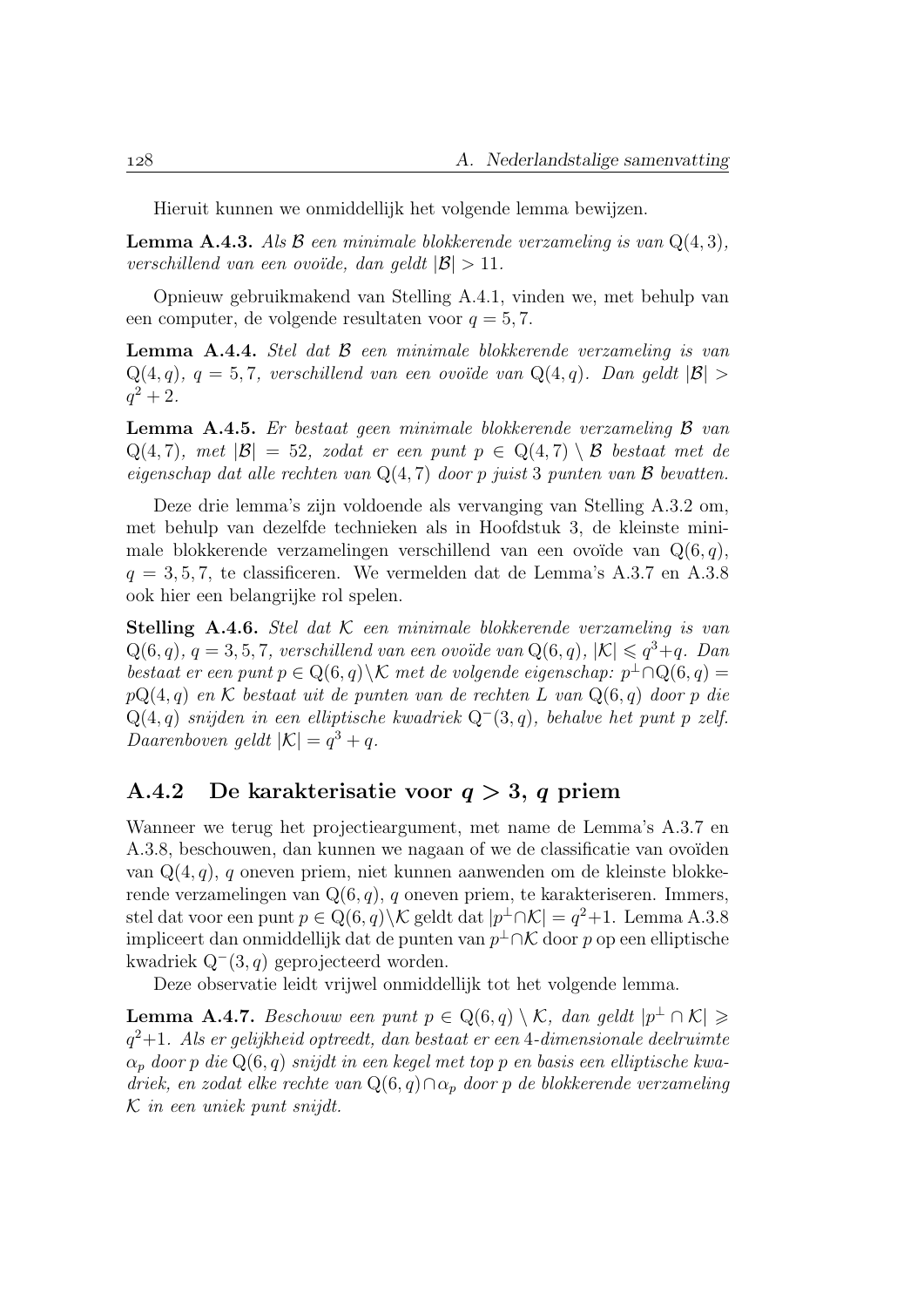We vermelden daarbij ook het volgende lemma.

**Lemma A.4.8.** Veronderstel dat L een rechte is van  $Q(6, q)$ , scheef aan K, en zodat L twee punten  $p_1$  en  $p_2$  bevat met de eigenschap  $|p_i^{\perp} \cap \mathcal{K}| = q^2 + 1$ ,  $i = 1, 2$ . Dan bestaat er een vlak β dat Q(6, q) snijdt in een kegelsnede Q(2, q) en zodat  $L^{\perp} \cap \mathcal{K} = Q(2,q)$ .

Met behulp van een telargument kunnen we eenvoudig een groot aantal punten  $p \in \mathbb{Q}(6, q) \setminus \mathcal{K}$  vinden met de eigenschap  $|p^{\perp} \cap \mathcal{K}| = q^2 + 1$ . Daarenboven impliceert Lemma A.4.8 het bestaan van een groot aantal kegelsneden in K. De speciale eigenschap dat alle ovoïden elliptische kwadrieken  $Q^-(3, q)$ zijn, levert dus onmiddellijk een speciale structuur voor K. We vermelden hierbij twee lemma's.

**Lemma A.4.9.** Veronderstel dat voor een punt  $p \in Q(6, q) \setminus \mathcal{K}$  geldt dat  $|p^{\perp} \cap \mathcal{K}| = q^2 + 1$ , en dat het punt r behoort tot  $\alpha_p \cap \mathcal{K}$ . Dan is het mogelijk de verzameling  $\alpha_p \cap \mathcal{K}$  te schrijven als de unie van q kegelsneden Q(2, q), die twee aan twee enkel het punt r gemeenschappelijk hebben. Er zijn daarenboven ten minste  $\frac{1}{2}(q+1)$  verschillende manieren om deze verzameling te beschrijven.

De eerste voorwaarde in het volgende lemma ontstaat juist omdat we zullen gebruiken dat  $\frac{1}{2}(q+1) > 2$ .

**Lemma A.4.10.** Veronderstel dat  $q > 3$ . Veronderstel dat voor een punt  $p \in \mathrm{Q}(6, q) \setminus \mathcal{K}$  geldt dat  $|p^{\perp} \cap \mathcal{K}| = q^2 + 1$ . Dan is de verzameling  $p^{\perp} \cap \mathcal{K}$ een elliptische kwadriek Q<sup>−</sup>(3, q).

Dit lemma stelt ons nu in staat om, met behulp van een drietal andere lemma's, de volgende karakterisatiestelling te bewijzen.

**Stelling A.4.11.** Stel dat  $K$  een minimale blokkerende verzameling is van  $Q(6, q), q > 3$  priem, zodat  $|K| \leq q^3 + q$ . Dan bestaat er een punt  $p \in Q(6, q)$  $K$  met de volgende eigenschap:  $p^\perp \cap \mathrm{Q}(6,q) = p\mathrm{Q}(4,q)$  en K bestaat uit de punten op de rechten van  $Q(6, q)$  door p die  $Q(4, q)$  snijden in een elliptische kwadriek Q<sup>-</sup>(3,q), behalve het punt p zelf. Daarenboven geldt  $|K| = q^3 + q$ .

# A.5 De kleinste minimale blokkerende verzamelingen van  $Q(2n, q)$ , q oneven priem

Hoofdstuk 5 is gebaseerd op gezamelijk werk met L. Storme [36]. In dit hoofdstuk gebruiken we de resultaten van Hoofdstuk 4 om de kleinste blokkerende verzamelingen van  $Q(2n, q)$ ,  $n \geq 4$ , q oneven priem, te karakteriseren. Met betrekking tot ovoïden vermelden we het volgende resultaat.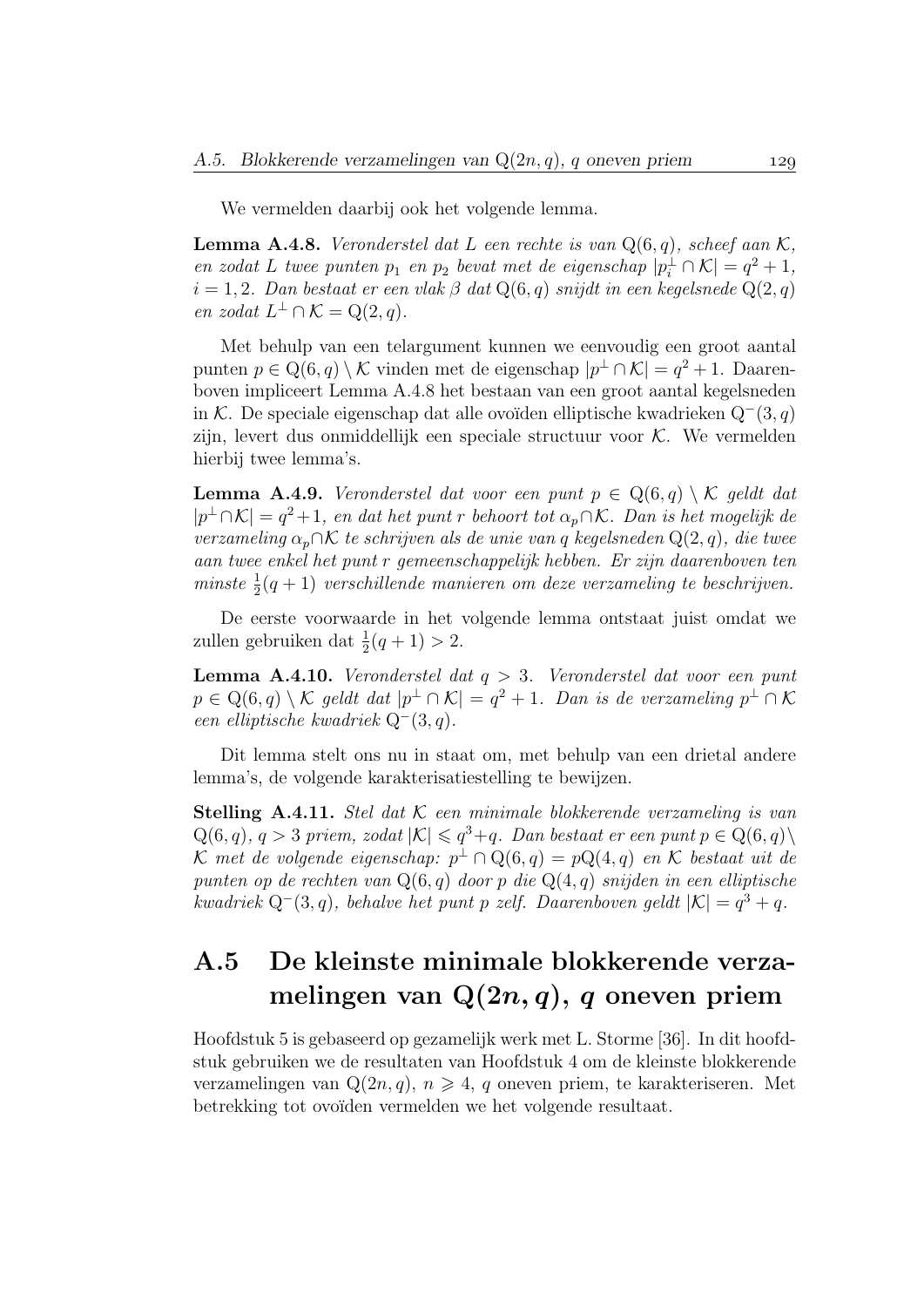Stelling A.5.1. (Gunawardena and Moorhouse [49]) De polaire ruimte  $Q(8, q)$ , q oneven, heeft geen ovoïden.

Door Lemma A.3.1 kunnen we besluiten dat  $Q(2n, q)$ , q oneven,  $n \geq 4$ , geen ovoïden heeft. Net zoals voor  $Q(6, q)$  kunnen we voor  $Q(2n, q)$  vrij eenvoudig voorbeelden van minimale blokkerende verzamelingen vinden. We gebruiken daarvoor de volgende definitie.

**Definitie A.5.2.** Stel dat  $\alpha$ O een kegel is, met top  $\alpha$ , een k-dimensionale ruimte, en basis  $\mathcal{O}$ , met  $\mathcal O$  een puntenverzameling gelegen in een ruimte  $\pi$ ,  $\pi \cap \alpha = \emptyset$ . Dan definiëren we de *afgeknotte kegel*  $\alpha^* \mathcal{O}$  als  $\alpha \mathcal{O} \setminus \alpha$ , met andere woorden, de punten van  $\alpha^* \mathcal{O}$  zijn de punten van  $\alpha \mathcal{O}$  met uitzondering van de punten van  $\alpha$ . Als  $\alpha$  de ledige deelruimte is, dan geldt bij definitie  $\alpha^*\mathcal{O} = \mathcal{O}$ .

Stel nu dat Q(6, q), q oneven, geen ovoïden heeft. Dan is  $\pi_{n-3}^* \mathcal{O}, \pi_{n-3} \subseteq$  $Q(2n, q)$ , een  $(n-3)$ -dimensionale ruimte,  $\pi_{n-3}^{\perp} \cap Q(2n, q) = \pi_{n-3}^{\perp} Q(4, q)$ ,  $\mathcal{O}$ een ovoïde van  $Q(4, q)$ , een minimale blokkerende verzameling van  $Q(2n, q)$ ,  $n \geq 4$ , met als grootte  $q^n + q^{n-2}$ .

Stel nu dat Q(6, q), q oneven, een ovoïde heeft. Dan is  $\pi_{n-4}^* \mathcal{O}, \pi_{n-4} \subseteq$  $Q(2n, q)$  een  $(n-4)$ -dimensionale ruimte,  $\pi_{n-4}^{\perp} \cap Q(2n, q) = \pi_{n-4}^{\perp} Q(6, q)$ ,  $\mathcal{O}$ een ovoïde van  $Q(6, q)$ , een minimale blokkerende verzameling van  $Q(2n, q)$ ,  $n \geq 4$ , met als grootte  $q^n + q^{n-3}$ .

Voor bepaalde waarden van q oneven kennen de kleinste minimale blokkerende verzameling (verschillend van een ovoïde) van  $Q(6, q)$ , we zullen deze informatie vervolgens aanwenden door opnieuw projectieargumenten te gebruiken.

We veronderstellen eerst dat  $Q(6, q)$ , q oneven, geen ovoïden heeft, en dat de kleinste minimale blokkerende verzameling van  $Q(6, q)$ , q oneven, een afgeknotte kegel  $p^*Q^-(3, q)$  is,  $Q^-(3, q) \subseteq Q(4, q)$ , met  $Q(4, q)$  de basis van de kegel  $p^{\perp} \cap \mathbb{Q}(6,q)$ . Deze veronderstelling is waar voor  $q > 3$ , q priem.

We zullen de volgende stelling bewijzen.

Stelling A.5.3. De kleinste minimale blokkerende verzamelingen van de kwadriek  $Q(2n, q)$ ,  $q > 3$  priem,  $n \geq 4$ , zijn afgeknotte kegels  $\pi_{n-3}^* Q^-(3, q)$ ,  $\pi_{n-3} \subseteq \mathrm{Q}(2n, q), \ \mathrm{Q}^-(3, q) \subseteq \pi_{n-3}^{\perp} \cap \mathrm{Q}(2n, q).$ 

We veronderstellen dat  $K$  een minimale blokkerende verzameling is van  $Q(2n, q), n \ge 4, |\mathcal{K}| = q^n + \delta, 1 < \delta \le q^{n-2}.$ 

We zullen de karakterisatie bewijzen met behulp van een inductiehypothese; we veronderstellen dat Stelling A.5.3 bewezen is voor  $Q(2n-2, q)$ ,  $n \geq 4$ . Deze veronderstelling is geldig voor  $n = 4$ . De eerste twee lemma's zijn een uitbreiding van Lemma's A.3.7 en A.3.8.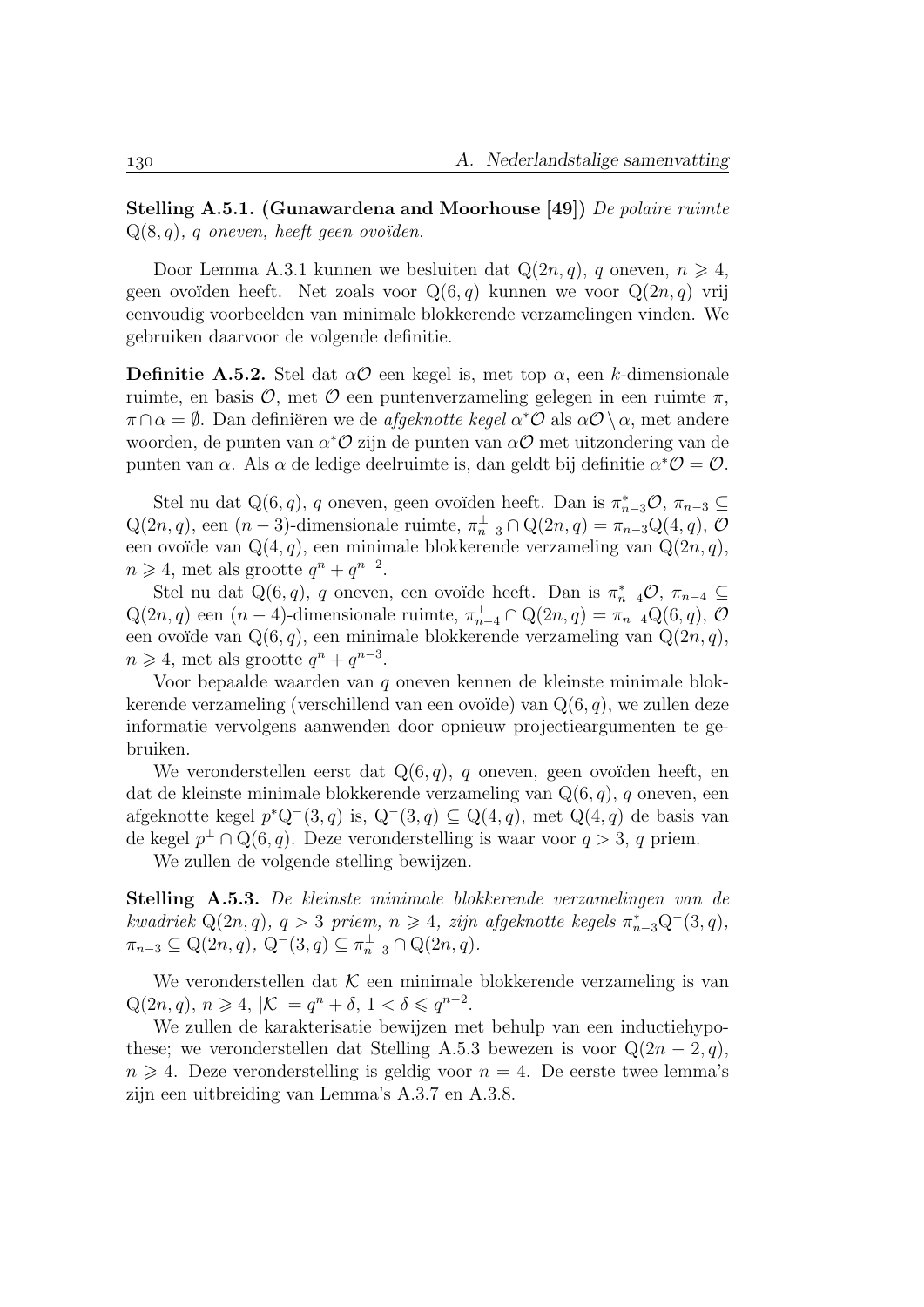**Lemma A.5.4.** Veronderstel dat  $p \in \mathcal{K}$ , dan geldt  $|p^{\perp} \cap \mathcal{K}| \leq \delta$ .

**Lemma A.5.5.** Stel dat  $p \in Q(2n, q) \setminus \mathcal{K}$ ,  $n \geq 4$ , dan worden de punten van  $p^{\perp} \cap \mathcal{K}$  door p geprojecteerd op  $\mathcal{K}_p$ , een minimale blokkerende verzameling van  $Q = Q(2n-2, q)$ , de basis van de kegel  $p^{\perp} \cap Q(2n, q)$ .

Met behulp van de veronderstelling omtrent  $K$ , en een telargument, bewijzen we het volgende lemma.

**Lemma A.5.6.** Er bestaat een punt  $r \in Q(2n,q) \setminus \mathcal{K}$ , zodat  $|r^{\perp} \cap \mathcal{K}| =$  $q^{n-1} + q^{n-3}$ .

Stel dat voor een punt  $r \in \mathbb{Q}(2n, q) \setminus \mathcal{K}$  geldt dat  $|r^{\perp} \cap \mathcal{K}| = q^{n-1} +$ q<sup>n-3</sup>. Door de inductiehypothese en Lemma A.5.5 volgt onmiddellijk dat de verzameling  $r^{\perp} \cap \mathcal{K}$  geprojecteerd wordt op een afgeknotte kegel. Het is essentieel om te bewijzen dat niet alleen de projectie een afgeknotte kegel is, maar de verzameling  $r^{\perp} \cap \mathcal{K}$  zelf een afgeknotte kegel is. In drie stappen bekomen we het volgende lemma.

**Lemma A.5.7.** Veronderstel dat r een punt is van  $Q(2n, q) \setminus \mathcal{K}$ , met  $|r^{\perp} \cap$  $|\mathcal{K}| = q^{n-1} + q^{n-3}$ , dan geldt  $r^{\perp} \cap \mathcal{K} = \pi_{n-4}^* \mathcal{Q}^-(3, q)$ .

Met behulp van dit lemma kunnen we nu de verzameling  $\mathcal K$  karakteriseren. We merken op dat het feit dat alle ovoïden van  $Q(4, q)$ , q oneven priem, elliptische kwadrieken zijn bepaalde vereenvoudigingen oplevert. We vermelden het laatste lemma.

**Lemma A.5.8.** De verzameling K is een afgeknotte kegel  $\pi_{n-3}^* Q^-(3, q)$ .

Daarmee kunnen we Stelling A.5.3 besluiten.

We veronderstellen nu dat  $Q(6, q)$ , q oneven, ovoïden heeft, en dat de kleinste minimale blokkerende verzamelingen van  $Q(6, q)$ , afgeknotte kegels  $p^{\ast}\mathcal{O}$  zijn,  $\mathcal{O}$  een ovoïde van Q(4, q). Deze veronderstelling is waar voor  $q=3$ . Daarenboven zijn alle ovoïden van  $Q(4, 3)$  elliptische kwadrieken, maar we zullen deze eigenschap niet gebruiken.

In tegenstelling tot de vorige situatie, kunnen we deze informatie niet op dezelfde manier vertalen naar  $Q(2n, q)$ ,  $n \geq 4$ . We kunnen wel de classificatie van de kleinste minimale blokkerende verzamelingen van  $Q(8, q)$  bekomen, met behulp van technieken vergelijkbaar met de technieken uit de Hoofdstukken 3 en 4. Omdat we de kleinste minimale blokkerende verzamelingen van Q(6, 3) kennen (en niet alleen informatie hebben over de grootte, cfr. Hoofdstuk 4), vinden we in enkele stappen de volgende stelling.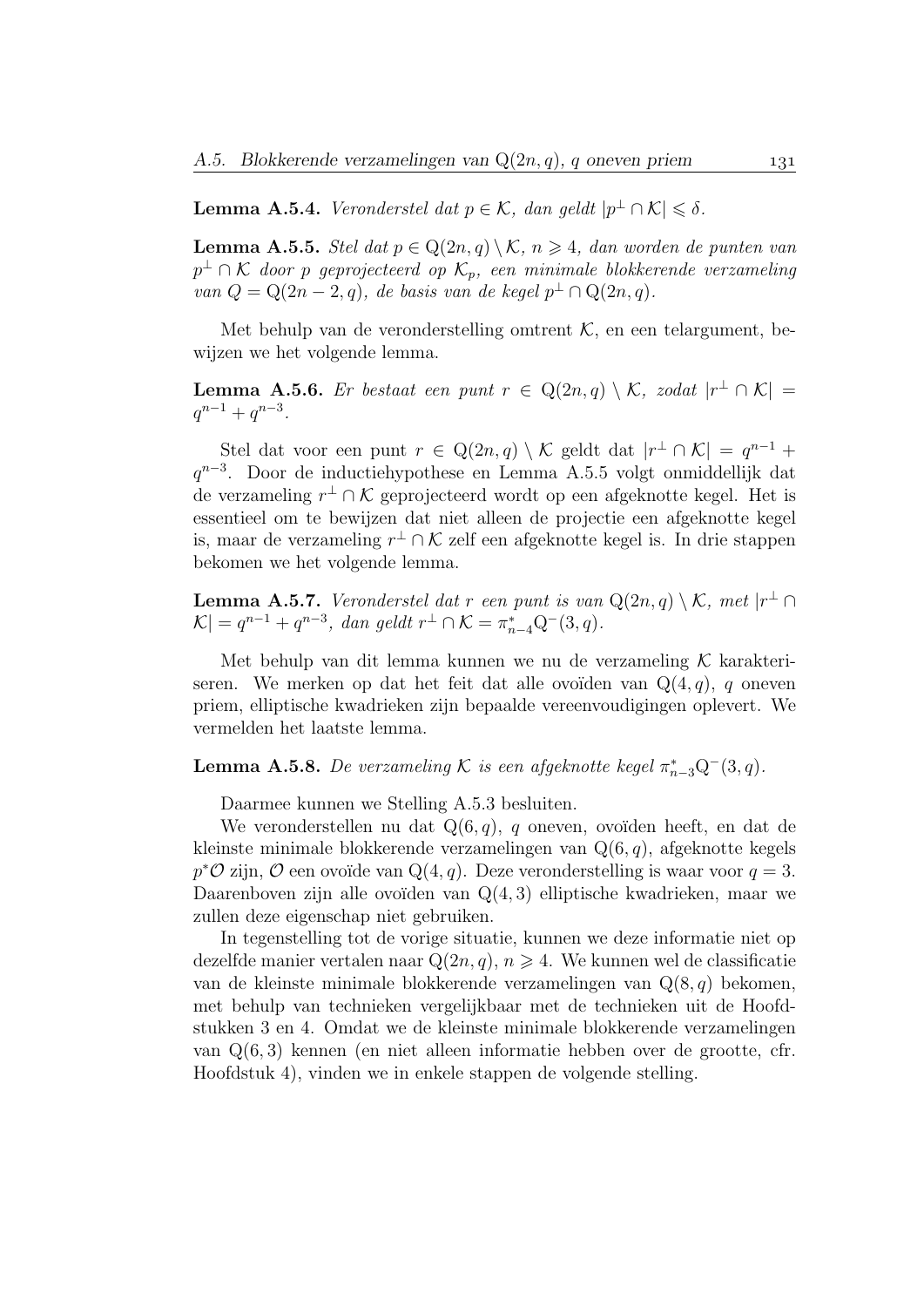**Stelling A.5.9.** Stel dat  $Q(6, q)$ , q oneven, een ovoïde heeft en dat de kleinste minimale blokkerende verzamelingen van  $Q(6, q)$ , verschillend van een ovoïde, afgeknotte kegels p\* $\mathcal O$  zijn,  $\mathcal O$  een ovoïde van  $Q(4,q)$ . Dan zijn de kleinste minimale blokkerende verzamelingen van  $Q(8, q)$ , q oneven, afgeknotte kegels  $p^{\ast} \mathcal{O}'$ ,  $\mathcal{O}'$  een ovoïde van  $Q(6, q)$ .

We beschikken nu over vergelijkbare informatie als in de vorige situatie. Het blijkt echter noodzakelijk meetkundige eigenschappen over ovoïden van  $Q(6, q)$  kort te onderzoeken om alle lemma's aan te passen aan de nieuwe situatie. We vermelden de belangrijkste resultaten.

Stelling A.5.10. (Ball et al. [6]) Een ovoïde van  $Q(6,q)$ ,  $q = p<sup>h</sup>$ , p priem, h > 1, heeft 1 mod p punten gemeen met elke elliptische kwadriek Q<sup>−</sup>(5, q) bevat in  $Q(6, q)$ .

**Lemma A.5.11.** Beschouw een ovoïde  $\mathcal{O}$  van  $Q(6, q)$ . Beschouw een hypervlak  $\alpha$  van PG(6, q), zodat  $\alpha \cap Q(6, q) = Q^+(5, q)$ . Dan geldt  $\langle \alpha \cap \mathcal{O} \rangle = \alpha$ .

We zullen de nu volgende stelling bewijzen, op een vergelijkbare manier als in de vorige situatie.

**Stelling A.5.12.** Veronderstel dat  $Q(6,q)$  ovoïden heeft en dat de kleinste minimale blokkerende verzamelingen van  $Q(6, q)$ , verschillend van een ovoïde, afgeknotte kegels p\* $\mathcal O$  zijn,  $p \in \mathcal Q(6,q)$ ,  $\mathcal O$  een ovoïde van  $\mathcal Q(4,q)$ . Dan zijn de kleinste minimale blokkerende verzamelingen van  $Q(2n, q)$ ,  $n \geq 5$ , afgeknotte  $keyels \ \pi_{n-4}^* \mathcal{O}', \ \pi_{n-4} \subseteq \mathrm{Q}(2n, q), \ \mathcal{O}' \ \textit{een ovoïde van} \ \mathrm{Q}(6, q) \subseteq \pi_{n-4}^{\perp} \cap \mathrm{Q}(2n, q).$ 

We veronderstellen dat  $K$  een minimale blokkerende verzameling is van  $Q(2n, q), n \ge 5, |\mathcal{K}| = q^n + \delta, 1 < \delta \le q^{n-3}$ . Lemma's A.5.4 en A.5.5 blijven geldig in deze situatie, Lemma's A.5.6 en Lemma A.5.7 worden aangepast.

**Lemma A.5.13.** Er bestaat een punt  $r \in Q(2n,q) \setminus \mathcal{K}$ , zodat  $|r^{\perp} \cap \mathcal{K}| =$  $q^{n-1} + q^{n-4}.$ 

**Lemma A.5.14.** Veronderstel dat r een punt is van  $Q(2n, q) \setminus \mathcal{K}$ , met  $|r^{\perp} \cap$  $|\mathcal{K}| = q^{n-1} + q^{n-4}$ , dan geldt  $r^{\perp} \cap \mathcal{K} = \pi_{n-4}^* \mathcal{O}$ ,  $\mathcal{O}$  een ovoïde van de basis  $Q(6,q)$  van de kegel  $\pi_{n-4}^{\perp} \cap Q(2n,q)$ .

**Lemma A.5.15.** De verzameling K is een afgeknotte kegel  $\pi_{n-4}^* \mathcal{O}$ ,  $\mathcal{O}$  een ovoïde van de basis  $Q(6,q)$  van de kegel  $\pi_{n-4}^{\perp} \cap Q(2n, q)$ .

Stelling A.5.12 en de resultaten van Hoofdstuk 4 leiden tot de volgende stelling.

**Stelling A.5.16.** De kleinste minimale blokkerende verzamelingen van  $Q(2n)$ ,  $q = 3$ ,  $n \geq 4$ , zijn afgeknotte kegels  $\pi_{n-4}^* \mathcal{O}$ ,  $\mathcal{O}$  een ovoïde van Q $(6, q = 3)$ , met  $\hat{\mathcal{O}}$  bevat in de basis van de kegel  $\pi^{\perp}_{n-4} \cap \mathbb{Q}(2n, q)$ .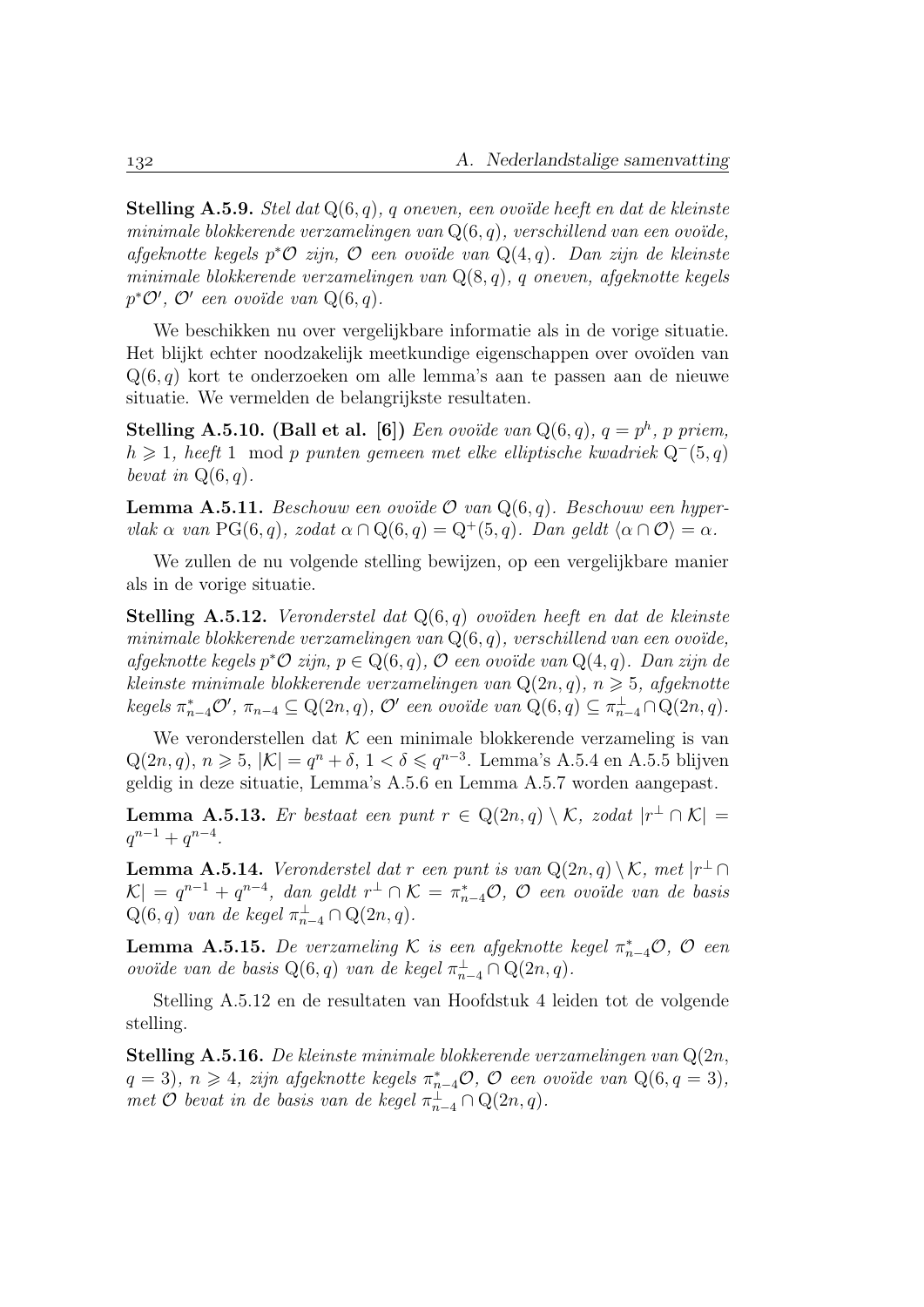## A.6 De kleinste minimale blokkerende verzamelingen van  $\text{H}(2n, q^2)$

Hoofdstuk 6 is gebaseerd op gezamelijk werk met K. Metsch [35].

Het is een gekend resultaat dat  $H(2n, q^2)$  geen ovoïden heeft [92]. Opnieuw kunnen we de kleinste minimale blokkerende verzamelingen van  $H(2n, q^2)$ onderzoeken. Zoals in Hoofdstukken 4 en 5 zullen we eerst de kleinste minimale blokkerende verzamelingen van  $H(4, q^2)$  karakteriseren. Nadien zullen we deze karakterisatie aanwenden om de kleinste minimale blokkerende verzamelingen van H $(2n, q^2)$ ,  $n \geq 3$ , te karakteriseren. Ook in dit geval is het mogelijk om voorbeelden van minimale blokkerende verzamelingen te vinden.

Beschouw H(2n,  $q^2$ ),  $n \ge 2$ , en een  $(n-2)$ -dimensionale deelruimte  $\pi_{n-2}$ bevat in H(2n,  $q^2$ ). Dan is  $\pi_{n-2}H(2, q^2)$ , H(2,  $q^2$ ) de basis van de kegel  $\pi_{n-2}^{\perp} \cap H(2n, q^2)$ , met  $\perp$  de polariteit geassocieerd aan  $H(2n, q^2)$ , een minimale blokkerende verzameling van  $H(2n, q^2)$ .

We veronderstellen nu dat  $K$  een minimale blokkerende verzameling is van H $(4, q^2)$ ,  $|\mathcal{K}| = q^5 + \delta$ ,  $1 \le \delta \le q^2$ .

We starten met een klassiek lemma.

**Lemma A.6.1.** Voor elk punt  $p \in \mathcal{K}$  geldt  $|p^{\perp} \cap \mathcal{K}| \leq \delta$ .

Het volgende lemma zal sterke implicaties hebben.

**Lemma A.6.2.** Voor alle punten  $r \in PG(4, q^2) \backslash K$  geldt dat  $|r^{\perp} \cap K| \geq q^3 + 1$ .

Dit lemma geeft aanleiding tot het volgende lemma, wat onmiddellijk een goede ondergrens geeft voor  $\delta$ , en daarenboven het niet bestaan van ovoïden van H $(4, q^2)$  tot gevolg heeft.

**Lemma A.6.3.** Voor elk punt  $p \in \mathcal{K}$  geldt dat  $|p^{\perp} \cap \mathcal{K}| \geq q^2 - q + 1$ .

Deze informatie stelt ons nu in staat om, via een drietal lemma's, de karakterisatie te bewijzen. Net zoals in het geval van de kwadrieken zullen we trachten aan te tonen dat generatoren (rechten) van  $H(4, q^2)$  ofwel juist 1 punt, ofwel "veel" punten van  $K$  bevatten. We gebruiken de volgende notatie. Beschouw een punt  $p \in H(4, q^2)$ , dan is  $w_p + 1$  het minimaal aantal punten van K op alle rechten van  $H(4, q^2)$  door p. We bekomen de volgende lemma's.

**Lemma A.6.4.** Voor elk punt  $r \in H(4,q^2) \setminus \mathcal{K}$ , met  $w_r = 0$ , geldt dat  $|r^{\perp} \cap \mathcal{K}| \leqslant q^3 - q^2 + q + \delta.$ 

**Lemma A.6.5.** Stel dat L een rechte is van  $H(4, q^2)$ , die minstens 2 punten met K gemeen heeft, dan bestaat er een punt  $s \in L \setminus \mathcal{K}$ , met  $w_s > 0$ .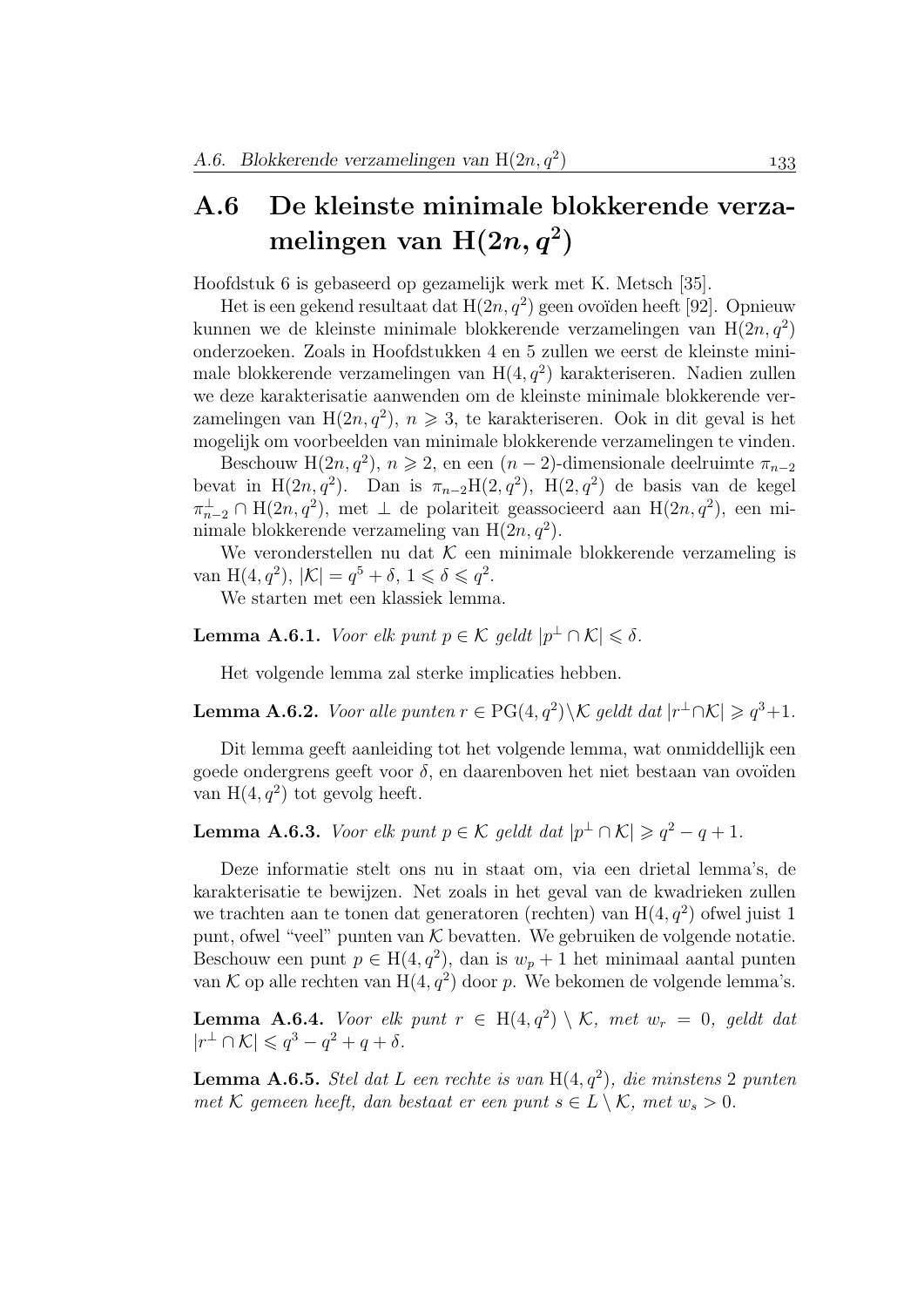**Lemma A.6.6.** Veronderstel dat  $q > 2$ . Beschouw een punt  $p \in H(4, q^2) \setminus \mathcal{K}$ , met  $w_p > 0$ , dan geldt  $w_p \geqslant q^2 - q$ .

Dit lemma stelt ons in staat, om met behulp van een laatste lemma, de karakterisatie voor  $q > 2$  te voltooien. In een afzonderlijk lemma behandelen we het geval  $q = 2$ . Daarin zullen we rechtstreeks gebruik maken van de verkregen ondergrens voor  $\delta$  uit Lemma A.6.3. We bekomen de volgende stelling.

Stelling A.6.7. De kleinste minimale blokkerende verzamelingen van de Hermitische variëteit H $(4, q^2)$  zijn afgeknotte kegels p\*H $(2, q^2)$ , H $(2, q^2)$  de basis van de kegel  $p^{\perp} \cap \text{H}(4, q^2)$ .

In de laatste sectie van Hoofdstuk 6 veralgemenen we de karakterisatie naar  $H(2n, q^2)$ . We bereiken deze karakterisatie op een volkomen analoge manier als voor  $Q(2n, q)$ ,  $q > 3$  priem. We vermelden de laatste stelling.

Stelling A.6.8. De kleinste minimale blokkerende verzamelingen van de Hermitische variëteit H(2n, q<sup>2</sup>),  $n \ge 2$ , zijn afgeknottekegels  $\pi_{n-2}^*H(2,q^2)$ , met H(2, $q^2$ ) de basis van de kegel  $\pi_{n-2}^{\perp} \cap H(2n, q^2)$ .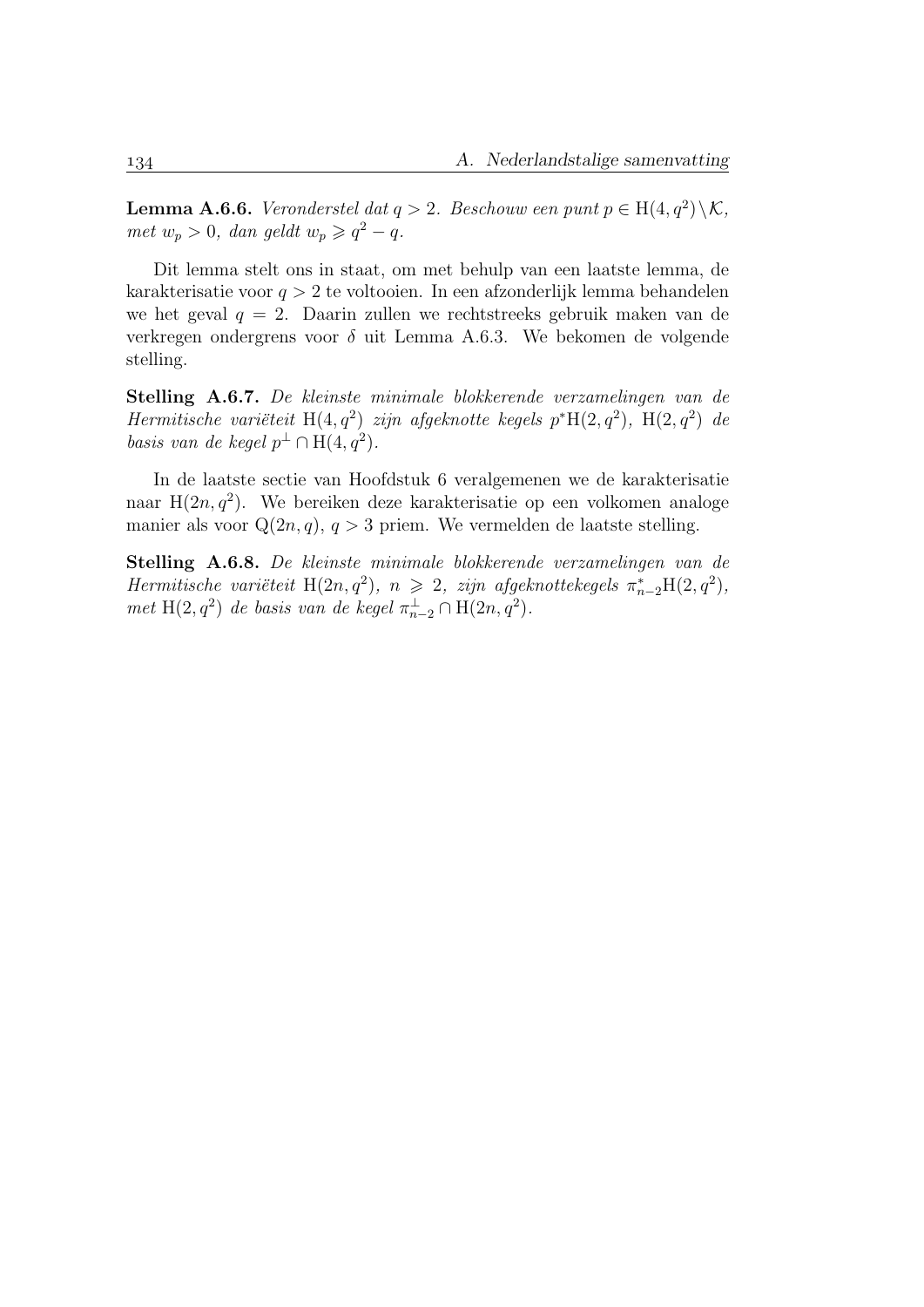## Bibliography

- [1] J. André. Über nicht-Desarguessche Ebenen mit transitiver Translationsgruppe. Math. Z., 60:156–186, 1954.
- [2] S. Ball. Multiple blocking sets and arcs in finite planes. J. London Math. Soc. (2), 54(3):581–593, 1996.
- [3] S. Ball. On the size of a triple blocking set in  $PG(2, q)$ . European J. Combin., 17(5):427–435, 1996.
- [4] S. Ball. On ovoids of  $O(5, q)$ . Adv. Geom., 4(1):1-7, 2004.
- [5] S. Ball and A. Blokhuis. On the size of a double blocking set in  $PG(2, q)$ . Finite Fields Appl., 2(2):125–137, 1996.
- [6] S. Ball, P. Govaerts, and L. Storme. On ovoids of parabolic quadrics. J. London Math. Soc. submitted.
- [7] A. Barlotti. Some topics in finite geometrical structures. Institute of Statistics Mimeo Series No. 439, 1965. University of North Carolina.
- [8] A. Beutelspacher. Partial spreads in finite projective spaces and partial designs. Math. Z., 145(3):211–229, 1975.
- [9] A. Beutelspacher. Correction to: "Partial spreads in finite projective spaces and partial designs" (Math. Z. 145 (1975), no. 3, 211–229). Math. Z., 147(3):303, 1976.
- [10] A. Beutelspacher. On t-covers in finite projective spaces. J. Geom., 12(1):10–16, 1979.
- [11] A. Beutelspacher. Blocking sets and partial spreads in finite projective spaces. Geom. Dedicata, 9(4):425–449, 1980.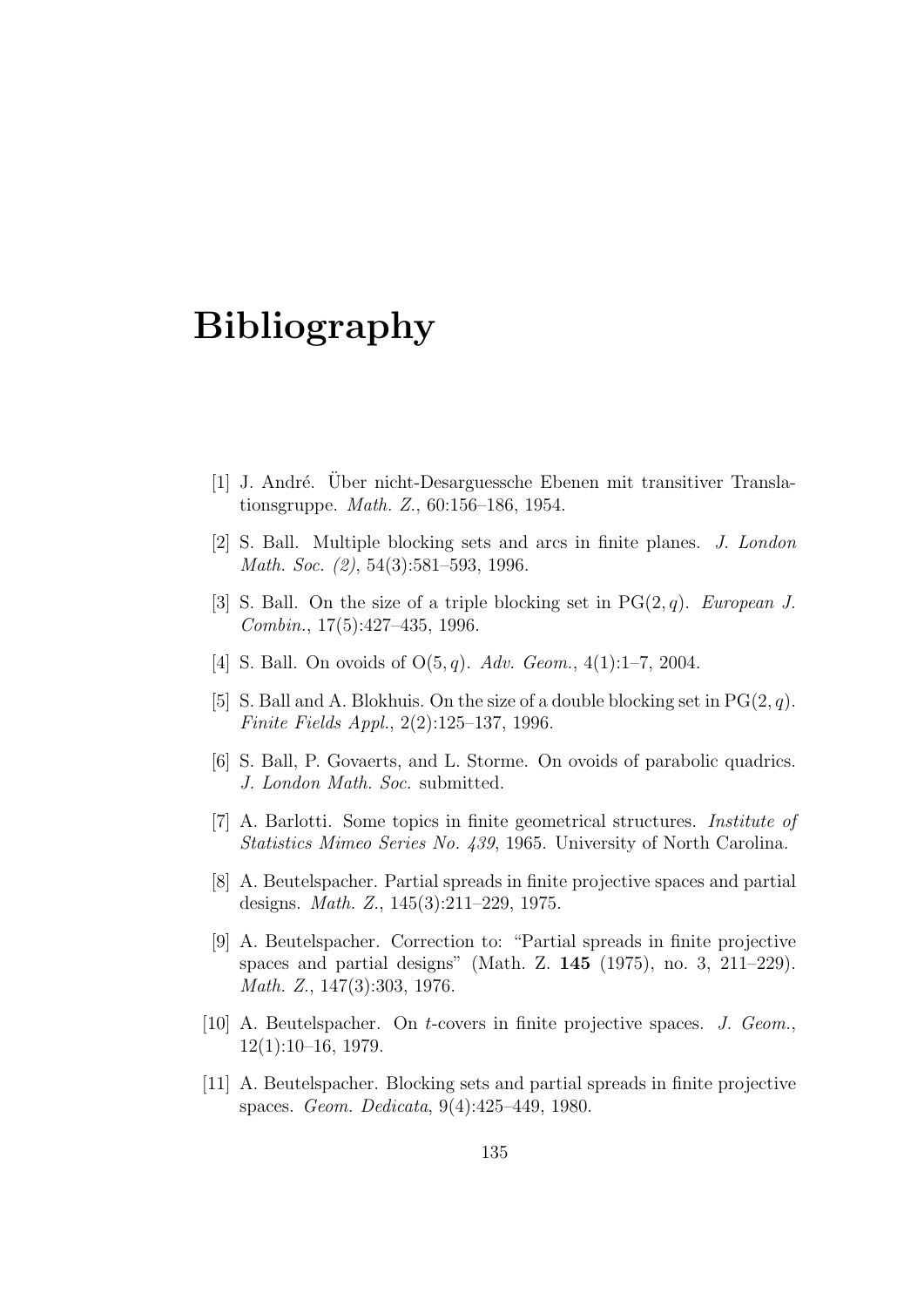- [12] A. Beutelspacher and U. Rosenbaum. Projective geometry: from foundations to applications. Cambridge University Press, Cambridge, 1998.
- [13] A. Bichara and G. Korchmáros. Note on  $(q+2)$ -sets in a Galois plane of order q. In Combinatorial and geometric structures and their applications (Trento, 1980), volume 14 of Ann. Discrete Math., pages 117–121. North-Holland, Amsterdam, 1982.
- [14] A. Blokhuis. On the size of a blocking set in  $PG(2, p)$ . Combinatorica, 14(1):111–114, 1994.
- [15] A. Blokhuis. Blocking sets in Desarguesian planes. In Combinatorics, Paul Erdős is eighty, Vol. 2 (Keszthely, 1993), volume 2 of Bolyai Soc. Math. Stud., pages 133–155. János Bolyai Math. Soc., Budapest, 1996.
- [16] A. Blokhuis. Blocking sets in projective and affine spaces, 1998. Lecture notes for the socrates intensive course on Galois Geometry and Generalized Polygons.
- [17] A. Blokhuis, L. Storme, and T. Szőnyi. Lacunary polynomials, multiple blocking sets and Baer subplanes. J. London Math. Soc. (2), 60(2):321– 332, 1999.
- [18] R. C. Bose and R. C. Burton. A characterization of flat spaces in a finite geometry and the uniqueness of the Hamming and the MacDonald codes. J. Combinatorial Theory, 1:96–104, 1966.
- [19] M. R. Brown. (Hyper)ovals and ovoids in projective spaces, 2000. Lecture notes for the socrates intensive course on finite geometry and applications.
- [20] M. R. Brown. Ovoids of  $PG(3, q)$ , q even, with a conic section. J. London Math. Soc. (2), 62(2):569–582, 2000.
- [21] M. R. Brown, J. De Beule, and L. Storme. Maximal partial spreads of  $T_2(\mathcal{O})$  and  $T_3(\mathcal{O})$ . European J. Combin., 24(1):73-84, 2003.
- [22] M. R. Brown, C. M. O'Keefe, S. E. Payne, T. Penttila, and G. F. Royle. Spreads of  $T_2(\mathcal{O})$ ,  $\alpha$ -flocks and ovals. Des. Codes Cryptogr. to appear.
- [23] R. H. Bruck and R. C. Bose. The construction of translation planes from projective spaces. J. Algebra, 1:85–102, 1964.
- [24] R. H. Bruck and R. C. Bose. Linear representations of projective planes in projective spaces. J. Algebra, 4:117–172, 1966.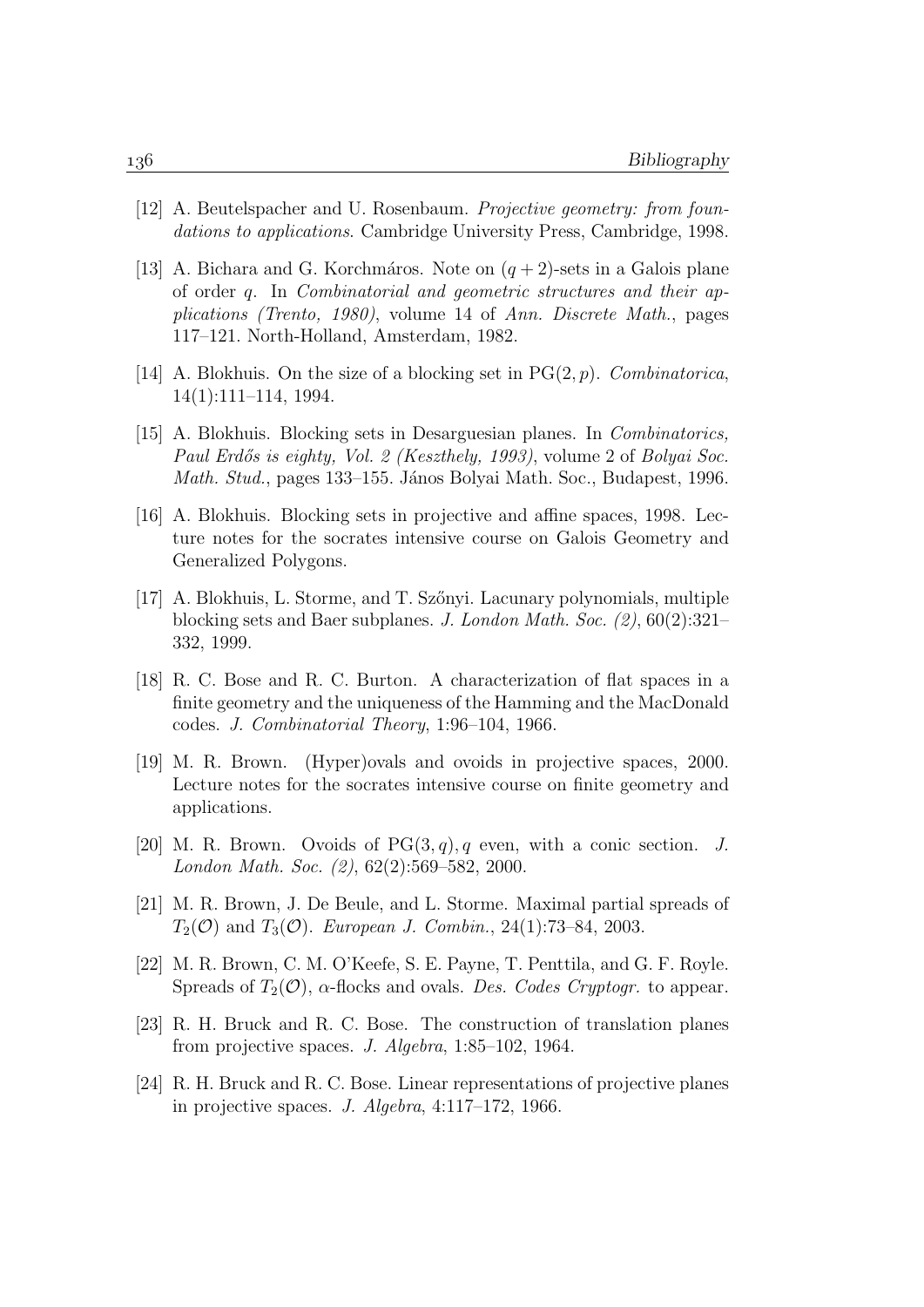- [25] A. A. Bruen. Baer subplanes and blocking sets. Bull. Amer. Math. Soc., 76:342–344, 1970.
- [26] A. A. Bruen. Blocking sets and skew subspaces of projective space. Canad. J. Math., 32(3):628–630, 1980.
- [27] A. A. Bruen. Polynomial multiplicities over finite fields and intersection sets. J. Combin. Theory Ser. A, 60(1):19–33, 1992.
- [28] A. A. Bruen and J. A. Thas. Partial spreads, packings and Hermitian manifolds in  $PG(3, q)$ . *Math. Z.*, 151(3):207–214, 1976.
- [29] A. A. Bruen and J. A. Thas. Blocking sets. Geometriae Dedicata, 6(2):193–203, 1977.
- [30] F. Buekenhout, editor. Handbook of incidence geometry. North-Holland, Amsterdam, 1995. Buildings and foundations.
- [31] F. Buekenhout. Prehistory and history of polar spaces and generalized polygons, 2000. Lecture notes for the socrates intensive course on finite geometry and applications.
- [32] F. Buekenhout and E. E. Shult. On the foundations of polar geometry. Geometriae Dedicata, 3:155–170, 1974.
- [33] W. E. Cherowitzo. Bill Cherowitzo's Hyperoval Page. http://www-math.cudenver.edu/~wcherowi/research/hyperoval/ hypero.html.
- [34] J. De Beule and K. Metsch. Small point sets that meet all generators of  $Q(2n, p)$ ,  $p > 3$ , p prime. J. Combin. Theory Ser. A. to appear.
- [35] J. De Beule and K. Metsch. The smallest pointsets that meet all generators of  $H(2n, q^2)$ . Discrete Math. to appear.
- [36] J. De Beule and L. Storme. The smallest minimal blocking sets of  $Q(2n, q)$ , for small odd q. Discrete Math. to appear.
- [37] J. De Beule and L. Storme. The smallest minimal blocking sets of  $Q(6, q)$ , q even. J. Combin. Des., 11(4):290–303, 2003.
- [38] J. De Beule, L. Storme, and A. Hoogewijs. The size of minimal blocking sets of  $Q(4, q)$ . SIGSAM Bulletin. to appear.
- [39] P. Dembowski. Finite geometries. Classics in Mathematics. Springer-Verlag, Berlin, 1997. Reprint of the 1968 original.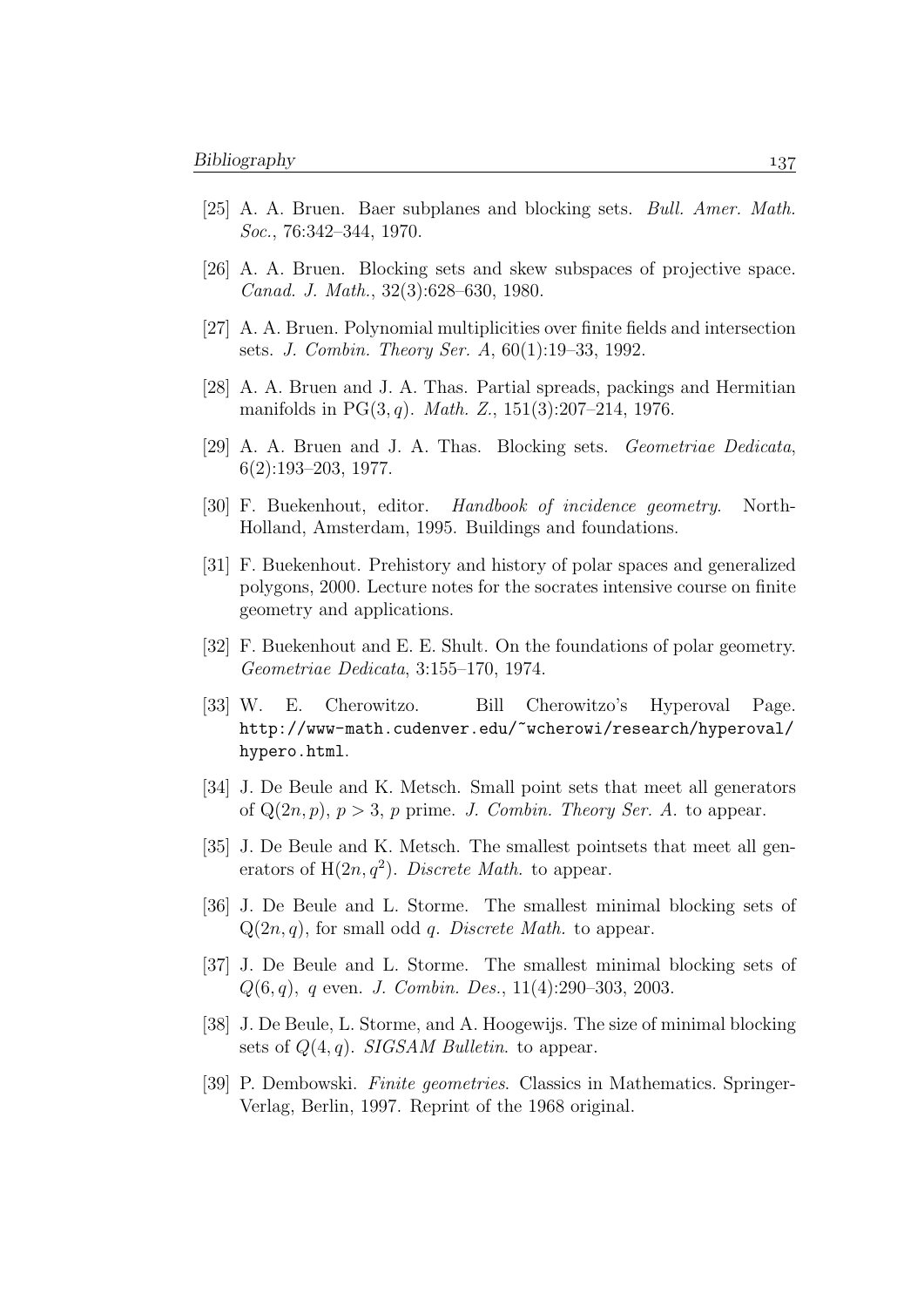- [40] D. A. Drake and J. W. Freeman. Partial t-spreads and group constructible  $(s, r, \mu)$ -nets. *J. Geom.*, 13(2):210–216, 1979.
- [41] J. Eisfeld and L. Storme. (Partial) t-spreads and minimal t-covers in finite projective spaces, 2000. Lecture notes for the socrates intensive course on finite geometry and applications.
- [42] J. Eisfeld, L. Storme, T. Sz˝onyi, and P. Sziklai. Covers and blocking sets of classical generalized quadrangles. Discrete Math., 238(1-3):35– 51, 2001. Designs, codes and finite geometries (Shanghai, 1999).
- [43] S. Ferret and L. Storme. Minihypers and linear codes meeting the Griesmer bound: improvements to results of Hamada, Helleseth and Maekawa. Des. Codes Cryptogr., 25(2):143–162, 2002.
- [44] J. W. Freeman. Reguli and pseudoreguli in  $PG(3, s^2)$ . Geom. Dedicata, 9(3):267–280, 1980.
- [45] P. Govaerts. Classification of blocking set related structures in Galois geometries. PhD thesis, Ghent University, 2003.
- [46] P. Govaerts and L. Storme. On a particular class of minihypers and its applications. II. Improvements for q square. J. Combin. Theory Ser. A, 97(2):369–393, 2002.
- [47] P. Govaerts and L. Storme. On a particular class of minihypers and its applications. I. The result for general q. Des. Codes Cryptogr., 28(1):51–63, 2003.
- [48] P. Govaerts, L. Storme, and H. Van Maldeghem. On a particular class of minihypers and its applications. III. Applications. European J. Com $bin.$ , 23(6):659–672, 2002.
- [49] A. Gunawardena and G. E. Moorhouse. The non-existence of ovoids in O9(q). European J. Combin., 18(2):171–173, 1997.
- [50] N. Hamada and T. Helleseth. A characterization of some q-ary codes  $(q > (h-1)^2, h \ge 3)$  meeting the Griesmer bound. Math. Japon., 38(5):925–939, 1993.
- [51] N. Hamada and F. Tamari. On a geometrical method of construction of maximal t-linearly independent sets. J. Combin. Theory Ser. A,  $25(1):14-28, 1978.$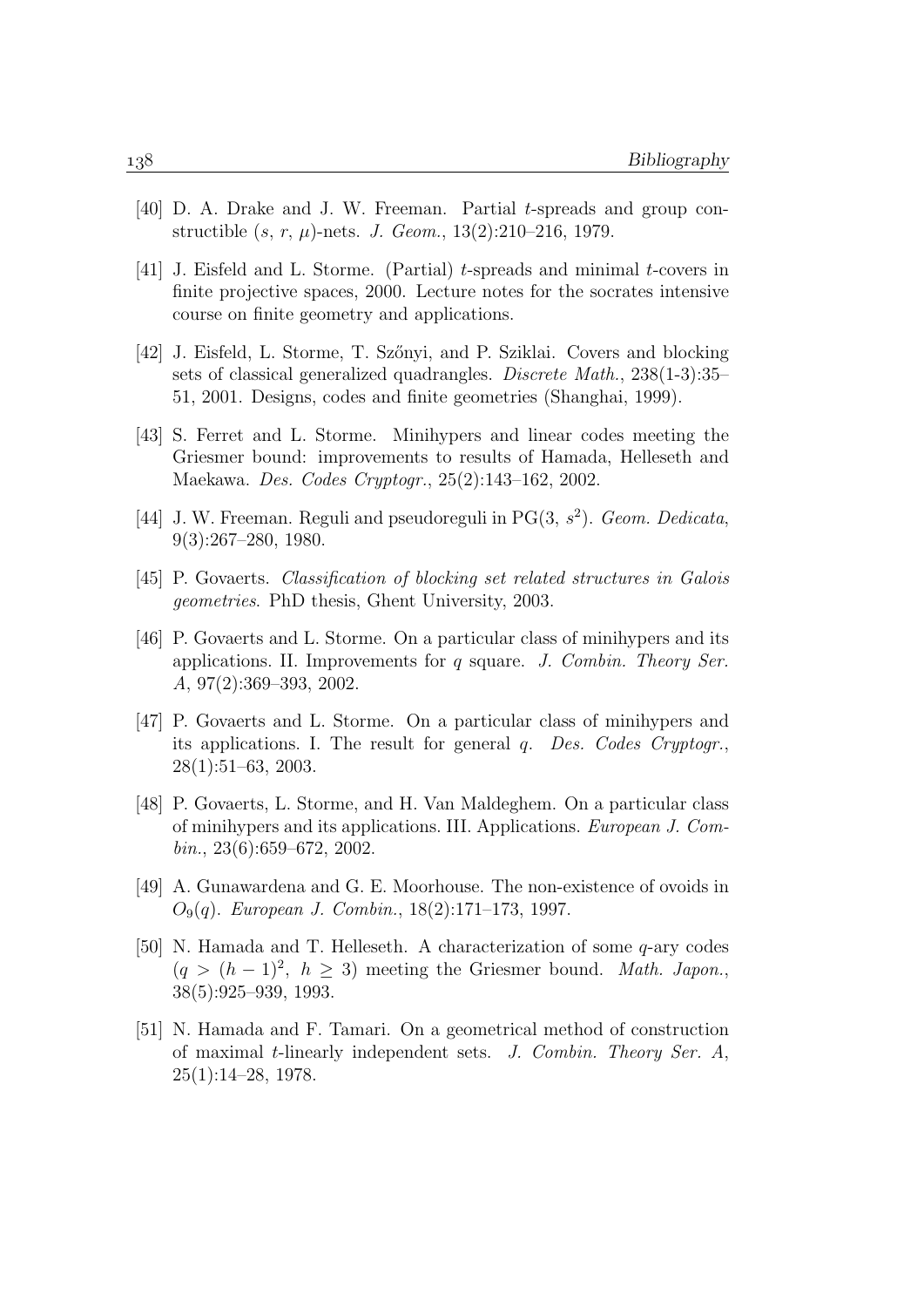- [52] O. Heden. Maximal partial spreads and the modular n-queen problem. II. Discrete Math., 142(1-3):97–106, 1995.
- [53] O. Heden. Maximal partial spreads and the modular n-queen problem. III. Discrete Math., 243(1-3):135–150, 2002.
- [54] O. Heden, P. Govaerts, and L. Storme, 2001. private communication.
- [55] U. Heim. Blockierende Mengen in endlichen projektiven R¨aumen. Mitt. Math. Sem. Giessen, (226):82, 1996. Dissertation, Justus-Liebig-Universität Giessen, Giessen, 1995.
- [56] D. G. Higman. Partial geometries, generalized quadrangles and strongly regular graphs. In Atti del Convegno di Geometria Combinatoria e sue Applicazioni (Univ. Perugia, Perugia, 1970), pages 263–293. Ist. Mat., Univ. Perugia, Perugia, 1971.
- [57] D. G. Higman. Invariant relations, coherent configurations and generalized polygons. In Combinatorics (Proc. Advanced Study Inst., Breukelen, 1974), Part 3: Combinatorial group theory, pages 27–43. Math. Centre Tracts, No. 57. Math. Centrum, Amsterdam, 1974.
- [58] D. Hilbert. Grundlagen der Geometrie, volume 6 of Teubner-Archiv zur Mathematik. Supplement [Teubner Archive on Mathematics. Supplement]. B. G. Teubner Verlagsgesellschaft mbH, Stuttgart, fourteenth edition, 1999. With supplementary material by Paul Bernays, With contributions by Michael Toepell, Hubert Kiechle, Alexander Kreuzer and Heinrich Wefelscheid, Edited and with appendices by Toepell.
- [59] J. W. P. Hirschfeld. Finite projective spaces of three dimensions. Oxford Mathematical Monographs. The Clarendon Press Oxford University Press, New York, 1985. Oxford Science Publications.
- [60] J. W. P. Hirschfeld. Projective geometries over finite fields. Oxford Mathematical Monographs. The Clarendon Press Oxford University Press, New York, second edition, 1998.
- [61] J. W. P. Hirschfeld and J. A. Thas. General Galois geometries. Oxford Mathematical Monographs. The Clarendon Press Oxford University Press, New York, 1991. Oxford Science Publications.
- [62] D. R. Hughes and F. C. Piper. Projective planes. Springer-Verlag, New York, 1973. Graduate Texts in Mathematics, Vol. 6.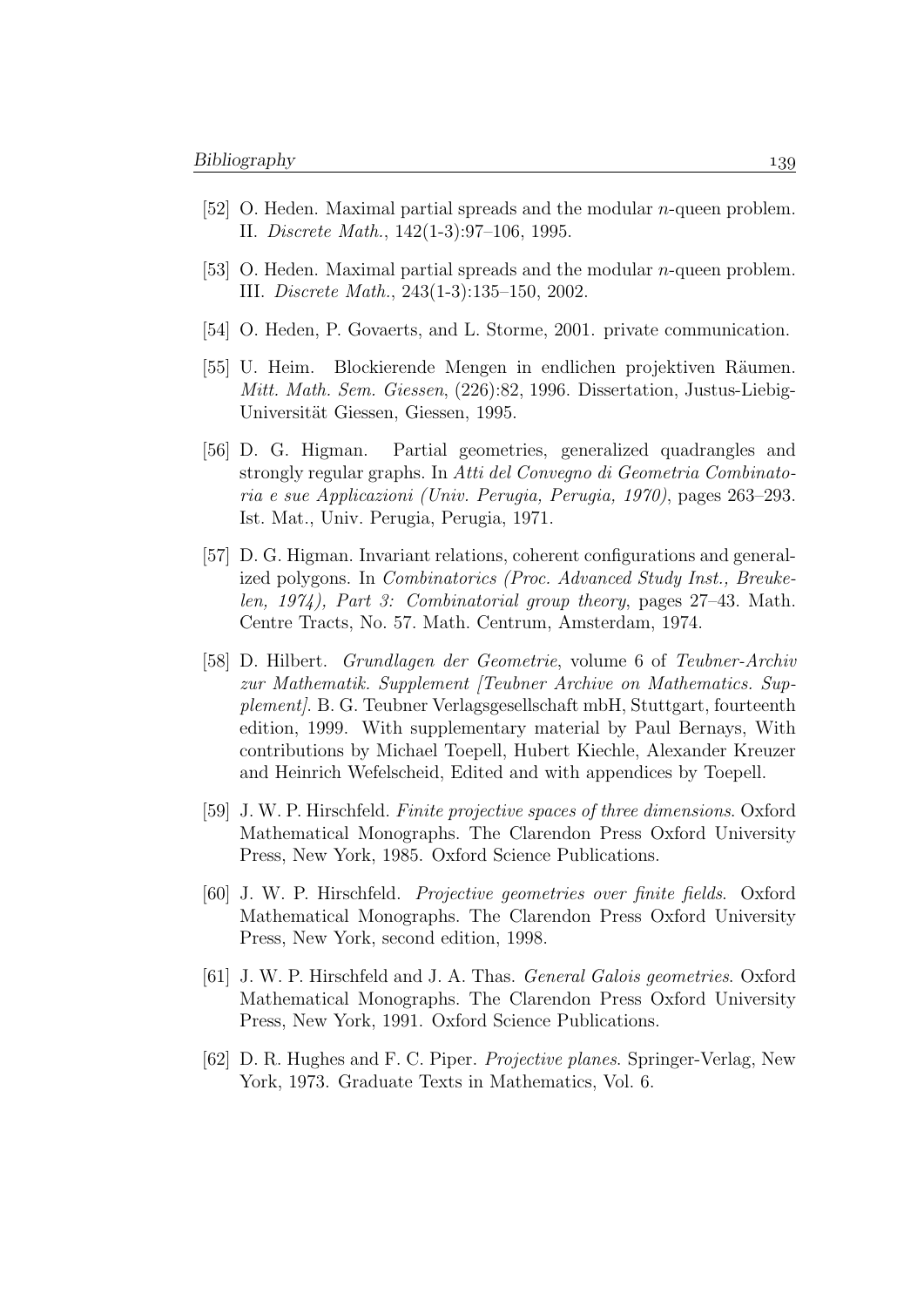- [63] D. Jungnickel. Maximal partial spreads and translation nets of small deficiency. J. Algebra, 90(1):119–132, 1984.
- [64] W. M. Kantor. Generalized quadrangles associated with  $G_2(q)$ . J. Combin. Theory Ser. A, 29(2):212–219, 1980.
- [65] W. M. Kantor. Ovoids and translation planes. Canad. J. Math., 34(5):1195–1207, 1982.
- [66] M. Koecher and A. Krieg. Ebene Geometrie. Springer-Lehrbuch. [Springer Textbook]. Springer-Verlag, Berlin, 1993.
- [67] M. Lavrauw. Scattered subspaces with respect to spreads, and eggs in finite projective spaces. PhD thesis, Eindhoven University of Technology, 2001.
- [68] G. Lunardon and J.A. Thas. Generalized quadrangles, 1998. Lecture notes for the socrates intensive course on Galois Geometry and Generalized Polygons.
- [69] H. Lüneburg. *Translation planes*. Springer-Verlag, Berlin, 1980.
- [70] K. Metsch. Small point sets that meet all generators of  $W(2n+1, q)$ . Des. Codes Cryptogr. to appear.
- [71] K. Metsch. The sets closest to ovoids in  $Q^-(2n+1, q)$ . Bull. Belg. Math. Soc. Simon Stevin, 5(2-3):389–392, 1998. Finite geometry and combinatorics (Deinze, 1997).
- [72] K. Metsch. A Bose-Burton theorem for elliptic polar spaces. Des. Codes Cryptogr., 17(1-3):219–224, 1999.
- [73] K. Metsch. On blocking sets of quadrics. J. Geom., 67(1-2):188–207, 2000. Second Pythagorean Conference (Pythagoreion, 1999).
- [74] K. Metsch. Blocking sets in finite projective and polar spaces, 2004. Lecture notes for the workshop "Blocking sets in finite geometry".
- [75] C. M. O'Keefe, T. Penttila, and G. F. Royle. Classification of ovoids in PG(3, 32). J. Geom., 50(1-2):143–150, 1994.
- [76] C. M. O'Keefe and J. A. Thas. Ovoids of the quadric  $Q(2n, q)$ . European J. Combin., 16(1):87–92, 1995.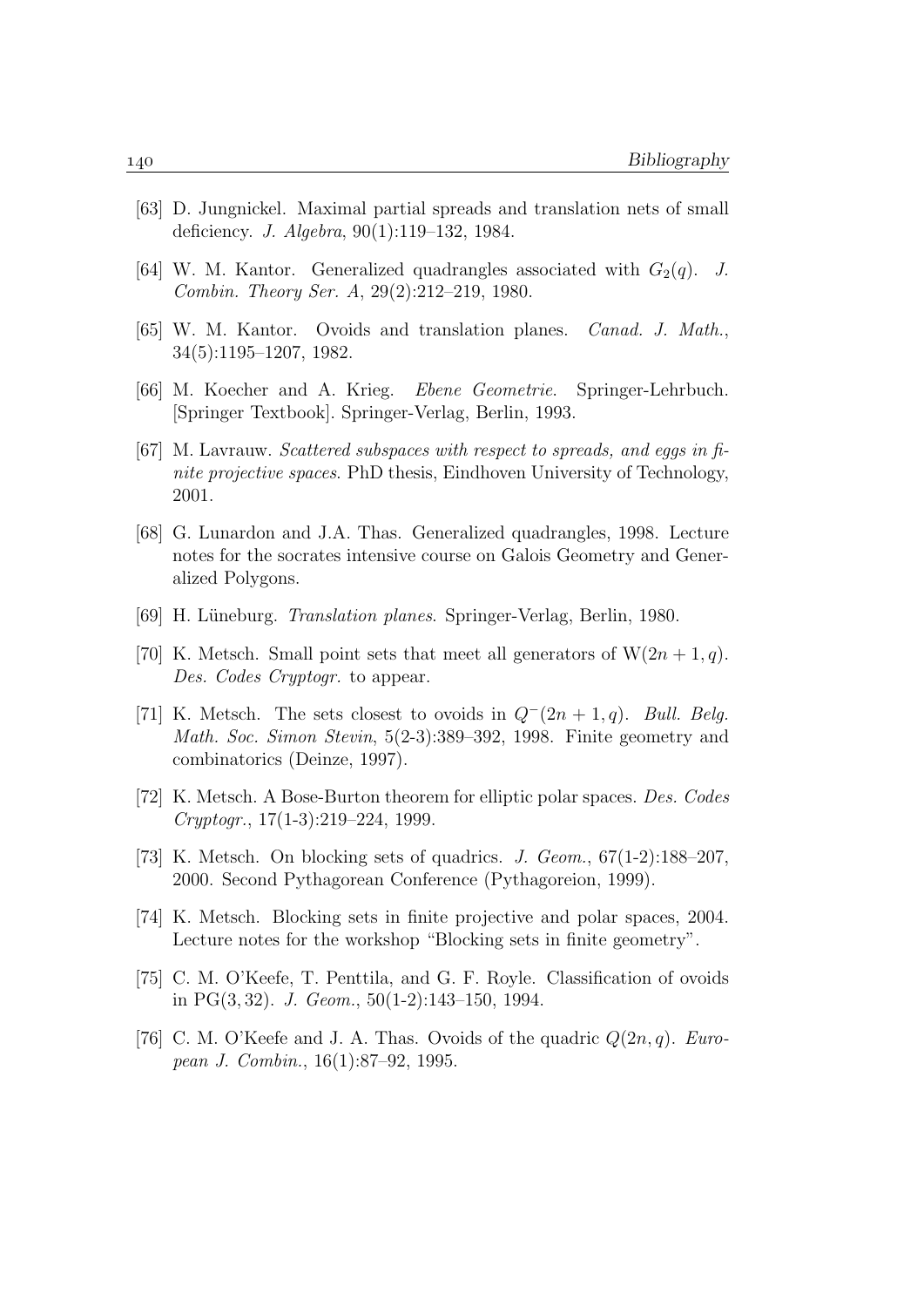- [77] G. Panella. Caratterizzazione delle quadriche di uno spazio (tridimensionale) lineare sopra un corpo finito. Boll. Un. Mat. Ital. (3), 10:507– 513, 1955.
- [78] S. E. Payne. A complete determination of translation ovoids in finite Desarguian planes. Atti Accad. Naz. Lincei Rend. Cl. Sci. Fis. Mat. Natur. (8), 51:328–331 (1972), 1971.
- [79] S. E. Payne. A garden of generalized quadrangles. In Proceedings of the conference on groups and geometry, Part A (Madison, Wis., 1985), volume 2, pages 323–354, 1985.
- [80] S. E. Payne. An essay on skew translation generalized quadrangles. Geom. Dedicata, 32(1):93–118, 1989.
- [81] S. E. Payne and J. A. Thas. Finite generalized quadrangles, volume 110 of Research Notes in Mathematics. Pitman (Advanced Publishing Program), Boston, MA, 1984.
- [82] L. Rogers. Characterization of the kernel of certain translation generalized quandrangles. Simon Stevin,  $64(3-4):319-328$ , 1990.
- [83] B. Segre. Sulle ovali nei piani lineari finiti. Atti Accad. Naz. Lincei. Rend. Cl. Sci. Fis. Mat. Nat. (8), 17:141–142, 1954.
- [84] B. Segre. Ovals in a finite projective plane. Canad. J. Math., 7:414–416, 1955.
- [85] B. Segre. Sui k-archi nei piani finiti di caratteristica due. Rev. Math. Pures Appl., 2:289–300, 1957.
- [86] B. Segre. On complete caps and ovaloids in three-dimensional Galois spaces of characteristic two. Acta Arith., 5:315–332 (1959), 1959.
- [87] L. Storme and Zs. Weiner. On 1-blocking sets in  $PG(n, q)$ ,  $n \geq 3$ . Des. Codes Cryptogr., 21(1-3):235–251, 2000. Special issue dedicated to Dr. Jaap Seidel on the occasion of his 80th birthday (Oisterwijk, 1999).
- [88] G. Tallini. Blocking sets with respect to planes in  $PG(3, q)$  and maximal spreads of a nonsingular quadric in  $PG(4, q)$ . In *Proceedings of the First* International Conference on Blocking Sets (Giessen, 1989), number 201, pages 141–147, 1991.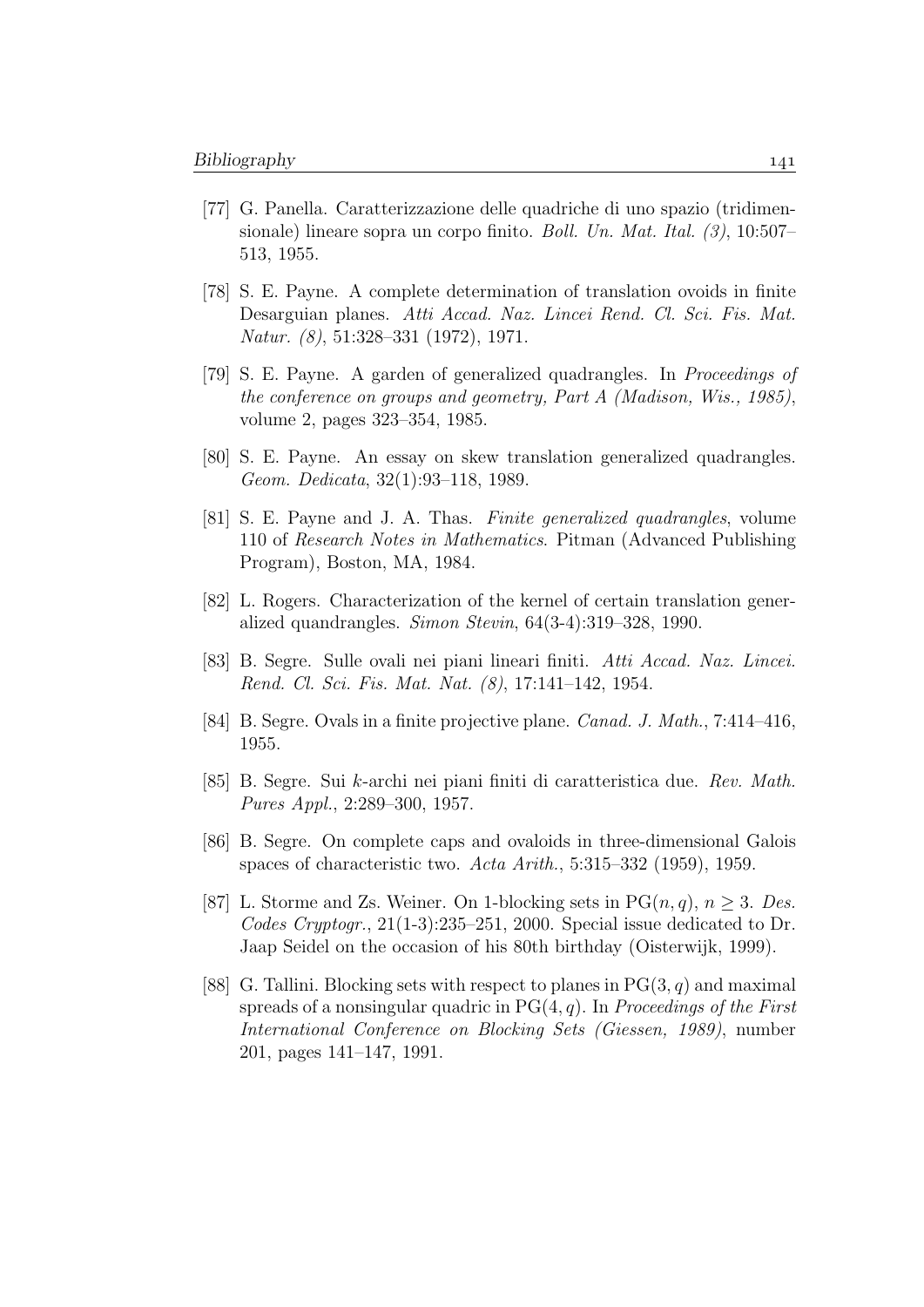- [89] J. A. Thas. The m-dimensional projective space  $S_m(M_n(\text{GF}(q)))$  over the total matrix algebra  $M_n(\mathrm{GF}(q))$  of the  $n \times n$ -matrices with elements in the Galois field  $GF(q)$ . Rend. Mat. (6), 4:459-532, 1971.
- [90] J. A. Thas. Ovoidal translation planes. Arch. Math. (Basel),  $23:110-$ 112, 1972.
- [91] J. A. Thas. Polar spaces, generalized hexagons and perfect codes. J. Combin. Theory Ser. A, 29(1):87–93, 1980.
- [92] J. A. Thas. Ovoids and spreads of finite classical polar spaces. Geom. Dedicata, 10(1-4):135–143, 1981.
- [93] J. A. Thas. Generalized quadrangles and flocks of cones. European J. Combin., 8(4):441–452, 1987.
- [94] J. A. Thas. 3-regularity in generalized quadrangles: a survey, recent results and the solution of a longstanding conjecture. Rend. Circ. Mat. Palermo (2) Suppl., (53):199–218, 1998. Combinatorics '98 (Mondello).
- [95] J. A. Thas. Ovoids, spreads and m-systems of finite classical polar spaces. In Surveys in combinatorics, 2001 (Sussex), volume 288 of London Math. Soc. Lecture Note Ser., pages 241–267. Cambridge Univ. Press, Cambridge, 2001.
- [96] K. Thas. Automorphisms and combinatorics of finite generalized quadrangles. PhD thesis, Ghent University, 2002.
- [97] J. Tits. Sur la trialité et certains groupes qui s'en déduisent. Inst. Hautes Etudes Sci. Publ. Math., 2:13–60, 1959.
- [98] J. Tits. Ovoïdes à translations. Rend. Mat. e Appl.  $(5)$ , 21:37–59, 1962.
- [99] J. Tits. Buildings of spherical type and finite BN-pairs. Springer-Verlag, Berlin, 1974. Lecture Notes in Mathematics, Vol. 386.
- [100] J. Tits. Les groupes simples de Suzuki et de Ree. In  $Séminaire Bour$ baki, Vol. 6, pages Exp. No. 210, 65–82. Soc. Math. France, Paris, 1995.
- [101] O. Veblen and J. W. Young. Projective geometry. Vol. 1. Blaisdell Publishing Co. Ginn and Co. New York-Toronto-London, 1965.
- [102] F. D. Veldkamp. Polar geometry. I, II, III, IV, V. Nederl. Akad. Wetensch. Proc. Ser. A 62;  $63 = Indaq$ . Math. 21 (1959), 512-551, 22:207-212, 1959.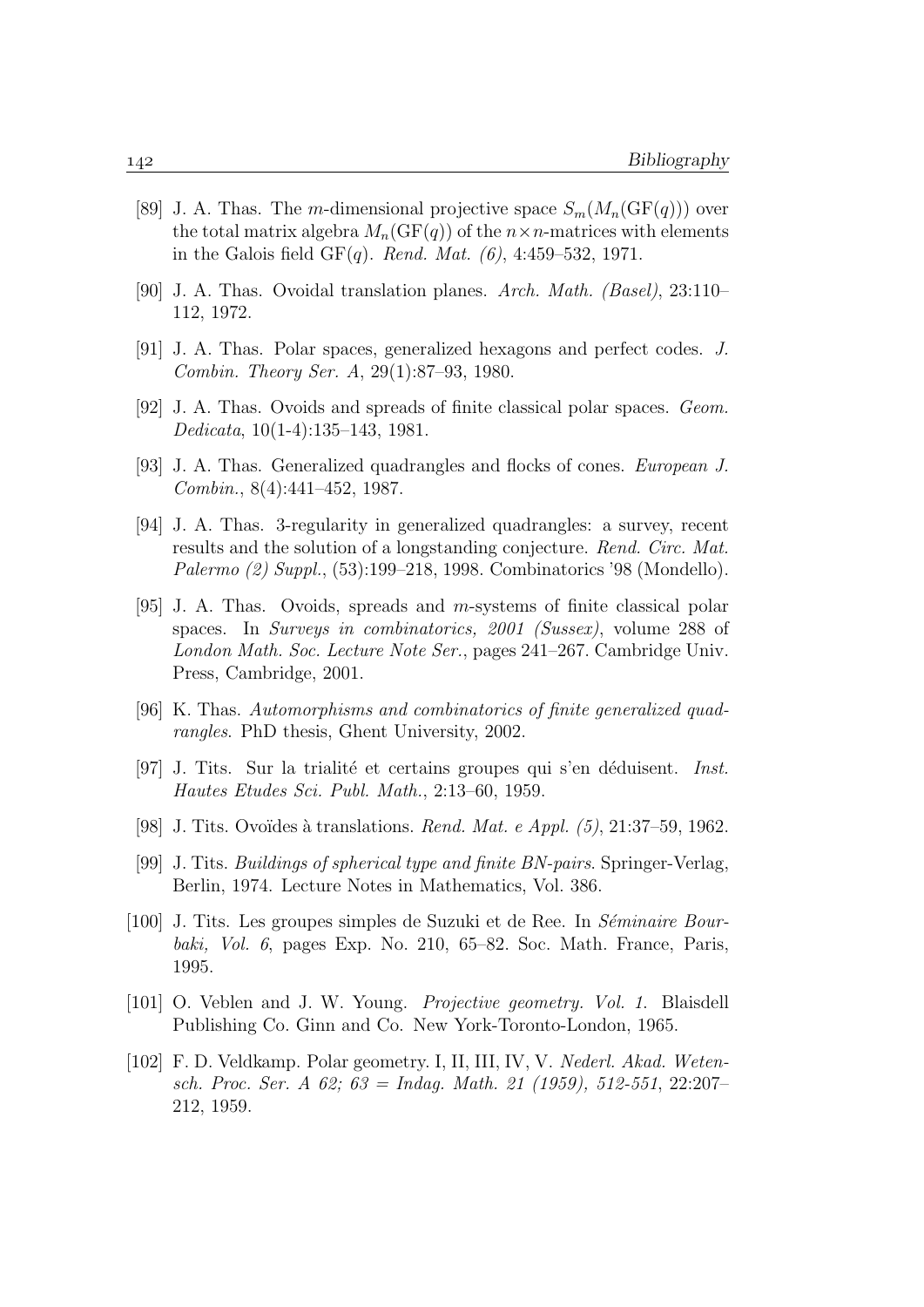[103] B. Williams. *Ovoids of parabolic and hyperbolic spaces*. PhD thesis, University of Western Australia, 1999.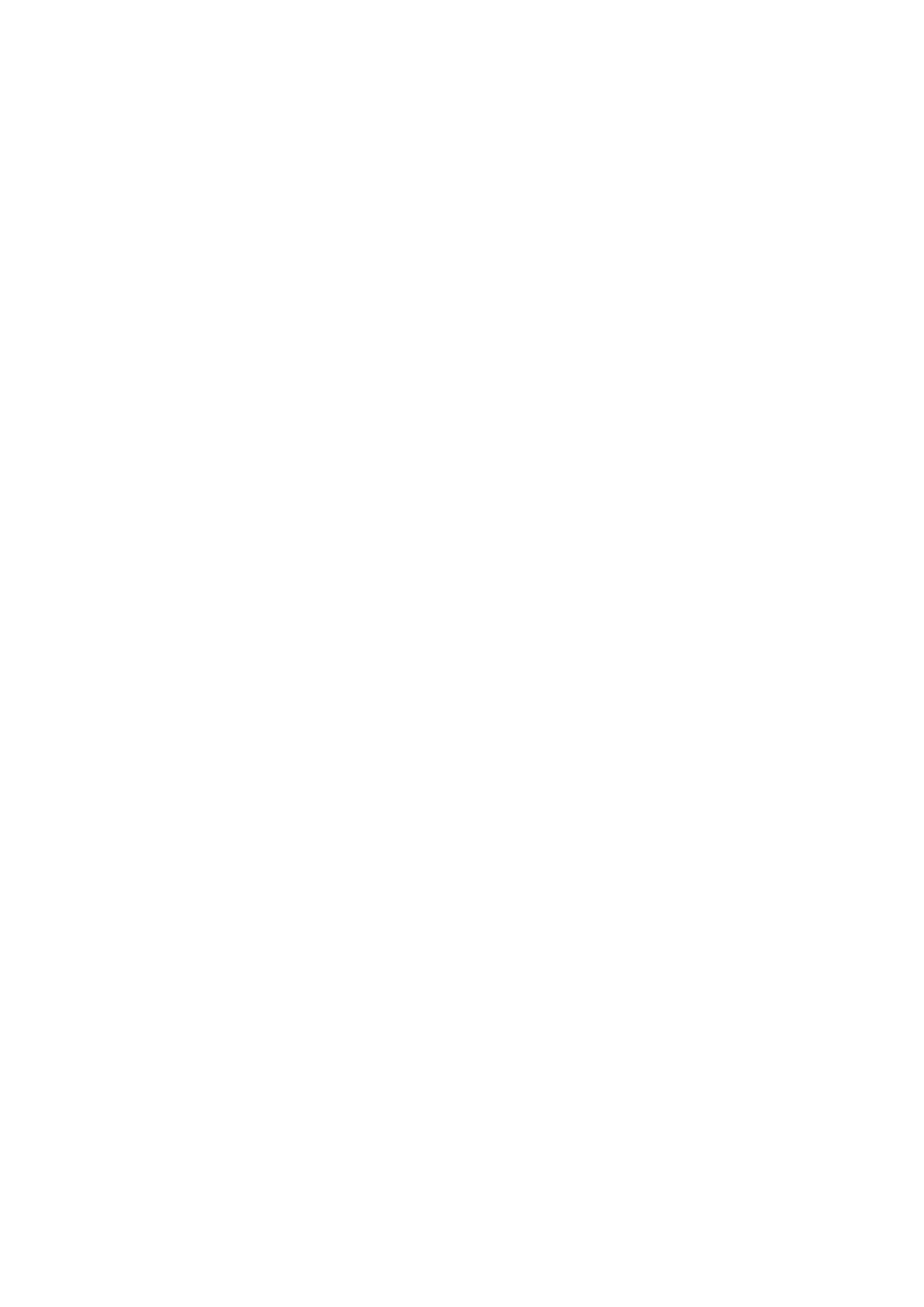# Index

k-arc, 13 complete, 13  $q$ -clan, 51 t-cover, 21 minimal, 21 t-regulus, 20 opposite regulus, 20 t-secant, 12 t-secant line, 12 t-spread, 19 admitting, 22 aregular, 20 geometric, 19 normal, 19 partial t-spread, 21 regular, 20 4-gonal family, 30

#### A

absolute, 8 affine space, 6 order, 10

#### $\mathbf B$

Baer cone, 36 blocking  $k$ -set, 16 blocking set, 16 minimal, 16, 55 multiple line, 57, 72 projecgive triad, 16 projective triangle, 16 small, 17 trivial, 16 blocking set with respect to s-dimensional spaces, 77 blocking set with respect to  $t$ -spaces, 18

#### $\bigcap$

classical polar space elliptic quadric, 11 Hermitian variety, 11 hyperbolic quadric, 11 parabolic quadric, 11 collineation, 7 automorphism, 7 coordinate frame, 8 conic, 10 coordinate vector, 5 correlation, 8 cover excess, 56 excess point, 56 minimal, 56 multiple point, 56

## D

dual classical generalised quadrangles, 26 dual grid, 25

### E

egg, 15 tangent space, 15 external line, 12

## F

finite classical generalised quadrangles, 26 finite field, 1 finite fields, 1 finite generalised quadrangle, 25 axis of symmtry, 30 base point, 30 blocking set, 56 center of symmetry, 30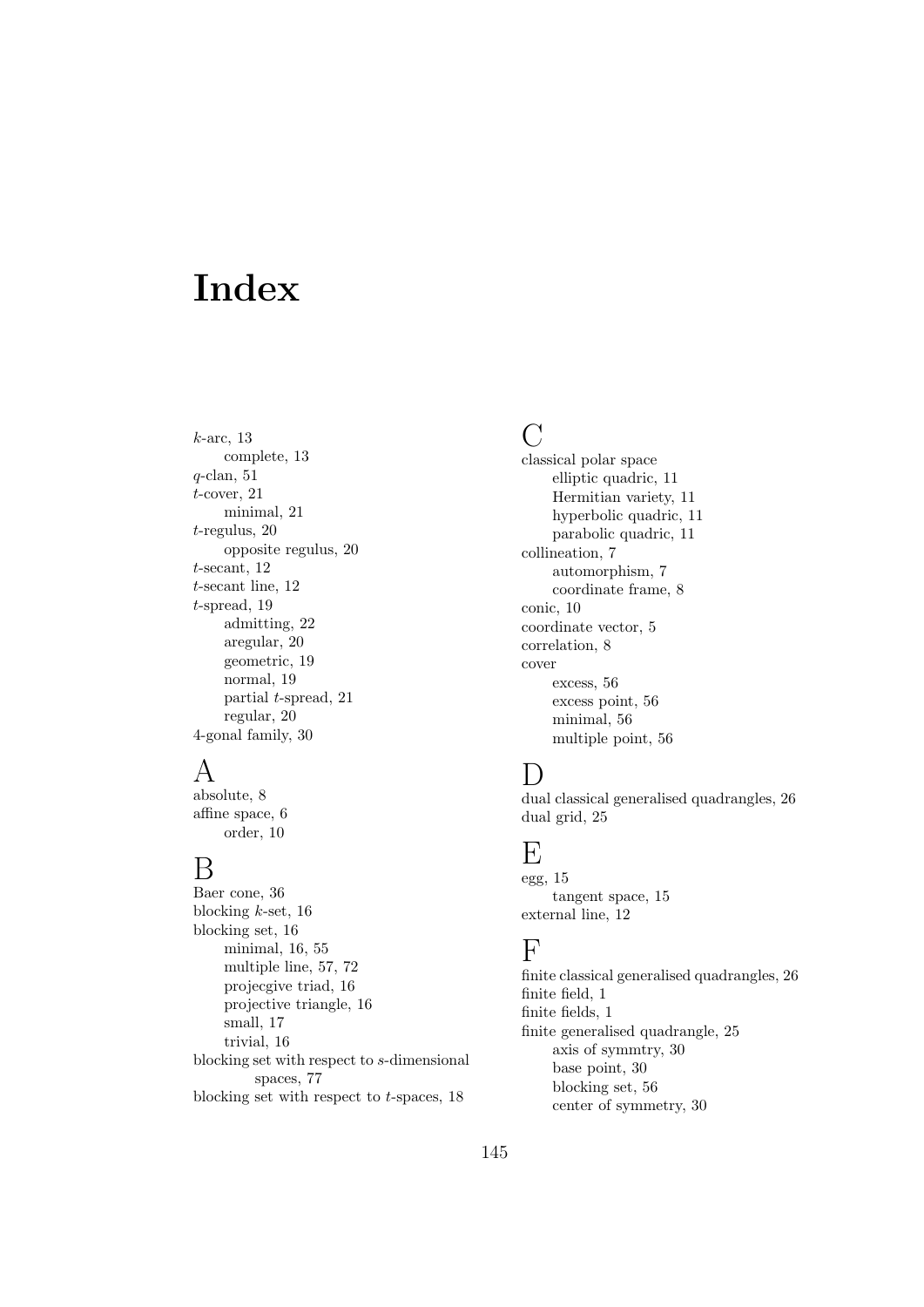closure, 26 collinear, 25 concurrent, 25 cover, 56 EGQ, 30 elation about a point, 30 elation generalised quadrangle, 30 elation group, 30 hyperbolic line, 26 kernel of a TGQ, 31 non-concurrent, 25 order, 25 ovoid, 27 parameters, 25 partial spread, 29 deficiency, 39 hole, 29 regular, 26 span, 25 spread, 27 symmetry about a point, 30 TGQ, 30 trace, 25 translation generalised quadrangle, 30 translation group, 30 whorl about a point, 30 flock, 52 linear, 52 fundamental theorem of projective geometry, 7

## G

generalised polygons, 24 GQ, 25 grid, 25

## H

Hermitian curve, 10 Hermitian varieties projective index, 11 Hermitian variety, 10, 11 generator, 11 singular, 10 tangent hyperplane, 10 tangent space, 10 hole, 22 hyperoval, 13 axis, 33 regular, 13

translation hyperoval, 33

## I

internal nucleus, 66

#### $\mathbf{L}$

linearly independent, 5

#### N

nucleus, 11

#### $(\ )$

oval, 12 nucleus, 12 pointed conic, 13 translation oval, 33 ovoid, 13 ovoid of  $PG(n, q)$  following Tits, 14 secant plane, 13 tangent plane, 13

#### P

partial t-spread deficiency, 22 hole, 22 maximal, 21 planar ovoid, 34 point-line geometry, 2 point-line incidence structure, 2 polar space, 22 blocking set, 55 dimension, 22 finite classical, 23 generator, 23 line, 23 ovoid, 27 shult space, 24 spread, 27 subspace, 22 polarity, 8 conjugate, 8 isotropic, 8 polar, 8 pole, 8 projective index, 8 self-conjugate, 8 projective plane, 2 blocking set, 16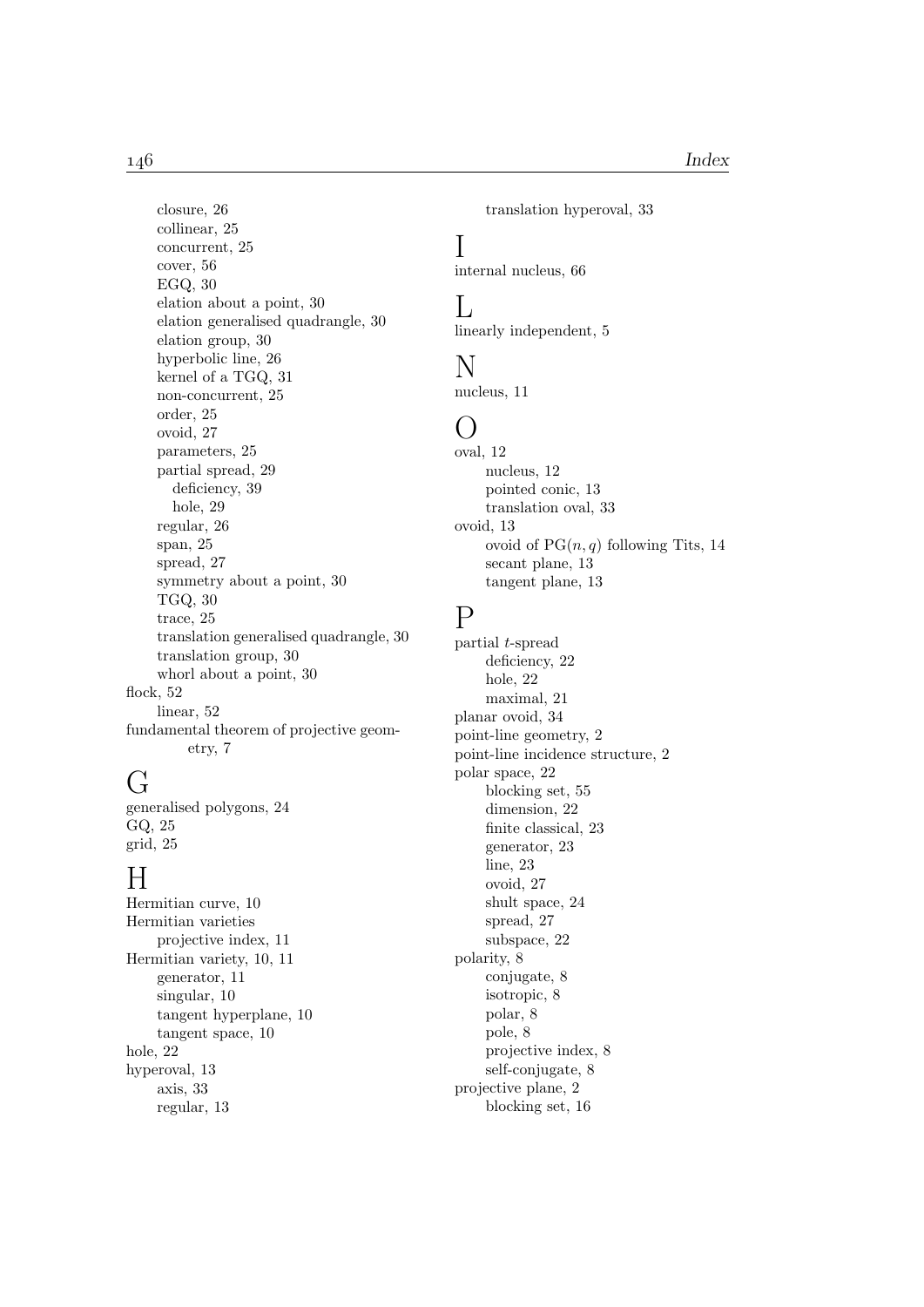projective space, 2 automorphism, 7 basis, 3 collineation, 7 conic, 10 coordinate frame, 8 correlation, 8 Desarguesian, 4 dimension, 3 Hermitian curve, 10 Hermitian variety, 10 linear, 3 linear subspace, 3 linearly independent, 3 order, 10 Pappian, 4 polarity, 8 quadratic set, 11 quadric, 10 rank, 3 reciprocity, 8 span, 3 tangent line, 11 tangent space, 11 theorem of Desargues, 4 theorem of Pappus, 4 projective triad, 16 projective triangle, 16 projectivity, 8

## $\mathcal Q$

```
quadratic set, 11
quadric, 10
    elliptic quadric, 10
    generator, 11
    hyperbolic quadric, 10
    maximal subspace, 11
    nucleus, 11
    parabolic quadric, 10
    projective index, 11
    singular, 10
    tangent hyperplane, 10
    tangent space, 10
```
## R

S

reciprocity, 8 Redei type blocking set, 17 secant line, 12 Shult space linear, 24 subspace, 24 shult space, 24 non-degenerate, 24 small point, 78 standard form of Hermitian variety, 11 quadric, 11 sum of pencils, 60 weight, 60

## T

tangent line, 12 trace function, 1 translation plane, 20 truncated cone, 85

#### $\overline{U}$

unital, 16

#### $\overline{\mathrm{V}}$

variety Hermitian variety, 11 quadric, 11